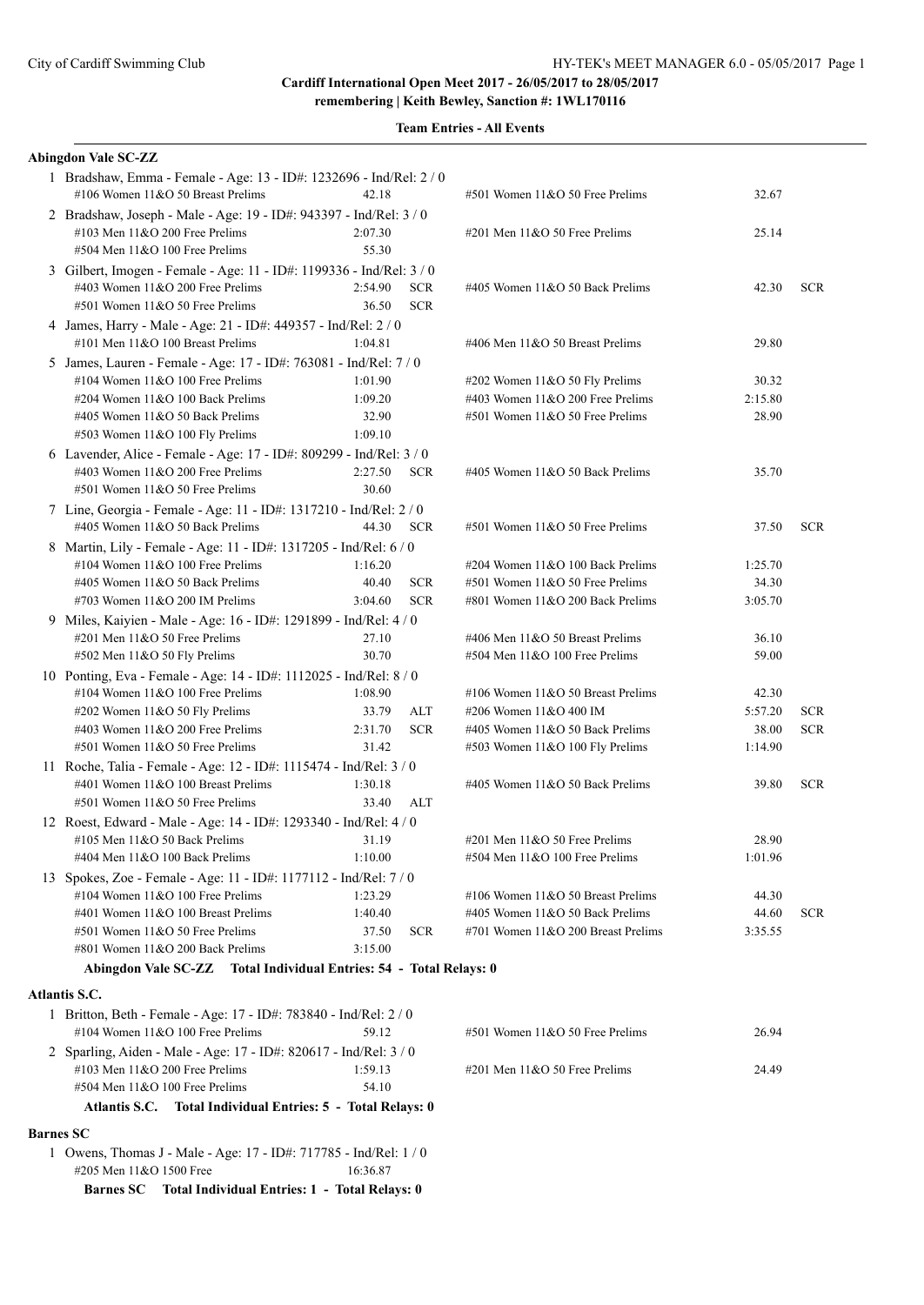#### **Team Entries - All Events**

#### **Bellshill Sharks**

| #402 Men 11&O 200 Fly Prelims<br>#704 Men 11&O 200 IM Prelims<br>2 Pryce, Alexander - Male - Age: 14 - ID#: 822388 - Ind/Rel: 3 / 0 | 2:20.47<br>2:23.80                             | #502 Men 11&O 50 Fly Prelims<br>#802 Men 11&O 100 Fly Prelims | 28.04<br>1:01.82 |  |
|-------------------------------------------------------------------------------------------------------------------------------------|------------------------------------------------|---------------------------------------------------------------|------------------|--|
|                                                                                                                                     |                                                |                                                               |                  |  |
|                                                                                                                                     |                                                |                                                               |                  |  |
|                                                                                                                                     |                                                |                                                               |                  |  |
|                                                                                                                                     |                                                |                                                               |                  |  |
| 1 Inness, Benjamen - Male - Age: 16 - ID#: 865666 - Ind/Rel: 4 / 0                                                                  |                                                |                                                               |                  |  |
|                                                                                                                                     |                                                |                                                               |                  |  |
| <b>Bicester Blue Fins Asc</b>                                                                                                       |                                                |                                                               |                  |  |
| <b>Bellshill Sharks</b>                                                                                                             | Total Individual Entries: 62 - Total Relays: 0 |                                                               |                  |  |
|                                                                                                                                     |                                                |                                                               |                  |  |
| #801 Women 11&O 200 Back Prelims                                                                                                    | 2:39.21                                        |                                                               |                  |  |
| #501 Women 11&O 50 Free Prelims                                                                                                     | 33.00                                          | #701 Women 11&O 200 Breast Prelims                            | 2:53.20          |  |
| #401 Women 11&O 100 Breast Prelims                                                                                                  | 1:21.60                                        | #403 Women $11&O$ 200 Free Prelims                            | 2:21.43          |  |
| #106 Women 11&O 50 Breast Prelims                                                                                                   | 38.59                                          | #206 Women 11&O 400 IM                                        | 5:24.50          |  |
| 8 Reilly, Shannyn - Female - Age: 13 - ID#: 1143317 - Ind/Rel: 7 / 0                                                                |                                                |                                                               |                  |  |
| #704 Men 11&O 200 IM Prelims                                                                                                        | 2:13.70                                        | #804 Men 11&O 400 Free                                        | 4:14.50          |  |
|                                                                                                                                     |                                                |                                                               |                  |  |
| #402 Men 11&O 200 Fly Prelims                                                                                                       | 2:13.05                                        | #506 Men 11&O 400 IM                                          | 4:42.70          |  |
| #103 Men $11&O$ 200 Free Prelims                                                                                                    | 2:02.10                                        | #205 Men 11&O 1500 Free                                       | 17:06.40         |  |
| 7 Napolitano, Giano - Male - Age: 16 - ID#: 716916 - Ind/Rel: 6 / 0                                                                 |                                                |                                                               |                  |  |
| #802 Men 11&O 100 Fly Prelims                                                                                                       | 1:13.90                                        | #804 Men 11&O 400 Free                                        | 4:49.10          |  |
| #502 Men 11&O 50 Fly Prelims                                                                                                        | 33.20                                          | #702 Men 11&O 200 Breast Prelims                              | 2:52.80          |  |
| $\#201$ Men $11&O$ 50 Free Prelims                                                                                                  | 29.20                                          | #406 Men 11&O 50 Breast Prelims                               | 34.76            |  |
| #101 Men 11&O 100 Breast Prelims                                                                                                    | 1:21.00                                        | #105 Men $11&O$ 50 Back Prelims                               | 37.70            |  |
|                                                                                                                                     |                                                |                                                               |                  |  |
| 6 Kringelis, Marijus - Male - Age: 13 - ID#: 1265889 - Ind/Rel: 8 / 0                                                               |                                                |                                                               |                  |  |
| #704 Men $11&O$ 200 IM Prelims                                                                                                      | 2:21.90                                        | #804 Men 11&O 400 Free                                        | 4:34.00          |  |
| #504 Men 11&O 100 Free Prelims                                                                                                      | 56.73                                          | #702 Men 11&O 200 Breast Prelims                              | 2:34.57          |  |
| #201 Men 11&O 50 Free Prelims                                                                                                       | 26.27                                          | #406 Men 11&O 50 Breast Prelims                               | 33.72            |  |
| #101 Men $11&0 100$ Breast Prelims                                                                                                  | 1:12.83                                        | #103 Men $11&O$ 200 Free Prelims                              | 2:03.12          |  |
| 5 Fairbairn, Greg A - Male - Age: 15 - ID#: 1142280 - Ind/Rel: 8 / 0                                                                |                                                |                                                               |                  |  |
| #704 Men 11&O 200 IM Prelims                                                                                                        | 2:31.00                                        | #802 Men 11&O 100 Fly Prelims                                 | 1:04.80          |  |
| #504 Men 11&O 100 Free Prelims                                                                                                      | 1:01.60                                        | #702 Men $11&O$ 200 Breast Prelims                            | 2:57.10          |  |
| #406 Men 11&O 50 Breast Prelims                                                                                                     | 38.50                                          | #502 Men 11&O 50 Fly Prelims                                  | 29.81            |  |
| #203 Men 11&O 200 Back Prelims                                                                                                      | 2:32.40                                        | #402 Men 11&O 200 Fly Prelims                                 | 2:21.10          |  |
| #105 Men 11&O 50 Back Prelims                                                                                                       | 33.40                                          | $\#201$ Men $11&O$ 50 Free Prelims                            | 28.40            |  |
| 4 Devlin, Marc - Male - Age: 15 - ID#: 875363 - Ind/Rel: 10 / 0                                                                     |                                                |                                                               |                  |  |
|                                                                                                                                     |                                                |                                                               |                  |  |
| #801 Women 11&O 200 Back Prelims                                                                                                    | 2:39.40                                        |                                                               |                  |  |
| #505 Women 11&O 800 Free                                                                                                            | 10:34.00<br>ALT                                | #703 Women $11&O$ 200 IM Prelims                              | 2:43.80          |  |
| #206 Women 11&O 400 IM                                                                                                              | 5:39.60                                        | #403 Women $11&O$ 200 Free Prelims                            | 2:24.90          |  |
| #102 Women 11&O 200 Fly Prelims                                                                                                     | 2:42.15                                        | #104 Women $11&O$ 100 Free Prelims                            | 1:06.00          |  |
| 3 Carroll, Louisa - Female - Age: 13 - ID#: 1143314 - Ind/Rel: 7 / 0                                                                |                                                |                                                               |                  |  |
| #704 Men 11&O 200 IM Prelims                                                                                                        | 2:11.50                                        | #802 Men 11&O 100 Fly Prelims                                 | 57.36            |  |
| #502 Men 11&O 50 Fly Prelims                                                                                                        | 26.56                                          | #506 Men 11&O 400 IM                                          | 4:38.70          |  |
| $\#203$ Men $11&O$ 200 Back Prelims                                                                                                 | 2:08.80                                        | #402 Men 11&O 200 Fly Prelims                                 | 2:09.35          |  |
| 2 Balfour, Thomas - Male - Age: 16 - ID#: 924087 - Ind/Rel: 6 / 0                                                                   |                                                |                                                               |                  |  |
|                                                                                                                                     |                                                |                                                               |                  |  |
| #704 Men 11&O 200 IM Prelims                                                                                                        | 2:34.20                                        | #802 Men 11&O 100 Fly Prelims                                 | 1:08.40          |  |
| #502 Men 11&O 50 Fly Prelims                                                                                                        | 31.40                                          | $#504$ Men $11&O$ 100 Free Prelims                            | 1:01.40          |  |
| #404 Men 11&O 100 Back Prelims                                                                                                      | 1:11.90                                        | #406 Men 11&O 50 Breast Prelims                               | 38.50            |  |
| #201 Men $11&O$ 50 Free Prelims                                                                                                     | 28.50                                          | #203 Men 11&O 200 Back Prelims                                | 2:34.10          |  |
| #103 Men 11&O 200 Free Prelims                                                                                                      | 2:17.20                                        | #105 Men $11&O$ 50 Back Prelims                               | 34.40            |  |
| 1 Anderson, Ryan - Male - Age: 15 - ID#: 834674 - Ind/Rel: 10 / 0                                                                   |                                                |                                                               |                  |  |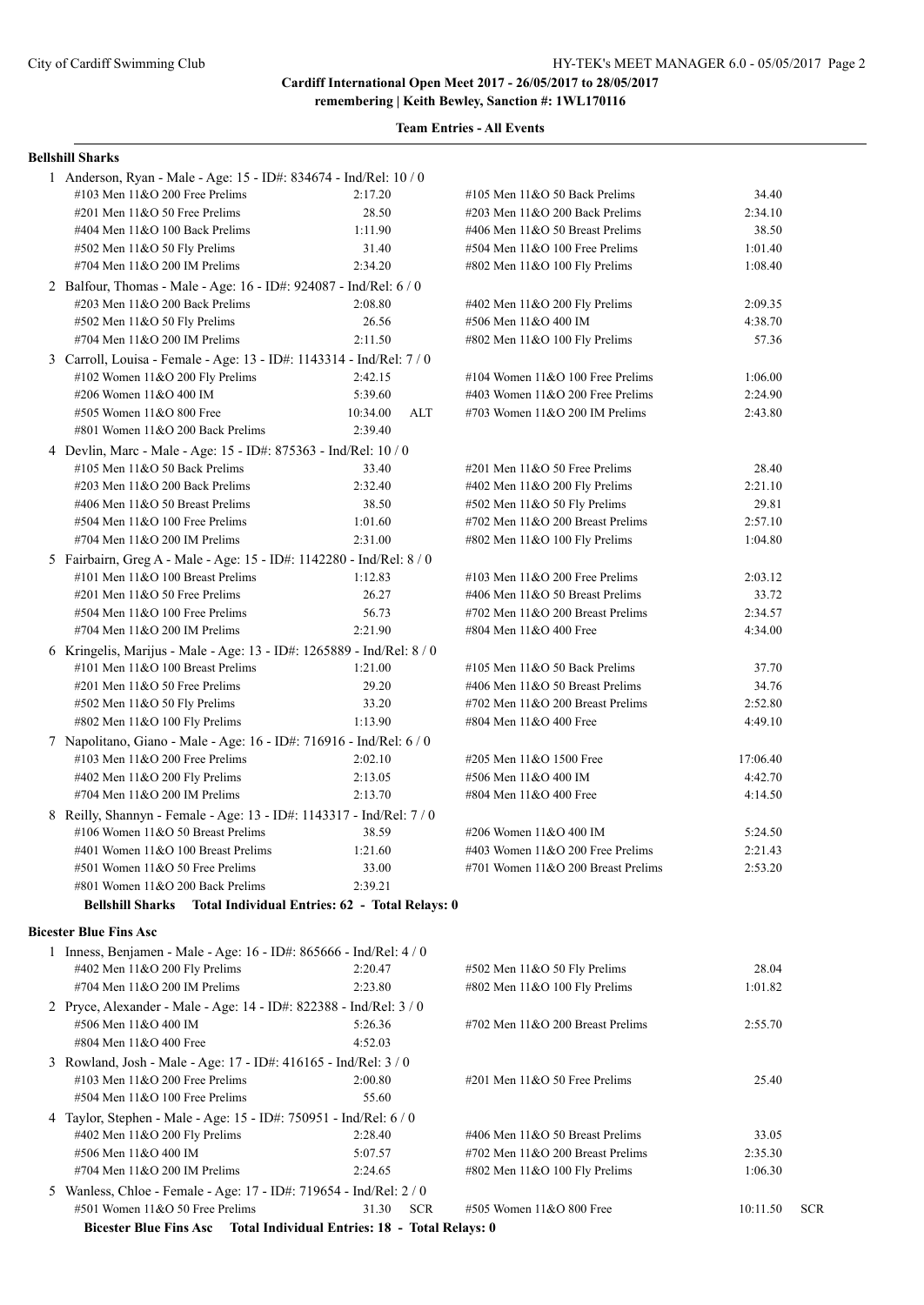#### **Team Entries - All Events**

| <b>Boldmere SC</b>                                                     |         |                                       |         |
|------------------------------------------------------------------------|---------|---------------------------------------|---------|
| Goldstone, Mollie - Female - Age: 14 - ID#: 510618 - Ind/Rel: 5/0      |         |                                       |         |
| #104 Women $11&O$ 100 Free Prelims                                     | 1:02.97 | $\#202$ Women 11&O 50 Fly Prelims     | 32.04   |
| #403 Women $11&O$ 200 Free Prelims                                     | 2:20.14 | $#501$ Women $11&O$ 50 Free Prelims   | 28.84   |
| $\#503$ Women 11&O 100 Fly Prelims                                     | 1:10.96 |                                       |         |
| <b>Boldmere SC</b> Total Individual Entries: 5 - Total Relays: 0       |         |                                       |         |
| Bracknell & Wokingham SC                                               |         |                                       |         |
| Richards, Lauren - Female - Age: 15 - ID#: 1113356 - Ind/Rel: 2/0      |         |                                       |         |
| #401 Women $11&O$ 100 Breast Prelims                                   | 1:19.25 | #701 Women $11\&O$ 200 Breast Prelims | 2:47.59 |
| 2 Stevenson, Charlotte - Female - Age: 15 - ID#: 919790 - Ind/Rel: 6/0 |         |                                       |         |
| #104 Women $11&O$ 100 Free Prelims                                     | 59.77   | $\#202$ Women 11&O 50 Fly Prelims     | 30.20   |
| #403 Women $11&O$ 200 Free Prelims                                     | 2:07.79 | $#503$ Women 11&O 100 Fly Prelims     | 1:07.09 |
| $\#801$ Women $11&O$ 200 Back Prelims                                  | 2:27.83 | $\#803$ Women 11&O 400 Free           | 4:29.79 |
| ותונים מינהוניים וברבים ממינים של המונים הב                            |         |                                       |         |

**Bracknell & Wokingham SC Total Individual Entries: 8 - Total Relays: 0**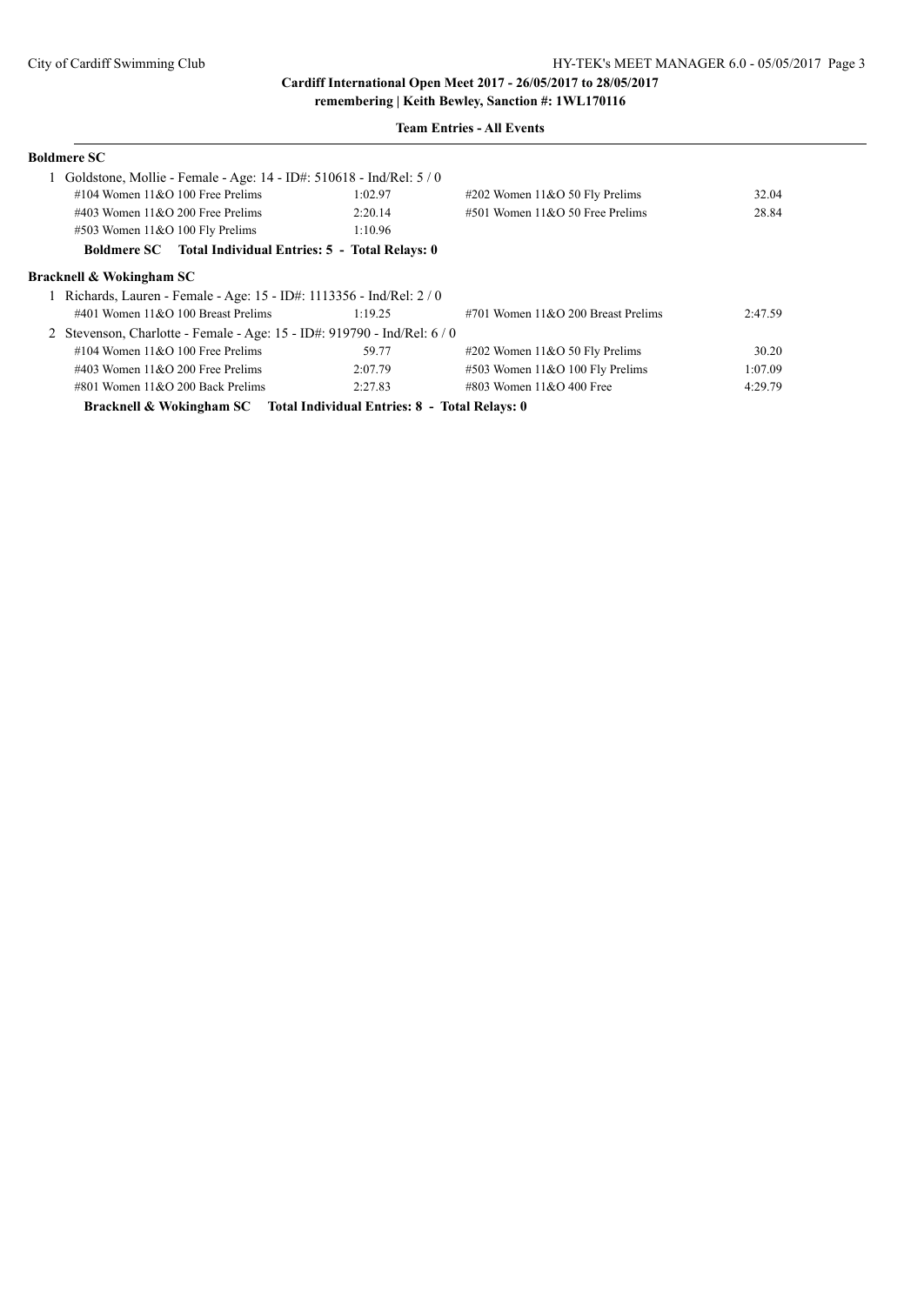| <b>Bridgend County Swim Squad</b>                                                                         |         |            |                                     |          |            |
|-----------------------------------------------------------------------------------------------------------|---------|------------|-------------------------------------|----------|------------|
| 1 Chayka, Sofia - Female - Age: 11 - ID#: 1283698 - Ind/Rel: 4 / 0                                        |         |            |                                     |          |            |
| #104 Women $11&O$ 100 Free Prelims                                                                        | 1:15.60 |            | #202 Women 11&O 50 Fly Prelims      | 40.30    | <b>SCR</b> |
| #403 Women $11&O$ 200 Free Prelims                                                                        | 2:55.40 | <b>SCR</b> | #501 Women 11&O 50 Free Prelims     | 34.70    | <b>SCR</b> |
| 2 Colley, Lauren - Female - Age: 12 - ID#: 1159133 - Ind/Rel: 4 / 0                                       |         |            |                                     |          |            |
| #501 Women 11&O 50 Free Prelims                                                                           | 31.00   |            | #503 Women 11&O 100 Fly Prelims     | 1:09.40  |            |
| #703 Women $11&O$ 200 IM Prelims                                                                          | 2:37.10 |            | #803 Women 11&O 400 Free            | 4:54.10  |            |
| 3 Davies, Lois - Female - Age: 13 - ID#: 921451 - Ind/Rel: 8 / 0                                          |         |            |                                     |          |            |
| #104 Women 11&O 100 Free Prelims                                                                          | 1:08.20 |            | #106 Women $11&O 50$ Breast Prelims | 41.30    |            |
| #202 Women 11&O 50 Fly Prelims                                                                            | 36.70   | <b>SCR</b> | #204 Women 11&O 100 Back Prelims    | 1:20.50  |            |
| #401 Women 11&O 100 Breast Prelims                                                                        | 1:30.30 |            | #403 Women 11&O 200 Free Prelims    | 2:29.30  |            |
| #701 Women $11&O$ 200 Breast Prelims                                                                      | 3:15.20 |            | #703 Women $11&O$ 200 IM Prelims    | 2:50.50  | <b>SCR</b> |
| 4 Evans, Holly - Female - Age: 14 - ID#: 940411 - Ind/Rel: 2 / 0                                          |         |            |                                     |          |            |
| #204 Women 11&O 100 Back Prelims                                                                          | 1:07.31 |            | #801 Women 11&O 200 Back Prelims    | 2:24.90  |            |
| 5 Geysen-Holley, Max - Male - Age: 11 - ID#: 1159121 - Ind/Rel: 9 / 0                                     |         |            |                                     |          |            |
| #101 Men 11&O 100 Breast Prelims                                                                          | 1:36.00 |            | #103 Men $11&O$ 200 Free Prelims    | 2:31.50  |            |
| $\#201$ Men $11&O$ 50 Free Prelims                                                                        | 33.70   | <b>SCR</b> | $\#203$ Men $11&O$ 200 Back Prelims | 2:52.20  |            |
| #404 Men $11&O 100$ Back Prelims                                                                          | 1:22.00 |            | #406 Men 11&O 50 Breast Prelims     | 44.10    | ALT        |
| #504 Men 11&O 100 Free Prelims                                                                            | 1:11.60 |            | #704 Men 11&O 200 IM Prelims        | 2:55.90  |            |
| #804 Men 11&O 400 Free                                                                                    | 5:13.00 |            |                                     |          |            |
| 6 Hunt, Imogen - Female - Age: 18 - ID#: 498182 - Ind/Rel: 1 / 0                                          |         |            |                                     |          |            |
| #405 Women 11&O 50 Back Prelims                                                                           | 30.80   |            |                                     |          |            |
| 7 James, Tristyn - Male - Age: 11 - ID#: 1277057 - Ind/Rel: 9 / 0                                         |         |            |                                     |          |            |
| #101 Men $11&O$ 100 Breast Prelims                                                                        | 1:22.75 |            | #105 Men $11&O$ 50 Back Prelims     | 33.96    |            |
| $\#201$ Men $11&O$ 50 Free Prelims                                                                        | 29.44   |            | #404 Men $11&O 100$ Back Prelims    | 1:13.30  |            |
| #406 Men 11&O 50 Breast Prelims                                                                           | 37.72   |            | #502 Men 11&O 50 Fly Prelims        | 31.71    |            |
| $#504$ Men $11&O$ 100 Free Prelims                                                                        | 1:04.62 |            | #702 Men 11&O 200 Breast Prelims    | 3:00.88  |            |
| #802 Men 11&O 100 Fly Prelims                                                                             | 1:11.43 |            |                                     |          |            |
| 8 Jenkins, Hannah - Female - Age: 16 - ID#: 525015 - Ind/Rel: 2 / 0                                       |         |            |                                     |          |            |
| #505 Women 11&O 800 Free                                                                                  | 9:37.20 |            | #801 Women 11&O 200 Back Prelims    | 2:29.40  |            |
| 9 Jenkins, Sarah - Female - Age: 16 - ID#: 719536 - Ind/Rel: 3 / 0                                        |         |            |                                     |          |            |
| #403 Women $11&O$ 200 Free Prelims                                                                        | 2:24.80 | <b>SCR</b> | #405 Women 11&O 50 Back Prelims     | 34.30    |            |
| #801 Women $11&O$ 200 Back Prelims                                                                        | 2:33.40 |            |                                     |          |            |
| 10 Leach, Owen - Male - Age: 13 - ID#: 976469 - Ind/Rel: 4 / 0                                            |         |            |                                     |          |            |
| #402 Men 11&O 200 Fly Prelims                                                                             | 2:43.20 |            | #502 Men 11&O 50 Fly Prelims        | 32.80    |            |
| #504 Men 11&O 100 Free Prelims                                                                            | 1:04.60 |            | #802 Men 11&O 100 Fly Prelims       | 1:12.00  |            |
| 11 Maiden, Mya - Female - Age: 15 - ID#: 972342 - Ind/Rel: 8 / 0                                          |         |            |                                     |          |            |
| #104 Women $11&O$ 100 Free Prelims                                                                        | 1:05.60 |            | #204 Women 11&O 100 Back Prelims    | 1:14.30  |            |
| #403 Women 11&O 200 Free Prelims                                                                          | 2:21.40 | <b>ALT</b> | #405 Women 11&O 50 Back Prelims     | 33.95    |            |
| #501 Women 11&O 50 Free Prelims                                                                           | 30.62   |            | #505 Women 11&O 800 Free            | 10:19.30 | ALT        |
| #801 Women 11&O 200 Back Prelims                                                                          | 2:37.40 |            | #803 Women $11&O$ 400 Free          | 5:01.70  | ALT        |
| 12 McCloy, Ellie - Female - Age: 16 - ID#: 841314 - Ind/Rel: 1 / 0                                        |         |            |                                     |          |            |
| #701 Women 11&O 200 Breast Prelims                                                                        | 2:45.20 |            |                                     |          |            |
| 13 Morgan, Bethan - Female - Age: 12 - ID#: 1183971 - Ind/Rel: 5 / 0                                      |         |            |                                     |          |            |
| #104 Women 11&O 100 Free Prelims                                                                          | 1:05.30 |            | #202 Women 11&O 50 Fly Prelims      | 37.21    | <b>SCR</b> |
| #403 Women 11&O 200 Free Prelims                                                                          | 2:23.91 |            | #501 Women 11&O 50 Free Prelims     | 31.00    |            |
| #503 Women 11&O 100 Fly Prelims                                                                           | 1:14.66 |            |                                     |          |            |
| 14 Nicholas, Catrin - Female - Age: 13 - ID#: 918542 - Ind/Rel: 3 / 0                                     |         |            |                                     |          |            |
| #501 Women 11&O 50 Free Prelims                                                                           | 32.90   |            | #503 Women 11&O 100 Fly Prelims     | 1:19.50  |            |
| #803 Women 11&O 400 Free                                                                                  | 5:30.80 | ALT        |                                     |          |            |
| 15 Nicholas, Megan - Female - Age: 16 - ID#: 871507 - Ind/Rel: 3 / 0                                      |         |            |                                     |          |            |
| #401 Women 11&O 100 Breast Prelims                                                                        | 1:19.40 |            | #501 Women 11&O 50 Free Prelims     | 29.90    |            |
| #503 Women 11&O 100 Fly Prelims                                                                           | 1:10.00 |            |                                     |          |            |
|                                                                                                           |         |            |                                     |          |            |
| 16 Phinnemore, Osian - Male - Age: 13 - ID#: 1132094 - Ind/Rel: 2 / 0<br>#201 Men 11&O 50 Free Prelims    | 32.40   | <b>SCR</b> | #205 Men 11&O 1500 Free             | 21:03.70 | <b>SCR</b> |
|                                                                                                           |         |            |                                     |          |            |
| 17 Protheroe, Chloe - Female - Age: 13 - ID#: 1101007 - Ind/Rel: 4 / 0<br>#102 Women 11&O 200 Fly Prelims | 2:32.22 |            | #204 Women 11&O 100 Back Prelims    | 1:16.40  |            |
| #505 Women 11&O 800 Free                                                                                  | 9:46.70 |            | #703 Women 11&O 200 IM Prelims      | 2:44.30  |            |
|                                                                                                           |         |            |                                     |          |            |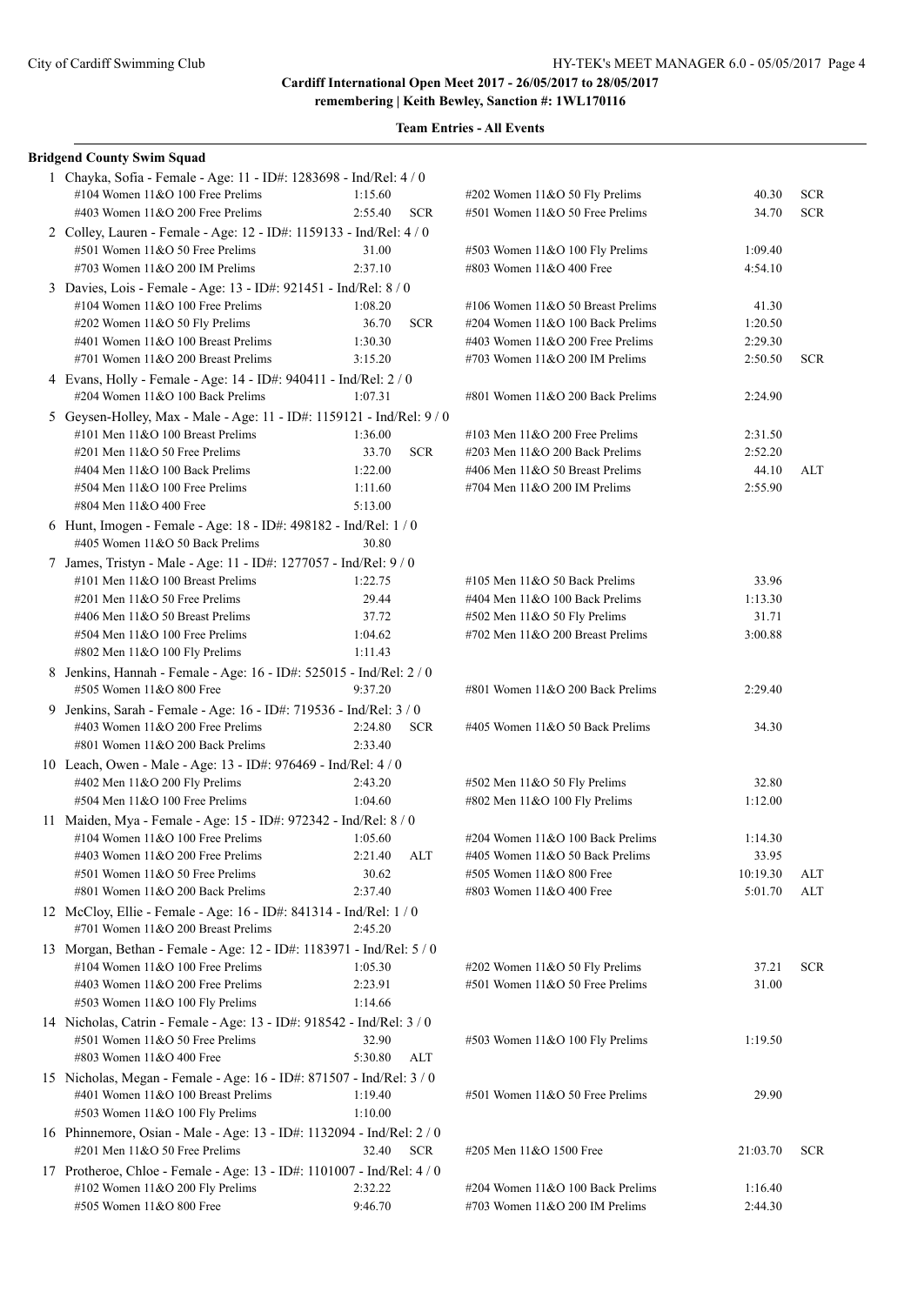**remembering | Keith Bewley, Sanction #: 1WL170116**

| <b>Bridgend County Swim Squad</b>                                                                       |                    |            |                                                |         |            |
|---------------------------------------------------------------------------------------------------------|--------------------|------------|------------------------------------------------|---------|------------|
| 18 Staveley, Ella J - Female - Age: 15 - ID#: 1258152 - Ind/Rel: 5 / 0                                  |                    |            |                                                |         |            |
| #104 Women 11&O 100 Free Prelims                                                                        | 1:02.80            |            | #204 Women 11&O 100 Back Prelims               | 1:15.00 |            |
| #403 Women $11&O$ 200 Free Prelims                                                                      | 2:14.80            |            | #501 Women 11&O 50 Free Prelims                | 29.80   |            |
| #803 Women 11&O 400 Free                                                                                | 4:47.10            |            |                                                |         |            |
| 19 Tarpey, Aoife - Female - Age: 12 - ID#: 976461 - Ind/Rel: 6 / 0                                      |                    |            |                                                |         |            |
| #104 Women 11&O 100 Free Prelims                                                                        | 1:10.80            |            | #204 Women 11&O 100 Back Prelims               | 1:17.90 |            |
| #403 Women 11&O 200 Free Prelims                                                                        | 2:34.50            | <b>SCR</b> | #405 Women 11&O 50 Back Prelims                | 36.50   |            |
| #703 Women $11&O$ 200 IM Prelims                                                                        | 2:57.10            | <b>SCR</b> | #803 Women 11&O 400 Free                       | 5:15.50 |            |
| 20 Williams-Jones, Phoebe - Female - Age: 11 - ID#: 1258153 - Ind/Rel: 7 / 0                            |                    |            |                                                |         |            |
| #102 Women $11&O$ 200 Fly Prelims                                                                       | 3:03.70            |            | #104 Women $11&O$ 100 Free Prelims             | 1:15.77 |            |
| #106 Women 11&O 50 Breast Prelims                                                                       | 41.31              |            | #202 Women 11&O 50 Fly Prelims                 | 42.62   | <b>SCR</b> |
| #401 Women 11&O 100 Breast Prelims                                                                      | 1:28.96            |            | #701 Women 11&O 200 Breast Prelims             | 3:07.58 |            |
| #803 Women 11&O 400 Free                                                                                | 5:24.64            |            |                                                |         |            |
| 21 Wojcik, Szymon - Male - Age: 14 - ID#: 1101011 - Ind/Rel: 3 / 0                                      |                    |            |                                                |         |            |
| #103 Men $11&O$ 200 Free Prelims                                                                        | 2:27.50            |            | #504 Men 11&O 100 Free Prelims                 | 1:08.90 |            |
| #804 Men 11&O 400 Free                                                                                  | 5:09.40            | ALT        |                                                |         |            |
| Bridgend County Swim Squad Total Individual Entries: 93 - Total Relays: 0                               |                    |            |                                                |         |            |
| <b>Caerphilly County Swim Squad</b>                                                                     |                    |            |                                                |         |            |
| 1 Gregory, Niamh - Female - Age: 12 - ID#: 1192174 - Ind/Rel: 1 / 0                                     |                    |            |                                                |         |            |
| #104 Women 11&O 100 Free Prelims                                                                        | 1:17.03            |            |                                                |         |            |
| 2 Jones, Kyran - Male - Age: 14 - ID#: 974627 - Ind/Rel: 4 / 0                                          |                    |            |                                                |         |            |
| #406 Men 11&O 50 Breast Prelims                                                                         | 40.83              |            | $\#502$ Men 11&O 50 Fly Prelims                | 34.05   |            |
| #504 Men 11&O 100 Free Prelims                                                                          | 1:07.23            |            | #704 Men 11&O 200 IM Prelims                   | 2:47.33 |            |
| 3 Jones, Rhys - Male - Age: 12 - ID#: 1122975 - Ind/Rel: 3 / 0                                          |                    |            |                                                |         |            |
| #201 Men 11&O 50 Free Prelims                                                                           | 34.73              | <b>SCR</b> | $#504$ Men $11&O$ 100 Free Prelims             | 1:12.93 |            |
| #804 Men 11&O 400 Free                                                                                  | 5:34.41            | ALT        |                                                |         |            |
| 4 Keigwin, Daisy - Female - Age: 11 - ID#: 1211997 - Ind/Rel: 1 / 0                                     |                    |            |                                                |         |            |
| #104 Women $11&O$ 100 Free Prelims                                                                      | 1:23.19            |            |                                                |         |            |
| 5 Lloyd, Morgan - Male - Age: 13 - ID#: 1280919 - Ind/Rel: 6 / 0                                        |                    |            |                                                |         |            |
| #103 Men $11&O$ 200 Free Prelims                                                                        | 2:31.32            |            | #201 Men 11&O 50 Free Prelims                  | 30.07   | $SCR$      |
| #502 Men 11&O 50 Fly Prelims                                                                            | 33.36              |            | $#504$ Men $11&O$ 100 Free Prelims             | 1:08.67 |            |
| #802 Men 11&O 100 Fly Prelims                                                                           | 1:19.35            |            | #804 Men 11&O 400 Free                         | 5:25.30 | ALT        |
| 6 Marshall, Polly - Female - Age: 11 - ID#: 1227025 - Ind/Rel: 2 / 0                                    |                    |            |                                                |         |            |
| #505 Women 11&O 800 Free                                                                                | 12:05.14           | <b>SCR</b> | #803 Women 11&O 400 Free                       | 5:43.44 | ALT        |
| 7 Nicholls, Hannah - Female - Age: 13 - ID#: 1122969 - Ind/Rel: 3 / 0                                   |                    |            |                                                |         |            |
| #403 Women 11&O 200 Free Prelims                                                                        | 2:35.23            | <b>SCR</b> | #405 Women 11&O 50 Back Prelims                | 37.56   | <b>SCR</b> |
| #501 Women 11&O 50 Free Prelims                                                                         | 31.19              |            |                                                |         |            |
| 8 Sargent, Elana - Female - Age: 11 - ID#: 1224017 - Ind/Rel: 4 / 0                                     |                    |            |                                                |         |            |
| #104 Women 11&O 100 Free Prelims                                                                        | 1:21.29            |            | #403 Women 11&O 200 Free Prelims               | 2:52.84 | <b>SCR</b> |
| #501 Women 11&O 50 Free Prelims                                                                         | 36.79              | <b>SCR</b> | #803 Women 11&O 400 Free                       | 5:59.33 | ALT        |
| 9 Wilkes-Hibbert, Amelia - Female - Age: 11 - ID#: 1226265 - Ind/Rel: 1 / 0                             |                    |            |                                                |         |            |
| #501 Women 11&O 50 Free Prelims                                                                         | 37.06              | <b>SCR</b> |                                                |         |            |
| <b>Caerphilly County Swim Squad</b>                                                                     |                    |            | Total Individual Entries: 25 - Total Relays: 0 |         |            |
|                                                                                                         |                    |            |                                                |         |            |
| <b>Caradon SC</b>                                                                                       |                    |            |                                                |         |            |
| 1 Bramley, Aegean - Female - Age: 15 - ID#: 519944 - Ind/Rel: 2 / 0<br>#403 Women 11&O 200 Free Prelims | 2:13.50            |            | #801 Women 11&O 200 Back Prelims               | 2:27.69 |            |
|                                                                                                         |                    |            |                                                |         |            |
| 2 Spry, Jackson - Male - Age: 15 - ID#: 1208242 - Ind/Rel: 3 / 0<br>#704 Men 11&O 200 IM Prelims        |                    |            |                                                |         |            |
| #804 Men 11&O 400 Free                                                                                  | 2:28.73<br>4:43.61 | ALT        | #802 Men 11&O 100 Fly Prelims                  | 1:08.90 |            |
| Caradon SC Total Individual Entries: 5 - Total Relays: 0                                                |                    |            |                                                |         |            |
|                                                                                                         |                    |            |                                                |         |            |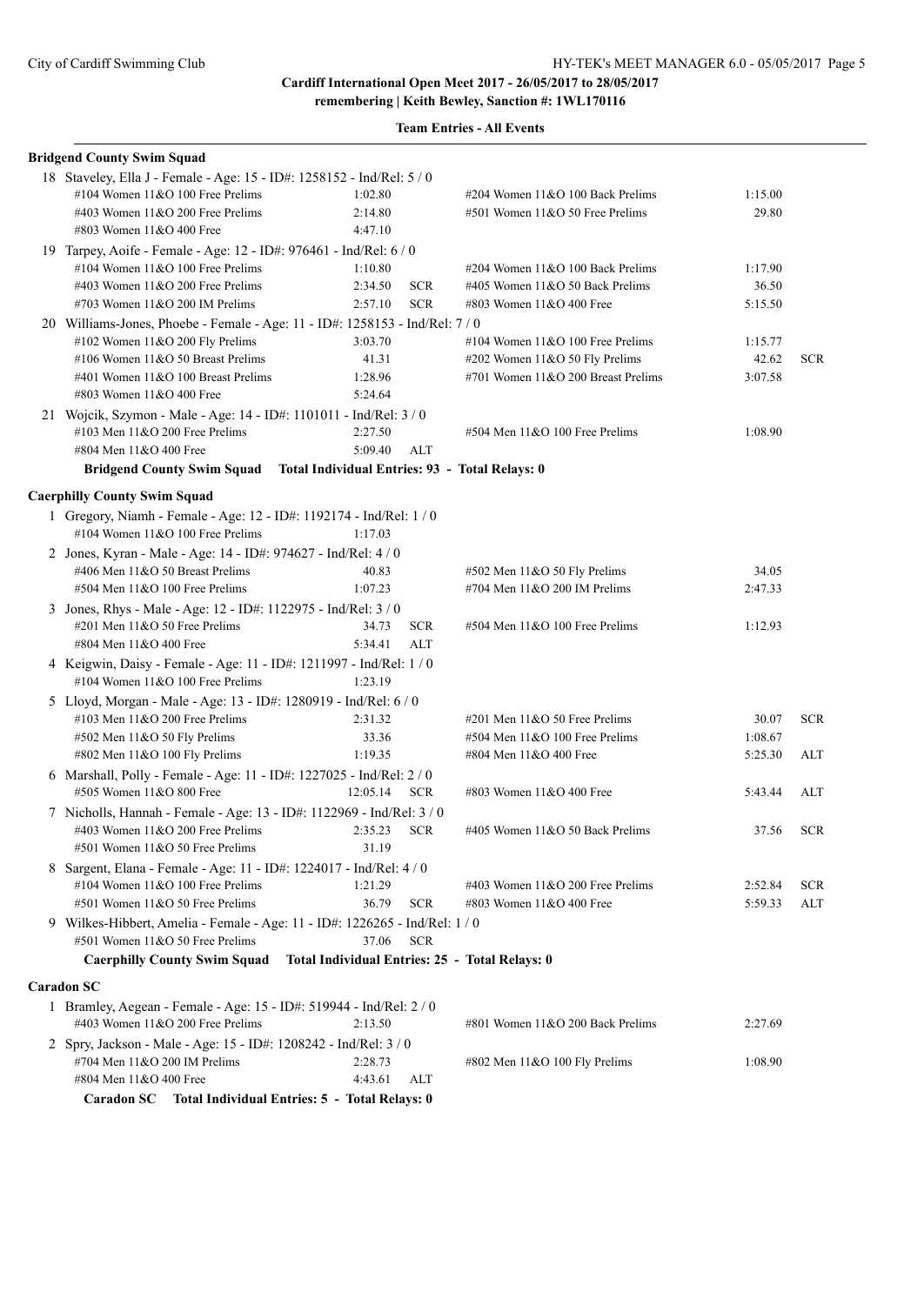**remembering | Keith Bewley, Sanction #: 1WL170116 Team Entries - All Events**

| <b>Chase Swimming Club</b>                                               |                                                |                                    |          |            |
|--------------------------------------------------------------------------|------------------------------------------------|------------------------------------|----------|------------|
| 1 Causer, Matthew - Male - Age: 15 - ID#: 1120079 - Ind/Rel: 7 / 0       |                                                |                                    |          |            |
| #103 Men $11&O$ 200 Free Prelims                                         | 2:10.77                                        | #105 Men $11&O$ 50 Back Prelims    | 31.65    |            |
| $\#201$ Men $11&O$ 50 Free Prelims                                       | 27.45                                          | #205 Men 11&O 1500 Free            | 18:24.38 | <b>SCR</b> |
| #404 Men 11&O 100 Back Prelims                                           | 1:08.02                                        | $#502$ Men 11&O 50 Fly Prelims     | 30.30    |            |
| #504 Men 11&O 100 Free Prelims                                           | 59.15                                          |                                    |          |            |
| 2 Jones, Lewis - Male - Age: 15 - ID#: 737916 - Ind/Rel: 5 / 0           |                                                |                                    |          |            |
| #101 Men $11&O$ 100 Breast Prelims                                       | 1:16.36                                        | #103 Men $11&O$ 200 Free Prelims   | 2:09.30  |            |
| #201 Men 11&O 50 Free Prelims                                            | 27.77                                          | #406 Men 11&O 50 Breast Prelims    | 33.59    |            |
| #504 Men 11&O 100 Free Prelims                                           | 58.90                                          |                                    |          |            |
| 3 Kilgallen, Caitlin - Female - Age: 14 - ID#: 873537 - Ind/Rel: 5 / 0   |                                                |                                    |          |            |
| #104 Women $11&O$ 100 Free Prelims                                       | 1:01.73                                        | #204 Women 11&O 100 Back Prelims   | 1:08.36  |            |
| #703 Women $11&O$ 200 IM Prelims                                         | 2:31.00                                        | #801 Women 11&O 200 Back Prelims   | 2:27.84  |            |
| #803 Women 11&O 400 Free                                                 | 4:39.13                                        |                                    |          |            |
| <b>Chase Swimming Club</b>                                               | Total Individual Entries: 17 - Total Relays: 0 |                                    |          |            |
| <b>Cheddar Kingfishers</b>                                               |                                                |                                    |          |            |
| 1 McClumpha, Megan - Female - Age: 12 - ID#: 1184794 - Ind/Rel: 1 / 0    |                                                |                                    |          |            |
| #501 Women 11&O 50 Free Prelims                                          | 32.27                                          |                                    |          |            |
| 2 Papasouliotis, Anna - Female - Age: 12 - ID#: 1269779 - Ind/Rel: 1 / 0 |                                                |                                    |          |            |
| #501 Women 11&O 50 Free Prelims                                          | 34.02                                          |                                    |          |            |
| Cheddar Kingfishers  Total Individual Entries: 2 - Total Relays: 0       |                                                |                                    |          |            |
|                                                                          |                                                |                                    |          |            |
| Cheltenham Swimming & WP Club                                            |                                                |                                    |          |            |
| 1 Cannon, Theo - Male - Age: 17 - ID#: 796517 - Ind/Rel: 3 / 0           |                                                |                                    |          |            |
| #502 Men 11&O 50 Fly Prelims                                             | 27.59                                          | $#504$ Men $11&O$ 100 Free Prelims | 57.55    |            |
| #802 Men $11&O$ 100 Fly Prelims                                          | 1:00.94                                        |                                    |          |            |
| 2 Cash, Jamie - Male - Age: 13 - ID#: 1183107 - Ind/Rel: 5 / 0           |                                                |                                    |          |            |
| #101 Men 11&O 100 Breast Prelims                                         | 1:21.60                                        | #406 Men 11&O 50 Breast Prelims    | 41.04    |            |
| #504 Men 11&O 100 Free Prelims                                           | 1:05.50                                        | #702 Men $11&O$ 200 Breast Prelims | 3:05.60  |            |
| #804 Men 11&O 400 Free                                                   | 5:08.70<br><b>ALT</b>                          |                                    |          |            |
| 3 Haddrell, Ollie J - Male - Age: 16 - ID#: 957693 - Ind/Rel: 2 / 0      |                                                |                                    |          |            |
| #502 Men 11&O 50 Fly Prelims                                             | 27.67                                          | #504 Men 11&O 100 Free Prelims     | 56.94    |            |
| 4 Jones, Oliver - Male - Age: 16 - ID#: 938775 - Ind/Rel: 2 / 0          |                                                |                                    |          |            |
| #105 Men 11&O 50 Back Prelims                                            | 30.30                                          | #205 Men 11&O 1500 Free            | 18:20.50 | <b>SCR</b> |
| 5 Soutter, Maeve - Female - Age: 12 - ID#: 1110639 - Ind/Rel: 1 / 0      |                                                |                                    |          |            |
| #505 Women 11&O 800 Free                                                 | 11:25.40<br><b>SCR</b>                         |                                    |          |            |
| 6 Wiggins, Sian - Female - Age: 14 - ID#: 903595 - Ind/Rel: 5 / 0        |                                                |                                    |          |            |
| #401 Women 11&O 100 Breast Prelims                                       | 1:22.85                                        | #403 Women $11&O$ 200 Free Prelims | 2:22.57  |            |
| #405 Women 11&O 50 Back Prelims                                          | 35.04                                          | #701 Women 11&O 200 Breast Prelims | 3:01.04  |            |
| #803 Women 11&O 400 Free                                                 | 4:56.45                                        |                                    |          |            |
|                                                                          |                                                |                                    |          |            |

**Cheltenham Swimming & WP Club Total Individual Entries: 18 - Total Relays: 0**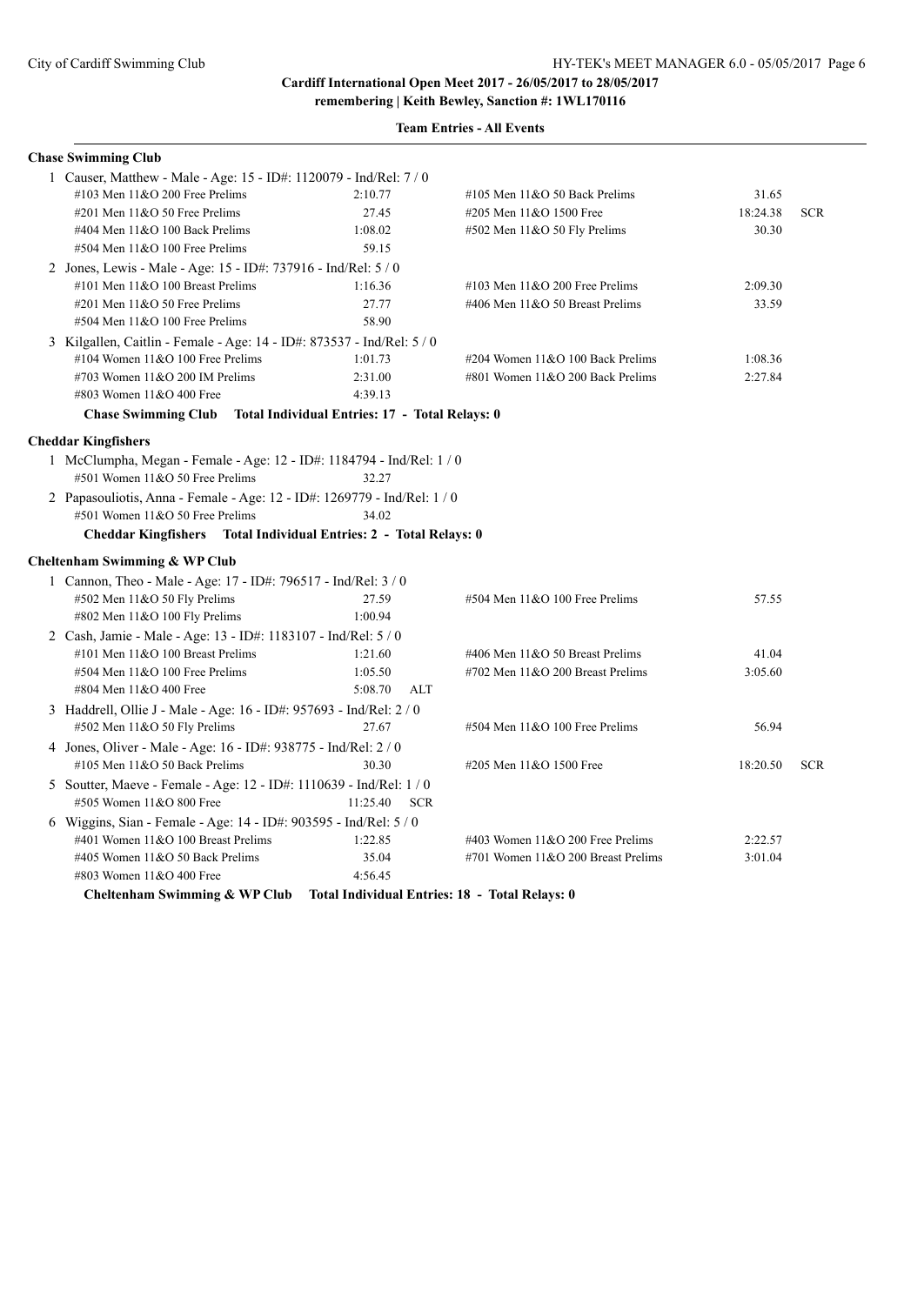**remembering | Keith Bewley, Sanction #: 1WL170116**

| <b>Team Entries - All Events</b> |  |  |
|----------------------------------|--|--|
|----------------------------------|--|--|

### **Cinderford and District**

| 1 Ainsworth, Erlina - Female - Age: 12 - ID#: 1204193 - Ind/Rel: 9 / 0  |         |            |                                     |         |            |
|-------------------------------------------------------------------------|---------|------------|-------------------------------------|---------|------------|
| #104 Women $11&O$ 100 Free Prelims                                      | 1:08.90 |            | #106 Women $11&O$ 50 Breast Prelims | 42.80   |            |
| #202 Women 11&O 50 Fly Prelims                                          | 36.80   | <b>SCR</b> | #204 Women 11&O 100 Back Prelims    | 1:22.60 |            |
| #403 Women $11&O$ 200 Free Prelims                                      | 2:34.50 | <b>SCR</b> | #405 Women 11&O 50 Back Prelims     | 37.40   | ALT        |
| #501 Women 11&O 50 Free Prelims                                         | 31.50   |            | #801 Women 11&O 200 Back Prelims    | 2:58.00 |            |
| #803 Women 11&O 400 Free                                                | 5:17.90 |            |                                     |         |            |
| 2 Clarke, Grace - Female - Age: 11 - ID#: 1295621 - Ind/Rel: 3 / 0      |         |            |                                     |         |            |
| #106 Women 11&O 50 Breast Prelims                                       | 47.00   |            | #202 Women 11&O 50 Fly Prelims      | 41.30   | <b>SCR</b> |
| #501 Women 11&O 50 Free Prelims                                         | 35.50   | <b>SCR</b> |                                     |         |            |
| 3 Freeman, Huey - Male - Age: 12 - ID#: 1215858 - Ind/Rel: 4 / 0        |         |            |                                     |         |            |
| $\#105$ Men $11&O$ 50 Back Prelims                                      | 39.90   |            | #201 Men $11&0$ 50 Free Prelims     | 35.90   | <b>SCR</b> |
| #203 Men 11&O 200 Back Prelims                                          | 3:02.90 |            | #404 Men 11&O 100 Back Prelims      | 1:27.20 |            |
| 4 Latham, Tamzin - Female - Age: 14 - ID#: 885518 - Ind/Rel: 4/0        |         |            |                                     |         |            |
| #104 Women $11&O$ 100 Free Prelims                                      | 1:12.00 |            | #106 Women 11&O 50 Breast Prelims   | 41.70   |            |
| #204 Women 11&O 100 Back Prelims                                        | 1:22.10 |            | #405 Women 11&O 50 Back Prelims     | 37.40   | <b>SCR</b> |
| 5 Powell, Maya - Female - Age: 13 - ID#: 1160542 - Ind/Rel: 3 / 0       |         |            |                                     |         |            |
| #104 Women $11&O$ 100 Free Prelims                                      | 1:14.80 |            | #405 Women 11&O 50 Back Prelims     | 38.70   | <b>SCR</b> |
| #501 Women 11&O 50 Free Prelims                                         | 32.70   |            |                                     |         |            |
| 6 Stuart-Gunter, Finlay - Male - Age: 13 - ID#: 963502 - Ind/Rel: 5 / 0 |         |            |                                     |         |            |
| #105 Men 11&O 50 Back Prelims                                           | 34.90   |            | #201 Men 11&O 50 Free Prelims       | 30.00   | <b>SCR</b> |
| #404 Men 11&O 100 Back Prelims                                          | 1:16.40 |            | #502 Men 11&O 50 Fly Prelims        | 31.20   |            |
| #504 Men 11&O 100 Free Prelims                                          | 1:05.90 |            |                                     |         |            |
| 7 Taylor, Phoebe - Female - Age: 11 - ID#: 1138522 - Ind/Rel: 5 / 0     |         |            |                                     |         |            |
| #104 Women $11&O$ 100 Free Prelims                                      | 1:20.40 |            | #202 Women 11&O 50 Fly Prelims      | 39.20   | <b>SCR</b> |
| #204 Women 11&O 100 Back Prelims                                        | 1:33.40 |            | #405 Women 11&O 50 Back Prelims     | 41.30   | <b>SCR</b> |
| $#501$ Women $11&O 50$ Free Prelims                                     | 36.00   | <b>SCR</b> |                                     |         |            |
| 8 Westlake, Ceris - Female - Age: 26 - ID#: 44041 - Ind/Rel: 2 / 0      |         |            |                                     |         |            |
| #202 Women 11&O 50 Fly Prelims                                          | 31.00   |            | #501 Women 11&O 50 Free Prelims     | 28.70   |            |
| 9 Westlake, Nia - Female - Age: 23 - ID#: 56778 - Ind/Rel: 6 / 0        |         |            |                                     |         |            |
| #102 Women 11&O 200 Fly Prelims                                         | 2:36.20 |            | #202 Women $11&O 50$ Fly Prelims    | 31.20   |            |
| #403 Women 11&O 200 Free Prelims                                        | 2:16.50 |            | #503 Women 11&O 100 Fly Prelims     | 1:09.70 |            |
| #703 Women 11&O 200 IM Prelims                                          | 2:34.10 |            | #803 Women 11&O 400 Free            | 4:49.10 |            |
| Cinderford and District Total Individual Entries: 41 - Total Relays: 0  |         |            |                                     |         |            |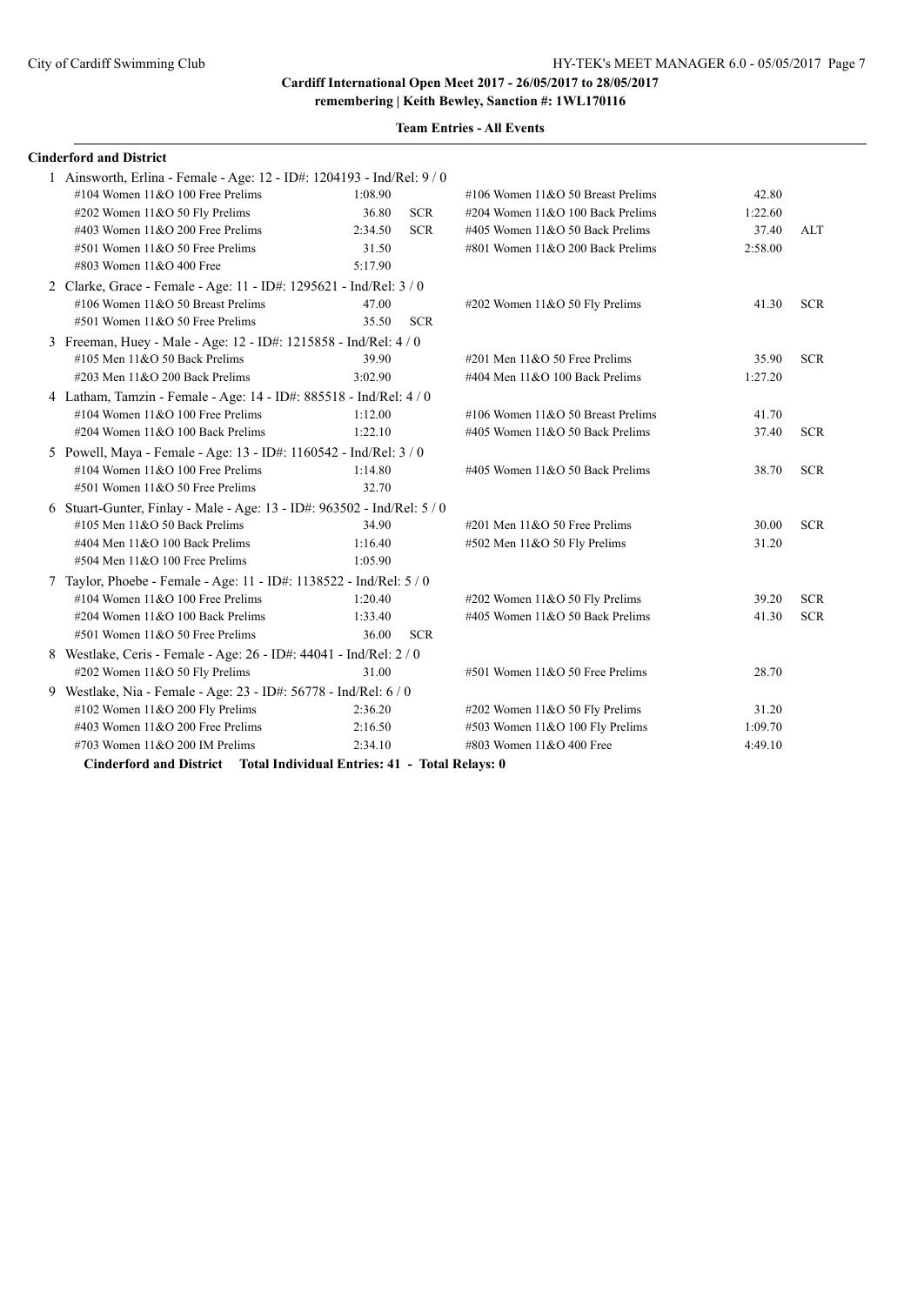| <b>City of Bristol Aquatics-SW</b>                                   |                       |                                      |         |            |
|----------------------------------------------------------------------|-----------------------|--------------------------------------|---------|------------|
| 1 Adams, Kye - Male - Age: 17 - ID#: 759420 - Ind/Rel: 6 / 0         |                       |                                      |         |            |
| #103 Men $11&O$ 200 Free Prelims                                     | 2:01.00               | #201 Men 11&O 50 Free Prelims        | 25.18   |            |
| #402 Men 11&O 200 Fly Prelims                                        | 2:15.70               | #502 Men 11&O 50 Fly Prelims         | 26.55   |            |
| #504 Men 11&O 100 Free Prelims                                       | 54.70                 | #802 Men 11&O 100 Fly Prelims        | 58.45   |            |
| 2 Ashworth, Joe - Male - Age: 13 - ID#: 913279 - Ind/Rel: 3 / 0      |                       |                                      |         |            |
| #404 Men 11&O 100 Back Prelims                                       | 1:19.70               | #406 Men 11&O 50 Breast Prelims      | 41.40   |            |
| #504 Men 11&O 100 Free Prelims                                       | 1:08.76               |                                      |         |            |
| 3 Blackmore, Jude - Male - Age: 12 - ID#: 1162332 - Ind/Rel: 5 / 0   |                       |                                      |         |            |
| #101 Men 11&O 100 Breast Prelims                                     | 1:27.02               | #103 Men $11&O$ 200 Free Prelims     | 2:44.90 |            |
| #105 Men 11&O 50 Back Prelims                                        | 41.30                 | #201 Men 11&O 50 Free Prelims        | 31.89   | <b>SCR</b> |
| #203 Men $11&O$ 200 Back Prelims                                     | 3:03.90               |                                      |         |            |
| 4 Booker, Lily - Female - Age: 16 - ID#: 729500 - Ind/Rel: 4 / 0     |                       |                                      |         |            |
| #401 Women 11&O 100 Breast Prelims                                   | 1:13.32               | #503 Women 11&O 100 Fly Prelims      | 1:07.19 |            |
| #701 Women 11&O 200 Breast Prelims                                   | 2:34.90               | #803 Women 11&O 400 Free             | 4:35.19 |            |
| 5 Bradley, Freya - Female - Age: 15 - ID#: 863119 - Ind/Rel: 8 / 0   |                       |                                      |         |            |
| #104 Women $11&O$ 100 Free Prelims                                   | 1:03.60               | #202 Women 11&O 50 Fly Prelims       | 34.14   | <b>SCR</b> |
| #204 Women 11&O 100 Back Prelims                                     | 1:09.03               | #403 Women 11&O 200 Free Prelims     | 2:15.73 |            |
| #405 Women 11&O 50 Back Prelims                                      | 32.84                 | #501 Women 11&O 50 Free Prelims      | 29.94   |            |
| #801 Women 11&O 200 Back Prelims                                     | 2:29.46               | #803 Women 11&O 400 Free             | 4:46.30 |            |
| 6 Brown, Holly - Female - Age: 11 - ID#: 974520 - Ind/Rel: 9 / 0     |                       |                                      |         |            |
| #104 Women 11&O 100 Free Prelims                                     | 1:12.10               | #106 Women $11&O$ 50 Breast Prelims  | 40.70   |            |
| #206 Women 11&O 400 IM                                               | 5:59.00               | #401 Women $11&O 100$ Breast Prelims | 1:27.20 |            |
| #403 Women $11&O$ 200 Free Prelims                                   | 2:34.80               | #501 Women 11&O 50 Free Prelims      | 33.00   |            |
| #503 Women 11&O 100 Fly Prelims                                      | 1:23.90               | #701 Women $11&O$ 200 Breast Prelims | 3:00.13 |            |
| #703 Women $11&O$ 200 IM Prelims                                     | 2:51.93               |                                      |         |            |
| 7 Brown, Katherine - Female - Age: 17 - ID#: 806912 - Ind/Rel: 5 / 0 |                       |                                      |         |            |
| #202 Women 11&O 50 Fly Prelims                                       | 30.55                 | #204 Women 11&O 100 Back Prelims     | 1:08.10 |            |
| #405 Women 11&O 50 Back Prelims                                      | 32.30                 | #501 Women 11&O 50 Free Prelims      | 29.30   |            |
| #503 Women 11&O 100 Fly Prelims                                      | 1:07.80               |                                      |         |            |
| 8 Butler, Olivia - Female - Age: 14 - ID#: 889624 - Ind/Rel: 13 / 0  |                       |                                      |         |            |
| #102 Women 11&O 200 Fly Prelims                                      | 2:23.40               | #104 Women $11&O$ 100 Free Prelims   | 1:00.00 |            |
| #202 Women 11&O 50 Fly Prelims                                       | 30.60                 | #204 Women 11&O 100 Back Prelims     | 1:05.90 |            |
| #206 Women 11&O 400 IM                                               | 4:57.60               | #403 Women $11&O$ 200 Free Prelims   | 2:07.70 |            |
| #405 Women 11&O 50 Back Prelims                                      | 31.80                 | #501 Women 11&O 50 Free Prelims      | 28.30   |            |
| #503 Women 11&O 100 Fly Prelims                                      | 1:05.63               | #505 Women 11&O 800 Free             | 9:10.90 |            |
| #703 Women $11&O$ 200 IM Prelims                                     | 2:24.10               | #801 Women 11&O 200 Back Prelims     | 2:19.50 |            |
| #803 Women 11&O 400 Free                                             | 4:27.50               |                                      |         |            |
| Chisnall, Amelia - Female - Age: 12 - ID#: 1345932 - Ind/Rel: 1 / 0  |                       |                                      |         |            |
| #505 Women 11&O 800 Free                                             | 10:47.07              |                                      |         |            |
| 10 Cole, William - Male - Age: 18 - ID#: 507487 - Ind/Rel: 2 / 0     |                       |                                      |         |            |
| #502 Men 11&O 50 Fly Prelims                                         | 25.60                 | #504 Men 11&O 100 Free Prelims       | 51.94   |            |
| 11 Crossley, Mia - Female - Age: 13 - ID#: 1184145 - Ind/Rel: 4 / 0  |                       |                                      |         |            |
| #403 Women 11&O 200 Free Prelims                                     | 2:32.20<br><b>SCR</b> | #405 Women 11&O 50 Back Prelims      | 36.50   |            |
| #501 Women 11&O 50 Free Prelims                                      | 31.50                 | #503 Women 11&O 100 Fly Prelims      | 1:20.12 |            |
| 12 Crow, Teilo - Male - Age: 14 - ID#: 932096 - Ind/Rel: 4 / 0       |                       |                                      |         |            |
| #506 Men 11&O 400 IM                                                 | 5:24.90               | #702 Men 11&O 200 Breast Prelims     | 2:49.60 |            |
| #704 Men $11&O$ 200 IM Prelims                                       | 2:33.97               | #802 Men 11&O 100 Fly Prelims        | 1:16.70 |            |
| 13 Derrick, Zachary - Male - Age: 16 - ID#: 842107 - Ind/Rel: 5 / 0  |                       |                                      |         |            |
| #404 Men $11&O 100$ Back Prelims                                     | 1:02.40               | #406 Men 11&O 50 Breast Prelims      | 35.10   |            |
| $#504$ Men $11&O$ 100 Free Prelims                                   | 56.37                 | #704 Men 11&O 200 IM Prelims         | 2:16.35 |            |
| #802 Men 11&O 100 Fly Prelims                                        | 1:02.64               |                                      |         |            |
| 14 Evans, Leah - Female - Age: 12 - ID#: 883717 - Ind/Rel: 6 / 0     |                       |                                      |         |            |
| #102 Women 11&O 200 Fly Prelims                                      | 2:45.35               | #202 Women 11&O 50 Fly Prelims       | 33.07   |            |
| #204 Women 11&O 100 Back Prelims                                     | 1:17.65               | #405 Women 11&O 50 Back Prelims      | 35.20   |            |
| #501 Women 11&O 50 Free Prelims                                      | 31.70                 | #503 Women 11&O 100 Fly Prelims      | 1:16.00 |            |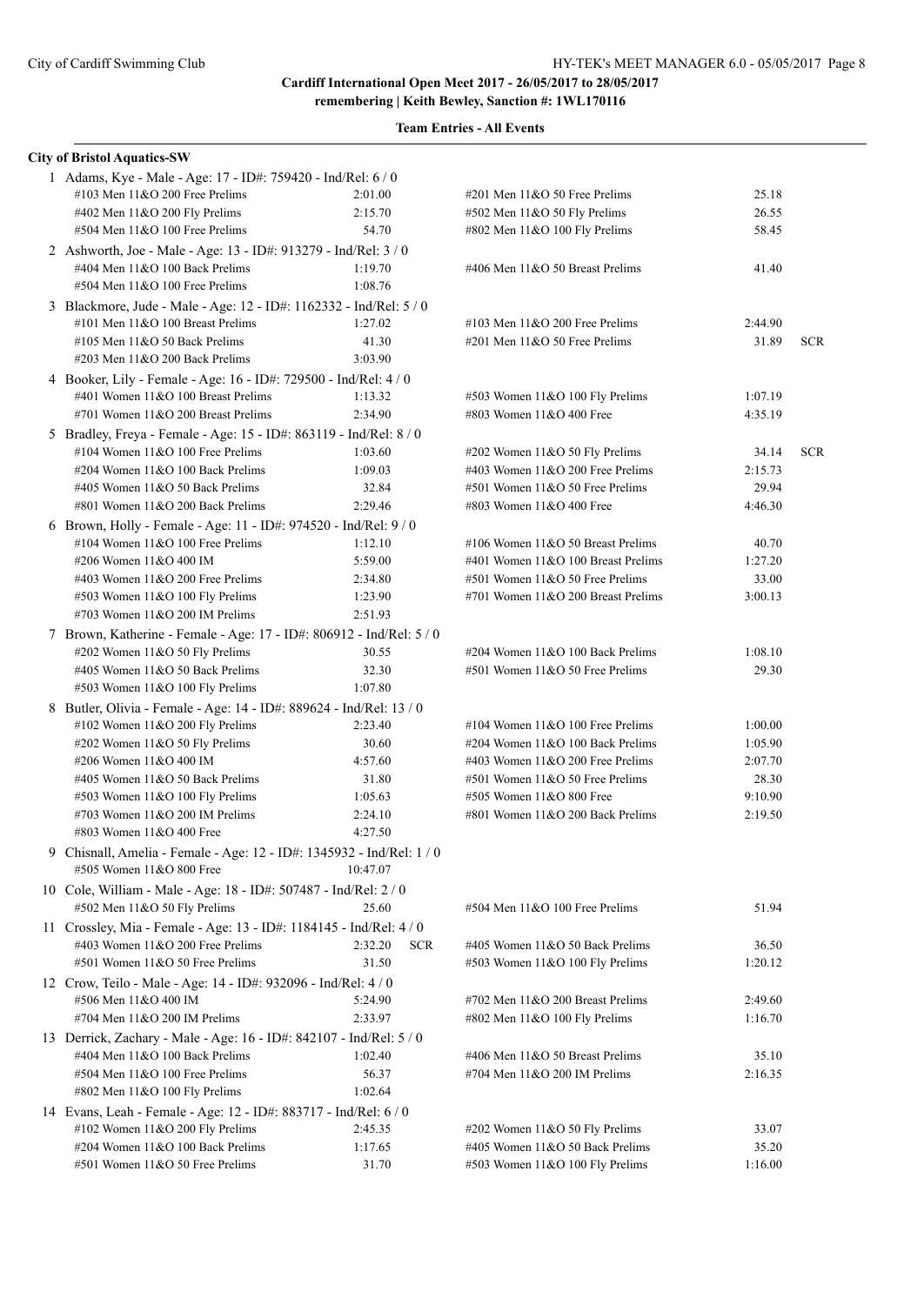| <b>City of Bristol Aquatics-SW</b>                                                                          |         |            |                                     |                  |            |
|-------------------------------------------------------------------------------------------------------------|---------|------------|-------------------------------------|------------------|------------|
| 15 Evans, Mykenzie - Female - Age: 13 - ID#: 914277 - Ind/Rel: 9 / 0                                        |         |            |                                     |                  |            |
| #104 Women $11&O$ 100 Free Prelims                                                                          | 1:06.10 |            | #202 Women 11&O 50 Fly Prelims      | 33.77            | ALT        |
| #204 Women 11&O 100 Back Prelims                                                                            | 1:11.50 |            | #403 Women $11&O$ 200 Free Prelims  | 2:22.90          |            |
| #405 Women 11&O 50 Back Prelims                                                                             | 33.30   |            | $#501$ Women $11&O 50$ Free Prelims | 30.70            |            |
| #503 Women 11&O 100 Fly Prelims                                                                             | 1:17.10 |            | #703 Women $11&O$ 200 IM Prelims    | 2:44.30          |            |
| #801 Women 11&O 200 Back Prelims                                                                            | 2:32.00 |            |                                     |                  |            |
| 16 Farr, George C - Male - Age: 16 - ID#: 928589 - Ind/Rel: 2 / 0                                           |         |            |                                     |                  |            |
| #402 Men 11&O 200 Fly Prelims                                                                               | 2:18.54 |            | #804 Men 11&O 400 Free              | 4:20.86          |            |
| 17 Gibert, Jack - Male - Age: 15 - ID#: 843040 - Ind/Rel: 6 / 0                                             |         |            |                                     |                  |            |
| #101 Men 11&O 100 Breast Prelims                                                                            | 1:11.70 |            | #406 Men 11&O 50 Breast Prelims     | 33.20            |            |
| #506 Men 11&O 400 IM                                                                                        | 5:05.63 |            | #702 Men $11&O$ 200 Breast Prelims  | 2:35.10          |            |
| #704 Men $11&O$ 200 IM Prelims                                                                              | 2:24.80 |            | #804 Men 11&O 400 Free              | 4:29.08          |            |
| 18 Gooch, Rebecca - Female - Age: 14 - ID#: 925140 - Ind/Rel: 3 / 0                                         |         |            |                                     |                  |            |
| #104 Women 11&O 100 Free Prelims                                                                            | 1:03.60 |            | #202 Women 11&O 50 Fly Prelims      | 31.94            |            |
| #204 Women 11&O 100 Back Prelims                                                                            | 1:08.20 |            |                                     |                  |            |
| 19 Hammond, Amber - Female - Age: 15 - ID#: 1340041 - Ind/Rel: 3 / 0                                        |         |            |                                     |                  |            |
| #104 Women 11&O 100 Free Prelims                                                                            | 1:09.50 |            | #202 Women 11&O 50 Fly Prelims      | 35.90            | <b>SCR</b> |
| #501 Women 11&O 50 Free Prelims                                                                             | 32.40   |            |                                     |                  |            |
| 20 Hammond, Erin - Female - Age: 13 - ID#: 1340042 - Ind/Rel: 6 / 0                                         |         |            |                                     |                  |            |
| #104 Women $11&O$ 100 Free Prelims                                                                          | 1:06.80 |            | #202 Women 11&O 50 Fly Prelims      | 34.20            | <b>SCR</b> |
| #204 Women 11&O 100 Back Prelims                                                                            | 1:14.10 |            | #403 Women 11&O 200 Free Prelims    | 2:32.60          | <b>SCR</b> |
| #405 Women $11&O$ 50 Back Prelims                                                                           | 33.90   |            | #501 Women 11&O 50 Free Prelims     | 31.05            |            |
| 21 Harvey, Alice - Female - Age: 11 - ID#: 874622 - Ind/Rel: 8 / 0                                          |         |            |                                     |                  |            |
| #104 Women $11&O 100$ Free Prelims                                                                          | 1:12.30 |            | #106 Women 11&O 50 Breast Prelims   | 40.20            |            |
| #202 Women 11&O 50 Fly Prelims                                                                              | 37.29   | <b>SCR</b> | #401 Women 11&O 100 Breast Prelims  | 1:27.40          |            |
| #403 Women 11&O 200 Free Prelims                                                                            | 2:37.10 |            | #405 Women 11&O 50 Back Prelims     | 39.44            | <b>SCR</b> |
| $#501$ Women $11&O 50$ Free Prelims                                                                         | 33.30   | ALT        | #503 Women 11&O 100 Fly Prelims     | 1:24.56          |            |
| 22 Hollier, Eleanor - Female - Age: 14 - ID#: 808191 - Ind/Rel: 6 / 0                                       |         |            |                                     |                  |            |
| #102 Women 11&O 200 Fly Prelims                                                                             | 2:35.08 |            | #202 Women 11&O 50 Fly Prelims      | 32.70            |            |
| #403 Women $11&O$ 200 Free Prelims                                                                          | 2:23.10 |            | #503 Women 11&O 100 Fly Prelims     | 1:09.68          |            |
| #703 Women $11&O$ 200 IM Prelims                                                                            | 2:36.69 |            | #803 Women 11&O 400 Free            | 4:48.13          |            |
|                                                                                                             |         |            |                                     |                  |            |
| 23 Hollier, Rebecca - Female - Age: 12 - ID#: 970005 - Ind/Rel: 8 / 0<br>#104 Women $11&O$ 100 Free Prelims | 1:14.30 |            | #106 Women 11&O 50 Breast Prelims   |                  |            |
| #202 Women 11&O 50 Fly Prelims                                                                              | 35.80   | <b>SCR</b> | #204 Women 11&O 100 Back Prelims    | 43.40<br>1:16.50 |            |
| #405 Women 11&O 50 Back Prelims                                                                             | 35.10   |            | #501 Women 11&O 50 Free Prelims     |                  |            |
| #703 Women $11&O$ 200 IM Prelims                                                                            | 3:00.40 | <b>SCR</b> | #801 Women 11&O 200 Back Prelims    | 31.74<br>2:55.80 |            |
|                                                                                                             |         |            |                                     |                  |            |
| 24 Isom, Poppy - Female - Age: 12 - ID#: 914284 - Ind/Rel: 7 / 0                                            |         |            |                                     |                  |            |
| #102 Women 11&O 200 Fly Prelims                                                                             | 2:50.70 |            | #104 Women 11&O 100 Free Prelims    | 1:07.23          |            |
| #106 Women $11&O 50$ Breast Prelims                                                                         | 42.60   |            | #202 Women 11&O 50 Fly Prelims      | 34.99            | <b>SCR</b> |
| #403 Women $11&O$ 200 Free Prelims                                                                          | 2:30.81 |            | #501 Women 11&O 50 Free Prelims     | 32.36            |            |
| #503 Women 11&O 100 Fly Prelims                                                                             | 1:18.10 |            |                                     |                  |            |
| 25 Latkovic, Mia - Female - Age: 12 - ID#: 1159806 - Ind/Rel: 8 / 0                                         |         |            |                                     |                  |            |
| #104 Women $11&O$ 100 Free Prelims                                                                          | 1:07.50 |            | #106 Women 11&O 50 Breast Prelims   | 40.10            |            |
| #202 Women 11&O 50 Fly Prelims                                                                              | 34.20   | <b>SCR</b> | #206 Women 11&O 400 IM              | 5:54.32          |            |
| #401 Women 11&O 100 Breast Prelims                                                                          | 1:30.10 |            | #403 Women 11&O 200 Free Prelims    | 2:24.60          |            |
| #503 Women 11&O 100 Fly Prelims                                                                             | 1:17.60 |            | #703 Women 11&O 200 IM Prelims      | 2:44.00          |            |
| 26 Lawton, Samuel - Male - Age: 15 - ID#: 867916 - Ind/Rel: 2 / 0                                           |         |            |                                     |                  |            |
| #402 Men 11&O 200 Fly Prelims                                                                               | 2:19.04 |            | #506 Men 11&O 400 IM                | 5:00.98          |            |
| 27 Lye, Jasper - Male - Age: 18 - ID#: 369546 - Ind/Rel: 6 / 0                                              |         |            |                                     |                  |            |
| #101 Men 11&O 100 Breast Prelims                                                                            | 1:06.34 |            | #201 Men 11&O 50 Free Prelims       | 25.70            |            |
| #406 Men 11&O 50 Breast Prelims                                                                             | 30.41   |            | #506 Men 11&O 400 IM                | 5:03.57          |            |
| #702 Men $11&O$ 200 Breast Prelims                                                                          | 2:21.90 |            | #802 Men 11&O 100 Fly Prelims       | 1:04.70          |            |
| 28 Noon, Kiera - Female - Age: 16 - ID#: 320298 - Ind/Rel: 5 / 0                                            |         |            |                                     |                  |            |
| #102 Women 11&O 200 Fly Prelims                                                                             | 2:24.64 |            | #202 Women 11&O 50 Fly Prelims      | 31.16            |            |
| #206 Women 11&O 400 IM                                                                                      | 5:09.70 |            | #503 Women 11&O 100 Fly Prelims     | 1:06.63          |            |
| #703 Women $11&O$ 200 IM Prelims                                                                            | 2:29.44 |            |                                     |                  |            |
| 29 Pearce, Lucy - Female - Age: 19 - ID#: 322718 - Ind/Rel: 2 / 0                                           |         |            |                                     |                  |            |
| #505 Women 11&O 800 Free                                                                                    | 9:09.00 |            | #803 Women 11&O 400 Free            | 4:30.39          |            |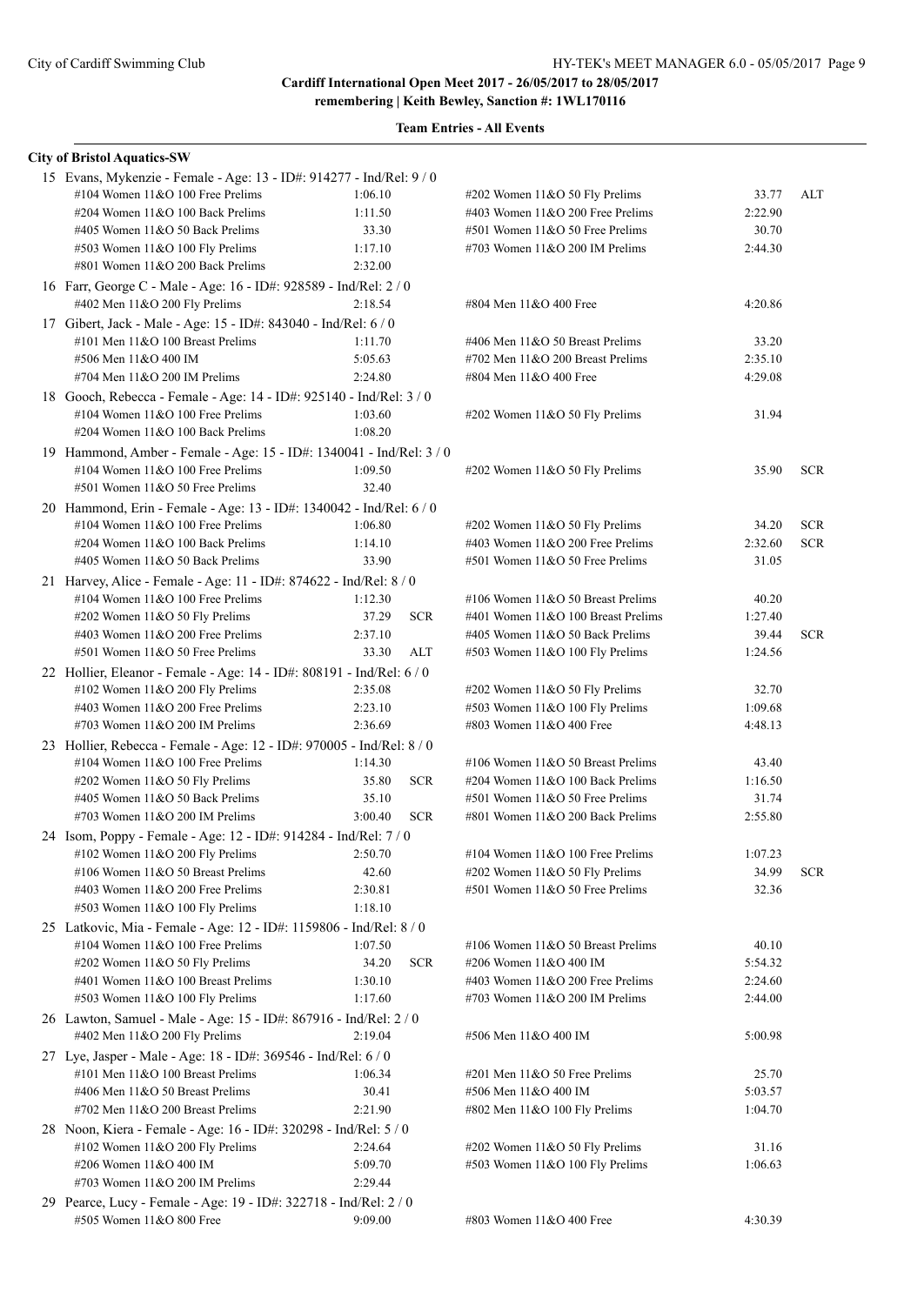|  | <b>Team Entries - All Events</b> |  |  |
|--|----------------------------------|--|--|
|--|----------------------------------|--|--|

| <b>City of Bristol Aquatics-SW</b>                                          |         |                                                |         |            |
|-----------------------------------------------------------------------------|---------|------------------------------------------------|---------|------------|
| 30 Podger, Jess - Female - Age: 15 - ID#: 954846 - Ind/Rel: 5 / 0           |         |                                                |         |            |
| #102 Women 11&O 200 Fly Prelims                                             | 2:21.50 | #204 Women 11&O 100 Back Prelims               | 1:07.10 |            |
| #503 Women 11&O 100 Fly Prelims                                             | 1:04.05 | #505 Women 11&O 800 Free                       | 9:03.79 |            |
| #803 Women 11&O 400 Free                                                    | 4:25.57 |                                                |         |            |
| 31 Riggall, Ella - Female - Age: 14 - ID#: 925144 - Ind/Rel: 7 / 0          |         |                                                |         |            |
| #104 Women $11&O 100$ Free Prelims                                          | 1:00.67 | #204 Women 11&O 100 Back Prelims               | 1:07.70 |            |
| #403 Women 11&O 200 Free Prelims                                            | 2:12.70 | #405 Women 11&O 50 Back Prelims                | 31.60   |            |
| #501 Women 11&O 50 Free Prelims                                             | 27.90   | #703 Women 11&O 200 IM Prelims                 | 2:35.10 |            |
| #801 Women 11&O 200 Back Prelims                                            | 2:27.60 |                                                |         |            |
| 32 Silk, Jonah - Male - Age: 14 - ID#: 1148745 - Ind/Rel: 6 / 0             |         |                                                |         |            |
| #103 Men 11&O 200 Free Prelims                                              | 2:10.80 | #105 Men $11&O$ 50 Back Prelims                | 31.56   |            |
| #203 Men 11&O 200 Back Prelims                                              | 2:21.87 | #404 Men 11&O 100 Back Prelims                 | 1:05.00 |            |
| #502 Men 11&O 50 Fly Prelims                                                | 31.53   | #506 Men 11&O 400 IM                           | 5:10.60 |            |
| 33 Smith, Alexander - Male - Age: 14 - ID#: 1132390 - Ind/Rel: 5 / 0        |         |                                                |         |            |
| #103 Men 11&O 200 Free Prelims                                              | 2:27.10 | #105 Men $11&O$ 50 Back Prelims                | 36.70   |            |
| #201 Men 11&O 50 Free Prelims                                               | 30.80   | <b>SCR</b><br>#203 Men 11&O 200 Back Prelims   | 2:46.30 |            |
| #504 Men 11&O 100 Free Prelims                                              | 1:06.80 |                                                |         |            |
| 34 Smith, Hazel - Female - Age: 14 - ID#: 908836 - Ind/Rel: 8 / 0           |         |                                                |         |            |
| #104 Women $11&O 100$ Free Prelims                                          | 1:06.30 | #106 Women 11&O 50 Breast Prelims              | 36.19   |            |
| #202 Women $11&050$ Fly Prelims                                             | 34.90   | <b>SCR</b><br>#204 Women 11&O 100 Back Prelims | 1:16.40 |            |
| #401 Women 11&O 100 Breast Prelims                                          | 1:18.21 | #403 Women $11&O$ 200 Free Prelims             | 2:21.60 |            |
| #701 Women 11&O 200 Breast Prelims                                          | 2:48.30 | #703 Women $11&O$ 200 IM Prelims               | 2:40.90 |            |
| 35 Smith, Jack - Male - Age: 15 - ID#: 842757 - Ind/Rel: 4 / 0              |         |                                                |         |            |
| #105 Men $11&O$ 50 Back Prelims                                             | 28.71   | #203 Men 11&O 200 Back Prelims                 | 2:11.30 |            |
| #404 Men 11&O 100 Back Prelims                                              | 1:00.51 | #506 Men 11&O 400 IM                           | 4:52.73 |            |
| 36 Smith, Megan - Female - Age: 16 - ID#: 871998 - Ind/Rel: 2 / 0           |         |                                                |         |            |
| #401 Women 11&O 100 Breast Prelims                                          | 1:20.10 | #403 Women $11&O$ 200 Free Prelims             | 2:23.30 | <b>SCR</b> |
| 37 Stoodley, James - Male - Age: 13 - ID#: 978255 - Ind/Rel: 3 / 0          |         |                                                |         |            |
| #702 Men $11&O$ 200 Breast Prelims                                          | 3:13.90 | #704 Men 11&O 200 IM Prelims                   | 2:50.30 |            |
| #804 Men 11&O 400 Free                                                      | 5:02.70 |                                                |         |            |
| 38 Stoodley, William - Male - Age: 12 - ID#: 1154073 - Ind/Rel: 4 / 0       |         |                                                |         |            |
| #702 Men 11&O 200 Breast Prelims                                            | 3:11.90 | #704 Men 11&O 200 IM Prelims                   | 2:45.70 |            |
| #802 Men 11&O 100 Fly Prelims                                               | 1:20.20 | #804 Men 11&O 400 Free                         | 5:05.30 |            |
| 39 Uren, Anna - Female - Age: 11 - ID#: 1227345 - Ind/Rel: 5 / 0            |         |                                                |         |            |
| #403 Women 11&O 200 Free Prelims                                            | 2:32.68 | #501 Women 11&O 50 Free Prelims                | 31.70   |            |
| #503 Women 11&O 100 Fly Prelims                                             | 1:20.18 | #703 Women $11&O$ 200 IM Prelims               | 2:54.20 |            |
| #803 Women 11&O 400 Free                                                    | 5:36.50 |                                                |         |            |
| 40 Young, Evie-Rose - Female - Age: 13 - ID#: 921361 - Ind/Rel: 6 / 0       |         |                                                |         |            |
| #106 Women 11&O 50 Breast Prelims                                           | 35.95   | #206 Women 11&O 400 IM                         | 5:27.90 |            |
| #401 Women 11&O 100 Breast Prelims                                          | 1:17.10 | #503 Women 11&O 100 Fly Prelims                | 1:13.00 |            |
| #701 Women 11&O 200 Breast Prelims                                          | 2:48.08 | #703 Women $11&O$ 200 IM Prelims               | 2:34.20 |            |
| City of Bristol Aquatics-SW Total Individual Entries: 211 - Total Relays: 0 |         |                                                |         |            |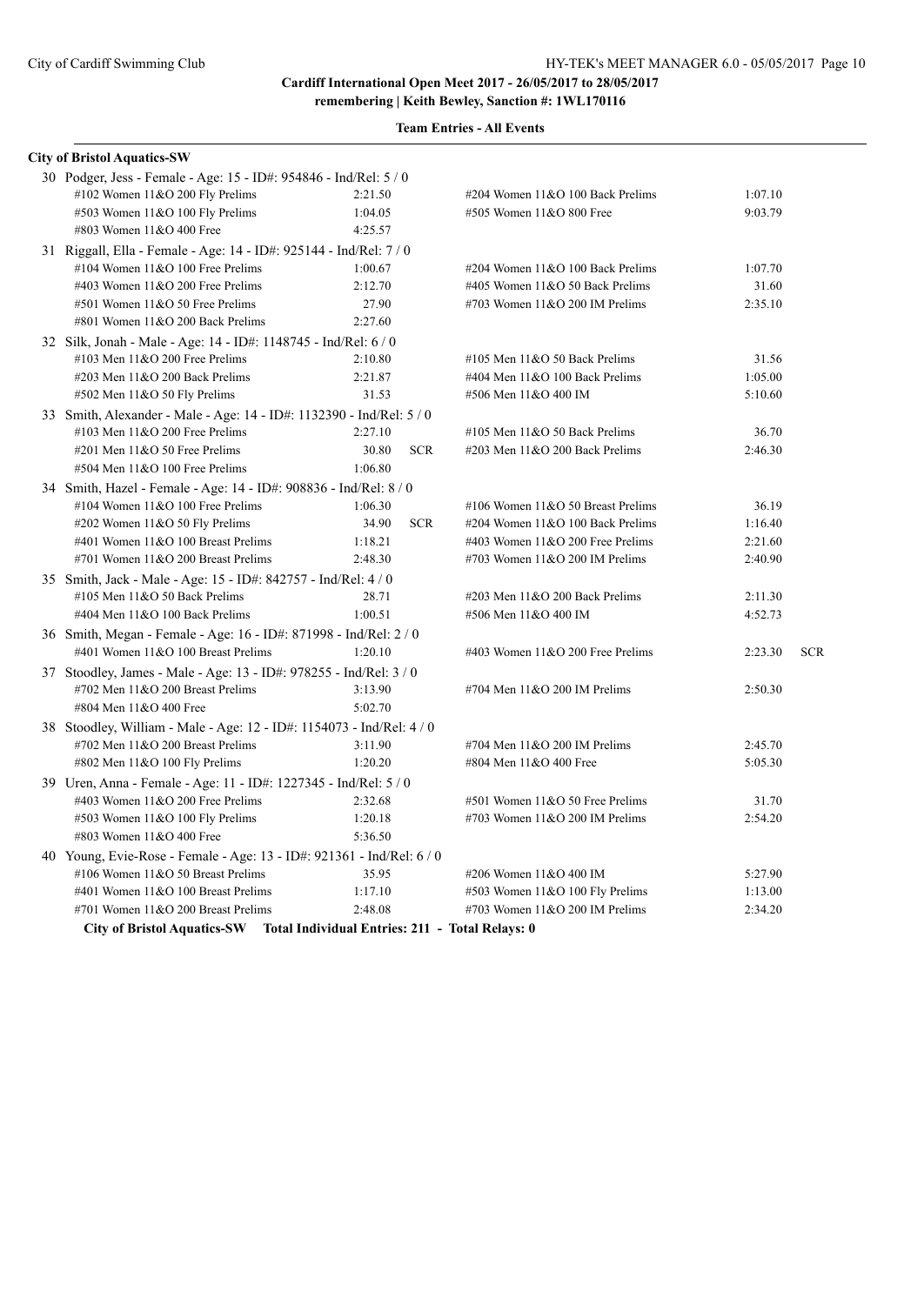| <b>City of Cardiff Swimming Club</b>                                                                        |          |            |                                                                            |                    |            |
|-------------------------------------------------------------------------------------------------------------|----------|------------|----------------------------------------------------------------------------|--------------------|------------|
| 1 Anderson, Max G - Male - Age: 12 - ID#: 1255466 - Ind/Rel: 9 / 0                                          |          |            |                                                                            |                    |            |
| #101 Men 11&O 100 Breast Prelims                                                                            | 1:37.60  |            | #103 Men $11&O$ 200 Free Prelims                                           | 2:45.90            |            |
| #105 Men $11&O$ 50 Back Prelims                                                                             | 38.40    |            | $\#201$ Men $11&O$ 50 Free Prelims                                         | 34.68              | <b>SCR</b> |
| #203 Men 11&O 200 Back Prelims                                                                              | 2:56.30  |            | #404 Men 11&O 100 Back Prelims                                             | 1:25.70            |            |
| #406 Men 11&O 50 Breast Prelims                                                                             | 45.61    | ALT        | #502 Men 11&O 50 Fly Prelims                                               | 40.10              | <b>SCR</b> |
| #704 Men $11&O$ 200 IM Prelims                                                                              | 3:06.30  |            |                                                                            |                    |            |
| 2 Arch, Mared L - Female - Age: 14 - ID#: 957536 - Ind/Rel: 6 / 0                                           |          |            |                                                                            |                    |            |
| #202 Women 11&O 50 Fly Prelims                                                                              | 32.60    |            | #206 Women 11&O 400 IM                                                     | 5:25.50            |            |
| #501 Women 11&O 50 Free Prelims                                                                             | 30.60    |            | #503 Women 11&O 100 Fly Prelims                                            | 1:11.40            |            |
| #703 Women $11&O$ 200 IM Prelims                                                                            | 2:36.60  |            | #803 Women 11&O 400 Free                                                   | 4:49.20            |            |
| 3 Arch, Rhydian L - Male - Age: 12 - ID#: 1190801 - Ind/Rel: 12 / 0                                         |          |            |                                                                            |                    |            |
| #101 Men 11&O 100 Breast Prelims                                                                            | 1:28.00  |            | #105 Men 11&O 50 Back Prelims                                              | 37.33              |            |
| $\#201$ Men $11&O$ 50 Free Prelims                                                                          | 31.01    | <b>SCR</b> | #203 Men 11&O 200 Back Prelims                                             | 2:40.67            |            |
| #404 Men 11&O 100 Back Prelims                                                                              | 1:18.00  |            | #406 Men 11&O 50 Breast Prelims                                            | 40.59              |            |
| $\#502$ Men 11&O 50 Fly Prelims                                                                             | 35.20    |            | #506 Men 11&O 400 IM                                                       | 5:37.39            |            |
| #702 Men 11&O 200 Breast Prelims                                                                            | 3:03.10  |            | $\#704$ Men $11&O$ 200 IM Prelims                                          | 2:41.71            |            |
| #802 Men 11&O 100 Fly Prelims                                                                               | 1:20.92  |            | #804 Men 11&O 400 Free                                                     | 5:21.91            | ALT        |
| 4 Bamborough, Katie J - Female - Age: 12 - ID#: 1170518 - Ind/Rel: 6 / 0                                    |          |            |                                                                            |                    |            |
| #204 Women 11&O 100 Back Prelims                                                                            | 1:18.40  |            | #403 Women $11&O$ 200 Free Prelims<br>#701 Women $11&O$ 200 Breast Prelims | 2:26.08<br>3:22.83 |            |
| #505 Women 11&O 800 Free<br>#801 Women 11&O 200 Back Prelims                                                | 10:26.90 |            | #803 Women 11&O 400 Free                                                   | 5:05.20            |            |
|                                                                                                             | 2:52.40  |            |                                                                            |                    |            |
| 5 Beynon, Annaliese A - Female - Age: 17 - ID#: 782599 - Ind/Rel: 3 / 0<br>#104 Women 11&O 100 Free Prelims | 58.10    |            | #501 Women 11&O 50 Free Prelims                                            | 26.80              |            |
| #703 Women 11&O 200 IM Prelims                                                                              | 2:21.90  |            |                                                                            |                    |            |
|                                                                                                             |          |            |                                                                            |                    |            |
| 6 Beynon, Bethan - Female - Age: 13 - ID#: 825176 - Ind/Rel: 6 / 0<br>#104 Women $11&O$ 100 Free Prelims    | 1:07.70  |            | #202 Women 11&O 50 Fly Prelims                                             | 30.70              |            |
| #204 Women 11&O 100 Back Prelims                                                                            | 1:14.50  |            | #501 Women 11&O 50 Free Prelims                                            | 30.60              |            |
| $\#503$ Women 11&O 100 Fly Prelims                                                                          | 1:11.38  |            | #703 Women $11&O$ 200 IM Prelims                                           | 2:33.75            |            |
| 7 Booth, Kyle - Male - Age: 15 - ID#: 809674 - Ind/Rel: 2 / 0                                               |          |            |                                                                            |                    |            |
| #704 Men 11&O 200 IM Prelims                                                                                | 2:12.50  |            | #802 Men 11&O 100 Fly Prelims                                              | 1:00.84            |            |
| 8 Boswall, Marnie - Female - Age: 16 - ID#: 858838 - Ind/Rel: 2 / 0                                         |          |            |                                                                            |                    |            |
| #401 Women 11&O 100 Breast Prelims                                                                          | 1:16.90  |            | #701 Women 11&O 200 Breast Prelims                                         | 2:41.76            |            |
| 9 Boswall, Saffron - Female - Age: 12 - ID#: 925196 - Ind/Rel: 10 / 0                                       |          |            |                                                                            |                    |            |
| #104 Women $11&O$ 100 Free Prelims                                                                          | 1:08.20  |            | #106 Women $11&O 50$ Breast Prelims                                        | 39.70              |            |
| $\#202$ Women 11&O 50 Fly Prelims                                                                           | 33.56    | ALT        | #204 Women 11&O 100 Back Prelims                                           | 1:19.16            |            |
| #401 Women 11&O 100 Breast Prelims                                                                          | 1:25.20  |            | #405 Women 11&O 50 Back Prelims                                            | 35.50              |            |
| $\#501$ Women $11&O 50$ Free Prelims                                                                        | 32.35    |            | #701 Women 11&O 200 Breast Prelims                                         | 3:00.30            |            |
| #703 Women 11&O 200 IM Prelims                                                                              | 2:43.39  |            | #801 Women 11&O 200 Back Prelims                                           | 2:48.79            |            |
| 10 Brassington, Isabel M - Female - Age: 13 - ID#: 934665 - Ind/Rel: 9 / 0                                  |          |            |                                                                            |                    |            |
| #104 Women 11&O 100 Free Prelims                                                                            | 1:16.02  |            | #106 Women 11&O 50 Breast Prelims                                          | 40.46              |            |
| #204 Women 11&O 100 Back Prelims                                                                            | 1:22.50  |            | #206 Women 11&O 400 IM                                                     | 6:10.60            | <b>SCR</b> |
| #401 Women 11&O 100 Breast Prelims                                                                          | 1:28.50  |            | #405 Women 11&O 50 Back Prelims                                            | 39.10              | <b>SCR</b> |
| #501 Women 11&O 50 Free Prelims                                                                             | 35.70    | <b>SCR</b> | #701 Women 11&O 200 Breast Prelims                                         | 3:06.33            |            |
| #703 Women $11&O$ 200 IM Prelims                                                                            | 2:59.99  | <b>SCR</b> |                                                                            |                    |            |
| 11 Brassington, Sophie - Female - Age: 11 - ID#: 1191018 - Ind/Rel: 4 / 0                                   |          |            |                                                                            |                    |            |
| #106 Women 11&O 50 Breast Prelims                                                                           | 41.93    |            | #401 Women 11&O 100 Breast Prelims                                         | 1:27.30            |            |
| #701 Women 11&O 200 Breast Prelims                                                                          | 3:04.31  |            | #801 Women 11&O 200 Back Prelims                                           | 3:16.60            |            |
| 12 Bridge, Amy - Female - Age: 13 - ID#: 1109909 - Ind/Rel: 4 / 0                                           |          |            |                                                                            |                    |            |
| #104 Women 11&O 100 Free Prelims                                                                            | 1:13.80  |            | #403 Women 11&O 200 Free Prelims                                           | 2:42.13            | <b>SCR</b> |
| #405 Women 11&O 50 Back Prelims                                                                             | 38.70    | <b>SCR</b> | #501 Women 11&O 50 Free Prelims                                            | 33.90              | <b>SCR</b> |
| 13 Carr, Georgia-May - Female - Age: 13 - ID#: 955433 - Ind/Rel: 7 / 0                                      |          |            |                                                                            |                    |            |
| #104 Women 11&O 100 Free Prelims                                                                            | 1:01.89  |            | #204 Women 11&O 100 Back Prelims                                           | 1:11.00            |            |
| #403 Women 11&O 200 Free Prelims                                                                            | 2:13.06  |            | #405 Women 11&O 50 Back Prelims                                            | 32.90              |            |
| #501 Women 11&O 50 Free Prelims                                                                             | 28.55    |            | #703 Women $11&O$ 200 IM Prelims                                           | 2:47.70            | ALT        |
| #801 Women 11&O 200 Back Prelims                                                                            | 2:32.80  |            |                                                                            |                    |            |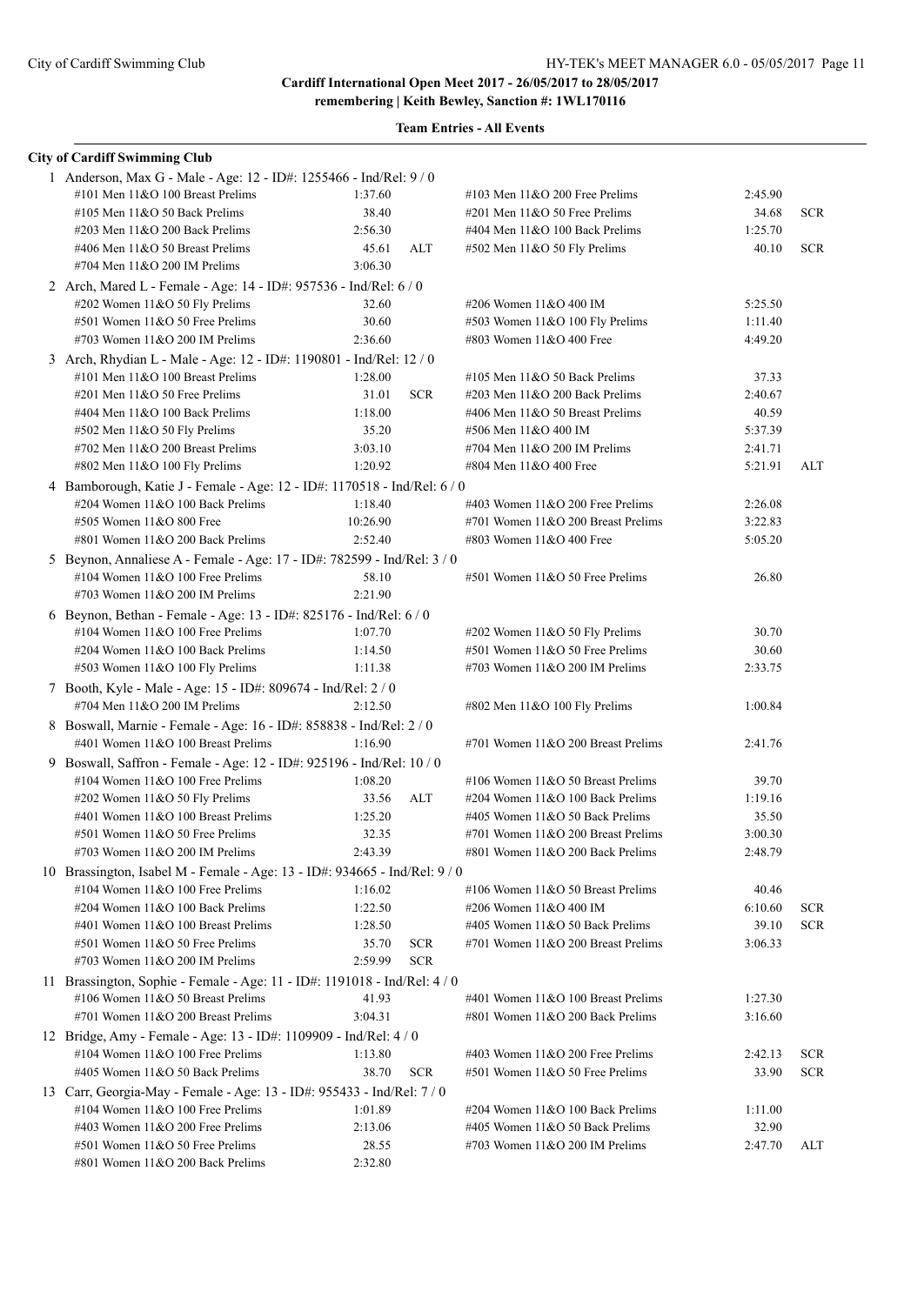**remembering | Keith Bewley, Sanction #: 1WL170116**

| <b>City of Cardiff Swimming Club</b>                                                                    |                       |                                                                 |         |            |
|---------------------------------------------------------------------------------------------------------|-----------------------|-----------------------------------------------------------------|---------|------------|
| 14 Childs, Laura - Female - Age: 14 - ID#: 898542 - Ind/Rel: 8 / 0                                      |                       |                                                                 |         |            |
| #102 Women 11&O 200 Fly Prelims                                                                         | 2:32.80               | #106 Women $11&O 50$ Breast Prelims                             | 41.90   |            |
| #202 Women 11&O 50 Fly Prelims                                                                          | 31.56                 | #204 Women 11&O 100 Back Prelims                                | 1:17.90 |            |
| #501 Women 11&O 50 Free Prelims                                                                         | 30.70                 | #503 Women 11&O 100 Fly Prelims                                 | 1:09.34 |            |
| #701 Women $11&O$ 200 Breast Prelims                                                                    | 3:03.30               | #803 Women 11&O 400 Free                                        | 4:50.30 |            |
| 15 Chooyin, Benjamin - Male - Age: 15 - ID#: 817955 - Ind/Rel: 3 / 0                                    |                       |                                                                 |         |            |
| #402 Men 11&O 200 Fly Prelims                                                                           | 2:13.90               | #502 Men 11&O 50 Fly Prelims                                    | 28.00   |            |
| #802 Men 11&O 100 Fly Prelims                                                                           | 1:01.13               |                                                                 |         |            |
| 16 Collins, Amy - Female - Age: 14 - ID#: 1247471 - Ind/Rel: 7 / 0                                      |                       |                                                                 |         |            |
| #104 Women $11&O$ 100 Free Prelims                                                                      | 1:13.20               | #204 Women 11&O 100 Back Prelims                                | 1:21.80 |            |
| #403 Women $11&O$ 200 Free Prelims                                                                      | 2:37.80<br><b>SCR</b> | #405 Women 11&O 50 Back Prelims                                 | 39.80   | <b>SCR</b> |
| #501 Women 11&O 50 Free Prelims                                                                         | ALT<br>33.30          | #701 Women 11&O 200 Breast Prelims                              | 3:15.00 |            |
| #801 Women 11&O 200 Back Prelims                                                                        | 2:53.60               |                                                                 |         |            |
| 17 Cook, Jacob - Male - Age: 17 - ID#: 528386 - Ind/Rel: 2 / 0                                          |                       |                                                                 |         |            |
| #502 Men 11&O 50 Fly Prelims                                                                            | 27.60                 | #802 Men 11&O 100 Fly Prelims                                   | 1:01.90 |            |
|                                                                                                         |                       |                                                                 |         |            |
| 18 Cope, Llinos - Female - Age: 13 - ID#: 879935 - Ind/Rel: 2 / 0                                       |                       |                                                                 |         |            |
| #405 Women 11&O 50 Back Prelims                                                                         | 39.60<br><b>SCR</b>   | #501 Women 11&O 50 Free Prelims                                 | 34.30   | <b>SCR</b> |
| 19 Cope, Megan - Female - Age: 15 - ID#: 880006 - Ind/Rel: 7 / 0                                        |                       |                                                                 |         |            |
| #104 Women 11&O 100 Free Prelims                                                                        | 1:05.20               | #202 Women 11&O 50 Fly Prelims                                  | 36.00   | <b>SCR</b> |
| #204 Women 11&O 100 Back Prelims                                                                        | 1:13.20               | #403 Women $11&O$ 200 Free Prelims                              | 2:18.70 |            |
| #405 Women 11&O 50 Back Prelims                                                                         | 35.40                 | #501 Women 11&O 50 Free Prelims                                 | 30.70   |            |
| #803 Women 11&O 400 Free                                                                                | 4:56.30<br>ALT        |                                                                 |         |            |
| 20 Cottrell, Emma J - Female - Age: 13 - ID#: 976437 - Ind/Rel: 9 / 0                                   |                       |                                                                 |         |            |
| #104 Women 11&O 100 Free Prelims                                                                        | 1:04.20               | #202 Women 11&O 50 Fly Prelims                                  | 31.70   |            |
| #204 Women 11&O 100 Back Prelims                                                                        | 1:10.10               | #403 Women $11&O$ 200 Free Prelims                              | 2:20.20 |            |
| #405 Women 11&O 50 Back Prelims                                                                         | 32.50                 | #501 Women 11&O 50 Free Prelims                                 | 29.94   |            |
| #503 Women 11&O 100 Fly Prelims                                                                         | 1:12.20               | #703 Women $11&O$ 200 IM Prelims                                | 2:36.90 |            |
| #801 Women 11&O 200 Back Prelims                                                                        | 2:36.84               |                                                                 |         |            |
| 21 Crowley, Amy - Female - Age: 11 - ID#: 1190802 - Ind/Rel: 7 / 0                                      |                       |                                                                 |         |            |
| #104 Women $11&O$ 100 Free Prelims                                                                      | 1:14.70               | #202 Women 11&O 50 Fly Prelims                                  | 40.40   | <b>SCR</b> |
| #204 Women 11&O 100 Back Prelims                                                                        | 1:27.40               | #403 Women 11&O 200 Free Prelims                                | 2:43.10 | <b>SCR</b> |
| #501 Women 11&O 50 Free Prelims                                                                         | 34.30<br><b>SCR</b>   | #503 Women 11&O 100 Fly Prelims                                 | 1:30.60 |            |
| #803 Women 11&O 400 Free                                                                                | ALT<br>5:43.10        |                                                                 |         |            |
| 22 Date, Alana - Female - Age: 13 - ID#: 976441 - Ind/Rel: 1 / 0                                        |                       |                                                                 |         |            |
| #501 Women 11&O 50 Free Prelims                                                                         | <b>SCR</b><br>34.30   |                                                                 |         |            |
| 23 Davies, Gruffydd - Male - Age: 11 - ID#: 1254396 - Ind/Rel: 12 / 0                                   |                       |                                                                 |         |            |
| #101 Men 11&O 100 Breast Prelims                                                                        | 1:44.60               | $\#103$ Men $11\&O$ 200 Free Prelims                            | 2:46.31 |            |
| #105 Men 11&O 50 Back Prelims                                                                           | 39.65                 | #201 Men 11&O 50 Free Prelims                                   | 33.41   | <b>SCR</b> |
| #404 Men 11&O 100 Back Prelims                                                                          | 1:27.20               | #406 Men 11&O 50 Breast Prelims                                 | 49.60   | <b>SCR</b> |
| $#502$ Men $11&O 50$ Fly Prelims                                                                        | 38.99<br><b>SCR</b>   | #504 Men 11&O 100 Free Prelims                                  | 1:17.21 |            |
| #506 Men 11&O 400 IM                                                                                    | 6:33.61               | #704 Men 11&O 200 IM Prelims                                    | 3:07.89 |            |
| #802 Men 11&O 100 Fly Prelims                                                                           | 1:27.27               | #804 Men 11&O 400 Free                                          | 5:44.50 |            |
| 24 Davies, Henry - Male - Age: 11 - ID#: 1187177 - Ind/Rel: 8 / 0                                       |                       |                                                                 |         |            |
| #101 Men $11&O$ 100 Breast Prelims                                                                      | 1:38.72               | #103 Men $11&O$ 200 Free Prelims                                | 2:54.71 |            |
| #105 Men 11&O 50 Back Prelims                                                                           | 42.49                 | #201 Men 11&O 50 Free Prelims                                   | 36.16   | <b>SCR</b> |
|                                                                                                         |                       |                                                                 | 46.60   |            |
| #404 Men 11&O 100 Back Prelims                                                                          | 1:31.50               | #406 Men 11&O 50 Breast Prelims<br>#704 Men 11&O 200 IM Prelims |         | <b>SCR</b> |
| #702 Men 11&O 200 Breast Prelims                                                                        | 3:31.70               |                                                                 | 3:19.16 |            |
| 25 Davies, Ioan R - Male - Age: 16 - ID#: 866505 - Ind/Rel: 1 / 0<br>$\#201$ Men $11&O$ 50 Free Prelims | 25.83                 |                                                                 |         |            |
| 26 Davies, Joshua - Male - Age: 13 - ID#: 1170519 - Ind/Rel: 6 / 0                                      |                       |                                                                 |         |            |
| #105 Men 11&O 50 Back Prelims                                                                           | 36.90                 | #201 Men 11&O 50 Free Prelims                                   | 32.90   | <b>SCR</b> |
| #203 Men 11&O 200 Back Prelims                                                                          | 2:43.30               | #404 Men 11&O 100 Back Prelims                                  | 1:17.80 |            |
| #406 Men 11&O 50 Breast Prelims                                                                         | 43.50<br>ALT          | #504 Men 11&O 100 Free Prelims                                  | 1:12.90 |            |
| 27 De Torres, Becci - Female - Age: 13 - ID#: 946574 - Ind/Rel: 7 / 0                                   |                       |                                                                 |         |            |
| #102 Women 11&O 200 Fly Prelims                                                                         | 2:28.00               | #104 Women 11&O 100 Free Prelims                                | 1:00.80 |            |
| #202 Women 11&O 50 Fly Prelims                                                                          | 29.12                 | #501 Women 11&O 50 Free Prelims                                 | 27.93   |            |
| #503 Women 11&O 100 Fly Prelims                                                                         | 1:03.48               | #703 Women $11&O$ 200 IM Prelims                                | 2:31.40 |            |
| #803 Women 11&O 400 Free                                                                                | 4:48.50               |                                                                 |         |            |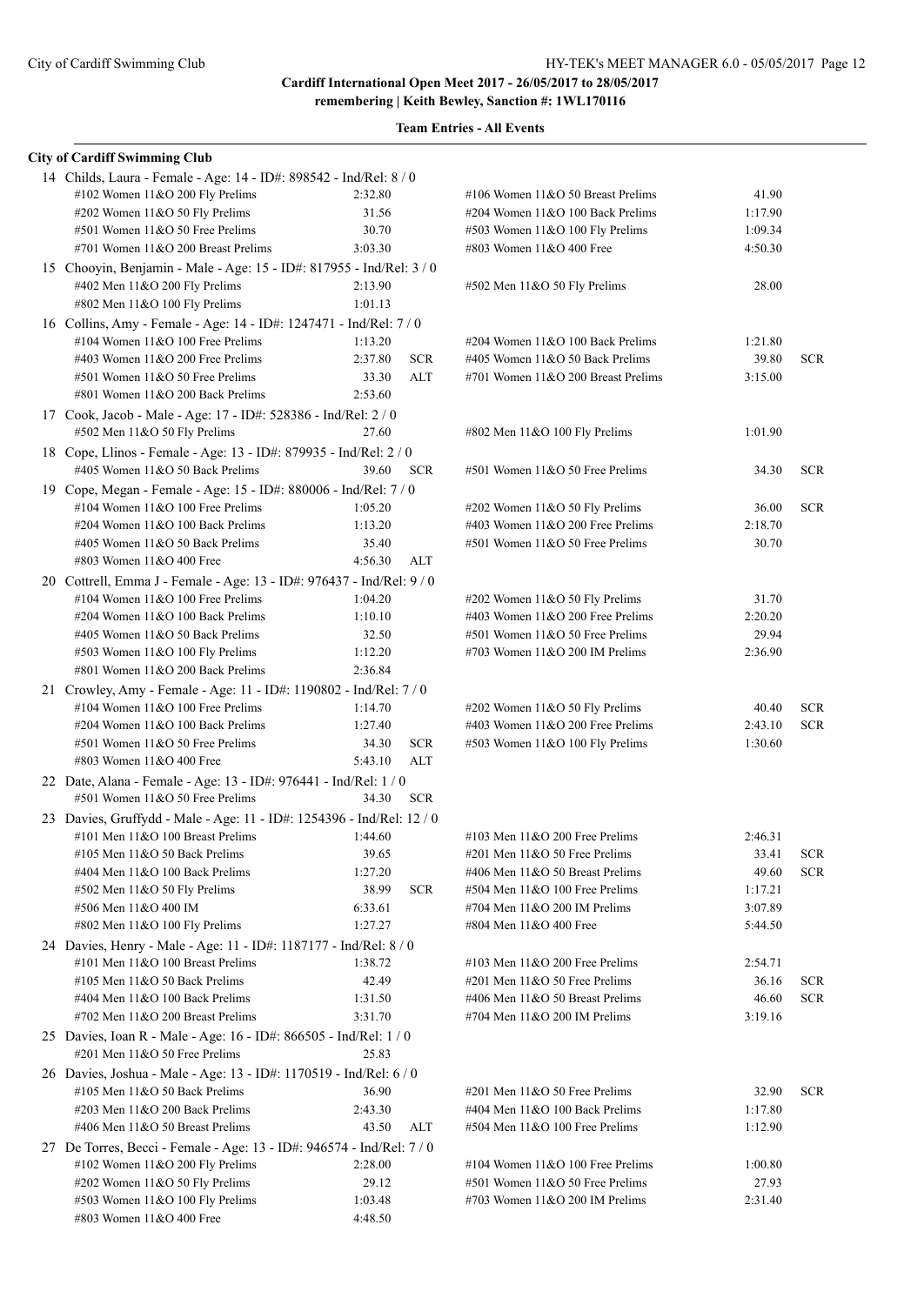| <b>City of Cardiff Swimming Club</b>                                                                      |                    |                          |                                                                      |                    |            |
|-----------------------------------------------------------------------------------------------------------|--------------------|--------------------------|----------------------------------------------------------------------|--------------------|------------|
| 28 Domican, Rosie A - Female - Age: 13 - ID#: 1190999 - Ind/Rel: 8 / 0                                    |                    |                          |                                                                      |                    |            |
| #401 Women 11&O 100 Breast Prelims                                                                        | 1:23.00            |                          | #403 Women $11&O$ 200 Free Prelims                                   | 2:24.50            |            |
| #405 Women 11&O 50 Back Prelims                                                                           | 34.50              |                          | #501 Women 11&O 50 Free Prelims                                      | 31.30              |            |
| #701 Women 11&O 200 Breast Prelims                                                                        | 2:59.50            |                          | #703 Women $11&O$ 200 IM Prelims                                     | 2:42.15            |            |
| #801 Women 11&O 200 Back Prelims                                                                          | 2:38.00            |                          | #803 Women 11&O 400 Free                                             | 5:04.10            |            |
| 29 Donovan, Kelsey L - Female - Age: 11 - ID#: 1256573 - Ind/Rel: 6 / 0                                   |                    |                          |                                                                      |                    |            |
| #104 Women $11&O$ 100 Free Prelims                                                                        | 1:13.20            |                          | #403 Women 11&O 200 Free Prelims                                     | 2:33.14            |            |
| #501 Women 11&O 50 Free Prelims                                                                           | 33.20              |                          | #701 Women 11&O 200 Breast Prelims                                   | 3:20.20            |            |
| #703 Women 11&O 200 IM Prelims                                                                            | 2:54.49            |                          | #801 Women 11&O 200 Back Prelims                                     | 2:52.40            |            |
| 30 Driscoll, Alexa - Female - Age: 11 - ID#: 1290298 - Ind/Rel: 4 / 0                                     |                    |                          |                                                                      |                    |            |
| #106 Women 11&O 50 Breast Prelims                                                                         | 48.75              |                          | #204 Women 11&O 100 Back Prelims                                     | 1:33.60            |            |
| #405 Women 11&O 50 Back Prelims                                                                           | 41.69              | <b>SCR</b>               | #501 Women 11&O 50 Free Prelims                                      | 38.60              | <b>SCR</b> |
| 31 Durston, Fraser - Male - Age: 19 - ID#: 399975 - Ind/Rel: 4 / 0                                        |                    |                          |                                                                      |                    |            |
| #103 Men $11&O$ 200 Free Prelims<br>#704 Men 11&O 200 IM Prelims                                          | 1:57.30<br>2:07.10 |                          | #105 Men 11&O 50 Back Prelims<br>#804 Men 11&O 400 Free              | 28.10<br>4:09.10   |            |
|                                                                                                           |                    |                          |                                                                      |                    |            |
| 32 Eckley, Bethan - Female - Age: 16 - ID#: 888244 - Ind/Rel: 2 / 0<br>#104 Women $11&O$ 100 Free Prelims | 1:11.85            |                          | #501 Women 11&O 50 Free Prelims                                      | 32.48              |            |
|                                                                                                           |                    |                          |                                                                      |                    |            |
| 33 Edwards, Kaden - Male - Age: 12 - ID#: 1150384 - Ind/Rel: 9 / 0                                        |                    |                          |                                                                      |                    |            |
| #101 Men $11&0 100$ Breast Prelims<br>#201 Men 11&O 50 Free Prelims                                       | 1:32.60<br>30.90   | <b>SCR</b>               | #103 Men $11&O$ 200 Free Prelims<br>#203 Men $11&O$ 200 Back Prelims | 2:16.61<br>2:30.10 |            |
| #404 Men 11&O 100 Back Prelims                                                                            | 1:12.60            |                          | #502 Men 11&O 50 Fly Prelims                                         | 33.82              |            |
| #504 Men 11&O 100 Free Prelims                                                                            | 1:04.62            |                          | #704 Men 11&O 200 IM Prelims                                         | 2:38.80            |            |
| #804 Men 11&O 400 Free                                                                                    | 4:46.50            |                          |                                                                      |                    |            |
| 34 Edwards, Maisie - Female - Age: 14 - ID#: 1191206 - Ind/Rel: 8 / 0                                     |                    |                          |                                                                      |                    |            |
| #104 Women $11&O$ 100 Free Prelims                                                                        | 1:01.10            |                          | #106 Women $11&O 50$ Breast Prelims                                  | 36.90              |            |
| #202 Women 11&O 50 Fly Prelims                                                                            | 30.74              |                          | #206 Women 11&O 400 IM                                               | 5:23.40            |            |
| #403 Women 11&O 200 Free Prelims                                                                          | 2:13.00            |                          | #405 Women 11&O 50 Back Prelims                                      | 33.20              |            |
| #501 Women 11&O 50 Free Prelims                                                                           | 28.62              |                          | #703 Women $11&O$ 200 IM Prelims                                     | 2:31.90            |            |
| 35 Eke, Jonathan - Male - Age: 21 - ID#: 458369 - Ind/Rel: 2 / 0                                          |                    |                          |                                                                      |                    |            |
| #201 Men 11&O 50 Free Prelims                                                                             | 27.72              |                          | #504 Men 11&O 100 Free Prelims                                       | 58.90              |            |
| 36 Elias, Hari - Male - Age: 12 - ID#: 825006 - Ind/Rel: 6 / 0                                            |                    |                          |                                                                      |                    |            |
| #103 Men $11&O$ 200 Free Prelims                                                                          | 2:38.09            |                          | #201 Men 11&O 50 Free Prelims                                        | 33.29              | <b>SCR</b> |
| #404 Men 11&O 100 Back Prelims                                                                            | 1:27.20            |                          | #406 Men 11&O 50 Breast Prelims                                      | 44.10              | <b>ALT</b> |
| #504 Men 11&O 100 Free Prelims                                                                            | 1:12.39            |                          | #704 Men 11&O 200 IM Prelims                                         | 3:03.50            |            |
| 37 Faulkner, Marie - Female - Age: 11 - ID#: 1184721 - Ind/Rel: 9 / 0                                     |                    |                          |                                                                      |                    |            |
| #104 Women $11&O$ 100 Free Prelims                                                                        | 1:16.50            |                          | #106 Women 11&O 50 Breast Prelims                                    | 48.50              |            |
| #204 Women 11&O 100 Back Prelims                                                                          | 1:27.70            |                          | #401 Women 11&O 100 Breast Prelims                                   | 1:39.26            |            |
| #405 Women 11&O 50 Back Prelims                                                                           | 41.10              | <b>SCR</b>               | #501 Women 11&O 50 Free Prelims                                      | 35.40              | <b>SCR</b> |
| #505 Women 11&O 800 Free                                                                                  | 11:34.30           | ALT                      | #703 Women $11&O$ 200 IM Prelims                                     | 3:12.00            | <b>SCR</b> |
| #801 Women 11&O 200 Back Prelims                                                                          | 3:04.90            |                          |                                                                      |                    |            |
| 38 Fox, Imo G - Female - Age: 12 - ID#: 1224950 - Ind/Rel: 9 / 0                                          |                    |                          |                                                                      |                    |            |
| #104 Women $11&O$ 100 Free Prelims<br>#206 Women 11&O 400 IM                                              | 1:12.30            |                          | #202 Women 11&O 50 Fly Prelims                                       | 35.65              | <b>SCR</b> |
| #405 Women 11&O 50 Back Prelims                                                                           | 6:12.45<br>38.20   | <b>SCR</b><br><b>SCR</b> | #403 Women 11&O 200 Free Prelims<br>#501 Women 11&O 50 Free Prelims  | 2:27.69<br>31.52   |            |
| #703 Women $11&O$ 200 IM Prelims                                                                          | 2:54.30            | <b>SCR</b>               | #801 Women 11&O 200 Back Prelims                                     | 2:51.10            |            |
| #803 Women 11&O 400 Free                                                                                  | 5:31.40            | ALT                      |                                                                      |                    |            |
| 39 Frizelle, Tegan - Female - Age: 17 - ID#: 815443 - Ind/Rel: 6 / 0                                      |                    |                          |                                                                      |                    |            |
| #202 Women 11&O 50 Fly Prelims                                                                            | 29.66              |                          | #204 Women 11&O 100 Back Prelims                                     | 1:05.90            |            |
| #403 Women 11&O 200 Free Prelims                                                                          | 2:08.70            |                          | #405 Women 11&O 50 Back Prelims                                      | 31.20              |            |
| #501 Women 11&O 50 Free Prelims                                                                           | 27.40              |                          | #703 Women 11&O 200 IM Prelims                                       | 2:21.10            |            |
| 40 George, Katherine - Female - Age: 12 - ID#: 1109907 - Ind/Rel: 2 / 0                                   |                    |                          |                                                                      |                    |            |
| #703 Women 11&O 200 IM Prelims                                                                            | 3:04.40            | <b>SCR</b>               | #803 Women 11&O 400 Free                                             | 5:33.30            | ALT        |
| 41 Girling, Grace - Female - Age: 12 - ID#: 1170523 - Ind/Rel: 7 / 0                                      |                    |                          |                                                                      |                    |            |
| #104 Women $11&O$ 100 Free Prelims                                                                        | 1:07.90            |                          | #204 Women 11&O 100 Back Prelims                                     | 1:15.20            |            |
| #403 Women 11&O 200 Free Prelims                                                                          | 2:24.60            |                          | #405 Women 11&O 50 Back Prelims                                      | 34.90              |            |
| #501 Women 11&O 50 Free Prelims                                                                           | 30.52              |                          | #703 Women $11&O$ 200 IM Prelims                                     | 2:48.40            |            |
| #801 Women 11&O 200 Back Prelims                                                                          | 2:42.70            |                          |                                                                      |                    |            |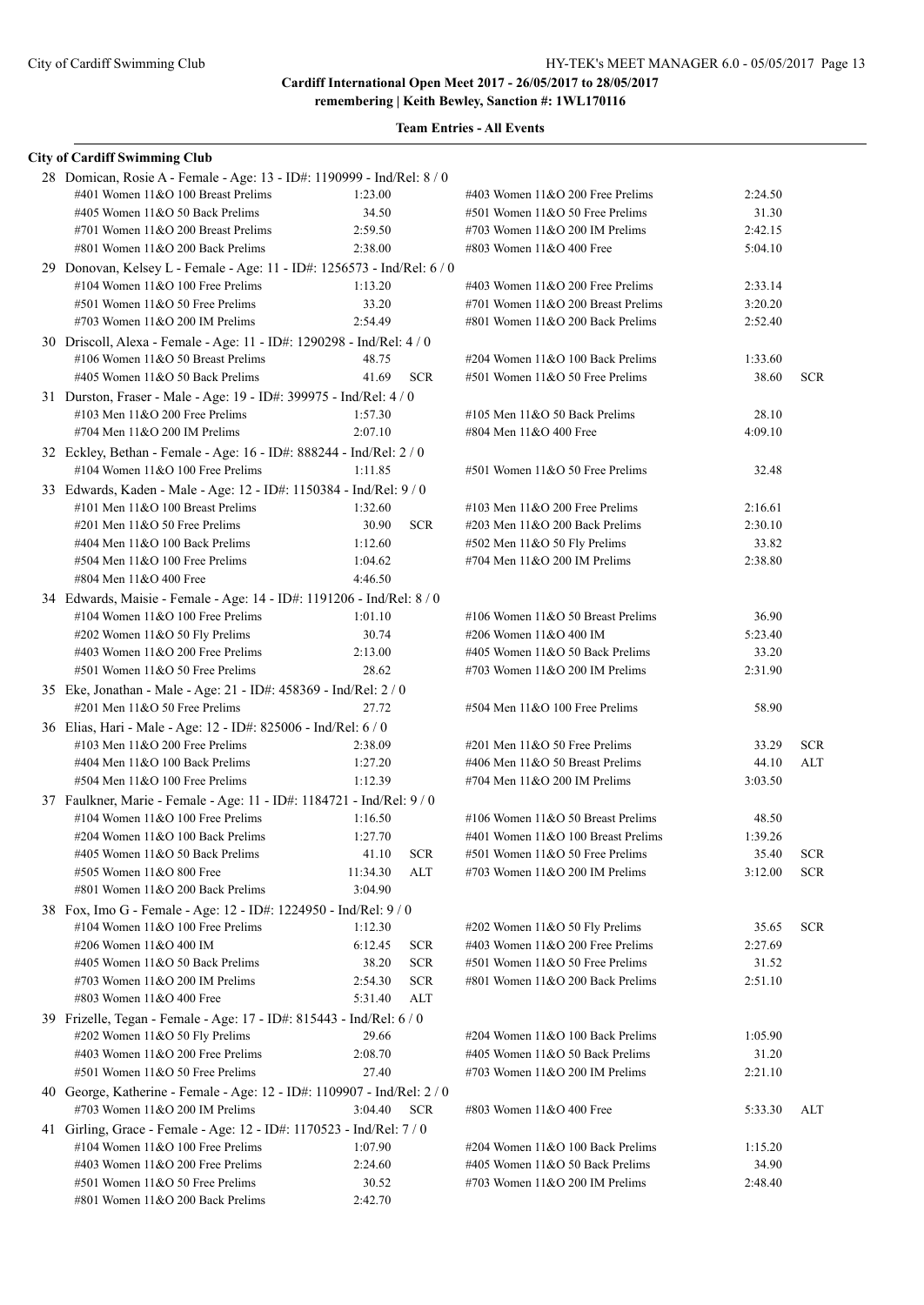| <b>City of Cardiff Swimming Club</b>                                                                  |                    |            |                                                                       |                    |            |
|-------------------------------------------------------------------------------------------------------|--------------------|------------|-----------------------------------------------------------------------|--------------------|------------|
| 42 Greenfield, Thomas - Male - Age: 27 - ID#: 10645 - Ind/Rel: 3 / 0<br>#201 Men 11&O 50 Free Prelims | 23.25              |            | #504 Men 11&O 100 Free Prelims                                        | 50.77              |            |
| #802 Men $11&O$ 100 Fly Prelims                                                                       | 56.80              |            |                                                                       |                    |            |
| 43 Griffiths, Montgomery - Male - Age: 12 - ID#: 922830 - Ind/Rel: 3 / 0                              |                    |            |                                                                       |                    |            |
| #702 Men 11&O 200 Breast Prelims                                                                      | 3:30.17            |            | #704 Men $11&O$ 200 IM Prelims                                        | 3:00.24            |            |
| #804 Men 11&O 400 Free                                                                                | 5:34.78            | ALT        |                                                                       |                    |            |
| 44 Harthill, Katie - Female - Age: 11 - ID#: 1224954 - Ind/Rel: 8 / 0                                 |                    |            |                                                                       |                    |            |
| #202 Women 11&O 50 Fly Prelims                                                                        | 38.98              | <b>SCR</b> | #204 Women 11&O 100 Back Prelims                                      | 1:24.00            |            |
| #403 Women 11&O 200 Free Prelims                                                                      | 2:33.60            |            | #405 Women 11&O 50 Back Prelims                                       | 39.40              | <b>SCR</b> |
| #501 Women 11&O 50 Free Prelims                                                                       | 33.60              | ALT        | #505 Women 11&O 800 Free                                              | 11:12.90           |            |
| #801 Women 11&O 200 Back Prelims                                                                      | 2:53.70            |            | #803 Women 11&O 400 Free                                              | 5:23.60            |            |
| 45 Harvey, Morgan E - Female - Age: 16 - ID#: 787905 - Ind/Rel: 3 / 0                                 |                    |            |                                                                       |                    |            |
| #104 Women $11&O$ 100 Free Prelims                                                                    | 1:02.90            |            | #505 Women 11&O 800 Free                                              | 9:14.30            |            |
| #803 Women 11&O 400 Free                                                                              | 4:33.80            |            |                                                                       |                    |            |
| 46 Higgins, Lowri - Female - Age: 13 - ID#: 1224940 - Ind/Rel: 2 / 0                                  |                    |            |                                                                       |                    |            |
| #104 Women 11&O 100 Free Prelims                                                                      | 1:10.91            |            | $#501$ Women $11&O 50$ Free Prelims                                   | 32.31              |            |
| 47 Hobrough, Xantia - Female - Age: 11 - ID#: 1247467 - Ind/Rel: 4 / 0                                |                    |            |                                                                       |                    |            |
| #403 Women 11&O 200 Free Prelims                                                                      | 2:41.32            | ALT        | #405 Women 11&O 50 Back Prelims                                       | 38.10              | <b>SCR</b> |
| #501 Women 11&O 50 Free Prelims                                                                       | 32.12              |            | #503 Women 11&O 100 Fly Prelims                                       | 1:29.50            |            |
| 48 Hughes, Cian A - Male - Age: 11 - ID#: 1123117 - Ind/Rel: 6 / 0                                    |                    |            |                                                                       |                    |            |
| #105 Men 11&O 50 Back Prelims                                                                         | 36.64              |            | #205 Men 11&O 1500 Free                                               | 20:54.10           |            |
| #404 Men 11&O 100 Back Prelims                                                                        | 1:19.30            |            | #504 Men 11&O 100 Free Prelims                                        | 1:09.40            |            |
| #704 Men 11&O 200 IM Prelims                                                                          | 2:56.00            |            | #804 Men 11&O 400 Free                                                | 5:12.20            |            |
| 49 Hutchinson, Lili-May - Female - Age: 14 - ID#: 925204 - Ind/Rel: 11 / 0                            |                    |            |                                                                       |                    |            |
| #104 Women $11&O$ 100 Free Prelims<br>#206 Women 11&O 400 IM                                          | 1:05.70<br>5:30.00 |            | #202 Women 11&O 50 Fly Prelims                                        | 32.90              |            |
| #501 Women 11&O 50 Free Prelims                                                                       | 30.90              |            | #401 Women 11&O 100 Breast Prelims<br>#503 Women 11&O 100 Fly Prelims | 1:20.00<br>1:13.80 |            |
| #505 Women 11&O 800 Free                                                                              | 10:12.50           | ALT        | #701 Women 11&O 200 Breast Prelims                                    | 2:51.20            |            |
| #703 Women 11&O 200 IM Prelims                                                                        | 2:32.93            |            | #801 Women 11&O 200 Back Prelims                                      | 2:38.20            |            |
| #803 Women 11&O 400 Free                                                                              | 4:50.83            |            |                                                                       |                    |            |
| 50 James, Harley - Male - Age: 11 - ID#: 1190789 - Ind/Rel: 6 / 0                                     |                    |            |                                                                       |                    |            |
| #402 Men 11&O 200 Fly Prelims                                                                         | 3:08.80            |            | #404 Men 11&O 100 Back Prelims                                        | 1:22.80            |            |
| $#502$ Men $11&O 50$ Fly Prelims                                                                      | 35.47              |            | #504 Men 11&O 100 Free Prelims                                        | 1:14.00            |            |
| #704 Men 11&O 200 IM Prelims                                                                          | 3:00.60            |            | #802 Men 11&O 100 Fly Prelims                                         | 1:21.30            |            |
| 51 John, Catrin - Female - Age: 15 - ID#: 937910 - Ind/Rel: 3 / 0                                     |                    |            |                                                                       |                    |            |
| #106 Women 11&O 50 Breast Prelims                                                                     | 35.75              |            | #401 Women 11&O 100 Breast Prelims                                    | 1:15.12            |            |
| #701 Women 11&O 200 Breast Prelims                                                                    | 2:41.60            |            |                                                                       |                    |            |
| 52 Jones, Carwyn - Male - Age: 11 - ID#: 981845 - Ind/Rel: 5 / 0                                      |                    |            |                                                                       |                    |            |
| #103 Men 11&O 200 Free Prelims                                                                        | 2:50.02            |            | #201 Men 11&O 50 Free Prelims                                         | 34.64              | <b>SCR</b> |
| #406 Men 11&O 50 Breast Prelims                                                                       | 48.20              | <b>SCR</b> | #504 Men 11&O 100 Free Prelims                                        | 1:08.08            |            |
| #704 Men 11&O 200 IM Prelims                                                                          | 3:06.50            |            |                                                                       |                    |            |
| 53 Jones, Cerys - Female - Age: 13 - ID#: 1109913 - Ind/Rel: 3 / 0                                    |                    |            |                                                                       |                    |            |
| #403 Women 11&O 200 Free Prelims                                                                      | 2:39.60            | <b>SCR</b> | #501 Women 11&O 50 Free Prelims                                       | 33.21              | ALT        |
| #803 Women 11&O 400 Free                                                                              | 5:30.20            | <b>ALT</b> |                                                                       |                    |            |
| 54 Jones, Daniel O - Male - Age: 18 - ID#: 79705 - Ind/Rel: 3 / 0                                     |                    |            |                                                                       |                    |            |
| #101 Men 11&O 100 Breast Prelims                                                                      | 1:15.50            |            | #406 Men 11&O 50 Breast Prelims                                       | 35.60              |            |
| #702 Men 11&O 200 Breast Prelims                                                                      | 2:39.70            |            |                                                                       |                    |            |
| 55 Jones, Harriet - Female - Age: 20 - ID#: 714820 - Ind/Rel: 5 / 0                                   |                    |            |                                                                       |                    |            |
| #102 Women 11&O 200 Fly Prelims                                                                       | 2:13.70            |            | #104 Women 11&O 100 Free Prelims                                      | 59.79              |            |
| #202 Women 11&O 50 Fly Prelims                                                                        | 27.68              |            | #405 Women 11&O 50 Back Prelims                                       | 30.80              |            |
| #501 Women 11&O 50 Free Prelims                                                                       | 27.10              |            |                                                                       |                    |            |
| 56 Jones, Seren H - Female - Age: 12 - ID#: 981844 - Ind/Rel: 5 / 0                                   |                    |            |                                                                       |                    |            |
| #104 Women 11&O 100 Free Prelims                                                                      | 1:13.10            |            | #202 Women 11&O 50 Fly Prelims                                        | 38.40              | <b>SCR</b> |
| #401 Women 11&O 100 Breast Prelims                                                                    | 1:38.84            |            | #501 Women 11&O 50 Free Prelims                                       | 32.90              |            |
| #703 Women $11&O$ 200 IM Prelims                                                                      | 2:58.30            | <b>SCR</b> |                                                                       |                    |            |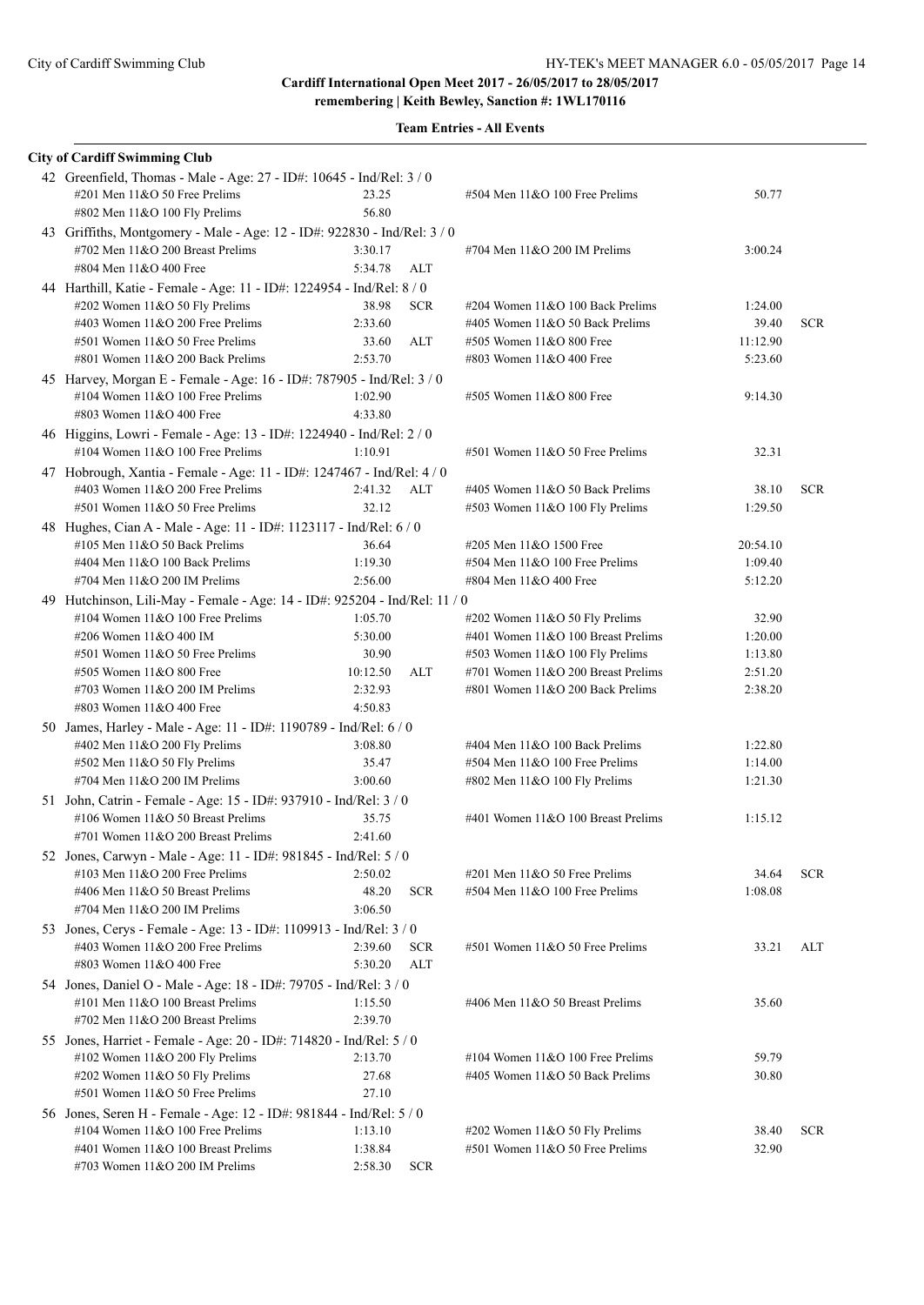| <b>City of Cardiff Swimming Club</b>                                                                       |                    |            |                                                                    |         |            |
|------------------------------------------------------------------------------------------------------------|--------------------|------------|--------------------------------------------------------------------|---------|------------|
| 57 Joseph, Isabel P - Female - Age: 12 - ID#: 1256571 - Ind/Rel: 6 / 0                                     |                    |            |                                                                    |         |            |
| #104 Women $11&O$ 100 Free Prelims                                                                         | 1:06.08            |            | $\#202$ Women 11&O 50 Fly Prelims                                  | 35.50   | <b>SCR</b> |
| #204 Women 11&O 100 Back Prelims                                                                           | 1:16.70            |            | #403 Women 11&O 200 Free Prelims                                   | 2:22.27 |            |
| #501 Women 11&O 50 Free Prelims                                                                            | 30.40              |            | #801 Women 11&O 200 Back Prelims                                   | 2:42.54 |            |
| 58 Lewis, James A - Male - Age: 18 - ID#: 741206 - Ind/Rel: 4 / 0                                          |                    |            |                                                                    |         |            |
| #101 Men $11&0 100$ Breast Prelims                                                                         | 1:04.52            |            | #406 Men 11&O 50 Breast Prelims                                    | 29.34   |            |
| #702 Men 11&O 200 Breast Prelims                                                                           | 2:17.01            |            | #704 Men 11&O 200 IM Prelims                                       | 2:12.20 |            |
| 59 Lipetz-Robic, Qui Ming - Female - Age: 14 - ID#: 946572 - Ind/Rel: 8 / 0                                |                    |            |                                                                    |         |            |
| #104 Women 11&O 100 Free Prelims                                                                           | 1:07.40            |            | #106 Women 11&O 50 Breast Prelims                                  | 41.30   |            |
| #202 Women 11&O 50 Fly Prelims                                                                             | 35.30              | <b>SCR</b> | #204 Women 11&O 100 Back Prelims                                   | 1:20.20 |            |
| #401 Women 11&O 100 Breast Prelims                                                                         | 1:32.10            |            | #405 Women 11&O 50 Back Prelims                                    | 37.10   | ALT        |
| #501 Women 11&O 50 Free Prelims                                                                            | 30.50              |            | #803 Women 11&O 400 Free                                           | 5:20.00 | <b>ALT</b> |
| 60 Maude, Rose - Female - Age: 12 - ID#: 1197501 - Ind/Rel: 2 / 0                                          |                    |            |                                                                    |         |            |
| #405 Women 11&O 50 Back Prelims                                                                            | 40.49              | <b>SCR</b> | #501 Women 11&O 50 Free Prelims                                    | 36.50   | <b>SCR</b> |
| 61 McCarthy, Samuel - Male - Age: 11 - ID#: 1292338 - Ind/Rel: 6 / 0                                       |                    |            |                                                                    |         |            |
| #105 Men 11&O 50 Back Prelims                                                                              | 42.20              |            | $\#201$ Men $11&O$ 50 Free Prelims                                 | 34.78   | <b>SCR</b> |
| #404 Men 11&O 100 Back Prelims                                                                             | 1:31.55            |            | #406 Men 11&O 50 Breast Prelims                                    | 48.43   | <b>SCR</b> |
| #502 Men 11&O 50 Fly Prelims                                                                               | 38.70              | <b>SCR</b> | #504 Men 11&O 100 Free Prelims                                     | 1:22.59 |            |
| 62 McCulloch, Elizabeth - Female - Age: 17 - ID#: 534007 - Ind/Rel: 3 / 0                                  |                    |            |                                                                    |         |            |
| #104 Women $11&O$ 100 Free Prelims                                                                         | 1:03.23            |            | #403 Women 11&O 200 Free Prelims                                   | 2:14.00 |            |
| #501 Women 11&O 50 Free Prelims                                                                            | 29.70              |            |                                                                    |         |            |
| 63 McCulloch, Ffion - Female - Age: 14 - ID#: 760711 - Ind/Rel: 4 / 0                                      |                    |            |                                                                    |         |            |
| #403 Women $11&O$ 200 Free Prelims                                                                         | 2:29.30            |            | #501 Women 11&O 50 Free Prelims                                    | 32.69   |            |
| #703 Women $11&O$ 200 IM Prelims                                                                           | 2:53.00            | ALT        | #803 Women 11&O 400 Free                                           | 5:10.12 |            |
| 64 Mohammed, Xavier - Male - Age: 27 - ID#: 39818 - Ind/Rel: 4 / 0                                         |                    |            |                                                                    |         |            |
| #101 Men 11&O 100 Breast Prelims                                                                           | 1:02.70            |            | #103 Men $11&O$ 200 Free Prelims                                   | 1:51.20 |            |
| #504 Men 11&O 100 Free Prelims                                                                             | 50.90              |            | #802 Men 11&O 100 Fly Prelims                                      | 55.80   |            |
| 65 Moretti, Morgana - Female - Age: 14 - ID#: 976440 - Ind/Rel: 7 / 0                                      |                    |            |                                                                    |         |            |
| #202 Women 11&O 50 Fly Prelims                                                                             | 35.10              | <b>SCR</b> | #206 Women 11&O 400 IM                                             | 5:25.20 |            |
| #401 Women 11&O 100 Breast Prelims<br>#701 Women 11&O 200 Breast Prelims                                   | 1:24.00            |            | #505 Women 11&O 800 Free                                           | 9:19.40 |            |
| #803 Women 11&O 400 Free                                                                                   | 2:52.90<br>4:32.60 |            | #703 Women $11&O$ 200 IM Prelims                                   | 2:45.45 | <b>SCR</b> |
|                                                                                                            |                    |            |                                                                    |         |            |
| 66 Morgan, Hannah - Female - Age: 11 - ID#: 1224952 - Ind/Rel: 6 / 0<br>#104 Women $11&O$ 100 Free Prelims | 1:13.70            |            |                                                                    | 39.40   | <b>SCR</b> |
| #204 Women 11&O 100 Back Prelims                                                                           | 1:28.40            |            | #202 Women 11&O 50 Fly Prelims<br>#403 Women 11&O 200 Free Prelims | 2:44.30 | <b>SCR</b> |
| #405 Women 11&O 50 Back Prelims                                                                            | 40.90              | <b>SCR</b> | #501 Women 11&O 50 Free Prelims                                    | 34.10   | <b>SCR</b> |
|                                                                                                            |                    |            |                                                                    |         |            |
| 67 Morgan, Izzy R - Female - Age: 13 - ID#: 1109910 - Ind/Rel: 6 / 0<br>#104 Women 11&O 100 Free Prelims   | 1:12.50            |            | #106 Women 11&O 50 Breast Prelims                                  | 41.71   |            |
| #202 Women 11&O 50 Fly Prelims                                                                             | 33.41              |            | #204 Women 11&O 100 Back Prelims                                   | 1:24.80 |            |
| #401 Women 11&O 100 Breast Prelims                                                                         | 1:26.26            |            | #703 Women 11&O 200 IM Prelims                                     | 2:54.02 | <b>SCR</b> |
| 68 Moriarty, Erin - Female - Age: 11 - ID#: 1224944 - Ind/Rel: 4 / 0                                       |                    |            |                                                                    |         |            |
| #204 Women 11&O 100 Back Prelims                                                                           | 1:32.78            |            | #401 Women 11&O 100 Breast Prelims                                 | 1:43.43 |            |
| #405 Women 11&O 50 Back Prelims                                                                            | 41.50              | <b>SCR</b> | #501 Women 11&O 50 Free Prelims                                    | 37.00   | <b>SCR</b> |
| 69 Morris, Ciara - Female - Age: 14 - ID#: 957543 - Ind/Rel: 7 / 0                                         |                    |            |                                                                    |         |            |
| #102 Women 11&O 200 Fly Prelims                                                                            | 2:26.60            |            | #104 Women 11&O 100 Free Prelims                                   | 1:00.27 |            |
| #202 Women 11&O 50 Fly Prelims                                                                             | 28.92              |            | #403 Women 11&O 200 Free Prelims                                   | 2:14.50 |            |
| #501 Women 11&O 50 Free Prelims                                                                            | 27.87              |            | #503 Women 11&O 100 Fly Prelims                                    | 1:03.70 |            |
| #703 Women 11&O 200 IM Prelims                                                                             | 2:29.38            |            |                                                                    |         |            |
| 70 Morris, Elen - Female - Age: 15 - ID#: 925205 - Ind/Rel: 4 / 0                                          |                    |            |                                                                    |         |            |
| #403 Women 11&O 200 Free Prelims                                                                           | 2:14.76            |            | #501 Women 11&O 50 Free Prelims                                    | 29.96   |            |
| #505 Women 11&O 800 Free                                                                                   | 9:38.60            |            | #803 Women 11&O 400 Free                                           | 4:43.58 |            |
| 71 Murray, Adam - Male - Age: 14 - ID#: 937909 - Ind/Rel: 5 / 0                                            |                    |            |                                                                    |         |            |
| #103 Men 11&O 200 Free Prelims                                                                             | 2:06.56            |            | #105 Men 11&O 50 Back Prelims                                      | 30.95   |            |
| #203 Men 11&O 200 Back Prelims                                                                             | 2:20.40            |            | #404 Men 11&O 100 Back Prelims                                     | 1:05.60 |            |
| #804 Men 11&O 400 Free                                                                                     | 4:30.77            |            |                                                                    |         |            |
| 72 Murray, Claudia - Female - Age: 16 - ID#: 928119 - Ind/Rel: 4 / 0                                       |                    |            |                                                                    |         |            |
| #403 Women 11&O 200 Free Prelims                                                                           | 2:08.81            |            | #501 Women 11&O 50 Free Prelims                                    | 27.31   |            |
| #505 Women 11&O 800 Free                                                                                   | 9:12.45            |            | #803 Women 11&O 400 Free                                           | 4:29.10 |            |
|                                                                                                            |                    |            |                                                                    |         |            |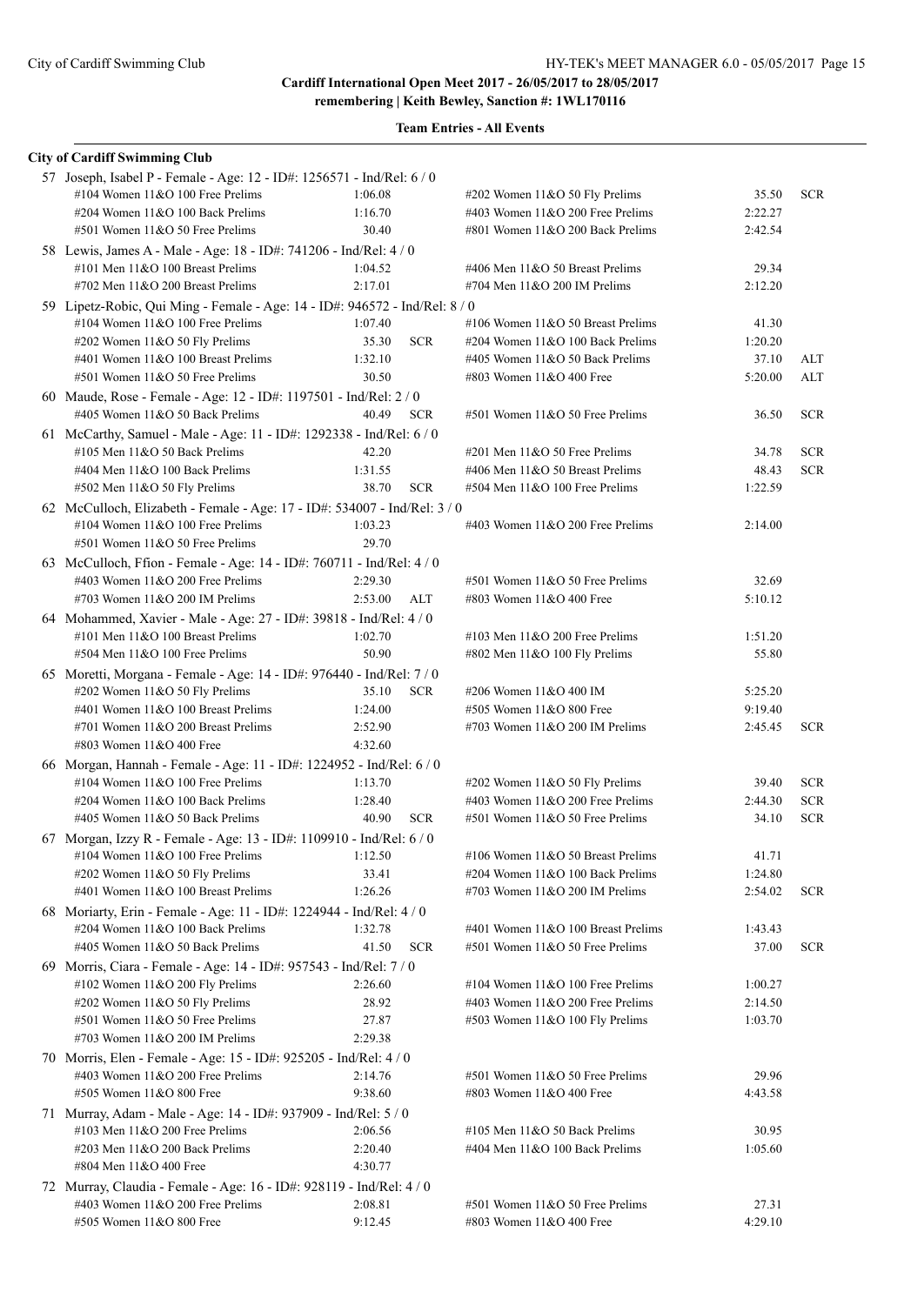| <b>City of Cardiff Swimming Club</b>                                        |                       |                                     |         |            |
|-----------------------------------------------------------------------------|-----------------------|-------------------------------------|---------|------------|
| 73 Nelson, Bethan - Female - Age: 15 - ID#: 1124523 - Ind/Rel: 8 / 0        |                       |                                     |         |            |
| #104 Women 11&O 100 Free Prelims                                            | 1:04.10               | #202 Women $11&050$ Fly Prelims     | 32.09   |            |
| #206 Women 11&O 400 IM                                                      | 5:30.00               | #403 Women $11&O$ 200 Free Prelims  | 2:17.60 |            |
| #501 Women 11&O 50 Free Prelims                                             | 29.42                 | #503 Women 11&O 100 Fly Prelims     | 1:10.37 |            |
| #703 Women 11&O 200 IM Prelims                                              | 2:38.51               | #803 Women 11&O 400 Free            | 4:51.48 |            |
| 74 Newman, Bradley - Male - Age: 15 - ID#: 949448 - Ind/Rel: 5 / 0          |                       |                                     |         |            |
| #101 Men 11&O 100 Breast Prelims                                            | 1:06.41               | #201 Men $11&050$ Free Prelims      | 26.12   |            |
| #406 Men 11&O 50 Breast Prelims                                             | 31.26                 | #502 Men 11&O 50 Fly Prelims        | 29.40   |            |
| #702 Men 11&O 200 Breast Prelims                                            | 2:23.16               |                                     |         |            |
| 75 Nixon, Rhys - Male - Age: 13 - ID#: 1133299 - Ind/Rel: 10 / 0            |                       |                                     |         |            |
| #101 Men 11&O 100 Breast Prelims                                            | 1:25.80               | $\#201$ Men $11&O$ 50 Free Prelims  | 31.60   | <b>SCR</b> |
| #203 Men 11&O 200 Back Prelims                                              | 2:54.20               | #404 Men 11&O 100 Back Prelims      | 1:20.10 |            |
| #406 Men 11&O 50 Breast Prelims                                             | 40.90                 | $\#502$ Men 11&O 50 Fly Prelims     | 35.00   |            |
| #504 Men 11&O 100 Free Prelims                                              | 1:07.80               | #702 Men 11&O 200 Breast Prelims    | 3:02.77 |            |
| #704 Men 11&O 200 IM Prelims                                                | 2:42.78               | #804 Men 11&O 400 Free              | 5:08.30 | ALT        |
| 76 O'Brien, Joshua C - Male - Age: 11 - ID#: 976442 - Ind/Rel: 5 / 0        |                       |                                     |         |            |
| #402 Men 11&O 200 Fly Prelims                                               | 3:10.70               | #502 Men 11&O 50 Fly Prelims        | 35.07   |            |
| #504 Men 11&O 100 Free Prelims                                              | 1:06.59               | #702 Men 11&O 200 Breast Prelims    | 3:19.74 |            |
| #802 Men 11&O 100 Fly Prelims                                               | 1:18.60               |                                     |         |            |
| 77 O'Callaghan, Faye G - Female - Age: 11 - ID#: 1109911 - Ind/Rel: 9 / 0   |                       |                                     |         |            |
| #104 Women 11&O 100 Free Prelims                                            | 1:16.60               | #202 Women 11&O 50 Fly Prelims      | 39.10   | <b>SCR</b> |
| #204 Women 11&O 100 Back Prelims                                            | 1:27.90               | #401 Women 11&O 100 Breast Prelims  | 1:42.80 |            |
| #403 Women 11&O 200 Free Prelims                                            | 2:46.30<br><b>SCR</b> | #405 Women 11&O 50 Back Prelims     | 40.10   | <b>SCR</b> |
| #501 Women 11&O 50 Free Prelims                                             | <b>SCR</b><br>35.70   | #703 Women 11&O 200 IM Prelims      | 3:03.00 |            |
| #801 Women 11&O 200 Back Prelims                                            | 2:58.70               |                                     |         |            |
| 78 O'Callaghan, Jennifer - Female - Age: 13 - ID#: 957545 - Ind/Rel: 7 / 0  |                       |                                     |         |            |
| #104 Women 11&O 100 Free Prelims                                            | 1:07.36               | #106 Women $11&O 50$ Breast Prelims | 37.70   |            |
| #401 Women 11&O 100 Breast Prelims                                          | 1:20.73               | #403 Women $11&O$ 200 Free Prelims  | 2:25.31 |            |
| #505 Women 11&O 800 Free                                                    | 10:33.70<br>ALT       | #701 Women 11&O 200 Breast Prelims  | 2:51.83 |            |
| #703 Women 11&O 200 IM Prelims                                              | 2:38.10               |                                     |         |            |
| 79 Owen, Amber - Female - Age: 17 - ID#: 791976 - Ind/Rel: 4 / 0            |                       |                                     |         |            |
| #106 Women 11&O 50 Breast Prelims                                           | 34.50                 | #401 Women 11&O 100 Breast Prelims  | 1:15.60 |            |
| $#501$ Women $11&O 50$ Free Prelims                                         | 27.87                 | #703 Women $11&O$ 200 IM Prelims    | 2:29.55 |            |
| 80 Phillips, Ella M - Female - Age: 13 - ID#: 957538 - Ind/Rel: 8 / 0       |                       |                                     |         |            |
| #104 Women 11&O 100 Free Prelims                                            | 1:10.90               | #106 Women $11&O 50$ Breast Prelims | 38.60   |            |
| #204 Women 11&O 100 Back Prelims                                            | 1:20.00               | #401 Women 11&O 100 Breast Prelims  | 1:22.50 |            |
| #403 Women 11&O 200 Free Prelims                                            | 2:30.70               | #701 Women 11&O 200 Breast Prelims  | 2:57.40 |            |
| #703 Women 11&O 200 IM Prelims                                              | 2:48.90               | #801 Women 11&O 200 Back Prelims    | 2:45.10 |            |
| 81 Pietruszka, Daniel - Male - Age: 14 - ID#: 1255462 - Ind/Rel: 8 / 0      |                       |                                     |         |            |
| #101 Men 11&O 100 Breast Prelims                                            | 1:17.70               | #103 Men $11&O$ 200 Free Prelims    | 2:26.90 |            |
| #201 Men 11&O 50 Free Prelims                                               | 28.90                 | #406 Men 11&O 50 Breast Prelims     | 34.90   |            |
| #502 Men 11&O 50 Fly Prelims                                                | 31.44                 | #504 Men 11&O 100 Free Prelims      | 1:02.60 |            |
| #702 Men 11&O 200 Breast Prelims                                            | 2:44.30               | #704 Men 11&O 200 IM Prelims        | 2:32.80 |            |
| 82 Price, Bradley - Male - Age: 25 - ID#: 520168 - Ind/Rel: 3 / 0           |                       |                                     |         |            |
| #201 Men 11&O 50 Free Prelims                                               | 23.90                 | #502 Men 11&O 50 Fly Prelims        | 25.30   |            |
| #504 Men 11&O 100 Free Prelims                                              | 52.60                 |                                     |         |            |
| 83 Pryce, Ella - Female - Age: 13 - ID#: 1213680 - Ind/Rel: 3 / 0           |                       |                                     |         |            |
| #104 Women 11&O 100 Free Prelims                                            | 1:15.46               | #403 Women $11&O$ 200 Free Prelims  | 2:41.70 | <b>SCR</b> |
| #501 Women 11&O 50 Free Prelims                                             | 34.80<br><b>SCR</b>   |                                     |         |            |
| 84 Pycroft, Christian T - Male - Age: 13 - ID#: 957534 - Ind/Rel: 6 / 0     |                       |                                     |         |            |
| #103 Men 11&O 200 Free Prelims                                              | 2:19.90               | $\#201$ Men $11&O$ 50 Free Prelims  | 28.77   |            |
| #502 Men 11&O 50 Fly Prelims                                                | 31.98                 | #504 Men 11&O 100 Free Prelims      | 1:02.81 |            |
| #704 Men 11&O 200 IM Prelims                                                | 2:49.70               | #802 Men 11&O 100 Fly Prelims       | 1:12.84 |            |
| 85 Rathbone-Jones, Eloise - Female - Age: 12 - ID#: 937911 - Ind/Rel: 8 / 0 |                       |                                     |         |            |
| #104 Women 11&O 100 Free Prelims                                            | 1:05.25               | #202 Women 11&O 50 Fly Prelims      | 32.14   |            |
| #204 Women 11&O 100 Back Prelims                                            | 1:17.80               | #206 Women 11&O 400 IM              | 5:43.10 |            |
| #501 Women 11&O 50 Free Prelims                                             | 30.76                 | #503 Women 11&O 100 Fly Prelims     | 1:12.40 |            |
| #703 Women 11&O 200 IM Prelims                                              | 2:41.13               | #803 Women 11&O 400 Free            | 5:01.80 |            |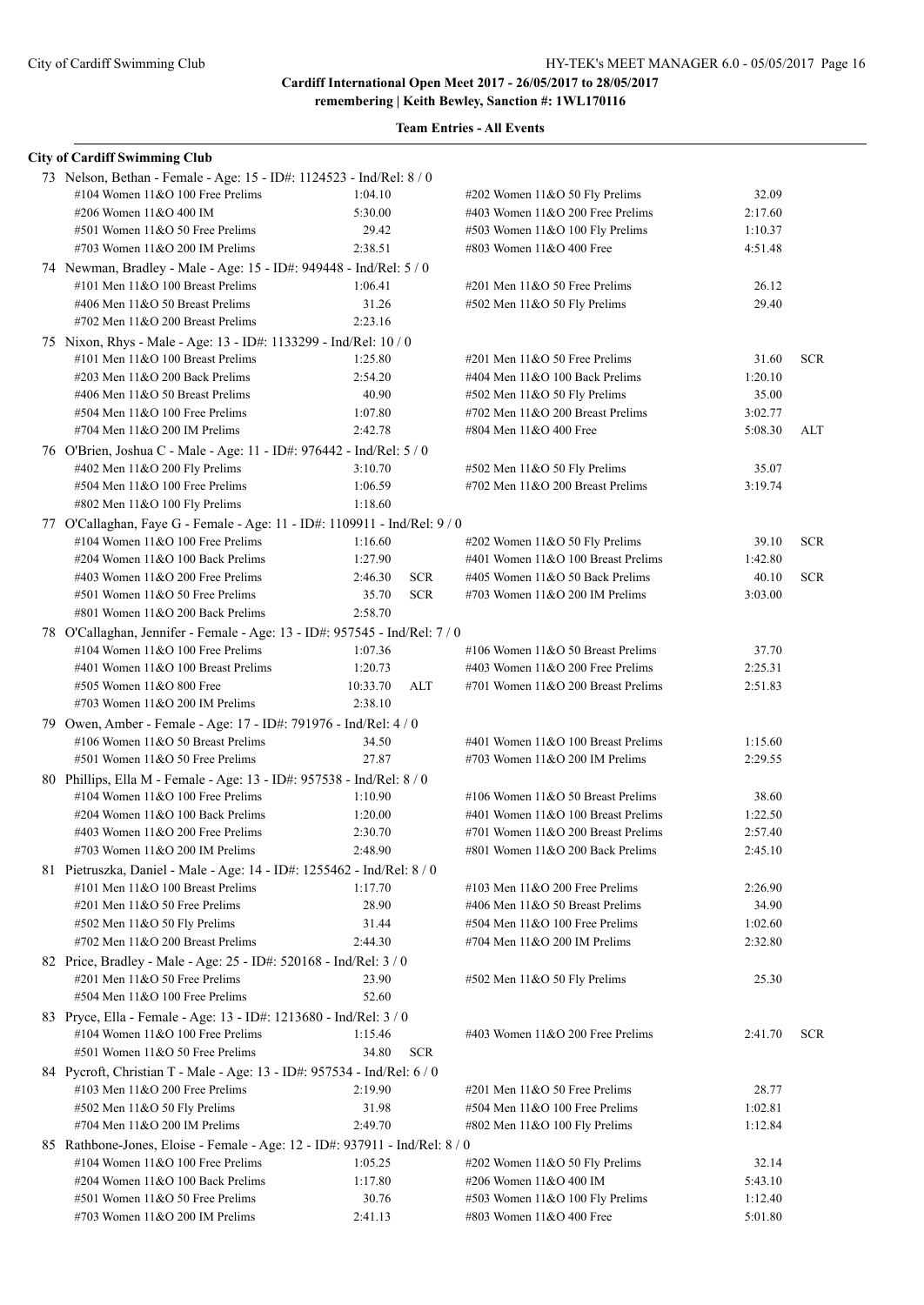| <b>City of Cardiff Swimming Club</b>                                                                   |         |            |                                                                   |                |            |
|--------------------------------------------------------------------------------------------------------|---------|------------|-------------------------------------------------------------------|----------------|------------|
| 86 Rees, Katie - Female - Age: 18 - ID#: 429016 - Ind/Rel: 5 / 0                                       |         |            |                                                                   |                |            |
| #206 Women 11&O 400 IM                                                                                 | 4:59.90 |            | #401 Women 11&O 100 Breast Prelims                                | 1:14.40        |            |
| #503 Women 11&O 100 Fly Prelims                                                                        | 1:04.96 |            | #701 Women 11&O 200 Breast Prelims                                | 2:37.50        |            |
| #703 Women 11&O 200 IM Prelims                                                                         | 2:20.10 |            |                                                                   |                |            |
| 87 Rickard-Frost, Celyn - Male - Age: 15 - ID#: 942963 - Ind/Rel: 3 / 0                                |         |            |                                                                   |                |            |
| #402 Men 11&O 200 Fly Prelims                                                                          | 2:20.70 |            | #504 Men 11&O 100 Free Prelims                                    | 1:01.10        |            |
| #704 Men 11&O 200 IM Prelims                                                                           | 2:25.10 |            |                                                                   |                |            |
| 88 Rickard-Frost, Rhys - Male - Age: 18 - ID#: 750035 - Ind/Rel: 4 / 0                                 |         |            |                                                                   |                |            |
| #103 Men $11&O$ 200 Free Prelims                                                                       | 1:57.71 |            | #402 Men 11&O 200 Fly Prelims                                     | 2:13.10        |            |
| #704 Men 11&O 200 IM Prelims                                                                           | 2:10.41 |            | #802 Men 11&O 100 Fly Prelims                                     | 59.60          |            |
| 89 Rutter, Jessica - Female - Age: 14 - ID#: 928118 - Ind/Rel: 7 / 0                                   |         |            |                                                                   |                |            |
| #104 Women $11&O$ 100 Free Prelims                                                                     | 1:04.10 |            | #204 Women 11&O 100 Back Prelims                                  | 1:10.40        |            |
| #403 Women 11&O 200 Free Prelims                                                                       | 2:21.70 |            | #405 Women 11&O 50 Back Prelims                                   | 32.60          |            |
| #501 Women 11&O 50 Free Prelims                                                                        | 28.78   |            | #703 Women 11&O 200 IM Prelims                                    | 2:40.48        |            |
| #801 Women 11&O 200 Back Prelims                                                                       | 2:33.30 |            |                                                                   |                |            |
| 90 Savva, Theo - Male - Age: 14 - ID#: 853328 - Ind/Rel: 5 / 0                                         |         |            |                                                                   |                |            |
| #101 Men $11&O$ 100 Breast Prelims                                                                     | 1:11.21 |            | $\#201$ Men $11&O$ 50 Free Prelims                                | 26.50          |            |
| #504 Men 11&O 100 Free Prelims                                                                         | 57.20   |            | #702 Men $11&O$ 200 Breast Prelims                                | 2:33.40        |            |
| #704 Men 11&O 200 IM Prelims                                                                           | 2:13.70 |            |                                                                   |                |            |
| 91 Shelton, Amy - Female - Age: 12 - ID#: 1130040 - Ind/Rel: 7 / 0                                     |         |            |                                                                   |                |            |
| #104 Women $11&O$ 100 Free Prelims                                                                     | 1:03.30 |            | #202 Women 11&O 50 Fly Prelims                                    | 30.10          |            |
| #204 Women 11&O 100 Back Prelims                                                                       | 1:12.30 |            | #405 Women 11&O 50 Back Prelims                                   | 33.90          |            |
| #501 Women 11&O 50 Free Prelims                                                                        | 28.42   |            | #503 Women 11&O 100 Fly Prelims                                   | 1:08.87        |            |
| #703 Women 11&O 200 IM Prelims                                                                         | 2:37.50 |            |                                                                   |                |            |
| 92 Skene, Deryn - Female - Age: 12 - ID#: 1190997 - Ind/Rel: 4 / 0                                     |         |            |                                                                   |                |            |
| #104 Women $11&O$ 100 Free Prelims                                                                     | 1:17.57 |            | #403 Women 11&O 200 Free Prelims                                  | 2:44.50        | <b>SCR</b> |
| #405 Women 11&O 50 Back Prelims                                                                        | 40.20   | <b>SCR</b> | #501 Women 11&O 50 Free Prelims                                   | 34.60          | <b>SCR</b> |
| 93 Sloan, Bethan - Female - Age: 20 - ID#: 443270 - Ind/Rel: 3 / 0                                     |         |            |                                                                   |                |            |
| #106 Women 11&O 50 Breast Prelims                                                                      | 32.30   |            | #401 Women 11&O 100 Breast Prelims                                | 1:09.10        |            |
| #701 Women 11&O 200 Breast Prelims                                                                     | 2:26.80 |            |                                                                   |                |            |
| 94 Sloan, Hannah - Female - Age: 16 - ID#: 546739 - Ind/Rel: 4 / 0                                     |         |            |                                                                   |                |            |
| #104 Women 11&O 100 Free Prelims                                                                       | 59.10   |            | #204 Women 11&O 100 Back Prelims                                  | 1:06.40        |            |
| $#501$ Women $11&O$ 50 Free Prelims                                                                    | 28.30   |            | #801 Women 11&O 200 Back Prelims                                  | 2:18.40        |            |
| 95 Smart, Rhys D - Male - Age: 12 - ID#: 1228507 - Ind/Rel: 5 / 0                                      |         |            |                                                                   |                |            |
| #101 Men $11&O$ 100 Breast Prelims                                                                     | 1:36.60 |            | $\#201$ Men $11&O$ 50 Free Prelims                                | 33.40          | <b>SCR</b> |
| #406 Men 11&O 50 Breast Prelims<br>#702 Men 11&O 200 Breast Prelims                                    | 45.20   | ALT        | #504 Men 11&O 100 Free Prelims                                    | 1:15.10        |            |
|                                                                                                        | 3:26.90 |            |                                                                   |                |            |
| 96 Snow, Sophie - Female - Age: 14 - ID#: 957535 - Ind/Rel: 7 / 0<br>#106 Women 11&O 50 Breast Prelims | 39.40   |            |                                                                   |                |            |
| #405 Women 11&O 50 Back Prelims                                                                        | 34.90   |            | #202 Women 11&O 50 Fly Prelims<br>#501 Women 11&O 50 Free Prelims | 33.80<br>31.10 | ALT        |
| #505 Women 11&O 800 Free                                                                               | 9:59.40 |            | #701 Women 11&O 200 Breast Prelims                                | 3:02.90        |            |
| #801 Women 11&O 200 Back Prelims                                                                       | 2:33.30 |            |                                                                   |                |            |
| 97 Stallard, Martha - Female - Age: 14 - ID#: 919098 - Ind/Rel: 8 / 0                                  |         |            |                                                                   |                |            |
| #106 Women 11&O 50 Breast Prelims                                                                      | 38.88   |            | #202 Women 11&O 50 Fly Prelims                                    | 34.40          | <b>SCR</b> |
| #204 Women 11&O 100 Back Prelims                                                                       | 1:18.40 |            | #401 Women 11&O 100 Breast Prelims                                | 1:22.80        |            |
| #501 Women 11&O 50 Free Prelims                                                                        | 32.62   |            | #503 Women 11&O 100 Fly Prelims                                   | 1:18.10        |            |
| #701 Women 11&O 200 Breast Prelims                                                                     | 2:57.70 |            | #703 Women 11&O 200 IM Prelims                                    | 2:42.20        |            |
| 98 Stephens, Arwen - Female - Age: 12 - ID#: 1130039 - Ind/Rel: 9 / 0                                  |         |            |                                                                   |                |            |
| #104 Women 11&O 100 Free Prelims                                                                       | 1:06.10 |            | #204 Women 11&O 100 Back Prelims                                  | 1:14.20        |            |
| #206 Women 11&O 400 IM                                                                                 | 5:30.60 |            | #403 Women 11&O 200 Free Prelims                                  | 2:23.06        |            |
| #405 Women 11&O 50 Back Prelims                                                                        | 35.60   |            | #501 Women 11&O 50 Free Prelims                                   | 30.65          |            |
| #701 Women 11&O 200 Breast Prelims                                                                     | 2:51.60 |            | #801 Women $11&O$ 200 Back Prelims                                | 2:38.70        |            |
| #803 Women 11&O 400 Free                                                                               | 5:07.40 |            |                                                                   |                |            |
| 99 Stevens, Ruby - Female - Age: 11 - ID#: 1191003 - Ind/Rel: 7 / 0                                    |         |            |                                                                   |                |            |
| #104 Women 11&O 100 Free Prelims                                                                       | 1:12.80 |            | #202 Women 11&O 50 Fly Prelims                                    | 34.30          | <b>SCR</b> |
| #206 Women 11&O 400 IM                                                                                 | 6:35.73 | <b>SCR</b> | #403 Women 11&O 200 Free Prelims                                  | 2:41.54        |            |
| #503 Women 11&O 100 Fly Prelims                                                                        | 1:20.00 |            | #703 Women $11&O$ 200 IM Prelims                                  | 3:00.77        |            |
| #803 Women 11&O 400 Free                                                                               | 5:48.43 | ALT        |                                                                   |                |            |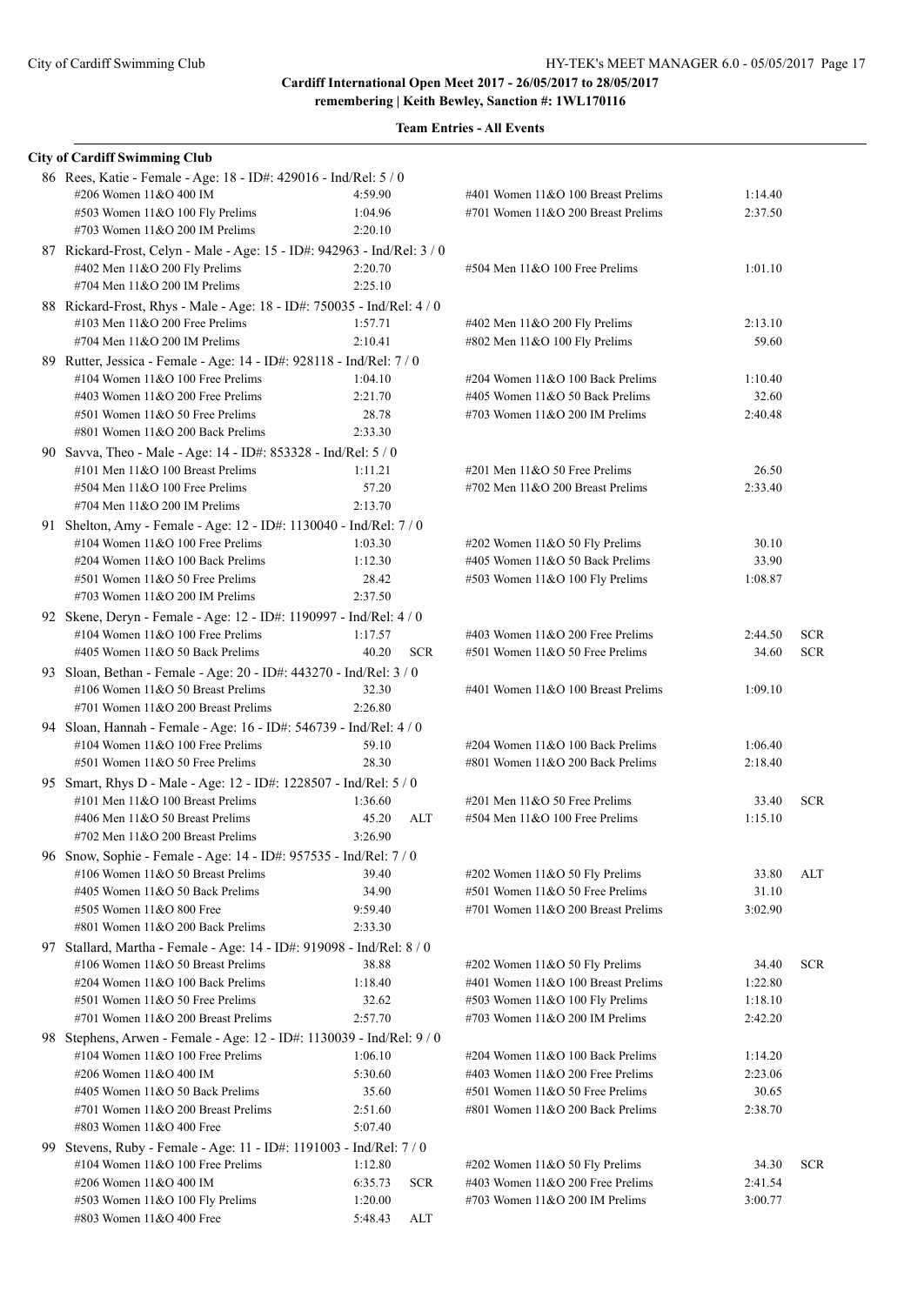| <b>City of Cardiff Swimming Club</b>                                                                                   |                    |            |                                    |          |            |
|------------------------------------------------------------------------------------------------------------------------|--------------------|------------|------------------------------------|----------|------------|
| 100 Thomas, Anya - Female - Age: 15 - ID#: 906311 - Ind/Rel: 5 / 0<br>#202 Women 11&O 50 Fly Prelims                   | 33.34              |            | #206 Women 11&O 400 IM             | 5:50.80  | ALT        |
| #503 Women 11&O 100 Fly Prelims                                                                                        | 1:15.50            |            | #801 Women 11&O 200 Back Prelims   | 2:43.00  |            |
| #803 Women 11&O 400 Free                                                                                               | 5:03.00            |            |                                    |          |            |
| 101 Thomas, Callum - Male - Age: 13 - ID#: 1256576 - Ind/Rel: 4 / 0                                                    |                    |            |                                    |          |            |
| #105 Men 11&O 50 Back Prelims                                                                                          | 36.70              |            | #404 Men 11&O 100 Back Prelims     | 1:17.60  |            |
| #504 Men 11&O 100 Free Prelims                                                                                         | 1:10.08            |            | #704 Men 11&O 200 IM Prelims       | 2:51.44  |            |
| 102 Thomas, Emme - Female - Age: 16 - ID#: 802937 - Ind/Rel: 7 / 0                                                     |                    |            |                                    |          |            |
| #104 Women $11&O$ 100 Free Prelims                                                                                     | 1:01.95            |            | #202 Women 11&O 50 Fly Prelims     | 29.75    |            |
| #204 Women 11&O 100 Back Prelims                                                                                       | 1:08.00            |            | #405 Women 11&O 50 Back Prelims    | 32.35    |            |
| #503 Women 11&O 100 Fly Prelims<br>#801 Women 11&O 200 Back Prelims                                                    | 1:09.30<br>2:23.60 |            | #703 Women $11&O$ 200 IM Prelims   | 2:35.30  |            |
| 103 Thompson, Morgan - Male - Age: 15 - ID#: 887411 - Ind/Rel: 4 / 0                                                   |                    |            |                                    |          |            |
| #406 Men 11&O 50 Breast Prelims                                                                                        | 36.10              |            | #504 Men 11&O 100 Free Prelims     | 1:01.40  |            |
| $\#702$ Men 11&O 200 Breast Prelims                                                                                    | 2:57.90            |            | #704 Men 11&O 200 IM Prelims       | 2:33.20  |            |
| 104 Tong, Solomon M - Male - Age: 12 - ID#: 1197510 - Ind/Rel: 7 / 0                                                   |                    |            |                                    |          |            |
| #103 Men $11&O$ 200 Free Prelims                                                                                       | 2:31.50            |            | #105 Men $11&O$ 50 Back Prelims    | 36.80    |            |
| $\#201$ Men $11&O$ 50 Free Prelims                                                                                     | 32.50              | <b>SCR</b> | #203 Men 11&O 200 Back Prelims     | 2:52.10  |            |
| #502 Men 11&O 50 Fly Prelims                                                                                           | 37.98              | ALT        | $#504$ Men $11&O 100$ Free Prelims | 1:09.10  |            |
| #506 Men 11&O 400 IM                                                                                                   | 6:13.40            |            |                                    |          |            |
| 105 Tutton, Chloe - Female - Age: 20 - ID#: 37653 - Ind/Rel: 3 / 0                                                     |                    |            |                                    |          |            |
| #106 Women 11&O 50 Breast Prelims                                                                                      | 32.50              |            | #401 Women 11&O 100 Breast Prelims | 1:06.88  |            |
| #701 Women $11&O$ 200 Breast Prelims                                                                                   | 2:22.34            |            |                                    |          |            |
| 106 Waite, Ellie May - Female - Age: 12 - ID#: 1170522 - Ind/Rel: 3 / 0                                                |                    |            |                                    |          |            |
| #701 Women 11&O 200 Breast Prelims                                                                                     | 3:29.70            |            | #703 Women $11&O$ 200 IM Prelims   | 3:08.30  | <b>SCR</b> |
| #801 Women 11&O 200 Back Prelims                                                                                       | 3:00.90            |            |                                    |          |            |
| 107 Wakeling, Jacob - Male - Age: 12 - ID#: 1292336 - Ind/Rel: 3 / 0                                                   |                    |            |                                    |          |            |
| #404 Men 11&O 100 Back Prelims<br>$#504$ Men $11&O$ 100 Free Prelims                                                   | 1:18.40<br>1:09.96 |            | #502 Men 11&O 50 Fly Prelims       | 37.20    | ALT        |
| 108 Walker, Caitlin - Female - Age: 15 - ID#: 887413 - Ind/Rel: 5 / 0                                                  |                    |            |                                    |          |            |
| #104 Women $11&O$ 100 Free Prelims                                                                                     | 1:11.10            |            | #403 Women $11&O$ 200 Free Prelims | 2:31.10  | <b>SCR</b> |
| $#501$ Women $11&O 50$ Free Prelims                                                                                    | 33.33              | ALT        | #505 Women 11&O 800 Free           | 10:47.90 | ALT        |
| #803 Women 11&O 400 Free                                                                                               | 5:14.59            | ALT        |                                    |          |            |
| 109 Walker, Calum - Male - Age: 12 - ID#: 1228508 - Ind/Rel: 5 / 0                                                     |                    |            |                                    |          |            |
| #103 Men $11&O$ 200 Free Prelims                                                                                       | 2:46.19            |            | #105 Men $11&O$ 50 Back Prelims    | 39.59    |            |
| #201 Men 11&O 50 Free Prelims                                                                                          | 34.90              | <b>SCR</b> | #404 Men 11&O 100 Back Prelims     | 1:28.09  |            |
| #504 Men 11&O 100 Free Prelims                                                                                         | 1:15.35            |            |                                    |          |            |
| 110 Wardhaugh, Bryn - Male - Age: 11 - ID#: 1188857 - Ind/Rel: 5 / 0                                                   |                    |            |                                    |          |            |
| #103 Men 11&O 200 Free Prelims                                                                                         | 2:51.60            |            | #105 Men 11&O 50 Back Prelims      | 41.10    |            |
| $\#201$ Men $11&O$ 50 Free Prelims<br>$#504$ Men $11&O$ 100 Free Prelims                                               | 36.90              | <b>SCR</b> | #404 Men 11&O 100 Back Prelims     | 1:31.12  |            |
|                                                                                                                        | 1:20.40            |            |                                    |          |            |
| 111 Wardhaugh, Cai - Male - Age: 13 - ID#: 976391 - Ind/Rel: 7 / 0<br>#103 Men $11&O$ 200 Free Prelims                 | 2:20.70            |            | #105 Men $11&O$ 50 Back Prelims    | 33.70    |            |
| $\#203$ Men $11&O$ 200 Back Prelims                                                                                    | 2:33.70            |            | #402 Men 11&O 200 Fly Prelims      | 2:37.80  |            |
| #506 Men 11&O 400 IM                                                                                                   | 5:35.58            |            | #704 Men 11&O 200 IM Prelims       | 2:36.30  |            |
| #804 Men 11&O 400 Free                                                                                                 | 4:55.00            |            |                                    |          |            |
| 112 Willett, Joy - Female - Age: 18 - ID#: 243026 - Ind/Rel: 3 / 0                                                     |                    |            |                                    |          |            |
| #102 Women 11&O 200 Fly Prelims                                                                                        | 2:21.29            |            | #104 Women $11&O$ 100 Free Prelims | 59.80    |            |
| #202 Women 11&O 50 Fly Prelims                                                                                         | 29.56              |            |                                    |          |            |
| 113 Witchell, Bethan - Female - Age: 13 - ID#: 877260 - Ind/Rel: 9 / 0                                                 |                    |            |                                    |          |            |
| #104 Women $11&O$ 100 Free Prelims                                                                                     | 1:04.60            |            | #106 Women 11&O 50 Breast Prelims  | 40.70    |            |
| #202 Women 11&O 50 Fly Prelims                                                                                         | 33.30              |            | #206 Women 11&O 400 IM             | 5:38.00  |            |
| #403 Women $11&O$ 200 Free Prelims                                                                                     | 2:15.80            |            | #501 Women 11&O 50 Free Prelims    | 30.29    |            |
| #503 Women 11&O 100 Fly Prelims                                                                                        | 1:12.50            |            | #703 Women 11&O 200 IM Prelims     | 2:34.10  |            |
| #803 Women 11&O 400 Free                                                                                               | 4:47.70            |            |                                    |          |            |
| 114 Withers-Boalch, Georgina M - Female - Age: 13 - ID#: 949447 - Ind/Rel: 6 / 0<br>#104 Women $11&O$ 100 Free Prelims | 1:05.20            |            | #204 Women 11&O 100 Back Prelims   | 1:10.40  |            |
| #405 Women 11&O 50 Back Prelims                                                                                        | 33.40              |            | #501 Women 11&O 50 Free Prelims    | 30.20    |            |
| #703 Women $11&O$ 200 IM Prelims                                                                                       | 2:35.00            |            | #801 Women 11&O 200 Back Prelims   | 2:30.79  |            |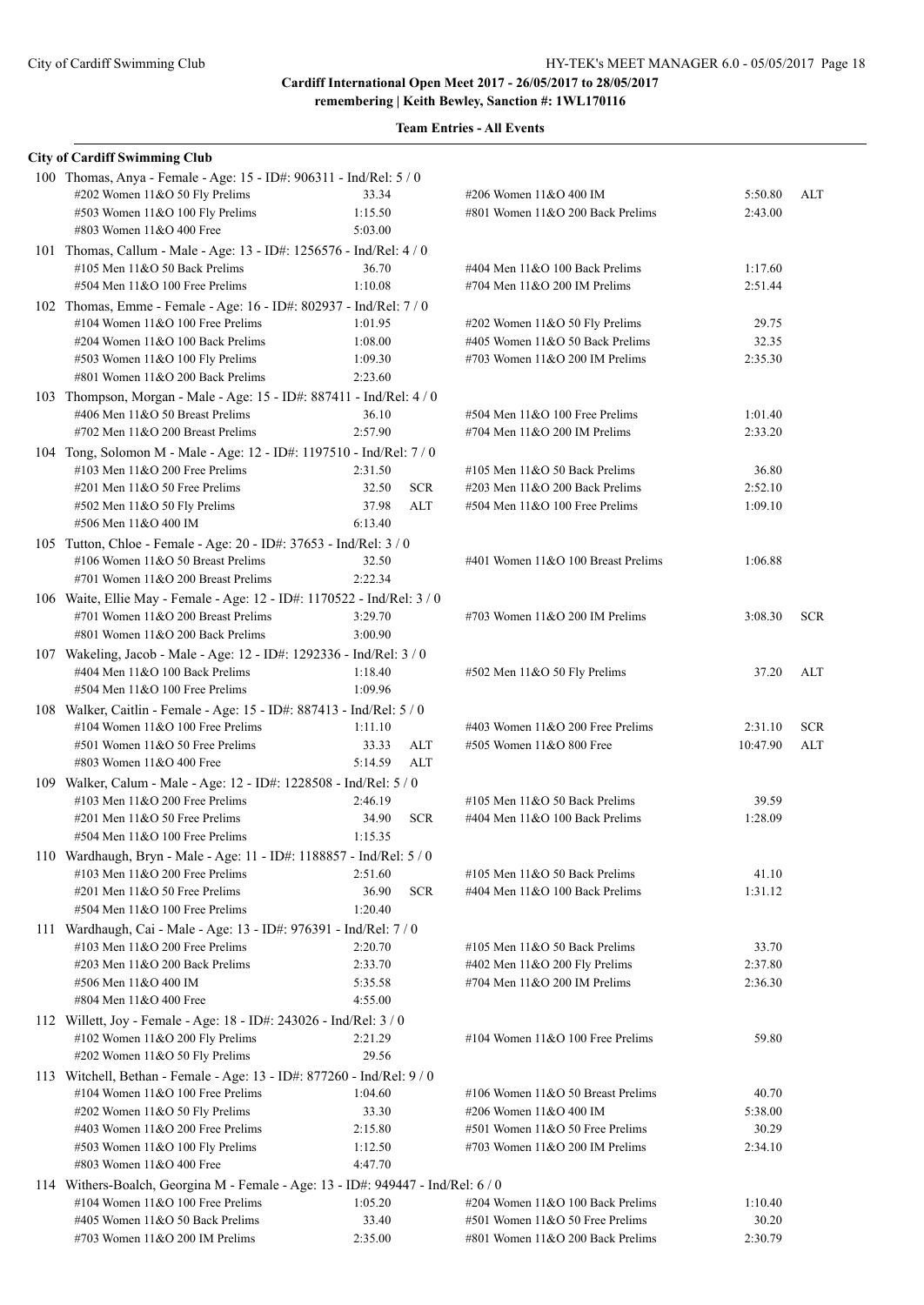| <b>City of Cardiff Swimming Club</b>                                                                 |                                                 |                                    |          |
|------------------------------------------------------------------------------------------------------|-------------------------------------------------|------------------------------------|----------|
| 115 Young, Ellis - Male - Age: 13 - ID#: 1132076 - Ind/Rel: 8 / 0                                    |                                                 |                                    |          |
| #103 Men $11&O$ 200 Free Prelims                                                                     | 2:20.99                                         | #205 Men 11&O 1500 Free            | 18:21.59 |
| #406 Men 11&O 50 Breast Prelims                                                                      | 37.42                                           | #504 Men 11&O 100 Free Prelims     | 1:04.45  |
| #506 Men 11&O 400 IM                                                                                 | 5:29.41                                         | #702 Men 11&O 200 Breast Prelims   | 2:51.83  |
| #704 Men 11&O 200 IM Prelims                                                                         | 2:41.93                                         | #804 Men 11&O 400 Free             | 4:46.00  |
| <b>City of Cardiff Swimming Club</b>                                                                 | Total Individual Entries: 638 - Total Relays: 0 |                                    |          |
| <b>City OF Coventry</b>                                                                              |                                                 |                                    |          |
| 1 Hood, Aimee - Female - Age: 12 - ID#: 964341 - Ind/Rel: 10 / 0                                     |                                                 |                                    |          |
| #102 Women 11&O 200 Fly Prelims                                                                      | 2:36.03                                         | #106 Women 11&O 50 Breast Prelims  | 38.38    |
| #206 Women 11&O 400 IM                                                                               | 5:27.60                                         | #401 Women 11&O 100 Breast Prelims | 1:21.29  |
| #403 Women 11&O 200 Free Prelims                                                                     | 2:20.98                                         | #501 Women 11&O 50 Free Prelims    | 31.94    |
| #505 Women 11&O 800 Free                                                                             | 9:54.95                                         | #701 Women 11&O 200 Breast Prelims | 2:54.57  |
| #703 Women $11&O$ 200 IM Prelims                                                                     | 2:36.73                                         | #803 Women 11&O 400 Free           | 4:45.75  |
| City OF Coventry Total Individual Entries: 10 - Total Relays: 0                                      |                                                 |                                    |          |
| <b>City of Hereford</b>                                                                              |                                                 |                                    |          |
| 1 Bilbao, James - Male - Age: 16 - ID#: 864596 - Ind/Rel: 3/0                                        |                                                 |                                    |          |
| #402 Men $11&O$ 200 Fly Prelims                                                                      | 2:19.16                                         | #506 Men 11&O 400 IM               | 4:46.25  |
| #702 Men 11&O 200 Breast Prelims                                                                     | 2:23.79                                         |                                    |          |
| 2 Gough, Joshua - Male - Age: 13 - ID#: 872976 - Ind/Rel: 1/0                                        |                                                 |                                    |          |
| #402 Men 11&O 200 Fly Prelims                                                                        | 2:34.13                                         |                                    |          |
| 3 Hosking-Lewis, Maisie - Female - Age: 14 - ID#: 1157316 - Ind/Rel: 1 / 0                           |                                                 |                                    |          |
| #505 Women 11&O 800 Free                                                                             | 9:59.46                                         |                                    |          |
| 4 Jewell, Hestia - Female - Age: 15 - ID#: 806548 - Ind/Rel: 1 / 0                                   |                                                 |                                    |          |
| #505 Women 11&O 800 Free                                                                             | 9:26.04                                         |                                    |          |
| 5 Johns, Evie - Female - Age: 14 - ID#: 1212758 - Ind/Rel: 1/0<br>#206 Women 11&O 400 IM             | 5:25.92                                         |                                    |          |
|                                                                                                      |                                                 |                                    |          |
| 6 Lewis-Gale, Fynn - Male - Age: 15 - ID#: 902867 - Ind/Rel: 1/0<br>#504 Men 11&O 100 Free Prelims   | 55.45                                           |                                    |          |
| 7 Meggitt, Patrick - Male - Age: 28 - ID#: 10141 - Ind/Rel: 2 / 0                                    |                                                 |                                    |          |
| #205 Men 11&O 1500 Free                                                                              | 16:20.75                                        | #804 Men 11&O 400 Free             | 4:10.83  |
| 8 Wallace, Nathan - Male - Age: 16 - ID#: 742063 - Ind/Rel: 1/0                                      |                                                 |                                    |          |
| #504 Men 11&O 100 Free Prelims                                                                       | 55.68                                           |                                    |          |
| 9 Westoby, Ellie - Female - Age: 17 - ID#: 446688 - Ind/Rel: 1/0<br>#801 Women 11&O 200 Back Prelims | 2:26.28                                         |                                    |          |
| City of Hereford Total Individual Entries: 12 - Total Relays: 0                                      |                                                 |                                    |          |
| <b>City of Liverpool</b>                                                                             |                                                 |                                    |          |
| 1 Bell, Georgia - Female - Age: 15 - ID#: 1119274 - Ind/Rel: 6 / 0                                   |                                                 |                                    |          |
| #104 Women $11&O$ 100 Free Prelims                                                                   | 1:03.43                                         | #202 Women $11&O 50$ Fly Prelims   | 32.21    |
| #204 Women 11&O 100 Back Prelims                                                                     | 1:10.10                                         | #403 Women 11&O 200 Free Prelims   | 2:20.04  |
| #405 Women 11&O 50 Back Prelims                                                                      | 33.00                                           | #501 Women 11&O 50 Free Prelims    | 28.46    |
| <b>City of Liverpool</b>                                                                             | Total Individual Entries: 6 - Total Relays: 0   |                                    |          |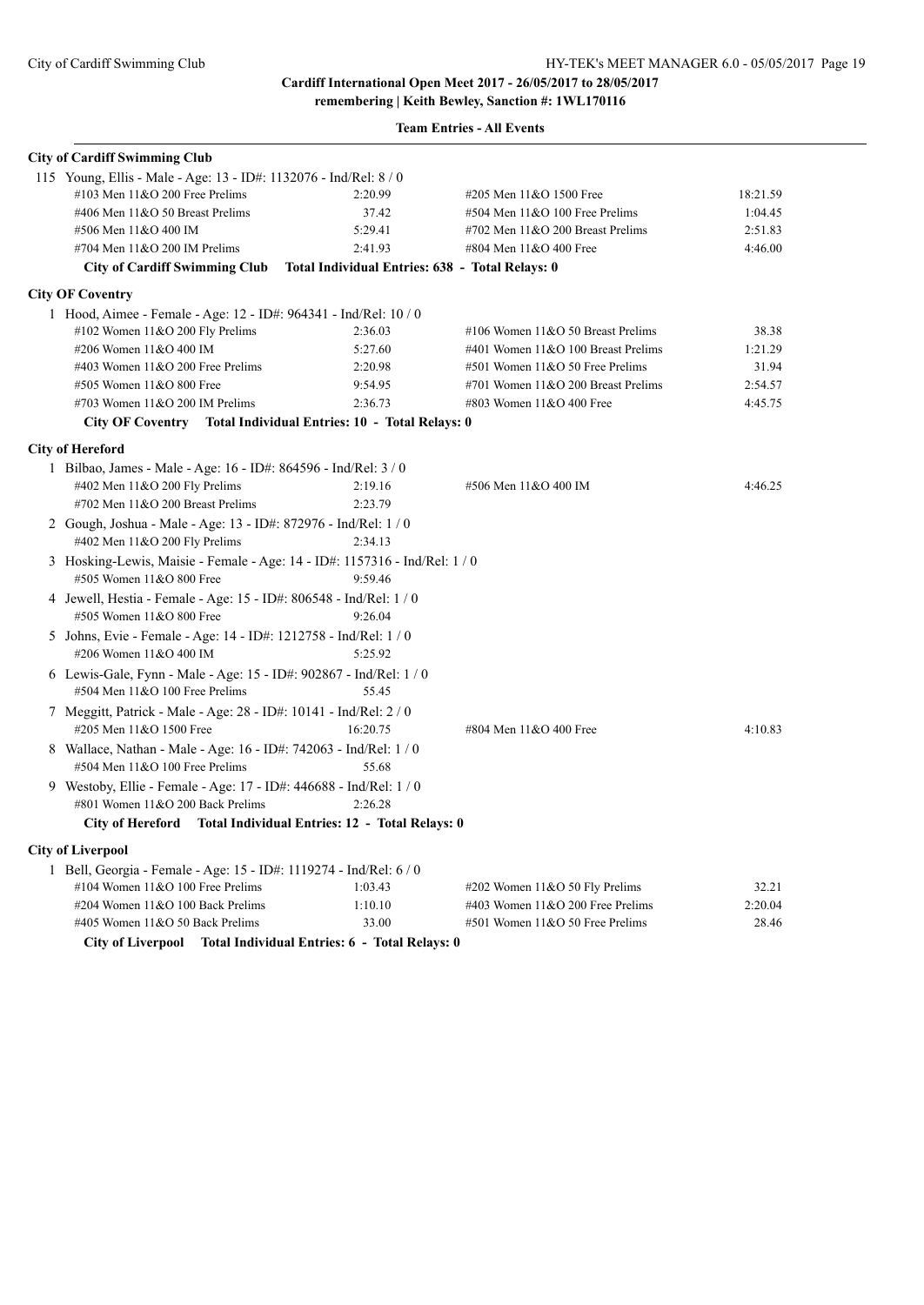**remembering | Keith Bewley, Sanction #: 1WL170116**

| <b>City of Newport Swimming Club</b>                                                                       |                    |            |                                    |         |            |
|------------------------------------------------------------------------------------------------------------|--------------------|------------|------------------------------------|---------|------------|
| 1 Acland, Connor L - Male - Age: 20 - ID#: 445965 - Ind/Rel: 4 / 0                                         |                    |            |                                    |         |            |
| #201 Men 11&O 50 Free Prelims                                                                              | 24.88              |            | #502 Men 11&O 50 Fly Prelims       | 26.77   |            |
| $#504$ Men $11&O$ 100 Free Prelims                                                                         | 53.50              |            | #802 Men 11&O 100 Fly Prelims      | 59.99   |            |
| 2 Allison, Megan R - Female - Age: 15 - ID#: 536346 - Ind/Rel: 5 / 0                                       |                    |            |                                    |         |            |
| #102 Women 11&O 200 Fly Prelims                                                                            | 2:17.69            |            | #104 Women $11&O$ 100 Free Prelims | 1:00.18 |            |
| #403 Women 11&O 200 Free Prelims                                                                           | 2:08.53            |            | #503 Women 11&O 100 Fly Prelims    | 1:03.67 |            |
| #803 Women 11&O 400 Free                                                                                   | 4:33.09            |            |                                    |         |            |
| 3 Barry, Eva K - Female - Age: 15 - ID#: 847431 - Ind/Rel: 3 / 0                                           |                    |            |                                    |         |            |
| #501 Women 11&O 50 Free Prelims                                                                            | 32.54              |            | #503 Women 11&O 100 Fly Prelims    | 1:18.13 |            |
| #703 Women 11&O 200 IM Prelims                                                                             | 2:49.81            | <b>SCR</b> |                                    |         |            |
| 4 Bryce, Aidan J - Male - Age: 16 - ID#: 715865 - Ind/Rel: 4 / 0                                           |                    |            |                                    |         |            |
| #203 Men 11&O 200 Back Prelims                                                                             | 2:20.43            |            | #404 Men 11&O 100 Back Prelims     | 1:05.33 |            |
| $#504$ Men $11&O$ 100 Free Prelims                                                                         | 58.40              |            | #804 Men 11&O 400 Free             | 4:21.51 |            |
| 5 Clarke, Kameron - Male - Age: 14 - ID#: 877625 - Ind/Rel: 5 / 0                                          |                    |            |                                    |         |            |
| #103 Men 11&O 200 Free Prelims                                                                             | 2:02.35            |            | #201 Men 11&O 50 Free Prelims      | 24.97   |            |
| #704 Men $11&O$ 200 IM Prelims<br>#804 Men 11&O 400 Free                                                   | 2:23.14<br>4:24.65 |            | #802 Men 11&O 100 Fly Prelims      | 1:02.54 |            |
|                                                                                                            |                    |            |                                    |         |            |
| 6 Coley, Cerys - Female - Age: 18 - ID#: 802940 - Ind/Rel: 1 / 0<br>#401 Women 11&O 100 Breast Prelims     | 1:11.18            |            |                                    |         |            |
|                                                                                                            |                    |            |                                    |         |            |
| 7 Coppen, Harrison - Male - Age: 11 - ID#: 1170865 - Ind/Rel: 3 / 0<br>#101 Men 11&O 100 Breast Prelims    | 1:33.41            |            | #406 Men 11&O 50 Breast Prelims    | 42.55   |            |
| #702 Men 11&O 200 Breast Prelims                                                                           | 3:17.17            |            |                                    |         |            |
| 8 Coppen, Jensen - Male - Age: 14 - ID#: 950044 - Ind/Rel: 3 / 0                                           |                    |            |                                    |         |            |
| #101 Men 11&O 100 Breast Prelims                                                                           | 1:14.01            |            | #406 Men 11&O 50 Breast Prelims    | 34.61   |            |
| #702 Men 11&O 200 Breast Prelims                                                                           | 2:43.62            |            |                                    |         |            |
| 9 Davies, Gianni N - Male - Age: 12 - ID#: 1224050 - Ind/Rel: 3 / 0                                        |                    |            |                                    |         |            |
| #201 Men 11&O 50 Free Prelims                                                                              | 30.91              | <b>SCR</b> | #502 Men 11&O 50 Fly Prelims       | 34.06   |            |
| #504 Men 11&O 100 Free Prelims                                                                             | 1:09.37            |            |                                    |         |            |
| 10 English, Katie A - Female - Age: 15 - ID#: 909237 - Ind/Rel: 1/0                                        |                    |            |                                    |         |            |
| #703 Women $11&O$ 200 IM Prelims                                                                           | 2:31.22            |            |                                    |         |            |
| 11 Fox-Wiltshire, Benjamin - Male - Age: 12 - ID#: 863126 - Ind/Rel: 6 / 0                                 |                    |            |                                    |         |            |
| #105 Men $11&O$ 50 Back Prelims                                                                            | 38.39              |            | $\#201$ Men $11&O$ 50 Free Prelims | 32.52   | <b>SCR</b> |
| #406 Men 11&O 50 Breast Prelims                                                                            | 41.43              |            | #502 Men 11&O 50 Fly Prelims       | 36.76   | ALT        |
| #504 Men 11&O 100 Free Prelims                                                                             | 1:10.61            |            | #704 Men 11&O 200 IM Prelims       | 3:03.27 |            |
| 12 Griffiths, Alex J - Male - Age: 14 - ID#: 1193577 - Ind/Rel: 8 / 0                                      |                    |            |                                    |         |            |
| #103 Men 11&O 200 Free Prelims                                                                             | 2:08.49            |            | #105 Men 11&O 50 Back Prelims      | 29.50   |            |
| #201 Men 11&O 50 Free Prelims                                                                              | 26.35              |            | #404 Men 11&O 100 Back Prelims     | 1:04.62 |            |
| #502 Men 11&O 50 Fly Prelims                                                                               | 29.91              |            | #504 Men 11&O 100 Free Prelims     | 58.06   |            |
| #704 Men 11&O 200 IM Prelims                                                                               | 2:30.67            |            | #804 Men 11&O 400 Free             | 4:49.38 |            |
| 13 Harris, Max S - Male - Age: 15 - ID#: 463231 - Ind/Rel: 5 / 0                                           |                    |            |                                    |         |            |
| #101 Men $11&0 100$ Breast Prelims                                                                         | 1:14.64            |            | #203 Men 11&O 200 Back Prelims     | 2:22.01 |            |
| #404 Men 11&O 100 Back Prelims<br>#702 Men 11&O 200 Breast Prelims                                         | 1:07.52<br>2:39.91 |            | #406 Men 11&O 50 Breast Prelims    | 34.06   |            |
|                                                                                                            |                    |            |                                    |         |            |
| 14 Hastings, Benjamin M - Male - Age: 12 - ID#: 1171790 - Ind/Rel: 6 / 0<br>#404 Men 11&O 100 Back Prelims | 1:19.65            |            | #406 Men 11&O 50 Breast Prelims    | 45.22   | ALT        |
| #502 Men 11&O 50 Fly Prelims                                                                               | 35.74              | <b>ALT</b> | #506 Men 11&O 400 IM               | 6:30.64 |            |
| #704 Men 11&O 200 IM Prelims                                                                               | 2:56.13            |            | #802 Men 11&O 100 Fly Prelims      | 1:21.72 |            |
| 15 Horton, Ellana C - Female - Age: 15 - ID#: 907698 - Ind/Rel: 3 / 0                                      |                    |            |                                    |         |            |
| #401 Women 11&O 100 Breast Prelims                                                                         | 1:17.38            |            | #405 Women 11&O 50 Back Prelims    | 33.51   |            |
| #701 Women 11&O 200 Breast Prelims                                                                         | 2:44.74            |            |                                    |         |            |
| 16 Johnson, Finnley M - Male - Age: 13 - ID#: 836545 - Ind/Rel: 5 / 0                                      |                    |            |                                    |         |            |
| #101 Men 11&O 100 Breast Prelims                                                                           | 1:28.78            |            | #103 Men 11&O 200 Free Prelims     | 2:30.46 |            |
| #105 Men 11&O 50 Back Prelims                                                                              | 37.94              |            | #201 Men 11&O 50 Free Prelims      | 31.05   | <b>SCR</b> |
| $\#203$ Men $11&O$ 200 Back Prelims                                                                        | 2:54.61            |            |                                    |         |            |
| 17 Jones, Emily G - Female - Age: 12 - ID#: 1221489 - Ind/Rel: 3 / 0                                       |                    |            |                                    |         |            |
| #106 Women 11&O 50 Breast Prelims                                                                          | 37.99              |            | #204 Women 11&O 100 Back Prelims   | 1:16.05 |            |
| #401 Women 11&O 100 Breast Prelims                                                                         | 1:22.64            |            |                                    |         |            |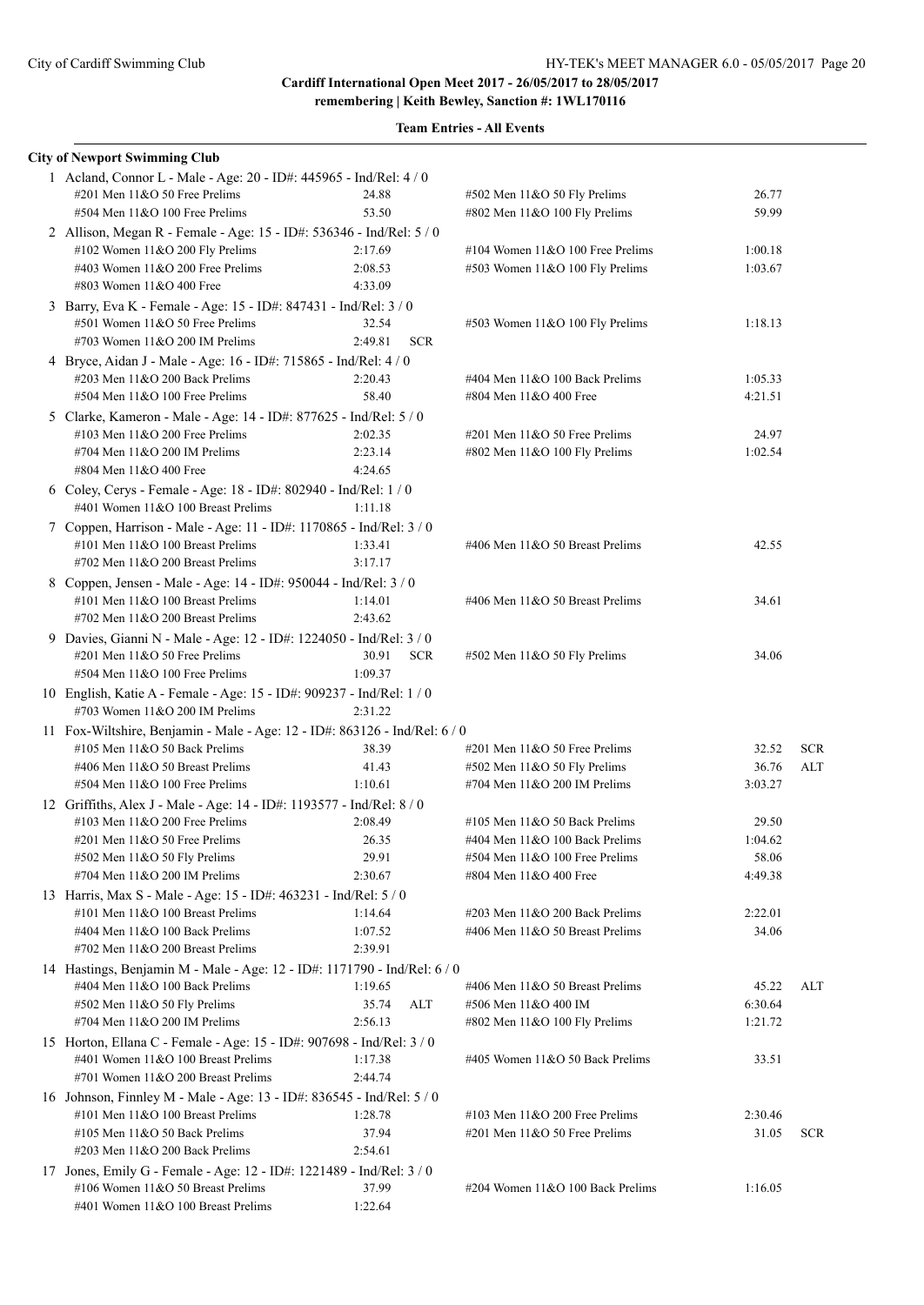| <b>City of Newport Swimming Club</b>                                     |                                                 |                                     |         |            |
|--------------------------------------------------------------------------|-------------------------------------------------|-------------------------------------|---------|------------|
| 18 Lawlor, Ciara H - Female - Age: 14 - ID#: 880346 - Ind/Rel: 1/0       |                                                 |                                     |         |            |
| #801 Women 11&O 200 Back Prelims                                         | 2:29.54                                         |                                     |         |            |
| 19 Linton, Sophie M - Female - Age: 13 - ID#: 951955 - Ind/Rel: 4/0      |                                                 |                                     |         |            |
| #104 Women 11&O 100 Free Prelims                                         | 1:02.83                                         | #202 Women 11&O 50 Fly Prelims      | 31.68   |            |
| #403 Women $11&O$ 200 Free Prelims                                       | 2:21.98                                         | #501 Women 11&O 50 Free Prelims     | 29.30   |            |
| 20 Major, Scarlet L - Female - Age: 13 - ID#: 930601 - Ind/Rel: 7 / 0    |                                                 |                                     |         |            |
| #104 Women $11&O$ 100 Free Prelims                                       | 59.51                                           | #106 Women $11&O 50$ Breast Prelims | 35.48   |            |
| #204 Women 11&O 100 Back Prelims                                         | 1:08.03                                         | #403 Women $11&O$ 200 Free Prelims  | 2:10.76 |            |
| #503 Women 11&O 100 Fly Prelims                                          | 1:05.24                                         | #703 Women $11&O$ 200 IM Prelims    | 2:25.33 |            |
| #803 Women 11&O 400 Free                                                 | 4:38.74                                         |                                     |         |            |
| 21 Manship, Alice K - Female - Age: 16 - ID#: 459477 - Ind/Rel: 2 / 0    |                                                 |                                     |         |            |
| #106 Women 11&O 50 Breast Prelims                                        | 35.63                                           | #401 Women 11&O 100 Breast Prelims  | 1:17.93 |            |
| 22 Mulligan, Millie M - Female - Age: 11 - ID#: 877612 - Ind/Rel: 5 / 0  |                                                 |                                     |         |            |
| #102 Women $11&O$ 200 Fly Prelims                                        | 2:51.01                                         | #202 Women 11&O 50 Fly Prelims      | 36.13   | <b>SCR</b> |
| #206 Women 11&O 400 IM                                                   | 6:04.30                                         | #403 Women $11&O$ 200 Free Prelims  | 2:43.99 | <b>SCR</b> |
| #503 Women 11&O 100 Fly Prelims                                          | 1:18.22                                         |                                     |         |            |
| 23 Peacock, Megan R - Female - Age: 11 - ID#: 1114332 - Ind/Rel: 1 / 0   |                                                 |                                     |         |            |
| #501 Women 11&O 50 Free Prelims                                          | <b>SCR</b><br>38.87                             |                                     |         |            |
| 24 Preece, Katie - Female - Age: 12 - ID#: 1212515 - Ind/Rel: 5/0        |                                                 |                                     |         |            |
| #104 Women $11&O$ 100 Free Prelims                                       | 1:13.21                                         | #202 Women 11&O 50 Fly Prelims      | 38.15   | <b>SCR</b> |
| #204 Women 11&O 100 Back Prelims                                         | 1:27.89                                         | #405 Women 11&O 50 Back Prelims     | 40.13   | <b>SCR</b> |
| #501 Women 11&O 50 Free Prelims                                          | 35.72<br><b>SCR</b>                             |                                     |         |            |
| 25 Richards, Shea E - Female - Age: 13 - ID#: 1164235 - Ind/Rel: 2 / 0   |                                                 |                                     |         |            |
| #204 Women 11&O 100 Back Prelims                                         | 1:12.83                                         | #405 Women 11&O 50 Back Prelims     | 33.74   |            |
| 26 Sweeney, Jessica A - Female - Age: 11 - ID#: 1277455 - Ind/Rel: 1 / 0 |                                                 |                                     |         |            |
| #106 Women $11&O$ 50 Breast Prelims                                      | 48.47                                           |                                     |         |            |
| 27 Ward, Ellie G - Female - Age: 12 - ID#: 957489 - Ind/Rel: 9 / 0       |                                                 |                                     |         |            |
| #104 Women $11&O 100$ Free Prelims                                       | 1:09.58                                         | #106 Women $11&O 50$ Breast Prelims | 39.55   |            |
| #202 Women 11&O 50 Fly Prelims                                           | 34.77<br><b>SCR</b>                             | #204 Women 11&O 100 Back Prelims    | 1:20.77 |            |
| #401 Women 11&O 100 Breast Prelims                                       | 1:23.90                                         | #403 Women $11&O$ 200 Free Prelims  | 2:27.97 |            |
| #501 Women 11&O 50 Free Prelims                                          | 31.93                                           | #701 Women 11&O 200 Breast Prelims  | 3:02.51 |            |
| #703 Women $11&O$ 200 IM Prelims                                         | 2:47.23                                         |                                     |         |            |
| <b>City of Newport Swimming Club</b>                                     | Total Individual Entries: 105 - Total Relays: 0 |                                     |         |            |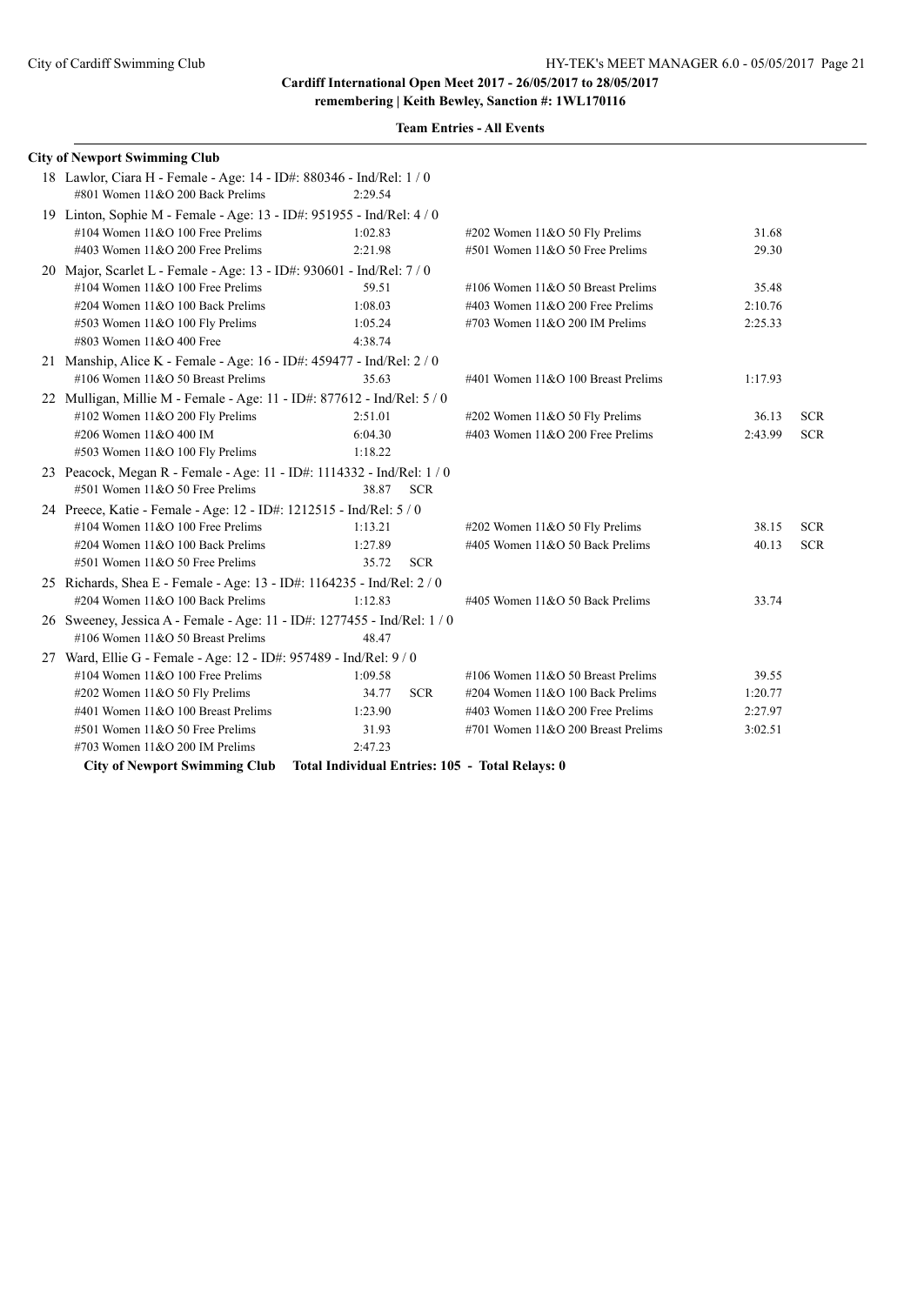| City Of Oxford SC-ZZ                                                   |                     |                                    |         |            |
|------------------------------------------------------------------------|---------------------|------------------------------------|---------|------------|
| 1 Austen, James - Male - Age: 17 - ID#: 854358 - Ind/Rel: 9 / 0        |                     |                                    |         |            |
| #103 Men $11&O$ 200 Free Prelims                                       | 2:10.30             | #105 Men 11&O 50 Back Prelims      | 32.70   |            |
| $\#201$ Men $11&O$ 50 Free Prelims                                     | 28.30               | #203 Men 11&O 200 Back Prelims     | 2:25.40 |            |
| #404 Men 11&O 100 Back Prelims                                         | 1:10.10             | #502 Men 11&O 50 Fly Prelims       | 30.93   |            |
| #504 Men 11&O 100 Free Prelims                                         | 1:00.30             | #802 Men 11&O 100 Fly Prelims      | 1:07.70 |            |
| #804 Men 11&O 400 Free                                                 | 4:33.70<br>ALT      |                                    |         |            |
| 2 Bagley, Ellen - Female - Age: 11 - ID#: 1173515 - Ind/Rel: 10 / 0    |                     |                                    |         |            |
| #102 Women 11&O 200 Fly Prelims                                        | 3:15.40             | #106 Women 11&O 50 Breast Prelims  | 41.90   |            |
| #202 Women 11&O 50 Fly Prelims                                         | 38.32<br><b>SCR</b> | #204 Women 11&O 100 Back Prelims   | 1:29.70 |            |
| #401 Women 11&O 100 Breast Prelims                                     | 1:32.34             | #403 Women 11&O 200 Free Prelims   | 2:43.36 | <b>SCR</b> |
| #501 Women 11&O 50 Free Prelims                                        | <b>SCR</b><br>34.80 | #503 Women 11&O 100 Fly Prelims    | 1:28.48 |            |
| #701 Women 11&O 200 Breast Prelims                                     | 3:18.16             | #703 Women 11&O 200 IM Prelims     | 3:02.20 |            |
| 3 Bolcato, Max - Male - Age: 14 - ID#: 1168504 - Ind/Rel: 10 / 0       |                     |                                    |         |            |
| #103 Men $11&O$ 200 Free Prelims                                       | 2:09.70             | #105 Men 11&O 50 Back Prelims      | 30.70   |            |
| #201 Men 11&O 50 Free Prelims                                          | 27.40               | #203 Men 11&O 200 Back Prelims     | 2:21.40 |            |
| #402 Men 11&O 200 Fly Prelims                                          | 2:19.30             | #404 Men 11&O 100 Back Prelims     | 1:05.00 |            |
| #502 Men 11&O 50 Fly Prelims                                           | 28.55               | #504 Men 11&O 100 Free Prelims     | 58.20   |            |
| #704 Men 11&O 200 IM Prelims                                           | 2:21.40             | #802 Men 11&O 100 Fly Prelims      | 1:02.57 |            |
| 4 Boyns, Max - Male - Age: 16 - ID#: 1135047 - Ind/Rel: 3 / 0          |                     |                                    |         |            |
| #404 Men 11&O 100 Back Prelims                                         | 1:10.90             | #502 Men 11&O 50 Fly Prelims       | 32.70   |            |
| #504 Men 11&O 100 Free Prelims                                         | 1:04.40             |                                    |         |            |
|                                                                        |                     |                                    |         |            |
| 5 Brabbin, Lily - Female - Age: 11 - ID#: 1170571 - Ind/Rel: 8 / 0     |                     |                                    |         |            |
| #401 Women 11&O 100 Breast Prelims                                     | 1:31.30             | #405 Women 11&O 50 Back Prelims    | 37.50   | <b>SCR</b> |
| #501 Women 11&O 50 Free Prelims                                        | 33.20               | #503 Women 11&O 100 Fly Prelims    | 1:23.88 |            |
| #701 Women $11&O$ 200 Breast Prelims                                   | 3:17.90             | #703 Women 11&O 200 IM Prelims     | 2:57.60 |            |
| #801 Women 11&O 200 Back Prelims                                       | 2:51.30             | #803 Women 11&O 400 Free           | 5:37.40 |            |
| 6 Brown, Nina - Female - Age: 11 - ID#: 1199338 - Ind/Rel: 2 / 0       |                     |                                    |         |            |
| #106 Women $11&O 50$ Breast Prelims                                    | 45.30               | #401 Women 11&O 100 Breast Prelims | 1:38.60 |            |
| 7 Bryan, Connor - Male - Age: 16 - ID#: 814072 - Ind/Rel: 7 / 0        |                     |                                    |         |            |
| #402 Men 11&O 200 Fly Prelims                                          | 2:11.70             | #406 Men 11&O 50 Breast Prelims    | 30.49   |            |
| #502 Men 11&O 50 Fly Prelims                                           | 27.40               | #504 Men 11&O 100 Free Prelims     | 58.90   |            |
| #702 Men $11&O$ 200 Breast Prelims                                     | 2:21.62             | #704 Men 11&O 200 IM Prelims       | 2:16.60 |            |
| #802 Men 11&O 100 Fly Prelims                                          | 1:00.45             |                                    |         |            |
| 8 Bryan, Logan - Male - Age: 13 - ID#: 921388 - Ind/Rel: 11 / 0        |                     |                                    |         |            |
| #101 Men 11&O 100 Breast Prelims                                       | 1:28.20             | #105 Men $11&O$ 50 Back Prelims    | 35.60   |            |
| #201 Men 11&O 50 Free Prelims                                          | 30.90<br><b>SCR</b> | #203 Men 11&O 200 Back Prelims     | 2:42.90 |            |
| #404 Men 11&O 100 Back Prelims                                         | 1:16.80             | #406 Men 11&O 50 Breast Prelims    | 41.44   |            |
| #502 Men 11&O 50 Fly Prelims                                           | 35.70               | #504 Men 11&O 100 Free Prelims     | 1:06.10 |            |
| #702 Men 11&O 200 Breast Prelims                                       | 3:08.10             | #704 Men 11&O 200 IM Prelims       | 2:44.70 |            |
| #804 Men 11&O 400 Free                                                 | 5:07.20<br>ALT      |                                    |         |            |
| 9 Butler, Georgina - Female - Age: 16 - ID#: 820689 - Ind/Rel: 4 / 0   |                     |                                    |         |            |
| #401 Women 11&O 100 Breast Prelims                                     | 1:18.30             | #403 Women 11&O 200 Free Prelims   | 2:14.60 |            |
| #501 Women 11&O 50 Free Prelims                                        | 28.37               | #703 Women 11&O 200 IM Prelims     | 2:29.00 |            |
| 10 Cooke, Theo - Male - Age: 14 - ID#: 908054 - Ind/Rel: 5 / 0         |                     |                                    |         |            |
| #101 Men 11&O 100 Breast Prelims                                       | 1:14.50             | #406 Men 11&O 50 Breast Prelims    |         |            |
|                                                                        |                     |                                    | 34.20   |            |
| #506 Men 11&O 400 IM<br>#704 Men 11&O 200 IM Prelims                   | 5:19.00             | #702 Men 11&O 200 Breast Prelims   | 2:42.60 |            |
|                                                                        | 2:26.60             |                                    |         |            |
| 11 Coombs, Amy - Female - Age: 18 - ID#: 757403 - Ind/Rel: 2 / 0       |                     |                                    |         |            |
| #403 Women $11&O$ 200 Free Prelims                                     | 2:12.70             | #501 Women 11&O 50 Free Prelims    | 27.99   |            |
| 12 Coombs, Zoe - Female - Age: 14 - ID#: 971484 - Ind/Rel: 6 / 0       |                     |                                    |         |            |
| #104 Women $11&O$ 100 Free Prelims                                     | 1:06.30             | #106 Women 11&O 50 Breast Prelims  | 37.50   |            |
| #202 Women 11&O 50 Fly Prelims                                         | <b>ALT</b><br>33.60 | #204 Women 11&O 100 Back Prelims   | 1:15.90 |            |
| #401 Women 11&O 100 Breast Prelims                                     | 1:22.40             | #403 Women 11&O 200 Free Prelims   | 2:22.70 |            |
| 13 Currie, Christopher - Male - Age: 22 - ID#: 433571 - Ind/Rel: 4 / 0 |                     |                                    |         |            |
| #103 Men $11&O$ 200 Free Prelims                                       | 2:15.13             | #201 Men 11&O 50 Free Prelims      | 29.50   |            |
| #504 Men 11&O 100 Free Prelims                                         | 1:03.10             | #804 Men 11&O 400 Free             | 4:45.96 |            |
| 14 Fenton, Natasha - Female - Age: 14 - ID#: 842291 - Ind/Rel: 2 / 0   |                     |                                    |         |            |
| #701 Women 11&O 200 Breast Prelims                                     | 2:34.90             | #703 Women 11&O 200 IM Prelims     | 2:31.10 |            |
|                                                                        |                     |                                    |         |            |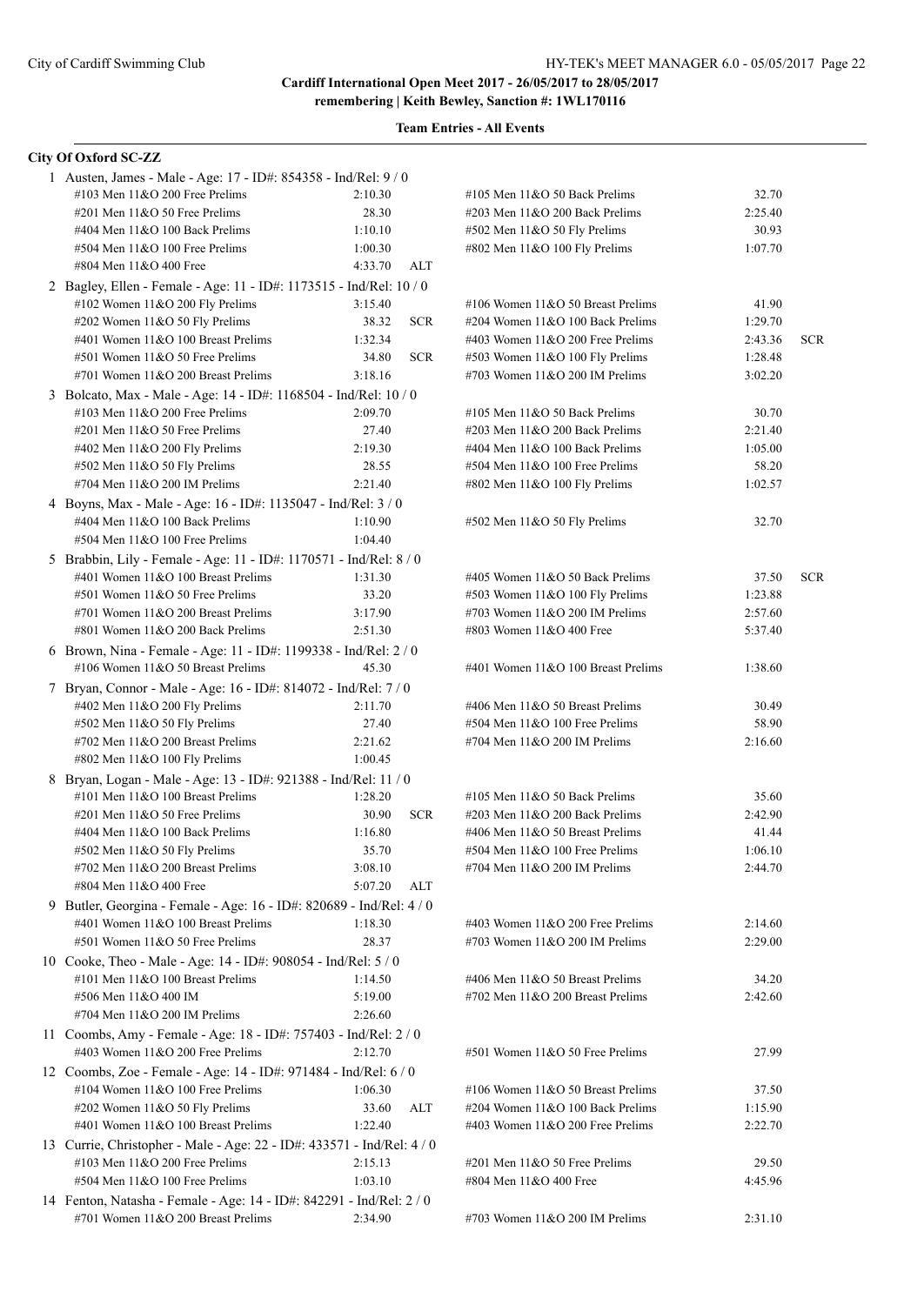| City Of Oxford SC-ZZ                                                                                       |                  |            |                                                                       |                  |            |
|------------------------------------------------------------------------------------------------------------|------------------|------------|-----------------------------------------------------------------------|------------------|------------|
| 15 Ford, Emily - Female - Age: 15 - ID#: 809304 - Ind/Rel: 6 / 0                                           |                  |            |                                                                       |                  |            |
| #102 Women 11&O 200 Fly Prelims                                                                            | 2:28.60          |            | #202 Women 11&O 50 Fly Prelims                                        | 28.74            |            |
| #405 Women 11&O 50 Back Prelims                                                                            | 30.40            |            | #503 Women 11&O 100 Fly Prelims                                       | 1:03.70          |            |
| #703 Women $11&O$ 200 IM Prelims                                                                           | 2:29.80          |            | #801 Women 11&O 200 Back Prelims                                      | 2:20.00          |            |
| 16 Fulga, Ayanna - Female - Age: 12 - ID#: 1129311 - Ind/Rel: 8 / 0                                        |                  |            |                                                                       |                  |            |
| #104 Women $11&O 100$ Free Prelims                                                                         | 1:07.50          |            | #106 Women 11&O 50 Breast Prelims                                     | 38.60            |            |
| #202 Women 11&O 50 Fly Prelims                                                                             | 34.20            | <b>SCR</b> | #206 Women 11&O 400 IM                                                | 5:58.20          | ALT        |
| #401 Women 11&O 100 Breast Prelims                                                                         | 1:28.00          |            | #405 Women 11&O 50 Back Prelims                                       | 35.70            |            |
| #501 Women 11&O 50 Free Prelims                                                                            | 31.30            |            | #503 Women 11&O 100 Fly Prelims                                       | 1:13.60          |            |
| 17 Gilchrist, Erin - Female - Age: 14 - ID#: 814070 - Ind/Rel: 8 / 0                                       |                  |            |                                                                       |                  |            |
| #104 Women 11&O 100 Free Prelims                                                                           | 1:03.90          |            | #202 Women 11&O 50 Fly Prelims                                        | 32.19            |            |
| #204 Women 11&O 100 Back Prelims                                                                           | 1:08.97          |            | #403 Women 11&O 200 Free Prelims                                      | 2:16.90          |            |
| #405 Women 11&O 50 Back Prelims                                                                            | 32.46            |            | #501 Women 11&O 50 Free Prelims                                       | 29.60            |            |
| #503 Women 11&O 100 Fly Prelims                                                                            | 1:12.00          |            | #801 Women 11&O 200 Back Prelims                                      | 2:29.60          |            |
| 18 Gilchrist, Lewis - Male - Age: 17 - ID#: 799669 - Ind/Rel: 7 / 0                                        |                  |            |                                                                       |                  |            |
| #103 Men $11&O$ 200 Free Prelims                                                                           | 2:02.60          |            | #105 Men 11&O 50 Back Prelims                                         | 28.60            |            |
| #203 Men 11&O 200 Back Prelims                                                                             | 2:07.20          |            | #205 Men 11&O 1500 Free                                               | 16:44.90         |            |
| #404 Men 11&O 100 Back Prelims                                                                             | 59.40            |            | #506 Men 11&O 400 IM                                                  | 4:58.80          |            |
| #804 Men 11&O 400 Free                                                                                     | 4:17.10          |            |                                                                       |                  |            |
| 19 Goodgame, Dorothy - Female - Age: 16 - ID#: 854362 - Ind/Rel: 4 / 0                                     |                  |            |                                                                       |                  |            |
| #403 Women 11&O 200 Free Prelims                                                                           | 2:14.60          |            | #503 Women 11&O 100 Fly Prelims                                       | 1:08.50          |            |
| #801 Women $11&O$ 200 Back Prelims                                                                         | 2:25.30          |            | #803 Women 11&O 400 Free                                              | 4:42.60          |            |
|                                                                                                            |                  |            |                                                                       |                  |            |
| 20 Gotta, Libby - Female - Age: 12 - ID#: 1111939 - Ind/Rel: 3 / 0<br>#701 Women $11&O$ 200 Breast Prelims | 3:05.50          |            | #703 Women $11&O$ 200 IM Prelims                                      | 2:44.73          |            |
|                                                                                                            |                  |            |                                                                       |                  |            |
| #801 Women 11&O 200 Back Prelims                                                                           | 2:42.00          |            |                                                                       |                  |            |
| 21 Gotta, Lucy - Female - Age: 16 - ID#: 557617 - Ind/Rel: 2 / 0                                           |                  |            |                                                                       |                  |            |
| #503 Women 11&O 100 Fly Prelims                                                                            | 1:06.26          |            | #703 Women $11&O$ 200 IM Prelims                                      | 2:32.34          |            |
| 22 Hens, Anna - Female - Age: 13 - ID#: 1135039 - Ind/Rel: 3 / 0                                           |                  |            |                                                                       |                  |            |
| #104 Women $11&O 100$ Free Prelims                                                                         | 1:13.03          |            | #106 Women $11&O 50$ Breast Prelims                                   | 42.70            |            |
| #204 Women 11&O 100 Back Prelims                                                                           | 1:25.60          |            |                                                                       |                  |            |
| 23 Holmes, Benjamin - Male - Age: 13 - ID#: 1275105 - Ind/Rel: 4 / 0                                       |                  |            |                                                                       |                  |            |
| #103 Men $11&O$ 200 Free Prelims                                                                           | 2:27.50          |            | #105 Men 11&O 50 Back Prelims                                         | 36.25            |            |
| #201 Men 11&O 50 Free Prelims                                                                              | 31.50            | <b>SCR</b> | #203 Men 11&O 200 Back Prelims                                        | 2:44.90          |            |
| 24 Jenkins, Daniel - Male - Age: 16 - ID#: 763096 - Ind/Rel: 4 / 0                                         |                  |            |                                                                       |                  |            |
| #402 Men 11&O 200 Fly Prelims                                                                              | 2:21.94          |            | #404 Men 11&O 100 Back Prelims                                        | 1:00.05          |            |
| #502 Men 11&O 50 Fly Prelims                                                                               | 28.70            |            | #504 Men 11&O 100 Free Prelims                                        | 55.01            |            |
| 25 Johnson, Jasmine - Female - Age: 13 - ID#: 1170577 - Ind/Rel: 8 / 0                                     |                  |            |                                                                       |                  |            |
| #104 Women 11&O 100 Free Prelims                                                                           | 1:08.00          |            | #106 Women 11&O 50 Breast Prelims                                     | 38.70            |            |
| #204 Women 11&O 100 Back Prelims                                                                           | 1:16.40          |            | #401 Women 11&O 100 Breast Prelims                                    | 1:24.90          |            |
| #403 Women 11&O 200 Free Prelims                                                                           | 2:31.40          | <b>SCR</b> | #501 Women 11&O 50 Free Prelims                                       | 30.50            |            |
| #701 Women 11&O 200 Breast Prelims                                                                         | 3:09.00          |            | #703 Women 11&O 200 IM Prelims                                        | 2:48.34          | <b>SCR</b> |
| 26 Johnson, Thomas - Male - Age: 11 - ID#: 1249119 - Ind/Rel: 1 / 0                                        |                  |            |                                                                       |                  |            |
| #406 Men 11&O 50 Breast Prelims                                                                            | 48.48            | <b>SCR</b> |                                                                       |                  |            |
| 27 Joyce, Ella - Female - Age: 11 - ID#: 1245685 - Ind/Rel: 10 / 0                                         |                  |            |                                                                       |                  |            |
| #104 Women $11&O$ 100 Free Prelims                                                                         | 1:19.10          |            | #106 Women 11&O 50 Breast Prelims                                     | 47.30            |            |
| #202 Women 11&O 50 Fly Prelims                                                                             | 41.05            | <b>SCR</b> | #204 Women 11&O 100 Back Prelims                                      | 1:25.20          |            |
| #401 Women 11&O 100 Breast Prelims                                                                         | 1:42.60          |            | #405 Women 11&O 50 Back Prelims                                       | 39.00            | SCR.       |
| #501 Women 11&O 50 Free Prelims                                                                            | 35.90            | <b>SCR</b> | #701 Women 11&O 200 Breast Prelims                                    | 3:37.30          |            |
| #703 Women $11&O$ 200 IM Prelims                                                                           | 3:09.70          | <b>SCR</b> | #801 Women 11&O 200 Back Prelims                                      | 2:59.10          |            |
| 28 Little, Maia - Female - Age: 16 - ID#: 491779 - Ind/Rel: 2 / 0                                          |                  |            |                                                                       |                  |            |
| #401 Women 11&O 100 Breast Prelims                                                                         | 1:13.60          |            | #701 Women 11&O 200 Breast Prelims                                    | 2:39.10          |            |
|                                                                                                            |                  |            |                                                                       |                  |            |
| 29 McLean, Evie - Female - Age: 12 - ID#: 971480 - Ind/Rel: 9 / 0<br>#104 Women 11&O 100 Free Prelims      | 1:03.80          |            |                                                                       | 31.80            |            |
|                                                                                                            |                  |            | #202 Women 11&O 50 Fly Prelims<br>#403 Women $11&O$ 200 Free Prelims  |                  |            |
| #206 Women 11&O 400 IM                                                                                     | 5:31.40          |            |                                                                       | 2:21.40          |            |
| #405 Women 11&O 50 Back Prelims<br>#503 Women 11&O 100 Fly Prelims                                         | 33.60<br>1:11.30 |            | #501 Women 11&O 50 Free Prelims<br>#701 Women 11&O 200 Breast Prelims | 29.28<br>2:57.20 |            |
| #801 Women 11&O 200 Back Prelims                                                                           | 2:41.40          |            |                                                                       |                  |            |
|                                                                                                            |                  |            |                                                                       |                  |            |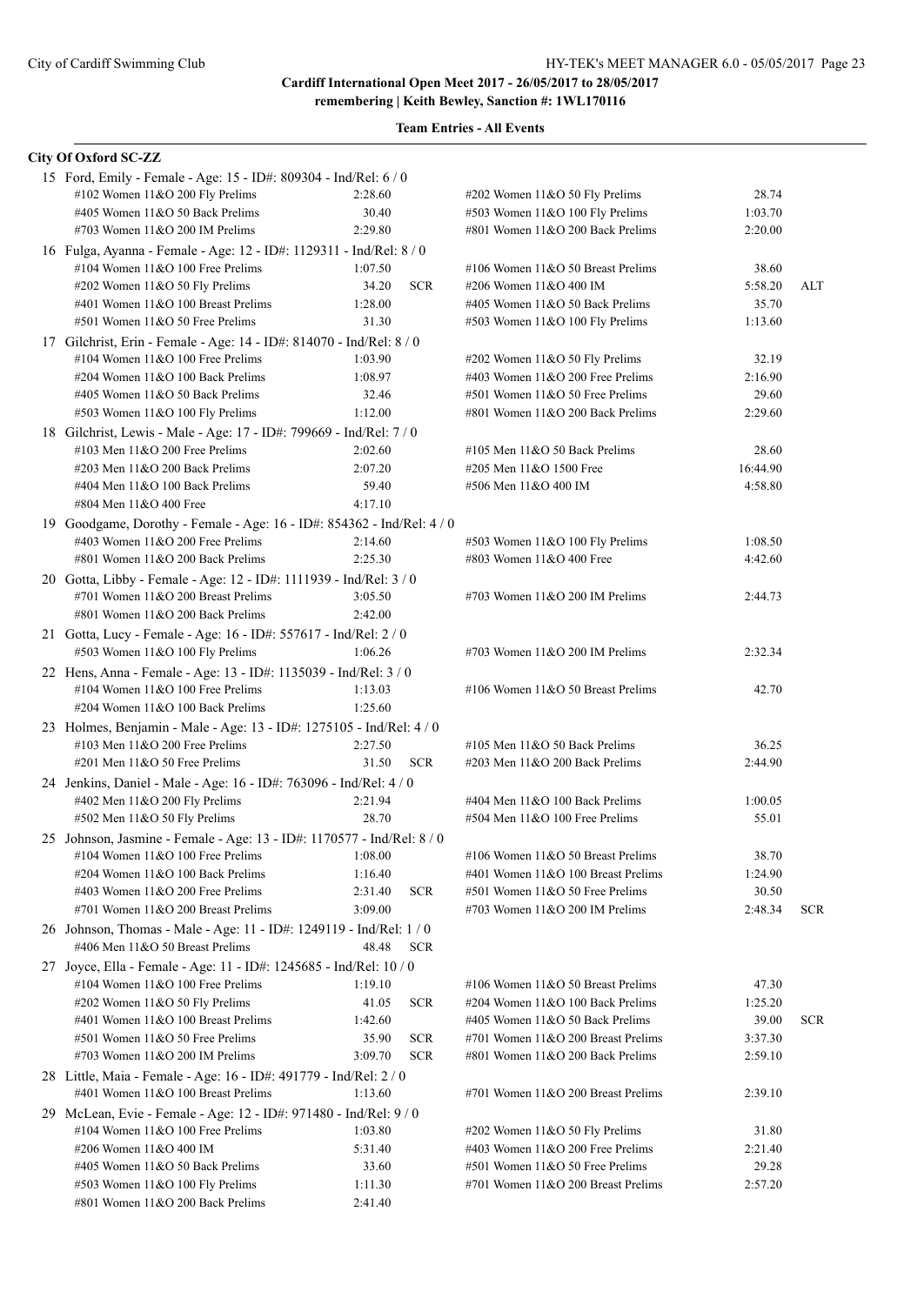| City Of Oxford SC-ZZ                                                                                 |                  |            |                                                            |                   |            |
|------------------------------------------------------------------------------------------------------|------------------|------------|------------------------------------------------------------|-------------------|------------|
| 30 McLean, Joseph - Male - Age: 16 - ID#: 407972 - Ind/Rel: 3 / 0                                    |                  |            |                                                            |                   |            |
| #101 Men 11&O 100 Breast Prelims                                                                     | 1:12.87          |            | #406 Men 11&O 50 Breast Prelims                            | 32.90             |            |
| #702 Men 11&O 200 Breast Prelims                                                                     | 2:37.10          |            |                                                            |                   |            |
| 31 Millington, Ellie - Female - Age: 17 - ID#: 491761 - Ind/Rel: 5 / 0                               |                  |            |                                                            |                   |            |
| #104 Women $11&O 100$ Free Prelims                                                                   | 57.73            |            | #204 Women 11&O 100 Back Prelims                           | 1:04.50           |            |
| #403 Women $11&O$ 200 Free Prelims                                                                   | 2:07.50          |            | #501 Women 11&O 50 Free Prelims                            | 26.72             |            |
| #801 Women 11&O 200 Back Prelims                                                                     | 2:16.60          |            |                                                            |                   |            |
| 32 Mills, Kate - Female - Age: 18 - ID#: 733197 - Ind/Rel: 2 / 0                                     |                  |            |                                                            |                   |            |
| #202 Women 11&O 50 Fly Prelims                                                                       | 28.46            |            | #503 Women 11&O 100 Fly Prelims                            | 1:03.20           |            |
| 33 Motha, Christopher - Male - Age: 16 - ID#: 795288 - Ind/Rel: 5 / 0                                |                  |            |                                                            |                   |            |
| #402 Men 11&O 200 Fly Prelims                                                                        | 2:14.70          |            | #404 Men 11&O 100 Back Prelims                             | 1:02.20           |            |
| #502 Men 11&O 50 Fly Prelims                                                                         | 28.38            |            | $#504$ Men $11&O 100$ Free Prelims                         | 57.10             |            |
| #802 Men 11&O 100 Fly Prelims                                                                        | 1:01.80          |            |                                                            |                   |            |
| 34 Murphy, David - Male - Age: 18 - ID#: 526028 - Ind/Rel: 3 / 0                                     |                  |            |                                                            |                   |            |
| #101 Men 11&O 100 Breast Prelims                                                                     | 1:01.10          |            | #406 Men 11&O 50 Breast Prelims                            | 28.32             |            |
| #702 Men 11&O 200 Breast Prelims                                                                     | 2:15.13          |            |                                                            |                   |            |
| 35 Nisbet, Emily - Female - Age: 17 - ID#: 736682 - Ind/Rel: 2 / 0                                   |                  |            |                                                            |                   |            |
| #403 Women $11&O$ 200 Free Prelims                                                                   | 2:07.40          |            | $#501$ Women $11&O 50$ Free Prelims                        | 28.49             |            |
| 36 Pauling, Charles - Male - Age: 13 - ID#: 1102163 - Ind/Rel: 8 / 0                                 |                  |            |                                                            |                   |            |
| #103 Men $11&O$ 200 Free Prelims                                                                     | 2:32.70          |            | #105 Men $11&O$ 50 Back Prelims                            | 35.77             |            |
| #201 Men 11&O 50 Free Prelims                                                                        | 31.29            | <b>SCR</b> | $\#203$ Men $11\&O$ 200 Back Prelims                       | 2:41.96           |            |
| #404 Men 11&O 100 Back Prelims                                                                       | 1:16.20          |            | $#502$ Men 11&O 50 Fly Prelims                             | 36.70             | ALT        |
| #504 Men 11&O 100 Free Prelims                                                                       | 1:08.65          |            | #704 Men 11&O 200 IM Prelims                               | 2:50.10           |            |
| 37 Peake, Cathryn - Female - Age: 14 - ID#: 910784 - Ind/Rel: 9 / 0                                  |                  |            |                                                            |                   |            |
| #104 Women 11&O 100 Free Prelims                                                                     | 1:07.20          |            | #202 Women 11&O 50 Fly Prelims                             | 34.16             | <b>SCR</b> |
| #204 Women $11&O 100$ Back Prelims                                                                   | 1:10.40          |            | #403 Women $11&O$ 200 Free Prelims                         | 2:24.50           | ALT        |
| #405 Women 11&O 50 Back Prelims                                                                      | 34.30            |            | #501 Women 11&O 50 Free Prelims                            | 31.44             |            |
| #503 Women 11&O 100 Fly Prelims                                                                      | 1:17.95          |            | #703 Women $11&O$ 200 IM Prelims                           | 2:40.90           |            |
| #801 Women $11&O$ 200 Back Prelims                                                                   | 2:34.40          |            |                                                            |                   |            |
| 38 Petrovic, Mihailo Miki - Male - Age: 13 - ID#: 1142566 - Ind/Rel: 4 / 0                           |                  |            |                                                            |                   |            |
| #103 Men $11&O$ 200 Free Prelims                                                                     | 2:30.30          |            | #105 Men $11&O$ 50 Back Prelims                            | 36.50             |            |
| $\#201$ Men $11&O$ 50 Free Prelims                                                                   | 29.40            |            | $\#203$ Men $11&O$ 200 Back Prelims                        | 2:48.90           |            |
| 39 Porter, Tiana - Female - Age: 14 - ID#: 908056 - Ind/Rel: 9 / 0                                   |                  |            |                                                            |                   |            |
| #104 Women $11&O$ 100 Free Prelims                                                                   | 1:04.20          |            | #202 Women 11&O 50 Fly Prelims                             | 30.38             |            |
| #204 Women 11&O 100 Back Prelims                                                                     | 1:10.90          |            | #403 Women $11&O$ 200 Free Prelims                         | 2:18.40           |            |
| #405 Women 11&O 50 Back Prelims                                                                      | 33.20            |            | $#501$ Women $11&O 50$ Free Prelims                        | 29.60             |            |
| #503 Women 11&O 100 Fly Prelims                                                                      | 1:07.74          |            | #703 Women $11&O$ 200 IM Prelims                           | 2:35.20           |            |
| #801 Women 11&O 200 Back Prelims                                                                     | 2:32.50          |            |                                                            |                   |            |
| 40 Robinson-Cortes, Thalia - Female - Age: 12 - ID#: 1173525 - Ind/Rel: 2 / 0                        |                  |            |                                                            |                   |            |
| #405 Women 11&O 50 Back Prelims                                                                      | 41.98            | <b>SCR</b> | $#501$ Women $11&O$ 50 Free Prelims                        | 36.70             | <b>SCR</b> |
|                                                                                                      |                  |            |                                                            |                   |            |
| 41 Rudd, George - Male - Age: 14 - ID#: 970224 - Ind/Rel: 10 / 0<br>#101 Men 11&O 100 Breast Prelims | 1:16.20          |            |                                                            |                   |            |
| #201 Men $11&0$ 50 Free Prelims                                                                      |                  |            | #105 Men $11&O$ 50 Back Prelims                            | 33.20             |            |
| #402 Men 11&O 200 Fly Prelims                                                                        | 28.40<br>2:22.60 |            | #205 Men 11&O 1500 Free<br>#406 Men 11&O 50 Breast Prelims | 18:12.70<br>35.80 |            |
| #502 Men 11&O 50 Fly Prelims                                                                         | 30.00            |            | #506 Men 11&O 400 IM                                       | 5:03.70           |            |
| #704 Men 11&O 200 IM Prelims                                                                         | 2:25.40          |            | $\#802$ Men 11&O 100 Fly Prelims                           | 1:05.50           |            |
|                                                                                                      |                  |            |                                                            |                   |            |
| 42 Rudd, Jack - Male - Age: 12 - ID#: 1102211 - Ind/Rel: 5 / 0                                       |                  |            |                                                            |                   |            |
| #103 Men $11&O$ 200 Free Prelims                                                                     | 2:44.50          |            | #105 Men $11&O$ 50 Back Prelims                            | 40.03             |            |
| #201 Men 11&O 50 Free Prelims                                                                        | 36.50            | <b>SCR</b> | #203 Men 11&O 200 Back Prelims                             | 3:01.60           |            |
| #404 Men 11&O 100 Back Prelims                                                                       | 1:25.30          |            |                                                            |                   |            |
| 43 Sillah, Kayden - Male - Age: 11 - ID#: 1299435 - Ind/Rel: 6 / 0                                   |                  |            |                                                            |                   |            |
| #404 Men 11&O 100 Back Prelims                                                                       | 1:33.10          |            | #406 Men 11&O 50 Breast Prelims                            | 46.00             | ALT        |
| #502 Men 11&O 50 Fly Prelims                                                                         | 42.00            | <b>SCR</b> | #504 Men 11&O 100 Free Prelims                             | 1:19.70           |            |
| #702 Men 11&O 200 Breast Prelims                                                                     | 3:33.92          |            | #704 Men 11&O 200 IM Prelims                               | 3:17.60           |            |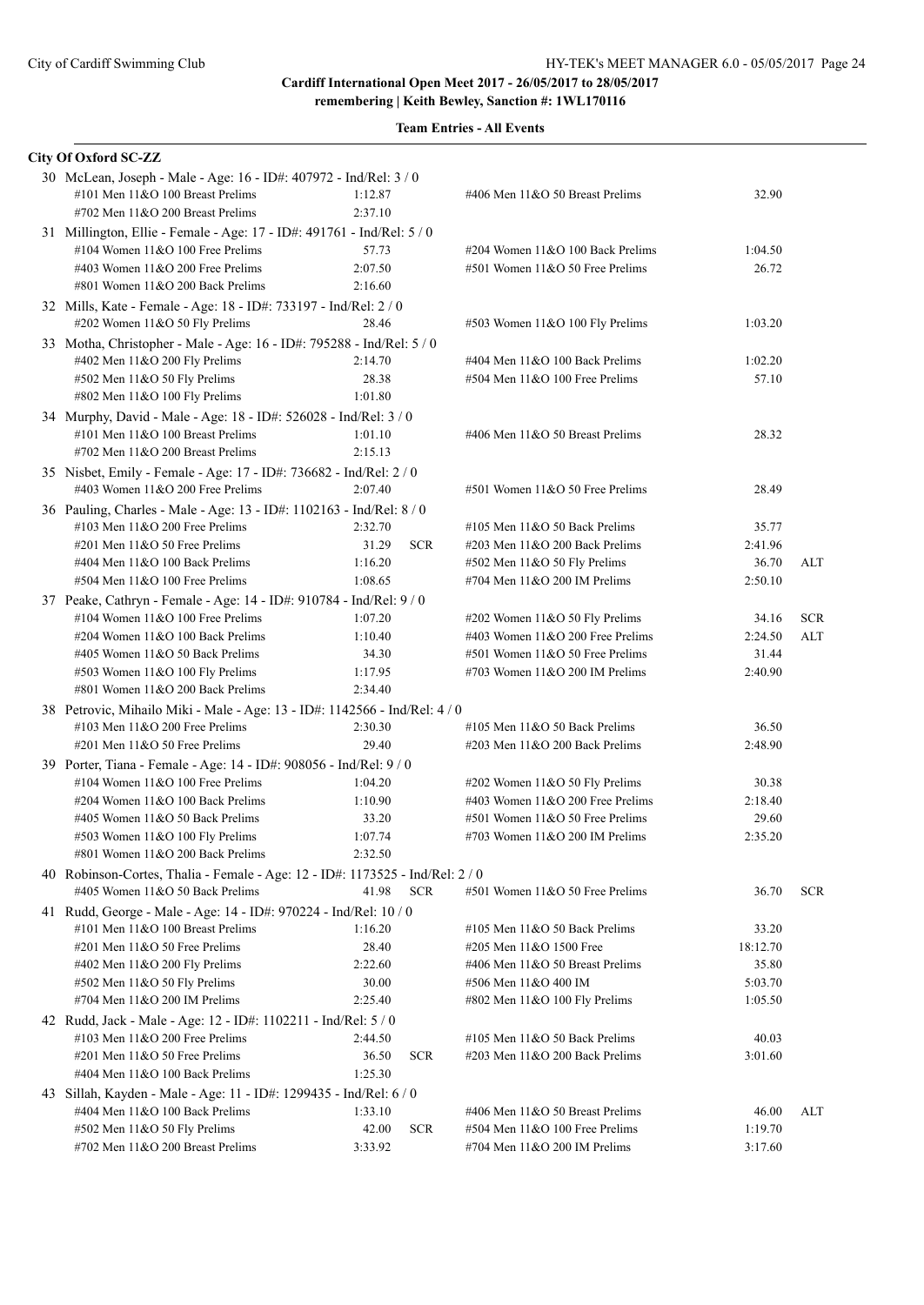**remembering | Keith Bewley, Sanction #: 1WL170116**

### **Team Entries - All Events**

# **City Of Oxford SC-ZZ**

| 44 Sillah, Safiya - Female - Age: 13 - ID#: 970222 - Ind/Rel: 9 / 0   |         |            |                                      |         |            |
|-----------------------------------------------------------------------|---------|------------|--------------------------------------|---------|------------|
| #104 Women $11&O 100$ Free Prelims                                    | 1:07.80 |            | #106 Women $11&O$ 50 Breast Prelims  | 36.30   |            |
| #204 Women 11&O 100 Back Prelims                                      | 1:19.26 |            | #401 Women 11&O 100 Breast Prelims   | 1:20.70 |            |
| #403 Women $11&O$ 200 Free Prelims                                    | 2:26.80 |            | $#501$ Women $11&O 50$ Free Prelims  | 30.00   |            |
| #701 Women 11&O 200 Breast Prelims                                    | 3:00.10 |            | #703 Women $11&O$ 200 IM Prelims     | 2:45.30 |            |
| #801 Women $11&O$ 200 Back Prelims                                    | 2:45.20 |            |                                      |         |            |
| 45 Smart, Callum - Male - Age: 16 - ID#: 791458 - Ind/Rel: 2 / 0      |         |            |                                      |         |            |
| #702 Men 11&O 200 Breast Prelims                                      | 2:19.72 |            | #704 Men $11&O$ 200 IM Prelims       | 2:10.00 |            |
| 46 Smit, Megan - Female - Age: 13 - ID#: 971467 - Ind/Rel: 9 / 0      |         |            |                                      |         |            |
| #104 Women 11&O 100 Free Prelims                                      | 1:03.80 |            | #202 Women 11&O 50 Fly Prelims       | 32.20   |            |
| #206 Women 11&O 400 IM                                                | 5:19.40 |            | #403 Women $11&O$ 200 Free Prelims   | 2:13.00 |            |
| #501 Women 11&O 50 Free Prelims                                       | 29.57   |            | #505 Women 11&O 800 Free             | 9:32.90 |            |
| #703 Women $11&O$ 200 IM Prelims                                      | 2:30.80 |            | #801 Women 11&O 200 Back Prelims     | 2:27.40 |            |
| #803 Women 11&O 400 Free                                              | 4:39.70 |            |                                      |         |            |
|                                                                       |         |            |                                      |         |            |
| 47 Smit, Rebekka - Female - Age: 11 - ID#: 1196475 - Ind/Rel: 6 / 0   |         |            |                                      |         |            |
| #403 Women 11&O 200 Free Prelims                                      | 2:55.90 | <b>SCR</b> | #405 Women 11&O 50 Back Prelims      | 42.10   | <b>SCR</b> |
| #501 Women 11&O 50 Free Prelims                                       | 38.30   | <b>SCR</b> | #701 Women 11&O 200 Breast Prelims   | 3:41.50 |            |
| #703 Women $11&O$ 200 IM Prelims                                      | 3:16.30 | <b>SCR</b> | #801 Women 11&O 200 Back Prelims     | 3:05.80 |            |
| 48 Smith, Morgan - Male - Age: 13 - ID#: 1109193 - Ind/Rel: 7 / 0     |         |            |                                      |         |            |
| #404 Men 11&O 100 Back Prelims                                        | 1:16.10 |            | #406 Men 11&O 50 Breast Prelims      | 40.10   |            |
| #502 Men 11&O 50 Fly Prelims                                          | 36.90   | ALT        | $#504$ Men $11&O$ 100 Free Prelims   | 1:09.20 |            |
| #702 Men 11&O 200 Breast Prelims                                      | 3:00.80 |            | #704 Men 11&O 200 IM Prelims         | 2:46.80 |            |
| #804 Men 11&O 400 Free                                                | 5:19.50 | ALT        |                                      |         |            |
| 49 Tan, Weiyi - Female - Age: 16 - ID#: 892457 - Ind/Rel: 1 / 0       |         |            |                                      |         |            |
| #701 Women 11&O 200 Breast Prelims                                    | 2:41.20 |            |                                      |         |            |
| 50 Todd, Jessica - Female - Age: 16 - ID#: 842272 - Ind/Rel: 3 / 0    |         |            |                                      |         |            |
| #204 Women 11&O 100 Back Prelims                                      | 1:08.10 |            | #405 Women 11&O 50 Back Prelims      | 32.30   |            |
| #801 Women 11&O 200 Back Prelims                                      | 2:27.70 |            |                                      |         |            |
| 51 Tranter, Ellen - Female - Age: 12 - ID#: 1173507 - Ind/Rel: 5 / 0  |         |            |                                      |         |            |
| #401 Women 11&O 100 Breast Prelims                                    | 1:38.40 |            | #405 Women 11&O 50 Back Prelims      | 40.72   | <b>SCR</b> |
| $#501$ Women $11&O 50$ Free Prelims                                   | 33.74   | ALT        | #701 Women $11&O$ 200 Breast Prelims | 3:19.14 |            |
| #703 Women $11&O$ 200 IM Prelims                                      | 3:08.34 | <b>SCR</b> |                                      |         |            |
| 52 Underwood, Max - Male - Age: 16 - ID#: 528852 - Ind/Rel: 5 / 0     |         |            |                                      |         |            |
| #402 Men 11&O 200 Fly Prelims                                         | 2:16.00 |            | #506 Men 11&O 400 IM                 | 4:56.90 |            |
| #702 Men $11&O$ 200 Breast Prelims                                    | 2:36.05 |            | #704 Men 11&O 200 IM Prelims         | 2:22.20 |            |
| #804 Men 11&O 400 Free                                                | 4:27.00 |            |                                      |         |            |
| 53 Watkiss, Olivia - Female - Age: 13 - ID#: 1116906 - Ind/Rel: 3 / 0 |         |            |                                      |         |            |
| #104 Women $11&O 100$ Free Prelims                                    | 1:12.00 |            | #106 Women $11&O$ 50 Breast Prelims  | 40.30   |            |
| #204 Women 11&O 100 Back Prelims                                      | 1:21.10 |            |                                      |         |            |
| 54 Wilby, Luke - Male - Age: 16 - ID#: 741586 - Ind/Rel: 5 / 0        |         |            |                                      |         |            |
| #105 Men $11&O$ 50 Back Prelims                                       | 29.16   |            | $\#203$ Men $11&O$ 200 Back Prelims  | 2:14.90 |            |
| #404 Men 11&O 100 Back Prelims                                        | 1:02.70 |            | $#502$ Men $11&O 50$ Fly Prelims     | 29.20   |            |
| #504 Men 11&O 100 Free Prelims                                        | 58.02   |            |                                      |         |            |
|                                                                       |         |            |                                      |         |            |
| 55 Wilkinson, Freddie - Male - Age: 15 - ID#: 820731 - Ind/Rel: 6 / 0 |         |            |                                      |         |            |
| #402 Men 11&O 200 Fly Prelims                                         | 2:15.70 |            | #406 Men 11&O 50 Breast Prelims      | 33.16   |            |
| #506 Men 11&O 400 IM                                                  | 4:58.24 |            | #702 Men $11&O$ 200 Breast Prelims   | 2:32.10 |            |
| #802 Men 11&O 100 Fly Prelims                                         | 1:03.80 |            | #804 Men 11&O 400 Free               | 4:28.90 |            |
| 56 Wood, Christopher - Male - Age: 17 - ID#: 397296 - Ind/Rel: 2 / 0  |         |            |                                      |         |            |
| #702 Men $11&O$ 200 Breast Prelims                                    | 2:26.30 |            | #704 Men $11&O$ 200 IM Prelims       | 2:12.50 |            |
| 57 Wood, Emily - Female - Age: 17 - ID#: 491762 - Ind/Rel: 2 / 0      |         |            |                                      |         |            |
| #701 Women 11&O 200 Breast Prelims                                    | 2:31.20 |            | #703 Women $11&O$ 200 IM Prelims     | 2:23.40 |            |
| 58 Wotton, Billy - Male - Age: 14 - ID#: 1133274 - Ind/Rel: 10 / 0    |         |            |                                      |         |            |
| #101 Men $11&0 100$ Breast Prelims                                    | 1:09.51 |            | #103 Men $11&O$ 200 Free Prelims     | 2:05.70 |            |
| #105 Men $11&O$ 50 Back Prelims                                       | 31.40   |            | #201 Men $11&050$ Free Prelims       | 27.30   |            |
| $\#406$ Men $11\&O$ 50 Breast Prelims                                 | 32.87   |            | $#504$ Men $11&O 100$ Free Prelims   | 58.10   |            |
| #506 Men 11&O 400 IM                                                  | 4:54.90 |            | #702 Men 11&O 200 Breast Prelims     | 2:28.22 |            |
| #704 Men 11&O 200 IM Prelims                                          | 2:18.88 |            | #802 Men 11&O 100 Fly Prelims        | 1:04.50 |            |
| City Of Oxford SC-ZZ Total Individual Entries: 310 - Total Relays: 0  |         |            |                                      |         |            |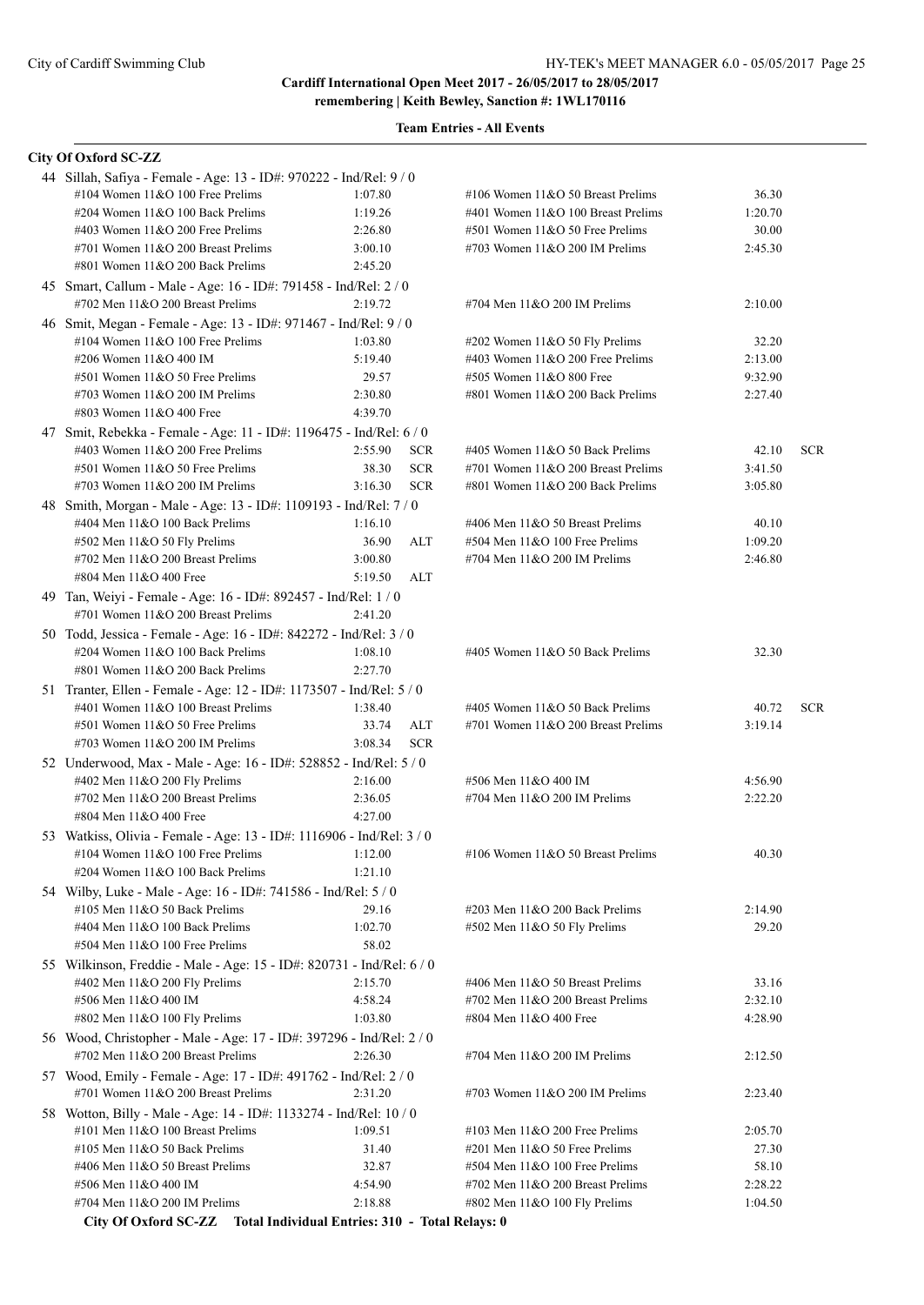| <b>Clevedon Asc</b>                                                   |         |                                        |         |
|-----------------------------------------------------------------------|---------|----------------------------------------|---------|
| Penhale, Ben - Male - Age: 13 - ID#: 1101720 - Ind/Rel: 6 / 0         |         |                                        |         |
| $\#203$ Men $11\&O$ 200 Back Prelims                                  | 2:22.85 | $\#402$ Men $11&O$ 200 Fly Prelims     | 2:21.55 |
| #404 Men $11&O$ 100 Back Prelims                                      | 1:08.11 | #506 Men 11&O 400 IM                   | 5:01.09 |
| $\#704$ Men $11\&O$ 200 IM Prelims                                    | 2:25.89 | #804 Men $11&O$ 400 Free               | 4:26.76 |
| Clevedon Asc Total Individual Entries: 6 - Total Relays: 0            |         |                                        |         |
| <b>Dorking Swimming Club</b>                                          |         |                                        |         |
| Knowles, Owen - Male - Age: 15 - ID#: 816512 - Ind/Rel: 3/0           |         |                                        |         |
| #101 Men $11&O$ 100 Breast Prelims                                    | 1:11.30 | #406 Men $11&O$ 50 Breast Prelims      | 32.15   |
| #702 Men $11\&O$ 200 Breast Prelims                                   | 2:37.76 |                                        |         |
| Dorking Swimming Club Total Individual Entries: 3 - Total Relays: 0   |         |                                        |         |
| <b>Dunstable Swimming Club</b>                                        |         |                                        |         |
| Richards, William - Male - Age: 15 - ID#: 978258 - Ind/Rel: 4/0       |         |                                        |         |
| #404 Men $11&O$ 100 Back Prelims                                      | 1:10.12 | #406 Men $11&O$ 50 Breast Prelims      | 33.06   |
| $\#504$ Men $11&O$ 100 Free Prelims                                   | 1:00.80 | $\#702$ Men $11\&O$ 200 Breast Prelims | 2:42.42 |
| Dunstable Swimming Club Total Individual Entries: 4 - Total Relays: 0 |         |                                        |         |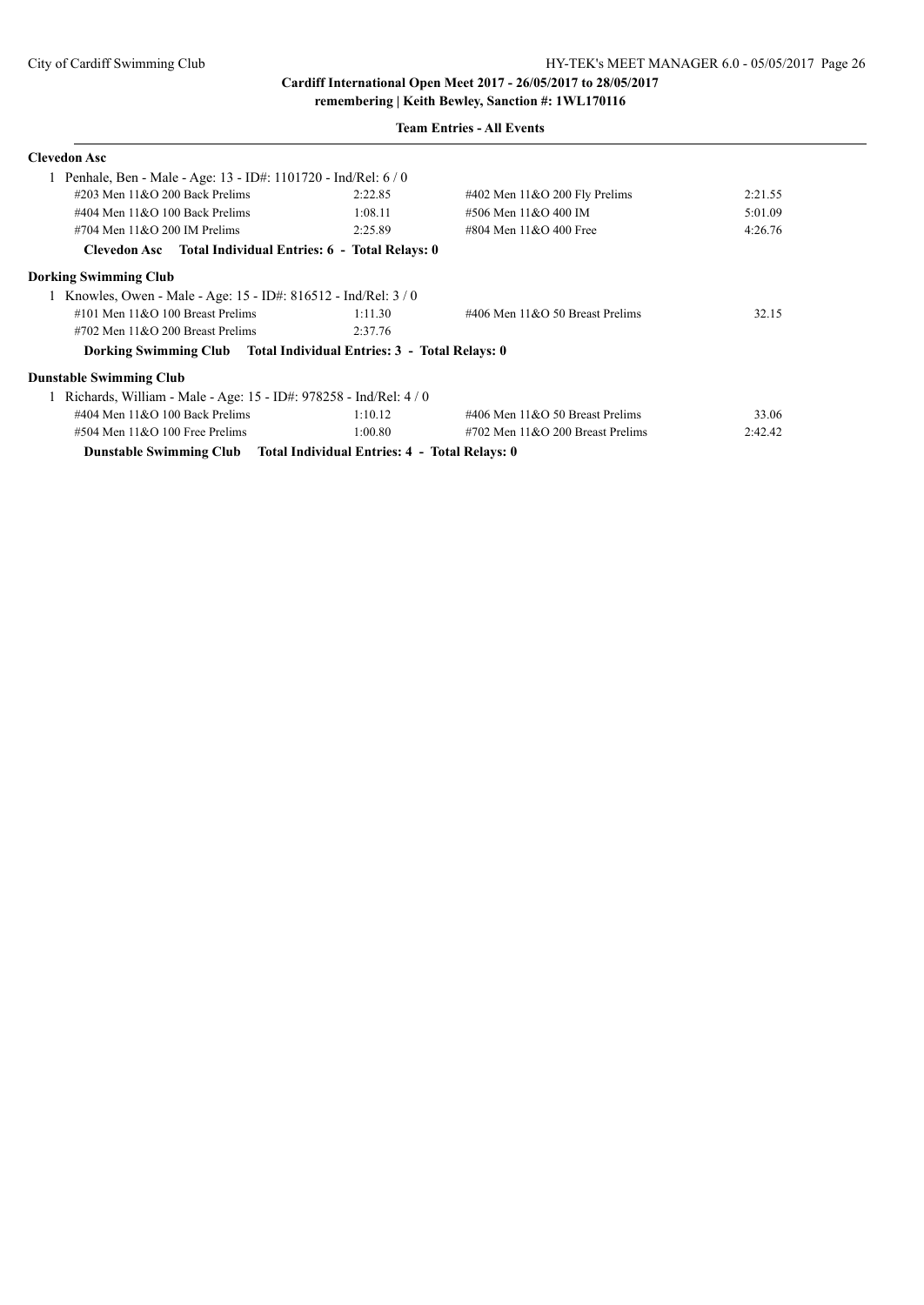**remembering | Keith Bewley, Sanction #: 1WL170116**

| <b>Ellesmere College Titans</b>                                                                            |                 |                                     |         |
|------------------------------------------------------------------------------------------------------------|-----------------|-------------------------------------|---------|
| 1 Anderson, Freya - Female - Age: 16 - ID#: 721889 - Ind/Rel: 5 / 0<br>#104 Women $11&O 100$ Free Prelims  | 54.35           | #202 Women 11&O 50 Fly Prelims      | 27.02   |
| #403 Women 11&O 200 Free Prelims                                                                           | 2:00.41         | #501 Women 11&O 50 Free Prelims     | 25.59   |
| #803 Women 11&O 400 Free                                                                                   | 4:14.79         |                                     |         |
| 2 Aspinall, Harrison - Male - Age: 12 - ID#: 859982 - Ind/Rel: 9 / 0                                       |                 |                                     |         |
| #101 Men 11&O 100 Breast Prelims                                                                           | 1:31.02         | #103 Men $11&O$ 200 Free Prelims    | 2:28.04 |
| #205 Men 11&O 1500 Free                                                                                    | 20:05.90        | #402 Men 11&O 200 Fly Prelims       | 2:50.35 |
| #406 Men 11&O 50 Breast Prelims                                                                            | 39.12           | #502 Men 11&O 50 Fly Prelims        | 32.19   |
| #702 Men $11&O$ 200 Breast Prelims                                                                         | 3:02.26         | #704 Men 11&O 200 IM Prelims        | 2:39.50 |
| #802 Men 11&O 100 Fly Prelims                                                                              | 1:13.28         |                                     |         |
| 3 Bainbridge, Eleanor - Female - Age: 13 - ID#: 737253 - Ind/Rel: 2 / 0<br>#102 Women 11&O 200 Fly Prelims | 2:35.18         | #106 Women $11&O 50$ Breast Prelims | 38.67   |
| 4 Brown, Catherine - Female - Age: 16 - ID#: 956055 - Ind/Rel: 6 / 0                                       |                 |                                     |         |
| #104 Women $11&O$ 100 Free Prelims                                                                         | 1:02.15         | #106 Women $11&O 50$ Breast Prelims | 34.65   |
| #202 Women 11&O 50 Fly Prelims                                                                             | 30.49           | #401 Women 11&O 100 Breast Prelims  | 1:16.40 |
| #405 Women 11&O 50 Back Prelims                                                                            | 31.51           | #501 Women 11&O 50 Free Prelims     | 28.58   |
| 5 Curtis, Harry - Male - Age: 13 - ID#: 922714 - Ind/Rel: 6 / 0                                            |                 |                                     |         |
| #103 Men $11&O$ 200 Free Prelims                                                                           | 2:21.60         | #203 Men 11&O 200 Back Prelims      | 2:32.34 |
| #404 Men 11&O 100 Back Prelims                                                                             | 1:13.96         | #504 Men 11&O 100 Free Prelims      | 1:05.90 |
| #704 Men 11&O 200 IM Prelims                                                                               | 2:38.10         | #804 Men 11&O 400 Free              | 4:52.08 |
| 6 Dalligan, Kian - Male - Age: 13 - ID#: 931653 - Ind/Rel: 6 / 0                                           |                 |                                     |         |
| #103 Men $11&O$ 200 Free Prelims                                                                           | 2:21.52         | #203 Men 11&O 200 Back Prelims      | 2:37.75 |
| #205 Men 11&O 1500 Free                                                                                    | ALT<br>19:09.10 | #506 Men 11&O 400 IM                | 5:39.33 |
| #704 Men 11&O 200 IM Prelims                                                                               | 2:41.10         | #804 Men 11&O 400 Free              | 4:57.62 |
| 7 Dalligan, Shannon - Female - Age: 15 - ID#: 809114 - Ind/Rel: 3 / 0                                      |                 |                                     |         |
| #104 Women $11&O$ 100 Free Prelims                                                                         | 1:01.56         | #202 Women 11&O 50 Fly Prelims      | 33.20   |
| #206 Women 11&O 400 IM                                                                                     | 5:23.03         |                                     |         |
| 8 Dalziel, Max - Male - Age: 20 - ID#: 426835 - Ind/Rel: 5 / 0                                             |                 |                                     |         |
| #103 Men $11&O$ 200 Free Prelims                                                                           | 1:57.26         | $\#201$ Men $11&O$ 50 Free Prelims  | 24.30   |
| #404 Men 11&O 100 Back Prelims                                                                             | 1:01.70         | #504 Men 11&O 100 Free Prelims      | 53.34   |
| #804 Men 11&O 400 Free                                                                                     | 4:10.40         |                                     |         |
| 9 D'Ammassa, Henrietta - Female - Age: 12 - ID#: 1147107 - Ind/Rel: 8 / 0                                  |                 |                                     |         |
| #104 Women $11&O$ 100 Free Prelims                                                                         | 1:07.28         | #106 Women $11&O 50$ Breast Prelims | 42.44   |
| #202 Women 11&O 50 Fly Prelims                                                                             | 32.65           | #204 Women 11&O 100 Back Prelims    | 1:18.66 |
| #403 Women 11&O 200 Free Prelims                                                                           | 2:26.91         | #503 Women 11&O 100 Fly Prelims     | 1:10.00 |
| #703 Women 11&O 200 IM Prelims                                                                             | 2:49.25         | #803 Women 11&O 400 Free            | 5:12.85 |
| 10 Ferguson, Conor - Male - Age: 17 - ID#: 1342885 - Ind/Rel: 5 / 0                                        |                 |                                     |         |
| #105 Men 11&O 50 Back Prelims                                                                              | 25.34           | #203 Men 11&O 200 Back Prelims      | 2:00.84 |
| #404 Men 11&O 100 Back Prelims                                                                             | 54.41           | #704 Men $11&O$ 200 IM Prelims      | 2:06.70 |
| #802 Men 11&O 100 Fly Prelims                                                                              | 57.10           |                                     |         |
| 11 Gardner, Olivia - Female - Age: 18 - ID#: 288727 - Ind/Rel: 7 / 0                                       |                 |                                     |         |
| #104 Women 11&O 100 Free Prelims                                                                           | 1:00.40         | #204 Women 11&O 100 Back Prelims    | 1:04.77 |
| #206 Women 11&O 400 IM                                                                                     | 4:57.01         | #403 Women 11&O 200 Free Prelims    | 2:06.40 |
| #405 Women 11&O 50 Back Prelims                                                                            | 31.22           | #703 Women $11&O$ 200 IM Prelims    | 2:20.79 |
| #801 Women 11&O 200 Back Prelims                                                                           | 2:11.80         |                                     |         |
| 12 Hale, Katie - Female - Age: 11 - ID#: 1206477 - Ind/Rel: 9 / 0                                          |                 |                                     |         |
| #104 Women $11&O$ 100 Free Prelims                                                                         | 1:05.27         | #106 Women 11&O 50 Breast Prelims   | 41.12   |
| #202 Women 11&O 50 Fly Prelims                                                                             | 33.52           | #204 Women 11&O 100 Back Prelims    | 1:17.90 |
| #403 Women 11&O 200 Free Prelims                                                                           | 2:21.72         | #501 Women 11&O 50 Free Prelims     | 30.14   |
| #505 Women 11&O 800 Free                                                                                   | 10:11.35        | #703 Women $11&O$ 200 IM Prelims    | 2:45.19 |
| #803 Women 11&O 400 Free                                                                                   | 4:58.26         |                                     |         |
| 13 Hillson, Huw - Male - Age: 15 - ID#: 916971 - Ind/Rel: 6 / 0                                            |                 |                                     |         |
| #105 Men 11&O 50 Back Prelims                                                                              | 29.15           | #203 Men 11&O 200 Back Prelims      | 2:15.34 |
| #404 Men 11&O 100 Back Prelims                                                                             | 1:03.05         | #502 Men 11&O 50 Fly Prelims        | 30.50   |
| #506 Men 11&O 400 IM                                                                                       | 4:57.22         | #704 Men 11&O 200 IM Prelims        | 2:23.38 |
| 14 Holland, Ben - Male - Age: 13 - ID#: 868822 - Ind/Rel: 6 / 0                                            |                 |                                     |         |
| #205 Men 11&O 1500 Free                                                                                    | 17:42.83        | #402 Men 11&O 200 Fly Prelims       | 2:23.88 |
| #506 Men 11&O 400 IM                                                                                       | 5:12.91         | #704 Men 11&O 200 IM Prelims        | 2:32.43 |
| #802 Men 11&O 100 Fly Prelims                                                                              | 1:08.21         | #804 Men 11&O 400 Free              | 4:35.28 |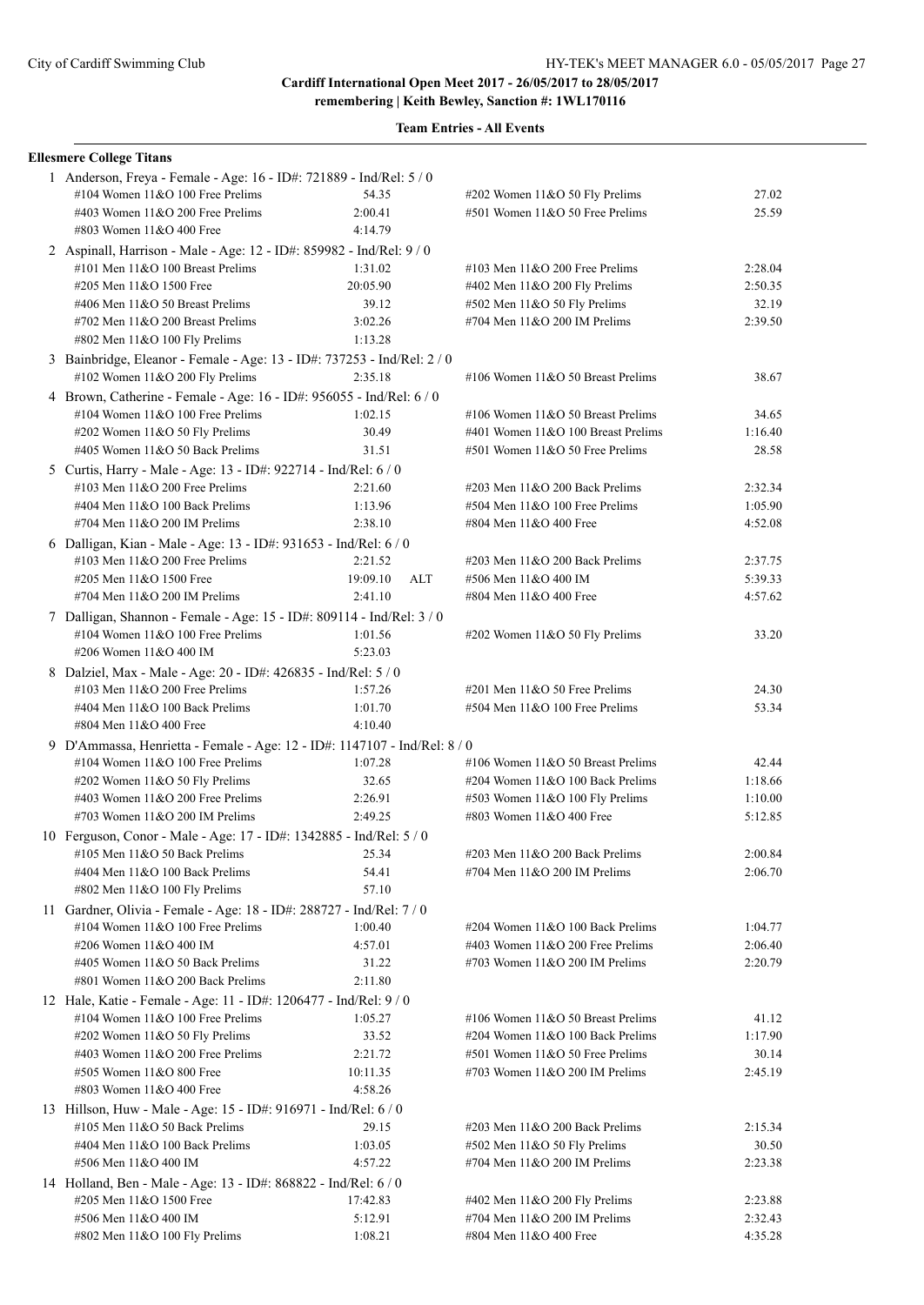| <b>Ellesmere College Titans</b>                                        |                        |                                    |          |            |
|------------------------------------------------------------------------|------------------------|------------------------------------|----------|------------|
| 15 Holland, Rosie - Female - Age: 15 - ID#: 791769 - Ind/Rel: 4 / 0    |                        |                                    |          |            |
| #403 Women 11&O 200 Free Prelims                                       | 2:13.10                | #505 Women 11&O 800 Free           | 9:25.14  |            |
| #703 Women $11&O$ 200 IM Prelims                                       | 2:34.45                | #803 Women 11&O 400 Free           | 4:39.97  |            |
| 16 Hutchison, Charlie - Male - Age: 15 - ID#: 876851 - Ind/Rel: 9 / 0  |                        |                                    |          |            |
| #103 Men $11&O$ 200 Free Prelims                                       | 1:58.56                | #105 Men 11&O 50 Back Prelims      | 30.05    |            |
| $\#201$ Men $11&O$ 50 Free Prelims                                     | 26.70                  | #402 Men 11&O 200 Fly Prelims      | 2:04.89  |            |
| #502 Men 11&O 50 Fly Prelims                                           | 26.90                  | #506 Men 11&O 400 IM               | 4:31.15  |            |
| #702 Men 11&O 200 Breast Prelims                                       | 2:35.69                | #704 Men 11&O 200 IM Prelims       | 2:07.91  |            |
| #802 Men 11&O 100 Fly Prelims                                          | 57.35                  |                                    |          |            |
| 17 Jackson, Jacob - Male - Age: 19 - ID#: 441763 - Ind/Rel: 6 / 0      |                        |                                    |          |            |
| $\#105$ Men $11&O$ 50 Back Prelims                                     | 26.52                  | #201 Men 11&O 50 Free Prelims      | 24.29    |            |
| #404 Men 11&O 100 Back Prelims                                         | 58.85                  | #502 Men 11&O 50 Fly Prelims       | 25.67    |            |
| #504 Men 11&O 100 Free Prelims                                         | 53.09                  | #802 Men 11&O 100 Fly Prelims      | 55.37    |            |
| 18 Lee, Jacob - Male - Age: 11 - ID#: 965992 - Ind/Rel: 8 / 0          |                        |                                    |          |            |
| #103 Men $11&O$ 200 Free Prelims                                       | 2:37.00                | #105 Men $11&O$ 50 Back Prelims    | 37.50    |            |
| #205 Men 11&O 1500 Free                                                | 21:35.75               | #404 Men 11&O 100 Back Prelims     | 1:18.70  |            |
| #502 Men 11&O 50 Fly Prelims                                           | 40.60<br><b>SCR</b>    | $#504$ Men $11&O$ 100 Free Prelims | 1:12.40  |            |
| #704 Men $11&O$ 200 IM Prelims                                         | 3:06.30                | #804 Men 11&O 400 Free             | 5:33.10  |            |
| 19 Lee, Keira - Female - Age: 11 - ID#: 1118059 - Ind/Rel: 9/0         |                        |                                    |          |            |
| #104 Women $11&O 100$ Free Prelims                                     | 1:13.90                | #106 Women 11&O 50 Breast Prelims  | 45.70    |            |
| #202 Women 11&O 50 Fly Prelims                                         | 41.60<br><b>SCR</b>    | #206 Women 11&O 400 IM             | 6:25.75  | ALT        |
| #403 Women $11&O$ 200 Free Prelims                                     | 2:39.80                | #405 Women 11&O 50 Back Prelims    | 41.90    | <b>SCR</b> |
| #503 Women 11&O 100 Fly Prelims                                        | 1:28.40                | #703 Women 11&O 200 IM Prelims     | 2:56.90  |            |
| #803 Women $11&O$ 400 Free                                             | <b>ALT</b><br>5:45.30  |                                    |          |            |
| 20 Lockley, Carter - Male - Age: 12 - ID#: 1131794 - Ind/Rel: 8 / 0    |                        |                                    |          |            |
| #103 Men $11&O$ 200 Free Prelims                                       | 2:31.44                | $\#201$ Men $11&O$ 50 Free Prelims | 31.35    | <b>SCR</b> |
| #205 Men 11&O 1500 Free                                                | 21:20.50<br><b>SCR</b> | #404 Men 11&O 100 Back Prelims     | 1:20.82  |            |
| #406 Men 11&O 50 Breast Prelims                                        | <b>SCR</b><br>46.40    | #506 Men 11&O 400 IM               | 6:02.30  |            |
| #702 Men 11&O 200 Breast Prelims                                       | 3:12.85                | #804 Men 11&O 400 Free             | 5:14.97  |            |
| 21 McDonogh, Jessica - Female - Age: 15 - ID#: 740159 - Ind/Rel: 6 / 0 |                        |                                    |          |            |
| #102 Women $11&O$ 200 Fly Prelims                                      | 2:23.06                | #206 Women 11&O 400 IM             | 5:09.10  |            |
| #505 Women 11&O 800 Free                                               | 9:15.95                | #703 Women $11&O$ 200 IM Prelims   | 2:27.90  |            |
| #801 Women $11&O$ 200 Back Prelims                                     | 2:25.39                | #803 Women 11&O 400 Free           | 4:35.40  |            |
| 22 Metcalf, Adam - Male - Age: 15 - ID#: 519822 - Ind/Rel: 6 / 0       |                        |                                    |          |            |
| #101 Men 11&O 100 Breast Prelims                                       | 1:06.81                | #201 Men 11&O 50 Free Prelims      | 24.34    |            |
| #502 Men 11&O 50 Fly Prelims                                           | 26.13                  | #506 Men 11&O 400 IM               | 4:42.54  |            |
| #702 Men $11&O$ 200 Breast Prelims                                     | 2:33.08                | #804 Men 11&O 400 Free             | 4:16.78  |            |
| 23 Murray, Pia - Female - Age: 15 - ID#: 749354 - Ind/Rel: 7 / 0       |                        |                                    |          |            |
| #104 Women 11&O 100 Free Prelims                                       | 1:03.29                | $\#202$ Women 11&O 50 Fly Prelims  | 27.65    |            |
| #204 Women $11&O 100$ Back Prelims                                     | 1:04.17                | #403 Women 11&O 200 Free Prelims   | 2:15.26  |            |
| #503 Women 11&O 100 Fly Prelims                                        | 1:02.41                | #703 Women 11&O 200 IM Prelims     | 2:25.59  |            |
| #801 Women 11&O 200 Back Prelims                                       | 2:23.37                |                                    |          |            |
| 24 Neaves, Archie - Male - Age: 12 - ID#: 1149698 - Ind/Rel: 6 / 0     |                        |                                    |          |            |
| #103 Men $11&O$ 200 Free Prelims                                       | 2:22.70                | #205 Men 11&O 1500 Free            | 19:43.05 |            |
| #404 Men 11&O 100 Back Prelims                                         | 1:16.60                | #406 Men 11&O 50 Breast Prelims    | 42.40    |            |
| #504 Men 11&O 100 Free Prelims                                         | 1:06.90                | #506 Men 11&O 400 IM               | 5:46.50  |            |
| 25 Negrine, Sophie - Female - Age: 14 - ID#: 860569 - Ind/Rel: 6 / 0   |                        |                                    |          |            |
| #104 Women $11&O 100$ Free Prelims                                     | 1:00.92                | #206 Women 11&O 400 IM             | 5:11.53  |            |
| #403 Women 11&O 200 Free Prelims                                       | 2:09.48                | #703 Women 11&O 200 IM Prelims     | 2:27.63  |            |
| #801 Women $11&O$ 200 Back Prelims                                     | 2:27.40                | #803 Women 11&O 400 Free           | 4:27.53  |            |
| 26 Oke, Lola - Female - Age: 12 - ID#: 1110357 - Ind/Rel: 6 / 0        |                        |                                    |          |            |
| #102 Women $11&O$ 200 Fly Prelims                                      | 2:41.56                | #206 Women 11&O 400 IM             | 5:36.11  |            |
| #403 Women 11&O 200 Free Prelims                                       | 2:21.38                | #505 Women 11&O 800 Free           | 10:07.54 |            |
| #703 Women $11&O$ 200 IM Prelims                                       | 2:40.19                | #803 Women 11&O 400 Free           | 5:01.49  |            |
| 27 Pugh, Tazmin - Female - Age: 17 - ID#: 446140 - Ind/Rel: 7 / 0      |                        |                                    |          |            |
| #202 Women 11&O 50 Fly Prelims                                         | 27.22                  | #204 Women 11&O 100 Back Prelims   | 1:02.07  |            |
| #403 Women $11&O$ 200 Free Prelims                                     | 2:02.62                | #405 Women 11&O 50 Back Prelims    | 29.10    |            |
| #503 Women 11&O 100 Fly Prelims                                        | 1:00.33                | #801 Women 11&O 200 Back Prelims   | 2:11.12  |            |
| #803 Women 11&O 400 Free                                               | 4:14.93                |                                    |          |            |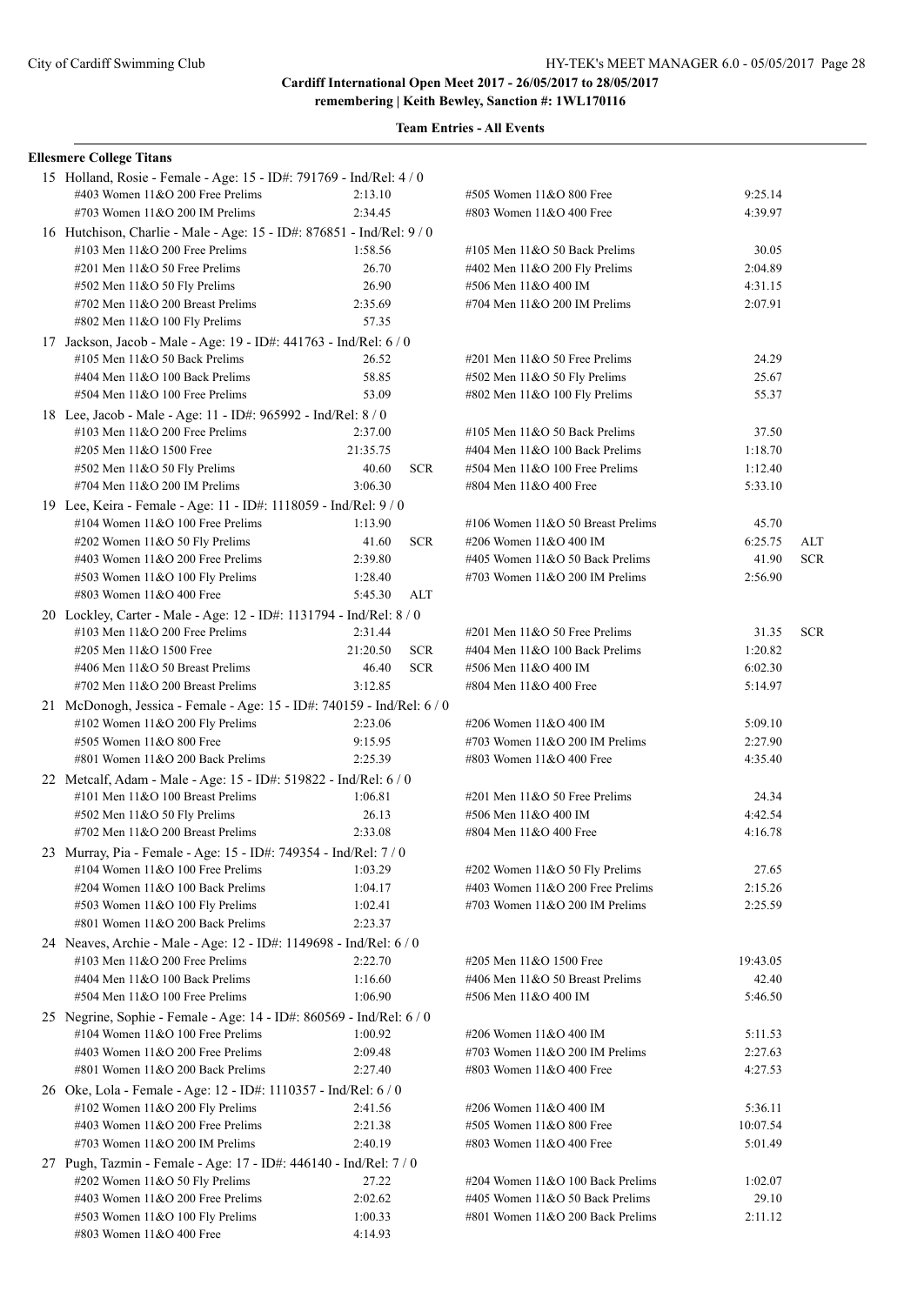| <b>Ellesmere College Titans</b>                                             |          |            |                                    |          |            |
|-----------------------------------------------------------------------------|----------|------------|------------------------------------|----------|------------|
| 28 Rees, Alex - Male - Age: 15 - ID#: 791774 - Ind/Rel: 6 / 0               |          |            |                                    |          |            |
| #103 Men 11&O 200 Free Prelims                                              | 2:09.85  |            | #105 Men $11&O$ 50 Back Prelims    | 31.00    |            |
| #203 Men 11&O 200 Back Prelims                                              | 2:27.13  |            | #404 Men 11&O 100 Back Prelims     | 1:05.98  |            |
| #502 Men 11&O 50 Fly Prelims                                                | 30.90    |            | $#504$ Men $11&O$ 100 Free Prelims | 58.45    |            |
| 29 Rhodes, Imogen - Female - Age: 14 - ID#: 961562 - Ind/Rel: 7/0           |          |            |                                    |          |            |
| #104 Women 11&O 100 Free Prelims                                            | 1:06.88  |            | #204 Women 11&O 100 Back Prelims   | 1:14.36  |            |
| #206 Women 11&O 400 IM                                                      | 5:55.64  | <b>SCR</b> | #403 Women 11&O 200 Free Prelims   | 2:22.60  |            |
| #505 Women $11&O 800$ Free                                                  | 10:14.60 | ALT        | #703 Women 11&O 200 IM Prelims     | 2:43.71  | <b>SCR</b> |
| #801 Women 11&O 200 Back Prelims                                            | 2:38.27  |            |                                    |          |            |
| 30 Rosser-Barnett, Alex - Male - Age: 13 - ID#: 882106 - Ind/Rel: 6 / 0     |          |            |                                    |          |            |
| #101 Men 11&O 100 Breast Prelims                                            | 1:15.47  |            | #205 Men 11&O 1500 Free            | 18:03.85 |            |
| #506 Men 11&O 400 IM                                                        | 5:03.84  |            | #702 Men 11&O 200 Breast Prelims   | 2:42.39  |            |
| #704 Men $11&O$ 200 IM Prelims                                              | 2:24.09  |            | #804 Men 11&O 400 Free             | 4:33.66  |            |
| 31 Shakeshaft, Hannah - Female - Age: 14 - ID#: 1106717 - Ind/Rel: 6 / 0    |          |            |                                    |          |            |
| #104 Women $11&O 100$ Free Prelims                                          | 1:02.28  |            | #204 Women 11&O 100 Back Prelims   | 1:08.72  |            |
| #403 Women $11&O$ 200 Free Prelims                                          | 2:12.16  |            | #405 Women 11&O 50 Back Prelims    | 32.67    |            |
| #703 Women $11&O$ 200 IM Prelims                                            | 2:34.08  |            | #801 Women 11&O 200 Back Prelims   | 2:27.06  |            |
| 32 Shillinglaw, Jack - Male - Age: 18 - ID#: 505896 - Ind/Rel: 5 / 0        |          |            |                                    |          |            |
| #103 Men $11&O$ 200 Free Prelims                                            | 2:00.51  |            | #203 Men 11&O 200 Back Prelims     | 2:07.42  |            |
| #404 Men 11&O 100 Back Prelims                                              | 58.56    |            | $#504$ Men $11&O$ 100 Free Prelims | 54.93    |            |
| #804 Men 11&O 400 Free                                                      | 4:16.78  |            |                                    |          |            |
| 33 Smail, Alice - Female - Age: 16 - ID#: 800108 - Ind/Rel: 7 / 0           |          |            |                                    |          |            |
| #104 Women $11&O 100$ Free Prelims                                          | 1:01.66  |            | #202 Women 11&O 50 Fly Prelims     | 29.30    |            |
| #204 Women 11&O 100 Back Prelims                                            | 1:08.20  |            | #405 Women 11&O 50 Back Prelims    | 31.30    |            |
| #501 Women 11&O 50 Free Prelims                                             | 28.87    |            | #503 Women 11&O 100 Fly Prelims    | 1:06.44  |            |
| #803 Women 11&O 400 Free                                                    | 4:49.19  |            |                                    |          |            |
| 34 Smail, Anna - Female - Age: 15 - ID#: 819576 - Ind/Rel: 8 / 0            |          |            |                                    |          |            |
| #202 Women 11&O 50 Fly Prelims                                              | 29.69    |            | #206 Women 11&O 400 IM             | 5:06.01  |            |
| #403 Women $11&O$ 200 Free Prelims                                          | 2:05.72  |            | #501 Women 11&O 50 Free Prelims    | 27.83    |            |
| #503 Women 11&O 100 Fly Prelims                                             | 1:06.07  |            | #703 Women 11&O 200 IM Prelims     | 2:24.39  |            |
| #801 Women $11&O$ 200 Back Prelims                                          | 2:23.96  |            | #803 Women 11&O 400 Free           | 4:25.28  |            |
| 35 Small, Joseph - Male - Age: 16 - ID#: 532013 - Ind/Rel: 4 / 0            |          |            |                                    |          |            |
| $\#105$ Men $11&O$ 50 Back Prelims                                          | 26.70    |            | #203 Men 11&O 200 Back Prelims     | 2:08.42  |            |
| #404 Men 11&O 100 Back Prelims                                              | 57.08    |            | $#504$ Men $11&O$ 100 Free Prelims | 54.60    |            |
| 36 Southward, Elinor - Female - Age: 15 - ID#: 753105 - Ind/Rel: 6 / 0      |          |            |                                    |          |            |
| #204 Women 11&O 100 Back Prelims                                            | 1:02.44  |            | #206 Women 11&O 400 IM             | 5:00.51  |            |
| #403 Women $11&O$ 200 Free Prelims                                          | 2:05.89  |            | #405 Women 11&O 50 Back Prelims    | 30.11    |            |
| #503 Women 11&O 100 Fly Prelims                                             | 1:03.05  |            | #801 Women 11&O 200 Back Prelims   | 2:13.00  |            |
| 37 Strydom, Ninah - Female - Age: 16 - ID#: 902588 - Ind/Rel: 6 / 0         |          |            |                                    |          |            |
| #104 Women 11&O 100 Free Prelims                                            | 1:01.60  |            | #204 Women 11&O 100 Back Prelims   | 1:08.77  |            |
| #403 Women 11&O 200 Free Prelims                                            | 2:08.80  |            | #503 Women 11&O 100 Fly Prelims    | 1:05.34  |            |
| #703 Women $11&O$ 200 IM Prelims                                            | 2:23.30  |            | #801 Women 11&O 200 Back Prelims   | 2:27.60  |            |
| 38 Swift, Hannah - Female - Age: 13 - ID#: 1156765 - Ind/Rel: 7 / 0         |          |            |                                    |          |            |
| #102 Women 11&O 200 Fly Prelims                                             | 2:47.60  |            | #104 Women $11&O 100$ Free Prelims | 1:07.10  |            |
| #206 Women 11&O 400 IM                                                      | 5:54.10  | <b>ALT</b> | #403 Women $11&O$ 200 Free Prelims | 2:24.47  |            |
| #505 Women 11&O 800 Free                                                    | 10:27.78 | ALT        | #703 Women $11&O$ 200 IM Prelims   | 2:46.80  | ALT        |
| #803 Women 11&O 400 Free                                                    | 5:03.16  |            |                                    |          |            |
| 39 Tanner, Kyo - Male - Age: 15 - ID#: 923259 - Ind/Rel: 6 / 0              |          |            |                                    |          |            |
| #105 Men $11&O$ 50 Back Prelims                                             | 30.35    |            | #404 Men 11&O 100 Back Prelims     | 1:05.30  |            |
| #502 Men 11&O 50 Fly Prelims                                                | 27.88    |            | #704 Men 11&O 200 IM Prelims       | 2:18.58  |            |
| #802 Men 11&O 100 Fly Prelims                                               | 1:04.64  |            | #804 Men 11&O 400 Free             | 4:23.16  |            |
| 40 Vasiliauskaite, Gerda - Female - Age: 13 - ID#: 1139458 - Ind/Rel: 7 / 0 |          |            |                                    |          |            |
| #106 Women 11&O 50 Breast Prelims                                           | 39.00    |            | #204 Women 11&O 100 Back Prelims   | 1:09.59  |            |
| #206 Women 11&O 400 IM                                                      | 5:23.48  |            | #405 Women 11&O 50 Back Prelims    | 33.25    |            |
| #505 Women 11&O 800 Free                                                    | 9:49.88  |            | #703 Women $11&O$ 200 IM Prelims   | 2:32.56  |            |
| #801 Women 11&O 200 Back Prelims                                            | 2:27.22  |            |                                    |          |            |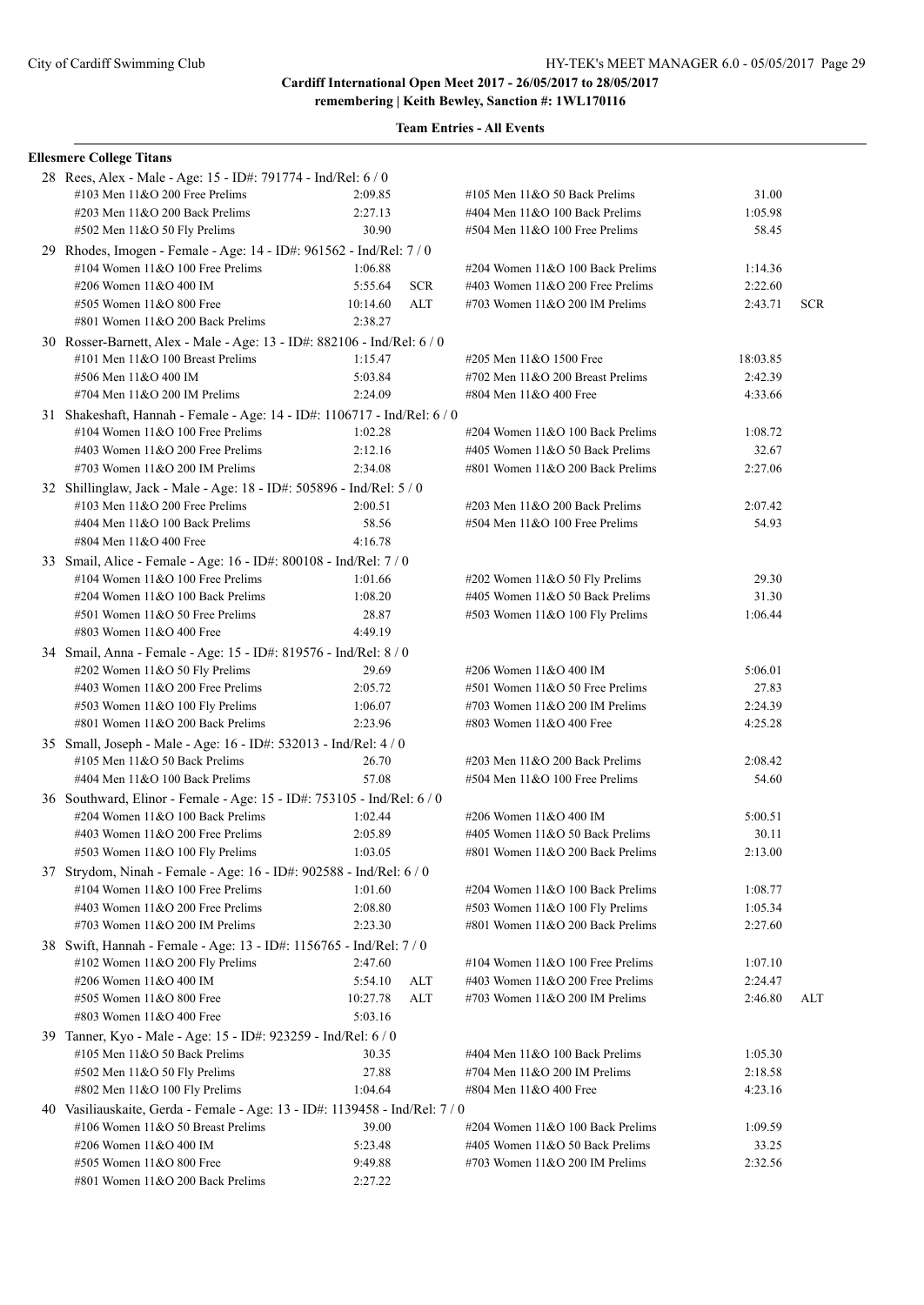**Team Entries - All Events**

#### **Ellesmere College Titans**

|    | 41 Walmsley, Abagael - Female - Age: 15 - ID#: 962197 - Ind/Rel: 9 / 0   |          |                                      |          |     |
|----|--------------------------------------------------------------------------|----------|--------------------------------------|----------|-----|
|    | #102 Women $11&O$ 200 Fly Prelims                                        | 2:34.50  | #104 Women $11&O$ 100 Free Prelims   | 1:02.43  |     |
|    | #106 Women $11&O$ 50 Breast Prelims                                      | 41.30    | #202 Women $11&O 50$ Fly Prelims     | 29.60    |     |
|    | #405 Women $11&O$ 50 Back Prelims                                        | 33.89    | #501 Women $11&O$ 50 Free Prelims    | 28.89    |     |
|    | #503 Women 11&O 100 Fly Prelims                                          | 1:02.43  | #703 Women $11&O$ 200 IM Prelims     | 2:35.90  |     |
|    | #803 Women $11\&O$ 400 Free                                              | 4:51.33  |                                      |          |     |
| 42 | Walmsley, Henry - Male - Age: 11 - ID#: 1213368 - Ind/Rel: 7/0           |          |                                      |          |     |
|    | $\#101$ Men $11\&O$ 100 Breast Prelims                                   | 1:32.68  | $\#103$ Men $11\&O$ 200 Free Prelims | 2:37.30  |     |
|    | #205 Men 11&O 1500 Free                                                  | 21:11.00 | #406 Men $11&O$ 50 Breast Prelims    | 44.08    | ALT |
|    | $#504$ Men $11&O$ 100 Free Prelims                                       | 1:12.20  | $#702$ Men $11&O$ 200 Breast Prelims | 3:19.50  |     |
|    | #804 Men 11&O 400 Free                                                   | 5:28.28  |                                      |          |     |
|    | 43 Warren, Luke - Male - Age: 13 - ID#: 868057 - Ind/Rel: 7/0            |          |                                      |          |     |
|    | #105 Men $11&O$ 50 Back Prelims                                          | 33.40    | #205 Men 11&O 1500 Free              | 18:16.90 |     |
|    | #404 Men 11&O 100 Back Prelims                                           | 1:09.10  | $#504$ Men $11&O$ 100 Free Prelims   | 1:00.65  |     |
|    | $\#704$ Men $11\&O$ 200 IM Prelims                                       | 2:30.85  | #802 Men 11&O 100 Fly Prelims        | 1:06.53  |     |
|    | #804 Men 11&O 400 Free                                                   | 4:46.40  |                                      |          |     |
|    | 44 Wells, Nathan - Male - Age: 17 - ID#: 898071 - Ind/Rel: 5 / 0         |          |                                      |          |     |
|    | $\#103$ Men $11\&O$ 200 Free Prelims                                     | 1:55.60  | #201 Men $11&O$ 50 Free Prelims      | 24.86    |     |
|    | $#504$ Men $11&O$ 100 Free Prelims                                       | 54.31    | $\#704$ Men $11\&O$ 200 IM Prelims   | 2:18.72  |     |
|    | #804 Men 11&O 400 Free                                                   | 4:05.37  |                                      |          |     |
|    | 45 Wild, Cassie - Female - Age: 16 - ID#: 766725 - Ind/Rel: 3/0          |          |                                      |          |     |
|    | #204 Women 11&O 100 Back Prelims                                         | 1:01.25  | #405 Women $11&O$ 50 Back Prelims    | 28.97    |     |
|    | $\#801$ Women $11&O$ 200 Back Prelims                                    | 2:14.55  |                                      |          |     |
|    | Ellesmere College Titans Total Individual Entries: 283 - Total Relays: 0 |          |                                      |          |     |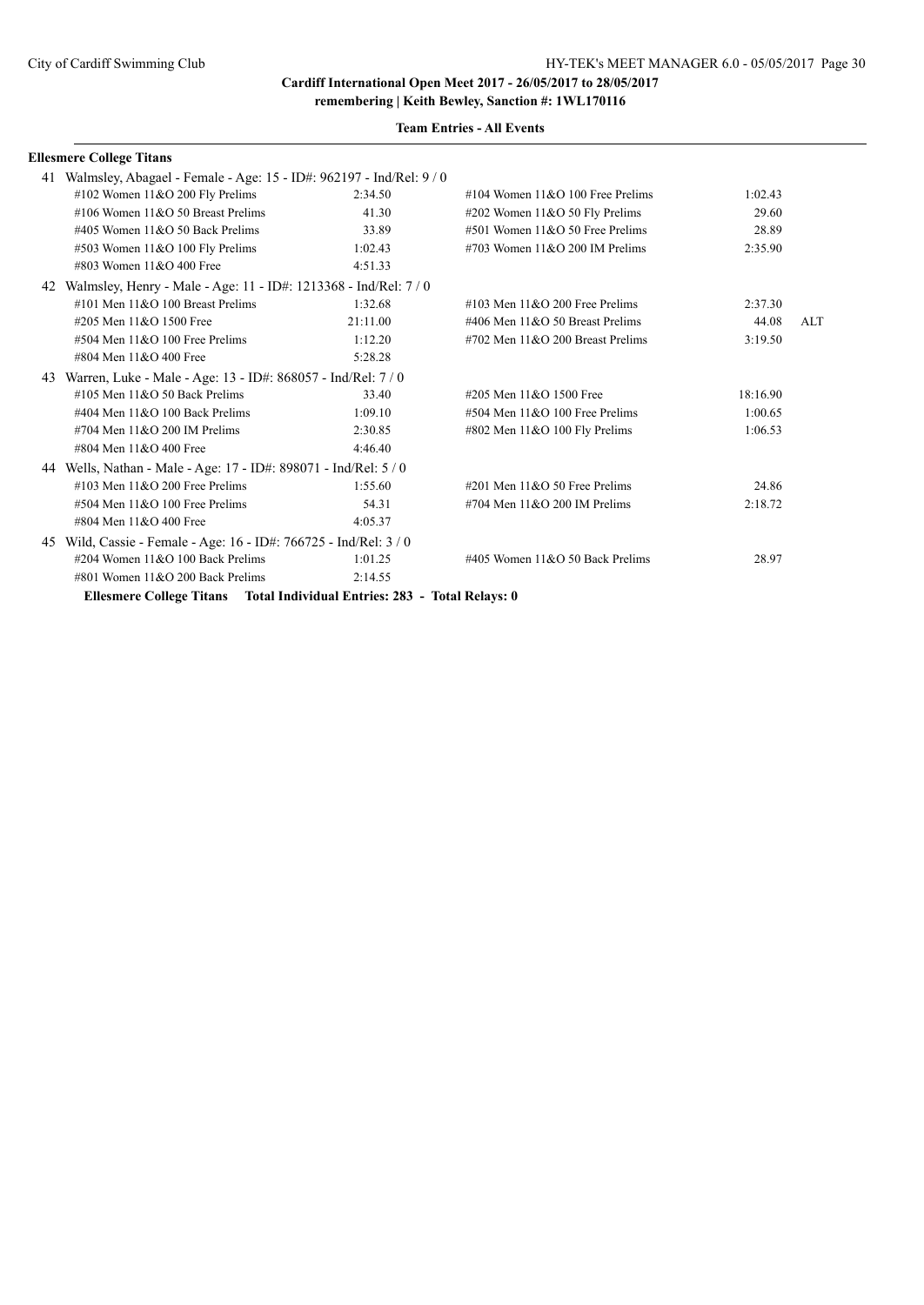**Team Entries - All Events**

#### **Exeter City SC**

| 1 Ashelford, Amelia J - Female - Age: 13 - ID#: 1101215 - Ind/Rel: 6 / 0      |         |            |                                     |         |            |
|-------------------------------------------------------------------------------|---------|------------|-------------------------------------|---------|------------|
| #202 Women 11&O 50 Fly Prelims                                                | 34.11   | <b>SCR</b> | #204 Women 11&O 100 Back Prelims    | 1:11.40 |            |
| #206 Women 11&O 400 IM                                                        | 5:52.70 | ALT        | #405 Women 11&O 50 Back Prelims     | 33.30   |            |
| #703 Women $11&O$ 200 IM Prelims                                              | 2:46.30 |            | #801 Women 11&O 200 Back Prelims    | 2:32.10 |            |
| 2 Burrow, Olivia - Female - Age: 14 - ID#: 1111316 - Ind/Rel: 4 / 0           |         |            |                                     |         |            |
| #204 Women 11&O 100 Back Prelims                                              | 1:05.70 |            | #405 Women 11&O 50 Back Prelims     | 31.10   |            |
| #703 Women $11&O$ 200 IM Prelims                                              | 2:31.40 |            | #801 Women 11&O 200 Back Prelims    | 2:18.60 |            |
| 3 Dabin, Liily - Female - Age: 16 - ID#: 841677 - Ind/Rel: 5 / 0              |         |            |                                     |         |            |
| #405 Women 11&O 50 Back Prelims                                               | 31.11   |            | #501 Women 11&O 50 Free Prelims     | 29.60   |            |
| #503 Women 11&O 100 Fly Prelims                                               | 1:12.10 |            | #703 Women $11&O$ 200 IM Prelims    | 2:42.75 | <b>SCR</b> |
| #801 Women 11&O 200 Back Prelims                                              | 2:31.20 |            |                                     |         |            |
| 4 Day, Joseph S - Male - Age: 15 - ID#: 913632 - Ind/Rel: 4 / 0               |         |            |                                     |         |            |
| #402 Men 11&O 200 Fly Prelims                                                 | 2:12.00 |            | #502 Men 11&O 50 Fly Prelims        | 28.07   |            |
| #802 Men 11&O 100 Fly Prelims                                                 | 1:01.10 |            | #804 Men 11&O 400 Free              | 4:25.60 |            |
| 5 Edwards, Adam C - Male - Age: 17 - ID#: 912292 - Ind/Rel: 6 / 0             |         |            |                                     |         |            |
| #103 Men $11&O$ 200 Free Prelims                                              | 2:13.80 |            | #105 Men $11&O$ 50 Back Prelims     | 33.00   |            |
| #201 Men 11&O 50 Free Prelims                                                 | 28.10   |            | #404 Men 11&O 100 Back Prelims      | 1:10.10 |            |
| #502 Men 11&O 50 Fly Prelims                                                  | 30.09   |            | #504 Men 11&O 100 Free Prelims      | 1:01.40 |            |
| 6 Emery, Charlotte - Female - Age: 14 - ID#: 868972 - Ind/Rel: 7 / 0          |         |            |                                     |         |            |
| #102 Women 11&O 200 Fly Prelims                                               | 2:29.73 |            | #206 Women 11&O 400 IM              | 5:17.10 |            |
| #403 Women $11&O$ 200 Free Prelims                                            | 2:13.71 |            | #503 Women 11&O 100 Fly Prelims     | 1:09.17 |            |
| #701 Women 11&O 200 Breast Prelims                                            | 2:50.20 |            | #703 Women $11&O$ 200 IM Prelims    | 2:31.40 |            |
| #803 Women 11&O 400 Free                                                      | 4:43.85 |            |                                     |         |            |
| 7 Gibbins, Rebecca - Female - Age: 15 - ID#: 1136054 - Ind/Rel: 6 / 0         |         |            |                                     |         |            |
| #104 Women $11&O$ 100 Free Prelims                                            | 1:04.23 |            | $\#202$ Women 11&O 50 Fly Prelims   | 30.40   |            |
| #204 Women 11&O 100 Back Prelims                                              | 1:15.80 |            | #405 Women 11&O 50 Back Prelims     | 33.90   |            |
| #501 Women 11&O 50 Free Prelims                                               | 29.60   |            | #503 Women 11&O 100 Fly Prelims     | 1:08.50 |            |
| 8 James, Grace - Female - Age: 14 - ID#: 867239 - Ind/Rel: 1 / 0              |         |            |                                     |         |            |
| #501 Women 11&O 50 Free Prelims                                               | 29.58   |            |                                     |         |            |
| 9 Johnson, Gabrielle L - Female - Age: 14 - ID#: 1260074 - Ind/Rel: 2 / 0     |         |            |                                     |         |            |
| #403 Women 11&O 200 Free Prelims                                              | 2:37.60 | <b>SCR</b> | $#501$ Women $11&O 50$ Free Prelims | 32.70   |            |
| 10 Joiner, Scarlett - Female - Age: 11 - ID#: 1213262 - Ind/Rel: 7/0          |         |            |                                     |         |            |
| #204 Women 11&O 100 Back Prelims                                              | 1:18.90 |            | #401 Women 11&O 100 Breast Prelims  | 1:29.70 |            |
| #403 Women $11&O$ 200 Free Prelims                                            | 2:40.50 |            | #405 Women 11&O 50 Back Prelims     | 36.90   | ALT        |
| #701 Women 11&O 200 Breast Prelims                                            | 3:11.24 |            | #703 Women $11&O$ 200 IM Prelims    | 2:54.20 |            |
| #801 Women $11&O$ 200 Back Prelims                                            | 2:49.11 |            |                                     |         |            |
| 11 Jordan, Liam - Male - Age: 12 - ID#: 900861 - Ind/Rel: 5 / 0               |         |            |                                     |         |            |
| #502 Men 11&O 50 Fly Prelims                                                  | 35.20   |            | #506 Men 11&O 400 IM                | 5:50.80 |            |
| #702 Men 11&O 200 Breast Prelims                                              | 3:00.00 |            | #704 Men $11&O$ 200 IM Prelims      | 2:46.80 |            |
| #802 Men 11&O 100 Fly Prelims                                                 | 1:19.90 |            |                                     |         |            |
| 12 Kennedy-Bruyneels, Megan - Female - Age: 12 - ID#: 893059 - Ind/Rel: 4 / 0 |         |            |                                     |         |            |
| #701 Women 11&O 200 Breast Prelims                                            | 3:02.30 |            | #703 Women 11&O 200 IM Prelims      | 2:39.50 |            |
| #801 Women 11&O 200 Back Prelims                                              | 2:35.20 |            | #803 Women 11&O 400 Free            | 5:00.00 |            |
| 13 Klein, Josephine - Female - Age: 12 - ID#: 1327809 - Ind/Rel: 5 / 0        |         |            |                                     |         |            |
| #104 Women 11&O 100 Free Prelims                                              | 1:05.88 |            | #202 Women 11&O 50 Fly Prelims      | 32.88   |            |
| #403 Women 11&O 200 Free Prelims                                              | 2:22.64 |            | #501 Women 11&O 50 Free Prelims     | 30.03   |            |
| #503 Women 11&O 100 Fly Prelims                                               | 1:13.58 |            |                                     |         |            |
| 14 Orchard, Andre J - Male - Age: 16 - ID#: 925862 - Ind/Rel: 2 / 0           |         |            |                                     |         |            |
| #502 Men 11&O 50 Fly Prelims                                                  | 28.24   |            | #802 Men 11&O 100 Fly Prelims       | 1:02.08 |            |
| 15 Owen, Luke - Male - Age: 14 - ID#: 493098 - Ind/Rel: 4 / 0                 |         |            |                                     |         |            |
| #402 Men 11&O 200 Fly Prelims                                                 | 2:25.60 |            | #404 Men 11&O 100 Back Prelims      | 1:11.00 |            |
| #502 Men 11&O 50 Fly Prelims                                                  | 30.45   |            | $#504$ Men $11&O$ 100 Free Prelims  | 1:03.59 |            |
| 16 Palmer, Ollie - Male - Age: 17 - ID#: 433087 - Ind/Rel: 5 / 0              |         |            |                                     |         |            |
| #103 Men 11&O 200 Free Prelims                                                | 1:57.75 |            | #201 Men 11&O 50 Free Prelims       | 25.24   |            |
| #504 Men 11&O 100 Free Prelims                                                | 54.56   |            | #704 Men $11&O$ 200 IM Prelims      | 2:21.55 |            |
| #804 Men 11&O 400 Free                                                        | 4:20.86 |            |                                     |         |            |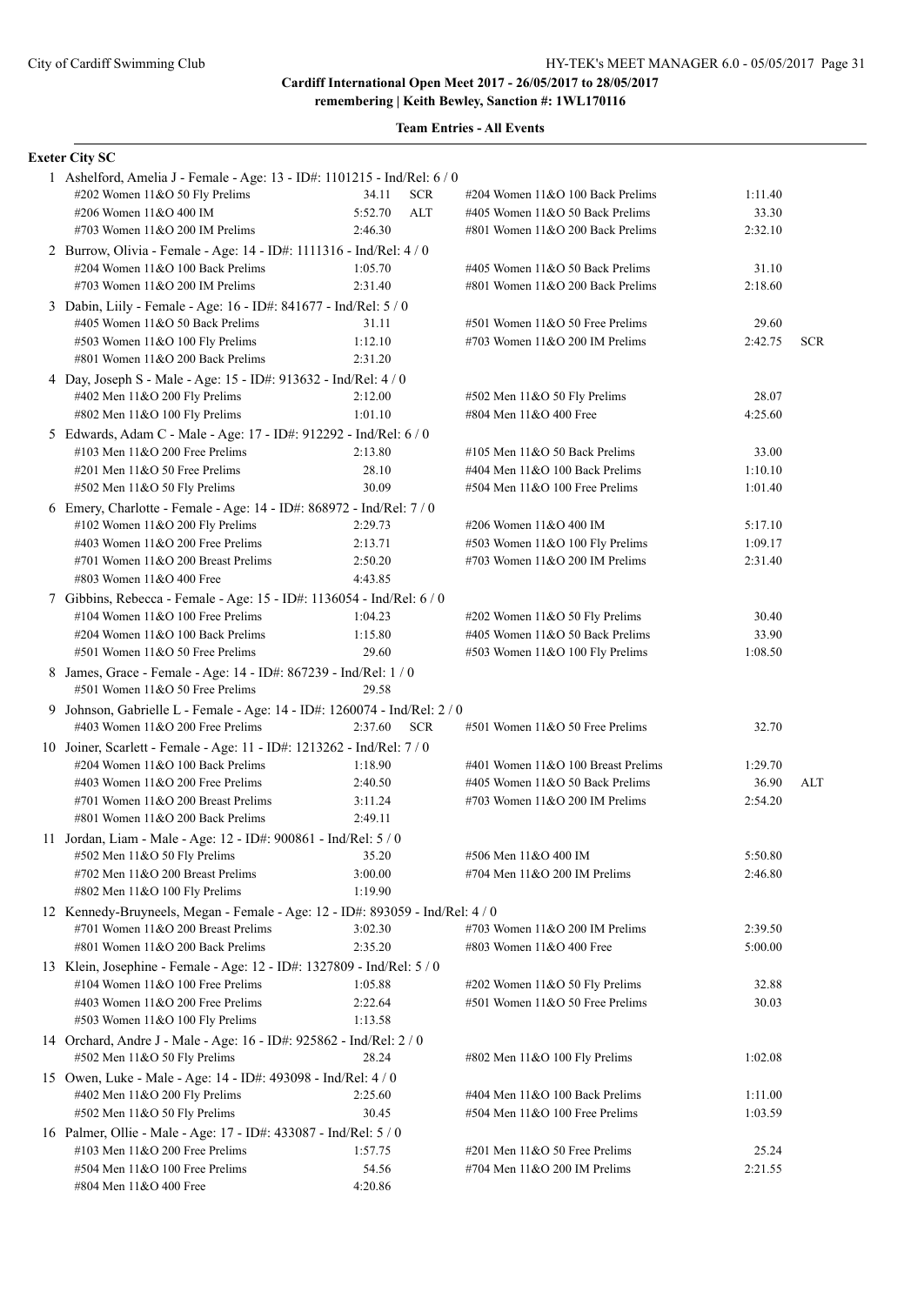| <b>Exeter City SC</b>                                                  |                     |                                    |         |            |
|------------------------------------------------------------------------|---------------------|------------------------------------|---------|------------|
| 17 Price, Tom - Male - Age: 15 - ID#: 506455 - Ind/Rel: 3 / 0          |                     |                                    |         |            |
| #504 Men 11&O 100 Free Prelims                                         | 1:05.30             | #702 Men 11&O 200 Breast Prelims   | 2:39.70 |            |
| #704 Men 11&O 200 IM Prelims                                           | 2:32.20             |                                    |         |            |
| 18 Rawles, Milly - Female - Age: 14 - ID#: 796737 - Ind/Rel: 6 / 0     |                     |                                    |         |            |
| #104 Women $11&O 100$ Free Prelims                                     | 1:05.10             | #204 Women 11&O 100 Back Prelims   | 1:09.50 |            |
| #403 Women 11&O 200 Free Prelims                                       | 2:20.30             | #405 Women 11&O 50 Back Prelims    | 32.70   |            |
| $\#801$ Women $11&O$ 200 Back Prelims                                  | 2:25.90             | #803 Women 11&O 400 Free           | 4:49.80 |            |
| 19 Riordan, Dayna - Female - Age: 19 - ID#: 1291862 - Ind/Rel: 3 / 0   |                     |                                    |         |            |
| #106 Women $11&O$ 50 Breast Prelims                                    | 33.73               | #401 Women 11&O 100 Breast Prelims | 1:14.39 |            |
| #701 Women 11&O 200 Breast Prelims                                     | 2:42.58             |                                    |         |            |
| 20 Shears, Bryher - Female - Age: 13 - ID#: 872449 - Ind/Rel: 6 / 0    |                     |                                    |         |            |
| #102 Women 11&O 200 Fly Prelims                                        | 2:42.81             | #104 Women $11&O 100$ Free Prelims | 1:08.93 |            |
| #202 Women 11&O 50 Fly Prelims                                         | 33.98<br><b>SCR</b> | #403 Women 11&O 200 Free Prelims   | 2:26.22 |            |
| #501 Women 11&O 50 Free Prelims                                        | 31.37               | #503 Women 11&O 100 Fly Prelims    | 1:15.49 |            |
| 21 Townsend, Katie - Female - Age: 17 - ID#: 721106 - Ind/Rel: 7 / 0   |                     |                                    |         |            |
| #104 Women $11&O 100$ Free Prelims                                     | 1:00.97             | #204 Women 11&O 100 Back Prelims   | 1:05.80 |            |
| #403 Women $11&O$ 200 Free Prelims                                     | 2:13.70             | #405 Women 11&O 50 Back Prelims    | 30.50   |            |
| #501 Women 11&O 50 Free Prelims                                        | 28.20               | #503 Women 11&O 100 Fly Prelims    | 1:09.66 |            |
| #803 Women 11&O 400 Free                                               | 4:44.76             |                                    |         |            |
| 22 Walters, Ewan - Male - Age: 16 - ID#: 777672 - Ind/Rel: 3 / 0       |                     |                                    |         |            |
| #406 Men 11&O 50 Breast Prelims                                        | 35.88               | #506 Men 11&O 400 IM               | 5:22.00 |            |
| #704 Men 11&O 200 IM Prelims                                           | 2:35.50             |                                    |         |            |
| 23 Ware, Keely - Female - Age: 12 - ID#: 1225511 - Ind/Rel: 6 / 0      |                     |                                    |         |            |
| #102 Women 11&O 200 Fly Prelims                                        | 2:45.33             | #104 Women $11&O 100$ Free Prelims | 1:11.40 |            |
| #106 Women $11&O$ 50 Breast Prelims                                    | 40.30               | #202 Women 11&O 50 Fly Prelims     | 34.10   | <b>SCR</b> |
| #204 Women 11&O 100 Back Prelims                                       | 1:24.20             | #206 Women 11&O 400 IM             | 5:47.90 |            |
| 24 White, Alec - Male - Age: 15 - ID#: 855503 - Ind/Rel: 5 / 0         |                     |                                    |         |            |
| #404 Men 11&O 100 Back Prelims                                         | 1:02.79             | #406 Men 11&O 50 Breast Prelims    | 32.71   |            |
| #502 Men 11&O 50 Fly Prelims                                           | 27.24               | #704 Men 11&O 200 IM Prelims       | 2:21.30 |            |
| $\#802$ Men 11&O 100 Fly Prelims                                       | 1:05.50             |                                    |         |            |
| 25 White, Liam - Male - Age: 18 - ID#: 717091 - Ind/Rel: 6 / 0         |                     |                                    |         |            |
| #105 Men 11&O 50 Back Prelims                                          | 26.51               | #203 Men 11&O 200 Back Prelims     | 2:05.60 |            |
| #404 Men 11&O 100 Back Prelims                                         | 57.20               | #504 Men 11&O 100 Free Prelims     | 54.60   |            |
| #704 Men 11&O 200 IM Prelims                                           | 2:11.55             | #802 Men 11&O 100 Fly Prelims      | 57.90   |            |
| 26 Wooldridge, Dominic - Male - Age: 21 - ID#: 219470 - Ind/Rel: 6 / 0 |                     |                                    |         |            |
| #402 Men 11&O 200 Fly Prelims                                          | 2:04.80             | #502 Men 11&O 50 Fly Prelims       | 24.89   |            |
| #504 Men 11&O 100 Free Prelims                                         | 54.40               | #704 Men 11&O 200 IM Prelims       | 2:11.30 |            |
| #802 Men $11&O$ 100 Fly Prelims                                        | 54.39               | #804 Men 11&O 400 Free             | 4:06.33 |            |
| <b>Exeter City SC</b> Total Individual Entries: 124 - Total Relays: 0  |                     |                                    |         |            |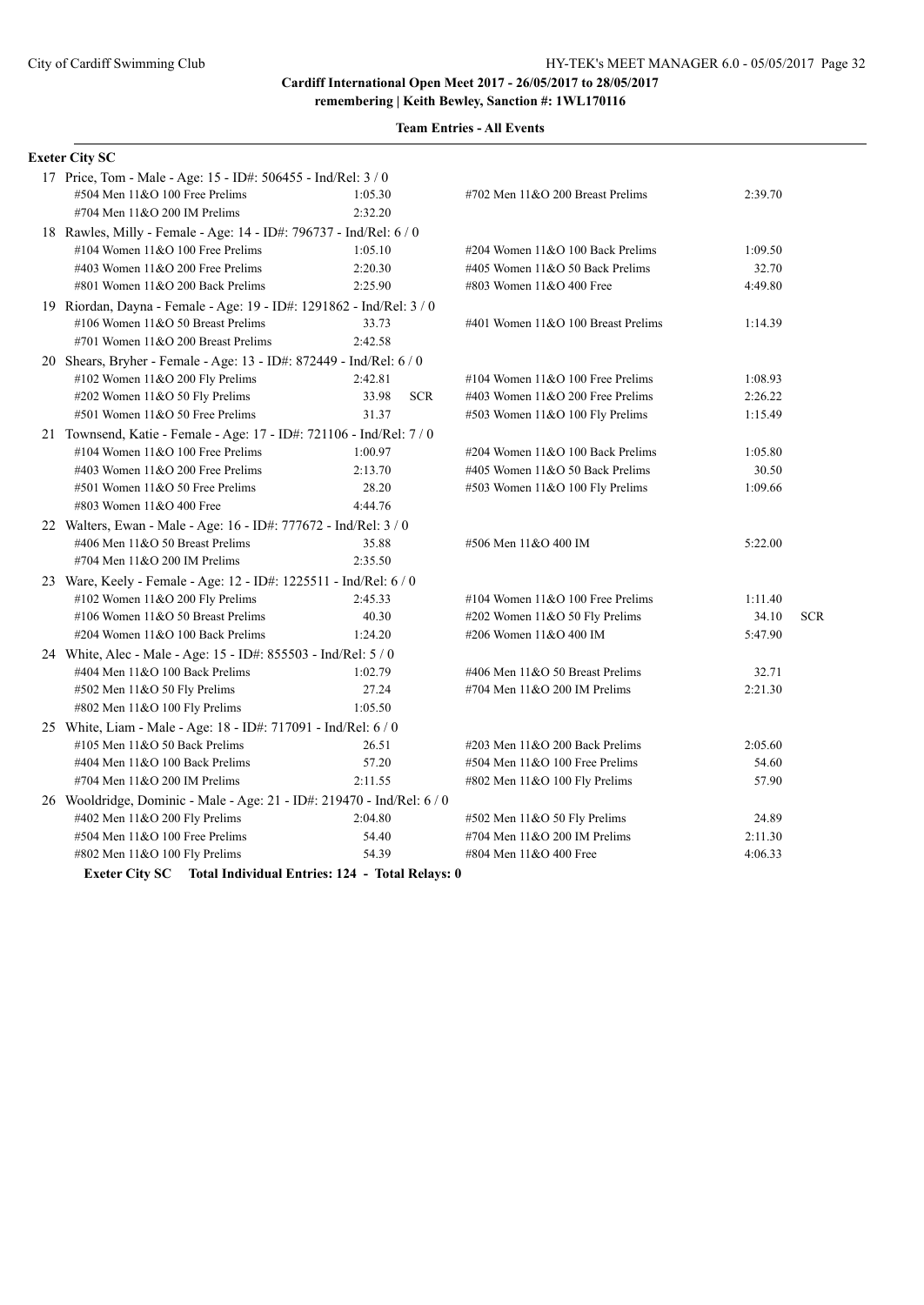**remembering | Keith Bewley, Sanction #: 1WL170116**

| <b>Gloucester City Swimming Club</b>                                 |                                                |                                                          |                    |     |  |
|----------------------------------------------------------------------|------------------------------------------------|----------------------------------------------------------|--------------------|-----|--|
| 1 Best, Hattie - Female - Age: 15 - ID#: 1291872 - Ind/Rel: 4 / 0    |                                                |                                                          |                    |     |  |
| #104 Women 11&O 100 Free Prelims                                     | 1:08.53                                        | #206 Women 11&O 400 IM                                   | 5:59.80            | ALT |  |
| #403 Women 11&O 200 Free Prelims                                     | 2:30.94<br><b>SCR</b>                          | $#501$ Women $11&O 50$ Free Prelims                      | 30.76              |     |  |
| 2 Bisset, Duncan - Male - Age: 14 - ID#: 882164 - Ind/Rel: 2 / 0     |                                                |                                                          |                    |     |  |
| #702 Men 11&O 200 Breast Prelims                                     | 2:44.40                                        | #704 Men 11&O 200 IM Prelims                             | 2:38.10            |     |  |
| 3 Blakelock, Bethan - Female - Age: 17 - ID#: 351593 - Ind/Rel: 4/0  |                                                |                                                          |                    |     |  |
| #204 Women 11&O 100 Back Prelims                                     | 1:05.93                                        | #206 Women 11&O 400 IM                                   | 5:14.49            |     |  |
| #703 Women 11&O 200 IM Prelims                                       | 2:26.75                                        | #801 Women $11&O$ 200 Back Prelims                       | 2:22.65            |     |  |
| 4 Epple, Lucas - Male - Age: 18 - ID#: 1352553 - Ind/Rel: 7 / 0      |                                                |                                                          |                    |     |  |
| #101 Men 11&O 100 Breast Prelims                                     | 1:18.70                                        | #201 Men $11&050$ Free Prelims                           | 26.91              |     |  |
| #406 Men 11&O 50 Breast Prelims                                      | 34.28                                          | #502 Men 11&O 50 Fly Prelims                             | 29.95              |     |  |
| #504 Men 11&O 100 Free Prelims                                       | 1:00.76                                        | #702 Men 11&O 200 Breast Prelims                         | 2:52.30            |     |  |
| #802 Men 11&O 100 Fly Prelims                                        | 1:08.69                                        |                                                          |                    |     |  |
| 5 Estelrich, Katie - Female - Age: 14 - ID#: 911220 - Ind/Rel: 5 / 0 |                                                |                                                          |                    |     |  |
| #104 Women 11&O 100 Free Prelims                                     | 1:07.67                                        | #106 Women 11&O 50 Breast Prelims                        | 39.72              |     |  |
| #202 Women 11&O 50 Fly Prelims                                       | 34.40<br><b>SCR</b>                            | #401 Women 11&O 100 Breast Prelims                       | 1:28.96            |     |  |
| #501 Women 11&O 50 Free Prelims                                      | 31.18                                          |                                                          |                    |     |  |
| 6 Hall, Adam - Male - Age: 16 - ID#: 723189 - Ind/Rel: 2 / 0         |                                                |                                                          |                    |     |  |
| #504 Men 11&O 100 Free Prelims                                       | 57.12                                          | #804 Men 11&O 400 Free                                   | 4:17.33            |     |  |
| 7 Hall, Sophie - Female - Age: 18 - ID#: 479294 - Ind/Rel: 4 / 0     |                                                |                                                          |                    |     |  |
| #104 Women 11&O 100 Free Prelims                                     | 59.16                                          | #403 Women $11&O$ 200 Free Prelims                       | 2:06.09            |     |  |
| #505 Women 11&O 800 Free                                             | 9:09.19                                        | #803 Women 11&O 400 Free                                 | 4:23.99            |     |  |
| 8 Lewis, Cam - Male - Age: 14 - ID#: 911226 - Ind/Rel: 7 / 0         |                                                |                                                          |                    |     |  |
| #103 Men 11&O 200 Free Prelims                                       | 2:10.80                                        | #201 Men $11&050$ Free Prelims                           | 25.95              |     |  |
| #402 Men $11&O$ 200 Fly Prelims                                      | 2:27.71                                        | #502 Men 11&O 50 Fly Prelims                             | 27.75              |     |  |
| #504 Men 11&O 100 Free Prelims                                       | 57.12                                          | #704 Men 11&O 200 IM Prelims                             | 2:22.49            |     |  |
| #802 Men 11&O 100 Fly Prelims                                        | 1:03.19                                        |                                                          |                    |     |  |
| 9 Lloyd, Eleanor - Female - Age: 14 - ID#: 552692 - Ind/Rel: 6 / 0   |                                                |                                                          |                    |     |  |
| #202 Women $11&O 50$ Fly Prelims                                     | 33.19                                          | #206 Women 11&O 400 IM                                   | 5:32.35            |     |  |
| #501 Women 11&O 50 Free Prelims                                      | 29.96                                          | #503 Women 11&O 100 Fly Prelims                          | 1:14.24            |     |  |
| #701 Women 11&O 200 Breast Prelims                                   | 3:04.58                                        | #801 Women 11&O 200 Back Prelims                         | 2:35.86            |     |  |
| 10 Longdon, Jorji - Female - Age: 17 - ID#: 430340 - Ind/Rel: 9 / 0  | 2:33.43                                        |                                                          |                    |     |  |
| #102 Women 11&O 200 Fly Prelims<br>#204 Women 11&O 100 Back Prelims  | 1:06.37                                        | #202 Women 11&O 50 Fly Prelims<br>#206 Women 11&O 400 IM | 32.19              |     |  |
| #405 Women 11&O 50 Back Prelims                                      | 31.28                                          | #503 Women 11&O 100 Fly Prelims                          | 5:23.85<br>1:09.88 |     |  |
| #703 Women 11&O 200 IM Prelims                                       | 2:35.29                                        | #801 Women 11&O 200 Back Prelims                         | 2:26.45            |     |  |
| #803 Women 11&O 400 Free                                             | 4:39.90                                        |                                                          |                    |     |  |
| 11 Munden, Matt - Male - Age: 17 - ID#: 559393 - Ind/Rel: 6 / 0      |                                                |                                                          |                    |     |  |
| #103 Men 11&O 200 Free Prelims                                       | 2:01.85                                        | #203 Men 11&O 200 Back Prelims                           | 2:09.85            |     |  |
| #404 Men 11&O 100 Back Prelims                                       | 1:01.22                                        | #506 Men 11&O 400 IM                                     | 4:47.10            |     |  |
| #704 Men 11&O 200 IM Prelims                                         | 2:15.00                                        | #804 Men 11&O 400 Free                                   | 4:15.41            |     |  |
| 12 Munden, Scott - Male - Age: 15 - ID#: 754305 - Ind/Rel: 7/0       |                                                |                                                          |                    |     |  |
| #103 Men 11&O 200 Free Prelims                                       | 2:11.95                                        | #201 Men 11&O 50 Free Prelims                            | 27.14              |     |  |
| #203 Men 11&O 200 Back Prelims                                       | 2:29.95                                        | #404 Men 11&O 100 Back Prelims                           | 1:09.96            |     |  |
| #504 Men 11&O 100 Free Prelims                                       | 59.57                                          | #704 Men $11&O$ 200 IM Prelims                           | 2:32.21            |     |  |
| #804 Men 11&O 400 Free                                               | 4:41.63                                        |                                                          |                    |     |  |
| 13 Thorn, Nicola - Female - Age: 14 - ID#: 1164116 - Ind/Rel: 4 / 0  |                                                |                                                          |                    |     |  |
| #401 Women 11&O 100 Breast Prelims                                   | 1:31.75                                        | #405 Women 11&O 50 Back Prelims                          | 36.80              | ALT |  |
| #501 Women 11&O 50 Free Prelims                                      | 31.59                                          | #503 Women 11&O 100 Fly Prelims                          | 1:21.10            |     |  |
| <b>Gloucester City Swimming Club</b>                                 | Total Individual Entries: 67 - Total Relays: 0 |                                                          |                    |     |  |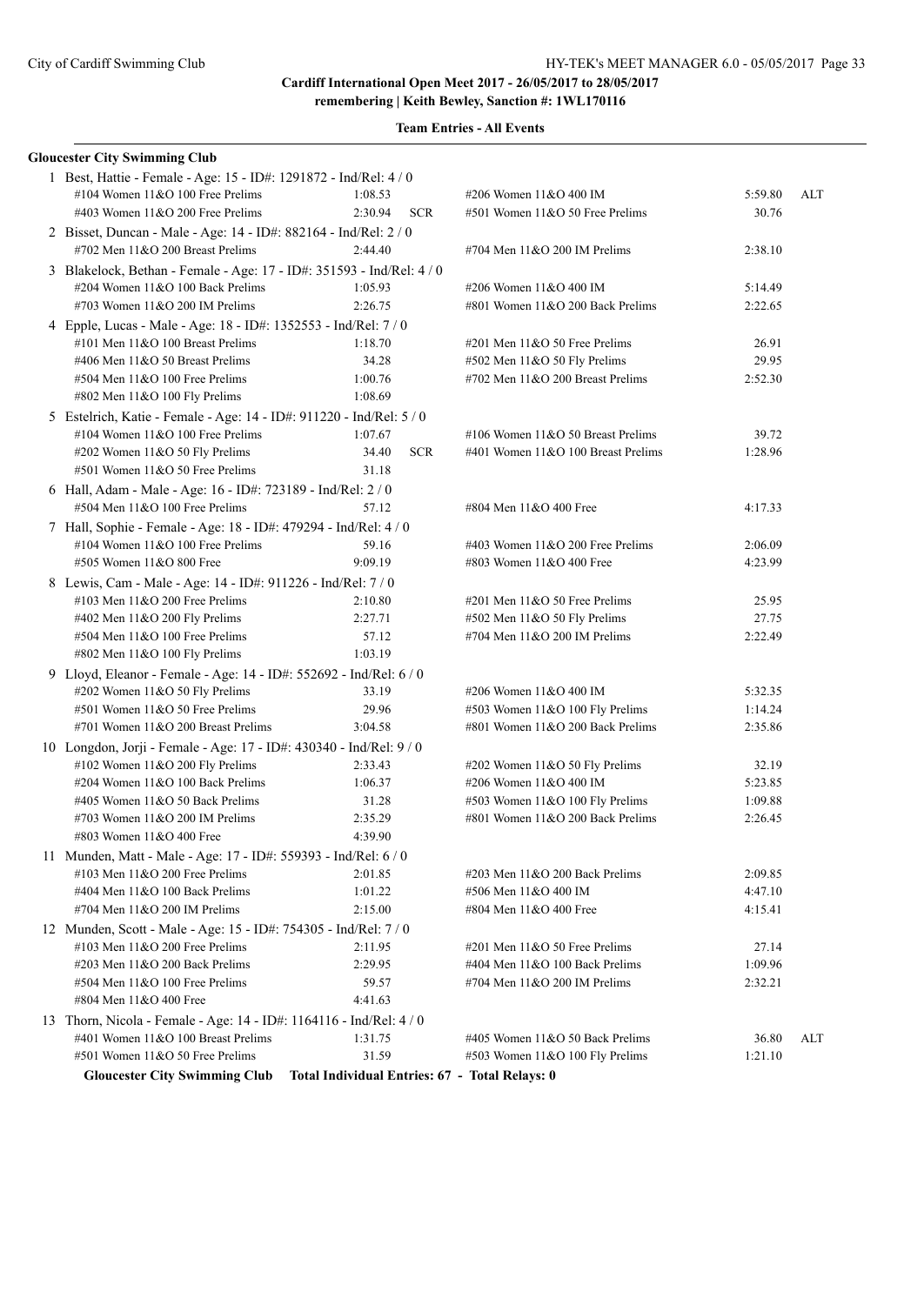**remembering | Keith Bewley, Sanction #: 1WL170116**

|  | <b>Greenwich Royals Swimming Club</b>                                   |                                               |            |                                                |          |            |  |
|--|-------------------------------------------------------------------------|-----------------------------------------------|------------|------------------------------------------------|----------|------------|--|
|  | 1 Chapman, Nathan - Male - Age: 12 - ID#: 1108668 - Ind/Rel: 5 / 0      |                                               |            |                                                |          |            |  |
|  | #402 Men 11&O 200 Fly Prelims                                           | 2:39.30                                       |            | #406 Men 11&O 50 Breast Prelims                | 42.23    |            |  |
|  | #502 Men 11&O 50 Fly Prelims                                            | 34.21                                         |            | #504 Men 11&O 100 Free Prelims                 | 1:09.43  |            |  |
|  | #506 Men 11&O 400 IM                                                    | 5:45.87                                       |            |                                                |          |            |  |
|  | 2 Crowley, Oliver - Male - Age: 13 - ID#: 1202829 - Ind/Rel: 5 / 0      |                                               |            |                                                |          |            |  |
|  | #103 Men 11&O 200 Free Prelims                                          | 2:38.19                                       |            | $\#201$ Men $11&O$ 50 Free Prelims             | 29.29    |            |  |
|  | #406 Men 11&O 50 Breast Prelims                                         | 38.91                                         |            | #502 Men 11&O 50 Fly Prelims                   | 33.60    |            |  |
|  | #504 Men 11&O 100 Free Prelims                                          | 1:07.76                                       |            |                                                |          |            |  |
|  | 3 Del Rio Foces, Victor - Male - Age: 17 - ID#: 718816 - Ind/Rel: 6 / 0 |                                               |            |                                                |          |            |  |
|  | #103 Men $11&O$ 200 Free Prelims                                        | 2:06.90                                       |            | $\#201$ Men $11&O$ 50 Free Prelims             | 25.59    |            |  |
|  | #203 Men $11&O$ 200 Back Prelims                                        | 2:17.03                                       |            | #404 Men $11&O 100$ Back Prelims               | 1:02.78  |            |  |
|  | #504 Men 11&O 100 Free Prelims                                          | 56.16                                         |            | #704 Men 11&O 200 IM Prelims                   | 2:19.14  |            |  |
|  | 4 Denney, Maisie - Female - Age: 11 - ID#: 1202351 - Ind/Rel: 12 / 0    |                                               |            |                                                |          |            |  |
|  | #104 Women $11&O$ 100 Free Prelims                                      | 1:20.35                                       |            | #106 Women $11&O 50$ Breast Prelims            | 46.73    |            |  |
|  | #202 Women 11&O 50 Fly Prelims                                          | 39.89                                         | <b>SCR</b> | #204 Women 11&O 100 Back Prelims               | 1:31.70  |            |  |
|  | #206 Women 11&O 400 IM                                                  | 6:42.30                                       | <b>SCR</b> | #403 Women $11&O$ 200 Free Prelims             | 2:51.30  | <b>SCR</b> |  |
|  | #405 Women 11&O 50 Back Prelims                                         | 40.74                                         | <b>SCR</b> | #501 Women 11&O 50 Free Prelims                | 35.30    | <b>SCR</b> |  |
|  | #505 Women 11&O 800 Free                                                | 11:57.25                                      | $SCR$      | #703 Women 11&O 200 IM Prelims                 | 3:13.70  | <b>SCR</b> |  |
|  | #801 Women 11&O 200 Back Prelims                                        | 3:05.90                                       |            | #803 Women 11&O 400 Free                       | 5:50.10  | ALT        |  |
|  | 5 Jenkins, Chloe - Female - Age: 12 - ID#: 1220138 - Ind/Rel: 8 / 0     |                                               |            |                                                |          |            |  |
|  | #104 Women 11&O 100 Free Prelims                                        | 1:13.50                                       |            | #106 Women 11&O 50 Breast Prelims              | 43.32    |            |  |
|  | $\#204$ Women $11&O$ 100 Back Prelims                                   | 1:21.80                                       |            | #403 Women $11&O$ 200 Free Prelims             | 2:32.70  |            |  |
|  | #501 Women 11&O 50 Free Prelims                                         | 31.72                                         |            | #701 Women 11&O 200 Breast Prelims             | 3:22.40  |            |  |
|  | #703 Women $11&O$ 200 IM Prelims                                        | 2:52.80                                       | ALT        | #801 Women 11&O 200 Back Prelims               | 2:54.32  |            |  |
|  | 6 Rayner, Hannah - Female - Age: 12 - ID#: 872574 - Ind/Rel: 7 / 0      |                                               |            |                                                |          |            |  |
|  | #104 Women 11&O 100 Free Prelims                                        | 1:18.30                                       |            | #204 Women 11&O 100 Back Prelims               | 1:24.40  |            |  |
|  | #403 Women 11&O 200 Free Prelims                                        | 2:40.41                                       | <b>SCR</b> | #405 Women $11&O$ 50 Back Prelims              | 41.87    | <b>SCR</b> |  |
|  | #501 Women 11&O 50 Free Prelims                                         | 34.06                                         | <b>SCR</b> | #505 Women 11&O 800 Free                       | 11:25.17 | <b>SCR</b> |  |
|  | #801 Women 11&O 200 Back Prelims                                        | 3:05.70                                       |            |                                                |          |            |  |
|  | 7 Sands, Joshua - Male - Age: 14 - ID#: 1141253 - Ind/Rel: 7 / 0        |                                               |            |                                                |          |            |  |
|  | #103 Men $11&O$ 200 Free Prelims                                        | 2:18.61                                       |            | #105 Men $11&O$ 50 Back Prelims                | 37.58    |            |  |
|  | #201 Men 11&O 50 Free Prelims                                           | 31.16                                         | <b>SCR</b> | #203 Men 11&O 200 Back Prelims                 | 2:42.89  |            |  |
|  | #404 Men $11&O$ 100 Back Prelims                                        | 1:14.44                                       |            | #504 Men 11&O 100 Free Prelims                 | 1:04.61  |            |  |
|  | #506 Men 11&O 400 IM                                                    | 5:54.00                                       |            |                                                |          |            |  |
|  | 8 Stepan, Ellen - Female - Age: 15 - ID#: 942790 - Ind/Rel: 5 / 0       |                                               |            |                                                |          |            |  |
|  | #403 Women 11&O 200 Free Prelims                                        | 2:13.92                                       |            | #405 Women 11&O 50 Back Prelims                | 34.15    |            |  |
|  | #501 Women 11&O 50 Free Prelims                                         | 29.56                                         |            | #703 Women $11&O$ 200 IM Prelims               | 2:35.33  |            |  |
|  | #803 Women 11&O 400 Free                                                | 4:46.35                                       |            |                                                |          |            |  |
|  | 9 Watts, Emily - Female - Age: 13 - ID#: 1202300 - Ind/Rel: 13 / 0      |                                               |            |                                                |          |            |  |
|  | #102 Women 11&O 200 Fly Prelims                                         | 2:30.15                                       |            | #104 Women $11&O 100$ Free Prelims             | 1:04.81  |            |  |
|  | #202 Women 11&O 50 Fly Prelims                                          | 32.24                                         |            | #204 Women 11&O 100 Back Prelims               | 1:11.72  |            |  |
|  | #206 Women 11&O 400 IM                                                  | 5:28.04                                       |            | #403 Women $11&O$ 200 Free Prelims             | 2:16.39  |            |  |
|  | #405 Women 11&O 50 Back Prelims                                         | 34.26                                         |            | #501 Women 11&O 50 Free Prelims                | 30.34    |            |  |
|  | #503 Women 11&O 100 Fly Prelims                                         | 1:09.32                                       |            | #505 Women 11&O 800 Free                       | 9:43.26  |            |  |
|  | #703 Women 11&O 200 IM Prelims                                          | 2:37.63                                       |            | #801 Women 11&O 200 Back Prelims               | 2:33.06  |            |  |
|  | #803 Women 11&O 400 Free                                                | 4:43.45                                       |            |                                                |          |            |  |
|  | <b>Greenwich Royals Swimming Club</b>                                   |                                               |            | Total Individual Entries: 68 - Total Relays: 0 |          |            |  |
|  | <b>Guernsey Swimming Club</b>                                           |                                               |            |                                                |          |            |  |
|  | 1 Hallett, Charlie-Joe - Male - Age: 15 - ID#: 766811 - Ind/Rel: 6 / 0  |                                               |            |                                                |          |            |  |
|  | #101 Men 11&O 100 Breast Prelims                                        | 1:12.63                                       |            | #105 Men 11&O 50 Back Prelims                  | 30.31    |            |  |
|  | $\#201$ Men $11&O$ 50 Free Prelims                                      | 26.21                                         |            | #406 Men 11&O 50 Breast Prelims                | 32.53    |            |  |
|  | #506 Men 11&O 400 IM                                                    | 4:54.64                                       |            | #702 Men $11&O$ 200 Breast Prelims             | 2:35.96  |            |  |
|  | <b>Guernsey Swimming Club</b>                                           | Total Individual Entries: 6 - Total Relays: 0 |            |                                                |          |            |  |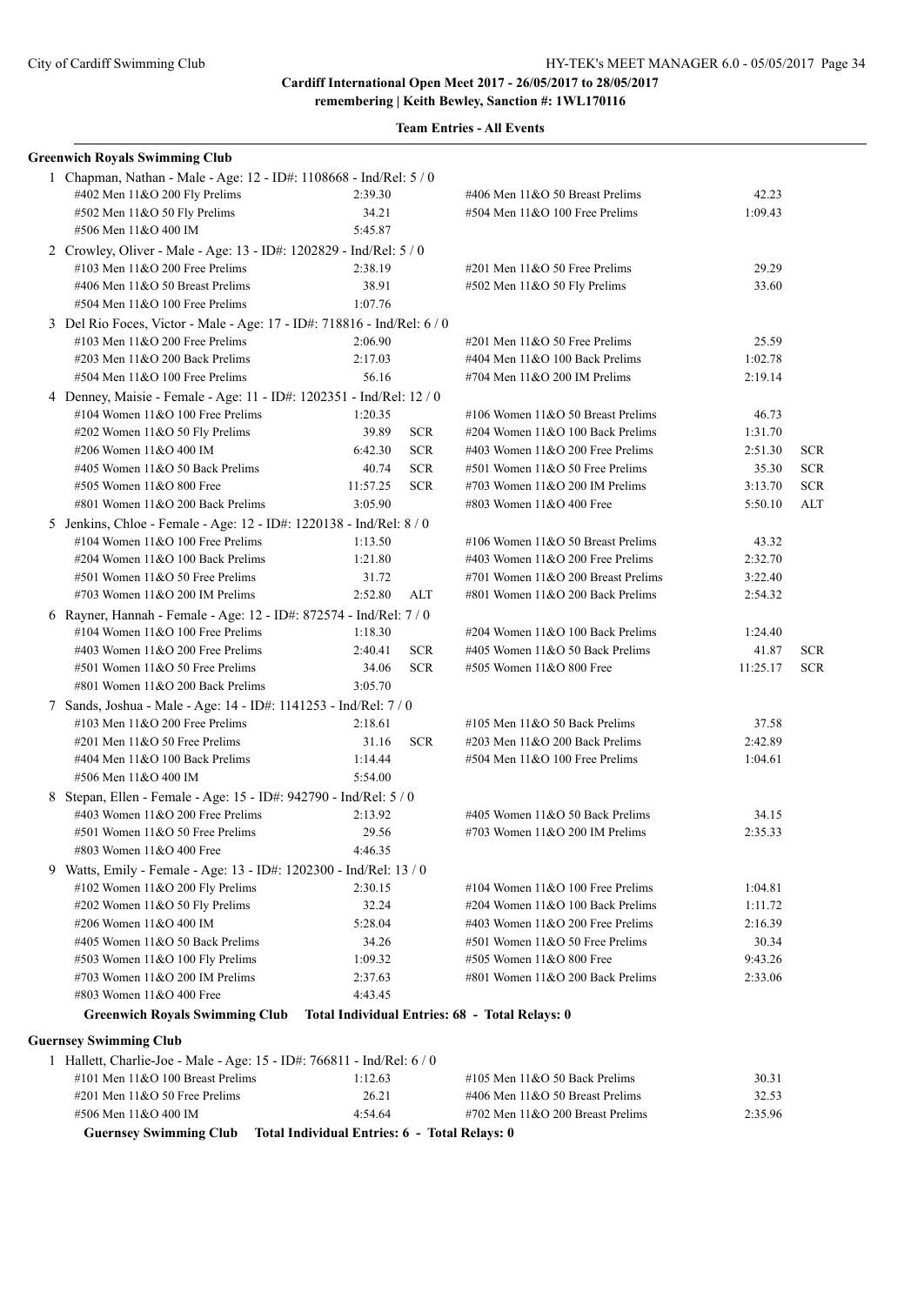**remembering | Keith Bewley, Sanction #: 1WL170116**

|                                                                         | <b>Guildford City Swimming Club</b>                                         |          |                                                  |          |  |
|-------------------------------------------------------------------------|-----------------------------------------------------------------------------|----------|--------------------------------------------------|----------|--|
|                                                                         | 1 Eaves, Emilia - Female - Age: 13 - ID#: 1229884 - Ind/Rel: 9/0            |          |                                                  |          |  |
|                                                                         | #104 Women $11&O$ 100 Free Prelims                                          | 1:08.34  | #106 Women $11&O$ 50 Breast Prelims              | 40.98    |  |
|                                                                         | #202 Women $11&O$ 50 Fly Prelims                                            | 34.51    | <b>SCR</b><br>#204 Women $11&O$ 100 Back Prelims | 1:14.83  |  |
|                                                                         | #403 Women $11&O$ 200 Free Prelims                                          | 2:24.31  | #405 Women $11&O$ 50 Back Prelims                | 35.26    |  |
|                                                                         | #501 Women 11&O 50 Free Prelims                                             | 30.68    | #703 Women $11&O$ 200 IM Prelims                 | 2:46.20  |  |
|                                                                         | #801 Women $11&O$ 200 Back Prelims                                          | 2:41.71  |                                                  |          |  |
|                                                                         | Hicks, Alexander - Male - Age: 14 - ID#: 805597 - Ind/Rel: 2 / 0            |          |                                                  |          |  |
|                                                                         | $\#101$ Men $11\&O$ 100 Breast Prelims                                      | 1:14.41  | $\#702$ Men $11\&O$ 200 Breast Prelims           | 2:37.50  |  |
| 3                                                                       | Macdonald, Alexander - Male - Age: 14 - ID#: 785139 - Ind/Rel: 8 / 0        |          |                                                  |          |  |
|                                                                         | #101 Men $11&O$ 100 Breast Prelims                                          | 1:20.30  | #201 Men $11&050$ Free Prelims                   | 28.15    |  |
|                                                                         | #203 Men $11\&O$ 200 Back Prelims                                           | 2:30.27  | #404 Men $11\&O$ 100 Back Prelims                | 1:11.76  |  |
|                                                                         | #406 Men 11&O 50 Breast Prelims                                             | 36.26    | $#504$ Men $11&O$ 100 Free Prelims               | 1:00.31  |  |
|                                                                         | $\#702$ Men $11\&O$ 200 Breast Prelims                                      | 2:53.16  | #704 Men $11&O$ 200 IM Prelims                   | 2:28.34  |  |
| 4 Ridley-Parish, Piper - Female - Age: 13 - ID#: 1145286 - Ind/Rel: 8/0 |                                                                             |          |                                                  |          |  |
|                                                                         | #102 Women 11&O 200 Fly Prelims                                             | 2:51.25  | #104 Women $11&O$ 100 Free Prelims               | 1:04.79  |  |
|                                                                         | #202 Women $11&O$ 50 Fly Prelims                                            | 30.76    | #206 Women 11&O 400 IM                           | 5:42.65  |  |
|                                                                         | #403 Women $11&O$ 200 Free Prelims                                          | 2:19.16  | $#501$ Women $11&O$ 50 Free Prelims              | 29.83    |  |
|                                                                         | #503 Women 11&O 100 Fly Prelims                                             | 1:09.92  | #505 Women 11&O 800 Free                         | 10:21.55 |  |
| 5                                                                       | Smith, George - Male - Age: 18 - ID#: 532461 - Ind/Rel: 3/0                 |          |                                                  |          |  |
|                                                                         | #205 Men 11&O 1500 Free                                                     | 16:55.50 | $#504$ Men $11&O$ 100 Free Prelims               | 57.08    |  |
|                                                                         | #804 Men 11&O 400 Free                                                      | 4:17.07  |                                                  |          |  |
|                                                                         | Guildford City Swimming Club Total Individual Entries: 30 - Total Relays: 0 |          |                                                  |          |  |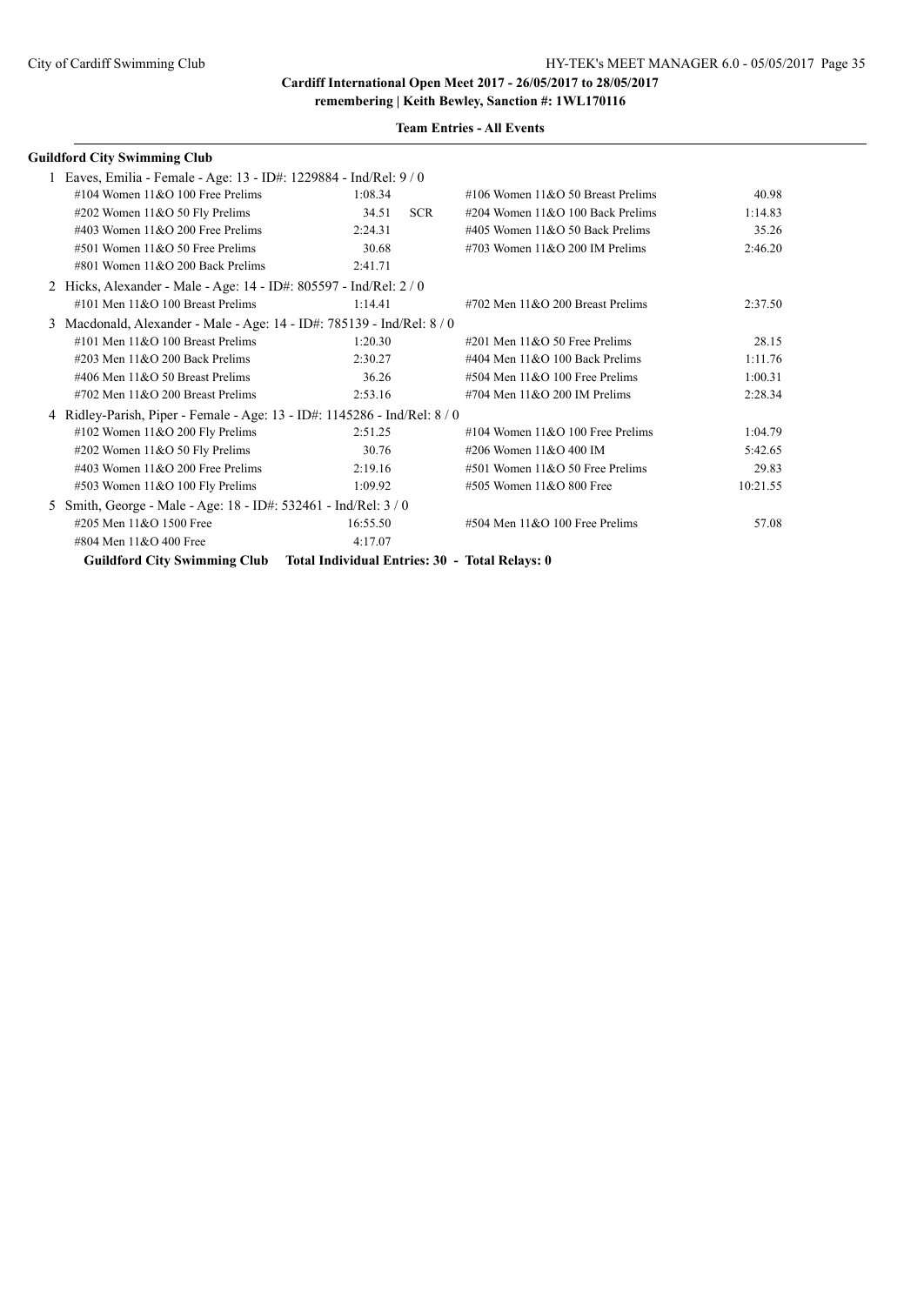**remembering | Keith Bewley, Sanction #: 1WL170116**

|          | <b>Haringey Aquatics</b>                                                                                                                |                                               |                                     |          |            |  |
|----------|-----------------------------------------------------------------------------------------------------------------------------------------|-----------------------------------------------|-------------------------------------|----------|------------|--|
|          | 1 Brinkmann, Coco - Male - Age: 15 - ID#: 1109436 - Ind/Rel: 3 / 0<br>#406 Men 11&O 50 Breast Prelims<br>#504 Men 11&O 100 Free Prelims | 34.61<br>1:03.79                              | #502 Men 11&O 50 Fly Prelims        | 32.90    |            |  |
|          |                                                                                                                                         |                                               |                                     |          |            |  |
|          | 2 Davies, Gareth - Male - Age: 12 - ID#: 1145337 - Ind/Rel: 8 / 0<br>#402 Men 11&O 200 Fly Prelims                                      | 2:33.56                                       | #404 Men $11&O$ 100 Back Prelims    | 1:17.20  |            |  |
|          | #406 Men 11&O 50 Breast Prelims                                                                                                         | 40.50                                         | #502 Men 11&O 50 Fly Prelims        | 31.21    |            |  |
|          | #504 Men 11&O 100 Free Prelims                                                                                                          | 1:08.70                                       | #702 Men 11&O 200 Breast Prelims    | 3:08.80  |            |  |
|          | $\#704$ Men $11\&O$ 200 IM Prelims                                                                                                      | 2:40.74                                       | #802 Men 11&O 100 Fly Prelims       | 1:07.45  |            |  |
|          | 3 Giordani, Shakil - Male - Age: 14 - ID#: 804985 - Ind/Rel: 6 / 0                                                                      |                                               |                                     |          |            |  |
|          | #103 Men $11&O$ 200 Free Prelims                                                                                                        | 2:06.70                                       | #105 Men 11&O 50 Back Prelims       | 29.18    |            |  |
|          | $\#201$ Men $11&O$ 50 Free Prelims                                                                                                      | 25.83                                         | #404 Men 11&O 100 Back Prelims      | 1:04.50  |            |  |
|          | #502 Men 11&O 50 Fly Prelims                                                                                                            | 27.70                                         | #504 Men 11&O 100 Free Prelims      | 56.06    |            |  |
|          | 4 Green, Max T - Male - Age: 13 - ID#: 1145362 - Ind/Rel: 6 / 0                                                                         |                                               |                                     |          |            |  |
|          | #101 Men 11&O 100 Breast Prelims                                                                                                        | 1:16.56                                       | $\#201$ Men $11&O$ 50 Free Prelims  | 27.21    |            |  |
|          | #406 Men 11&O 50 Breast Prelims                                                                                                         | 34.31                                         | #504 Men 11&O 100 Free Prelims      | 59.24    |            |  |
|          | #704 Men $11&O$ 200 IM Prelims                                                                                                          | 2:28.20                                       | #804 Men 11&O 400 Free              | 4:43.50  |            |  |
|          | 5 Hanson, Max - Male - Age: 14 - ID#: 1117219 - Ind/Rel: 9 / 0                                                                          |                                               |                                     |          |            |  |
|          | #101 Men 11&O 100 Breast Prelims                                                                                                        | 1:14.50                                       | #103 Men $11&O$ 200 Free Prelims    | 2:18.30  |            |  |
|          | #105 Men $11&O$ 50 Back Prelims                                                                                                         | 33.60                                         | $\#201$ Men $11&O$ 50 Free Prelims  | 28.50    |            |  |
|          | #406 Men 11&O 50 Breast Prelims                                                                                                         | 33.33                                         | #502 Men 11&O 50 Fly Prelims        | 30.88    |            |  |
|          | #504 Men 11&O 100 Free Prelims                                                                                                          | 1:01.53                                       | #702 Men 11&O 200 Breast Prelims    | 2:46.82  |            |  |
|          | $\#704$ Men $11&O$ 200 IM Prelims                                                                                                       | 2:29.10                                       |                                     |          |            |  |
|          | 6 Isaza Ocampo, Alejandro - Male - Age: 15 - ID#: 1104077 - Ind/Rel: 3 / 0                                                              |                                               |                                     |          |            |  |
|          | #203 Men 11&O 200 Back Prelims                                                                                                          | 2:23.80                                       | $\#404$ Men $11&O$ 100 Back Prelims | 1:05.91  |            |  |
|          | #504 Men 11&O 100 Free Prelims                                                                                                          | 58.30                                         |                                     |          |            |  |
|          | 7 Isaza Ocampo, Fernando - Male - Age: 17 - ID#: 1104078 - Ind/Rel: 4 / 0                                                               |                                               |                                     |          |            |  |
|          | $\#203$ Men $11&O$ 200 Back Prelims                                                                                                     | 2:21.60                                       | #404 Men 11&O 100 Back Prelims      | 1:05.20  |            |  |
|          | #504 Men 11&O 100 Free Prelims                                                                                                          | 58.20                                         | #802 Men 11&O 100 Fly Prelims       | 1:03.26  |            |  |
|          | 8 Isaza Ocampo, Tatiana C - Female - Age: 11 - ID#: 1145381 - Ind/Rel: 2 / 0                                                            |                                               |                                     |          |            |  |
|          | #204 Women $11&O 100$ Back Prelims                                                                                                      | 1:30.40                                       | #403 Women $11&O$ 200 Free Prelims  | 2:52.50  | <b>SCR</b> |  |
|          | 9 Pepperday, Rose - Female - Age: 16 - ID#: 932814 - Ind/Rel: 4 / 0                                                                     |                                               |                                     |          |            |  |
|          | #403 Women $11&O$ 200 Free Prelims                                                                                                      | <b>SCR</b><br>2:21.66                         | #505 Women 11&O 800 Free            | 10:10.18 | <b>SCR</b> |  |
|          | #701 Women 11&O 200 Breast Prelims                                                                                                      | 3:05.90                                       | #803 Women 11&O 400 Free            | 4:57.00  | ALT        |  |
|          | 10 Vizitiu, Andrew J - Male - Age: 11 - ID#: 1319075 - Ind/Rel: 3 / 0                                                                   |                                               |                                     |          |            |  |
|          | #105 Men $11&O$ 50 Back Prelims                                                                                                         | 43.60                                         | #201 Men 11&O 50 Free Prelims       | 36.00    | <b>SCR</b> |  |
|          | $#504$ Men $11&O$ 100 Free Prelims                                                                                                      | 1:19.60                                       |                                     |          |            |  |
|          | 11 Vonckx, Alex C - Male - Age: 14 - ID#: 912275 - Ind/Rel: 5 / 0                                                                       |                                               |                                     |          |            |  |
|          | #101 Men 11&O 100 Breast Prelims                                                                                                        | 1:13.65                                       | #203 Men $11&O$ 200 Back Prelims    | 2:22.30  |            |  |
|          | #406 Men 11&O 50 Breast Prelims                                                                                                         | 34.80                                         | #502 Men 11&O 50 Fly Prelims        | 30.10    |            |  |
|          | #704 Men $11&O$ 200 IM Prelims                                                                                                          | 2:22.36                                       |                                     |          |            |  |
|          | Haringey Aquatics Total Individual Entries: 53 - Total Relays: 0                                                                        |                                               |                                     |          |            |  |
| Hatfield |                                                                                                                                         |                                               |                                     |          |            |  |
|          | 1 James, Cole - Male - Age: 15 - ID#: 789656 - Ind/Rel: 4 / 0                                                                           |                                               |                                     |          |            |  |
|          | #101 Men $11&O$ 100 Breast Prelims                                                                                                      | 1:09.67                                       | #406 Men 11&O 50 Breast Prelims     | 31.74    |            |  |
|          | #702 Men 11&O 200 Breast Prelims                                                                                                        | 2:33.19                                       | #804 Men 11&O 400 Free              | 4:23.61  |            |  |
|          | Hatfield Total Individual Entries: 4 - Total Relays: 0                                                                                  |                                               |                                     |          |            |  |
|          | <b>Havant and Waterlooville SC</b>                                                                                                      |                                               |                                     |          |            |  |
|          | 1 Johnstone, Lauren - Female - Age: 15 - ID#: 950772 - Ind/Rel: 1 / 0                                                                   |                                               |                                     |          |            |  |
|          | #102 Women 11&O 200 Fly Prelims                                                                                                         | 2:26.89                                       |                                     |          |            |  |
|          | 2 Lee, Alesha - Female - Age: 14 - ID#: 550284 - Ind/Rel: 6 / 0                                                                         |                                               |                                     |          |            |  |
|          | #104 Women 11&O 100 Free Prelims                                                                                                        | 1:01.23                                       | $\#202$ Women 11&O 50 Fly Prelims   | 30.91    |            |  |
|          | #204 Women 11&O 100 Back Prelims                                                                                                        | 1:08.77                                       | #405 Women 11&O 50 Back Prelims     | 32.19    |            |  |
|          | #501 Women 11&O 50 Free Prelims                                                                                                         | 28.67                                         | #503 Women 11&O 100 Fly Prelims     | 1:09.77  |            |  |
|          | <b>Havant and Waterlooville SC</b>                                                                                                      | Total Individual Entries: 7 - Total Relays: 0 |                                     |          |            |  |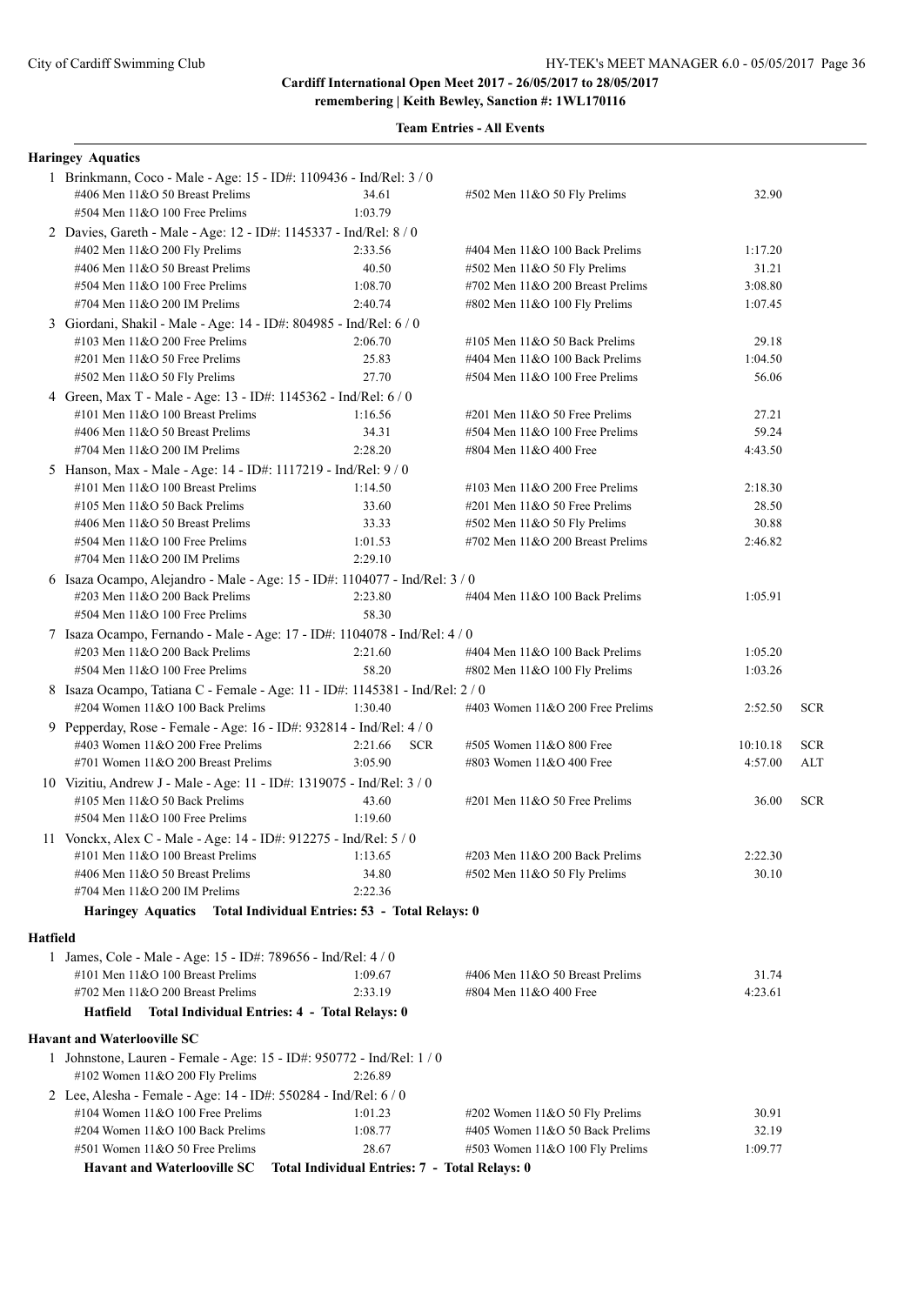| <b>Haverfordwest Swimming Club</b>                                        |         |            |                                    |        |            |
|---------------------------------------------------------------------------|---------|------------|------------------------------------|--------|------------|
| White, Amy V - Female - Age: 11 - ID#: 1224032 - Ind/Rel: 5 / 0           |         |            |                                    |        |            |
| $\#401$ Women $11&O$ 100 Breast Prelims                                   | 1:44.83 |            | $\#405$ Women 11&O 50 Back Prelims | 40.59  | <b>SCR</b> |
| $\#501$ Women $11&O$ 50 Free Prelims                                      | 37.68   | <b>SCR</b> | $\#703$ Women 11&O 200 IM Prelims  | 3.1502 | – SCR      |
| $\#801$ Women $11&O$ 200 Back Prelims                                     | 3:08.74 |            |                                    |        |            |
| Haverfordwest Swimming Club Total Individual Entries: 5 - Total Relays: 0 |         |            |                                    |        |            |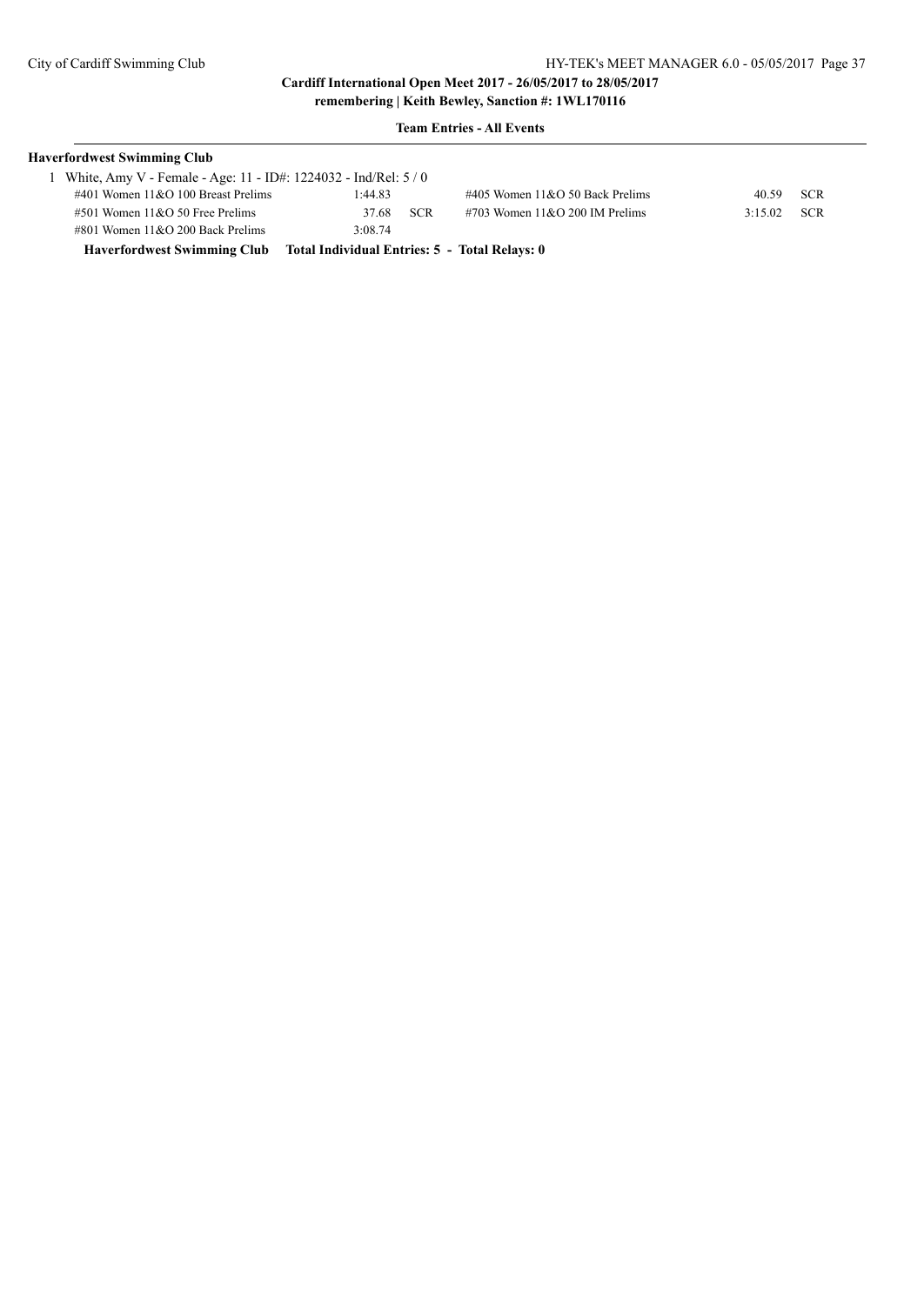**Team Entries - All Events**

#### **Heads of the Valley**

| 1 Collingbourne, Sioned N - Female - Age: 17 - ID#: 79432 - Ind/Rel: 6 / 0      |          |            |                                     |         |            |
|---------------------------------------------------------------------------------|----------|------------|-------------------------------------|---------|------------|
| #403 Women 11&O 200 Free Prelims                                                | 2:17.80  | <b>ALT</b> | #405 Women 11&O 50 Back Prelims     | 33.67   |            |
| #501 Women 11&O 50 Free Prelims                                                 | 29.95    |            | #505 Women 11&O 800 Free            | 9:45.64 |            |
| #703 Women $11&O$ 200 IM Prelims                                                | 2:35.24  |            | #803 Women 11&O 400 Free            | 4:46.91 |            |
| 2 Havard, Carys M - Female - Age: 14 - ID#: 1193001 - Ind/Rel: 8 / 0            |          |            |                                     |         |            |
| #104 Women $11&O 100$ Free Prelims                                              | 1:09.83  |            | #106 Women 11&O 50 Breast Prelims   | 41.56   |            |
| #202 Women $11&O 50$ Fly Prelims                                                | 34.49    | <b>SCR</b> | #204 Women 11&O 100 Back Prelims    | 1:21.74 |            |
| #501 Women 11&O 50 Free Prelims                                                 | 31.32    |            | #503 Women 11&O 100 Fly Prelims     | 1:22.61 |            |
| #703 Women $11&O$ 200 IM Prelims                                                | 2:52.85  | <b>SCR</b> | #801 Women 11&O 200 Back Prelims    | 2:53.67 |            |
| 3 Havard, Dylan R - Male - Age: 12 - ID#: 1211931 - Ind/Rel: 6 / 0              |          |            |                                     |         |            |
| $\#103$ Men $11\&O$ 200 Free Prelims                                            | 2:45.09  |            | #105 Men $11&O$ 50 Back Prelims     | 41.12   |            |
| #201 Men 11&O 50 Free Prelims                                                   | 33.30    | <b>SCR</b> | #502 Men 11&O 50 Fly Prelims        | 38.32   | <b>SCR</b> |
| #504 Men 11&O 100 Free Prelims                                                  | 1:12.28  |            | #804 Men 11&O 400 Free              | 5:34.79 | ALT        |
| 4 Hunt-cosh, James - Male - Age: 17 - ID#: 539957 - Ind/Rel: 5 / 0              |          |            |                                     |         |            |
| #101 Men 11&O 100 Breast Prelims                                                | 1:13.30  |            | #406 Men 11&O 50 Breast Prelims     | 34.00   |            |
| #502 Men 11&O 50 Fly Prelims                                                    | 30.87    |            | #504 Men 11&O 100 Free Prelims      | 1:01.10 |            |
| #702 Men $11&O$ 200 Breast Prelims                                              | 2:38.11  |            |                                     |         |            |
| 5 Ingram, James - Male - Age: 11 - ID#: 1331074 - Ind/Rel: 7 / 0                |          |            |                                     |         |            |
| $\#103$ Men $11&O$ 200 Free Prelims                                             | 2:44.58  |            | #105 Men $11&O$ 50 Back Prelims     | 43.13   |            |
| $\#201$ Men $11&O$ 50 Free Prelims                                              | 34.32    | <b>SCR</b> | #404 Men 11&O 100 Back Prelims      | 1:26.88 |            |
| #502 Men 11&O 50 Fly Prelims                                                    | 41.64    | <b>SCR</b> | #504 Men 11&O 100 Free Prelims      | 1:19.10 |            |
| #704 Men $11&O$ 200 IM Prelims                                                  | 3:15.81  |            |                                     |         |            |
| 6 Johnson, Frederick (Freddie) - Male - Age: 11 - ID#: 1297876 - Ind/Rel: 1 / 0 |          |            |                                     |         |            |
| $\#201$ Men $11&O$ 50 Free Prelims                                              | 36.44    | <b>SCR</b> |                                     |         |            |
| 7 Lovell, Madison - Female - Age: 13 - ID#: 1233639 - Ind/Rel: 3 / 0            |          |            |                                     |         |            |
| #206 Women 11&O 400 IM                                                          | 5:42.70  |            | #503 Women 11&O 100 Fly Prelims     | 1:16.23 |            |
| #505 Women 11&O 800 Free                                                        | 9:30.38  |            |                                     |         |            |
| 8 Merriman, Ben - Male - Age: 12 - ID#: 1195070 - Ind/Rel: 7 / 0                |          |            |                                     |         |            |
| #402 Men 11&O 200 Fly Prelims                                                   | 2:51.86  |            | #404 Men $11&O 100$ Back Prelims    | 1:13.96 |            |
| #502 Men 11&O 50 Fly Prelims                                                    | 33.22    |            | $#504$ Men $11&O$ 100 Free Prelims  | 1:05.79 |            |
| #704 Men 11&O 200 IM Prelims                                                    | 2:40.83  |            | #802 Men 11&O 100 Fly Prelims       | 1:14.40 |            |
| #804 Men 11&O 400 Free                                                          | 4:50.54  |            |                                     |         |            |
| 9 Palin, Maisy - Female - Age: 13 - ID#: 853112 - Ind/Rel: 8 / 0                |          |            |                                     |         |            |
| #104 Women $11&O$ 100 Free Prelims                                              | 1:12.09  |            | #106 Women $11&O$ 50 Breast Prelims | 38.77   |            |
| #206 Women 11&O 400 IM                                                          | 6:01.56  | <b>SCR</b> | #401 Women 11&O 100 Breast Prelims  | 1:23.24 |            |
| #501 Women 11&O 50 Free Prelims                                                 | 34.01    | <b>SCR</b> | #503 Women 11&O 100 Fly Prelims     | 1:21.69 |            |
| #701 Women $11&O$ 200 Breast Prelims                                            | 2:59.92  |            | #703 Women $11&O$ 200 IM Prelims    | 2:53.78 | <b>SCR</b> |
| 10 Price, Niamh - Female - Age: 13 - ID#: 1226261 - Ind/Rel: 3 / 0              |          |            |                                     |         |            |
| #106 Women 11&O 50 Breast Prelims                                               | 40.95    |            | #401 Women 11&O 100 Breast Prelims  | 1:31.33 |            |
| #701 Women 11&O 200 Breast Prelims                                              | 3:18.40  |            |                                     |         |            |
| 11 Reynolds, Mia - Female - Age: 11 - ID#: 1123116 - Ind/Rel: 7 / 0             |          |            |                                     |         |            |
| #104 Women $11&O$ 100 Free Prelims                                              | 1:20.28  |            | #204 Women 11&O 100 Back Prelims    | 1:32.20 |            |
| #401 Women 11&O 100 Breast Prelims                                              | 1:43.64  |            | #403 Women $11&O$ 200 Free Prelims  | 2:49.53 | <b>SCR</b> |
| #501 Women 11&O 50 Free Prelims                                                 | 35.89    | <b>SCR</b> | #701 Women 11&O 200 Breast Prelims  | 3:35.09 |            |
| #801 Women 11&O 200 Back Prelims                                                | 3:08.73  |            |                                     |         |            |
| 12 Rowe, Rhiannon M - Female - Age: 12 - ID#: 1165475 - Ind/Rel: 5 / 0          |          |            |                                     |         |            |
| #102 Women 11&O 200 Fly Prelims                                                 | 2:34.15  |            | #202 Women 11&O 50 Fly Prelims      | 32.51   |            |
| #206 Women 11&O 400 IM                                                          | 5:29.32  |            | #503 Women 11&O 100 Fly Prelims     | 1:10.50 |            |
| #505 Women 11&O 800 Free                                                        | 10:27.01 |            |                                     |         |            |
| 13 Thomas, Niamh - Female - Age: 16 - ID#: 522587 - Ind/Rel: 4 / 0              |          |            |                                     |         |            |
| #204 Women 11&O 100 Back Prelims                                                | 1:12.65  |            | #403 Women 11&O 200 Free Prelims    | 2:19.54 | ALT        |
| #703 Women $11&O$ 200 IM Prelims                                                | 2:35.19  |            | #801 Women 11&O 200 Back Prelims    | 2:30.52 |            |
| 14 Watson, Freya - Female - Age: 16 - ID#: 899695 - Ind/Rel: 2 / 0              |          |            |                                     |         |            |
| #403 Women 11&O 200 Free Prelims                                                | 2:10.83  |            | #503 Women 11&O 100 Fly Prelims     | 1:06.76 |            |
|                                                                                 |          |            |                                     |         |            |

**Heads of the Valley Total Individual Entries: 72 - Total Relays: 0**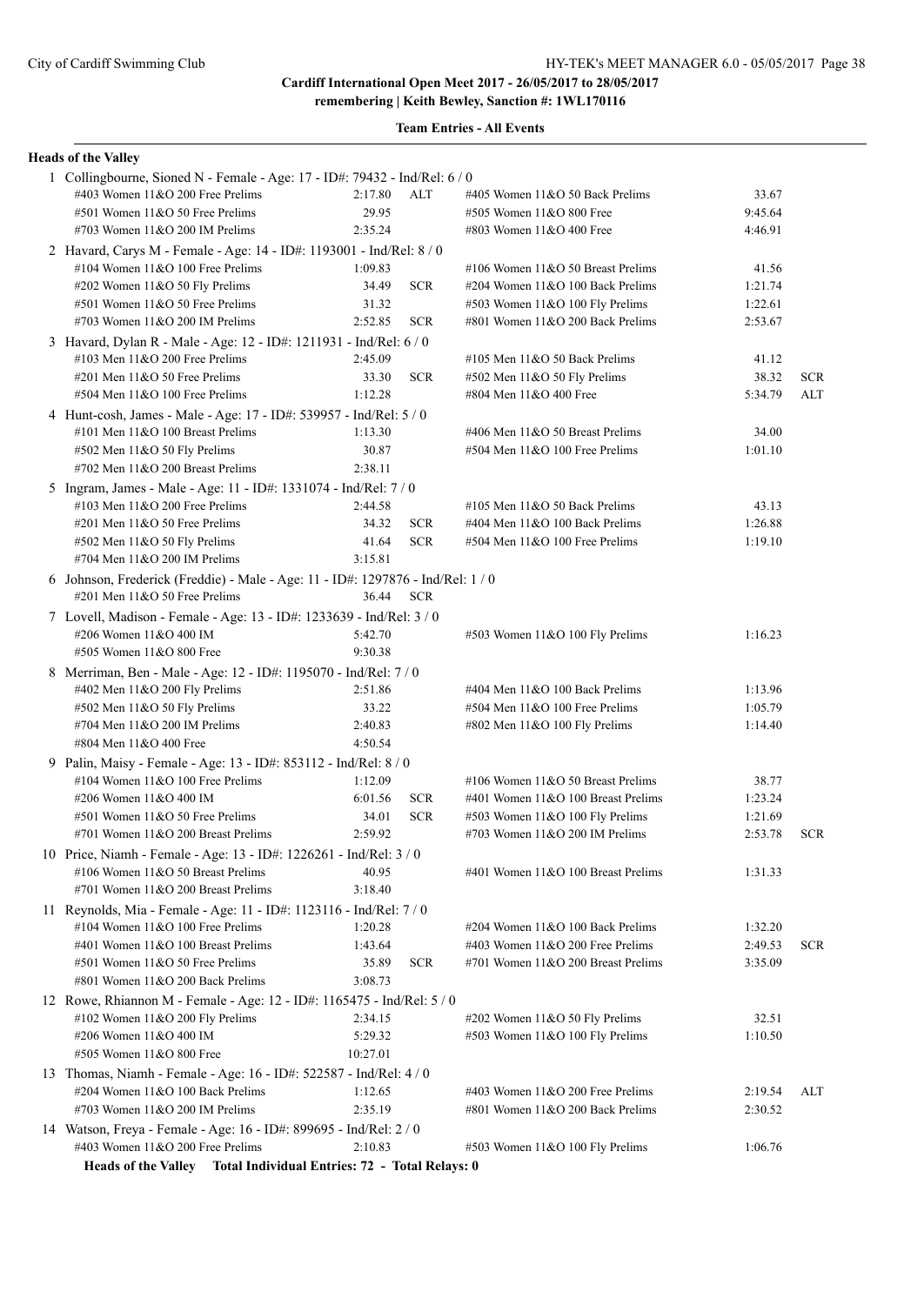**Team Entries - All Events**

| <b>Keynsham SC</b>                                                                                                                                                                               |                                                |                                                                 |                  |            |
|--------------------------------------------------------------------------------------------------------------------------------------------------------------------------------------------------|------------------------------------------------|-----------------------------------------------------------------|------------------|------------|
| 1 Maughan, Amelia - Female - Age: 21 - ID#: 372836 - Ind/Rel: 3 / 0<br>#104 Women 11&O 100 Free Prelims<br>#803 Women 11&O 400 Free<br>Keynsham SC Total Individual Entries: 3 - Total Relays: 0 | 58.24<br>4:20.04                               | #403 Women 11&O 200 Free Prelims                                | 2:04.88          |            |
| <b>Leatherhead Swimming Club</b>                                                                                                                                                                 |                                                |                                                                 |                  |            |
| 1 Cole, Charlotte - Female - Age: 17 - ID#: 839615 - Ind/Rel: 5 / 0                                                                                                                              |                                                |                                                                 |                  |            |
| #104 Women $11&O 100$ Free Prelims                                                                                                                                                               | 1:01.80                                        | $\#202$ Women 11&O 50 Fly Prelims                               | 31.60            |            |
| #204 Women 11&O 100 Back Prelims                                                                                                                                                                 | 1:07.60                                        | #403 Women 11&O 200 Free Prelims                                | 2:18.30          | ALT        |
| #501 Women 11&O 50 Free Prelims                                                                                                                                                                  | 28.60                                          |                                                                 |                  |            |
| 2 Cosmatos, Jocelyn - Female - Age: 15 - ID#: 969719 - Ind/Rel: 5 / 0                                                                                                                            |                                                |                                                                 |                  |            |
| #104 Women $11&O$ 100 Free Prelims                                                                                                                                                               | 1:00.00                                        | #202 Women 11&O 50 Fly Prelims                                  | 29.80            |            |
| #204 Women 11&O 100 Back Prelims                                                                                                                                                                 | 1:04.90                                        | #405 Women 11&O 50 Back Prelims                                 | 30.50            |            |
| #501 Women 11&O 50 Free Prelims                                                                                                                                                                  | 27.80                                          |                                                                 |                  |            |
| 3 Everden, Felicity - Female - Age: 15 - ID#: 731241 - Ind/Rel: 4 / 0                                                                                                                            |                                                |                                                                 |                  |            |
| #204 Women 11&O 100 Back Prelims                                                                                                                                                                 | 1:08.90                                        | #405 Women 11&O 50 Back Prelims                                 | 32.30            |            |
| #501 Women 11&O 50 Free Prelims                                                                                                                                                                  | 29.20                                          | #801 Women 11&O 200 Back Prelims                                | 2:29.60          |            |
| 4 Godiksen, Savvi - Female - Age: 13 - ID#: 1255395 - Ind/Rel: 4 / 0                                                                                                                             |                                                |                                                                 |                  |            |
| #104 Women $11&O 100$ Free Prelims                                                                                                                                                               | 1:10.60                                        | #204 Women 11&O 100 Back Prelims                                | 1:18.60          |            |
| #405 Women 11&O 50 Back Prelims                                                                                                                                                                  | 34.56                                          | #501 Women 11&O 50 Free Prelims                                 | 30.90            |            |
| 5 Louwe, Maarten - Male - Age: 12 - ID#: 1232233 - Ind/Rel: 7 / 0                                                                                                                                |                                                |                                                                 |                  |            |
| #402 Men 11&O 200 Fly Prelims                                                                                                                                                                    | 3:05.32                                        | #406 Men 11&O 50 Breast Prelims                                 | 42.70            |            |
| #502 Men 11&O 50 Fly Prelims                                                                                                                                                                     | 35.26                                          | #504 Men 11&O 100 Free Prelims                                  | 1:13.20          |            |
| #702 Men 11&O 200 Breast Prelims                                                                                                                                                                 | 3:11.20                                        | #704 Men 11&O 200 IM Prelims                                    | 2:54.00          |            |
| #802 Men 11&O 100 Fly Prelims                                                                                                                                                                    | 1:20.40                                        |                                                                 |                  |            |
| 6 McKay, Cameron - Male - Age: 15 - ID#: 1138656 - Ind/Rel: 6 / 0                                                                                                                                |                                                |                                                                 |                  |            |
| #105 Men 11&O 50 Back Prelims                                                                                                                                                                    | 28.61<br>2:12.40                               | #201 Men 11&O 50 Free Prelims<br>#404 Men 11&O 100 Back Prelims | 26.60<br>1:01.20 |            |
| #203 Men $11&O$ 200 Back Prelims                                                                                                                                                                 | 29.58                                          | #504 Men 11&O 100 Free Prelims                                  | 57.80            |            |
| $#502$ Men 11&O 50 Fly Prelims                                                                                                                                                                   |                                                |                                                                 |                  |            |
| 7 McKay, Zoe - Female - Age: 12 - ID#: 1138655 - Ind/Rel: 4 / 0<br>#106 Women 11&O 50 Breast Prelims                                                                                             | 43.78                                          | #204 Women 11&O 100 Back Prelims                                | 1:19.90          |            |
| #405 Women 11&O 50 Back Prelims                                                                                                                                                                  | 37.30<br><b>ALT</b>                            | #501 Women 11&O 50 Free Prelims                                 | 33.00            |            |
| 8 Neeme, Jessica - Female - Age: 13 - ID#: 1109388 - Ind/Rel: 4 / 0                                                                                                                              |                                                |                                                                 |                  |            |
| #106 Women 11&O 50 Breast Prelims                                                                                                                                                                | 44.80                                          | #202 Women 11&O 50 Fly Prelims                                  | 36.70            | <b>SCR</b> |
| #405 Women 11&O 50 Back Prelims                                                                                                                                                                  | 38.30<br><b>SCR</b>                            | #501 Women 11&O 50 Free Prelims                                 | 33.30            | <b>ALT</b> |
| 9 Robins, Amy - Female - Age: 15 - ID#: 831070 - Ind/Rel: 2 / 0                                                                                                                                  |                                                |                                                                 |                  |            |
| #202 Women 11&O 50 Fly Prelims                                                                                                                                                                   | 30.41                                          | #503 Women 11&O 100 Fly Prelims                                 | 1:08.04          |            |
| 10 Wilks, Jamie - Male - Age: 17 - ID#: 194265 - Ind/Rel: 5 / 0                                                                                                                                  |                                                |                                                                 |                  |            |
| #103 Men $11&O$ 200 Free Prelims                                                                                                                                                                 | 1:54.97                                        | #402 Men 11&O 200 Fly Prelims                                   | 2:02.99          |            |
| #504 Men 11&O 100 Free Prelims                                                                                                                                                                   | 52.92                                          | #704 Men 11&O 200 IM Prelims                                    | 2:10.64          |            |
| #802 Men 11&O 100 Fly Prelims                                                                                                                                                                    | 56.34                                          |                                                                 |                  |            |
| <b>Leatherhead Swimming Club</b>                                                                                                                                                                 | Total Individual Entries: 46 - Total Relays: 0 |                                                                 |                  |            |
| <b>Leicester Penguins SC</b>                                                                                                                                                                     |                                                |                                                                 |                  |            |
| 1 Raynes, Adam - Male - Age: 20 - ID#: 418273 - Ind/Rel: 4 / 0                                                                                                                                   |                                                |                                                                 |                  |            |
| #101 Men 11&O 100 Breast Prelims                                                                                                                                                                 | 1:09.94                                        | #201 Men 11&O 50 Free Prelims                                   | 25.58            |            |
| #406 Men 11&O 50 Breast Prelims                                                                                                                                                                  | 30.95                                          | #504 Men 11&O 100 Free Prelims                                  | 56.11            |            |
|                                                                                                                                                                                                  |                                                |                                                                 |                  |            |

**Leicester Penguins SC Total Individual Entries: 4 - Total Relays: 0**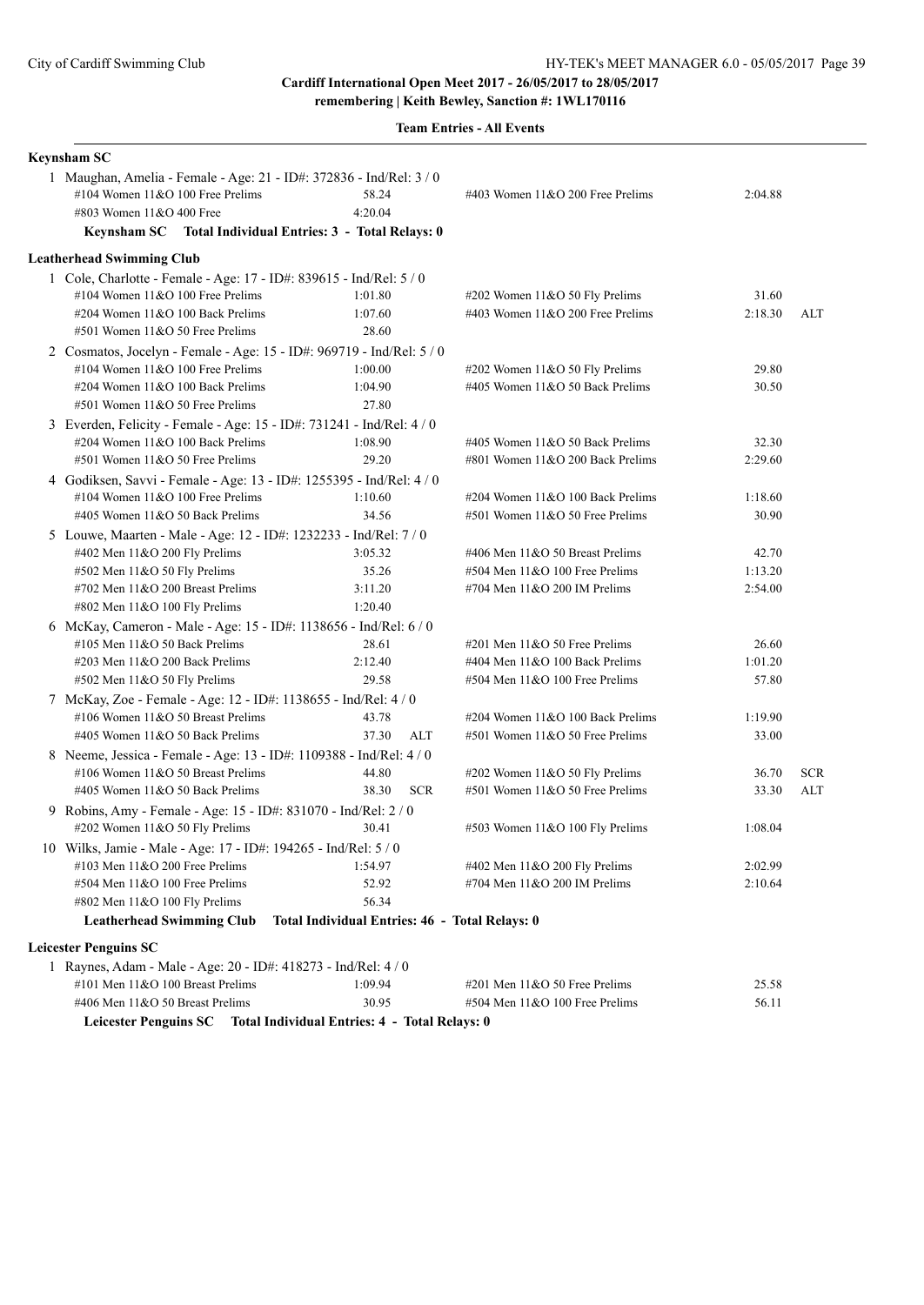| Loughborough University S & WP                                                |                     |                                  |         |  |  |  |  |  |
|-------------------------------------------------------------------------------|---------------------|----------------------------------|---------|--|--|--|--|--|
| 1 Baxter, Edward - Male - Age: 19 - ID#: 285357 - Ind/Rel: 3 / 0              |                     |                                  |         |  |  |  |  |  |
| #101 Men 11&O 100 Breast Prelims                                              | 1:01.94             | #406 Men 11&O 50 Breast Prelims  | 28.93   |  |  |  |  |  |
| #702 Men 11&O 200 Breast Prelims                                              | 2:12.50             |                                  |         |  |  |  |  |  |
| 2 Clark, Imogen - Female - Age: 17 - ID#: 752818 - Ind/Rel: 4 / 0             |                     |                                  |         |  |  |  |  |  |
| #106 Women 11&O 50 Breast Prelims                                             | 30.21               | #202 Women 11&O 50 Fly Prelims   | 27.32   |  |  |  |  |  |
| #401 Women 11&O 100 Breast Prelims                                            | 1:07.58             | #501 Women 11&O 50 Free Prelims  | 25.91   |  |  |  |  |  |
| 3 Cooper, Harriet - Female - Age: 19 - ID#: 296623 - Ind/Rel: 5 / 0           |                     |                                  |         |  |  |  |  |  |
| #104 Women 11&O 100 Free Prelims                                              | 55.45               | #202 Women 11&O 50 Fly Prelims   | 28.94   |  |  |  |  |  |
| #204 Women 11&O 100 Back Prelims                                              | 1:01.88             | #405 Women 11&O 50 Back Prelims  | 29.60   |  |  |  |  |  |
| #501 Women 11&O 50 Free Prelims                                               | 25.72               |                                  |         |  |  |  |  |  |
| 4 Day, Emma - Female - Age: 20 - ID#: 142503 - Ind/Rel: 5 / 0                 |                     |                                  |         |  |  |  |  |  |
| #102 Women 11&O 200 Fly Prelims                                               | 2:15.00             | #204 Women 11&O 100 Back Prelims | 1:03.05 |  |  |  |  |  |
| #403 Women $11&O$ 200 Free Prelims                                            | 2:06.00             | #503 Women 11&O 100 Fly Prelims  | 1:01.00 |  |  |  |  |  |
| #701 Women $11&O$ 200 Breast Prelims                                          | 2:28.00             |                                  |         |  |  |  |  |  |
| 5 Evans, Charlotte - Female - Age: 19 - ID#: 282840 - Ind/Rel: 3 / 0          |                     |                                  |         |  |  |  |  |  |
| #204 Women 11&O 100 Back Prelims                                              | 1:01.49             | #405 Women 11&O 50 Back Prelims  | 29.52   |  |  |  |  |  |
| #801 Women 11&O 200 Back Prelims                                              | 2:10.35             |                                  |         |  |  |  |  |  |
| 6 Greenbank, Luke - Male - Age: 19 - ID#: 447251 - Ind/Rel: 5 / 0             |                     |                                  |         |  |  |  |  |  |
| #105 Men 11&O 50 Back Prelims                                                 | 25.86               | #203 Men 11&O 200 Back Prelims   | 1:57.67 |  |  |  |  |  |
| #404 Men 11&O 100 Back Prelims                                                | 54.75               | #704 Men 11&O 200 IM Prelims     | 2:07.69 |  |  |  |  |  |
| #802 Men 11&O 100 Fly Prelims                                                 | 55.39               |                                  |         |  |  |  |  |  |
| 7 Hall, Candice - Female - Age: 19 - ID#: 254866 - Ind/Rel: 4 / 0             |                     |                                  |         |  |  |  |  |  |
| #102 Women 11&O 200 Fly Prelims                                               | 2:15.00             | #206 Women 11&O 400 IM           | 4:50.00 |  |  |  |  |  |
| #403 Women $11&O$ 200 Free Prelims                                            | 2:02.00             | #801 Women 11&O 200 Back Prelims | 2:14.00 |  |  |  |  |  |
| 8 Hughes, Nathan - Male - Age: 16 - ID#: 412404 - Ind/Rel: 5 / 0              |                     |                                  |         |  |  |  |  |  |
| #103 Men $11&O$ 200 Free Prelims                                              | 1:56.00             | #203 Men 11&O 200 Back Prelims   | 2:10.00 |  |  |  |  |  |
| #402 Men 11&O 200 Fly Prelims                                                 | 2:05.00             | #702 Men 11&O 200 Breast Prelims | 2:20.00 |  |  |  |  |  |
| #804 Men 11&O 400 Free                                                        | 3:59.00             |                                  |         |  |  |  |  |  |
| Loughborough University S & WP Total Individual Entries: 34 - Total Relays: 0 |                     |                                  |         |  |  |  |  |  |
| <b>Lydney SC</b>                                                              |                     |                                  |         |  |  |  |  |  |
| 1 Delaney, Orla - Female - Age: 13 - ID#: 1138977 - Ind/Rel: 5 / 0            |                     |                                  |         |  |  |  |  |  |
| #202 Women 11&O 50 Fly Prelims                                                | <b>SCR</b><br>35.63 | #204 Women 11&O 100 Back Prelims | 1:16.74 |  |  |  |  |  |
| #403 Women 11&O 200 Free Prelims                                              | 2:24.47             | #501 Women 11&O 50 Free Prelims  | 29.60   |  |  |  |  |  |

#701 Women 11&O 200 Breast Prelims 3:09.59 **Lydney SC Total Individual Entries: 5 - Total Relays: 0**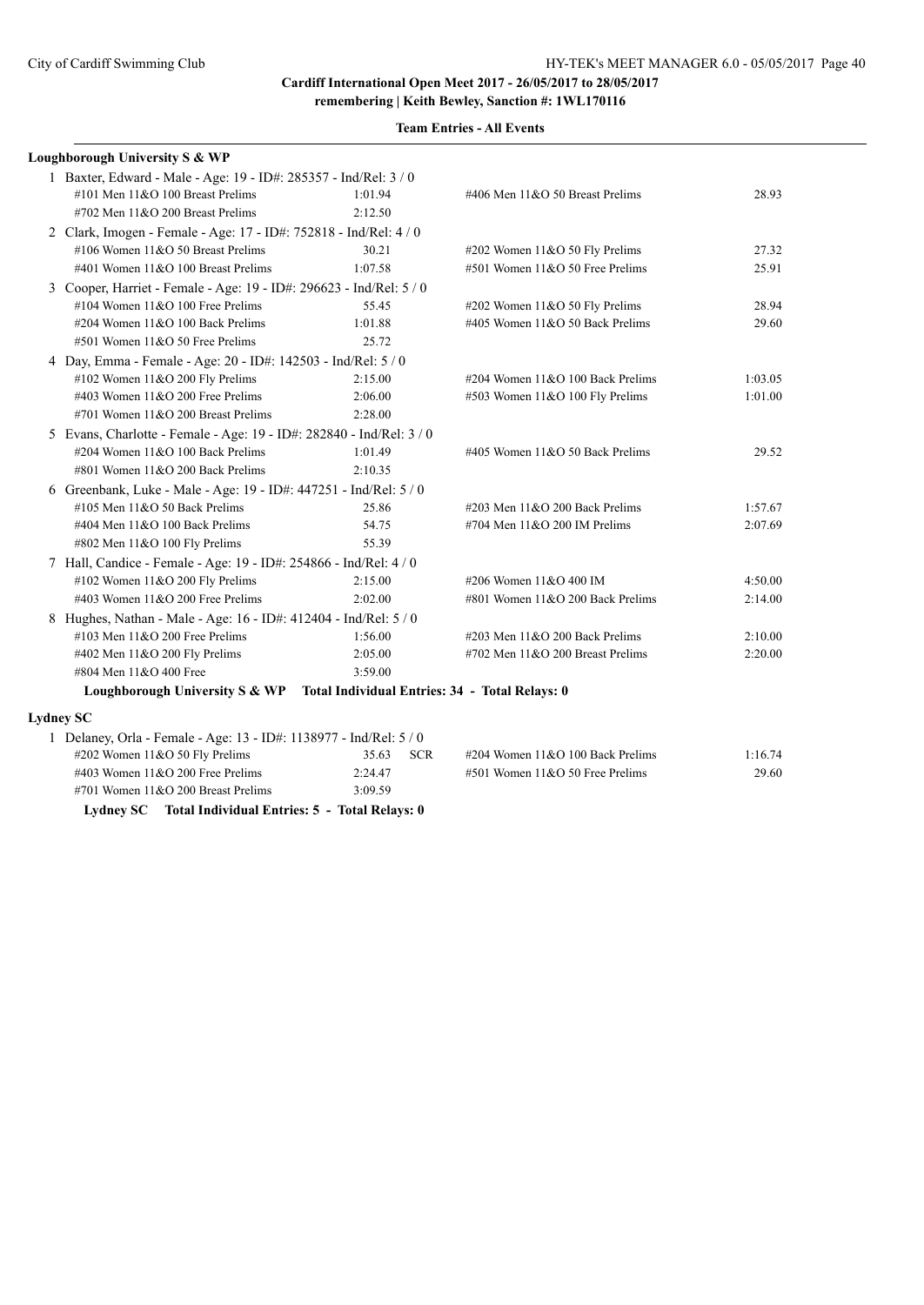**remembering | Keith Bewley, Sanction #: 1WL170116**

| <b>Maxwell Swim Club Ltd-SE</b>                                            |                                                |                                    |         |
|----------------------------------------------------------------------------|------------------------------------------------|------------------------------------|---------|
| 1 Chadwick, Matthew - Male - Age: 16 - ID#: 915631 - Ind/Rel: 7 / 0        |                                                |                                    |         |
| #101 Men 11&O 100 Breast Prelims                                           | 1:12.40                                        | #201 Men 11&O 50 Free Prelims      | 27.50   |
| #406 Men 11&O 50 Breast Prelims                                            | 33.60                                          | #502 Men 11&O 50 Fly Prelims       | 30.50   |
| #504 Men 11&O 100 Free Prelims                                             | 59.10                                          | #702 Men 11&O 200 Breast Prelims   | 2:31.00 |
| #704 Men 11&O 200 IM Prelims                                               | 2:22.60                                        |                                    |         |
| 2 Childs, Hannah D - Female - Age: 15 - ID#: 869605 - Ind/Rel: 5 / 0       |                                                |                                    |         |
| #104 Women 11&O 100 Free Prelims                                           | 1:06.50                                        | #204 Women 11&O 100 Back Prelims   | 1:14.50 |
| #403 Women 11&O 200 Free Prelims                                           | 2:22.90<br><b>SCR</b>                          | #405 Women $11&O$ 50 Back Prelims  | 34.30   |
| #501 Women 11&O 50 Free Prelims                                            | 31.30                                          |                                    |         |
| 3 Cook, Amber - Female - Age: 16 - ID#: 721862 - Ind/Rel: 4 / 0            |                                                |                                    |         |
| #403 Women $11&O$ 200 Free Prelims                                         | 2:19.30<br>ALT                                 | #405 Women $11&O$ 50 Back Prelims  | 32.30   |
| #501 Women 11&O 50 Free Prelims                                            | 29.10                                          | #503 Women 11&O 100 Fly Prelims    | 1:09.70 |
| 4 Fell, Rosalind - Female - Age: 16 - ID#: 753250 - Ind/Rel: 4 / 0         |                                                |                                    |         |
| #403 Women 11&O 200 Free Prelims                                           | 2:21.30<br><b>SCR</b>                          | #405 Women $11&O$ 50 Back Prelims  | 33.40   |
| #501 Women 11&O 50 Free Prelims                                            | 30.40                                          | #503 Women 11&O 100 Fly Prelims    | 1:15.80 |
| 5 Gundry, Ted - Male - Age: 14 - ID#: 1110583 - Ind/Rel: 7 / 0             |                                                |                                    |         |
| #105 Men 11&O 50 Back Prelims                                              | 30.60                                          | #201 Men $11&050$ Free Prelims     | 26.89   |
| #203 Men 11&O 200 Back Prelims                                             | 2:27.30                                        | #404 Men 11&O 100 Back Prelims     | 1:04.70 |
| #502 Men 11&O 50 Fly Prelims                                               | 29.16                                          | $#504$ Men $11&O$ 100 Free Prelims | 1:00.05 |
| #704 Men 11&O 200 IM Prelims                                               | 2:30.36                                        |                                    |         |
| 6 Manser, George - Male - Age: 17 - ID#: 807647 - Ind/Rel: 4 / 0           |                                                |                                    |         |
| #101 Men $11&O$ 100 Breast Prelims                                         | 1:08.20                                        | #406 Men 11&O 50 Breast Prelims    | 32.00   |
| #504 Men 11&O 100 Free Prelims                                             | 58.40                                          | #702 Men 11&O 200 Breast Prelims   | 2:25.30 |
| 7 Martin, Billy - Male - Age: 17 - ID#: 744480 - Ind/Rel: 3 / 0            |                                                |                                    |         |
| #205 Men 11&O 1500 Free                                                    | 16:31.62                                       | #402 Men 11&O 200 Fly Prelims      | 2:15.21 |
| #504 Men 11&O 100 Free Prelims                                             | 54.41                                          |                                    |         |
| 8 McDade, Kenji - Male - Age: 14 - ID#: 1144065 - Ind/Rel: 6 / 0           |                                                |                                    |         |
| #101 Men $11&O$ 100 Breast Prelims                                         | 1:13.00                                        | #103 Men $11&O$ 200 Free Prelims   | 2:08.80 |
| #402 Men 11&O 200 Fly Prelims                                              | 2:25.50                                        | #406 Men 11&O 50 Breast Prelims    | 34.60   |
| #702 Men 11&O 200 Breast Prelims                                           | 2:37.60                                        | #704 Men 11&O 200 IM Prelims       | 2:23.70 |
| 9 Pirrie, Megan - Female - Age: 17 - ID#: 432697 - Ind/Rel: 4 / 0          |                                                |                                    |         |
| #104 Women $11&O$ 100 Free Prelims                                         | 1:02.80                                        | #106 Women 11&O 50 Breast Prelims  | 36.00   |
| #202 Women 11&O 50 Fly Prelims                                             | 31.20                                          | #206 Women 11&O 400 IM             | 5:17.50 |
| 10 Selby, Tom E - Male - Age: 14 - ID#: 869549 - Ind/Rel: 5 / 0            |                                                |                                    |         |
| #105 Men $11&O$ 50 Back Prelims                                            | 30.57                                          | #201 Men $11&050$ Free Prelims     | 26.32   |
| #404 Men 11&O 100 Back Prelims                                             | 1:05.70                                        | #502 Men 11&O 50 Fly Prelims       | 30.05   |
| #504 Men 11&O 100 Free Prelims                                             | 59.00                                          |                                    |         |
| 11 Walker, Joe S - Male - Age: 17 - ID#: 715904 - Ind/Rel: 5 / 0           |                                                |                                    |         |
| #402 Men 11&O 200 Fly Prelims                                              | 2:15.80                                        | #404 Men 11&O 100 Back Prelims     | 1:00.50 |
| #506 Men 11&O 400 IM                                                       | 5:04.20                                        | #704 Men 11&O 200 IM Prelims       | 2:16.40 |
| #802 Men 11&O 100 Fly Prelims                                              | 1:01.50                                        |                                    |         |
| 12 Winchcombe, Caitlin M - Female - Age: 16 - ID#: 468938 - Ind/Rel: 4 / 0 |                                                |                                    |         |
| #106 Women 11&O 50 Breast Prelims                                          | 36.61                                          | #202 Women 11&O 50 Fly Prelims     | 30.34   |
| #401 Women 11&O 100 Breast Prelims                                         | 1:20.00                                        | #503 Women 11&O 100 Fly Prelims    | 1:10.30 |
| <b>Maxwell Swim Club Ltd-SE</b>                                            | Total Individual Entries: 58 - Total Relays: 0 |                                    |         |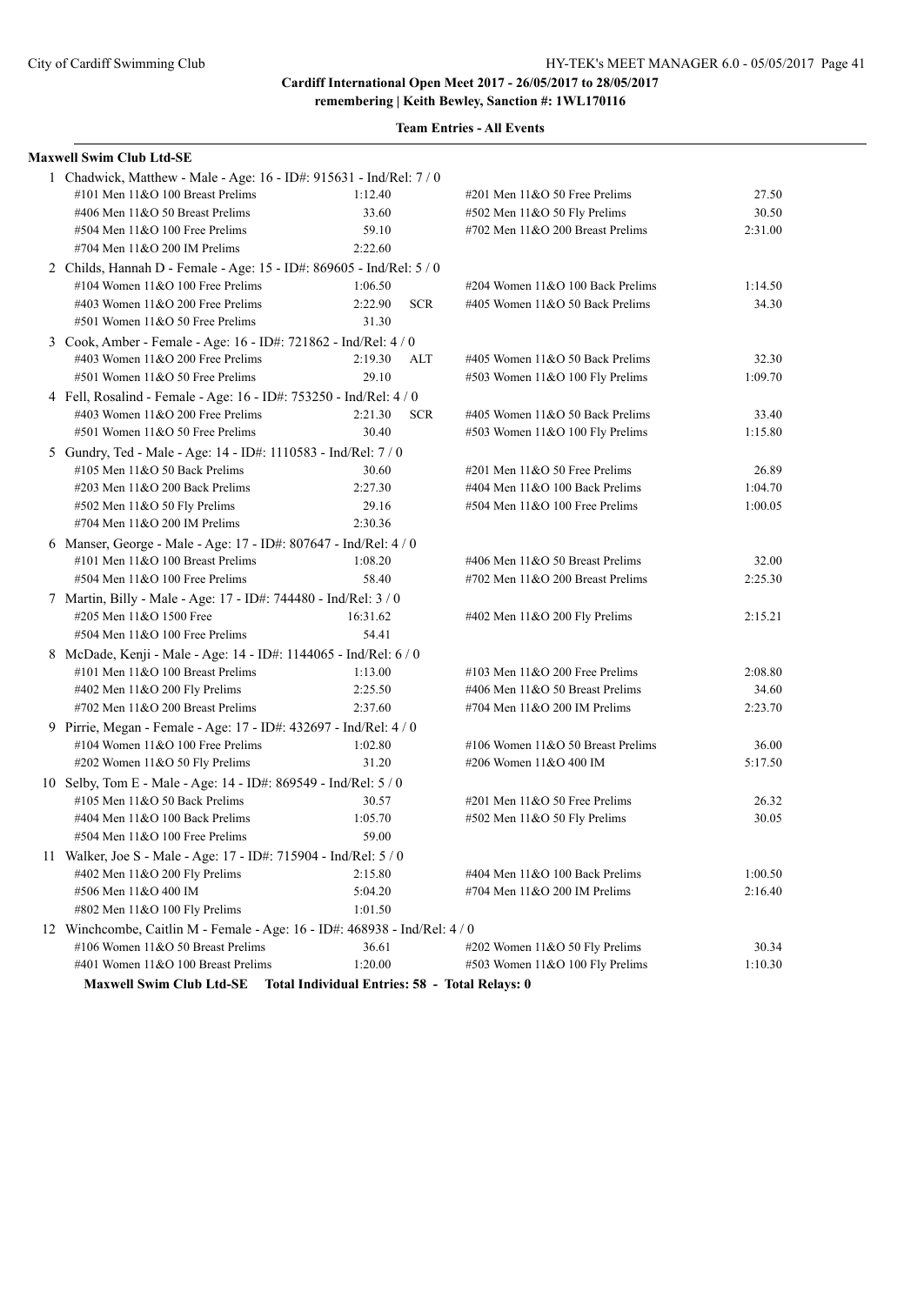| <b>Merthyr Tydfil Swimming Club</b>                                         |         |            |                                     |          |            |  |  |  |  |
|-----------------------------------------------------------------------------|---------|------------|-------------------------------------|----------|------------|--|--|--|--|
| 1 Cates, Mia - Female - Age: 13 - ID#: 826515 - Ind/Rel: 4/0                |         |            |                                     |          |            |  |  |  |  |
| #104 Women 11&O 100 Free Prelims                                            | 1:14.26 |            | #204 Women 11&O 100 Back Prelims    | 1:24.84  |            |  |  |  |  |
| #405 Women 11&O 50 Back Prelims                                             | 40.38   | <b>SCR</b> | #501 Women 11&O 50 Free Prelims     | 34.15    | <b>SCR</b> |  |  |  |  |
| 2 Davies, Katie-May - Female - Age: 16 - ID#: 514721 - Ind/Rel: 5 / 0       |         |            |                                     |          |            |  |  |  |  |
| #104 Women 11&O 100 Free Prelims                                            | 1:10.32 |            | #106 Women 11&O 50 Breast Prelims   | 41.34    |            |  |  |  |  |
| #403 Women $11&O$ 200 Free Prelims                                          | 2:28.63 | <b>SCR</b> | #501 Women 11&O 50 Free Prelims     | 31.78    |            |  |  |  |  |
| #803 Women 11&O 400 Free                                                    | 5:09.04 | <b>ALT</b> |                                     |          |            |  |  |  |  |
| 3 Harries, Megan - Female - Age: 15 - ID#: 885686 - Ind/Rel: 6 / 0          |         |            |                                     |          |            |  |  |  |  |
| #401 Women 11&O 100 Breast Prelims                                          | 1:29.76 |            | #403 Women $11&O$ 200 Free Prelims  | 2:28.67  | <b>SCR</b> |  |  |  |  |
| #405 Women 11&O 50 Back Prelims                                             | 34.64   |            | #501 Women 11&O 50 Free Prelims     | 30.32    |            |  |  |  |  |
| #503 Women 11&O 100 Fly Prelims                                             | 1:11.83 |            | #703 Women $11&O$ 200 IM Prelims    | 2:45.18  | <b>SCR</b> |  |  |  |  |
| 4 Jones, Alicia D - Female - Age: 14 - ID#: 827195 - Ind/Rel: 6 / 0         |         |            |                                     |          |            |  |  |  |  |
| #104 Women 11&O 100 Free Prelims                                            | 1:04.52 |            | #106 Women $11&O 50$ Breast Prelims | 40.96    |            |  |  |  |  |
| #202 Women 11&O 50 Fly Prelims                                              | 32.94   |            | #403 Women $11&O$ 200 Free Prelims  | 2:21.92  |            |  |  |  |  |
| #501 Women 11&O 50 Free Prelims                                             | 28.94   |            | #503 Women 11&O 100 Fly Prelims     | 1:17.38  |            |  |  |  |  |
| 5 Jones, Lloyd O - Male - Age: 13 - ID#: 853576 - Ind/Rel: 4 / 0            |         |            |                                     |          |            |  |  |  |  |
| #103 Men 11&O 200 Free Prelims                                              | 2:33.54 |            | #105 Men $11&O$ 50 Back Prelims     | 38.56    |            |  |  |  |  |
| #201 Men 11&O 50 Free Prelims                                               | 31.06   | <b>SCR</b> | #504 Men 11&O 100 Free Prelims      | 1:09.55  |            |  |  |  |  |
| 6 Jones, Morgan - Male - Age: 11 - ID#: 1107253 - Ind/Rel: 2 / 0            |         |            |                                     |          |            |  |  |  |  |
| #201 Men 11&O 50 Free Prelims                                               | 36.67   | <b>SCR</b> | #406 Men 11&O 50 Breast Prelims     | 48.94    | <b>SCR</b> |  |  |  |  |
| 7 Lewis, Helen - Female - Age: 14 - ID#: 880103 - Ind/Rel: 7 / 0            |         |            |                                     |          |            |  |  |  |  |
| #102 Women 11&O 200 Fly Prelims                                             | 2:40.45 |            | #202 Women $11&050$ Fly Prelims     | 31.35    |            |  |  |  |  |
| #204 Women 11&O 100 Back Prelims                                            | 1:15.85 |            | #403 Women $11&O$ 200 Free Prelims  | 2:29.31  | <b>SCR</b> |  |  |  |  |
| #501 Women 11&O 50 Free Prelims                                             | 31.26   |            | #503 Women 11&O 100 Fly Prelims     | 1:11.12  |            |  |  |  |  |
| #703 Women $11&O$ 200 IM Prelims                                            | 2:43.55 | ALT        |                                     |          |            |  |  |  |  |
| 8 Mullins, Joshua - Male - Age: 16 - ID#: 478198 - Ind/Rel: 6 / 0           |         |            |                                     |          |            |  |  |  |  |
| #103 Men 11&O 200 Free Prelims                                              | 2:14.07 |            | $\#201$ Men $11&O$ 50 Free Prelims  | 28.00    |            |  |  |  |  |
| #406 Men 11&O 50 Breast Prelims                                             | 36.17   |            | #502 Men 11&O 50 Fly Prelims        | 30.66    |            |  |  |  |  |
| #504 Men 11&O 100 Free Prelims                                              | 1:00.48 |            | #506 Men 11&O 400 IM                | 5:31.88  |            |  |  |  |  |
| 9 Teagle, Eilir - Female - Age: 12 - ID#: 918321 - Ind/Rel: 7 / 0           |         |            |                                     |          |            |  |  |  |  |
| #401 Women 11&O 100 Breast Prelims                                          | 1:29.95 |            | #403 Women $11&O$ 200 Free Prelims  | 2:33.46  | ALT        |  |  |  |  |
| #503 Women $11&O 100$ Fly Prelims                                           | 1:24.14 |            | #505 Women 11&O 800 Free            | 10:52.03 | ALT        |  |  |  |  |
| #701 Women 11&O 200 Breast Prelims                                          | 3:05.97 |            | #703 Women $11&O$ 200 IM Prelims    | 2:48.29  |            |  |  |  |  |
| #801 Women $11&O$ 200 Back Prelims                                          | 2:46.58 |            |                                     |          |            |  |  |  |  |
| Merthyr Tydfil Swimming Club Total Individual Entries: 47 - Total Relays: 0 |         |            |                                     |          |            |  |  |  |  |
| <b>Millfield School</b>                                                     |         |            |                                     |          |            |  |  |  |  |
| 1 Rees, Ffion - Female - Age: 13 - ID#: 1109904 - Ind/Rel: 2 / 0            |         |            |                                     |          |            |  |  |  |  |
| #703 Women 11&O 200 IM Prelims                                              | 2:46.01 |            | #801 Women 11&O 200 Back Prelims    | 2:34.71  |            |  |  |  |  |
| Millfield School Total Individual Entries: 2 - Total Relays: 0              |         |            |                                     |          |            |  |  |  |  |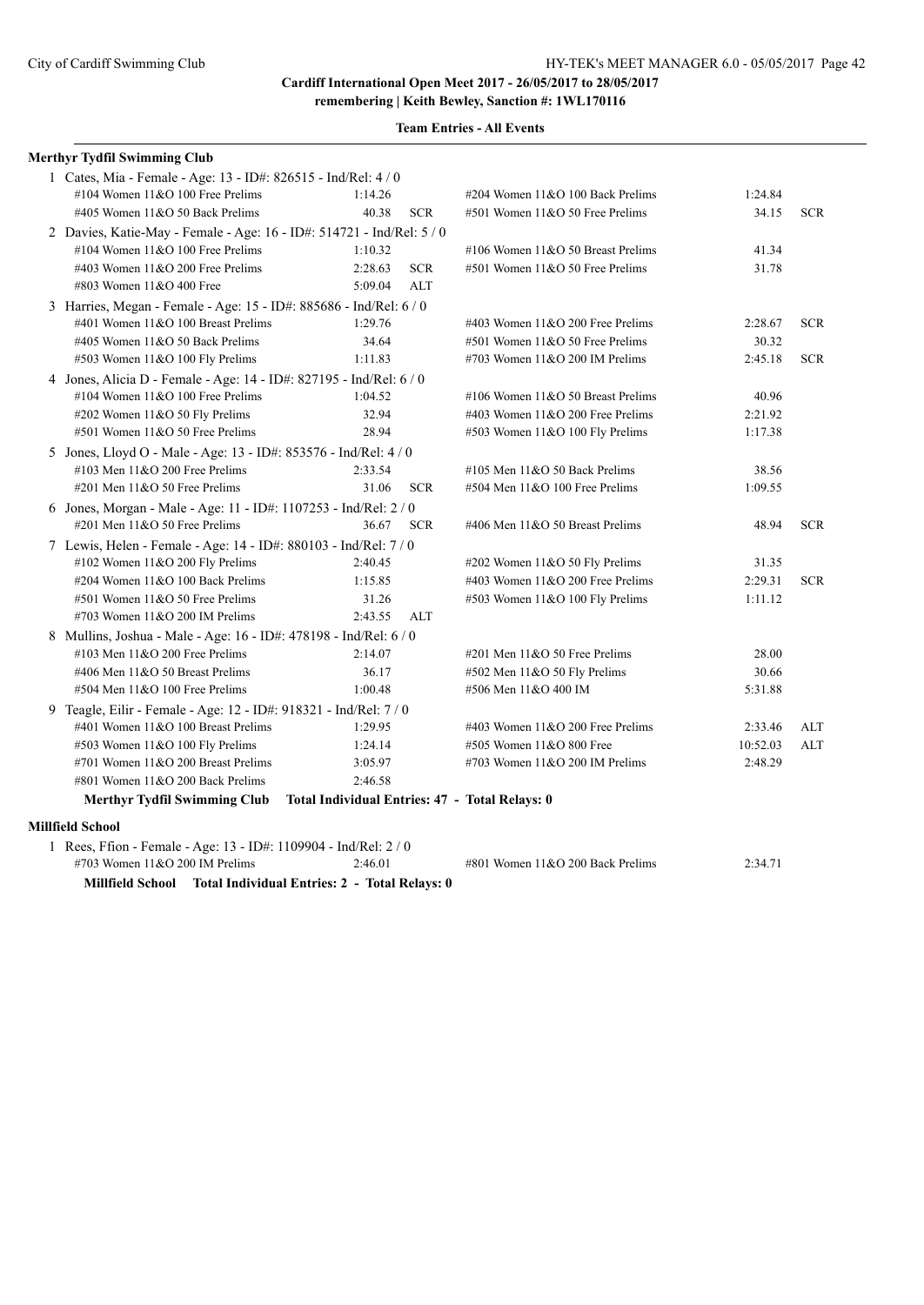| <b>Milngavie and Bearsden Asc</b>                                       |          |            |                                    |         |            |
|-------------------------------------------------------------------------|----------|------------|------------------------------------|---------|------------|
| 1 Brolly, Angus J - Male - Age: 17 - ID#: 928239 - Ind/Rel: 6 / 0       |          |            |                                    |         |            |
| #101 Men 11&O 100 Breast Prelims                                        | 1:11.80  |            | #201 Men 11&O 50 Free Prelims      | 26.20   |            |
| #406 Men 11&O 50 Breast Prelims                                         | 32.27    |            | #502 Men 11&O 50 Fly Prelims       | 27.13   |            |
| #504 Men 11&O 100 Free Prelims                                          | 59.60    |            | #802 Men 11&O 100 Fly Prelims      | 1:01.85 |            |
| 2 Brown, Beth A - Female - Age: 16 - ID#: 718039 - Ind/Rel: 4 / 0       |          |            |                                    |         |            |
| #401 Women 11&O 100 Breast Prelims                                      | 1:18.60  |            | #405 Women 11&O 50 Back Prelims    | 33.50   |            |
| #501 Women 11&O 50 Free Prelims                                         | 29.30    |            | #701 Women 11&O 200 Breast Prelims | 2:50.70 |            |
| 3 Fletcher, Iain - Male - Age: 16 - ID#: 718044 - Ind/Rel: 6 / 0        |          |            |                                    |         |            |
| #103 Men $11&O$ 200 Free Prelims                                        | 2:07.90  |            | #105 Men $11&O$ 50 Back Prelims    | 32.80   |            |
| #201 Men 11&O 50 Free Prelims                                           | 26.45    |            | #402 Men 11&O 200 Fly Prelims      | 2:14.95 |            |
| #504 Men 11&O 100 Free Prelims                                          | 56.82    |            | #802 Men 11&O 100 Fly Prelims      | 59.89   |            |
| 4 Gillespie, Rachel E - Female - Age: 15 - ID#: 928233 - Ind/Rel: 8 / 0 |          |            |                                    |         |            |
| #104 Women $11&O 100$ Free Prelims                                      | 1:04.70  |            | #202 Women 11&O 50 Fly Prelims     | 29.41   |            |
| #204 Women 11&O 100 Back Prelims                                        | 1:10.20  |            | #405 Women 11&O 50 Back Prelims    | 31.79   |            |
| #501 Women 11&O 50 Free Prelims                                         | 28.70    |            | #503 Women 11&O 100 Fly Prelims    | 1:09.25 |            |
| #703 Women 11&O 200 IM Prelims                                          | 2:39.10  |            | #801 Women 11&O 200 Back Prelims   | 2:31.40 |            |
| 5 Hughes, Charlotte E - Female - Age: 15 - ID#: 818677 - Ind/Rel: 6 / 0 |          |            |                                    |         |            |
| #104 Women 11&O 100 Free Prelims                                        | 1:05.60  |            | #202 Women 11&O 50 Fly Prelims     | 33.70   | ALT        |
| #204 Women 11&O 100 Back Prelims                                        | 1:15.20  |            | #403 Women $11&O$ 200 Free Prelims | 2:25.10 | <b>SCR</b> |
| #405 Women 11&O 50 Back Prelims                                         | 34.70    |            | #501 Women 11&O 50 Free Prelims    | 29.40   |            |
| 6 Kelly, Douglas - Male - Age: 14 - ID#: 1109204 - Ind/Rel: 9 / 0       |          |            |                                    |         |            |
| #101 Men 11&O 100 Breast Prelims                                        | 1:12.74  |            | #105 Men $11&O$ 50 Back Prelims    | 29.80   |            |
| $\#201$ Men $11&O$ 50 Free Prelims                                      | 25.82    |            | #404 Men 11&O 100 Back Prelims     | 1:06.10 |            |
| #406 Men 11&O 50 Breast Prelims                                         | 32.40    |            | #502 Men 11&O 50 Fly Prelims       | 27.64   |            |
| #504 Men 11&O 100 Free Prelims                                          | 56.60    |            | #704 Men 11&O 200 IM Prelims       | 2:19.40 |            |
| #802 Men 11&O 100 Fly Prelims                                           | 1:04.39  |            |                                    |         |            |
| 7 Lamb, Michael J - Male - Age: 17 - ID#: 545787 - Ind/Rel: 5 / 0       |          |            |                                    |         |            |
| #103 Men $11&O$ 200 Free Prelims                                        | 2:04.60  |            | #105 Men $11&O$ 50 Back Prelims    | 28.70   |            |
| $\#201$ Men $11&O$ 50 Free Prelims                                      | 25.20    |            | #404 Men 11&O 100 Back Prelims     | 1:02.80 |            |
| #504 Men 11&O 100 Free Prelims                                          | 55.40    |            |                                    |         |            |
| 8 MacDonald, Zoe - Female - Age: 16 - ID#: 545788 - Ind/Rel: 6 / 0      |          |            |                                    |         |            |
| #106 Women 11&O 50 Breast Prelims                                       | 34.05    |            | #202 Women 11&O 50 Fly Prelims     | 28.75   |            |
| #401 Women 11&O 100 Breast Prelims                                      | 1:13.00  |            | #501 Women 11&O 50 Free Prelims    | 27.40   |            |
| #503 Women 11&O 100 Fly Prelims                                         | 1:04.64  |            | #703 Women $11&O$ 200 IM Prelims   | 2:28.20 |            |
| 9 Paterson, Iona - Female - Age: 16 - ID#: 821467 - Ind/Rel: 9 / 0      |          |            |                                    |         |            |
| #104 Women $11&O 100$ Free Prelims                                      | 1:04.90  |            | #202 Women 11&O 50 Fly Prelims     | 32.43   |            |
| #204 Women 11&O 100 Back Prelims                                        | 1:13.20  |            | #403 Women 11&O 200 Free Prelims   | 2:25.56 | <b>SCR</b> |
| #405 Women 11&O 50 Back Prelims                                         | 34.38    |            | #501 Women 11&O 50 Free Prelims    | 29.80   |            |
| #503 Women 11&O 100 Fly Prelims                                         | 1:15.10  |            | #703 Women $11&O$ 200 IM Prelims   | 2:50.80 | <b>SCR</b> |
| #801 Women 11&O 200 Back Prelims                                        | 2:46.10  |            |                                    |         |            |
| 10 Renton, Molly L - Female - Age: 15 - ID#: 928237 - Ind/Rel: 9 / 0    |          |            |                                    |         |            |
| #104 Women 11&O 100 Free Prelims                                        | 1:06.80  |            | #106 Women 11&O 50 Breast Prelims  | 39.30   |            |
| #202 Women 11&O 50 Fly Prelims                                          | 34.50    | <b>SCR</b> | #401 Women 11&O 100 Breast Prelims | 1:23.50 |            |
| #403 Women 11&O 200 Free Prelims                                        | 2:23.70  | <b>SCR</b> | #501 Women 11&O 50 Free Prelims    | 31.00   |            |
| #505 Women 11&O 800 Free                                                | 10:33.00 | <b>SCR</b> | #701 Women 11&O 200 Breast Prelims | 3:00.50 |            |
| #803 Women 11&O 400 Free                                                | 5:07.80  | <b>ALT</b> |                                    |         |            |
| 11 Shiels, Ellis J - Female - Age: 14 - ID#: 941993 - Ind/Rel: 8 / 0    |          |            |                                    |         |            |
| #102 Women 11&O 200 Fly Prelims                                         | 2:39.00  |            | #104 Women 11&O 100 Free Prelims   | 1:02.10 |            |
| #204 Women 11&O 100 Back Prelims                                        | 1:06.36  |            | #405 Women 11&O 50 Back Prelims    | 31.10   |            |
| #501 Women 11&O 50 Free Prelims                                         | 28.99    |            | #505 Women 11&O 800 Free           | 9:50.67 |            |
| #703 Women $11&O$ 200 IM Prelims                                        | 2:34.36  |            | #801 Women 11&O 200 Back Prelims   | 2:20.66 |            |
| 12 Voute, Ellen L - Female - Age: 17 - ID#: 480613 - Ind/Rel: 3 / 0     |          |            |                                    |         |            |
| #403 Women 11&O 200 Free Prelims                                        | 2:17.46  |            | #405 Women 11&O 50 Back Prelims    | 33.60   |            |
| #501 Women 11&O 50 Free Prelims                                         | 28.50    |            |                                    |         |            |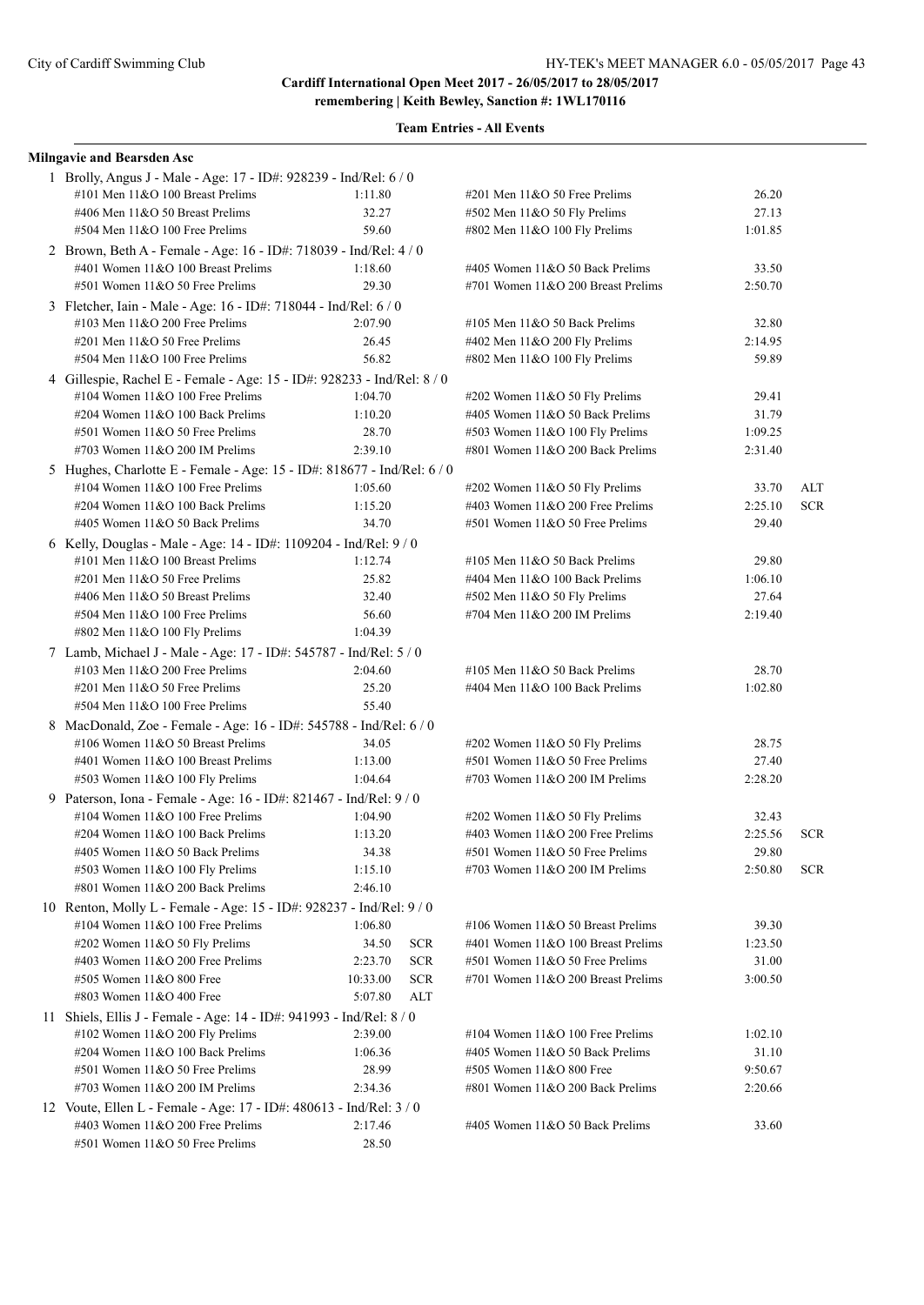| <b>Milngavie and Bearsden Asc</b>                                         |         |                                    |         |     |  |  |  |
|---------------------------------------------------------------------------|---------|------------------------------------|---------|-----|--|--|--|
| 13 Williams, Emma - Female - Age: 18 - ID#: 480619 - Ind/Rel: 6/0         |         |                                    |         |     |  |  |  |
| $\#106$ Women $11\&O$ 50 Breast Prelims                                   | 35.40   | $\#202$ Women 11&O 50 Fly Prelims  | 30.60   |     |  |  |  |
| $\#401$ Women $11&O$ 100 Breast Prelims                                   | 1:17.90 | $\#405$ Women 11&O 50 Back Prelims | 31.67   |     |  |  |  |
| $\#501$ Women $11&O$ 50 Free Prelims                                      | 28.46   | $\#703$ Women 11&O 200 IM Prelims  | 2:36.30 | ALT |  |  |  |
| Milngavie and Bearsden Asc Total Individual Entries: 85 - Total Relays: 0 |         |                                    |         |     |  |  |  |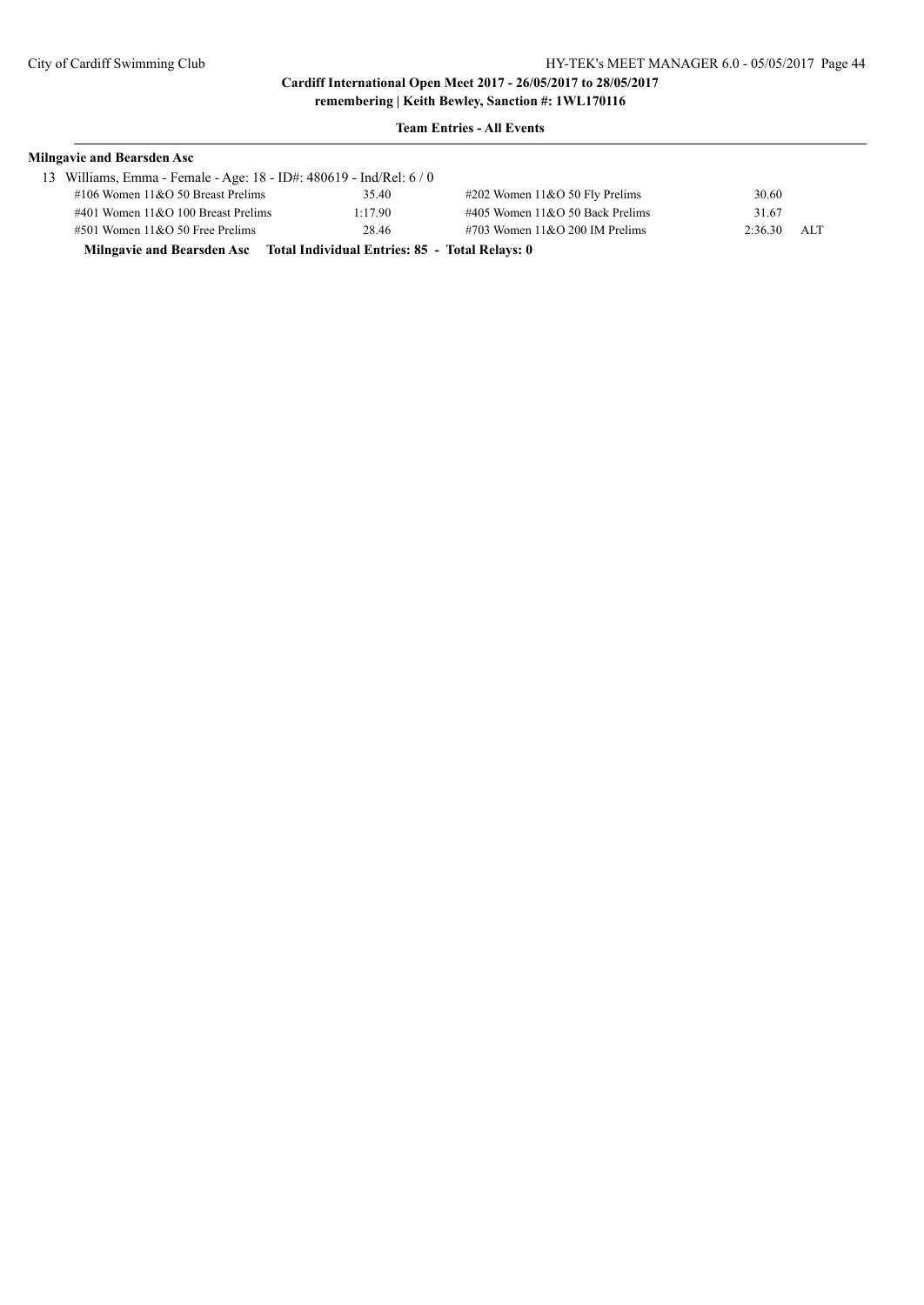**remembering | Keith Bewley, Sanction #: 1WL170116**

| <b>Team Entries - All Events</b> |
|----------------------------------|
|----------------------------------|

| <b>Neath Asc</b> |                                                                                                                 |                     |            |                                     |                    |            |
|------------------|-----------------------------------------------------------------------------------------------------------------|---------------------|------------|-------------------------------------|--------------------|------------|
|                  | 1 Burgess, Sienna - Female - Age: 11 - ID#: 1252140 - Ind/Rel: 5 / 0                                            |                     |            |                                     |                    |            |
|                  | #106 Women 11&O 50 Breast Prelims                                                                               | 41.12               |            | #202 Women 11&O 50 Fly Prelims      | 35.39              | <b>SCR</b> |
|                  | #401 Women 11&O 100 Breast Prelims                                                                              | 1:30.60             |            | #501 Women 11&O 50 Free Prelims     | 33.11              |            |
|                  | #701 Women 11&O 200 Breast Prelims                                                                              | 3:15.79             |            |                                     |                    |            |
|                  | 2 Cole, Cerys - Female - Age: 15 - ID#: 853604 - Ind/Rel: 2 / 0                                                 |                     |            |                                     |                    |            |
|                  | #104 Women $11&O 100$ Free Prelims                                                                              | 1:05.97             |            | #202 Women 11&O 50 Fly Prelims      | 35.57              | <b>SCR</b> |
|                  | 3 Davies, Charlotte - Female - Age: 13 - ID#: 972400 - Ind/Rel: 5 / 0                                           |                     |            |                                     |                    |            |
|                  | #202 Women 11&O 50 Fly Prelims                                                                                  | 32.69               |            | #204 Women 11&O 100 Back Prelims    | 1:12.76            |            |
|                  | #405 Women 11&O 50 Back Prelims                                                                                 | 34.42               |            | $#501$ Women $11&O$ 50 Free Prelims | 31.32              |            |
|                  | #503 Women 11&O 100 Fly Prelims                                                                                 | 1:12.21             |            |                                     |                    |            |
|                  | 4 Davies, Katie - Female - Age: 13 - ID#: 1236999 - Ind/Rel: 5 / 0                                              |                     |            |                                     |                    |            |
|                  | #104 Women $11&O 100$ Free Prelims                                                                              | 1:07.68             |            | #204 Women 11&O 100 Back Prelims    | 1:15.18            |            |
|                  | #403 Women 11&O 200 Free Prelims                                                                                | 2:26.50             | <b>SCR</b> | #501 Women 11&O 50 Free Prelims     | 31.54              |            |
|                  | #803 Women 11&O 400 Free                                                                                        | 5:13.06             | ALT        |                                     |                    |            |
|                  | 5 Evans, Bethan - Female - Age: 12 - ID#: 1241158 - Ind/Rel: 5 / 0                                              |                     |            |                                     |                    |            |
|                  | #104 Women 11&O 100 Free Prelims                                                                                | 1:09.62             |            | #204 Women 11&O 100 Back Prelims    | 1:15.78            |            |
|                  | #405 Women 11&O 50 Back Prelims                                                                                 | 35.50               |            | $#501$ Women $11&O 50$ Free Prelims | 31.94              |            |
|                  | #801 Women 11&O 200 Back Prelims                                                                                | 2:40.62             |            |                                     |                    |            |
|                  | 6 George, Mia - Female - Age: 11 - ID#: 1221465 - Ind/Rel: 1/0                                                  |                     |            |                                     |                    |            |
|                  | #505 Women 11&O 800 Free                                                                                        | 12:23.32            | <b>SCR</b> |                                     |                    |            |
|                  | 7 Govier, Jack - Male - Age: 13 - ID#: 905366 - Ind/Rel: 5 / 0                                                  |                     |            |                                     |                    |            |
|                  | $\#103$ Men $11\&O$ 200 Free Prelims                                                                            | 2:11.64             |            | #105 Men $11&O$ 50 Back Prelims     | 29.91              |            |
|                  | #203 Men 11&O 200 Back Prelims                                                                                  | 2:18.61             |            | #404 Men $11&O 100$ Back Prelims    | 1:04.51            |            |
|                  | #504 Men 11&O 100 Free Prelims                                                                                  | 59.27               |            |                                     |                    |            |
|                  | 8 Lee Davies, Sam - Male - Age: 17 - ID#: 794760 - Ind/Rel: 2 / 0                                               |                     |            |                                     |                    |            |
|                  | #406 Men 11&O 50 Breast Prelims                                                                                 | 36.52               |            | #502 Men 11&O 50 Fly Prelims        | 29.26              |            |
|                  | 9 Millan, Fiona - Female - Age: 14 - ID#: 941553 - Ind/Rel: 5 / 0                                               |                     |            |                                     |                    |            |
|                  | #104 Women 11&O 100 Free Prelims                                                                                | 1:05.54             |            | #202 Women 11&O 50 Fly Prelims      | 34.12              | <b>SCR</b> |
|                  | #204 Women 11&O 100 Back Prelims<br>#501 Women 11&O 50 Free Prelims                                             | 1:12.94<br>30.34    |            | #405 Women 11&O 50 Back Prelims     | 34.63              |            |
|                  |                                                                                                                 |                     |            |                                     |                    |            |
|                  | 10 Pemberton, Morgan - Male - Age: 17 - ID#: 370275 - Ind/Rel: 2 / 0<br>$\#103$ Men $11&O$ 200 Free Prelims     | 2:04.92             |            | #201 Men $11&050$ Free Prelims      | 27.45              |            |
|                  |                                                                                                                 |                     |            |                                     |                    |            |
|                  | 11 Preece, Alex J - Male - Age: 14 - ID#: 946304 - Ind/Rel: 3 / 0<br>#205 Men 11&O 1500 Free                    |                     |            | #506 Men 11&O 400 IM                | 5:28.62            |            |
|                  | #704 Men $11&O$ 200 IM Prelims                                                                                  | 19:03.29<br>2:40.55 | <b>SCR</b> |                                     |                    |            |
|                  |                                                                                                                 |                     |            |                                     |                    |            |
|                  | 12 Scott, Summer - Female - Age: 11 - ID#: 1347261 - Ind/Rel: 6 / 0<br>#104 Women 11&O 100 Free Prelims 1:15.01 |                     |            | #106 Women 11&O 50 Breast Prelims   | 45.90              |            |
|                  | #202 Women 11&O 50 Fly Prelims                                                                                  | 40.43               | <b>SCR</b> | #403 Women 11&O 200 Free Prelims    |                    | <b>SCR</b> |
|                  | #501 Women 11&O 50 Free Prelims                                                                                 | 34.10               | <b>SCR</b> | #703 Women 11&O 200 IM Prelims      | 2:50.32<br>3:17.43 | <b>SCR</b> |
|                  |                                                                                                                 |                     |            |                                     |                    |            |
|                  | 13 Short, Simon - Male - Age: 19 - ID#: 760751 - Ind/Rel: 4 / 0<br>#406 Men 11&O 50 Breast Prelims              | 35.70               |            | #502 Men 11&O 50 Fly Prelims        | 30.25              |            |
|                  | #504 Men 11&O 100 Free Prelims                                                                                  | 1:00.02             |            | #704 Men 11&O 200 IM Prelims        | 2:24.54            |            |
|                  |                                                                                                                 |                     |            |                                     |                    |            |
|                  | 14 Warlow, Grace E - Female - Age: 14 - ID#: 941556 - Ind/Rel: 7 / 0<br>#104 Women 11&O 100 Free Prelims        | 1:10.87             |            | #202 Women 11&O 50 Fly Prelims      | 36.33              | <b>SCR</b> |
|                  | #204 Women 11&O 100 Back Prelims                                                                                | 1:21.18             |            | #501 Women 11&O 50 Free Prelims     | 33.22              | ALT        |
|                  | #505 Women 11&O 800 Free                                                                                        | 10:46.39            | <b>SCR</b> | #703 Women 11&O 200 IM Prelims      | 2:53.98            | <b>SCR</b> |
|                  | #803 Women 11&O 400 Free                                                                                        | 5:13.94             | ALT        |                                     |                    |            |
|                  | 15 Wells, Lewis - Male - Age: 13 - ID#: 906838 - Ind/Rel: 5 / 0                                                 |                     |            |                                     |                    |            |
|                  | #103 Men $11&O$ 200 Free Prelims                                                                                | 2:17.20             |            | #105 Men 11&O 50 Back Prelims       | 33.14              |            |
|                  | #201 Men 11&O 50 Free Prelims                                                                                   | 27.86               |            | #404 Men $11&O 100$ Back Prelims    | 1:10.96            |            |
|                  | #504 Men 11&O 100 Free Prelims                                                                                  | 1:01.75             |            |                                     |                    |            |

**Neath Asc Total Individual Entries: 62 - Total Relays: 0**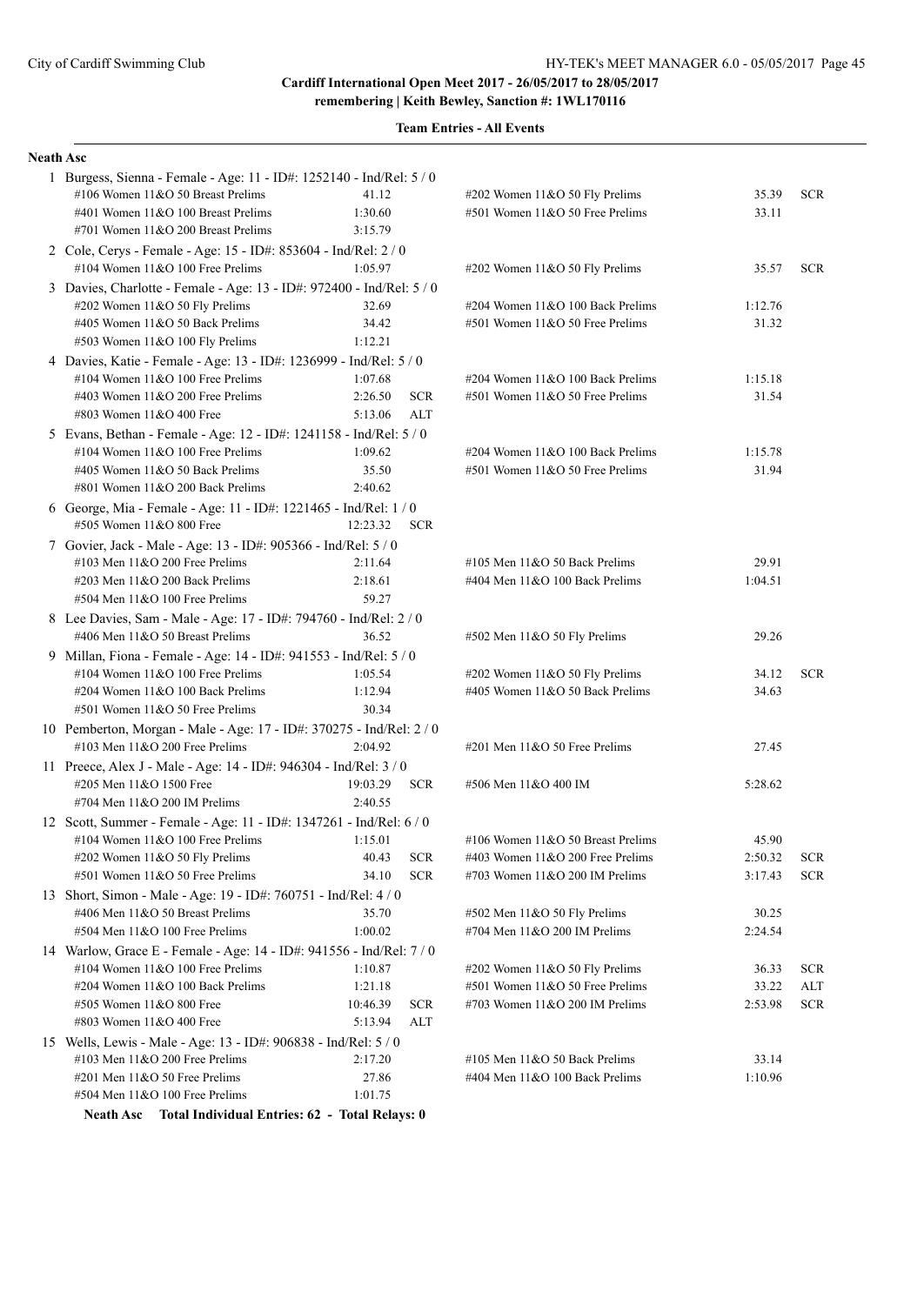#### **Team Entries - All Events**

| Newtown Swimming Club                                                 |         |                                     |         |            |
|-----------------------------------------------------------------------|---------|-------------------------------------|---------|------------|
| Halstead, Gemma - Female - Age: 14 - ID#: 937866 - Ind/Rel: 1/0       |         |                                     |         |            |
| $\#501$ Women $11\&O$ 50 Free Prelims                                 | 30.88   |                                     |         |            |
| 2 Shinton, Laura M - Female - Age: 13 - ID#: 1123096 - Ind/Rel: 5 / 0 |         |                                     |         |            |
| #104 Women $11&O$ 100 Free Prelims                                    | 1:09.40 | #106 Women $11&O$ 50 Breast Prelims | 42.90   |            |
| #401 Women $11&O$ 100 Breast Prelims                                  | 1:28.00 | $\#403$ Women 11&O 200 Free Prelims | 2:31.30 | <b>SCR</b> |
| $\#501$ Women $11\&O$ 50 Free Prelims                                 | 32.40   |                                     |         |            |
| 3 Taylor, Eleanor - Female - Age: 13 - ID#: 1218804 - Ind/Rel: 5 / 0  |         |                                     |         |            |
| #104 Women $11&O$ 100 Free Prelims                                    | 1:06.80 | $\#202$ Women 11&O 50 Fly Prelims   | 35.40   | <b>SCR</b> |
| $\#204$ Women 11&O 100 Back Prelims                                   | 1:17.30 | $\#405$ Women 11&O 50 Back Prelims  | 35.50   |            |
| $\#501$ Women $11\&O$ 50 Free Prelims                                 | 31.20   |                                     |         |            |
|                                                                       |         |                                     |         |            |

**Newtown Swimming Club Total Individual Entries: 11 - Total Relays: 0**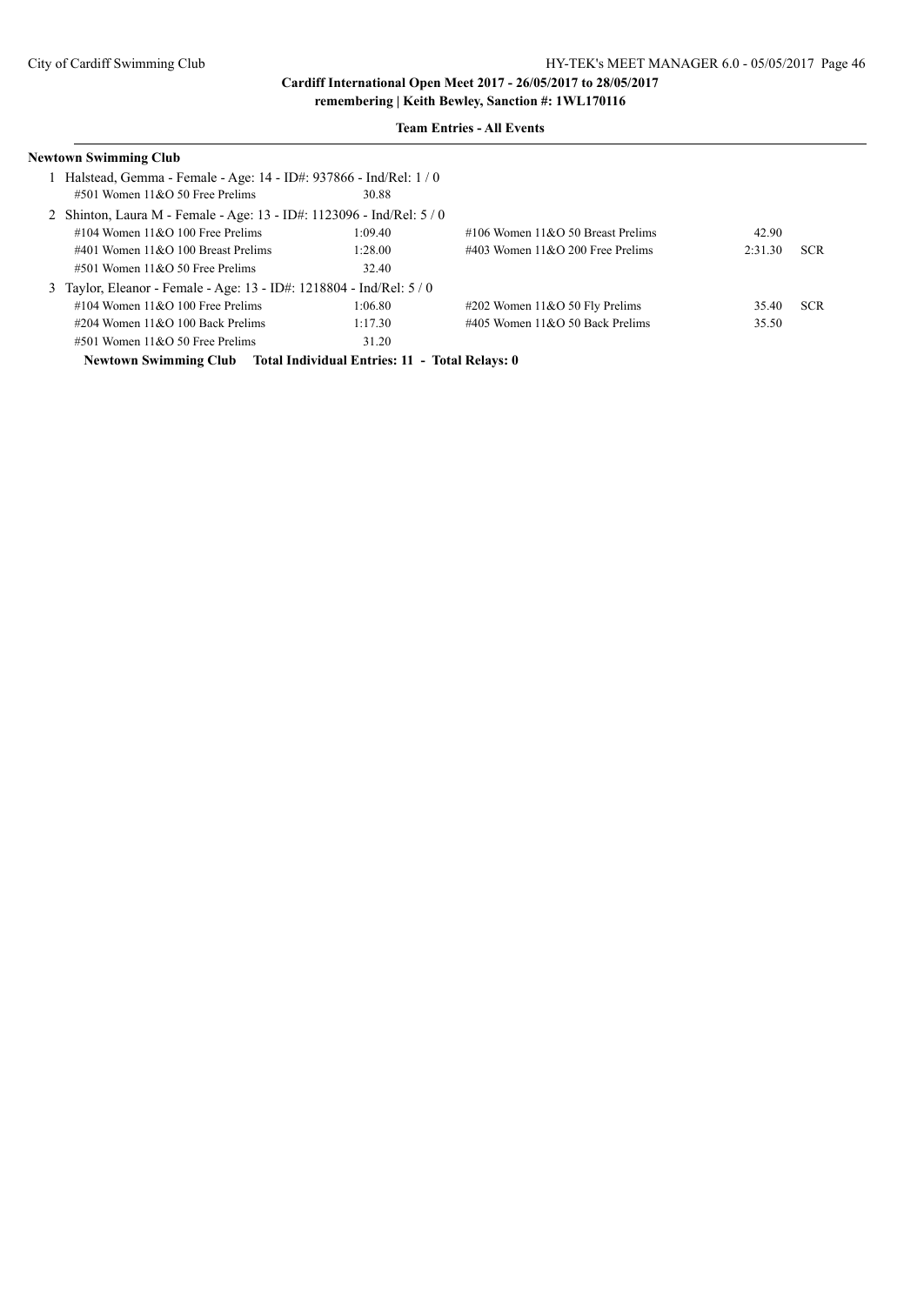**Team Entries - All Events**

### **Nofio Sir Gar**

| 1 Bowen, Hanna M - Female - Age: 11 - ID#: 954249 - Ind/Rel: 4 / 0           |         |            |                                  |          |            |
|------------------------------------------------------------------------------|---------|------------|----------------------------------|----------|------------|
| #701 Women 11&O 200 Breast Prelims                                           | 3:16.76 |            | #703 Women 11&O 200 IM Prelims   | 3:01.14  |            |
| #801 Women 11&O 200 Back Prelims                                             | 3:03.95 |            | #803 Women 11&O 400 Free         | 5:44.18  | ALT        |
| 2 Clack, Lucy - Female - Age: 13 - ID#: 1255089 - Ind/Rel: 6 / 0             |         |            |                                  |          |            |
| #104 Women 11&O 100 Free Prelims                                             | 1:15.11 |            | #202 Women 11&O 50 Fly Prelims   | 37.91    | <b>SCR</b> |
| #204 Women 11&O 100 Back Prelims                                             | 1:22.05 |            | #405 Women 11&O 50 Back Prelims  | 38.18    | <b>SCR</b> |
| #501 Women 11&O 50 Free Prelims                                              | 33.98   | <b>SCR</b> | #801 Women 11&O 200 Back Prelims | 2:55.89  |            |
| 3 Conlon, Aled L - Male - Age: 12 - ID#: 954246 - Ind/Rel: 4 / 0             |         |            |                                  |          |            |
| #404 Men 11&O 100 Back Prelims                                               | 1:24.14 |            | #502 Men 11&O 50 Fly Prelims     | 38.06    | ALT        |
| #504 Men 11&O 100 Free Prelims                                               | 1:17.41 |            | #704 Men 11&O 200 IM Prelims     | 3:05.90  |            |
| 4 Conlon, Nia Haf - Female - Age: 13 - ID#: 871323 - Ind/Rel: 7/0            |         |            |                                  |          |            |
| #403 Women 11&O 200 Free Prelims                                             | 2:27.96 | ALT        | #405 Women 11&O 50 Back Prelims  | 35.74    |            |
| #501 Women 11&O 50 Free Prelims                                              | 32.38   |            | #503 Women 11&O 100 Fly Prelims  | 1:18.00  |            |
| #701 Women 11&O 200 Breast Prelims                                           | 3:19.46 |            | #703 Women 11&O 200 IM Prelims   | 2:48.60  | <b>SCR</b> |
| #801 Women 11&O 200 Back Prelims                                             | 2:41.57 |            |                                  |          |            |
| 5 Cressey-Rodgers, Deryn H - Female - Age: 14 - ID#: 946126 - Ind/Rel: 8 / 0 |         |            |                                  |          |            |
| #202 Women 11&O 50 Fly Prelims                                               | 33.54   |            | #206 Women 11&O 400 IM           | 5:59.74  | <b>SCR</b> |
| #401 Women 11&O 100 Breast Prelims                                           | 1:31.86 |            | #405 Women 11&O 50 Back Prelims  | 35.40    |            |
| #501 Women 11&O 50 Free Prelims                                              | 31.82   |            | #505 Women 11&O 800 Free         | 10:47.38 | <b>SCR</b> |
| #701 Women 11&O 200 Breast Prelims                                           | 3:14.95 |            | #801 Women 11&O 200 Back Prelims | 2:40.72  |            |
| 6 Cressey-Rodgers, Ioan - Male - Age: 12 - ID#: 1123018 - Ind/Rel: 5 / 0     |         |            |                                  |          |            |
| #201 Men 11&O 50 Free Prelims                                                | 35.52   | <b>SCR</b> | #203 Men 11&O 200 Back Prelims   | 3:03.03  |            |
| #506 Men 11&O 400 IM                                                         | 6:31.96 |            | #704 Men 11&O 200 IM Prelims     | 3:03.97  |            |
| #804 Men 11&O 400 Free                                                       | 5:44.41 | <b>ALT</b> |                                  |          |            |
| 7 Cressey-Rodgers, Molly R - Female - Age: 14 - ID#: 946127 - Ind/Rel: 5 / 0 |         |            |                                  |          |            |
| #204 Women 11&O 100 Back Prelims                                             | 1:21.02 |            | #403 Women 11&O 200 Free Prelims | 2:35.55  | <b>SCR</b> |
| #501 Women 11&O 50 Free Prelims                                              | 34.37   | <b>SCR</b> | #703 Women $11&O$ 200 IM Prelims | 2:56.86  | <b>SCR</b> |
| #801 Women 11&O 200 Back Prelims                                             | 2:51.01 |            |                                  |          |            |
| 8 Dallimore, Sian - Female - Age: 31 - ID#: 5461 - Ind/Rel: 2 / 0            |         |            |                                  |          |            |
| #501 Women 11&O 50 Free Prelims                                              | 29.66   |            | #503 Women 11&O 100 Fly Prelims  | 1:08.63  |            |
| 9 Edwards, Bethan - Female - Age: 15 - ID#: 838121 - Ind/Rel: 4 / 0          |         |            |                                  |          |            |
| #106 Women 11&O 50 Breast Prelims                                            | 34.37   |            | #202 Women 11&O 50 Fly Prelims   | 29.23    |            |
| #401 Women 11&O 100 Breast Prelims                                           | 1:14.90 |            | #503 Women 11&O 100 Fly Prelims  | 1:05.54  |            |
| 10 Elkin, Dan - Male - Age: 16 - ID#: 468522 - Ind/Rel: 4 / 0                |         |            |                                  |          |            |
| #101 Men 11&O 100 Breast Prelims                                             | 1:11.72 |            | #201 Men 11&O 50 Free Prelims    | 25.77    |            |
| #406 Men 11&O 50 Breast Prelims                                              | 32.15   |            | #504 Men 11&O 100 Free Prelims   | 56.14    |            |
| 11 Hancock, Carwyn - Male - Age: 13 - ID#: 906890 - Ind/Rel: 3 / 0           |         |            |                                  |          |            |
| $\#702$ Men $11\&O$ 200 Breast Prelims                                       | 2:53.42 |            | #704 Men 11&O 200 IM Prelims     | 2:36.96  |            |
| #802 Men 11&O 100 Fly Prelims                                                | 1:17.86 |            |                                  |          |            |
| 12 Roberts, Alice - Female - Age: 13 - ID#: 946441 - Ind/Rel: 5 / 0          |         |            |                                  |          |            |
| #405 Women 11&O 50 Back Prelims                                              | 34.02   |            | #501 Women 11&O 50 Free Prelims  | 30.00    |            |
| #503 Women 11&O 100 Fly Prelims                                              | 1:09.90 |            | #703 Women 11&O 200 IM Prelims   | 2:39.35  |            |
| #803 Women 11&O 400 Free                                                     | 5:03.40 |            |                                  |          |            |
| 13 Spragg, James - Male - Age: 15 - ID#: 779933 - Ind/Rel: 2 / 0             |         |            |                                  |          |            |
| #702 Men 11&O 200 Breast Prelims                                             | 2:51.45 |            | #804 Men 11&O 400 Free           | 4:52.51  | ALT        |
| 14 Williams, Rhys S - Male - Age: 17 - ID#: 946734 - Ind/Rel: 2 / 0          |         |            |                                  |          |            |
| #506 Men 11&O 400 IM                                                         | 5:00.41 |            | #804 Men 11&O 400 Free           | 4:25.79  |            |
| <b>Nofio Sir Gar</b><br>Total Individual Entries: 61 - Total Relays: 0       |         |            |                                  |          |            |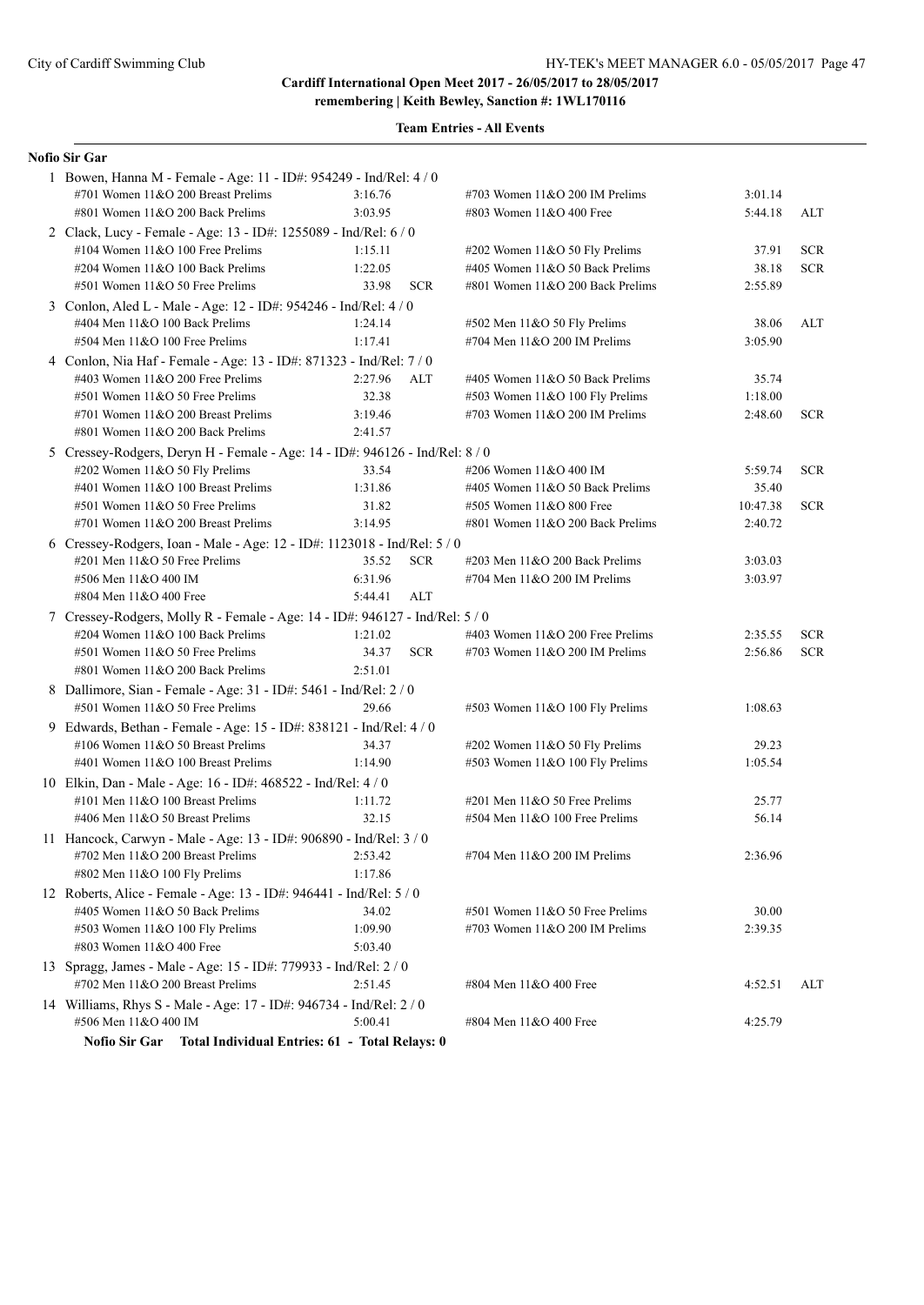| North Ayrshire Amatuer Swimmin                                          |          |            |                                     |          |            |
|-------------------------------------------------------------------------|----------|------------|-------------------------------------|----------|------------|
| 1 Clark, Evan J - Male - Age: 14 - ID#: 856016 - Ind/Rel: 8 / 0         |          |            |                                     |          |            |
| #101 Men 11&O 100 Breast Prelims                                        | 1:15.90  |            | $\#201$ Men $11&O$ 50 Free Prelims  | 27.90    |            |
| #205 Men 11&O 1500 Free                                                 | 18:40.80 | ALT        | #404 Men 11&O 100 Back Prelims      | 1:08.50  |            |
| #406 Men 11&O 50 Breast Prelims                                         | 34.92    |            | #504 Men 11&O 100 Free Prelims      | 59.94    |            |
| #702 Men $11&O$ 200 Breast Prelims                                      | 2:45.50  |            | #804 Men 11&O 400 Free              | 4:38.50  |            |
| 2 Commins, Jack G - Male - Age: 16 - ID#: 1114198 - Ind/Rel: 9/0        |          |            |                                     |          |            |
| #103 Men $11&O$ 200 Free Prelims                                        | 2:17.90  |            | #105 Men $11&O$ 50 Back Prelims     | 34.90    |            |
| $\#201$ Men $11&O$ 50 Free Prelims                                      | 29.60    | <b>SCR</b> | $\#203$ Men $11&O$ 200 Back Prelims | 2:31.30  |            |
| #404 Men 11&O 100 Back Prelims                                          | 1:11.80  |            | #502 Men 11&O 50 Fly Prelims        | 31.30    |            |
| #504 Men 11&O 100 Free Prelims                                          | 1:03.50  |            | #704 Men 11&O 200 IM Prelims        | 2:34.10  |            |
| #802 Men 11&O 100 Fly Prelims                                           | 1:08.90  |            |                                     |          |            |
| 3 Dickson, Andrew J - Male - Age: 19 - ID#: 729877 - Ind/Rel: 5 / 0     |          |            |                                     |          |            |
| #101 Men $11&O$ 100 Breast Prelims                                      | 1:11.30  |            | $\#201$ Men $11&O$ 50 Free Prelims  | 27.60    |            |
| #406 Men 11&O 50 Breast Prelims                                         | 31.61    |            | #504 Men 11&O 100 Free Prelims      | 59.10    |            |
| #702 Men 11&O 200 Breast Prelims                                        | 2:39.00  |            |                                     |          |            |
| 4 Dickson, Angus R - Male - Age: 18 - ID#: 90005251 - Ind/Rel: 6 / 0    |          |            |                                     |          |            |
| #103 Men 11&O 200 Free Prelims                                          | 2:10.60  |            | #105 Men $11&O$ 50 Back Prelims     | 31.40    |            |
| #201 Men 11&O 50 Free Prelims                                           | 26.60    |            | #203 Men 11&O 200 Back Prelims      | 2:26.80  |            |
| #502 Men 11&O 50 Fly Prelims                                            | 29.00    |            | #504 Men 11&O 100 Free Prelims      | 59.70    |            |
| 5 Dickson, Rory A - Male - Age: 15 - ID#: 772023 - Ind/Rel: 5 / 0       |          |            |                                     |          |            |
| #103 Men 11&O 200 Free Prelims                                          | 2:03.68  |            | #205 Men 11&O 1500 Free             | 18:11.30 | <b>SCR</b> |
| #406 Men 11&O 50 Breast Prelims                                         | 31.18    |            | #504 Men 11&O 100 Free Prelims      | 57.53    |            |
| #804 Men 11&O 400 Free                                                  | 4:19.60  |            |                                     |          |            |
| 6 Freeman, Abbie M - Female - Age: 15 - ID#: 809701 - Ind/Rel: 5 / 0    |          |            |                                     |          |            |
| #403 Women 11&O 200 Free Prelims                                        | 2:19.30  |            | #405 Women 11&O 50 Back Prelims     | 36.10    |            |
| #501 Women 11&O 50 Free Prelims                                         | 30.90    |            | #703 Women $11&O$ 200 IM Prelims    | 2:49.50  | <b>SCR</b> |
| #803 Women 11&O 400 Free                                                | 4:53.30  |            |                                     |          |            |
| 7 Kelly, Fraser D - Male - Age: 13 - ID#: 1114194 - Ind/Rel: 6 / 0      |          |            |                                     |          |            |
| #103 Men $11&O$ 200 Free Prelims                                        | 2:14.71  |            | #205 Men 11&O 1500 Free             | 18:12.62 |            |
| #402 Men 11&O 200 Fly Prelims                                           | 2:22.01  |            | #504 Men 11&O 100 Free Prelims      | 1:02.01  |            |
| #704 Men 11&O 200 IM Prelims                                            | 2:28.69  |            | #804 Men 11&O 400 Free              | 4:39.61  |            |
| 8 Kirkwood, Adam J - Male - Age: 18 - ID#: 885877 - Ind/Rel: 5 / 0      |          |            |                                     |          |            |
| #404 Men 11&O 100 Back Prelims                                          | 1:00.30  |            | #502 Men 11&O 50 Fly Prelims        | 26.23    |            |
| $#504$ Men $11&O$ 100 Free Prelims                                      | 56.60    |            | #704 Men $11&O$ 200 IM Prelims      | 2:16.00  |            |
| #802 Men 11&O 100 Fly Prelims                                           | 58.37    |            |                                     |          |            |
| 9 Mair, Eve - Female - Age: 12 - ID#: 1180193 - Ind/Rel: 8 / 0          |          |            |                                     |          |            |
| #104 Women $11&O$ 100 Free Prelims                                      | 1:05.62  |            | #202 Women 11&O 50 Fly Prelims      | 33.56    | ALT        |
| #204 Women 11&O 100 Back Prelims                                        | 1:19.30  |            | #403 Women 11&O 200 Free Prelims    | 2:23.48  |            |
| #405 Women 11&O 50 Back Prelims                                         | 37.20    | <b>ALT</b> | #501 Women 11&O 50 Free Prelims     | 32.00    |            |
| #703 Women $11&O$ 200 IM Prelims                                        | 2:47.70  |            | #803 Women 11&O 400 Free            | 5:16.80  |            |
| 10 Murray, Jennifer E - Female - Age: 13 - ID#: 982225 - Ind/Rel: 8 / 0 |          |            |                                     |          |            |
| #102 Women 11&O 200 Fly Prelims                                         | 2:37.04  |            | #104 Women $11&O 100$ Free Prelims  | 1:03.23  |            |
| #206 Women 11&O 400 IM                                                  | 5:24.08  |            | #401 Women 11&O 100 Breast Prelims  | 1:22.29  |            |
| #403 Women 11&O 200 Free Prelims                                        | 2:16.16  |            | #505 Women 11&O 800 Free            | 9:47.25  |            |
| #703 Women $11&O$ 200 IM Prelims                                        | 2:36.55  |            | #803 Women 11&O 400 Free            | 4:45.96  |            |
| 11 Reid, Callum W - Male - Age: 14 - ID#: 1146670 - Ind/Rel: 8 / 0      |          |            |                                     |          |            |
| #103 Men $11&O$ 200 Free Prelims                                        | 2:12.80  |            | #105 Men 11&O 50 Back Prelims       | 34.60    |            |
| #201 Men 11&O 50 Free Prelims                                           | 27.98    |            | #205 Men 11&O 1500 Free             | 18:45.20 | ALT        |
| #404 Men 11&O 100 Back Prelims                                          | 1:13.20  |            | #504 Men 11&O 100 Free Prelims      | 1:00.80  |            |
| #704 Men $11&O$ 200 IM Prelims                                          | 2:36.80  |            | #804 Men 11&O 400 Free              | 4:41.00  |            |
| 12 Stark, Leah - Female - Age: 12 - ID#: 1155003 - Ind/Rel: 7 / 0       |          |            |                                     |          |            |
| #106 Women 11&O 50 Breast Prelims                                       | 43.20    |            | #202 Women 11&O 50 Fly Prelims      | 36.00    | <b>SCR</b> |
| #204 Women 11&O 100 Back Prelims                                        | 1:22.70  |            | #401 Women 11&O 100 Breast Prelims  | 1:33.80  |            |
| #405 Women 11&O 50 Back Prelims                                         | 39.40    | <b>SCR</b> | #501 Women 11&O 50 Free Prelims     | 32.90    |            |
| #703 Women 11&O 200 IM Prelims                                          | 3:01.30  | <b>SCR</b> |                                     |          |            |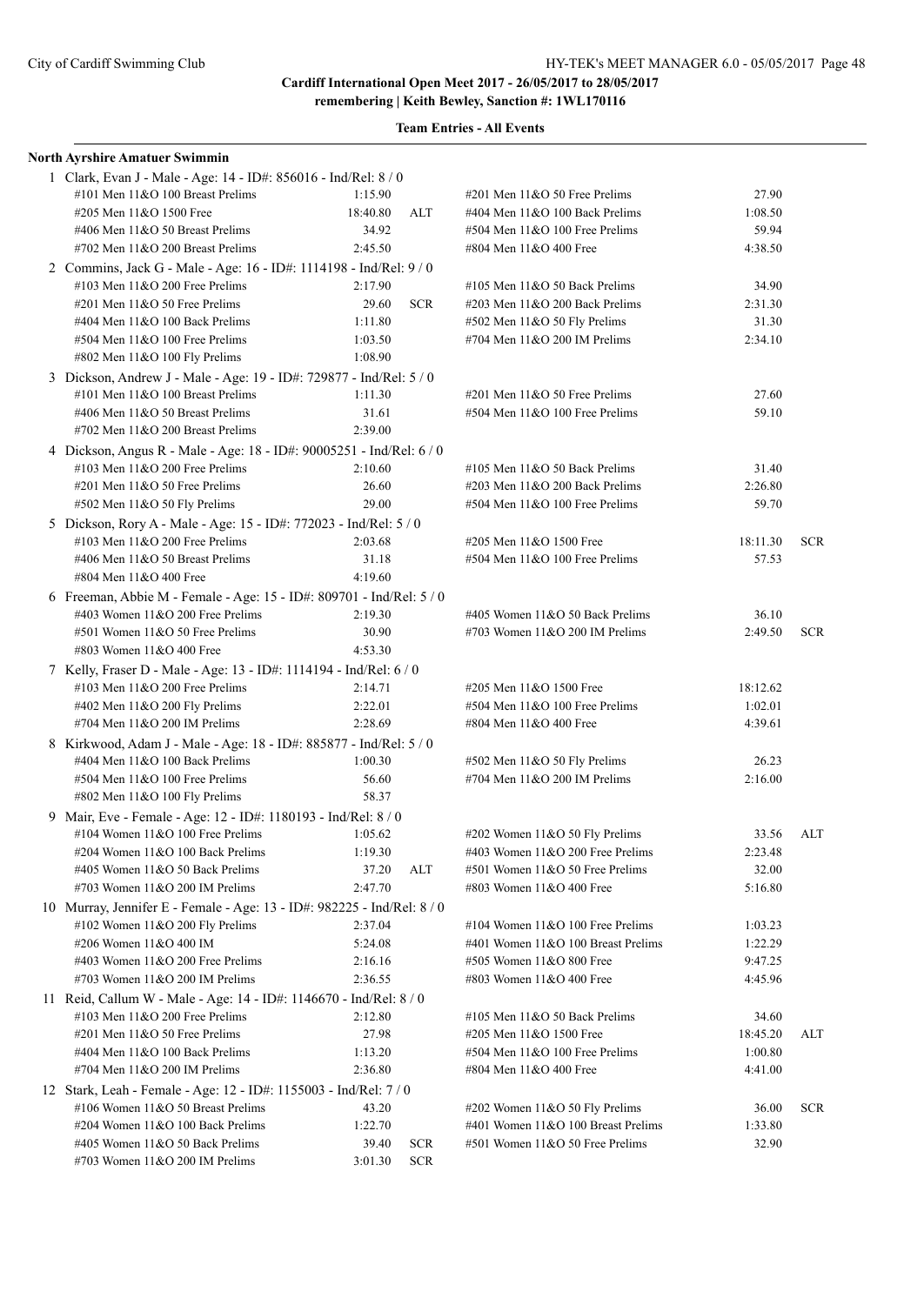| <b>North Ayrshire Amatuer Swimmin</b>                               |         |            |                                                |         |     |
|---------------------------------------------------------------------|---------|------------|------------------------------------------------|---------|-----|
| 13 Sutherland, Andrew - Male - Age: 13 - ID#: 915336 - Ind/Rel: 8/0 |         |            |                                                |         |     |
| $\#103$ Men $11&O$ 200 Free Prelims                                 | 2:29.60 |            | $\#105$ Men $11\&O 50$ Back Prelims            | 36.30   |     |
| $\#201$ Men $11&O$ 50 Free Prelims                                  | 30.80   | <b>SCR</b> | $\#203$ Men $11\&O$ 200 Back Prelims           | 2:49.60 |     |
| $\#404$ Men $11&O$ 100 Back Prelims                                 | 1:18.90 |            | $\#406$ Men $11&O$ 50 Breast Prelims           | 42.70   | ALT |
| $#504$ Men $11&O$ 100 Free Prelims                                  | 1:09.40 |            | $\#702$ Men $11&O$ 200 Breast Prelims          | 3:11.30 |     |
| <b>North Ayrshire Amatuer Swimmin</b>                               |         |            | Total Individual Entries: 88 - Total Relays: 0 |         |     |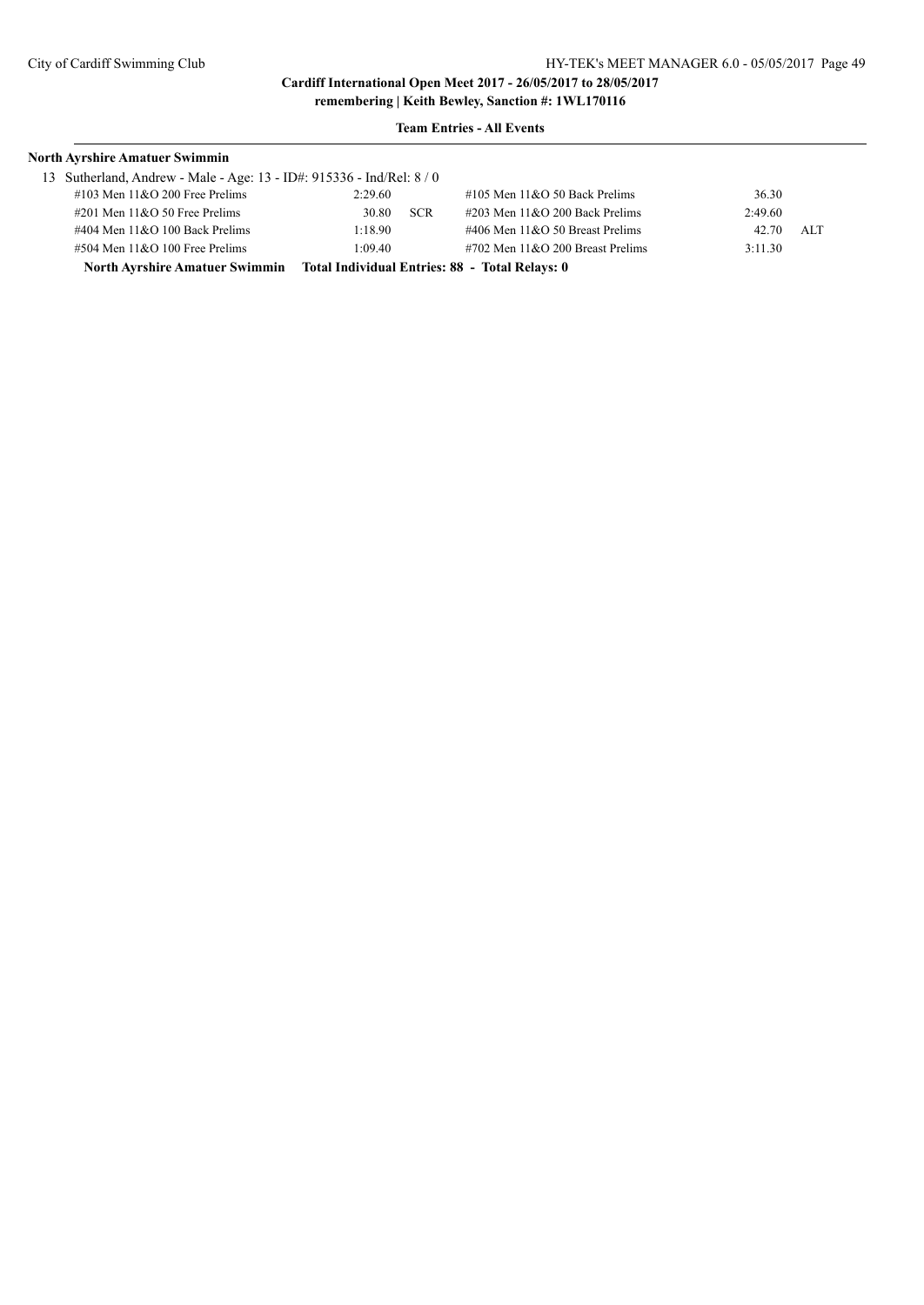**remembering | Keith Bewley, Sanction #: 1WL170116**

|    | <b>Nova Centurion SC</b>                                               |         |            |                                    |          |            |
|----|------------------------------------------------------------------------|---------|------------|------------------------------------|----------|------------|
|    | 1 Afia, Oliver - Male - Age: 13 - ID#: 1205302 - Ind/Rel: 4 / 0        |         |            |                                    |          |            |
|    | #101 Men 11&O 100 Breast Prelims                                       | 1:31.88 |            | #201 Men 11&O 50 Free Prelims      | 33.04    | <b>SCR</b> |
|    | #406 Men 11&O 50 Breast Prelims                                        | 41.78   |            | #502 Men 11&O 50 Fly Prelims       | 34.92    |            |
|    | 2 Byron, Connor - Male - Age: 11 - ID#: 975636 - Ind/Rel: 9 / 0        |         |            |                                    |          |            |
|    | #404 Men 11&O 100 Back Prelims                                         | 1:20.18 |            | #406 Men 11&O 50 Breast Prelims    | 47.20    | <b>SCR</b> |
|    | #502 Men 11&O 50 Fly Prelims                                           | 35.98   | ALT        | #504 Men 11&O 100 Free Prelims     | 1:07.37  |            |
|    | #506 Men 11&O 400 IM                                                   | 5:45.31 |            | #702 Men 11&O 200 Breast Prelims   | 3:13.30  |            |
|    | #704 Men 11&O 200 IM Prelims                                           | 2:45.51 |            | #802 Men 11&O 100 Fly Prelims      | 1:19.75  |            |
|    | #804 Men 11&O 400 Free                                                 | 4:57.39 |            |                                    |          |            |
|    | 3 Cherry, Lilly - Female - Age: 12 - ID#: 908963 - Ind/Rel: 9 / 0      |         |            |                                    |          |            |
|    | #104 Women 11&O 100 Free Prelims                                       | 1:07.33 |            | #204 Women 11&O 100 Back Prelims   | 1:15.15  |            |
|    | #206 Women 11&O 400 IM                                                 | 5:30.16 |            | #403 Women 11&O 200 Free Prelims   | 2:21.54  |            |
|    | #503 Women 11&O 100 Fly Prelims                                        | 1:22.04 |            | #505 Women 11&O 800 Free           | 9:49.21  |            |
|    | #703 Women 11&O 200 IM Prelims                                         | 2:40.37 |            | #801 Women 11&O 200 Back Prelims   | 2:35.87  |            |
|    | #803 Women 11&O 400 Free                                               | 4:50.61 |            |                                    |          |            |
|    | 4 Danson, Jamie - Male - Age: 12 - ID#: 1190535 - Ind/Rel: 12 / 0      |         |            |                                    |          |            |
|    | #101 Men 11&O 100 Breast Prelims                                       | 1:26.69 |            | #103 Men $11&O$ 200 Free Prelims   | 2:21.71  |            |
|    | #203 Men 11&O 200 Back Prelims                                         | 2:45.20 |            | #205 Men 11&O 1500 Free            | 21:13.49 | <b>SCR</b> |
|    | #404 Men 11&O 100 Back Prelims                                         | 1:18.10 |            | #406 Men 11&O 50 Breast Prelims    | 39.71    |            |
|    | #504 Men 11&O 100 Free Prelims                                         | 1:04.76 |            | #506 Men 11&O 400 IM               | 5:43.70  |            |
|    | #702 Men 11&O 200 Breast Prelims                                       | 3:08.27 |            | #704 Men 11&O 200 IM Prelims       | 2:45.10  |            |
|    | #802 Men 11&O 100 Fly Prelims                                          | 1:24.70 |            | #804 Men 11&O 400 Free             | 4:55.29  |            |
|    |                                                                        |         |            |                                    |          |            |
|    | 5 Dixon, Erin - Female - Age: 13 - ID#: 846167 - Ind/Rel: 8 / 0        |         |            |                                    |          |            |
|    | #104 Women 11&O 100 Free Prelims                                       | 1:07.34 |            | #204 Women 11&O 100 Back Prelims   | 1:17.24  |            |
|    | #206 Women 11&O 400 IM                                                 | 5:47.73 | ALT        | #403 Women $11&O$ 200 Free Prelims | 2:23.15  |            |
|    | #503 Women 11&O 100 Fly Prelims                                        | 1:19.78 |            | #703 Women 11&O 200 IM Prelims     | 2:45.90  |            |
|    | #801 Women 11&O 200 Back Prelims                                       | 2:40.60 |            | #803 Women 11&O 400 Free           | 4:59.20  |            |
|    | 6 Ellis, Finley - Male - Age: 12 - ID#: 1106513 - Ind/Rel: 5 / 0       |         |            |                                    |          |            |
|    | #201 Men 11&O 50 Free Prelims                                          | 31.92   | <b>SCR</b> | #203 Men 11&O 200 Back Prelims     | 2:45.30  |            |
|    | #404 Men 11&O 100 Back Prelims                                         | 1:17.90 |            | #502 Men 11&O 50 Fly Prelims       | 38.00    | ALT        |
|    | #504 Men 11&O 100 Free Prelims                                         | 1:08.92 |            |                                    |          |            |
|    | 7 Glendenning, Aimee - Female - Age: 13 - ID#: 894658 - Ind/Rel: 4 / 0 |         |            |                                    |          |            |
|    | #701 Women 11&O 200 Breast Prelims                                     | 3:06.47 |            | #703 Women 11&O 200 IM Prelims     | 2:45.64  |            |
|    | #801 Women 11&O 200 Back Prelims                                       | 2:44.87 |            | #803 Women 11&O 400 Free           | 5:03.13  |            |
|    | 8 Kingsland, Livia - Female - Age: 12 - ID#: 902377 - Ind/Rel: 4 / 0   |         |            |                                    |          |            |
|    | #102 Women $11&O$ 200 Fly Prelims                                      | 2:42.16 |            | #104 Women 11&O 100 Free Prelims   | 1:06.44  |            |
|    | #204 Women 11&O 100 Back Prelims                                       | 1:15.50 |            | #206 Women 11&O 400 IM             | 5:21.15  |            |
| 9. | Matthews, McKenzie - Male - Age: 12 - ID#: 1221315 - Ind/Rel: 9 / 0    |         |            |                                    |          |            |
|    | #101 Men 11&O 100 Breast Prelims                                       | 1:37.40 |            | #103 Men 11&O 200 Free Prelims     | 2:32.00  |            |
|    | #203 Men 11&O 200 Back Prelims                                         | 2:51.50 |            | #404 Men 11&O 100 Back Prelims     | 1:22.60  |            |
|    | #406 Men 11&O 50 Breast Prelims                                        | 42.48   |            | #504 Men 11&O 100 Free Prelims     | 1:09.60  |            |
|    | #702 Men 11&O 200 Breast Prelims                                       | 3:29.90 |            | #704 Men 11&O 200 IM Prelims       | 3:02.14  |            |
|    | #804 Men 11&O 400 Free                                                 | 5:39.85 | ALT        |                                    |          |            |
|    | 10 Morris, Kate - Female - Age: 11 - ID#: 1234492 - Ind/Rel: 8 / 0     |         |            |                                    |          |            |
|    | #401 Women 11&O 100 Breast Prelims                                     | 1:28.09 |            | #403 Women 11&O 200 Free Prelims   | 2:29.41  |            |
|    | #503 Women 11&O 100 Fly Prelims                                        | 1:15.90 |            | #505 Women 11&O 800 Free           | 10:35.80 |            |
|    | #701 Women 11&O 200 Breast Prelims                                     | 3:04.38 |            | #703 Women 11&O 200 IM Prelims     | 2:43.84  |            |
|    | #801 Women 11&O 200 Back Prelims                                       | 2:40.40 |            | #803 Women 11&O 400 Free           | 5:10.17  |            |
|    | 11 Rahimzadeh, Sammy - Male - Age: 12 - ID#: 943583 - Ind/Rel: 8 / 0   |         |            |                                    |          |            |
|    | #103 Men 11&O 200 Free Prelims                                         | 2:35.70 |            | #203 Men 11&O 200 Back Prelims     | 2:47.70  |            |
|    | #404 Men 11&O 100 Back Prelims                                         | 1:22.80 |            | #504 Men 11&O 100 Free Prelims     | 1:12.20  |            |
|    | #506 Men 11&O 400 IM                                                   | 5:58.20 |            | #702 Men 11&O 200 Breast Prelims   | 3:27.32  |            |
|    | #704 Men 11&O 200 IM Prelims                                           | 2:53.70 |            | #804 Men 11&O 400 Free             | 5:18.20  |            |
|    | 12 Shephard, Jessica - Female - Age: 13 - ID#: 846150 - Ind/Rel: 9/0   |         |            |                                    |          |            |
|    | #104 Women 11&O 100 Free Prelims                                       | 1:07.89 |            | #106 Women 11&O 50 Breast Prelims  | 45.01    |            |
|    | #204 Women 11&O 100 Back Prelims                                       | 1:17.30 |            | #403 Women 11&O 200 Free Prelims   | 2:25.30  |            |
|    | #405 Women 11&O 50 Back Prelims                                        | 37.10   | ALT        | #501 Women 11&O 50 Free Prelims    | 31.50    |            |
|    | #703 Women 11&O 200 IM Prelims                                         | 2:52.30 | <b>SCR</b> | #801 Women 11&O 200 Back Prelims   | 2:41.10  |            |
|    | #803 Women 11&O 400 Free                                               | 5:10.29 | ALT        |                                    |          |            |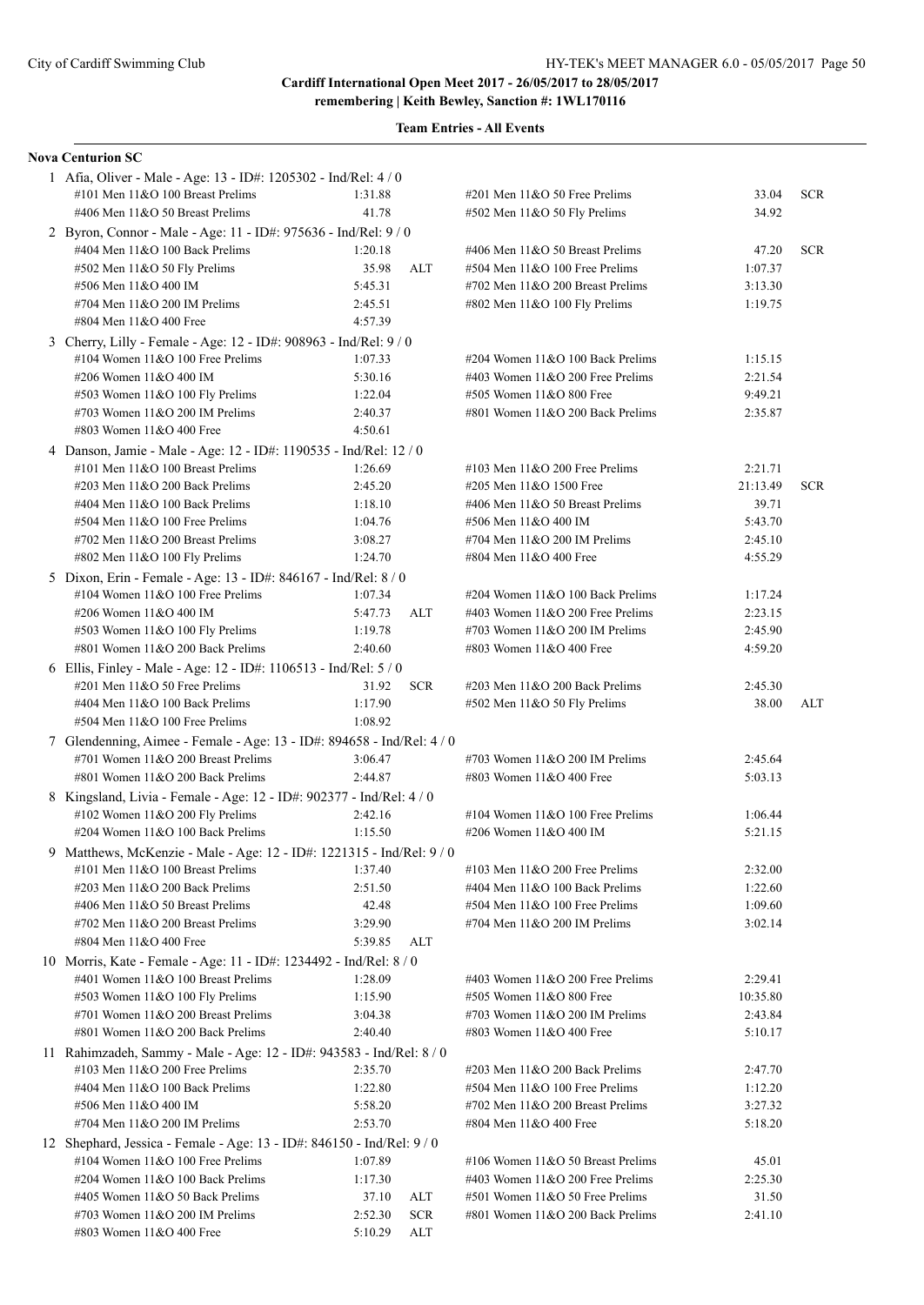**remembering | Keith Bewley, Sanction #: 1WL170116**

| <b>Nova Centurion SC</b>                                                 |                                                |                                    |          |            |
|--------------------------------------------------------------------------|------------------------------------------------|------------------------------------|----------|------------|
| 13 Simpson, Summer - Female - Age: 13 - ID#: 801395 - Ind/Rel: 12 / 0    |                                                |                                    |          |            |
| #102 Women 11&O 200 Fly Prelims                                          | 2:39.43                                        | #104 Women $11&O 100$ Free Prelims | 1:06.33  |            |
| #204 Women 11&O 100 Back Prelims                                         | 1:15.97                                        | #206 Women 11&O 400 IM             | 5:34.10  |            |
| #401 Women 11&O 100 Breast Prelims                                       | 1:31.72                                        | #403 Women $11&O$ 200 Free Prelims | 2:22.00  |            |
| #503 Women 11&O 100 Fly Prelims                                          | 1:13.46                                        | #505 Women 11&O 800 Free           | 9:53.20  |            |
| #701 Women $11&O$ 200 Breast Prelims                                     | 3:07.80                                        | #703 Women $11&O$ 200 IM Prelims   | 2:41.40  |            |
| #801 Women $11&O$ 200 Back Prelims                                       | 2:40.96                                        | #803 Women 11&O 400 Free           | 4:53.43  |            |
| 14 Soden-Barton, William - Male - Age: 13 - ID#: 951258 - Ind/Rel: 4 / 0 |                                                |                                    |          |            |
| #105 Men $11&050$ Back Prelims                                           | 38.31                                          | $\#201$ Men $11&O$ 50 Free Prelims | 31.85    | <b>SCR</b> |
| #404 Men 11&O 100 Back Prelims                                           | 1:21.50                                        | #504 Men 11&O 100 Free Prelims     | 1:12.00  |            |
| 15 Turnock, Will - Male - Age: 13 - ID#: 1155466 - Ind/Rel: 5 / 0        |                                                |                                    |          |            |
| #404 Men 11&O 100 Back Prelims                                           | 1:19.70                                        | #504 Men 11&O 100 Free Prelims     | 1:10.90  |            |
| #506 Men 11&O 400 IM                                                     | 5:41.30                                        | #704 Men 11&O 200 IM Prelims       | 2:41.80  |            |
| #802 Men 11&O 100 Fly Prelims                                            | 1:11.89                                        |                                    |          |            |
| 16 Warsop, Lottie - Female - Age: 12 - ID#: 927058 - Ind/Rel: 9 / 0      |                                                |                                    |          |            |
| #204 Women 11&O 100 Back Prelims                                         | 1:17.33                                        | #206 Women 11&O 400 IM             | 5:44.90  |            |
| #401 Women 11&O 100 Breast Prelims                                       | 1:27.40                                        | #403 Women $11&O$ 200 Free Prelims | 2:26.35  |            |
| #503 Women 11&O 100 Fly Prelims                                          | 1:24.87                                        | #701 Women 11&O 200 Breast Prelims | 3:04.70  |            |
| #703 Women $11&O$ 200 IM Prelims                                         | 2:44.40                                        | #801 Women 11&O 200 Back Prelims   | 2:40.30  |            |
| #803 Women 11&O 400 Free                                                 | 5:02.15                                        |                                    |          |            |
| 17 Whittaker, Becky - Female - Age: 12 - ID#: 912044 - Ind/Rel: 12 / 0   |                                                |                                    |          |            |
| #102 Women $11&O$ 200 Fly Prelims                                        | 2:43.78                                        | #104 Women $11&O$ 100 Free Prelims | 1:07.30  |            |
| #204 Women 11&O 100 Back Prelims                                         | 1:12.55                                        | #206 Women 11&O 400 IM             | 5:33.46  |            |
| #401 Women 11&O 100 Breast Prelims                                       | 1:30.63                                        | #403 Women $11&O$ 200 Free Prelims | 2:24.10  |            |
| #503 Women 11&O 100 Fly Prelims                                          | 1:15.76                                        | #505 Women 11&O 800 Free           | 10:21.50 |            |
| #701 Women 11&O 200 Breast Prelims                                       | 3:08.88                                        | #703 Women $11&O$ 200 IM Prelims   | 2:38.79  |            |
| #801 Women 11&O 200 Back Prelims                                         | 2:33.53                                        | #803 Women 11&O 400 Free           | 5:01.53  |            |
| Nova Centurion SC Total Individual Entries: 131 - Total Relays: 0        |                                                |                                    |          |            |
| <b>Nuneaton &amp; Bedworth</b>                                           |                                                |                                    |          |            |
| 1 Black, Jamie - Male - Age: 19 - ID#: 525897 - Ind/Rel: 6 / 0           |                                                |                                    |          |            |
| #103 Men $11&O$ 200 Free Prelims                                         | 2:02.53                                        | $\#201$ Men $11&O$ 50 Free Prelims | 24.65    |            |
| #502 Men 11&O 50 Fly Prelims                                             | 27.14                                          | #504 Men 11&O 100 Free Prelims     | 53.65    |            |
| #704 Men 11&O 200 IM Prelims                                             | 2:15.68                                        | #802 Men 11&O 100 Fly Prelims      | 59.86    |            |
| 2 Broadbent, David - Male - Age: 19 - ID#: 431057 - Ind/Rel: 8 / 0       |                                                |                                    |          |            |
| #101 Men 11&O 100 Breast Prelims                                         | 1:09.34                                        | #103 Men $11&O$ 200 Free Prelims   | 2:00.90  |            |
| #205 Men 11&O 1500 Free                                                  | 17:01.84<br>ALT                                | #402 Men 11&O 200 Fly Prelims      | 2:09.57  |            |
| #406 Men 11&O 50 Breast Prelims                                          | 31.79                                          | #506 Men 11&O 400 IM               | 4:48.18  |            |
| #702 Men 11&O 200 Breast Prelims                                         | 2:31.69                                        | #704 Men 11&O 200 IM Prelims       | 2:14.22  |            |
| 3 Istrate, Alex - Male - Age: 14 - ID#: 1210350 - Ind/Rel: 6 / 0         |                                                |                                    |          |            |
| #103 Men 11&O 200 Free Prelims                                           | 2:14.45                                        | #105 Men 11&O 50 Back Prelims      | 32.52    |            |
| #201 Men 11&O 50 Free Prelims                                            | 29.45<br>ALT                                   | #203 Men 11&O 200 Back Prelims     | 2:30.58  |            |
| #404 Men 11&O 100 Back Prelims                                           | 1:09.42                                        | #504 Men 11&O 100 Free Prelims     | 1:01.75  |            |
| 4 Moulton, Jack - Male - Age: 19 - ID#: 505694 - Ind/Rel: 5 / 0          |                                                |                                    |          |            |
| #101 Men 11&O 100 Breast Prelims                                         | 1:13.71                                        | #201 Men $11&050$ Free Prelims     | 27.35    |            |
| #406 Men 11&O 50 Breast Prelims                                          | 32.11                                          | #502 Men 11&O 50 Fly Prelims       | 30.07    |            |
| #802 Men 11&O 100 Fly Prelims                                            | 1:06.64                                        |                                    |          |            |
| 5 Puffett, Harry - Male - Age: 16 - ID#: 709189 - Ind/Rel: 1 / 0         |                                                |                                    |          |            |
| #404 Men 11&O 100 Back Prelims                                           | 1:02.55                                        |                                    |          |            |
| Nuneaton & Bedworth                                                      | Total Individual Entries: 26 - Total Relays: 0 |                                    |          |            |
|                                                                          |                                                |                                    |          |            |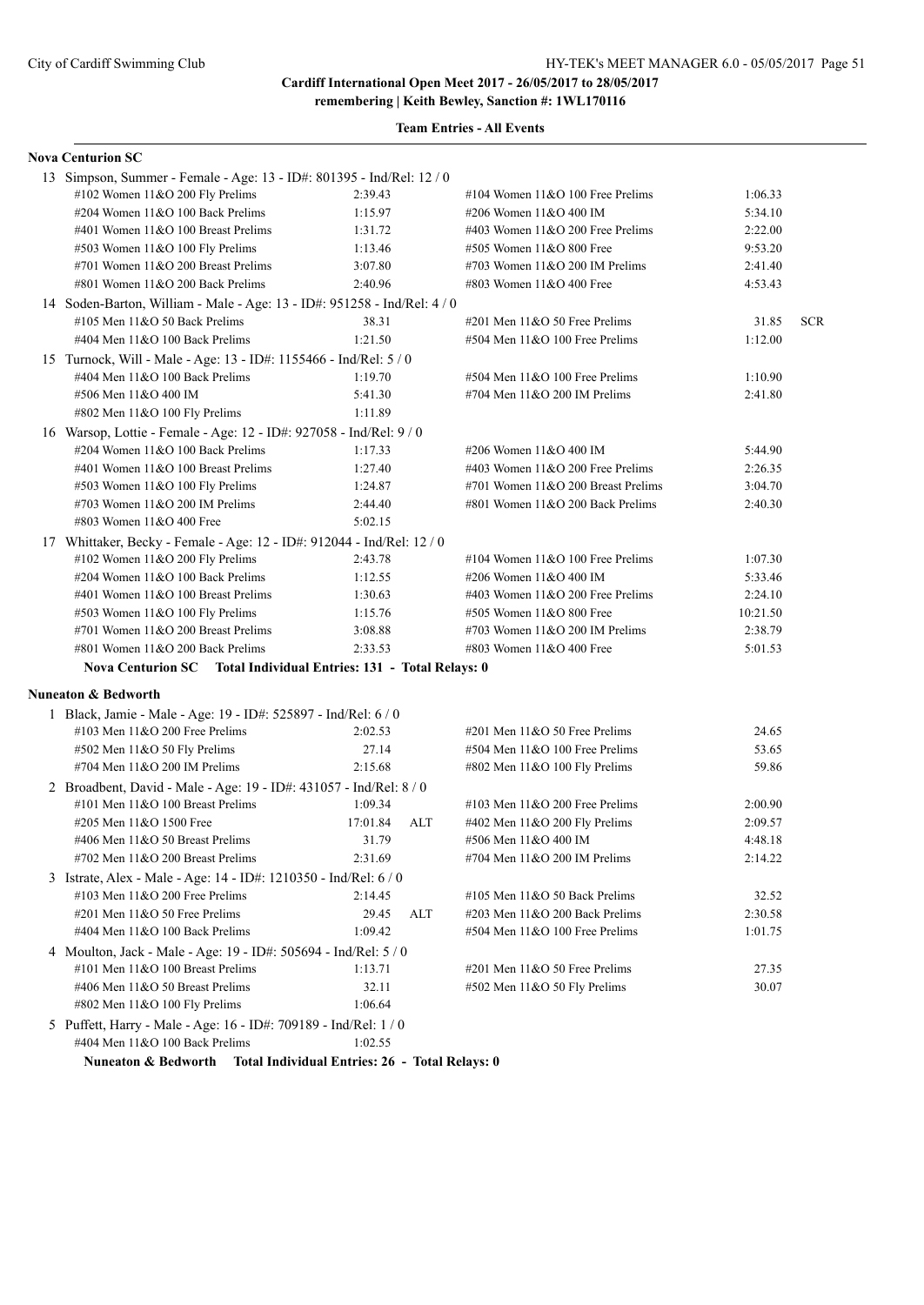| <b>Team Entries - All Events</b> |  |  |
|----------------------------------|--|--|
|----------------------------------|--|--|

| <b>Pembrokeshire County Swimming</b>                                                                                                                    |         |                                    |         |
|---------------------------------------------------------------------------------------------------------------------------------------------------------|---------|------------------------------------|---------|
| 1 Barrett, Sean A - Male - Age: 14 - ID#: 973294 - Ind/Rel: 7 / 0                                                                                       |         |                                    |         |
| #101 Men 11&O 100 Breast Prelims                                                                                                                        | 1:13.04 | #103 Men $11&O$ 200 Free Prelims   | 2:10.03 |
| #406 Men 11&O 50 Breast Prelims                                                                                                                         | 33.48   | #504 Men 11&O 100 Free Prelims     | 1:00.08 |
| #702 Men 11&O 200 Breast Prelims                                                                                                                        | 2:38.24 | #704 Men 11&O 200 IM Prelims       | 2:28.54 |
| #802 Men 11&O 100 Fly Prelims                                                                                                                           | 1:07.30 |                                    |         |
| 2 Davies, Rhys - Male - Age: 16 - ID#: 314595 - Ind/Rel: 9 / 0                                                                                          |         |                                    |         |
| #103 Men 11&O 200 Free Prelims                                                                                                                          | 2:06.75 | #105 Men $11&O$ 50 Back Prelims    | 30.68   |
| #201 Men 11&O 50 Free Prelims                                                                                                                           | 28.44   | #203 Men 11&O 200 Back Prelims     | 2:17.65 |
| #404 Men 11&O 100 Back Prelims                                                                                                                          | 1:07.98 | $#502$ Men 11&O 50 Fly Prelims     | 30.97   |
| #504 Men 11&O 100 Free Prelims                                                                                                                          | 58.73   | #704 Men 11&O 200 IM Prelims       | 2:24.51 |
| #802 Men 11&O 100 Fly Prelims                                                                                                                           | 1:08.35 |                                    |         |
| 3 Harding, Lucy - Female - Age: 15 - ID#: 498180 - Ind/Rel: 6 / 0                                                                                       |         |                                    |         |
| #104 Women $11&O 100$ Free Prelims                                                                                                                      | 1:01.71 | #106 Women 11&O 50 Breast Prelims  | 40.24   |
| #204 Women 11&O 100 Back Prelims                                                                                                                        | 1:09.07 | #403 Women 11&O 200 Free Prelims   | 2:13.60 |
| #405 Women 11&O 50 Back Prelims                                                                                                                         | 33.22   | #501 Women 11&O 50 Free Prelims    | 29.52   |
| 4 Jones, Bethan - Female - Age: 14 - ID#: 846756 - Ind/Rel: 4/0                                                                                         |         |                                    |         |
| #102 Women $11&O$ 200 Fly Prelims                                                                                                                       | 2:30.13 | #202 Women 11&O 50 Fly Prelims     | 30.78   |
| #204 Women 11&O 100 Back Prelims                                                                                                                        | 1:11.76 | #503 Women 11&O 100 Fly Prelims    | 1:08.81 |
| 5 Twigg, Louisa - Female - Age: 16 - ID#: 707566 - Ind/Rel: 3 / 0                                                                                       |         |                                    |         |
| #505 Women 11&O 800 Free                                                                                                                                | 9:19.78 | #703 Women 11&O 200 IM Prelims     | 2:27.74 |
| #803 Women 11&O 400 Free                                                                                                                                | 4:32.81 |                                    |         |
| 6 Webb, Tomas - Male - Age: 16 - ID#: 951857 - Ind/Rel: 4 / 0                                                                                           |         |                                    |         |
| #406 Men 11&O 50 Breast Prelims                                                                                                                         | 32.23   | #504 Men 11&O 100 Free Prelims     | 55.98   |
| #702 Men 11&O 200 Breast Prelims                                                                                                                        | 2:28.41 | #802 Men 11&O 100 Fly Prelims      | 1:01.32 |
| 7 Whalley, Charlotte - Female - Age: 13 - ID#: 868115 - Ind/Rel: 7 / 0                                                                                  |         |                                    |         |
| #104 Women $11&O$ 100 Free Prelims                                                                                                                      | 1:01.40 | #204 Women 11&O 100 Back Prelims   | 1:08.65 |
| #403 Women 11&O 200 Free Prelims                                                                                                                        | 2:20.21 | #405 Women 11&O 50 Back Prelims    | 31.90   |
| #501 Women 11&O 50 Free Prelims                                                                                                                         | 27.96   | #703 Women 11&O 200 IM Prelims     | 2:33.69 |
| #801 Women 11&O 200 Back Prelims                                                                                                                        | 2:29.41 |                                    |         |
| 8 White, Henry - Male - Age: 13 - ID#: 1176553 - Ind/Rel: 6 / 0                                                                                         |         |                                    |         |
| #404 Men 11&O 100 Back Prelims                                                                                                                          | 1:19.09 | #406 Men 11&O 50 Breast Prelims    | 42.68   |
| #504 Men 11&O 100 Free Prelims                                                                                                                          | 1:12.33 | #702 Men 11&O 200 Breast Prelims   | 3:15.01 |
| #704 Men 11&O 200 IM Prelims                                                                                                                            | 2:44.49 | #802 Men $11&O$ 100 Fly Prelims    | 1:20.07 |
| 9 Williams, Abigayle - Female - Age: 14 - ID#: 459501 - Ind/Rel: 8 / 0                                                                                  |         |                                    |         |
| #206 Women 11&O 400 IM                                                                                                                                  | 5:17.49 | #401 Women 11&O 100 Breast Prelims | 1:20.87 |
| #403 Women 11&O 200 Free Prelims                                                                                                                        | 2:17.61 | #501 Women 11&O 50 Free Prelims    | 29.85   |
| #503 Women 11&O 100 Fly Prelims                                                                                                                         | 1:11.86 | #701 Women 11&O 200 Breast Prelims | 2:54.85 |
| #703 Women 11&O 200 IM Prelims                                                                                                                          | 2:31.88 | #803 Women 11&O 400 Free           | 4:48.51 |
| $\mathbf{D}$ if $\mathbf{D}$ is a set of $\mathbf{D}$ and $\mathbf{D}$ is the set of $\mathbf{D}$ is the set of $\mathbf{D}$ is the set of $\mathbf{D}$ |         |                                    |         |

**Pembrokeshire County Swimming Total Individual Entries: 54 - Total Relays: 0**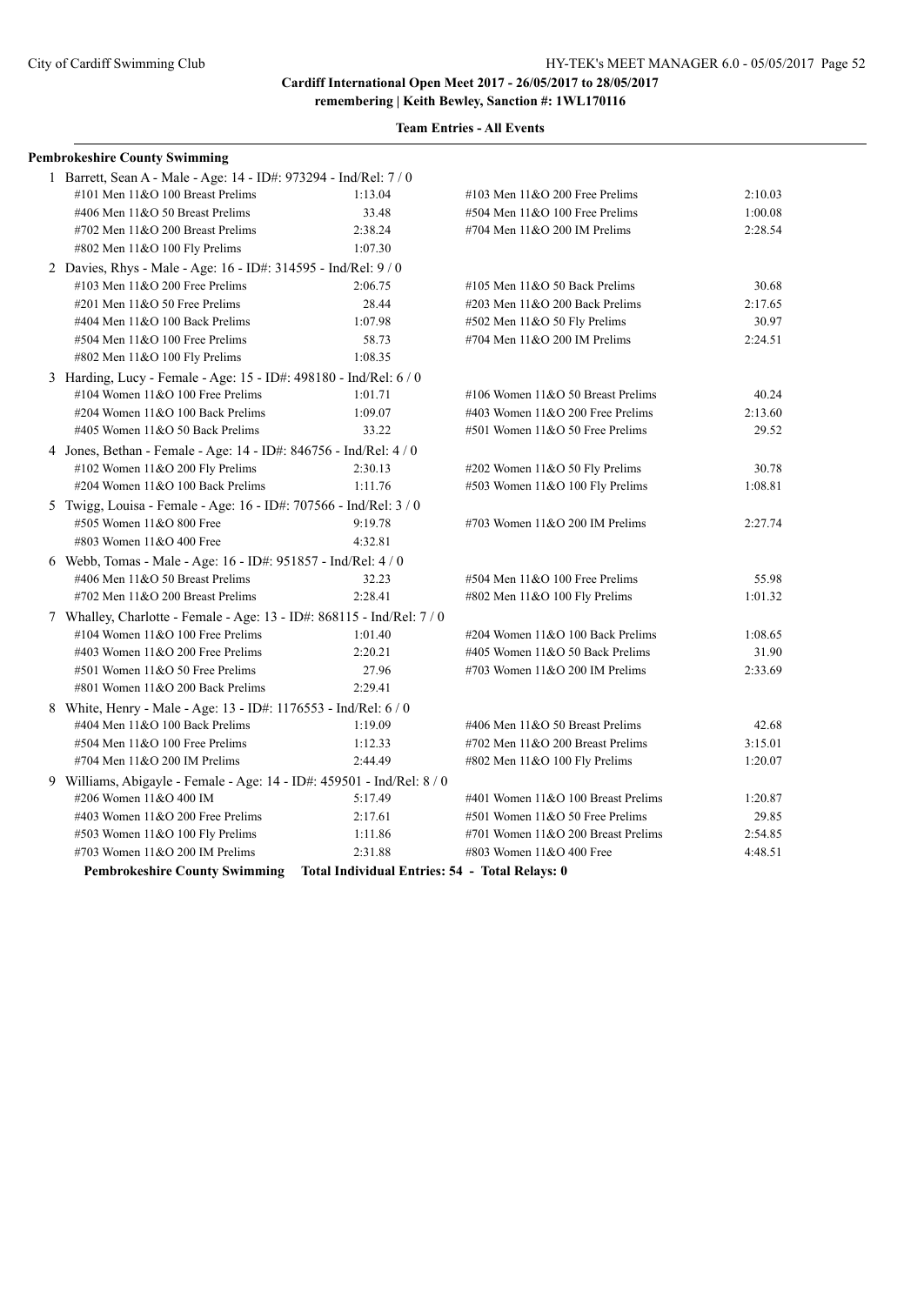| <b>Pershore Swimming Club</b>                                          |                                                |            |                                    |          |            |
|------------------------------------------------------------------------|------------------------------------------------|------------|------------------------------------|----------|------------|
| 1 Barry, Alexandra - Female - Age: 13 - ID#: 1104350 - Ind/Rel: 9 / 0  |                                                |            |                                    |          |            |
| #104 Women 11&O 100 Free Prelims                                       | 1:03.70                                        |            | #202 Women 11&O 50 Fly Prelims     | 32.15    |            |
| #206 Women 11&O 400 IM                                                 | 5:28.10                                        |            | #403 Women 11&O 200 Free Prelims   | 2:16.30  |            |
| #405 Women 11&O 50 Back Prelims                                        | 33.77                                          |            | #501 Women 11&O 50 Free Prelims    | 29.98    |            |
| #505 Women 11&O 800 Free                                               | 9:56.30                                        |            | #703 Women 11&O 200 IM Prelims     | 2:34.79  |            |
| #803 Women 11&O 400 Free                                               | 4:51.50                                        |            |                                    |          |            |
| 2 Barry, Gabriella - Female - Age: 11 - ID#: 1104351 - Ind/Rel: 9 / 0  |                                                |            |                                    |          |            |
| #104 Women $11&O$ 100 Free Prelims                                     | 1:13.55                                        |            | #202 Women 11&O 50 Fly Prelims     | 35.84    | <b>SCR</b> |
| #204 Women 11&O 100 Back Prelims                                       | 1:24.90                                        |            | #403 Women 11&O 200 Free Prelims   | 2:42.30  | <b>ALT</b> |
| #405 Women 11&O 50 Back Prelims                                        | 37.72                                          | <b>SCR</b> | #501 Women 11&O 50 Free Prelims    | 33.61    | ALT        |
| #503 Women 11&O 100 Fly Prelims                                        | 1:26.80                                        |            | #703 Women 11&O 200 IM Prelims     | 3:02.50  |            |
| #801 Women 11&O 200 Back Prelims                                       | 3:02.70                                        |            |                                    |          |            |
| 3 Cumming, Isobel - Female - Age: 14 - ID#: 903372 - Ind/Rel: 13 / 0   |                                                |            |                                    |          |            |
| #102 Women 11&O 200 Fly Prelims                                        | 2:45.06                                        |            | #104 Women $11&O 100$ Free Prelims | 1:04.79  |            |
| #202 Women $11&050$ Fly Prelims                                        | 32.67                                          |            | #204 Women 11&O 100 Back Prelims   | 1:12.17  |            |
| #403 Women 11&O 200 Free Prelims                                       | 2:20.93                                        |            | #405 Women $11&O$ 50 Back Prelims  | 33.50    |            |
| #501 Women 11&O 50 Free Prelims                                        | 30.47                                          |            | #503 Women 11&O 100 Fly Prelims    | 1:13.78  |            |
| #505 Women 11&O 800 Free                                               | 10:08.66                                       | ALT        | #701 Women 11&O 200 Breast Prelims | 3:09.04  |            |
| #703 Women $11&O$ 200 IM Prelims                                       | 2:41.30                                        |            | #801 Women 11&O 200 Back Prelims   | 2:33.85  |            |
| #803 Women 11&O 400 Free                                               | 4:53.24                                        |            |                                    |          |            |
| 4 O'Sullivan, Olivia - Female - Age: 13 - ID#: 1170424 - Ind/Rel: 10/0 |                                                |            |                                    |          |            |
| #104 Women 11&O 100 Free Prelims                                       | 1:09.30                                        |            | #106 Women 11&O 50 Breast Prelims  | 40.35    |            |
| #202 Women 11&O 50 Fly Prelims                                         | 34.17                                          | <b>SCR</b> | #204 Women 11&O 100 Back Prelims   | 1:20.90  |            |
| #401 Women 11&O 100 Breast Prelims                                     | 1:30.50                                        |            | #405 Women 11&O 50 Back Prelims    | 36.72    |            |
| #501 Women 11&O 50 Free Prelims                                        | 30.50                                          |            | #503 Women 11&O 100 Fly Prelims    | 1:20.60  |            |
| #701 Women 11&O 200 Breast Prelims                                     | 3:11.70                                        |            | #703 Women 11&O 200 IM Prelims     | 2:48.95  | <b>SCR</b> |
| 5 Patrick, Heeks - Male - Age: 13 - ID#: 934285 - Ind/Rel: 7/0         |                                                |            |                                    |          |            |
| #201 Men 11&O 50 Free Prelims                                          | 30.07                                          | <b>SCR</b> | #203 Men 11&O 200 Back Prelims     | 2:36.04  |            |
| #402 Men $11&O$ 200 Fly Prelims                                        | 2:35.93                                        |            | #404 Men 11&O 100 Back Prelims     | 1:10.92  |            |
| $#502$ Men 11&O 50 Fly Prelims                                         | 31.59                                          |            | #504 Men 11&O 100 Free Prelims     | 1:03.66  |            |
| #802 Men 11&O 100 Fly Prelims                                          | 1:10.81                                        |            |                                    |          |            |
| 6 Vizard, Christopher - Male - Age: 15 - ID#: 865203 - Ind/Rel: 8 / 0  |                                                |            |                                    |          |            |
| #201 Men 11&O 50 Free Prelims                                          | 27.47                                          |            | #205 Men 11&O 1500 Free            | 18:37.70 | <b>SCR</b> |
| #402 Men 11&O 200 Fly Prelims                                          | 2:24.83                                        |            | #406 Men 11&O 50 Breast Prelims    | 34.94    |            |
| #502 Men 11&O 50 Fly Prelims                                           | 29.58                                          |            | #506 Men 11&O 400 IM               | 5:10.89  |            |
| #704 Men 11&O 200 IM Prelims                                           | 2:27.71                                        |            | #802 Men 11&O 100 Fly Prelims      | 1:04.24  |            |
| <b>Pershore Swimming Club</b>                                          | Total Individual Entries: 56 - Total Relays: 0 |            |                                    |          |            |
| <b>Portsmouth Northsea</b>                                             |                                                |            |                                    |          |            |
| 1 Whitlock, William O - Male - Age: 15 - ID#: 843900 - Ind/Rel: 3 / 0  |                                                |            |                                    |          |            |
| #402 Men 11&O 200 Fly Prelims                                          | 2:23.00                                        |            | #406 Men 11&O 50 Breast Prelims    | 33.75    |            |
| #502 Men 11&O 50 Fly Prelims                                           | 28.45                                          |            |                                    |          |            |
| Portsmouth Northsea Total Individual Entries: 3 - Total Relays: 0      |                                                |            |                                    |          |            |
|                                                                        |                                                |            |                                    |          |            |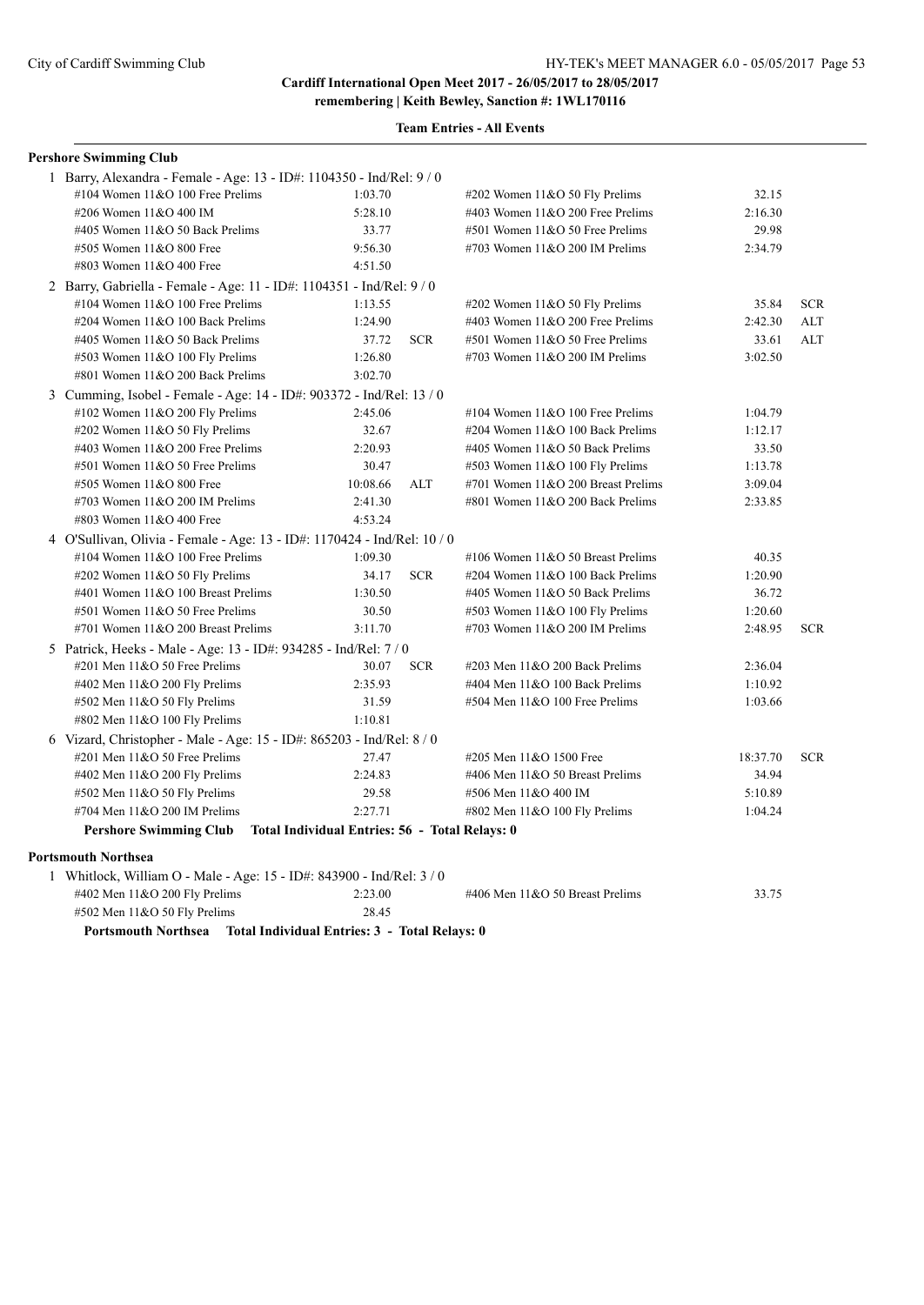| <b>R.C.T. Performance Swim Squad</b>                                                                                                                                                       |                                                         |                                                                                                         |                             |                          |
|--------------------------------------------------------------------------------------------------------------------------------------------------------------------------------------------|---------------------------------------------------------|---------------------------------------------------------------------------------------------------------|-----------------------------|--------------------------|
| 1 Addecott, Ffion H - Female - Age: 15 - ID#: 1210996 - Ind/Rel: 2 / 0<br>#204 Women 11&O 100 Back Prelims                                                                                 | 1:16.32                                                 | #801 Women 11&O 200 Back Prelims                                                                        | 2:42.69                     |                          |
| 2 Bond, Sasha - Female - Age: 12 - ID#: 1229400 - Ind/Rel: 5 / 0<br>#104 Women $11&O 100$ Free Prelims<br>#403 Women $11&O$ 200 Free Prelims<br>#803 Women 11&O 400 Free                   | 1:09.14<br>2:36.93<br><b>SCR</b><br>5:25.08<br>ALT      | #202 Women 11&O 50 Fly Prelims<br>#505 Women 11&O 800 Free                                              | 36.46<br>11:16.31           | <b>SCR</b><br><b>SCR</b> |
| 3 Collins, Tyler - Male - Age: 13 - ID#: 878708 - Ind/Rel: 5 / 0<br>#203 Men $11&O$ 200 Back Prelims<br>#504 Men 11&O 100 Free Prelims<br>#802 Men 11&O 100 Fly Prelims                    | 2:33.87<br>1:05.44<br>1:12.74                           | #404 Men 11&O 100 Back Prelims<br>#704 Men $11&O$ 200 IM Prelims                                        | 1:11.77<br>2:40.78          |                          |
| 4 Corderoy, Abigail - Female - Age: 13 - ID#: 1296638 - Ind/Rel: 4 / 0<br>#104 Women $11&O 100$ Free Prelims<br>#405 Women 11&O 50 Back Prelims                                            | 1:08.96<br>36.05                                        | #204 Women 11&O 100 Back Prelims<br>#501 Women 11&O 50 Free Prelims                                     | 1:19.26<br>31.80            |                          |
| 5 Cousins, Jacob - Male - Age: 14 - ID#: 824716 - Ind/Rel: 3 / 0<br>#402 Men 11&O 200 Fly Prelims<br>#802 Men 11&O 100 Fly Prelims                                                         | 2:33.11<br>1:08.07                                      | #502 Men 11&O 50 Fly Prelims                                                                            | 30.91                       |                          |
| 6 Davies, Cerys - Female - Age: 11 - ID#: 824778 - Ind/Rel: 3 / 0<br>#204 Women 11&O 100 Back Prelims<br>#801 Women 11&O 200 Back Prelims                                                  | 1:26.34<br>3:01.14                                      | #405 Women $11&O$ 50 Back Prelims                                                                       | 40.55                       | <b>SCR</b>               |
| 7 Davies, Grant D - Male - Age: 20 - ID#: 199924 - Ind/Rel: 3 / 0<br>#504 Men 11&O 100 Free Prelims<br>#802 Men 11&O 100 Fly Prelims                                                       | 54.90<br>1:00.68                                        | #704 Men $11&O$ 200 IM Prelims                                                                          | 2:17.70                     |                          |
| 8 Evans, Penny - Female - Age: 13 - ID#: 919373 - Ind/Rel: 3 / 0<br>#106 Women 11&O 50 Breast Prelims<br>#701 Women 11&O 200 Breast Prelims                                                | 37.64<br>3:00.08                                        | #401 Women 11&O 100 Breast Prelims                                                                      | 1:20.58                     |                          |
| 9 Freegard, Aimee - Female - Age: 15 - ID#: 811838 - Ind/Rel: 4 / 0<br>#104 Women $11&O$ 100 Free Prelims<br>#405 Women 11&O 50 Back Prelims                                               | 1:08.83<br>36.14                                        | #204 Women 11&O 100 Back Prelims<br>#501 Women 11&O 50 Free Prelims                                     | 1:19.43<br>32.61            |                          |
| 10 Garland, Kieran - Male - Age: 15 - ID#: 1192075 - Ind/Rel: 3 / 0<br>$\#201$ Men $11&O$ 50 Free Prelims<br>#504 Men 11&O 100 Free Prelims                                                | 29.48<br>ALT<br>1:03.74                                 | #502 Men 11&O 50 Fly Prelims                                                                            | 32.02                       |                          |
| 11 Hetherington, Trinity - Female - Age: 13 - ID#: 955254 - Ind/Rel: 5 / 0<br>#104 Women $11&O$ 100 Free Prelims<br>#403 Women 11&O 200 Free Prelims<br>#801 Women $11&O$ 200 Back Prelims | 1:12.71<br>2:38.61<br><b>SCR</b><br>2:49.15             | #204 Women $11&O 100$ Back Prelims<br>#501 Women 11&O 50 Free Prelims                                   | 1:20.49<br>34.25            | <b>SCR</b>               |
| 12 Hetherington, Verity - Female - Age: 11 - ID#: 824022 - Ind/Rel: 5 / 0<br>#104 Women $11&O$ 100 Free Prelims<br>#403 Women 11&O 200 Free Prelims<br>#501 Women 11&O 50 Free Prelims     | 1:16.19<br>2:49.11<br><b>SCR</b><br>35.33<br><b>SCR</b> | #204 Women 11&O 100 Back Prelims<br>#405 Women 11&O 50 Back Prelims                                     | 1:29.98<br>41.97            | <b>SCR</b>               |
| 13 Jones, Cerys - Female - Age: 12 - ID#: 982632 - Ind/Rel: 2 / 0<br>#403 Women 11&O 200 Free Prelims                                                                                      | 2:45.71<br><b>SCR</b>                                   | #501 Women 11&O 50 Free Prelims                                                                         | 35.48                       | <b>SCR</b>               |
| 14 Lewis, Jessica - Female - Age: 15 - ID#: 811837 - Ind/Rel: 4 / 0<br>#104 Women 11&O 100 Free Prelims<br>#405 Women 11&O 50 Back Prelims                                                 | 1:08.95<br>34.67                                        | #204 Women 11&O 100 Back Prelims<br>#801 Women 11&O 200 Back Prelims                                    | 1:15.15<br>2:41.93          |                          |
| 15 Lloyd, Rhys - Male - Age: 14 - ID#: 919493 - Ind/Rel: 2 / 0<br>#105 Men 11&O 50 Back Prelims                                                                                            | 35.01                                                   | #404 Men 11&O 100 Back Prelims                                                                          | 1:17.87                     |                          |
| 16 Marchant, Rhiannon - Female - Age: 12 - ID#: 918667 - Ind/Rel: 6 / 0<br>#104 Women 11&O 100 Free Prelims<br>#405 Women 11&O 50 Back Prelims<br>#703 Women 11&O 200 IM Prelims           | 1:11.02<br>35.31<br>2:56.26<br><b>SCR</b>               | #204 Women 11&O 100 Back Prelims<br>#501 Women 11&O 50 Free Prelims<br>#801 Women 11&O 200 Back Prelims | 1:17.51<br>32.19<br>2:43.28 |                          |
| 17 Matthews, Jodie - Female - Age: 13 - ID#: 824070 - Ind/Rel: 3 / 0<br>#106 Women 11&O 50 Breast Prelims<br>#204 Women 11&O 100 Back Prelims                                              | 41.40<br>1:19.49                                        | #202 Women 11&O 50 Fly Prelims                                                                          | 36.35                       | <b>SCR</b>               |
| 18 Morgan, Sophie - Female - Age: 15 - ID#: 756100 - Ind/Rel: 4 / 0<br>#104 Women 11&O 100 Free Prelims<br>#405 Women 11&O 50 Back Prelims                                                 | 1:05.25<br>34.51                                        | #204 Women 11&O 100 Back Prelims<br>#505 Women 11&O 800 Free                                            | 1:12.65<br>10:37.61         | <b>SCR</b>               |
| 19 Parry, Jessica - Female - Age: 12 - ID#: 825067 - Ind/Rel: 1 / 0<br>#202 Women 11&O 50 Fly Prelims                                                                                      | 37.02<br><b>SCR</b>                                     |                                                                                                         |                             |                          |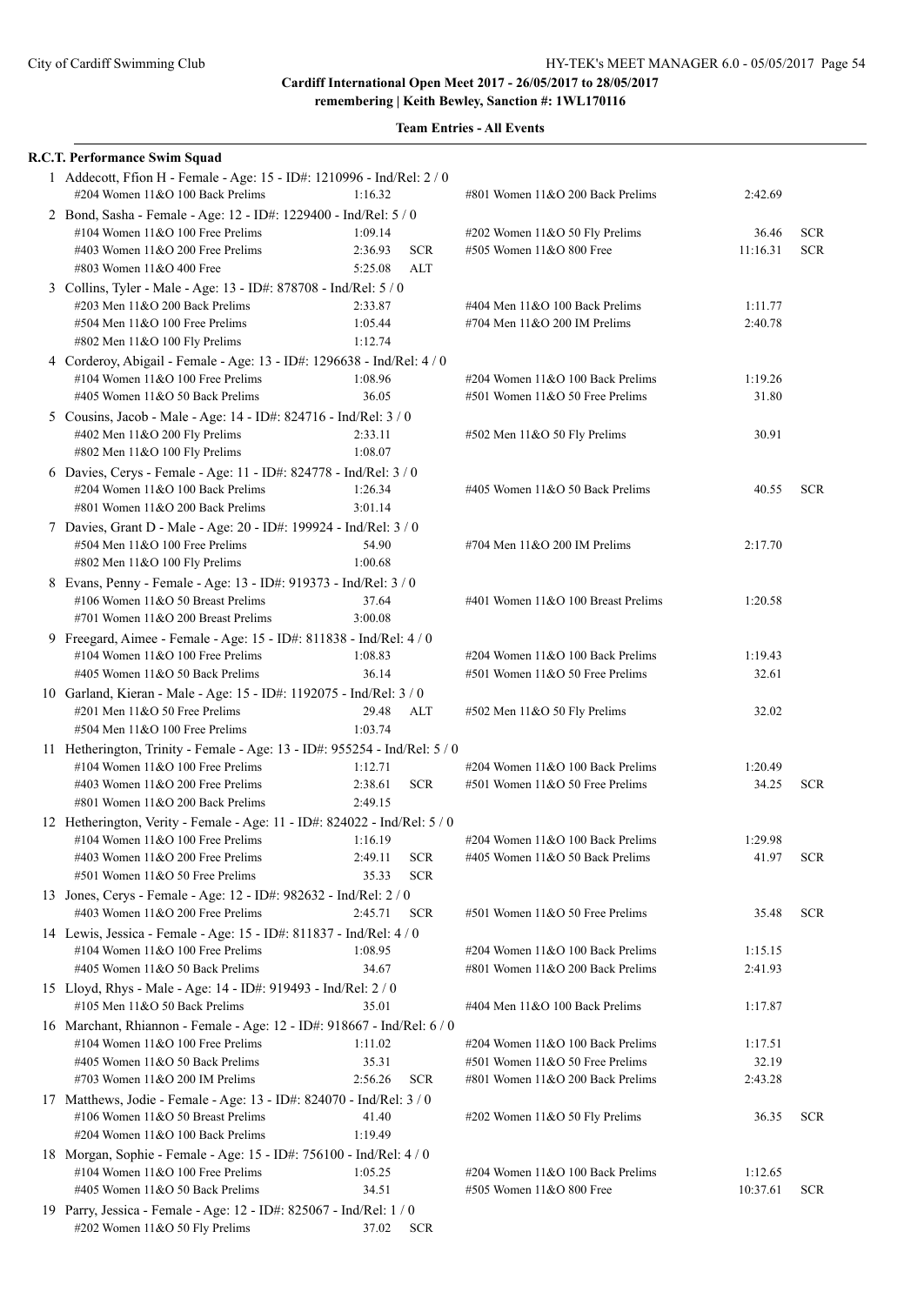| R.C.T. Performance Swim Squad                                                                          |                        |                                                |         |            |
|--------------------------------------------------------------------------------------------------------|------------------------|------------------------------------------------|---------|------------|
| 20 Pryse, Elis - Male - Age: 16 - ID#: 811842 - Ind/Rel: 3 / 0                                         |                        |                                                |         |            |
| #201 Men 11&O 50 Free Prelims                                                                          | 28.10                  | $#502$ Men $11&O 50$ Fly Prelims               | 32.93   |            |
| #504 Men 11&O 100 Free Prelims                                                                         | 1:00.01                |                                                |         |            |
| 21 Salmon, Carwyn - Male - Age: 13 - ID#: 825138 - Ind/Rel: 3 / 0                                      |                        |                                                |         |            |
| #205 Men 11&O 1500 Free                                                                                | 18:32.19               | #506 Men 11&O 400 IM                           | 5:16.17 |            |
| #704 Men 11&O 200 IM Prelims                                                                           | 2:30.65                |                                                |         |            |
| 22 Selby, Morgan L - Male - Age: 14 - ID#: 1123667 - Ind/Rel: 4 / 0                                    |                        |                                                |         |            |
| #103 Men 11&O 200 Free Prelims                                                                         | 2:22.68                | $\#201$ Men $11&O$ 50 Free Prelims             | 30.36   | <b>SCR</b> |
| #504 Men 11&O 100 Free Prelims                                                                         | 1:05.05                | #704 Men 11&O 200 IM Prelims                   | 2:49.68 |            |
| 23 Sutton, Emma - Female - Age: 18 - ID#: 501285 - Ind/Rel: 3 / 0                                      |                        |                                                |         |            |
| #104 Women 11&O 100 Free Prelims                                                                       | 1:01.84                | #204 Women 11&O 100 Back Prelims               | 1:05.06 |            |
| #405 Women 11&O 50 Back Prelims                                                                        | 30.65                  |                                                |         |            |
| 24 Thomas, Ashley - Female - Age: 12 - ID#: 919421 - Ind/Rel: 5 / 0                                    |                        |                                                |         |            |
| #104 Women $11&O$ 100 Free Prelims                                                                     | 1:14.29                | #204 Women 11&O 100 Back Prelims               | 1:17.55 |            |
| #405 Women 11&O 50 Back Prelims                                                                        | 35.14                  | #501 Women 11&O 50 Free Prelims                | 32.74   |            |
| #801 Women 11&O 200 Back Prelims                                                                       | 2:55.42                |                                                |         |            |
| 25 Thomas, Nell - Female - Age: 12 - ID#: 1190686 - Ind/Rel: 4 / 0                                     |                        |                                                |         |            |
| #104 Women $11&O$ 100 Free Prelims                                                                     | 1:09.50                | #106 Women 11&O 50 Breast Prelims              | 40.68   |            |
| #401 Women 11&O 100 Breast Prelims                                                                     | 1:29.19                | #701 Women $11&O$ 200 Breast Prelims           | 3:16.29 |            |
| 26 Watkins, Sadie - Female - Age: 13 - ID#: 972338 - Ind/Rel: 5 / 0                                    |                        |                                                |         |            |
| #102 Women $11&O$ 200 Fly Prelims                                                                      | 2:54.15                | #104 Women $11&O 100$ Free Prelims             | 1:10.82 |            |
| #202 Women 11&O 50 Fly Prelims                                                                         | 35.93<br><b>SCR</b>    | #503 Women 11&O 100 Fly Prelims                | 1:18.96 |            |
| #505 Women 11&O 800 Free                                                                               | 10:51.44<br><b>SCR</b> |                                                |         |            |
| R.C.T. Performance Swim Squad                                                                          |                        | Total Individual Entries: 94 - Total Relays: 0 |         |            |
|                                                                                                        |                        |                                                |         |            |
| <b>Reading SC</b>                                                                                      |                        |                                                |         |            |
| 1 Endersby, George - Male - Age: 13 - ID#: 490565 - Ind/Rel: 5 / 0<br>#101 Men 11&O 100 Breast Prelims |                        |                                                |         |            |
|                                                                                                        | 1:17.27                | #406 Men 11&O 50 Breast Prelims                | 34.25   |            |
| #504 Men 11&O 100 Free Prelims                                                                         | 1:02.69<br>1:17.40     | #702 Men 11&O 200 Breast Prelims               | 2:52.00 |            |
| #802 Men 11&O 100 Fly Prelims                                                                          |                        |                                                |         |            |
| 2 Endersby, Jack - Male - Age: 16 - ID#: 456627 - Ind/Rel: 4 / 0                                       |                        |                                                |         |            |
| #404 Men 11&O 100 Back Prelims                                                                         | 1:01.57                | #506 Men 11&O 400 IM                           | 4:56.76 |            |
| #704 Men 11&O 200 IM Prelims                                                                           | 2:18.66                | #802 Men $11&O 100$ Fly Prelims                | 1:02.01 |            |
| 3 Gopikrishna, Anjana - Female - Age: 13 - ID#: 1179961 - Ind/Rel: 2 / 0                               |                        |                                                |         |            |
| #405 Women 11&O 50 Back Prelims                                                                        | 40.86<br><b>SCR</b>    | #501 Women 11&O 50 Free Prelims                | 34.86   | <b>SCR</b> |
| Reading SC Total Individual Entries: 11 - Total Relays: 0                                              |                        |                                                |         |            |
| Redditch SC                                                                                            |                        |                                                |         |            |
| 1 Rodd, Amelia - Female - Age: 14 - ID#: 845800 - Ind/Rel: 8 / 0                                       |                        |                                                |         |            |
| #102 Women 11&O 200 Fly Prelims                                                                        | 2:31.80                | #104 Women $11&O$ 100 Free Prelims             | 59.45   |            |
| #202 Women 11&O 50 Fly Prelims                                                                         | 30.34                  | #403 Women 11&O 200 Free Prelims               | 2:08.69 |            |
| #501 Women 11&O 50 Free Prelims                                                                        | 27.97                  | #503 Women 11&O 100 Fly Prelims                | 1:07.80 |            |
| #505 Women 11&O 800 Free                                                                               | 9:19.50                | #803 Women 11&O 400 Free                       | 4:29.30 |            |
| Redditch SC Total Individual Entries: 8 - Total Relays: 0                                              |                        |                                                |         |            |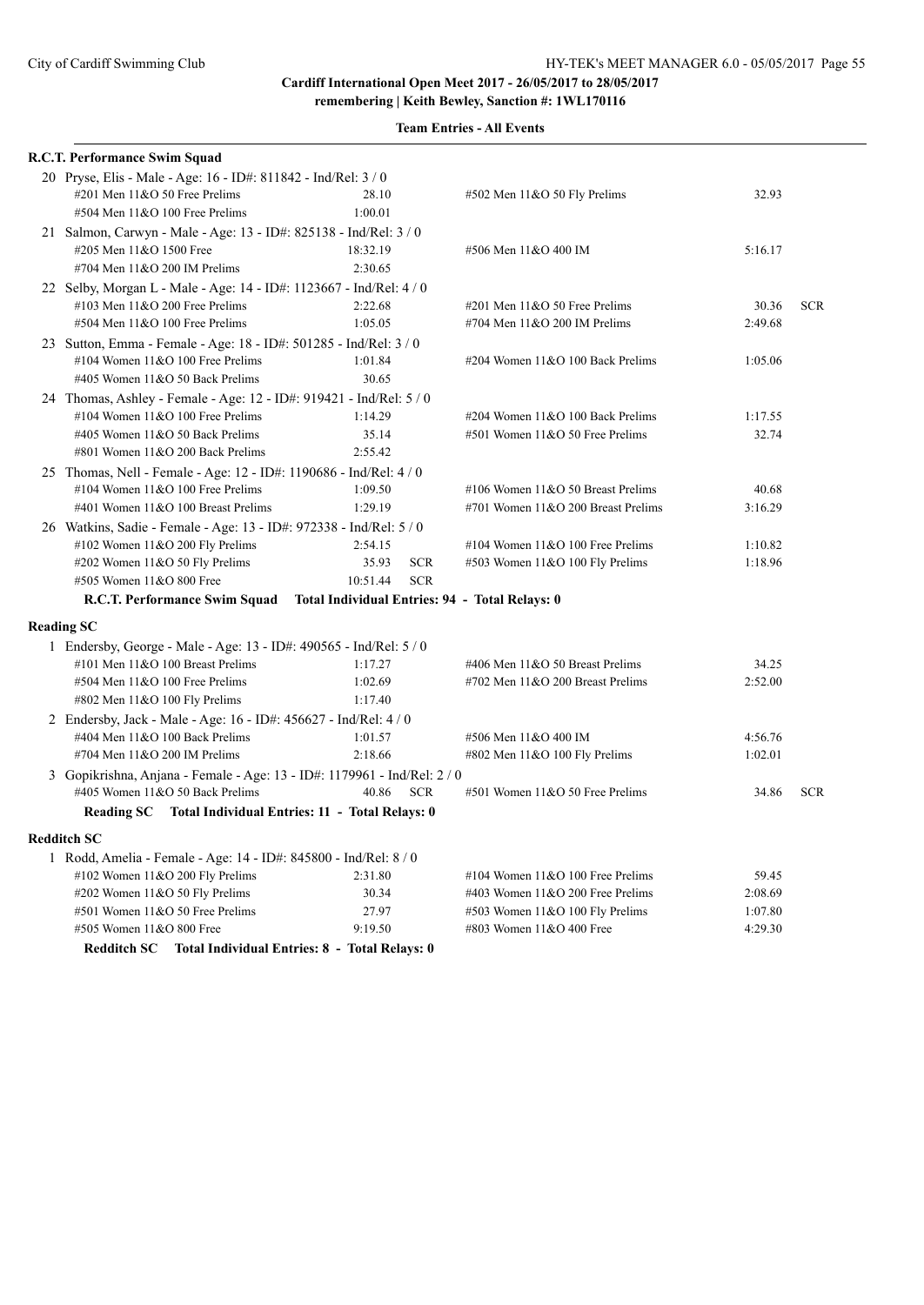**Team Entries - All Events**

#### **Ren 96 Swim Team**

| 1 Andrews, Stuart - Male - Age: 13 - ID#: 960574 - Ind/Rel: 8 / 0                                       |                    |            |                                                                     |          |            |
|---------------------------------------------------------------------------------------------------------|--------------------|------------|---------------------------------------------------------------------|----------|------------|
| #103 Men $11&O$ 200 Free Prelims                                                                        | 2:23.40            |            | #105 Men 11&O 50 Back Prelims                                       | 36.70    |            |
| #201 Men $11&0$ 50 Free Prelims                                                                         | 32.50              | <b>SCR</b> | #205 Men 11&O 1500 Free                                             | 20:55.00 | <b>SCR</b> |
| #404 Men 11&O 100 Back Prelims                                                                          | 1:19.44            |            | $#504$ Men $11&O$ 100 Free Prelims                                  | 1:08.80  |            |
| #704 Men 11&O 200 IM Prelims                                                                            | 2:49.50            |            | #804 Men 11&O 400 Free                                              | 4:55.20  |            |
| 2 Chalmers, Lauren - Female - Age: 13 - ID#: 943521 - Ind/Rel: 7/0                                      |                    |            |                                                                     |          |            |
| #102 Women 11&O 200 Fly Prelims                                                                         | 2:35.97            |            | #202 Women 11&O 50 Fly Prelims                                      | 33.31    |            |
| #206 Women 11&O 400 IM                                                                                  | 5:33.08            |            | #401 Women 11&O 100 Breast Prelims                                  | 1:27.50  |            |
| #503 Women 11&O 100 Fly Prelims                                                                         | 1:10.74            |            | #703 Women $11&O$ 200 IM Prelims                                    | 2:40.30  |            |
| #803 Women 11&O 400 Free                                                                                | 5:00.80            |            |                                                                     |          |            |
| 3 Dickson, Archie - Male - Age: 12 - ID#: 1261628 - Ind/Rel: 9 / 0                                      |                    |            |                                                                     |          |            |
| #103 Men 11&O 200 Free Prelims                                                                          | 2:30.00            |            | #105 Men $11&O$ 50 Back Prelims                                     | 37.60    |            |
| #201 Men 11&O 50 Free Prelims                                                                           | 30.43              | <b>SCR</b> | #404 Men 11&O 100 Back Prelims                                      | 1:22.00  |            |
| #502 Men 11&O 50 Fly Prelims                                                                            | 34.00              |            | #504 Men 11&O 100 Free Prelims                                      | 1:07.06  |            |
| #704 Men 11&O 200 IM Prelims                                                                            | 2:50.20            |            | #802 Men 11&O 100 Fly Prelims                                       | 1:15.19  |            |
| #804 Men 11&O 400 Free                                                                                  | 5:11.50            |            |                                                                     |          |            |
| 4 Grant, Rachael - Female - Age: 13 - ID#: 1155104 - Ind/Rel: 7 / 0                                     |                    |            |                                                                     |          |            |
| #102 Women 11&O 200 Fly Prelims                                                                         | 2:26.52            |            | #204 Women 11&O 100 Back Prelims                                    | 1:09.10  |            |
| #206 Women 11&O 400 IM                                                                                  | 5:22.60            |            | #403 Women $11&O$ 200 Free Prelims                                  | 2:21.77  |            |
| #503 Women 11&O 100 Fly Prelims                                                                         | 1:07.67            |            | #703 Women $11&O$ 200 IM Prelims                                    | 2:33.97  |            |
| #801 Women 11&O 200 Back Prelims                                                                        | 2:27.20            |            |                                                                     |          |            |
|                                                                                                         |                    |            |                                                                     |          |            |
| 5 Hamilton, Holly - Female - Age: 14 - ID#: 923580 - Ind/Rel: 6 / 0<br>#104 Women 11&O 100 Free Prelims |                    |            | #204 Women 11&O 100 Back Prelims                                    | 1:14.50  |            |
| #403 Women 11&O 200 Free Prelims                                                                        | 1:05.40<br>2:25.00 | <b>SCR</b> |                                                                     |          |            |
|                                                                                                         |                    |            | #405 Women 11&O 50 Back Prelims<br>#801 Women 11&O 200 Back Prelims | 34.70    |            |
| #501 Women 11&O 50 Free Prelims                                                                         | 29.60              |            |                                                                     | 2:43.90  |            |
| 6 Hughes, Leigha - Female - Age: 12 - ID#: 922167 - Ind/Rel: 8 / 0                                      |                    |            |                                                                     |          |            |
| #102 Women 11&O 200 Fly Prelims                                                                         | 2:53.10            |            | #204 Women 11&O 100 Back Prelims                                    | 1:17.00  |            |
| #401 Women 11&O 100 Breast Prelims                                                                      | 1:28.06            |            | #403 Women $11&O$ 200 Free Prelims                                  | 2:25.61  |            |
| #503 Women 11&O 100 Fly Prelims                                                                         | 1:18.00            |            | #701 Women 11&O 200 Breast Prelims                                  | 3:05.62  |            |
| #703 Women 11&O 200 IM Prelims                                                                          | 2:43.45            |            | #801 Women 11&O 200 Back Prelims                                    | 2:42.18  |            |
| 7 Jamieson, Esther - Female - Age: 13 - ID#: 943509 - Ind/Rel: 7 / 0                                    |                    |            |                                                                     |          |            |
| #104 Women $11&O$ 100 Free Prelims                                                                      | 1:06.36            |            | #202 Women 11&O 50 Fly Prelims                                      | 34.10    | <b>SCR</b> |
| #204 Women $11&O 100$ Back Prelims                                                                      | 1:14.60            |            | #403 Women $11&O$ 200 Free Prelims                                  | 2:21.23  |            |
| #501 Women 11&O 50 Free Prelims                                                                         | 30.44              |            | #503 Women 11&O 100 Fly Prelims                                     | 1:16.29  |            |
| #801 Women 11&O 200 Back Prelims                                                                        | 2:41.48            |            |                                                                     |          |            |
| 8 Kane, Abby - Female - Age: 13 - ID#: 856020 - Ind/Rel: 6 / 0                                          |                    |            |                                                                     |          |            |
| #104 Women $11&O$ 100 Free Prelims                                                                      | 1:05.96            |            | #204 Women 11&O 100 Back Prelims                                    | 1:09.09  |            |
| #405 Women 11&O 50 Back Prelims                                                                         | 33.20              |            | #501 Women 11&O 50 Free Prelims                                     | 29.98    |            |
| #703 Women 11&O 200 IM Prelims                                                                          | 2:36.30            |            | #801 Women 11&O 200 Back Prelims                                    | 2:31.90  |            |
| 9 Kingdom, Struan - Male - Age: 14 - ID#: 894403 - Ind/Rel: 7 / 0                                       |                    |            |                                                                     |          |            |
| #103 Men $11&O$ 200 Free Prelims                                                                        | 2:20.50            |            | #105 Men 11&O 50 Back Prelims                                       | 32.74    |            |
| #205 Men 11&O 1500 Free                                                                                 | 18:40.90           | ALT        | #404 Men 11&O 100 Back Prelims                                      | 1:11.10  |            |
| #506 Men 11&O 400 IM                                                                                    | 5:19.00            |            | #704 Men 11&O 200 IM Prelims                                        | 2:33.29  |            |
| #804 Men 11&O 400 Free                                                                                  | 5:08.34            | ALT        |                                                                     |          |            |
| 10 Lessing, Gabriella - Female - Age: 13 - ID#: 983962 - Ind/Rel: 8 / 0                                 |                    |            |                                                                     |          |            |
| #104 Women $11&O$ 100 Free Prelims                                                                      | 1:09.40            |            | #202 Women 11&O 50 Fly Prelims                                      | 34.40    | <b>SCR</b> |
| #403 Women 11&O 200 Free Prelims                                                                        | 2:25.30            |            | #405 Women 11&O 50 Back Prelims                                     | 35.50    |            |
| #501 Women 11&O 50 Free Prelims                                                                         | 31.60              |            | #703 Women 11&O 200 IM Prelims                                      | 2:49.10  | <b>SCR</b> |
| #801 Women 11&O 200 Back Prelims                                                                        | 2:54.60            |            | #803 Women 11&O 400 Free                                            | 4:54.61  |            |
| 11 Paterson, Lauren - Female - Age: 14 - ID#: 1172676 - Ind/Rel: 8 / 0                                  |                    |            |                                                                     |          |            |
| #102 Women 11&O 200 Fly Prelims                                                                         | 2:40.10            |            | #104 Women 11&O 100 Free Prelims                                    | 1:04.38  |            |
| #202 Women 11&O 50 Fly Prelims                                                                          | 31.16              |            | #401 Women 11&O 100 Breast Prelims                                  | 1:31.10  |            |
| #403 Women 11&O 200 Free Prelims                                                                        | 2:17.46            |            | #501 Women 11&O 50 Free Prelims                                     | 30.59    |            |
| #503 Women 11&O 100 Fly Prelims                                                                         | 1:11.00            |            | #703 Women 11&O 200 IM Prelims                                      | 2:37.50  |            |
| 12 Paterson, Zak - Male - Age: 13 - ID#: 1150730 - Ind/Rel: 6 / 0                                       |                    |            |                                                                     |          |            |
| #103 Men $11&O$ 200 Free Prelims                                                                        | 2:07.92            |            | #201 Men 11&O 50 Free Prelims                                       | 26.69    |            |
| #406 Men 11&O 50 Breast Prelims                                                                         | 38.75              |            | #504 Men 11&O 100 Free Prelims                                      | 56.89    |            |
| #704 Men 11&O 200 IM Prelims                                                                            | 2:32.20            |            | #804 Men 11&O 400 Free                                              | 4:47.00  |            |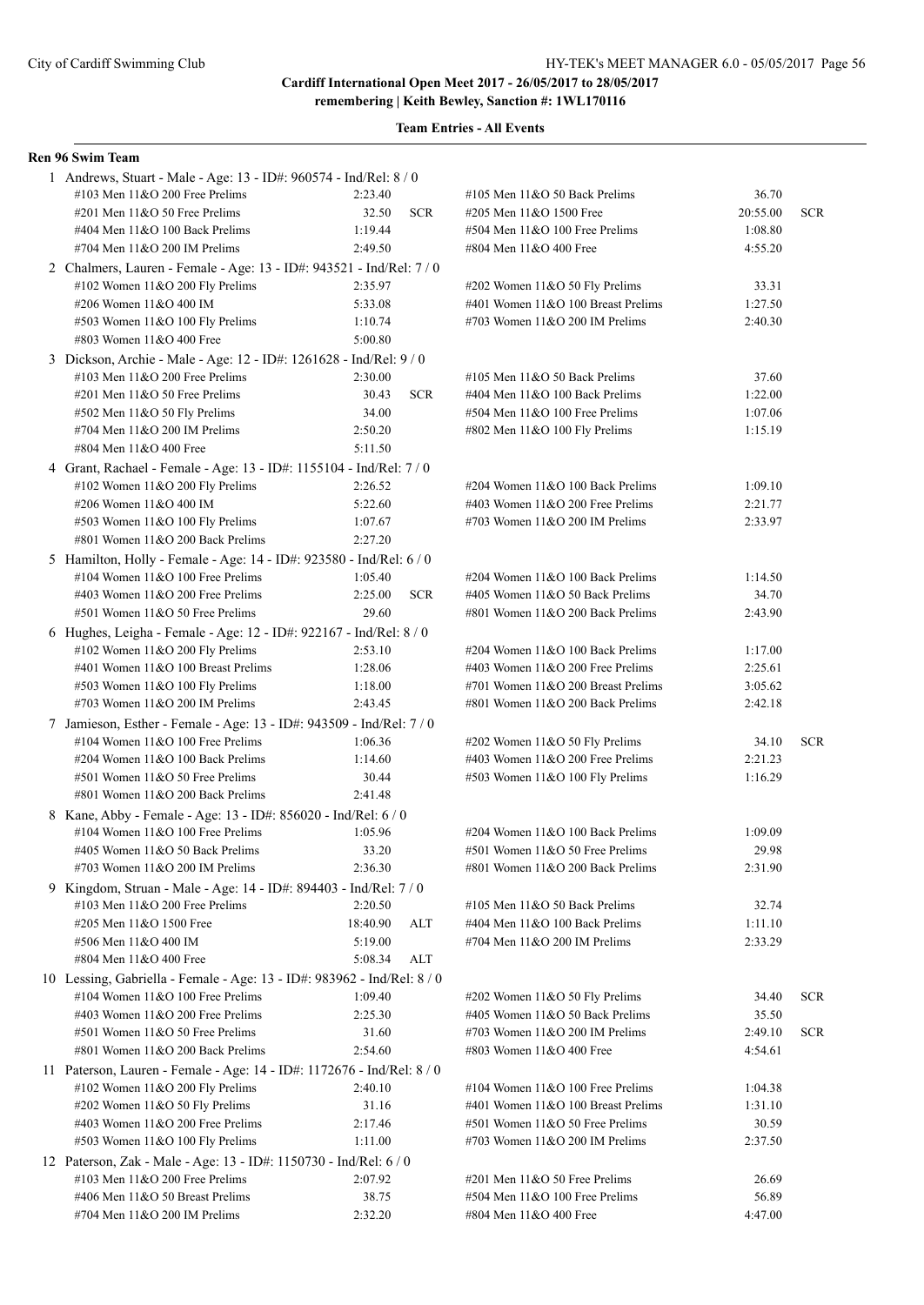# **Team Entries - All Events**

| Ren 96 Swim Team                                                       |         |            |                                     |          |            |
|------------------------------------------------------------------------|---------|------------|-------------------------------------|----------|------------|
| 13 Ralston, Jude - Male - Age: 12 - ID#: 1185837 - Ind/Rel: 10 / 0     |         |            |                                     |          |            |
| #101 Men 11&O 100 Breast Prelims                                       | 1:30.10 |            | #103 Men 11&O 200 Free Prelims      | 2:25.80  |            |
| $\#201$ Men $11&O$ 50 Free Prelims                                     | 30.69   | <b>SCR</b> | #203 Men 11&O 200 Back Prelims      | 2:53.10  |            |
| #404 Men 11&O 100 Back Prelims                                         | 1:22.10 |            | #406 Men 11&O 50 Breast Prelims     | 41.56    |            |
| #504 Men 11&O 100 Free Prelims                                         | 1:08.90 |            | #702 Men 11&O 200 Breast Prelims    | 3:13.53  |            |
| #704 Men 11&O 200 IM Prelims                                           | 2:51.60 |            | #804 Men 11&O 400 Free              | 5:08.30  |            |
| 14 Walker, Euan - Male - Age: 13 - ID#: 1151590 - Ind/Rel: 8 / 0       |         |            |                                     |          |            |
| $\#101$ Men $11&O$ 100 Breast Prelims                                  | 1:29.60 |            | #103 Men $11&O$ 200 Free Prelims    | 2:29.59  |            |
| #201 Men 11&O 50 Free Prelims                                          | 33.20   | <b>SCR</b> | #205 Men 11&O 1500 Free             | 21:02.17 | <b>SCR</b> |
| #406 Men 11&O 50 Breast Prelims                                        | 42.30   |            | #504 Men 11&O 100 Free Prelims      | 1:11.71  |            |
| #702 Men 11&O 200 Breast Prelims                                       | 3:16.70 |            | #804 Men 11&O 400 Free              | 5:12.90  | ALT        |
| 15 Walker, Taylor - Female - Age: 13 - ID#: 1130316 - Ind/Rel: 10 / 0  |         |            |                                     |          |            |
| #104 Women $11&O$ 100 Free Prelims                                     | 1:06.70 |            | #106 Women $11&O 50$ Breast Prelims | 37.22    |            |
| #202 Women 11&O 50 Fly Prelims                                         | 35.30   | <b>SCR</b> | #206 Women 11&O 400 IM              | 5:43.90  | <b>ALT</b> |
| #401 Women 11&O 100 Breast Prelims                                     | 1:23.20 |            | #403 Women 11&O 200 Free Prelims    | 2:23.20  |            |
| #501 Women 11&O 50 Free Prelims                                        | 30.75   |            | #503 Women 11&O 100 Fly Prelims     | 1:17.60  |            |
| #701 Women 11&O 200 Breast Prelims                                     | 3:03.00 |            | #703 Women 11&O 200 IM Prelims      | 2:45.50  |            |
| 16 Wallace, Clare - Female - Age: 14 - ID#: 808359 - Ind/Rel: 7 / 0    |         |            |                                     |          |            |
| #104 Women $11&O$ 100 Free Prelims                                     | 1:01.44 |            | #202 Women 11&O 50 Fly Prelims      | 30.47    |            |
| #403 Women 11&O 200 Free Prelims                                       | 2:16.39 |            | #501 Women 11&O 50 Free Prelims     | 28.19    |            |
| #505 Women 11&O 800 Free                                               | 9:55.28 |            | #703 Women 11&O 200 IM Prelims      | 2:36.56  |            |
| #803 Women 11&O 400 Free                                               | 4:43.30 |            |                                     |          |            |
| Ren 96 Swim Team Total Individual Entries: 122 - Total Relays: 0       |         |            |                                     |          |            |
| <b>Rhondda Swimming Club</b>                                           |         |            |                                     |          |            |
| 1 Elliott, Manon M - Female - Age: 15 - ID#: 709896 - Ind/Rel: 4 / 0   |         |            |                                     |          |            |
| #104 Women $11&O$ 100 Free Prelims                                     | 1:09.49 |            | #106 Women $11&O$ 50 Breast Prelims | 40.63    |            |
| #401 Women 11&O 100 Breast Prelims                                     | 1:28.99 |            | #501 Women 11&O 50 Free Prelims     | 31.82    |            |
| 2 Jones, Finlay M - Male - Age: 15 - ID#: 730913 - Ind/Rel: 3 / 0      |         |            |                                     |          |            |
| #103 Men 11&O 200 Free Prelims                                         | 2:24.30 |            | #406 Men 11&O 50 Breast Prelims     | 39.44    |            |
| #504 Men 11&O 100 Free Prelims                                         | 1:05.70 |            |                                     |          |            |
| 3 Wood-Jones, Jac - Male - Age: 13 - ID#: 1134382 - Ind/Rel: 4 / 0     |         |            |                                     |          |            |
| #103 Men 11&O 200 Free Prelims                                         | 2:34.51 |            | #402 Men 11&O 200 Fly Prelims       | 2:55.17  |            |
| #502 Men 11&O 50 Fly Prelims                                           | 32.51   |            | #504 Men 11&O 100 Free Prelims      | 1:09.19  |            |
| 4 Wood-Jones, Seren - Female - Age: 12 - ID#: 1123029 - Ind/Rel: 1 / 0 |         |            |                                     |          |            |
| #104 Women 11&O 100 Free Prelims                                       | 1:17.51 |            |                                     |          |            |
|                                                                        |         |            |                                     |          |            |

**Rhondda Swimming Club Total Individual Entries: 12 - Total Relays: 0**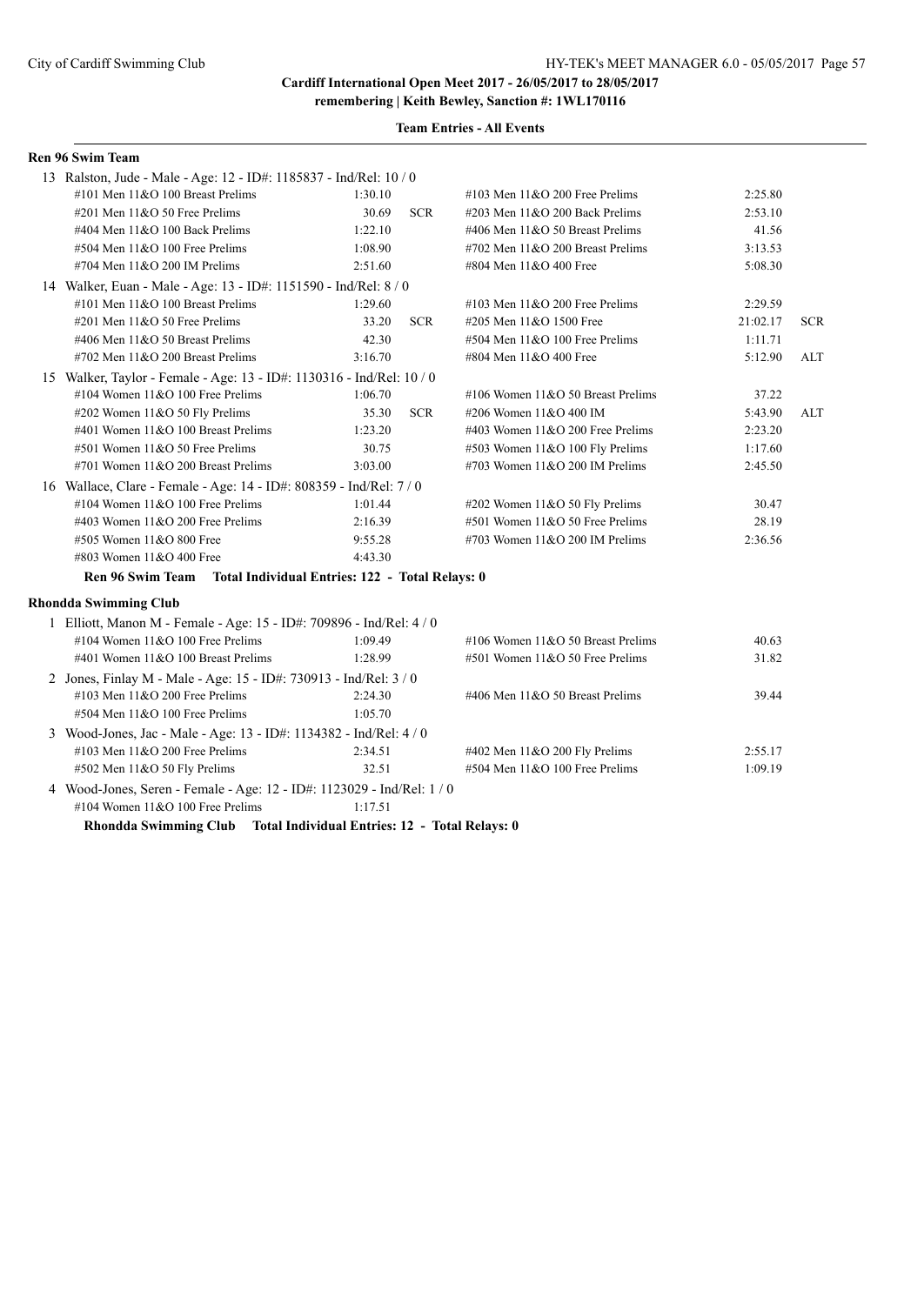| <b>Romford Town Swimming Club</b>                                                                       |                                                |                                    |          |            |
|---------------------------------------------------------------------------------------------------------|------------------------------------------------|------------------------------------|----------|------------|
| 1 Ayling, Jack - Male - Age: 18 - ID#: 394001 - Ind/Rel: 7 / 0                                          |                                                |                                    |          |            |
| #201 Men 11&O 50 Free Prelims                                                                           | 24.59                                          | #402 Men 11&O 200 Fly Prelims      | 2:21.70  |            |
| #406 Men 11&O 50 Breast Prelims                                                                         | 32.75                                          | #502 Men 11&O 50 Fly Prelims       | 27.38    |            |
| #504 Men 11&O 100 Free Prelims                                                                          | 54.60                                          | #704 Men 11&O 200 IM Prelims       | 2:19.50  |            |
| #802 Men 11&O 100 Fly Prelims                                                                           | 1:00.00                                        |                                    |          |            |
| 2 Ayling, Jessica - Female - Age: 15 - ID#: 747899 - Ind/Rel: 6 / 0                                     |                                                |                                    |          |            |
| #401 Women 11&O 100 Breast Prelims                                                                      | 1:20.51                                        | #403 Women $11&O$ 200 Free Prelims | 2:14.55  |            |
| #501 Women 11&O 50 Free Prelims                                                                         | 29.56                                          | #701 Women 11&O 200 Breast Prelims | 2:49.36  |            |
| #703 Women 11&O 200 IM Prelims                                                                          | 2:33.29                                        | #803 Women 11&O 400 Free           | 4:42.71  |            |
| 3 Banga, Nathan - Male - Age: 14 - ID#: 966426 - Ind/Rel: 9 / 0                                         |                                                |                                    |          |            |
| #101 Men 11&O 100 Breast Prelims                                                                        | 1:22.31                                        | #103 Men $11&O$ 200 Free Prelims   | 2:13.73  |            |
| #201 Men 11&O 50 Free Prelims                                                                           | 28.90                                          | #205 Men 11&O 1500 Free            | 18:25.69 | ALT        |
| #504 Men 11&O 100 Free Prelims                                                                          | 1:02.80                                        | #506 Men 11&O 400 IM               | 5:24.80  |            |
| #702 Men 11&O 200 Breast Prelims                                                                        | 2:56.10                                        | #704 Men 11&O 200 IM Prelims       | 2:35.00  |            |
| #804 Men 11&O 400 Free                                                                                  | 4:40.00                                        |                                    |          |            |
| 4 Binning, Lewis - Male - Age: 14 - ID#: 909889 - Ind/Rel: 3 / 0                                        |                                                |                                    |          |            |
| #101 Men 11&O 100 Breast Prelims                                                                        | 1:12.73                                        | #103 Men $11&O$ 200 Free Prelims   | 2:03.25  |            |
| #205 Men 11&O 1500 Free                                                                                 | 17:04.35                                       |                                    |          |            |
| 5 Eguakhide, Joshua - Male - Age: 13 - ID#: 1108360 - Ind/Rel: 13 / 0                                   |                                                |                                    |          |            |
| #101 Men 11&O 100 Breast Prelims                                                                        | 1:26.65                                        | #103 Men $11&O$ 200 Free Prelims   | 2:24.09  |            |
| #105 Men 11&O 50 Back Prelims                                                                           | 36.81                                          | $\#201$ Men $11&O$ 50 Free Prelims | 28.63    |            |
| #402 Men 11&O 200 Fly Prelims                                                                           | 2:51.56                                        | #404 Men 11&O 100 Back Prelims     | 1:17.25  |            |
| #406 Men 11&O 50 Breast Prelims                                                                         | 38.53                                          | #502 Men 11&O 50 Fly Prelims       | 29.63    |            |
| #504 Men 11&O 100 Free Prelims                                                                          | 1:04.27                                        | #702 Men $11&O$ 200 Breast Prelims | 3:10.13  |            |
| #704 Men 11&O 200 IM Prelims<br>#804 Men 11&O 400 Free                                                  | 2:43.56<br>5:02.23                             | #802 Men 11&O 100 Fly Prelims      | 1:10.06  |            |
|                                                                                                         |                                                |                                    |          |            |
| 6 Jopson, Emilia - Female - Age: 12 - ID#: 927673 - Ind/Rel: 2 / 0<br>#102 Women 11&O 200 Fly Prelims   | 2:59.50                                        | #202 Women 11&O 50 Fly Prelims     | 37.13    | <b>SCR</b> |
|                                                                                                         |                                                |                                    |          |            |
| 7 Jopson, Isabelle - Female - Age: 14 - ID#: 887555 - Ind/Rel: 2 / 0<br>#102 Women 11&O 200 Fly Prelims | 2:38.17                                        | #202 Women 11&O 50 Fly Prelims     | 31.68    |            |
| 8 Marren, Amy - Female - Age: 18 - ID#: 727505 - Ind/Rel: 4 / 0                                         |                                                |                                    |          |            |
| #405 Women 11&O 50 Back Prelims                                                                         | 36.66                                          | #501 Women 11&O 50 Free Prelims    | 30.00    |            |
| #503 Women 11&O 100 Fly Prelims                                                                         | 1:16.83                                        | #703 Women 11&O 200 IM Prelims     | 2:36.32  |            |
| 9 Marren, Georgia - Female - Age: 14 - ID#: 865569 - Ind/Rel: 5 / 0                                     |                                                |                                    |          |            |
| #403 Women 11&O 200 Free Prelims                                                                        | 2:25.29<br><b>SCR</b>                          | #405 Women 11&O 50 Back Prelims    | 36.63    |            |
| #501 Women 11&O 50 Free Prelims                                                                         | 31.61                                          | #503 Women 11&O 100 Fly Prelims    | 1:12.76  |            |
| #703 Women $11&O$ 200 IM Prelims                                                                        | 2:50.18<br><b>SCR</b>                          |                                    |          |            |
| 10 Mason, Amber - Female - Age: 13 - ID#: 1213599 - Ind/Rel: 4 / 0                                      |                                                |                                    |          |            |
| #405 Women 11&O 50 Back Prelims                                                                         | 36.36                                          | #501 Women 11&O 50 Free Prelims    | 31.68    |            |
| #703 Women $11&O$ 200 IM Prelims                                                                        | 2:49.77<br><b>SCR</b>                          | #801 Women 11&O 200 Back Prelims   | 2:46.93  |            |
| 11 Milton, Emily - Female - Age: 14 - ID#: 887556 - Ind/Rel: 4 / 0                                      |                                                |                                    |          |            |
| #403 Women 11&O 200 Free Prelims                                                                        | 2:11.67                                        | #505 Women 11&O 800 Free           | 9:24.40  |            |
| #703 Women 11&O 200 IM Prelims                                                                          | 2:30.60                                        | #803 Women 11&O 400 Free           | 4:40.16  |            |
| 12 Milton, Georgia - Female - Age: 16 - ID#: 718718 - Ind/Rel: 4 / 0                                    |                                                |                                    |          |            |
| #403 Women 11&O 200 Free Prelims                                                                        | 2:07.44                                        | #505 Women 11&O 800 Free           | 9:13.09  |            |
| #703 Women 11&O 200 IM Prelims                                                                          | 2:28.90                                        | #803 Women 11&O 400 Free           | 4:31.02  |            |
| 13 Moule, Amelia - Female - Age: 14 - ID#: 966428 - Ind/Rel: 2 / 0                                      |                                                |                                    |          |            |
| #204 Women 11&O 100 Back Prelims                                                                        | 1:09.90                                        | #206 Women 11&O 400 IM             | 5:20.20  |            |
| 14 Wilson, Aaron - Male - Age: 15 - ID#: 885954 - Ind/Rel: 5 / 0                                        |                                                |                                    |          |            |
| #105 Men 11&O 50 Back Prelims                                                                           | 30.07                                          | #201 Men 11&O 50 Free Prelims      | 26.43    |            |
| #203 Men 11&O 200 Back Prelims                                                                          | 2:26.81                                        | #404 Men 11&O 100 Back Prelims     | 1:06.98  |            |
| #504 Men 11&O 100 Free Prelims                                                                          | 57.96                                          |                                    |          |            |
| <b>Romford Town Swimming Club</b>                                                                       | Total Individual Entries: 70 - Total Relays: 0 |                                    |          |            |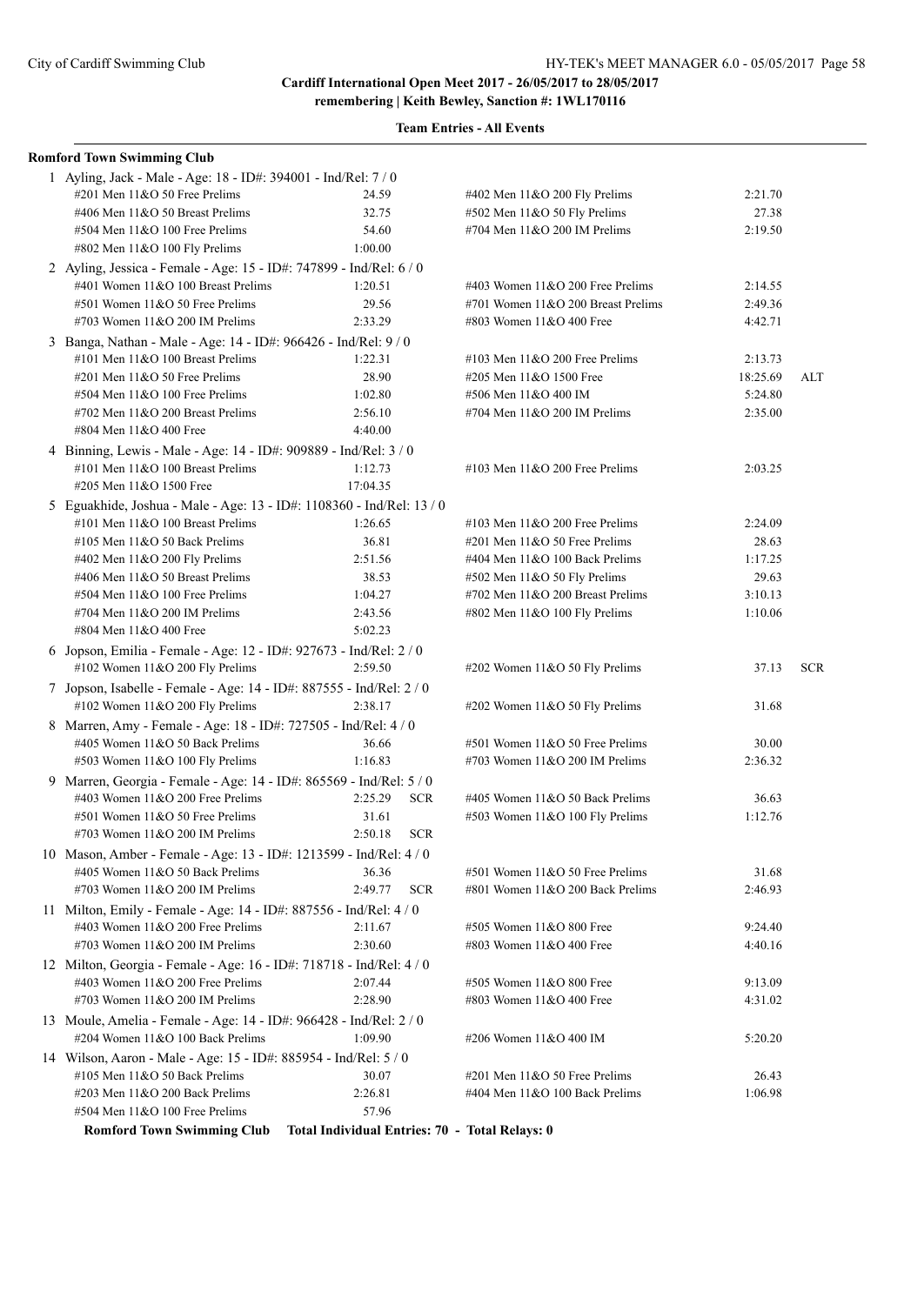| Rtw Monson Swimming Club                                                 |         |                                      |         |
|--------------------------------------------------------------------------|---------|--------------------------------------|---------|
| Cruz, Joshua - Male - Age: 16 - ID#: 926212 - Ind/Rel: 4 / 0             |         |                                      |         |
| #502 Men 11&O 50 Fly Prelims                                             | 28.11   | $\#504$ Men $11&O$ 100 Free Prelims  | 57.00   |
| #704 Men 11&O 200 IM Prelims                                             | 2:25.90 | #802 Men 11&O 100 Fly Prelims        | 1:02.55 |
| Strydom, Andre - Male - Age: 15 - ID#: 908649 - Ind/Rel: 6 / 0           |         |                                      |         |
| #203 Men $11&O$ 200 Back Prelims                                         | 2:19.15 | #404 Men $11&O$ 100 Back Prelims     | 1:05.43 |
| $#502$ Men $11&O 50$ Fly Prelims                                         | 27.89   | $\#504$ Men $11\&O$ 100 Free Prelims | 57.18   |
| #704 Men $11&O$ 200 IM Prelims                                           | 2:19.79 | $\#802$ Men $11&O$ 100 Fly Prelims   | 1:03.97 |
| Rtw Monson Swimming Club Total Individual Entries: 10 - Total Relays: 0  |         |                                      |         |
| <b>Ryde Swimming Club</b>                                                |         |                                      |         |
| Williams, Jake - Male - Age: 18 - ID#: 764052 - Ind/Rel: 2/0             |         |                                      |         |
| #105 Men $11&O$ 50 Back Prelims                                          | 29.13   | #404 Men $11&O$ 100 Back Prelims     | 1:02.24 |
| Ryde Swimming Club Total Individual Entries: 2 - Total Relays: 0         |         |                                      |         |
| <b>Sevenoaks Swimming Club</b>                                           |         |                                      |         |
| 1 Percy, Dominic - Male - Age: 14 - ID#: 968234 - Ind/Rel: 2 / 0         |         |                                      |         |
| $\#101$ Men $11\&O$ 100 Breast Prelims                                   | 1:15.89 | #406 Men 11&O 50 Breast Prelims      | 33.98   |
| Whiting, Francesca R - Female - Age: $14$ - ID#: 837662 - Ind/Rel: $5/0$ |         |                                      |         |
| #104 Women $11&O$ 100 Free Prelims                                       | 1:00.52 | #204 Women 11&O 100 Back Prelims     | 1:08.69 |
| #403 Women $11&O$ 200 Free Prelims                                       | 2:12.61 | #405 Women $11&O$ 50 Back Prelims    | 31.75   |
| $#501$ Women $11&O 50$ Free Prelims                                      | 28.09   |                                      |         |
| Sevenoaks Swimming Club Total Individual Entries: 7 - Total Relays: 0    |         |                                      |         |
|                                                                          |         |                                      |         |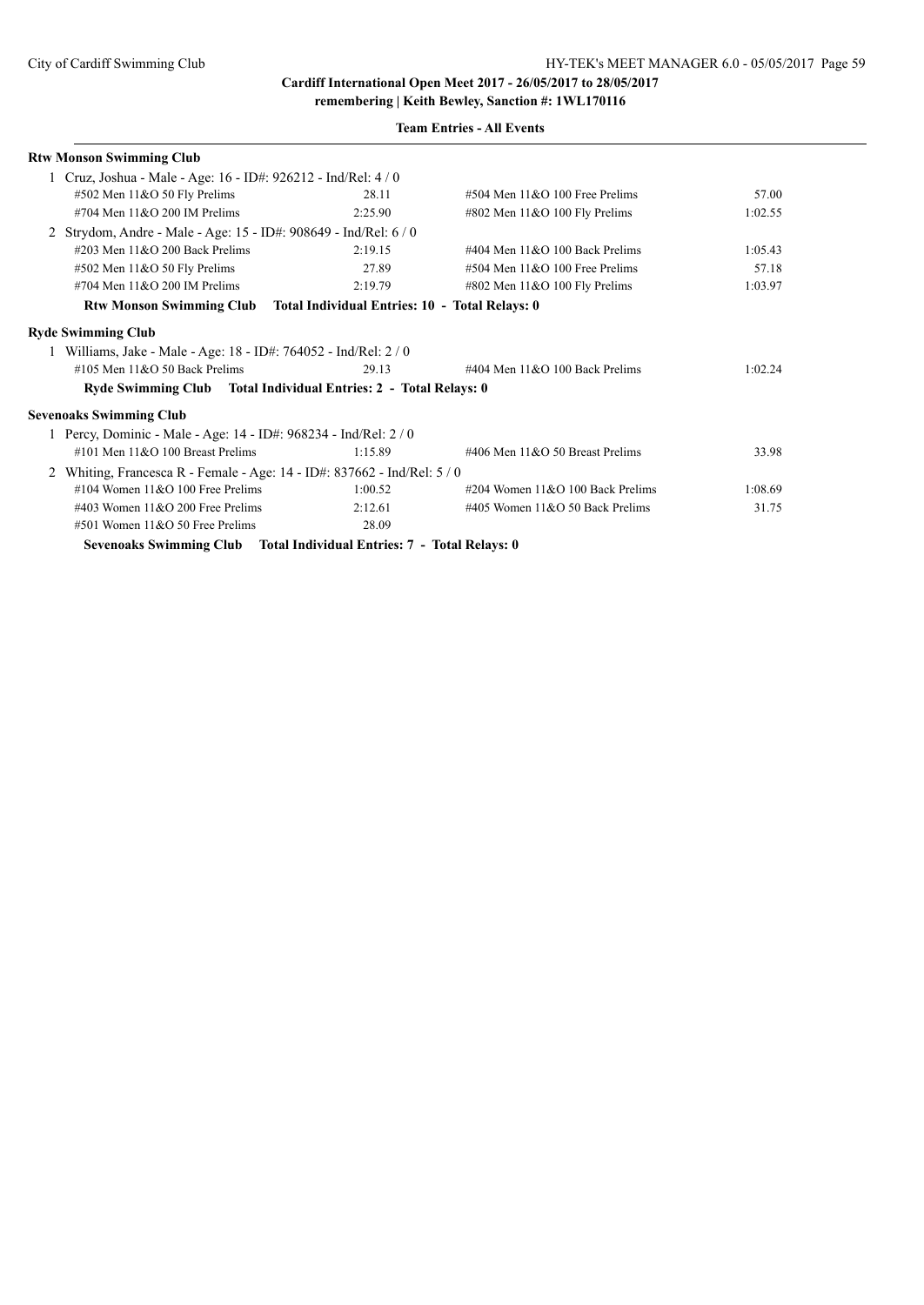**remembering | Keith Bewley, Sanction #: 1WL170116**

| <b>Severnside Tritons Swimming CI-SW</b>                                         |         |            |                                    |          |            |
|----------------------------------------------------------------------------------|---------|------------|------------------------------------|----------|------------|
| 1 Baker, Freddie - Male - Age: 12 - ID#: 1133481 - Ind/Rel: 8 / 0                |         |            |                                    |          |            |
| #103 Men 11&O 200 Free Prelims                                                   | 2:44.80 |            | #105 Men 11&O 50 Back Prelims      | 41.90    |            |
| #201 Men 11&O 50 Free Prelims                                                    | 35.10   | <b>SCR</b> | #203 Men 11&O 200 Back Prelims     | 3:02.40  |            |
| #404 Men 11&O 100 Back Prelims                                                   | 1:24.60 |            | #406 Men 11&O 50 Breast Prelims    | 46.20    | ALT        |
| #702 Men 11&O 200 Breast Prelims                                                 | 3:30.80 |            | #804 Men 11&O 400 Free             | 5:34.40  | ALT        |
| 2 Frost, Charlotte - Female - Age: 14 - ID#: 896880 - Ind/Rel: 11 / 0            |         |            |                                    |          |            |
| #104 Women 11&O 100 Free Prelims                                                 | 1:10.10 |            | #106 Women 11&O 50 Breast Prelims  | 36.23    |            |
| #202 Women 11&O 50 Fly Prelims                                                   | 33.68   | ALT        | #206 Women 11&O 400 IM             | 5:37.90  | <b>ALT</b> |
| #401 Women 11&O 100 Breast Prelims                                               | 1:18.96 |            | #403 Women 11&O 200 Free Prelims   | 2:27.00  | <b>SCR</b> |
| #501 Women 11&O 50 Free Prelims                                                  | 31.20   |            | #503 Women 11&O 100 Fly Prelims    | 1:16.00  |            |
| #701 Women 11&O 200 Breast Prelims                                               | 2:53.06 |            | #703 Women 11&O 200 IM Prelims     | 2:42.13  |            |
| #803 Women 11&O 400 Free                                                         | 5:04.30 | ALT        |                                    |          |            |
| 3 Hayward, Alice - Female - Age: 12 - ID#: 1260296 - Ind/Rel: 3 / 0              |         |            |                                    |          |            |
| #403 Women 11&O 200 Free Prelims                                                 | 2:37.20 | <b>SCR</b> | #405 Women 11&O 50 Back Prelims    | 36.60    |            |
| #501 Women 11&O 50 Free Prelims                                                  | 32.35   |            |                                    |          |            |
| 4 Leyden, Steffanie - Female - Age: 14 - ID#: 1270890 - Ind/Rel: 2/0             |         |            |                                    |          |            |
| #104 Women 11&O 100 Free Prelims                                                 | 1:13.60 |            | #106 Women 11&O 50 Breast Prelims  | 41.80    |            |
| 5 Liddle, Matthew - Male - Age: 17 - ID#: 770687 - Ind/Rel: 4 / 0                |         |            |                                    |          |            |
| #201 Men 11&O 50 Free Prelims                                                    | 26.60   |            | #203 Men 11&O 200 Back Prelims     | 2:28.40  |            |
| #502 Men 11&O 50 Fly Prelims                                                     | 29.60   |            | #504 Men 11&O 100 Free Prelims     | 59.80    |            |
| 6 Lynam, Caitlin - Female - Age: 16 - ID#: 558280 - Ind/Rel: 3 / 0               |         |            |                                    |          |            |
| #106 Women 11&O 50 Breast Prelims                                                | 35.20   |            | #401 Women 11&O 100 Breast Prelims | 1:16.20  |            |
| #701 Women 11&O 200 Breast Prelims                                               | 2:47.30 |            |                                    |          |            |
| 7 Martini, Nico - Male - Age: 13 - ID#: 1119763 - Ind/Rel: 6/0                   |         |            |                                    |          |            |
| #101 Men 11&O 100 Breast Prelims                                                 | 1:32.40 |            | #103 Men $11&O$ 200 Free Prelims   | 2:28.30  |            |
| #105 Men 11&O 50 Back Prelims                                                    | 39.60   |            | #201 Men 11&O 50 Free Prelims      | 30.20    | <b>SCR</b> |
| #406 Men 11&O 50 Breast Prelims                                                  | 39.40   |            | #504 Men 11&O 100 Free Prelims     | 1:05.40  |            |
| 8 Part, Jess M - Female - Age: 13 - ID#: 749384 - Ind/Rel: 9 / 0                 |         |            |                                    |          |            |
| #104 Women $11&O$ 100 Free Prelims                                               | 1:03.90 |            | #106 Women 11&O 50 Breast Prelims  | 39.00    |            |
| #202 Women 11&O 50 Fly Prelims                                                   | 31.80   |            | #401 Women 11&O 100 Breast Prelims | 1:23.20  |            |
| #403 Women 11&O 200 Free Prelims                                                 | 2:17.10 |            | #503 Women 11&O 100 Fly Prelims    | 1:09.70  |            |
| #505 Women 11&O 800 Free                                                         | 9:41.00 |            | #701 Women 11&O 200 Breast Prelims | 2:54.80  |            |
| #803 Women 11&O 400 Free                                                         | 4:42.50 |            |                                    |          |            |
| 9 Smith, Issy - Female - Age: 14 - ID#: 876386 - Ind/Rel: 5 / 0                  |         |            |                                    |          |            |
| #403 Women 11&O 200 Free Prelims                                                 | 2:21.90 |            | #405 Women 11&O 50 Back Prelims    | 35.20    |            |
| #501 Women 11&O 50 Free Prelims                                                  | 31.00   |            | #505 Women 11&O 800 Free           | 10:48.90 | <b>SCR</b> |
| #703 Women $11&O$ 200 IM Prelims                                                 | 2:43.50 | ALT        |                                    |          |            |
| 10 Telford, Jess - Female - Age: 17 - ID#: 488416 - Ind/Rel: 6 / 0               |         |            |                                    |          |            |
| #104 Women $11&O$ 100 Free Prelims                                               | 1:02.30 |            | #106 Women 11&O 50 Breast Prelims  | 38.30    |            |
| #204 Women 11&O 100 Back Prelims                                                 | 1:11.00 |            | #401 Women 11&O 100 Breast Prelims | 1:21.20  |            |
| #405 Women 11&O 50 Back Prelims                                                  | 33.23   |            | #501 Women 11&O 50 Free Prelims    | 28.80    |            |
| Severnside Tritons Swimming Cl-SW Total Individual Entries: 57 - Total Relays: 0 |         |            |                                    |          |            |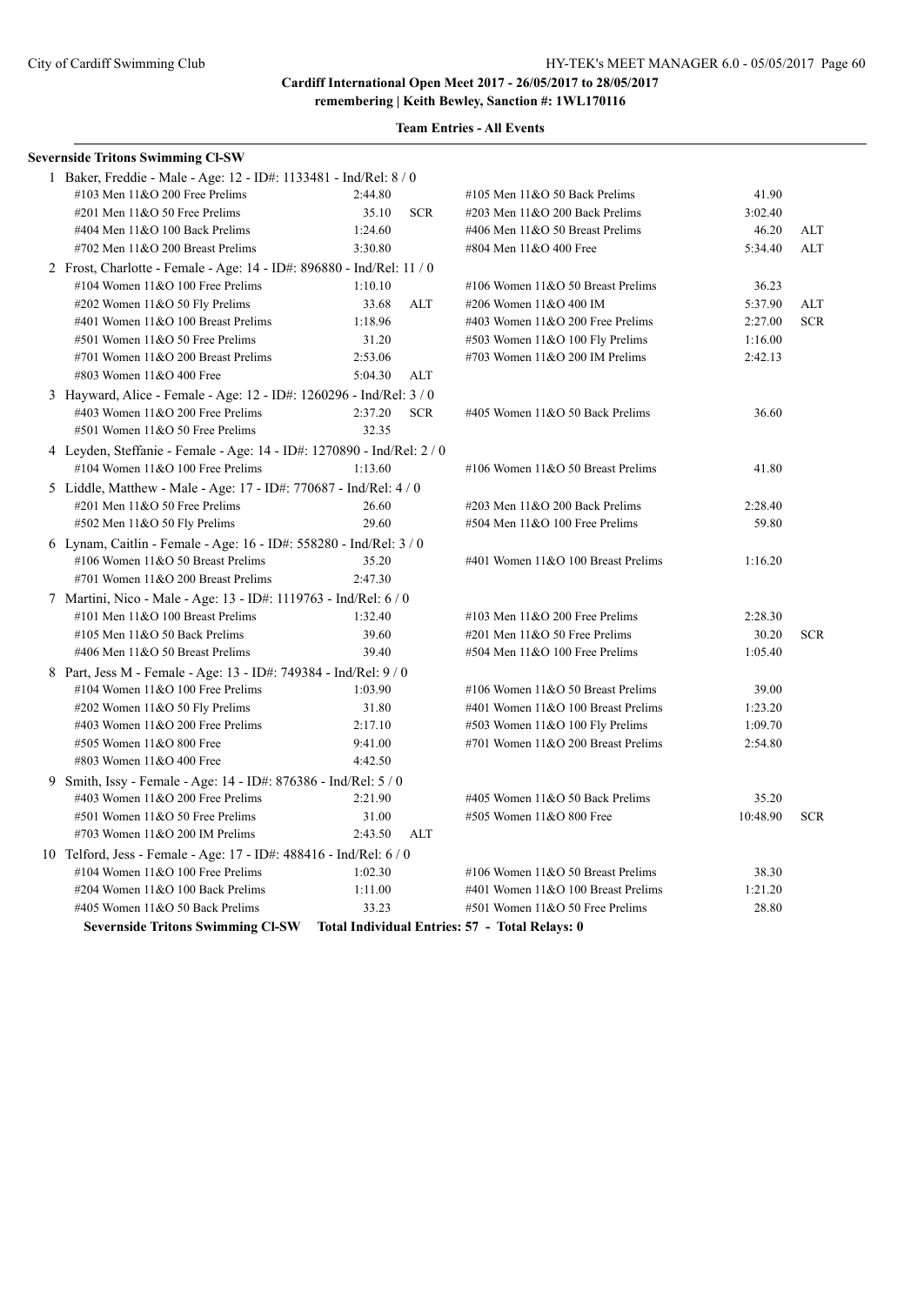#### **Team Entries - All Events**

|   | South Ayrshire Swim Team                                                 |         |            |                                      |          |            |
|---|--------------------------------------------------------------------------|---------|------------|--------------------------------------|----------|------------|
|   | 1 Erentz, Ross - Male - Age: 13 - ID#: 948719 - Ind/Rel: 6 / 0           |         |            |                                      |          |            |
|   | #103 Men 11&O 200 Free Prelims                                           | 2:18.07 |            | #205 Men 11&O 1500 Free              | 19:31.30 | ALT        |
|   | #406 Men 11&O 50 Breast Prelims                                          | 39.30   |            | $#504$ Men $11&O$ 100 Free Prelims   | 1:04.30  |            |
|   | #704 Men 11&O 200 IM Prelims                                             | 2:41.20 |            | #804 Men 11&O 400 Free               | 4:46.80  |            |
|   | 2 Gordon, Matthew - Male - Age: 13 - ID#: 911592 - Ind/Rel: 10 / 0       |         |            |                                      |          |            |
|   | #101 Men 11&O 100 Breast Prelims                                         | 1:21.60 |            | #105 Men $11&O$ 50 Back Prelims      | 33.40    |            |
|   | #203 Men 11&O 200 Back Prelims                                           | 2:34.10 |            | #402 Men 11&O 200 Fly Prelims        | 2:28.40  |            |
|   | #406 Men 11&O 50 Breast Prelims                                          | 37.80   |            | $#502$ Men $11&O 50$ Fly Prelims     | 30.90    |            |
|   | #506 Men 11&O 400 IM                                                     | 5:25.40 |            | #702 Men 11&O 200 Breast Prelims     | 2:57.80  |            |
|   | #802 Men 11&O 100 Fly Prelims                                            | 1:08.20 |            | #804 Men 11&O 400 Free               | 4:47.20  |            |
|   | 3 Grassom, Amy B - Female - Age: 12 - ID#: 1155526 - Ind/Rel: 8 / 0      |         |            |                                      |          |            |
|   | #104 Women 11&O 100 Free Prelims                                         | 1:12.60 |            | #202 Women 11&O 50 Fly Prelims       | 35.60    | <b>SCR</b> |
|   | #204 Women 11&O 100 Back Prelims                                         | 1:22.10 |            | #403 Women 11&O 200 Free Prelims     | 2:30.20  |            |
|   | #501 Women 11&O 50 Free Prelims                                          | 32.50   |            | #503 Women 11&O 100 Fly Prelims      | 1:20.71  |            |
|   | #703 Women 11&O 200 IM Prelims                                           | 2:54.70 | <b>SCR</b> | #803 Women 11&O 400 Free             | 5:27.33  | ALT        |
|   | 4 Grieve, Lucy - Female - Age: 13 - ID#: 1155525 - Ind/Rel: 9 / 0        |         |            |                                      |          |            |
|   | #102 Women 11&O 200 Fly Prelims                                          | 2:27.86 |            | #202 Women 11&O 50 Fly Prelims       | 29.01    |            |
|   | #206 Women 11&O 400 IM                                                   | 5:30.40 |            | #403 Women $11&O$ 200 Free Prelims   | 2:19.00  |            |
|   | #501 Women 11&O 50 Free Prelims                                          | 28.71   |            | #503 Women 11&O 100 Fly Prelims      | 1:04.28  |            |
|   | #703 Women $11&O$ 200 IM Prelims                                         | 2:34.55 |            | #801 Women $11&O$ 200 Back Prelims   | 2:34.10  |            |
|   | #803 Women 11&O 400 Free                                                 | 5:07.00 |            |                                      |          |            |
|   | 5 Hammond, Lewis R - Male - Age: 13 - ID#: 1155514 - Ind/Rel: 8 / 0      |         |            |                                      |          |            |
|   | #103 Men $11&O$ 200 Free Prelims                                         | 2:14.90 |            | #105 Men $11&O$ 50 Back Prelims      | 33.00    |            |
|   | #201 Men 11&O 50 Free Prelims                                            | 29.40   |            | #203 Men 11&O 200 Back Prelims       | 2:36.30  |            |
|   | #404 Men 11&O 100 Back Prelims                                           | 1:12.80 |            | $#504$ Men $11&O$ 100 Free Prelims   | 1:01.13  |            |
|   | #704 Men 11&O 200 IM Prelims                                             | 2:43.00 |            | #804 Men 11&O 400 Free               | 4:51.60  |            |
|   | 6 MacKinnon, Brogan R - Female - Age: 13 - ID#: 1108481 - Ind/Rel: 9 / 0 |         |            |                                      |          |            |
|   | #102 Women 11&O 200 Fly Prelims                                          | 2:51.70 |            | #104 Women $11&O 100$ Free Prelims   | 1:08.10  |            |
|   | #202 Women 11&O 50 Fly Prelims                                           | 36.50   | <b>SCR</b> | #204 Women 11&O 100 Back Prelims     | 1:14.52  |            |
|   | #403 Women 11&O 200 Free Prelims                                         | 2:26.50 |            | #405 Women $11&O$ 50 Back Prelims    | 34.74    |            |
|   | #501 Women 11&O 50 Free Prelims                                          | 30.90   |            | #503 Women 11&O 100 Fly Prelims      | 1:20.20  |            |
|   | #801 Women 11&O 200 Back Prelims                                         | 2:40.40 |            |                                      |          |            |
|   | 7 Moore, Sam W - Male - Age: 12 - ID#: 949906 - Ind/Rel: 9 / 0           |         |            |                                      |          |            |
|   | #101 Men 11&O 100 Breast Prelims                                         | 1:24.30 |            | $\#103$ Men $11\&O$ 200 Free Prelims | 2:17.80  |            |
|   | #201 Men 11&O 50 Free Prelims                                            | 29.65   | <b>SCR</b> | #406 Men 11&O 50 Breast Prelims      | 39.40    |            |
|   | #502 Men 11&O 50 Fly Prelims                                             | 35.60   | <b>ALT</b> | $#504$ Men $11&O 100$ Free Prelims   | 1:03.61  |            |
|   | #702 Men 11&O 200 Breast Prelims                                         | 3:02.70 |            | #704 Men 11&O 200 IM Prelims         | 2:41.90  |            |
|   | #804 Men 11&O 400 Free                                                   | 4:55.73 |            |                                      |          |            |
|   | 8 North, Emily - Female - Age: 13 - ID#: 1190053 - Ind/Rel: 6 / 0        |         |            |                                      |          |            |
|   | #106 Women 11&O 50 Breast Prelims                                        | 39.48   |            | #202 Women 11&O 50 Fly Prelims       | 34.84    | <b>SCR</b> |
|   | #401 Women 11&O 100 Breast Prelims                                       | 1:26.55 |            | #501 Women 11&O 50 Free Prelims      | 31.65    |            |
|   | #701 Women 11&O 200 Breast Prelims                                       | 3:01.67 |            | #803 Women 11&O 400 Free             | 5:13.80  | ALT        |
| 9 | Slider, Meaghan J - Female - Age: 17 - ID#: 883454 - Ind/Rel: 7 / 0      |         |            |                                      |          |            |
|   | #104 Women $11&O$ 100 Free Prelims                                       | 1:04.30 |            | #202 Women 11&O 50 Fly Prelims       | 31.40    |            |
|   | #204 Women 11&O 100 Back Prelims                                         | 1:11.20 |            | #405 Women 11&O 50 Back Prelims      | 32.00    |            |
|   | #501 Women 11&O 50 Free Prelims                                          | 29.90   |            | #503 Women 11&O 100 Fly Prelims      | 1:07.40  |            |
|   | #703 Women $11&O$ 200 IM Prelims                                         | 2:39.20 | <b>SCR</b> |                                      |          |            |
|   | 10 Stericker, Keira - Female - Age: 12 - ID#: 1197114 - Ind/Rel: 9/0     |         |            |                                      |          |            |
|   | #104 Women $11&O$ 100 Free Prelims                                       | 1:10.60 |            | #106 Women 11&O 50 Breast Prelims    | 39.63    |            |
|   | #202 Women 11&O 50 Fly Prelims                                           | 39.30   | <b>SCR</b> | #204 Women 11&O 100 Back Prelims     | 1:21.30  |            |
|   | #401 Women 11&O 100 Breast Prelims                                       | 1:30.50 |            | #405 Women 11&O 50 Back Prelims      | 35.05    |            |
|   | #501 Women 11&O 50 Free Prelims                                          | 32.70   |            | #701 Women 11&O 200 Breast Prelims   | 3:24.40  |            |
|   | #703 Women 11&O 200 IM Prelims                                           | 3:04.40 | <b>SCR</b> |                                      |          |            |

**South Ayrshire Swim Team Total Individual Entries: 81 - Total Relays: 0**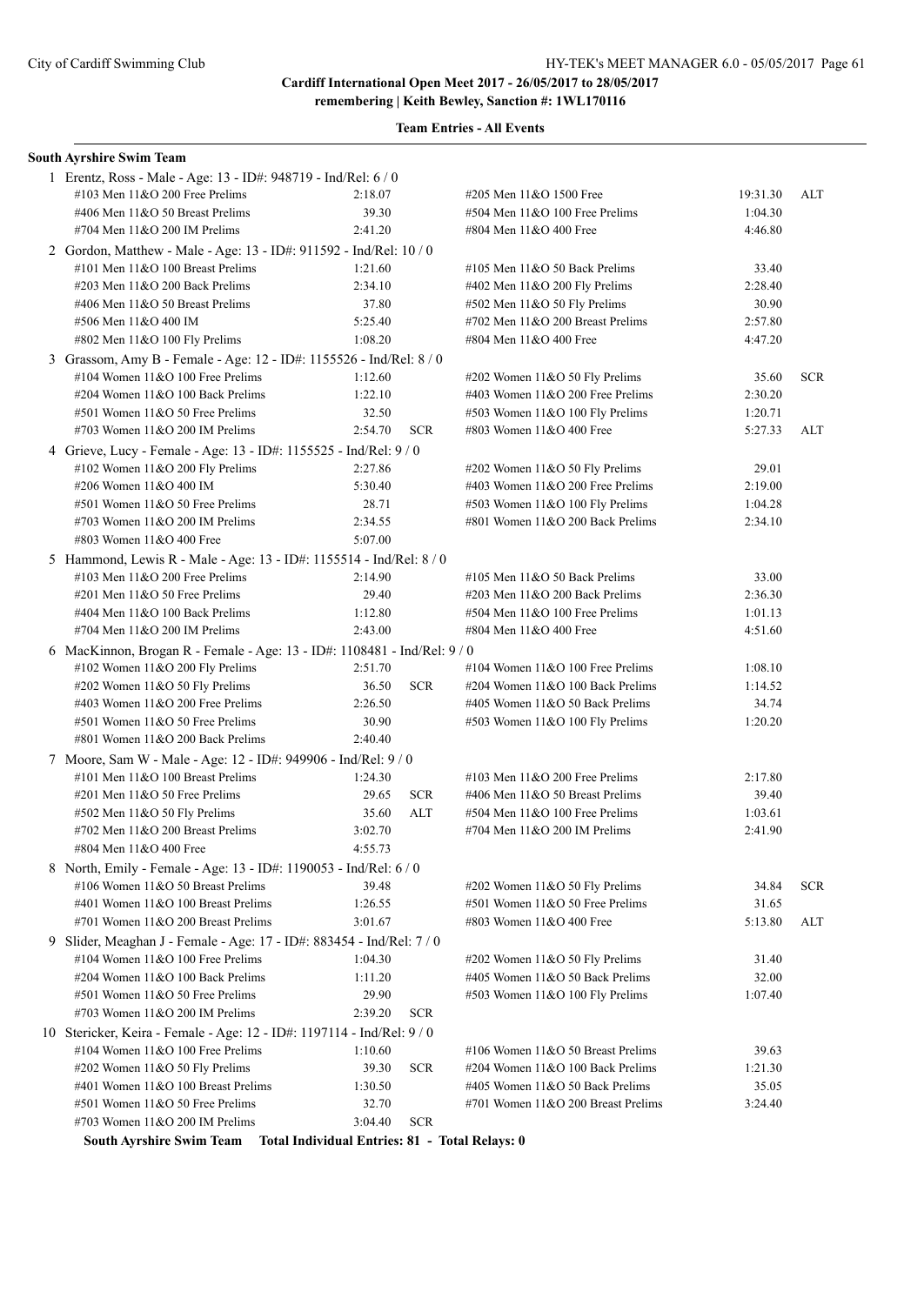**remembering | Keith Bewley, Sanction #: 1WL170116**

| <b>Southport Swimming Club</b>                                         |                                               |                                     |         |
|------------------------------------------------------------------------|-----------------------------------------------|-------------------------------------|---------|
| 1 Aspinall, Scarlett - Female - Age: 14 - ID#: 891816 - Ind/Rel: 3 / 0 |                                               |                                     |         |
| #102 Women 11&O 200 Fly Prelims                                        | 2:37.24                                       | #206 Women 11&O 400 IM              | 5:26.12 |
| #505 Women 11&O 800 Free                                               | 9:47.04                                       |                                     |         |
| 2 Carroll, Josie - Female - Age: 14 - ID#: 790566 - Ind/Rel: 4 / 0     |                                               |                                     |         |
| #104 Women $11&O 100$ Free Prelims                                     | 1:01.22                                       | #204 Women 11&O 100 Back Prelims    | 1:07.20 |
| #405 Women 11&O 50 Back Prelims                                        | 31.50                                         | #801 Women 11&O 200 Back Prelims    | 2:24.80 |
| 3 Dawson, Victoria - Female - Age: 15 - ID#: 557880 - Ind/Rel: 4 / 0   |                                               |                                     |         |
| #106 Women 11&O 50 Breast Prelims                                      | 35.54                                         | #401 Women 11&O 100 Breast Prelims  | 1:16.82 |
| #701 Women 11&O 200 Breast Prelims                                     | 2:40.41                                       | #703 Women 11&O 200 IM Prelims      | 2:29.14 |
| 4 Hill, Thomas - Male - Age: 14 - ID#: 817137 - Ind/Rel: 2 / 0         |                                               |                                     |         |
| #203 Men 11&O 200 Back Prelims                                         | 2:22.73                                       | #404 Men 11&O 100 Back Prelims      | 1:08.82 |
| 5 Johnson, Ella - Female - Age: 16 - ID#: 772876 - Ind/Rel: 3 / 0      |                                               |                                     |         |
| #102 Women 11&O 200 Fly Prelims                                        | 2:19.18                                       | #202 Women $11&050$ Fly Prelims     | 29.33   |
| #503 Women 11&O 100 Fly Prelims                                        | 1:04.57                                       |                                     |         |
| 6 Johnson, Maisie - Female - Age: 15 - ID#: 863738 - Ind/Rel: 3 / 0    |                                               |                                     |         |
| #206 Women 11&O 400 IM                                                 | 5:18.73                                       | #703 Women $11&O$ 200 IM Prelims    | 2:33.97 |
| #803 Women 11&O 400 Free                                               | 4:40.59                                       |                                     |         |
| 7 Jones, Abby - Female - Age: 15 - ID#: 801964 - Ind/Rel: 4 / 0        |                                               |                                     |         |
| #102 Women 11&O 200 Fly Prelims                                        | 2:24.27                                       | #206 Women 11&O 400 IM              | 5:14.00 |
| #503 Women 11&O 100 Fly Prelims                                        | 1:06.16                                       | #703 Women $11&O$ 200 IM Prelims    | 2:24.27 |
| 8 Lea, Jacob - Male - Age: 19 - ID#: 436454 - Ind/Rel: 3 / 0           |                                               |                                     |         |
| $#502$ Men $11&O 50$ Fly Prelims                                       | 25.57                                         | $#504$ Men $11&O$ 100 Free Prelims  | 54.40   |
| #802 Men 11&O 100 Fly Prelims                                          | 59.87                                         |                                     |         |
| 9 Moniz, Paulo - Male - Age: 16 - ID#: 552397 - Ind/Rel: 1 / 0         |                                               |                                     |         |
| #402 Men 11&O 200 Fly Prelims                                          | 2:16.75                                       |                                     |         |
| 10 Niven, Joseph - Male - Age: 15 - ID#: 830517 - Ind/Rel: 4 / 0       |                                               |                                     |         |
| #402 Men 11&O 200 Fly Prelims                                          | 2:19.33                                       | $#502$ Men $11&O 50$ Fly Prelims    | 28.71   |
| #802 Men $11&O$ 100 Fly Prelims                                        | 1:02.53                                       | #804 Men 11&O 400 Free              | 4:39.31 |
| 11 Smith, Mia - Female - Age: 15 - ID#: 816838 - Ind/Rel: 2 / 0        |                                               |                                     |         |
| #405 Women 11&O 50 Back Prelims                                        | 32.43                                         | $#501$ Women $11&O$ 50 Free Prelims | 30.51   |
| Southport Swimming Club Total Individual Entries: 33 - Total Relays: 0 |                                               |                                     |         |
| <b>Southwold Swimming Club</b>                                         |                                               |                                     |         |
| 1 Jones, Maria - Female - Age: 17 - ID#: 549455 - Ind/Rel: 7 / 0       |                                               |                                     |         |
| #104 Women 11&O 100 Free Prelims                                       | 59.70                                         | #106 Women 11&O 50 Breast Prelims   | 35.90   |
| $\#202$ Women 11&O 50 Fly Prelims                                      | 30.92                                         | #204 Women 11&O 100 Back Prelims    | 1:06.10 |
| #403 Women $11&O$ 200 Free Prelims                                     | 2:09.70                                       | #405 Women 11&O 50 Back Prelims     | 30.70   |
| #501 Women 11&O 50 Free Prelims                                        | 27.70                                         |                                     |         |
| <b>Southwold Swimming Club</b>                                         | Total Individual Entries: 7 - Total Relays: 0 |                                     |         |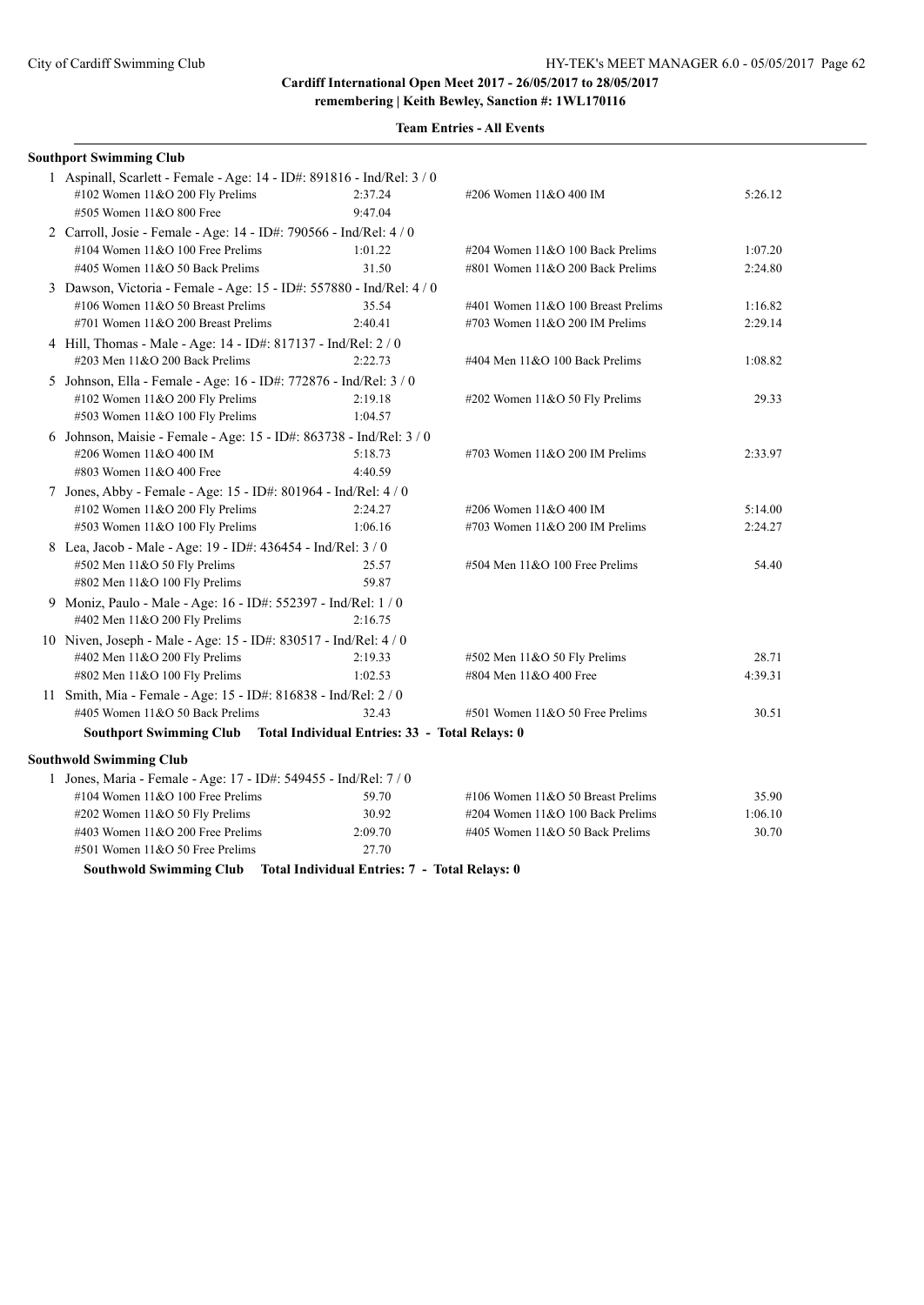| <b>Stafford Apex</b>                                                                                   |                                                |                                     |         |
|--------------------------------------------------------------------------------------------------------|------------------------------------------------|-------------------------------------|---------|
| 1 Gorman, Calum - Male - Age: 19 - ID#: 523994 - Ind/Rel: 3 / 0                                        |                                                |                                     |         |
| #101 Men 11&O 100 Breast Prelims                                                                       | 1:13.70                                        | #406 Men 11&O 50 Breast Prelims     | 32.23   |
| #702 Men 11&O 200 Breast Prelims                                                                       | 2:42.59                                        |                                     |         |
| 2 Hadfield, Simon - Male - Age: 17 - ID#: 482558 - Ind/Rel: 2 / 0                                      |                                                |                                     |         |
| #201 Men 11&O 50 Free Prelims                                                                          | 26.00                                          | #504 Men 11&O 100 Free Prelims      | 57.90   |
| 3 Lerpiniere, Morgan m - Female - Age: 14 - ID#: 931343 - Ind/Rel: 6 / 0                               |                                                |                                     |         |
| #401 Women 11&O 100 Breast Prelims                                                                     | 1:24.39                                        | #405 Women 11&O 50 Back Prelims     | 36.01   |
| #501 Women 11&O 50 Free Prelims                                                                        | 31.13                                          | #503 Women 11&O 100 Fly Prelims     | 1:14.53 |
| #701 Women 11&O 200 Breast Prelims                                                                     | 2:56.69                                        | #703 Women $11&O$ 200 IM Prelims    | 2:40.17 |
| 4 Nicholl, Finn - Male - Age: 15 - ID#: 798362 - Ind/Rel: 1 / 0                                        |                                                |                                     |         |
| #103 Men 11&O 200 Free Prelims                                                                         | 2:03.20                                        |                                     |         |
| 5 Stanley, Paul - Male - Age: 17 - ID#: 736712 - Ind/Rel: 6 / 0                                        |                                                |                                     |         |
| #103 Men $11&O$ 200 Free Prelims                                                                       | 2:02.80                                        | $\#402$ Men $11\&O$ 200 Fly Prelims | 2:18.12 |
| #506 Men 11&O 400 IM                                                                                   | 4:55.70                                        | #702 Men 11&O 200 Breast Prelims    | 2:35.40 |
| #802 Men 11&O 100 Fly Prelims                                                                          | 1:01.56                                        | #804 Men 11&O 400 Free              | 4:24.20 |
| 6 Stanley, Stephen - Male - Age: 17 - ID#: 779749 - Ind/Rel: 5 / 0                                     |                                                |                                     |         |
| #101 Men 11&O 100 Breast Prelims                                                                       | 1:10.90                                        | #105 Men $11&O$ 50 Back Prelims     | 32.70   |
| #201 Men 11&O 50 Free Prelims                                                                          | 27.40                                          | #406 Men 11&O 50 Breast Prelims     | 33.00   |
| #702 Men 11&O 200 Breast Prelims                                                                       | 2:32.00                                        |                                     |         |
| Stafford Apex Total Individual Entries: 23 - Total Relays: 0                                           |                                                |                                     |         |
|                                                                                                        |                                                |                                     |         |
| <b>Stockport Metro SC</b>                                                                              |                                                |                                     |         |
| 1 Beard Jones, Ciaran - Male - Age: 21 - ID#: 466179 - Ind/Rel: 1 / 0<br>#105 Men 11&O 50 Back Prelims | 27.24                                          |                                     |         |
|                                                                                                        |                                                |                                     |         |
| Stockport Metro SC Total Individual Entries: 1 - Total Relays: 0                                       |                                                |                                     |         |
| <b>Stourbridge Swimming Club</b>                                                                       |                                                |                                     |         |
| 1 Bowater, Emily-Jane - Female - Age: 14 - ID#: 899012 - Ind/Rel: 5 / 0                                |                                                |                                     |         |
| #106 Women 11&O 50 Breast Prelims                                                                      | 37.70                                          | #202 Women 11&O 50 Fly Prelims      | 32.29   |
| #401 Women 11&O 100 Breast Prelims                                                                     | 1:22.80                                        | #503 Women 11&O 100 Fly Prelims     | 1:12.80 |
| #701 Women 11&O 200 Breast Prelims                                                                     | 3:00.60                                        |                                     |         |
| 2 Butler, Grace - Female - Age: 14 - ID#: 952090 - Ind/Rel: 7 / 0                                      |                                                |                                     |         |
| #106 Women 11&O 50 Breast Prelims                                                                      | 40.54                                          | #204 Women 11&O 100 Back Prelims    | 1:14.82 |
| #403 Women 11&O 200 Free Prelims                                                                       | 2:25.00<br><b>SCR</b>                          | #501 Women 11&O 50 Free Prelims     | 30.55   |
| #503 Women 11&O 100 Fly Prelims                                                                        | 1:12.51                                        | #703 Women 11&O 200 IM Prelims      | 2:41.00 |
| #801 Women 11&O 200 Back Prelims                                                                       | 2:32.83                                        |                                     |         |
| 3 Davidson, Tom - Male - Age: 15 - ID#: 912558 - Ind/Rel: 6 / 0                                        |                                                |                                     |         |
| $\#203$ Men $11&O$ 200 Back Prelims                                                                    | 2:23.74                                        | #404 Men 11&O 100 Back Prelims      | 1:07.46 |
| #506 Men 11&O 400 IM                                                                                   | 5:08.15                                        | #702 Men 11&O 200 Breast Prelims    | 2:44.43 |
| #704 Men 11&O 200 IM Prelims                                                                           | 2:25.30                                        | #804 Men 11&O 400 Free              | 4:36.03 |
| 4 Mannion, Lewis - Male - Age: 16 - ID#: 303134 - Ind/Rel: 1 / 0                                       |                                                |                                     |         |
| #802 Men 11&O 100 Fly Prelims                                                                          | 1:02.83                                        |                                     |         |
| 5 Tetsill, Beth - Female - Age: 14 - ID#: 831340 - Ind/Rel: 4 / 0                                      |                                                |                                     |         |
| #403 Women 11&O 200 Free Prelims                                                                       | 2:17.42                                        | #505 Women 11&O 800 Free            | 9:46.78 |
| #801 Women 11&O 200 Back Prelims                                                                       | 2:35.56                                        | #803 Women 11&O 400 Free            | 4:47.61 |
| <b>Stourbridge Swimming Club</b>                                                                       | Total Individual Entries: 23 - Total Relays: 0 |                                     |         |
| StratfordSharks Asc                                                                                    |                                                |                                     |         |
| 1 Beamer, Tom - Male - Age: 14 - ID#: 546236 - Ind/Rel: 8 / 0                                          |                                                |                                     |         |
| #103 Men 11&O 200 Free Prelims                                                                         | 2:03.30                                        | #105 Men $11&O$ 50 Back Prelims     | 31.00   |
| #203 Men 11&O 200 Back Prelims                                                                         | 2:18.20                                        | #402 Men 11&O 200 Fly Prelims       | 2:18.16 |
| #502 Men 11&O 50 Fly Prelims                                                                           | 29.20                                          | #506 Men 11&O 400 IM                | 4:56.00 |
| #704 Men 11&O 200 IM Prelims                                                                           | 2:23.90                                        | #804 Men 11&O 400 Free              | 4:18.37 |
| StratfordSharks Asc Total Individual Entries: 8 - Total Relays: 0                                      |                                                |                                     |         |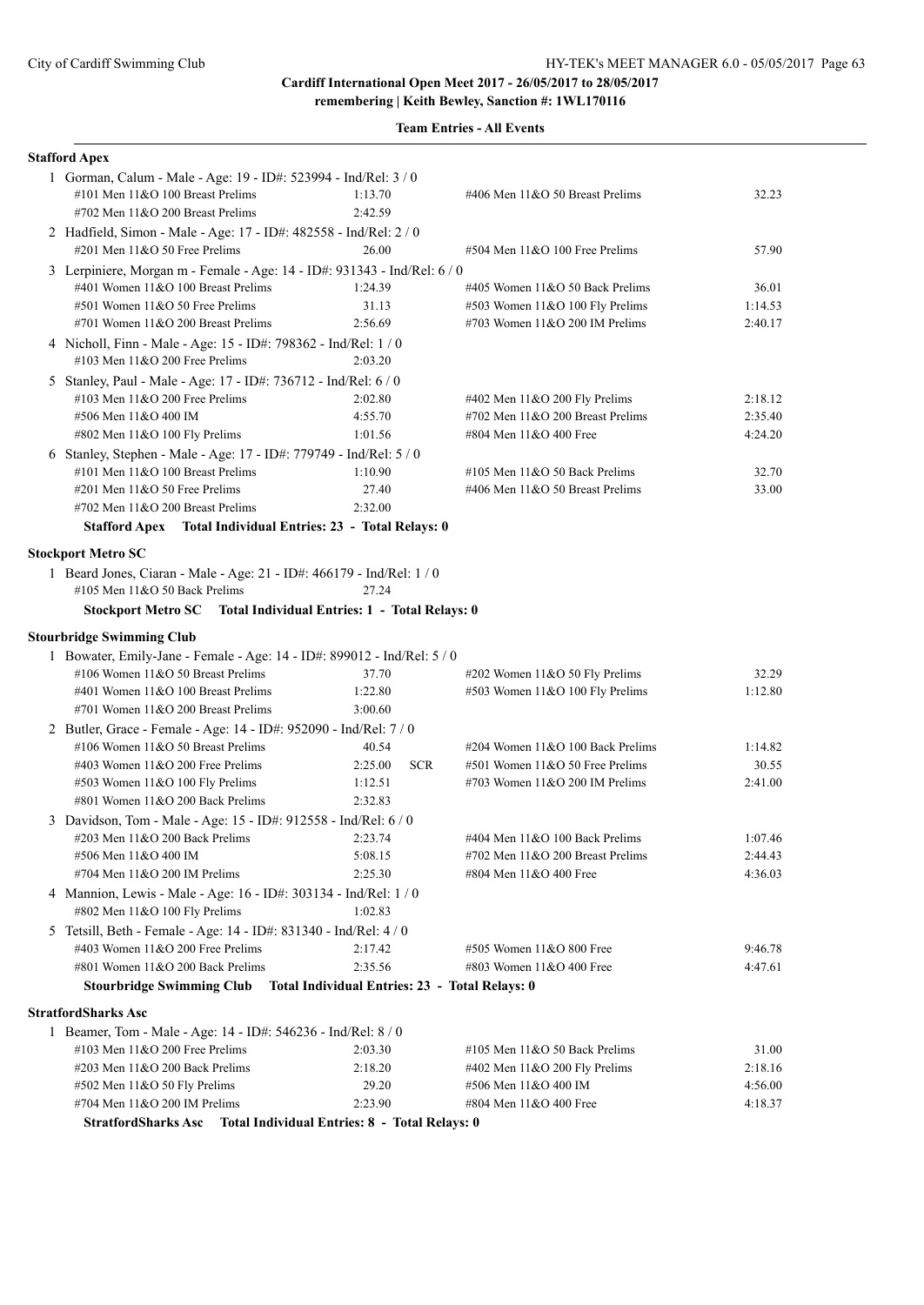**remembering | Keith Bewley, Sanction #: 1WL170116**

| <b>Swansea Aquatics</b>                                                                              |                    |            |                                                                   |                    |            |
|------------------------------------------------------------------------------------------------------|--------------------|------------|-------------------------------------------------------------------|--------------------|------------|
| 1 Bailey-Jones, Nia V - Female - Age: 12 - ID#: 1191799 - Ind/Rel: 3 / 0                             |                    |            |                                                                   |                    |            |
| #104 Women 11&O 100 Free Prelims                                                                     | 1:11.90            |            | #202 Women 11&O 50 Fly Prelims                                    | 37.93              | <b>SCR</b> |
| #204 Women $11&O 100$ Back Prelims                                                                   | 1:21.80            |            |                                                                   |                    |            |
| 2 Browne, Megan K - Female - Age: 14 - ID#: 972593 - Ind/Rel: 3 / 0                                  |                    |            |                                                                   |                    |            |
| #104 Women $11&O 100$ Free Prelims                                                                   | 1:03.80            |            | #106 Women $11&O 50$ Breast Prelims                               | 38.46              |            |
| #403 Women $11&O$ 200 Free Prelims                                                                   | 2:21.20            |            |                                                                   |                    |            |
| 3 Burkett, Maximus C - Male - Age: 12 - ID#: 973030 - Ind/Rel: 7 / 0                                 |                    |            |                                                                   |                    |            |
| #101 Men 11&O 100 Breast Prelims<br>#203 Men 11&O 200 Back Prelims                                   | 1:31.60<br>2:41.72 |            | #105 Men $11&O$ 50 Back Prelims<br>#404 Men 11&O 100 Back Prelims | 35.38              |            |
| #506 Men 11&O 400 IM                                                                                 | 5:54.10            |            | #702 Men $11&O$ 200 Breast Prelims                                | 1:14.65<br>3:22.07 |            |
| #802 Men 11&O 100 Fly Prelims                                                                        | 1:15.40            |            |                                                                   |                    |            |
| 4 Cole, Toby R - Male - Age: 11 - ID#: 1212873 - Ind/Rel: 5 / 0                                      |                    |            |                                                                   |                    |            |
| #502 Men 11&O 50 Fly Prelims                                                                         | 40.80              | <b>SCR</b> | $#504$ Men $11&O 100$ Free Prelims                                | 1:10.20            |            |
| #702 Men 11&O 200 Breast Prelims                                                                     | 3:08.05            |            | #704 Men $11&O$ 200 IM Prelims                                    | 2:52.40            |            |
| #802 Men 11&O 100 Fly Prelims                                                                        | 1:31.00            |            |                                                                   |                    |            |
| 5 Collins, William L - Male - Age: 15 - ID#: 827179 - Ind/Rel: 6 / 0                                 |                    |            |                                                                   |                    |            |
| #103 Men 11&O 200 Free Prelims                                                                       | 2:03.12            |            | $\#201$ Men $11&O$ 50 Free Prelims                                | 26.54              |            |
| #402 Men 11&O 200 Fly Prelims                                                                        | 2:13.99            |            | #502 Men 11&O 50 Fly Prelims                                      | 27.31              |            |
| #802 Men 11&O 100 Fly Prelims                                                                        | 1:00.80            |            | #804 Men 11&O 400 Free                                            | 4:19.44            |            |
| 6 Davies, Aneurin L - Male - Age: 12 - ID#: 946735 - Ind/Rel: 5 / 0                                  |                    |            |                                                                   |                    |            |
| #101 Men 11&O 100 Breast Prelims                                                                     | 1:14.50            |            | #402 Men 11&O 200 Fly Prelims                                     | 2:36.10            |            |
| #406 Men 11&O 50 Breast Prelims                                                                      | 35.38              |            | #702 Men 11&O 200 Breast Prelims                                  | 2:39.84            |            |
| #802 Men 11&O 100 Fly Prelims                                                                        | 1:11.60            |            |                                                                   |                    |            |
| 7 Davies, Llewelyn W - Male - Age: 15 - ID#: 549133 - Ind/Rel: 4 / 0                                 |                    |            |                                                                   |                    |            |
| #402 Men 11&O 200 Fly Prelims                                                                        | 2:10.89            |            | $#504$ Men $11&O 100$ Free Prelims                                | 56.40              |            |
| #802 Men 11&O 100 Fly Prelims                                                                        | 59.64              |            | #804 Men 11&O 400 Free                                            | 4:15.48            |            |
| 8 Demery, Katelin M - Female - Age: 16 - ID#: 727037 - Ind/Rel: 5 / 0                                |                    |            |                                                                   |                    |            |
| #102 Women 11&O 200 Fly Prelims                                                                      | 2:24.70            |            | #104 Women $11&O$ 100 Free Prelims                                | 1:00.90            |            |
| #403 Women $11&O$ 200 Free Prelims                                                                   | 2:10.30            |            | #503 Women 11&O 100 Fly Prelims                                   | 1:06.96            |            |
| #803 Women 11&O 400 Free                                                                             | 4:34.00            |            |                                                                   |                    |            |
| 9 Dickinson, Jessica A - Female - Age: 12 - ID#: 973028 - Ind/Rel: 1 / 0<br>#803 Women 11&O 400 Free | 4:58.12            |            |                                                                   |                    |            |
| 10 Dwyer, Megan - Female - Age: 12 - ID#: 927543 - Ind/Rel: 6 / 0                                    |                    |            |                                                                   |                    |            |
| #104 Women $11&O$ 100 Free Prelims                                                                   | 1:11.32            |            | #106 Women $11&O 50$ Breast Prelims                               | 40.01              |            |
| #206 Women 11&O 400 IM                                                                               | 6:03.60            | <b>ALT</b> | #401 Women 11&O 100 Breast Prelims                                | 1:27.60            |            |
| #405 Women 11&O 50 Back Prelims                                                                      | 40.70              | <b>SCR</b> | $#501$ Women $11&O 50$ Free Prelims                               | 32.30              |            |
| 11 Edwards, Rhys L - Male - Age: 14 - ID#: 905364 - Ind/Rel: 3 / 0                                   |                    |            |                                                                   |                    |            |
| #402 Men 11&O 200 Fly Prelims                                                                        | 2:16.10            |            | #404 Men 11&O 100 Back Prelims                                    | 1:03.40            |            |
| #502 Men 11&O 50 Fly Prelims                                                                         | 28.29              |            |                                                                   |                    |            |
| 12 Evans, Caitlin R - Female - Age: 13 - ID#: 1234533 - Ind/Rel: 9 / 0                               |                    |            |                                                                   |                    |            |
| #104 Women 11&O 100 Free Prelims                                                                     | 1:10.20            |            | #106 Women 11&O 50 Breast Prelims                                 | 46.88              |            |
| #202 Women 11&O 50 Fly Prelims                                                                       | 36.20              | <b>SCR</b> | #204 Women 11&O 100 Back Prelims                                  | 1:17.80            |            |
| #405 Women 11&O 50 Back Prelims                                                                      | 36.20              |            | #501 Women 11&O 50 Free Prelims                                   | 33.00              |            |
| #503 Women 11&O 100 Fly Prelims<br>#801 Women 11&O 200 Back Prelims                                  | 1:21.00<br>2:48.10 |            | #703 Women 11&O 200 IM Prelims                                    | 2:53.80            | ALT        |
| 13 Francis, Woody L - Male - Age: 11 - ID#: 1167046 - Ind/Rel: 4 / 0                                 |                    |            |                                                                   |                    |            |
| #205 Men 11&O 1500 Free                                                                              | 23:26.50           | <b>SCR</b> | #404 Men 11&O 100 Back Prelims                                    | 1:29.50            |            |
| #504 Men 11&O 100 Free Prelims                                                                       | 1:18.70            |            | #704 Men 11&O 200 IM Prelims                                      | 3:10.60            |            |
| 14 Gallagher, Hannah L - Female - Age: 13 - ID#: 980464 - Ind/Rel: 9 / 0                             |                    |            |                                                                   |                    |            |
| #104 Women 11&O 100 Free Prelims                                                                     | 1:04.35            |            | #106 Women 11&O 50 Breast Prelims                                 | 39.81              |            |
| #202 Women 11&O 50 Fly Prelims                                                                       | 34.70              | <b>SCR</b> | #401 Women 11&O 100 Breast Prelims                                | 1:23.70            |            |
| #403 Women 11&O 200 Free Prelims                                                                     | 2:18.50            |            | #501 Women 11&O 50 Free Prelims                                   | 29.93              |            |
| #701 Women 11&O 200 Breast Prelims                                                                   | 3:00.23            |            | #703 Women 11&O 200 IM Prelims                                    | 2:42.00            |            |
| #803 Women 11&O 400 Free                                                                             | 4:54.46            |            |                                                                   |                    |            |
| 15 Garcia de Leaniz, Sofia - Female - Age: 11 - ID#: 1212009 - Ind/Rel: 8 / 0                        |                    |            |                                                                   |                    |            |
| #104 Women $11&O$ 100 Free Prelims                                                                   | 1:14.20            |            | #106 Women 11&O 50 Breast Prelims                                 | 46.00              |            |
| #202 Women 11&O 50 Fly Prelims                                                                       | 38.20              | <b>SCR</b> | #204 Women 11&O 100 Back Prelims                                  | 1:24.10            |            |
| #401 Women 11&O 100 Breast Prelims                                                                   | 1:40.00            |            | #405 Women 11&O 50 Back Prelims                                   | 40.30              | <b>SCR</b> |
| #501 Women 11&O 50 Free Prelims                                                                      | 33.90              | <b>SCR</b> | #503 Women 11&O 100 Fly Prelims                                   | 1:30.90            |            |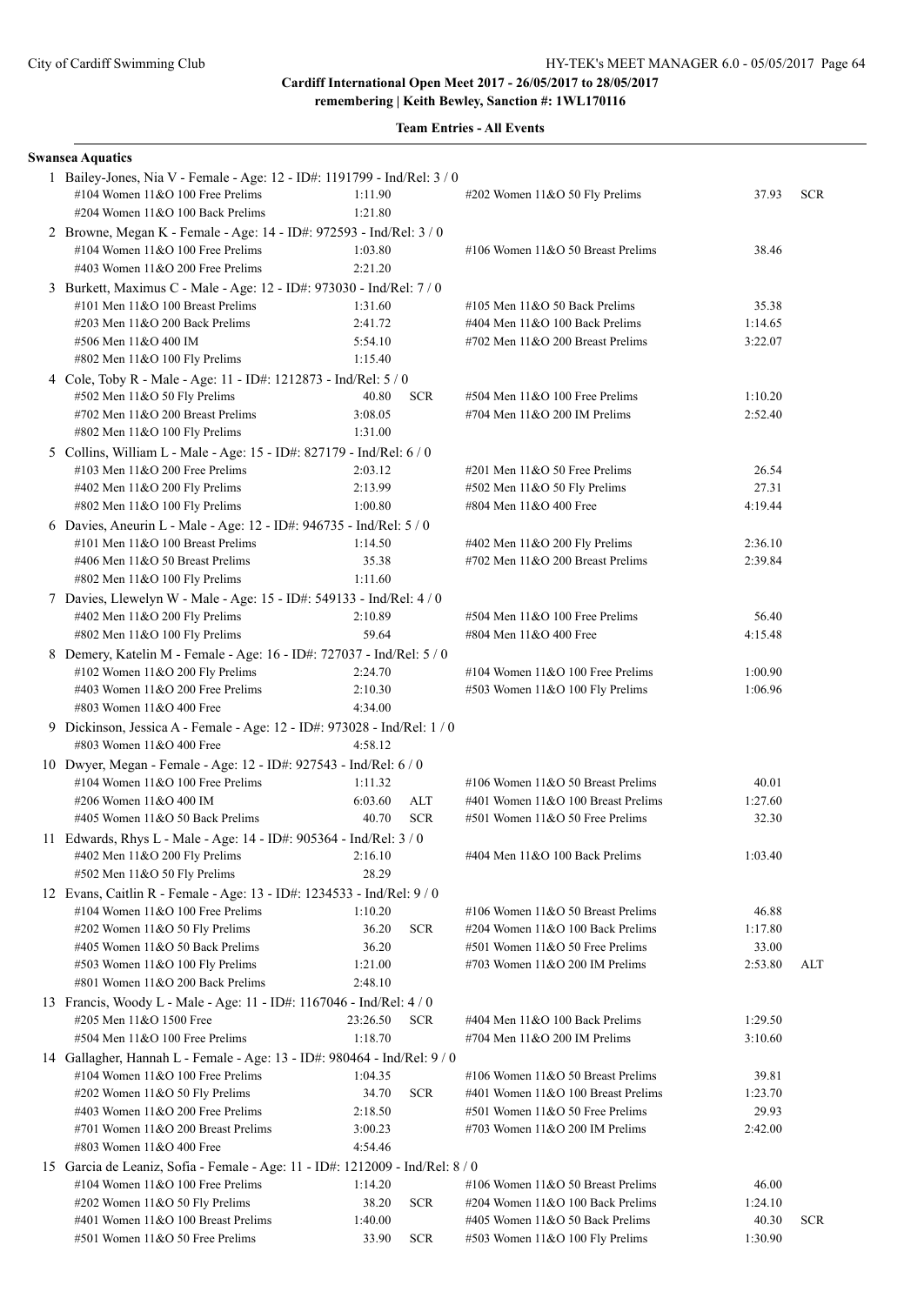| <b>Swansea Aquatics</b>                                                                                |          |            |                                    |         |            |
|--------------------------------------------------------------------------------------------------------|----------|------------|------------------------------------|---------|------------|
| 16 Greenaway, Thomas W - Male - Age: 11 - ID#: 1250997 - Ind/Rel: 1 / 0                                |          |            |                                    |         |            |
| #105 Men 11&O 50 Back Prelims                                                                          | 42.40    |            |                                    |         |            |
| 17 Leckonby, Dairhys A - Male - Age: 11 - ID#: 1161022 - Ind/Rel: 9 / 0                                |          |            |                                    |         |            |
| #103 Men 11&O 200 Free Prelims                                                                         | 2:54.22  |            | #105 Men $11&O$ 50 Back Prelims    | 38.00   |            |
| $\#201$ Men $11&O$ 50 Free Prelims                                                                     | 33.60    | <b>SCR</b> | #203 Men 11&O 200 Back Prelims     | 3:09.26 |            |
| #404 Men 11&O 100 Back Prelims                                                                         | 1:27.54  |            | #502 Men 11&O 50 Fly Prelims       | 38.90   | <b>SCR</b> |
| #504 Men 11&O 100 Free Prelims<br>#802 Men 11&O 100 Fly Prelims                                        | 1:19.30  |            | #704 Men 11&O 200 IM Prelims       | 3:16.20 |            |
|                                                                                                        | 1:31.60  |            |                                    |         |            |
| 18 Llewellyn, Jack R - Male - Age: 16 - ID#: 849390 - Ind/Rel: 1 / 0<br>#504 Men 11&O 100 Free Prelims | 53.71    |            |                                    |         |            |
| 19 Lloyd, Ruby C - Female - Age: 12 - ID#: 1191804 - Ind/Rel: 5 / 0                                    |          |            |                                    |         |            |
| #104 Women $11&O 100$ Free Prelims                                                                     | 1:10.10  |            | #202 Women 11&O 50 Fly Prelims     | 37.00   | <b>SCR</b> |
| #206 Women 11&O 400 IM                                                                                 | 6:10.00  | <b>SCR</b> | #501 Women 11&O 50 Free Prelims    | 32.21   |            |
| #503 Women 11&O 100 Fly Prelims                                                                        | 1:25.90  |            |                                    |         |            |
| 20 Loney, Joshua W - Male - Age: 16 - ID#: 809594 - Ind/Rel: 3 / 0                                     |          |            |                                    |         |            |
| #506 Men 11&O 400 IM                                                                                   | 4:50.90  |            | #704 Men 11&O 200 IM Prelims       | 2:17.70 |            |
| #802 Men 11&O 100 Fly Prelims                                                                          | 1:01.30  |            |                                    |         |            |
| 21 Marotta, Daniel A - Male - Age: 16 - ID#: 726835 - Ind/Rel: 3 / 0                                   |          |            |                                    |         |            |
| #205 Men 11&O 1500 Free                                                                                | 16:38.50 |            | #506 Men 11&O 400 IM               | 4:53.26 |            |
| #804 Men 11&O 400 Free                                                                                 | 4:12.23  |            |                                    |         |            |
| 22 Mathias, Lowri W - Female - Age: 17 - ID#: 760733 - Ind/Rel: 2 / 0                                  |          |            |                                    |         |            |
| #106 Women 11&O 50 Breast Prelims                                                                      | 34.61    |            | #401 Women 11&O 100 Breast Prelims | 1:19.77 |            |
| 23 Nicholls, Jasmine F - Female - Age: 15 - ID#: 885757 - Ind/Rel: 6 / 0                               |          |            |                                    |         |            |
| #104 Women $11&O$ 100 Free Prelims                                                                     | 1:07.50  |            | #106 Women 11&O 50 Breast Prelims  | 40.70   |            |
| #202 Women 11&O 50 Fly Prelims                                                                         | 33.80    | ALT        | #401 Women 11&O 100 Breast Prelims | 1:26.60 |            |
| #405 Women 11&O 50 Back Prelims                                                                        | 36.90    | ALT        | #501 Women 11&O 50 Free Prelims    | 31.10   |            |
| 24 Osmundsen, Caitlin M - Female - Age: 13 - ID#: 1191343 - Ind/Rel: 2 / 0                             |          |            |                                    |         |            |
| #405 Women 11&O 50 Back Prelims                                                                        | 41.20    | <b>SCR</b> | #501 Women 11&O 50 Free Prelims    | 35.00   | <b>SCR</b> |
| 25 Owen, Leah M - Female - Age: 14 - ID#: 727033 - Ind/Rel: 8 / 0                                      |          |            |                                    |         |            |
| #104 Women $11&O$ 100 Free Prelims                                                                     | 1:01.00  |            | #202 Women 11&O 50 Fly Prelims     | 31.46   |            |
| #204 Women 11&O 100 Back Prelims                                                                       | 1:12.00  |            | #403 Women $11&O$ 200 Free Prelims | 2:11.80 |            |
| #405 Women 11&O 50 Back Prelims                                                                        | 33.90    |            | #501 Women 11&O 50 Free Prelims    | 28.40   |            |
| #503 Women 11&O 100 Fly Prelims                                                                        | 1:10.30  |            | #703 Women $11&O$ 200 IM Prelims   | 2:32.10 |            |
| 26 Pearce, Lowri S - Female - Age: 15 - ID#: 857663 - Ind/Rel: 5 / 0                                   |          |            |                                    |         |            |
| #104 Women $11&O$ 100 Free Prelims                                                                     | 1:03.74  |            | #202 Women 11&O 50 Fly Prelims     | 31.30   |            |
| #403 Women 11&O 200 Free Prelims                                                                       | 2:15.70  |            | #501 Women 11&O 50 Free Prelims    | 29.10   |            |
| #503 Women 11&O 100 Fly Prelims                                                                        | 1:09.60  |            |                                    |         |            |
| 27 Peter, Hannah C - Female - Age: 13 - ID#: 1234535 - Ind/Rel: 6 / 0                                  |          |            |                                    |         |            |
| #104 Women $11&O$ 100 Free Prelims                                                                     | 1:06.20  |            | #202 Women 11&O 50 Fly Prelims     | 32.89   |            |
| #204 Women 11&O 100 Back Prelims                                                                       | 1:14.70  |            | #405 Women 11&O 50 Back Prelims    | 34.30   |            |
| #501 Women 11&O 50 Free Prelims                                                                        | 30.62    |            | #503 Women 11&O 100 Fly Prelims    | 1:11.70 |            |
| 28 Powell, Megan B - Female - Age: 13 - ID#: 1161023 - Ind/Rel: 7/0                                    |          |            |                                    |         |            |
| #202 Women 11&O 50 Fly Prelims                                                                         | 38.40    | <b>SCR</b> | #204 Women 11&O 100 Back Prelims   | 1:12.50 |            |
| #403 Women 11&O 200 Free Prelims                                                                       | 2:24.64  |            | #405 Women 11&O 50 Back Prelims    | 33.90   |            |
| #501 Women 11&O 50 Free Prelims                                                                        | 31.44    |            | #703 Women 11&O 200 IM Prelims     | 2:46.70 | ALT        |
| #801 Women 11&O 200 Back Prelims                                                                       | 2:33.40  |            |                                    |         |            |
| 29 Pritchard, Chloe E - Female - Age: 13 - ID#: 864045 - Ind/Rel: 4 / 0                                |          |            |                                    |         |            |
| #104 Women $11&O$ 100 Free Prelims                                                                     | 59.07    |            | #403 Women $11&O$ 200 Free Prelims | 2:09.30 |            |
| #405 Women 11&O 50 Back Prelims                                                                        | 32.90    |            | #803 Women 11&O 400 Free           | 4:33.40 |            |
| 30 Rodriguez, Antonio B - Male - Age: 12 - ID#: 887370 - Ind/Rel: 9 / 0                                |          |            |                                    |         |            |
| #103 Men $11&O$ 200 Free Prelims                                                                       | 2:15.42  |            | #105 Men $11&O$ 50 Back Prelims    | 33.40   |            |
| #201 Men 11&O 50 Free Prelims                                                                          | 28.89    |            | #203 Men 11&O 200 Back Prelims     | 2:29.60 |            |
| $\#402$ Men 11&O 200 Fly Prelims                                                                       | 2:26.92  |            | #504 Men 11&O 100 Free Prelims     | 1:03.20 |            |
| #506 Men 11&O 400 IM                                                                                   | 5:18.48  |            | #704 Men 11&O 200 IM Prelims       | 2:29.51 |            |
| #802 Men 11&O 100 Fly Prelims                                                                          | 1:08.00  |            |                                    |         |            |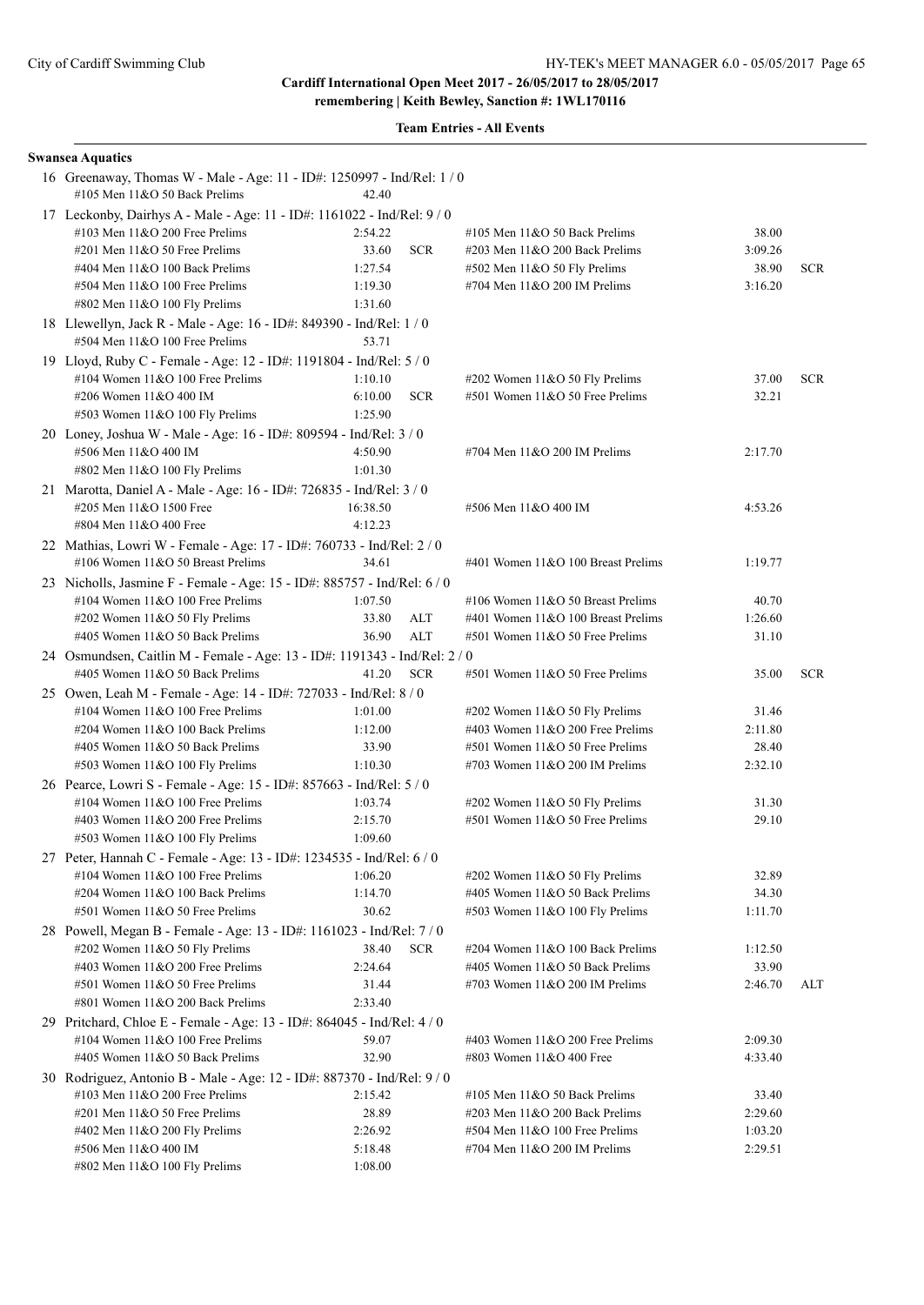**remembering | Keith Bewley, Sanction #: 1WL170116**

| <b>Swansea Aquatics</b>                                                    |         |            |                                               |          |            |
|----------------------------------------------------------------------------|---------|------------|-----------------------------------------------|----------|------------|
| 31 Sanorjo, Angelo A - Male - Age: 11 - ID#: 128001 - Ind/Rel: 5 / 0       |         |            |                                               |          |            |
| #103 Men 11&O 200 Free Prelims                                             | 2:51.90 |            | #105 Men $11&O$ 50 Back Prelims               | 45.10    |            |
| #201 Men 11&O 50 Free Prelims                                              | 36.90   | <b>SCR</b> | #502 Men 11&O 50 Fly Prelims                  | 40.30    | <b>SCR</b> |
| #504 Men 11&O 100 Free Prelims                                             | 1:19.50 |            |                                               |          |            |
| 32 Seppman, Neo T - Male - Age: 13 - ID#: 1171805 - Ind/Rel: 4 / 0         |         |            |                                               |          |            |
| #103 Men $11&O$ 200 Free Prelims                                           | 2:28.70 |            | #105 Men $11&O$ 50 Back Prelims               | 38.10    |            |
| #201 Men 11&O 50 Free Prelims                                              | 32.60   | <b>SCR</b> | $\#203$ Men $11&O$ 200 Back Prelims           | 2:46.60  |            |
| 33 Smart, Connor - Male - Age: 13 - ID#: 1182061 - Ind/Rel: 5 / 0          |         |            |                                               |          |            |
| $\#103$ Men $11\&O$ 200 Free Prelims                                       | 2:11.95 |            | #402 Men 11&O 200 Fly Prelims                 | 2:27.06  |            |
| #504 Men 11&O 100 Free Prelims                                             | 1:02.70 |            | #704 Men 11&O 200 IM Prelims                  | 2:35.50  |            |
| #804 Men 11&O 400 Free                                                     | 4:33.62 |            |                                               |          |            |
| 34 Stokes, Aimee L - Female - Age: 12 - ID#: 857652 - Ind/Rel: 3 / 0       |         |            |                                               |          |            |
| #104 Women 11&O 100 Free Prelims                                           | 1:05.50 |            | #204 Women 11&O 100 Back Prelims              | 1:14.70  |            |
| #206 Women 11&O 400 IM                                                     | 5:37.70 |            |                                               |          |            |
| 35 Tucker, Amelia H - Female - Age: 13 - ID#: 849395 - Ind/Rel: 3 / 0      |         |            |                                               |          |            |
| #104 Women $11&O$ 100 Free Prelims                                         | 1:02.85 |            | #401 Women 11&O 100 Breast Prelims            | 1:21.20  |            |
| #701 Women 11&O 200 Breast Prelims                                         | 2:58.10 |            |                                               |          |            |
| 36 Tucker, Natalie E - Female - Age: 12 - ID#: 973026 - Ind/Rel: 10 / 0    |         |            |                                               |          |            |
| #104 Women 11&O 100 Free Prelims                                           | 1:12.10 |            | #106 Women 11&O 50 Breast Prelims             | 47.00    |            |
| #202 Women 11&O 50 Fly Prelims                                             | 38.03   | <b>SCR</b> | #204 Women 11&O 100 Back Prelims              | 1:27.51  |            |
| #401 Women 11&O 100 Breast Prelims                                         | 1:34.20 |            | #403 Women $11&O$ 200 Free Prelims            | 2:34.30  | <b>SCR</b> |
| #501 Women 11&O 50 Free Prelims                                            | 33.79   | <b>SCR</b> | #503 Women 11&O 100 Fly Prelims               | 1:21.50  |            |
| #703 Women 11&O 200 IM Prelims                                             | 2:56.20 | <b>SCR</b> | #803 Women 11&O 400 Free                      | 5:21.90  | ALT        |
| 37 Wilkins, Maia M - Female - Age: 12 - ID#: 1228324 - Ind/Rel: 7/0        |         |            |                                               |          |            |
| #104 Women 11&O 100 Free Prelims                                           | 1:14.60 |            | #106 Women 11&O 50 Breast Prelims             | 43.40    |            |
| #401 Women 11&O 100 Breast Prelims                                         | 1:33.00 |            | #403 Women 11&O 200 Free Prelims              | 2:41.80  | <b>SCR</b> |
| #501 Women 11&O 50 Free Prelims                                            | 37.40   | <b>SCR</b> | #701 Women 11&O 200 Breast Prelims            | 3:15.40  |            |
| #703 Women $11&O$ 200 IM Prelims                                           | 3:05.00 | <b>SCR</b> |                                               |          |            |
| 38 Williams, Danielle R - Female - Age: 13 - ID#: 1191608 - Ind/Rel: 8 / 0 |         |            |                                               |          |            |
| #104 Women 11&O 100 Free Prelims                                           | 1:11.50 |            | #204 Women 11&O 100 Back Prelims              | 1:22.40  |            |
| #403 Women 11&O 200 Free Prelims                                           | 2:35.70 | <b>SCR</b> | #405 Women 11&O 50 Back Prelims               | 38.90    | <b>SCR</b> |
| #501 Women 11&O 50 Free Prelims                                            | 32.50   |            | #505 Women 11&O 800 Free                      | 11:13.50 | <b>SCR</b> |
| #801 Women 11&O 200 Back Prelims                                           | 2:50.90 |            | #803 Women 11&O 400 Free                      | 5:24.40  | ALT        |
| 39 Williams, Rhiannon B - Female - Age: 15 - ID#: 864052 - Ind/Rel: 7 / 0  |         |            |                                               |          |            |
| #202 Women 11&O 50 Fly Prelims                                             | 33.80   | <b>ALT</b> | #206 Women 11&O 400 IM                        | 5:41.23  | <b>SCR</b> |
| #401 Women 11&O 100 Breast Prelims                                         | 1:25.50 |            | #403 Women 11&O 200 Free Prelims              | 2:24.50  | <b>SCR</b> |
| #501 Women 11&O 50 Free Prelims                                            | 32.19   |            | #503 Women 11&O 100 Fly Prelims               | 1:14.79  |            |
| #803 Women 11&O 400 Free                                                   | 4:58.56 | ALT        |                                               |          |            |
| 40 Wingrave-Rix, Harvey - Male - Age: 13 - ID#: 857649 - Ind/Rel: 4 / 0    |         |            |                                               |          |            |
| #201 Men 11&O 50 Free Prelims                                              | 33.90   | <b>SCR</b> | #205 Men 11&O 1500 Free                       | 20:42.00 | <b>SCR</b> |
| #802 Men 11&O 100 Fly Prelims                                              | 1:20.70 |            | #804 Men 11&O 400 Free                        | 5:23.52  | ALT        |
| Swansea Aquatics Total Individual Entries: 205 - Total Relays: 0           |         |            |                                               |          |            |
| <b>Swim Conwy Performance Centre</b>                                       |         |            |                                               |          |            |
| 1 Close, Finan - Male - Age: 14 - ID#: 888255 - Ind/Rel: 2 / 0             |         |            |                                               |          |            |
| #203 Men 11&O 200 Back Prelims                                             | 2:25.49 |            | #404 Men 11&O 100 Back Prelims                | 1:06.55  |            |
| <b>Swim Conwy Performance Centre</b>                                       |         |            | Total Individual Entries: 2 - Total Relays: 0 |          |            |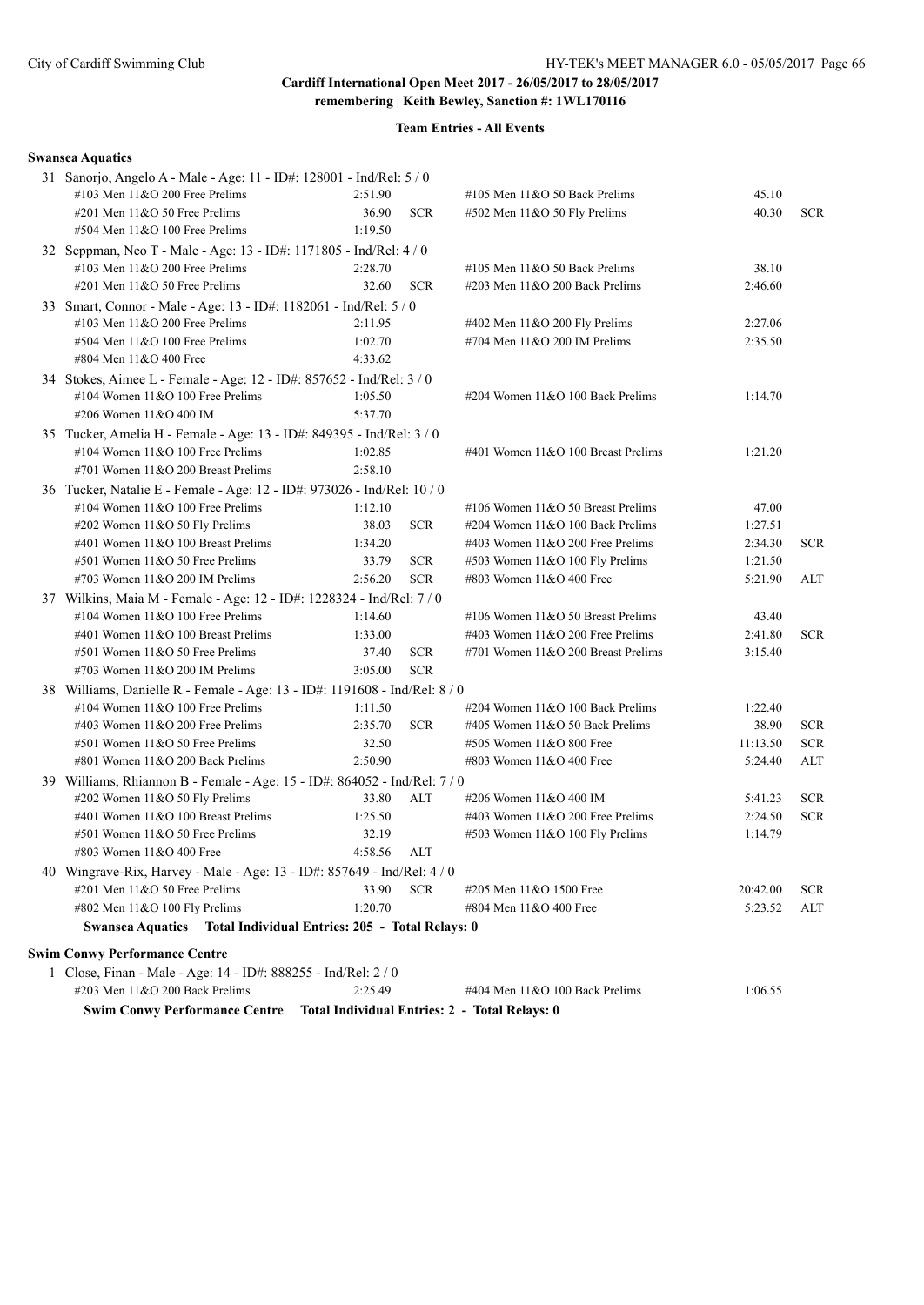| <b>Swim Gwynedd Performance Club</b>                                                                     |                       |                                    |          |            |
|----------------------------------------------------------------------------------------------------------|-----------------------|------------------------------------|----------|------------|
| 1 Crowe, Esme - Female - Age: 16 - ID#: 439245 - Ind/Rel: 1 / 0<br>#701 Women 11&O 200 Breast Prelims    | 2:44.48               |                                    |          |            |
| 2 Dafydd, Marteg - Female - Age: 14 - ID#: 525453 - Ind/Rel: 1 / 0<br>#202 Women 11&O 50 Fly Prelims     | 30.60                 |                                    |          |            |
| 3 Goddard-Smith, Eve - Female - Age: 15 - ID#: 747625 - Ind/Rel: 2 / 0<br>#202 Women 11&O 50 Fly Prelims | 28.81                 | #503 Women 11&O 100 Fly Prelims    | 1:04.30  |            |
| 4 Harries, Cerian - Female - Age: 15 - ID#: 955000 - Ind/Rel: 2 / 0                                      |                       |                                    |          |            |
| #401 Women 11&O 100 Breast Prelims                                                                       | 1:16.38               | #701 Women 11&O 200 Breast Prelims | 2:42.13  |            |
| 5 Harris, Medi - Female - Age: 14 - ID#: 930178 - Ind/Rel: 7 / 0                                         |                       |                                    |          |            |
| #104 Women 11&O 100 Free Prelims                                                                         | 58.65                 | #206 Women 11&O 400 IM             | 5:08.55  |            |
| #403 Women 11&O 200 Free Prelims                                                                         | 2:07.01               | #501 Women 11&O 50 Free Prelims    | 27.56    |            |
| #503 Women 11&O 100 Fly Prelims                                                                          | 1:08.25               | #703 Women $11&O$ 200 IM Prelims   | 2:24.88  |            |
| #803 Women 11&O 400 Free                                                                                 | 4:35.97               |                                    |          |            |
| 6 Hughes, Ioan - Male - Age: 13 - ID#: 1181346 - Ind/Rel: 7/0                                            |                       |                                    |          |            |
| #103 Men $11&O$ 200 Free Prelims                                                                         | 2:13.81               | #205 Men 11&O 1500 Free            | 18:06.17 |            |
| #402 Men 11&O 200 Fly Prelims                                                                            | 2:36.87               | #504 Men 11&O 100 Free Prelims     | 1:02.97  |            |
| #506 Men 11&O 400 IM                                                                                     | 5:30.27               | #704 Men 11&O 200 IM Prelims       | 2:34.68  |            |
| #804 Men 11&O 400 Free                                                                                   | 4:42.50               |                                    |          |            |
| 7 Love, Trinity H - Female - Age: 11 - ID#: 1180000 - Ind/Rel: 11 / 0                                    |                       |                                    |          |            |
| #102 Women 11&O 200 Fly Prelims                                                                          | 3:07.41               | #104 Women $11&O 100$ Free Prelims | 1:11.81  |            |
| #204 Women 11&O 100 Back Prelims                                                                         | 1:21.37               | #206 Women 11&O 400 IM             | 5:59.02  |            |
| #401 Women 11&O 100 Breast Prelims                                                                       | 1:35.32               | #403 Women 11&O 200 Free Prelims   | 2:39.33  |            |
| #503 Women 11&O 100 Fly Prelims                                                                          | 1:23.87               | #701 Women 11&O 200 Breast Prelims | 3:23.00  |            |
| #703 Women 11&O 200 IM Prelims                                                                           | 2:51.39               | #801 Women 11&O 200 Back Prelims   | 2:48.91  |            |
| #803 Women 11&O 400 Free                                                                                 | 5:27.52               |                                    |          |            |
| 8 Myers, Llion - Male - Age: 14 - ID#: 887317 - Ind/Rel: 5 / 0                                           |                       |                                    |          |            |
| #103 Men $11&O$ 200 Free Prelims                                                                         | 2:06.83               | #502 Men 11&O 50 Fly Prelims       | 30.10    |            |
| #504 Men 11&O 100 Free Prelims                                                                           | 58.07                 | #802 Men 11&O 100 Fly Prelims      | 1:07.79  |            |
| #804 Men 11&O 400 Free                                                                                   | 4:31.22               |                                    |          |            |
| 9 Parry, Jessica - Female - Age: 11 - ID#: 1192085 - Ind/Rel: 9 / 0                                      |                       |                                    |          |            |
| #104 Women $11&O$ 100 Free Prelims                                                                       | 1:11.30               | #204 Women 11&O 100 Back Prelims   | 1:16.14  |            |
| #206 Women 11&O 400 IM                                                                                   | 6:07.63               | #401 Women 11&O 100 Breast Prelims | 1:32.55  |            |
| #403 Women $11&O$ 200 Free Prelims                                                                       | 2:32.51               | #505 Women 11&O 800 Free           | 10:44.41 |            |
| #703 Women 11&O 200 IM Prelims                                                                           | 2:58.73               | #801 Women 11&O 200 Back Prelims   | 2:38.49  |            |
| #803 Women 11&O 400 Free                                                                                 | 5:17.75               |                                    |          |            |
| 10 Rhys, Iago - Male - Age: 13 - ID#: 1132101 - Ind/Rel: 8 / 0                                           |                       |                                    |          |            |
| #101 Men $11&O$ 100 Breast Prelims                                                                       | 1:17.65               | #103 Men $11&O$ 200 Free Prelims   | 2:24.37  |            |
| #203 Men 11&O 200 Back Prelims                                                                           | 2:30.90               | #404 Men 11&O 100 Back Prelims     | 1:10.44  |            |
| #504 Men 11&O 100 Free Prelims                                                                           | 1:02.70               | #506 Men 11&O 400 IM               | 5:23.83  |            |
| #702 Men $11&O$ 200 Breast Prelims                                                                       | 2:52.08               | #704 Men 11&O 200 IM Prelims       | 2:29.56  |            |
| 11 Roberts, Catherine - Female - Age: 13 - ID#: 954998 - Ind/Rel: 9 / 0                                  |                       |                                    |          |            |
| #102 Women 11&O 200 Fly Prelims<br>#401 Women 11&O 100 Breast Prelims                                    | 2:34.12               | #202 Women 11&O 50 Fly Prelims     | 31.74    |            |
|                                                                                                          | 1:26.53               | #403 Women $11&O$ 200 Free Prelims | 2:19.74  |            |
| #501 Women 11&O 50 Free Prelims                                                                          | 30.95                 | #503 Women 11&O 100 Fly Prelims    | 1:07.96  |            |
| #701 Women 11&O 200 Breast Prelims<br>#803 Women 11&O 400 Free                                           | 2:59.52<br>5:01.79    | #703 Women 11&O 200 IM Prelims     | 2:36.70  |            |
|                                                                                                          |                       |                                    |          |            |
| 12 Ruszkowska, Martyna - Female - Age: 16 - ID#: 517871 - Ind/Rel: 4 / 0                                 |                       |                                    |          |            |
| #403 Women 11&O 200 Free Prelims                                                                         | 2:05.37               | #405 Women 11&O 50 Back Prelims    | 29.65    |            |
| #501 Women 11&O 50 Free Prelims                                                                          | 27.65                 | #801 Women 11&O 200 Back Prelims   | 2:18.70  |            |
| 13 Williams, Emilie S - Female - Age: 12 - ID#: 1229880 - Ind/Rel: 7 / 0                                 |                       |                                    |          |            |
| #104 Women 11&O 100 Free Prelims                                                                         | 1:11.29               | #204 Women 11&O 100 Back Prelims   | 1:21.28  |            |
| #403 Women 11&O 200 Free Prelims                                                                         | 2:46.71<br><b>SCR</b> | #405 Women 11&O 50 Back Prelims    | 36.88    | ALT        |
| #501 Women 11&O 50 Free Prelims                                                                          | 32.16<br>2:55.91      | #703 Women $11&O$ 200 IM Prelims   | 2:58.93  | <b>SCR</b> |
| #801 Women 11&O 200 Back Prelims                                                                         |                       |                                    |          |            |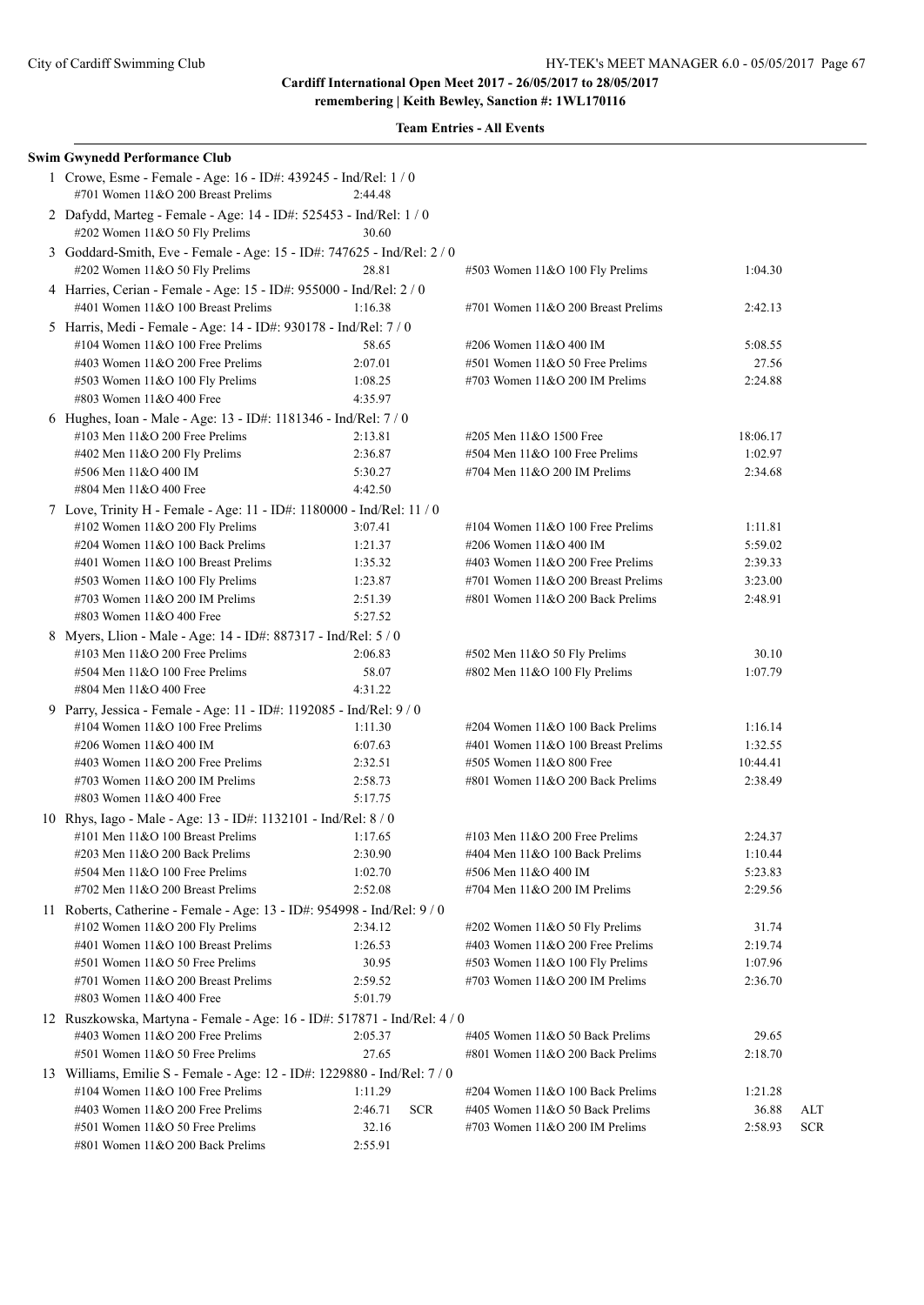**remembering | Keith Bewley, Sanction #: 1WL170116**

|  | <b>Team Entries - All Events</b> |  |  |
|--|----------------------------------|--|--|
|--|----------------------------------|--|--|

| 14 Williams, Emily - Female - Age: 12 - ID#: 1192081 - Ind/Rel: 7 / 0<br><b>SCR</b><br>#206 Women 11&O 400 IM<br>6:12.09<br>#401 Women 11&O 100 Breast Prelims<br>1:27.10<br><b>SCR</b><br>34.54<br>#403 Women $11&O$ 200 Free Prelims<br>2:44.53<br>$#501$ Women $11&O 50$ Free Prelims<br><b>SCR</b><br>#701 Women 11&O 200 Breast Prelims<br>3:04.62<br>#703 Women $11&O$ 200 IM Prelims<br>2:51.33<br>#803 Women 11&O 400 Free<br>5:44.45<br><b>ALT</b><br>Swim Gwynedd Performance Club Total Individual Entries: 80 - Total Relays: 0<br><b>Swindon Dolphin Asc</b><br>1 Adamson, Megan - Female - Age: 13 - ID#: 753129 - Ind/Rel: 3 / 0<br>#206 Women 11&O 400 IM<br>5:25.40<br>#701 Women $11&O$ 200 Breast Prelims<br>2:53.49<br>#703 Women 11&O 200 IM Prelims<br>2:37.31<br>2 Baker, Cerys - Female - Age: 14 - ID#: 736831 - Ind/Rel: 9 / 0<br>#104 Women $11&O$ 100 Free Prelims<br>1:04.89<br>#106 Women $11&O 50$ Breast Prelims<br>39.27<br>35.15<br>#202 Women 11&O 50 Fly Prelims<br><b>SCR</b><br>#204 Women $11&O 100$ Back Prelims<br>1:21.26<br>1:26.31<br>2:27.04<br>#401 Women 11&O 100 Breast Prelims<br>#403 Women $11&O$ 200 Free Prelims<br><b>SCR</b><br>29.88<br>#405 Women 11&O 50 Back Prelims<br>39.80<br><b>SCR</b><br>#501 Women 11&O 50 Free Prelims<br><b>SCR</b><br>#505 Women 11&O 800 Free<br>10:50.40<br>3 Davies, William - Male - Age: 16 - ID#: 518876 - Ind/Rel: 2 / 0<br>#205 Men 11&O 1500 Free<br>16:53.04<br>#804 Men 11&O 400 Free<br>4:16.47<br>4 Farrington, Miles - Male - Age: 15 - ID#: 481602 - Ind/Rel: 7 / 0<br>#103 Men $11&O$ 200 Free Prelims<br>2:07.84<br>#105 Men $11&O$ 50 Back Prelims<br>31.50<br>#201 Men 11&O 50 Free Prelims<br>27.01<br>#205 Men 11&O 1500 Free<br>17:36.44<br>#404 Men 11&O 100 Back Prelims<br>1:09.53<br>$#504$ Men $11&O$ 100 Free Prelims<br>58.76<br>4:28.28<br>#804 Men 11&O 400 Free<br>5 Fowler, Ethan - Male - Age: 14 - ID#: 1169873 - Ind/Rel: 3 / 0<br>#103 Men $11&O$ 200 Free Prelims<br>2:15.86<br>$\#201$ Men $11&O$ 50 Free Prelims<br>27.13<br>#402 Men 11&O 200 Fly Prelims<br>2:30.61<br>6 Gardo, Denice - Female - Age: 15 - ID#: 390937 - Ind/Rel: 3 / 0<br>#204 Women 11&O 100 Back Prelims<br>1:07.13<br>#405 Women $11&O$ 50 Back Prelims<br>31.82<br>#801 Women 11&O 200 Back Prelims<br>2:27.85<br>7 Gray, Olivia - Female - Age: 12 - ID#: 1141148 - Ind/Rel: 6 / 0<br>#102 Women 11&O 200 Fly Prelims<br>3:11.30<br>#104 Women $11&O 100$ Free Prelims<br>1:13.81<br>#202 Women 11&O 50 Fly Prelims<br>38.64<br>2:35.30<br><b>SCR</b><br>#403 Women $11&O$ 200 Free Prelims<br><b>SCR</b><br>#505 Women 11&O 800 Free<br>11:16.55<br><b>SCR</b><br>5:20.87<br>#803 Women $11&O$ 400 Free<br>8 Grounsell, Maya - Female - Age: 14 - ID#: 921809 - Ind/Rel: 4 / 0<br>#106 Women $11&O 50$ Breast Prelims<br>37.43<br>#204 Women $11&O 100$ Back Prelims<br>1:14.32<br>#401 Women 11&O 100 Breast Prelims<br>1:22.08<br>#405 Women 11&O 50 Back Prelims<br>33.81<br>9<br>Jefferies, Regan - Male - Age: 17 - ID#: 523486 - Ind/Rel: 1/0<br>#702 Men 11&O 200 Breast Prelims<br>2:31.47<br>10 Lockey, Alice - Female - Age: 14 - ID#: 876281 - Ind/Rel: 5 / 0<br>#401 Women 11&O 100 Breast Prelims<br>$#501$ Women $11&O 50$ Free Prelims<br>32.31<br>1:24.97<br>#503 Women 11&O 100 Fly Prelims<br>1:12.71<br>#701 Women 11&O 200 Breast Prelims<br>3:01.97<br>#703 Women $11&O$ 200 IM Prelims<br>2:48.65<br><b>SCR</b><br>11 Matthews, Lauren - Female - Age: 19 - ID#: 286195 - Ind/Rel: 2 / 0<br>#102 Women $11&O$ 200 Fly Prelims<br>2:22.26<br>#206 Women 11&O 400 IM<br>5:12.38<br>12 Morgan, Luke - Male - Age: 15 - ID#: 817295 - Ind/Rel: 3 / 0<br>#205 Men 11&O 1500 Free<br>17:54.76<br>ALT<br>2:29.68<br>#402 Men $11&O$ 200 Fly Prelims<br>#804 Men 11&O 400 Free<br>4:41.87<br>13 Pearcey, Oscar - Male - Age: 14 - ID#: 479989 - Ind/Rel: 3 / 0<br>#406 Men 11&O 50 Breast Prelims<br>36.01<br>#702 Men $11&O$ 200 Breast Prelims<br>2:44.49<br>$\#704$ Men $11&O$ 200 IM Prelims<br>2:37.86<br>14 Rideout, Henry - Male - Age: 14 - ID#: 845281 - Ind/Rel: 8 / 0<br>#101 Men $11&O$ 100 Breast Prelims<br>1:15.99<br>$\#201$ Men $11&O$ 50 Free Prelims<br>27.44<br>28.90<br>#504 Men 11&O 100 Free Prelims<br>59.08<br>$\#502$ Men 11&O 50 Fly Prelims<br>#506 Men 11&O 400 IM<br>5:10.93<br>#702 Men $11&O$ 200 Breast Prelims<br>2:42.99<br>#704 Men 11&O 200 IM Prelims<br>2:22.90<br>#802 Men 11&O 100 Fly Prelims<br>1:04.73<br>Swindon Dolphin Asc  Total Individual Entries: 59 - Total Relays: 0 | <b>Swim Gwynedd Performance Club</b> |  |  |  |
|------------------------------------------------------------------------------------------------------------------------------------------------------------------------------------------------------------------------------------------------------------------------------------------------------------------------------------------------------------------------------------------------------------------------------------------------------------------------------------------------------------------------------------------------------------------------------------------------------------------------------------------------------------------------------------------------------------------------------------------------------------------------------------------------------------------------------------------------------------------------------------------------------------------------------------------------------------------------------------------------------------------------------------------------------------------------------------------------------------------------------------------------------------------------------------------------------------------------------------------------------------------------------------------------------------------------------------------------------------------------------------------------------------------------------------------------------------------------------------------------------------------------------------------------------------------------------------------------------------------------------------------------------------------------------------------------------------------------------------------------------------------------------------------------------------------------------------------------------------------------------------------------------------------------------------------------------------------------------------------------------------------------------------------------------------------------------------------------------------------------------------------------------------------------------------------------------------------------------------------------------------------------------------------------------------------------------------------------------------------------------------------------------------------------------------------------------------------------------------------------------------------------------------------------------------------------------------------------------------------------------------------------------------------------------------------------------------------------------------------------------------------------------------------------------------------------------------------------------------------------------------------------------------------------------------------------------------------------------------------------------------------------------------------------------------------------------------------------------------------------------------------------------------------------------------------------------------------------------------------------------------------------------------------------------------------------------------------------------------------------------------------------------------------------------------------------------------------------------------------------------------------------------------------------------------------------------------------------------------------------------------------------------------------------------------------------------------------------------------------------------------------------------------------------------------------------------------------------------------------------------------------------------------------------------------------------------------------------------------------------------------------------------------------------------------------------------------------------------------------------------------------------------------------------------------------------------------------------------------------------------------------------------------------------------------------------------------------------------------------------------------------------------------------------------------------------------------------------------------------------------------------------------------------------|--------------------------------------|--|--|--|
|                                                                                                                                                                                                                                                                                                                                                                                                                                                                                                                                                                                                                                                                                                                                                                                                                                                                                                                                                                                                                                                                                                                                                                                                                                                                                                                                                                                                                                                                                                                                                                                                                                                                                                                                                                                                                                                                                                                                                                                                                                                                                                                                                                                                                                                                                                                                                                                                                                                                                                                                                                                                                                                                                                                                                                                                                                                                                                                                                                                                                                                                                                                                                                                                                                                                                                                                                                                                                                                                                                                                                                                                                                                                                                                                                                                                                                                                                                                                                                                                                                                                                                                                                                                                                                                                                                                                                                                                                                                                                                                                                |                                      |  |  |  |
|                                                                                                                                                                                                                                                                                                                                                                                                                                                                                                                                                                                                                                                                                                                                                                                                                                                                                                                                                                                                                                                                                                                                                                                                                                                                                                                                                                                                                                                                                                                                                                                                                                                                                                                                                                                                                                                                                                                                                                                                                                                                                                                                                                                                                                                                                                                                                                                                                                                                                                                                                                                                                                                                                                                                                                                                                                                                                                                                                                                                                                                                                                                                                                                                                                                                                                                                                                                                                                                                                                                                                                                                                                                                                                                                                                                                                                                                                                                                                                                                                                                                                                                                                                                                                                                                                                                                                                                                                                                                                                                                                |                                      |  |  |  |
|                                                                                                                                                                                                                                                                                                                                                                                                                                                                                                                                                                                                                                                                                                                                                                                                                                                                                                                                                                                                                                                                                                                                                                                                                                                                                                                                                                                                                                                                                                                                                                                                                                                                                                                                                                                                                                                                                                                                                                                                                                                                                                                                                                                                                                                                                                                                                                                                                                                                                                                                                                                                                                                                                                                                                                                                                                                                                                                                                                                                                                                                                                                                                                                                                                                                                                                                                                                                                                                                                                                                                                                                                                                                                                                                                                                                                                                                                                                                                                                                                                                                                                                                                                                                                                                                                                                                                                                                                                                                                                                                                |                                      |  |  |  |
|                                                                                                                                                                                                                                                                                                                                                                                                                                                                                                                                                                                                                                                                                                                                                                                                                                                                                                                                                                                                                                                                                                                                                                                                                                                                                                                                                                                                                                                                                                                                                                                                                                                                                                                                                                                                                                                                                                                                                                                                                                                                                                                                                                                                                                                                                                                                                                                                                                                                                                                                                                                                                                                                                                                                                                                                                                                                                                                                                                                                                                                                                                                                                                                                                                                                                                                                                                                                                                                                                                                                                                                                                                                                                                                                                                                                                                                                                                                                                                                                                                                                                                                                                                                                                                                                                                                                                                                                                                                                                                                                                |                                      |  |  |  |
|                                                                                                                                                                                                                                                                                                                                                                                                                                                                                                                                                                                                                                                                                                                                                                                                                                                                                                                                                                                                                                                                                                                                                                                                                                                                                                                                                                                                                                                                                                                                                                                                                                                                                                                                                                                                                                                                                                                                                                                                                                                                                                                                                                                                                                                                                                                                                                                                                                                                                                                                                                                                                                                                                                                                                                                                                                                                                                                                                                                                                                                                                                                                                                                                                                                                                                                                                                                                                                                                                                                                                                                                                                                                                                                                                                                                                                                                                                                                                                                                                                                                                                                                                                                                                                                                                                                                                                                                                                                                                                                                                |                                      |  |  |  |
|                                                                                                                                                                                                                                                                                                                                                                                                                                                                                                                                                                                                                                                                                                                                                                                                                                                                                                                                                                                                                                                                                                                                                                                                                                                                                                                                                                                                                                                                                                                                                                                                                                                                                                                                                                                                                                                                                                                                                                                                                                                                                                                                                                                                                                                                                                                                                                                                                                                                                                                                                                                                                                                                                                                                                                                                                                                                                                                                                                                                                                                                                                                                                                                                                                                                                                                                                                                                                                                                                                                                                                                                                                                                                                                                                                                                                                                                                                                                                                                                                                                                                                                                                                                                                                                                                                                                                                                                                                                                                                                                                |                                      |  |  |  |
|                                                                                                                                                                                                                                                                                                                                                                                                                                                                                                                                                                                                                                                                                                                                                                                                                                                                                                                                                                                                                                                                                                                                                                                                                                                                                                                                                                                                                                                                                                                                                                                                                                                                                                                                                                                                                                                                                                                                                                                                                                                                                                                                                                                                                                                                                                                                                                                                                                                                                                                                                                                                                                                                                                                                                                                                                                                                                                                                                                                                                                                                                                                                                                                                                                                                                                                                                                                                                                                                                                                                                                                                                                                                                                                                                                                                                                                                                                                                                                                                                                                                                                                                                                                                                                                                                                                                                                                                                                                                                                                                                |                                      |  |  |  |
|                                                                                                                                                                                                                                                                                                                                                                                                                                                                                                                                                                                                                                                                                                                                                                                                                                                                                                                                                                                                                                                                                                                                                                                                                                                                                                                                                                                                                                                                                                                                                                                                                                                                                                                                                                                                                                                                                                                                                                                                                                                                                                                                                                                                                                                                                                                                                                                                                                                                                                                                                                                                                                                                                                                                                                                                                                                                                                                                                                                                                                                                                                                                                                                                                                                                                                                                                                                                                                                                                                                                                                                                                                                                                                                                                                                                                                                                                                                                                                                                                                                                                                                                                                                                                                                                                                                                                                                                                                                                                                                                                |                                      |  |  |  |
|                                                                                                                                                                                                                                                                                                                                                                                                                                                                                                                                                                                                                                                                                                                                                                                                                                                                                                                                                                                                                                                                                                                                                                                                                                                                                                                                                                                                                                                                                                                                                                                                                                                                                                                                                                                                                                                                                                                                                                                                                                                                                                                                                                                                                                                                                                                                                                                                                                                                                                                                                                                                                                                                                                                                                                                                                                                                                                                                                                                                                                                                                                                                                                                                                                                                                                                                                                                                                                                                                                                                                                                                                                                                                                                                                                                                                                                                                                                                                                                                                                                                                                                                                                                                                                                                                                                                                                                                                                                                                                                                                |                                      |  |  |  |
|                                                                                                                                                                                                                                                                                                                                                                                                                                                                                                                                                                                                                                                                                                                                                                                                                                                                                                                                                                                                                                                                                                                                                                                                                                                                                                                                                                                                                                                                                                                                                                                                                                                                                                                                                                                                                                                                                                                                                                                                                                                                                                                                                                                                                                                                                                                                                                                                                                                                                                                                                                                                                                                                                                                                                                                                                                                                                                                                                                                                                                                                                                                                                                                                                                                                                                                                                                                                                                                                                                                                                                                                                                                                                                                                                                                                                                                                                                                                                                                                                                                                                                                                                                                                                                                                                                                                                                                                                                                                                                                                                |                                      |  |  |  |
|                                                                                                                                                                                                                                                                                                                                                                                                                                                                                                                                                                                                                                                                                                                                                                                                                                                                                                                                                                                                                                                                                                                                                                                                                                                                                                                                                                                                                                                                                                                                                                                                                                                                                                                                                                                                                                                                                                                                                                                                                                                                                                                                                                                                                                                                                                                                                                                                                                                                                                                                                                                                                                                                                                                                                                                                                                                                                                                                                                                                                                                                                                                                                                                                                                                                                                                                                                                                                                                                                                                                                                                                                                                                                                                                                                                                                                                                                                                                                                                                                                                                                                                                                                                                                                                                                                                                                                                                                                                                                                                                                |                                      |  |  |  |
|                                                                                                                                                                                                                                                                                                                                                                                                                                                                                                                                                                                                                                                                                                                                                                                                                                                                                                                                                                                                                                                                                                                                                                                                                                                                                                                                                                                                                                                                                                                                                                                                                                                                                                                                                                                                                                                                                                                                                                                                                                                                                                                                                                                                                                                                                                                                                                                                                                                                                                                                                                                                                                                                                                                                                                                                                                                                                                                                                                                                                                                                                                                                                                                                                                                                                                                                                                                                                                                                                                                                                                                                                                                                                                                                                                                                                                                                                                                                                                                                                                                                                                                                                                                                                                                                                                                                                                                                                                                                                                                                                |                                      |  |  |  |
|                                                                                                                                                                                                                                                                                                                                                                                                                                                                                                                                                                                                                                                                                                                                                                                                                                                                                                                                                                                                                                                                                                                                                                                                                                                                                                                                                                                                                                                                                                                                                                                                                                                                                                                                                                                                                                                                                                                                                                                                                                                                                                                                                                                                                                                                                                                                                                                                                                                                                                                                                                                                                                                                                                                                                                                                                                                                                                                                                                                                                                                                                                                                                                                                                                                                                                                                                                                                                                                                                                                                                                                                                                                                                                                                                                                                                                                                                                                                                                                                                                                                                                                                                                                                                                                                                                                                                                                                                                                                                                                                                |                                      |  |  |  |
|                                                                                                                                                                                                                                                                                                                                                                                                                                                                                                                                                                                                                                                                                                                                                                                                                                                                                                                                                                                                                                                                                                                                                                                                                                                                                                                                                                                                                                                                                                                                                                                                                                                                                                                                                                                                                                                                                                                                                                                                                                                                                                                                                                                                                                                                                                                                                                                                                                                                                                                                                                                                                                                                                                                                                                                                                                                                                                                                                                                                                                                                                                                                                                                                                                                                                                                                                                                                                                                                                                                                                                                                                                                                                                                                                                                                                                                                                                                                                                                                                                                                                                                                                                                                                                                                                                                                                                                                                                                                                                                                                |                                      |  |  |  |
|                                                                                                                                                                                                                                                                                                                                                                                                                                                                                                                                                                                                                                                                                                                                                                                                                                                                                                                                                                                                                                                                                                                                                                                                                                                                                                                                                                                                                                                                                                                                                                                                                                                                                                                                                                                                                                                                                                                                                                                                                                                                                                                                                                                                                                                                                                                                                                                                                                                                                                                                                                                                                                                                                                                                                                                                                                                                                                                                                                                                                                                                                                                                                                                                                                                                                                                                                                                                                                                                                                                                                                                                                                                                                                                                                                                                                                                                                                                                                                                                                                                                                                                                                                                                                                                                                                                                                                                                                                                                                                                                                |                                      |  |  |  |
|                                                                                                                                                                                                                                                                                                                                                                                                                                                                                                                                                                                                                                                                                                                                                                                                                                                                                                                                                                                                                                                                                                                                                                                                                                                                                                                                                                                                                                                                                                                                                                                                                                                                                                                                                                                                                                                                                                                                                                                                                                                                                                                                                                                                                                                                                                                                                                                                                                                                                                                                                                                                                                                                                                                                                                                                                                                                                                                                                                                                                                                                                                                                                                                                                                                                                                                                                                                                                                                                                                                                                                                                                                                                                                                                                                                                                                                                                                                                                                                                                                                                                                                                                                                                                                                                                                                                                                                                                                                                                                                                                |                                      |  |  |  |
|                                                                                                                                                                                                                                                                                                                                                                                                                                                                                                                                                                                                                                                                                                                                                                                                                                                                                                                                                                                                                                                                                                                                                                                                                                                                                                                                                                                                                                                                                                                                                                                                                                                                                                                                                                                                                                                                                                                                                                                                                                                                                                                                                                                                                                                                                                                                                                                                                                                                                                                                                                                                                                                                                                                                                                                                                                                                                                                                                                                                                                                                                                                                                                                                                                                                                                                                                                                                                                                                                                                                                                                                                                                                                                                                                                                                                                                                                                                                                                                                                                                                                                                                                                                                                                                                                                                                                                                                                                                                                                                                                |                                      |  |  |  |
|                                                                                                                                                                                                                                                                                                                                                                                                                                                                                                                                                                                                                                                                                                                                                                                                                                                                                                                                                                                                                                                                                                                                                                                                                                                                                                                                                                                                                                                                                                                                                                                                                                                                                                                                                                                                                                                                                                                                                                                                                                                                                                                                                                                                                                                                                                                                                                                                                                                                                                                                                                                                                                                                                                                                                                                                                                                                                                                                                                                                                                                                                                                                                                                                                                                                                                                                                                                                                                                                                                                                                                                                                                                                                                                                                                                                                                                                                                                                                                                                                                                                                                                                                                                                                                                                                                                                                                                                                                                                                                                                                |                                      |  |  |  |
|                                                                                                                                                                                                                                                                                                                                                                                                                                                                                                                                                                                                                                                                                                                                                                                                                                                                                                                                                                                                                                                                                                                                                                                                                                                                                                                                                                                                                                                                                                                                                                                                                                                                                                                                                                                                                                                                                                                                                                                                                                                                                                                                                                                                                                                                                                                                                                                                                                                                                                                                                                                                                                                                                                                                                                                                                                                                                                                                                                                                                                                                                                                                                                                                                                                                                                                                                                                                                                                                                                                                                                                                                                                                                                                                                                                                                                                                                                                                                                                                                                                                                                                                                                                                                                                                                                                                                                                                                                                                                                                                                |                                      |  |  |  |
|                                                                                                                                                                                                                                                                                                                                                                                                                                                                                                                                                                                                                                                                                                                                                                                                                                                                                                                                                                                                                                                                                                                                                                                                                                                                                                                                                                                                                                                                                                                                                                                                                                                                                                                                                                                                                                                                                                                                                                                                                                                                                                                                                                                                                                                                                                                                                                                                                                                                                                                                                                                                                                                                                                                                                                                                                                                                                                                                                                                                                                                                                                                                                                                                                                                                                                                                                                                                                                                                                                                                                                                                                                                                                                                                                                                                                                                                                                                                                                                                                                                                                                                                                                                                                                                                                                                                                                                                                                                                                                                                                |                                      |  |  |  |
|                                                                                                                                                                                                                                                                                                                                                                                                                                                                                                                                                                                                                                                                                                                                                                                                                                                                                                                                                                                                                                                                                                                                                                                                                                                                                                                                                                                                                                                                                                                                                                                                                                                                                                                                                                                                                                                                                                                                                                                                                                                                                                                                                                                                                                                                                                                                                                                                                                                                                                                                                                                                                                                                                                                                                                                                                                                                                                                                                                                                                                                                                                                                                                                                                                                                                                                                                                                                                                                                                                                                                                                                                                                                                                                                                                                                                                                                                                                                                                                                                                                                                                                                                                                                                                                                                                                                                                                                                                                                                                                                                |                                      |  |  |  |
|                                                                                                                                                                                                                                                                                                                                                                                                                                                                                                                                                                                                                                                                                                                                                                                                                                                                                                                                                                                                                                                                                                                                                                                                                                                                                                                                                                                                                                                                                                                                                                                                                                                                                                                                                                                                                                                                                                                                                                                                                                                                                                                                                                                                                                                                                                                                                                                                                                                                                                                                                                                                                                                                                                                                                                                                                                                                                                                                                                                                                                                                                                                                                                                                                                                                                                                                                                                                                                                                                                                                                                                                                                                                                                                                                                                                                                                                                                                                                                                                                                                                                                                                                                                                                                                                                                                                                                                                                                                                                                                                                |                                      |  |  |  |
|                                                                                                                                                                                                                                                                                                                                                                                                                                                                                                                                                                                                                                                                                                                                                                                                                                                                                                                                                                                                                                                                                                                                                                                                                                                                                                                                                                                                                                                                                                                                                                                                                                                                                                                                                                                                                                                                                                                                                                                                                                                                                                                                                                                                                                                                                                                                                                                                                                                                                                                                                                                                                                                                                                                                                                                                                                                                                                                                                                                                                                                                                                                                                                                                                                                                                                                                                                                                                                                                                                                                                                                                                                                                                                                                                                                                                                                                                                                                                                                                                                                                                                                                                                                                                                                                                                                                                                                                                                                                                                                                                |                                      |  |  |  |
|                                                                                                                                                                                                                                                                                                                                                                                                                                                                                                                                                                                                                                                                                                                                                                                                                                                                                                                                                                                                                                                                                                                                                                                                                                                                                                                                                                                                                                                                                                                                                                                                                                                                                                                                                                                                                                                                                                                                                                                                                                                                                                                                                                                                                                                                                                                                                                                                                                                                                                                                                                                                                                                                                                                                                                                                                                                                                                                                                                                                                                                                                                                                                                                                                                                                                                                                                                                                                                                                                                                                                                                                                                                                                                                                                                                                                                                                                                                                                                                                                                                                                                                                                                                                                                                                                                                                                                                                                                                                                                                                                |                                      |  |  |  |
|                                                                                                                                                                                                                                                                                                                                                                                                                                                                                                                                                                                                                                                                                                                                                                                                                                                                                                                                                                                                                                                                                                                                                                                                                                                                                                                                                                                                                                                                                                                                                                                                                                                                                                                                                                                                                                                                                                                                                                                                                                                                                                                                                                                                                                                                                                                                                                                                                                                                                                                                                                                                                                                                                                                                                                                                                                                                                                                                                                                                                                                                                                                                                                                                                                                                                                                                                                                                                                                                                                                                                                                                                                                                                                                                                                                                                                                                                                                                                                                                                                                                                                                                                                                                                                                                                                                                                                                                                                                                                                                                                |                                      |  |  |  |
|                                                                                                                                                                                                                                                                                                                                                                                                                                                                                                                                                                                                                                                                                                                                                                                                                                                                                                                                                                                                                                                                                                                                                                                                                                                                                                                                                                                                                                                                                                                                                                                                                                                                                                                                                                                                                                                                                                                                                                                                                                                                                                                                                                                                                                                                                                                                                                                                                                                                                                                                                                                                                                                                                                                                                                                                                                                                                                                                                                                                                                                                                                                                                                                                                                                                                                                                                                                                                                                                                                                                                                                                                                                                                                                                                                                                                                                                                                                                                                                                                                                                                                                                                                                                                                                                                                                                                                                                                                                                                                                                                |                                      |  |  |  |
|                                                                                                                                                                                                                                                                                                                                                                                                                                                                                                                                                                                                                                                                                                                                                                                                                                                                                                                                                                                                                                                                                                                                                                                                                                                                                                                                                                                                                                                                                                                                                                                                                                                                                                                                                                                                                                                                                                                                                                                                                                                                                                                                                                                                                                                                                                                                                                                                                                                                                                                                                                                                                                                                                                                                                                                                                                                                                                                                                                                                                                                                                                                                                                                                                                                                                                                                                                                                                                                                                                                                                                                                                                                                                                                                                                                                                                                                                                                                                                                                                                                                                                                                                                                                                                                                                                                                                                                                                                                                                                                                                |                                      |  |  |  |
|                                                                                                                                                                                                                                                                                                                                                                                                                                                                                                                                                                                                                                                                                                                                                                                                                                                                                                                                                                                                                                                                                                                                                                                                                                                                                                                                                                                                                                                                                                                                                                                                                                                                                                                                                                                                                                                                                                                                                                                                                                                                                                                                                                                                                                                                                                                                                                                                                                                                                                                                                                                                                                                                                                                                                                                                                                                                                                                                                                                                                                                                                                                                                                                                                                                                                                                                                                                                                                                                                                                                                                                                                                                                                                                                                                                                                                                                                                                                                                                                                                                                                                                                                                                                                                                                                                                                                                                                                                                                                                                                                |                                      |  |  |  |
|                                                                                                                                                                                                                                                                                                                                                                                                                                                                                                                                                                                                                                                                                                                                                                                                                                                                                                                                                                                                                                                                                                                                                                                                                                                                                                                                                                                                                                                                                                                                                                                                                                                                                                                                                                                                                                                                                                                                                                                                                                                                                                                                                                                                                                                                                                                                                                                                                                                                                                                                                                                                                                                                                                                                                                                                                                                                                                                                                                                                                                                                                                                                                                                                                                                                                                                                                                                                                                                                                                                                                                                                                                                                                                                                                                                                                                                                                                                                                                                                                                                                                                                                                                                                                                                                                                                                                                                                                                                                                                                                                |                                      |  |  |  |
|                                                                                                                                                                                                                                                                                                                                                                                                                                                                                                                                                                                                                                                                                                                                                                                                                                                                                                                                                                                                                                                                                                                                                                                                                                                                                                                                                                                                                                                                                                                                                                                                                                                                                                                                                                                                                                                                                                                                                                                                                                                                                                                                                                                                                                                                                                                                                                                                                                                                                                                                                                                                                                                                                                                                                                                                                                                                                                                                                                                                                                                                                                                                                                                                                                                                                                                                                                                                                                                                                                                                                                                                                                                                                                                                                                                                                                                                                                                                                                                                                                                                                                                                                                                                                                                                                                                                                                                                                                                                                                                                                |                                      |  |  |  |
|                                                                                                                                                                                                                                                                                                                                                                                                                                                                                                                                                                                                                                                                                                                                                                                                                                                                                                                                                                                                                                                                                                                                                                                                                                                                                                                                                                                                                                                                                                                                                                                                                                                                                                                                                                                                                                                                                                                                                                                                                                                                                                                                                                                                                                                                                                                                                                                                                                                                                                                                                                                                                                                                                                                                                                                                                                                                                                                                                                                                                                                                                                                                                                                                                                                                                                                                                                                                                                                                                                                                                                                                                                                                                                                                                                                                                                                                                                                                                                                                                                                                                                                                                                                                                                                                                                                                                                                                                                                                                                                                                |                                      |  |  |  |
|                                                                                                                                                                                                                                                                                                                                                                                                                                                                                                                                                                                                                                                                                                                                                                                                                                                                                                                                                                                                                                                                                                                                                                                                                                                                                                                                                                                                                                                                                                                                                                                                                                                                                                                                                                                                                                                                                                                                                                                                                                                                                                                                                                                                                                                                                                                                                                                                                                                                                                                                                                                                                                                                                                                                                                                                                                                                                                                                                                                                                                                                                                                                                                                                                                                                                                                                                                                                                                                                                                                                                                                                                                                                                                                                                                                                                                                                                                                                                                                                                                                                                                                                                                                                                                                                                                                                                                                                                                                                                                                                                |                                      |  |  |  |
|                                                                                                                                                                                                                                                                                                                                                                                                                                                                                                                                                                                                                                                                                                                                                                                                                                                                                                                                                                                                                                                                                                                                                                                                                                                                                                                                                                                                                                                                                                                                                                                                                                                                                                                                                                                                                                                                                                                                                                                                                                                                                                                                                                                                                                                                                                                                                                                                                                                                                                                                                                                                                                                                                                                                                                                                                                                                                                                                                                                                                                                                                                                                                                                                                                                                                                                                                                                                                                                                                                                                                                                                                                                                                                                                                                                                                                                                                                                                                                                                                                                                                                                                                                                                                                                                                                                                                                                                                                                                                                                                                |                                      |  |  |  |
|                                                                                                                                                                                                                                                                                                                                                                                                                                                                                                                                                                                                                                                                                                                                                                                                                                                                                                                                                                                                                                                                                                                                                                                                                                                                                                                                                                                                                                                                                                                                                                                                                                                                                                                                                                                                                                                                                                                                                                                                                                                                                                                                                                                                                                                                                                                                                                                                                                                                                                                                                                                                                                                                                                                                                                                                                                                                                                                                                                                                                                                                                                                                                                                                                                                                                                                                                                                                                                                                                                                                                                                                                                                                                                                                                                                                                                                                                                                                                                                                                                                                                                                                                                                                                                                                                                                                                                                                                                                                                                                                                |                                      |  |  |  |
|                                                                                                                                                                                                                                                                                                                                                                                                                                                                                                                                                                                                                                                                                                                                                                                                                                                                                                                                                                                                                                                                                                                                                                                                                                                                                                                                                                                                                                                                                                                                                                                                                                                                                                                                                                                                                                                                                                                                                                                                                                                                                                                                                                                                                                                                                                                                                                                                                                                                                                                                                                                                                                                                                                                                                                                                                                                                                                                                                                                                                                                                                                                                                                                                                                                                                                                                                                                                                                                                                                                                                                                                                                                                                                                                                                                                                                                                                                                                                                                                                                                                                                                                                                                                                                                                                                                                                                                                                                                                                                                                                |                                      |  |  |  |
|                                                                                                                                                                                                                                                                                                                                                                                                                                                                                                                                                                                                                                                                                                                                                                                                                                                                                                                                                                                                                                                                                                                                                                                                                                                                                                                                                                                                                                                                                                                                                                                                                                                                                                                                                                                                                                                                                                                                                                                                                                                                                                                                                                                                                                                                                                                                                                                                                                                                                                                                                                                                                                                                                                                                                                                                                                                                                                                                                                                                                                                                                                                                                                                                                                                                                                                                                                                                                                                                                                                                                                                                                                                                                                                                                                                                                                                                                                                                                                                                                                                                                                                                                                                                                                                                                                                                                                                                                                                                                                                                                |                                      |  |  |  |
|                                                                                                                                                                                                                                                                                                                                                                                                                                                                                                                                                                                                                                                                                                                                                                                                                                                                                                                                                                                                                                                                                                                                                                                                                                                                                                                                                                                                                                                                                                                                                                                                                                                                                                                                                                                                                                                                                                                                                                                                                                                                                                                                                                                                                                                                                                                                                                                                                                                                                                                                                                                                                                                                                                                                                                                                                                                                                                                                                                                                                                                                                                                                                                                                                                                                                                                                                                                                                                                                                                                                                                                                                                                                                                                                                                                                                                                                                                                                                                                                                                                                                                                                                                                                                                                                                                                                                                                                                                                                                                                                                |                                      |  |  |  |
|                                                                                                                                                                                                                                                                                                                                                                                                                                                                                                                                                                                                                                                                                                                                                                                                                                                                                                                                                                                                                                                                                                                                                                                                                                                                                                                                                                                                                                                                                                                                                                                                                                                                                                                                                                                                                                                                                                                                                                                                                                                                                                                                                                                                                                                                                                                                                                                                                                                                                                                                                                                                                                                                                                                                                                                                                                                                                                                                                                                                                                                                                                                                                                                                                                                                                                                                                                                                                                                                                                                                                                                                                                                                                                                                                                                                                                                                                                                                                                                                                                                                                                                                                                                                                                                                                                                                                                                                                                                                                                                                                |                                      |  |  |  |
|                                                                                                                                                                                                                                                                                                                                                                                                                                                                                                                                                                                                                                                                                                                                                                                                                                                                                                                                                                                                                                                                                                                                                                                                                                                                                                                                                                                                                                                                                                                                                                                                                                                                                                                                                                                                                                                                                                                                                                                                                                                                                                                                                                                                                                                                                                                                                                                                                                                                                                                                                                                                                                                                                                                                                                                                                                                                                                                                                                                                                                                                                                                                                                                                                                                                                                                                                                                                                                                                                                                                                                                                                                                                                                                                                                                                                                                                                                                                                                                                                                                                                                                                                                                                                                                                                                                                                                                                                                                                                                                                                |                                      |  |  |  |
|                                                                                                                                                                                                                                                                                                                                                                                                                                                                                                                                                                                                                                                                                                                                                                                                                                                                                                                                                                                                                                                                                                                                                                                                                                                                                                                                                                                                                                                                                                                                                                                                                                                                                                                                                                                                                                                                                                                                                                                                                                                                                                                                                                                                                                                                                                                                                                                                                                                                                                                                                                                                                                                                                                                                                                                                                                                                                                                                                                                                                                                                                                                                                                                                                                                                                                                                                                                                                                                                                                                                                                                                                                                                                                                                                                                                                                                                                                                                                                                                                                                                                                                                                                                                                                                                                                                                                                                                                                                                                                                                                |                                      |  |  |  |
|                                                                                                                                                                                                                                                                                                                                                                                                                                                                                                                                                                                                                                                                                                                                                                                                                                                                                                                                                                                                                                                                                                                                                                                                                                                                                                                                                                                                                                                                                                                                                                                                                                                                                                                                                                                                                                                                                                                                                                                                                                                                                                                                                                                                                                                                                                                                                                                                                                                                                                                                                                                                                                                                                                                                                                                                                                                                                                                                                                                                                                                                                                                                                                                                                                                                                                                                                                                                                                                                                                                                                                                                                                                                                                                                                                                                                                                                                                                                                                                                                                                                                                                                                                                                                                                                                                                                                                                                                                                                                                                                                |                                      |  |  |  |
|                                                                                                                                                                                                                                                                                                                                                                                                                                                                                                                                                                                                                                                                                                                                                                                                                                                                                                                                                                                                                                                                                                                                                                                                                                                                                                                                                                                                                                                                                                                                                                                                                                                                                                                                                                                                                                                                                                                                                                                                                                                                                                                                                                                                                                                                                                                                                                                                                                                                                                                                                                                                                                                                                                                                                                                                                                                                                                                                                                                                                                                                                                                                                                                                                                                                                                                                                                                                                                                                                                                                                                                                                                                                                                                                                                                                                                                                                                                                                                                                                                                                                                                                                                                                                                                                                                                                                                                                                                                                                                                                                |                                      |  |  |  |
|                                                                                                                                                                                                                                                                                                                                                                                                                                                                                                                                                                                                                                                                                                                                                                                                                                                                                                                                                                                                                                                                                                                                                                                                                                                                                                                                                                                                                                                                                                                                                                                                                                                                                                                                                                                                                                                                                                                                                                                                                                                                                                                                                                                                                                                                                                                                                                                                                                                                                                                                                                                                                                                                                                                                                                                                                                                                                                                                                                                                                                                                                                                                                                                                                                                                                                                                                                                                                                                                                                                                                                                                                                                                                                                                                                                                                                                                                                                                                                                                                                                                                                                                                                                                                                                                                                                                                                                                                                                                                                                                                |                                      |  |  |  |
|                                                                                                                                                                                                                                                                                                                                                                                                                                                                                                                                                                                                                                                                                                                                                                                                                                                                                                                                                                                                                                                                                                                                                                                                                                                                                                                                                                                                                                                                                                                                                                                                                                                                                                                                                                                                                                                                                                                                                                                                                                                                                                                                                                                                                                                                                                                                                                                                                                                                                                                                                                                                                                                                                                                                                                                                                                                                                                                                                                                                                                                                                                                                                                                                                                                                                                                                                                                                                                                                                                                                                                                                                                                                                                                                                                                                                                                                                                                                                                                                                                                                                                                                                                                                                                                                                                                                                                                                                                                                                                                                                |                                      |  |  |  |
|                                                                                                                                                                                                                                                                                                                                                                                                                                                                                                                                                                                                                                                                                                                                                                                                                                                                                                                                                                                                                                                                                                                                                                                                                                                                                                                                                                                                                                                                                                                                                                                                                                                                                                                                                                                                                                                                                                                                                                                                                                                                                                                                                                                                                                                                                                                                                                                                                                                                                                                                                                                                                                                                                                                                                                                                                                                                                                                                                                                                                                                                                                                                                                                                                                                                                                                                                                                                                                                                                                                                                                                                                                                                                                                                                                                                                                                                                                                                                                                                                                                                                                                                                                                                                                                                                                                                                                                                                                                                                                                                                |                                      |  |  |  |
|                                                                                                                                                                                                                                                                                                                                                                                                                                                                                                                                                                                                                                                                                                                                                                                                                                                                                                                                                                                                                                                                                                                                                                                                                                                                                                                                                                                                                                                                                                                                                                                                                                                                                                                                                                                                                                                                                                                                                                                                                                                                                                                                                                                                                                                                                                                                                                                                                                                                                                                                                                                                                                                                                                                                                                                                                                                                                                                                                                                                                                                                                                                                                                                                                                                                                                                                                                                                                                                                                                                                                                                                                                                                                                                                                                                                                                                                                                                                                                                                                                                                                                                                                                                                                                                                                                                                                                                                                                                                                                                                                |                                      |  |  |  |
|                                                                                                                                                                                                                                                                                                                                                                                                                                                                                                                                                                                                                                                                                                                                                                                                                                                                                                                                                                                                                                                                                                                                                                                                                                                                                                                                                                                                                                                                                                                                                                                                                                                                                                                                                                                                                                                                                                                                                                                                                                                                                                                                                                                                                                                                                                                                                                                                                                                                                                                                                                                                                                                                                                                                                                                                                                                                                                                                                                                                                                                                                                                                                                                                                                                                                                                                                                                                                                                                                                                                                                                                                                                                                                                                                                                                                                                                                                                                                                                                                                                                                                                                                                                                                                                                                                                                                                                                                                                                                                                                                |                                      |  |  |  |
|                                                                                                                                                                                                                                                                                                                                                                                                                                                                                                                                                                                                                                                                                                                                                                                                                                                                                                                                                                                                                                                                                                                                                                                                                                                                                                                                                                                                                                                                                                                                                                                                                                                                                                                                                                                                                                                                                                                                                                                                                                                                                                                                                                                                                                                                                                                                                                                                                                                                                                                                                                                                                                                                                                                                                                                                                                                                                                                                                                                                                                                                                                                                                                                                                                                                                                                                                                                                                                                                                                                                                                                                                                                                                                                                                                                                                                                                                                                                                                                                                                                                                                                                                                                                                                                                                                                                                                                                                                                                                                                                                |                                      |  |  |  |
|                                                                                                                                                                                                                                                                                                                                                                                                                                                                                                                                                                                                                                                                                                                                                                                                                                                                                                                                                                                                                                                                                                                                                                                                                                                                                                                                                                                                                                                                                                                                                                                                                                                                                                                                                                                                                                                                                                                                                                                                                                                                                                                                                                                                                                                                                                                                                                                                                                                                                                                                                                                                                                                                                                                                                                                                                                                                                                                                                                                                                                                                                                                                                                                                                                                                                                                                                                                                                                                                                                                                                                                                                                                                                                                                                                                                                                                                                                                                                                                                                                                                                                                                                                                                                                                                                                                                                                                                                                                                                                                                                |                                      |  |  |  |
|                                                                                                                                                                                                                                                                                                                                                                                                                                                                                                                                                                                                                                                                                                                                                                                                                                                                                                                                                                                                                                                                                                                                                                                                                                                                                                                                                                                                                                                                                                                                                                                                                                                                                                                                                                                                                                                                                                                                                                                                                                                                                                                                                                                                                                                                                                                                                                                                                                                                                                                                                                                                                                                                                                                                                                                                                                                                                                                                                                                                                                                                                                                                                                                                                                                                                                                                                                                                                                                                                                                                                                                                                                                                                                                                                                                                                                                                                                                                                                                                                                                                                                                                                                                                                                                                                                                                                                                                                                                                                                                                                |                                      |  |  |  |
|                                                                                                                                                                                                                                                                                                                                                                                                                                                                                                                                                                                                                                                                                                                                                                                                                                                                                                                                                                                                                                                                                                                                                                                                                                                                                                                                                                                                                                                                                                                                                                                                                                                                                                                                                                                                                                                                                                                                                                                                                                                                                                                                                                                                                                                                                                                                                                                                                                                                                                                                                                                                                                                                                                                                                                                                                                                                                                                                                                                                                                                                                                                                                                                                                                                                                                                                                                                                                                                                                                                                                                                                                                                                                                                                                                                                                                                                                                                                                                                                                                                                                                                                                                                                                                                                                                                                                                                                                                                                                                                                                |                                      |  |  |  |
|                                                                                                                                                                                                                                                                                                                                                                                                                                                                                                                                                                                                                                                                                                                                                                                                                                                                                                                                                                                                                                                                                                                                                                                                                                                                                                                                                                                                                                                                                                                                                                                                                                                                                                                                                                                                                                                                                                                                                                                                                                                                                                                                                                                                                                                                                                                                                                                                                                                                                                                                                                                                                                                                                                                                                                                                                                                                                                                                                                                                                                                                                                                                                                                                                                                                                                                                                                                                                                                                                                                                                                                                                                                                                                                                                                                                                                                                                                                                                                                                                                                                                                                                                                                                                                                                                                                                                                                                                                                                                                                                                |                                      |  |  |  |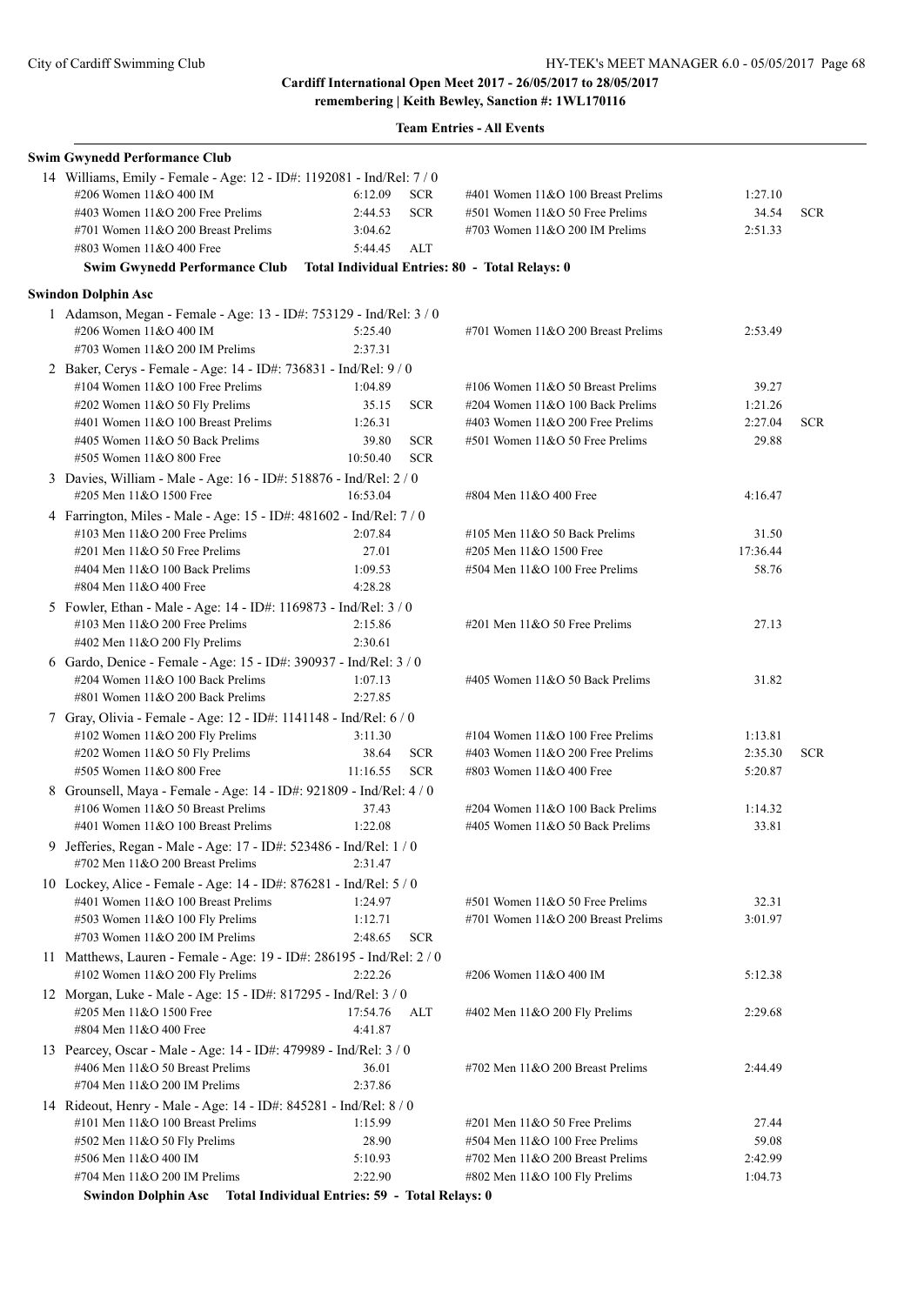|    | <b>Taunton Deane SC</b>                                                                                 |                    |            |                                                                        |                    |            |
|----|---------------------------------------------------------------------------------------------------------|--------------------|------------|------------------------------------------------------------------------|--------------------|------------|
|    | 1 Barlow, Oscar - Male - Age: 12 - ID#: 1188764 - Ind/Rel: 5 / 0                                        |                    |            |                                                                        |                    |            |
|    | #101 Men $11&O 100$ Breast Prelims                                                                      | 1:30.29            |            | #103 Men $11&O$ 200 Free Prelims                                       | 2:31.35            |            |
|    | #105 Men $11&O$ 50 Back Prelims                                                                         | 34.13              |            | $\#201$ Men $11&O$ 50 Free Prelims                                     | 31.81              | <b>SCR</b> |
|    | $\#203$ Men $11&O$ 200 Back Prelims                                                                     | 2:42.20            |            |                                                                        |                    |            |
|    | 2 Calpin, Ruby - Female - Age: 13 - ID#: 1144503 - Ind/Rel: 5 / 0                                       |                    |            |                                                                        |                    |            |
|    | #104 Women $11&O$ 100 Free Prelims                                                                      | 1:11.70            |            | #106 Women $11&050$ Breast Prelims                                     | 40.78              |            |
|    | #204 Women 11&O 100 Back Prelims                                                                        | 1:19.02            |            | #405 Women 11&O 50 Back Prelims                                        | 35.52              |            |
|    | #501 Women 11&O 50 Free Prelims                                                                         | 32.13              |            |                                                                        |                    |            |
|    | 3 Edwards, Robyn - Female - Age: 18 - ID#: 349531 - Ind/Rel: 3 / 0                                      |                    |            |                                                                        |                    |            |
|    | #204 Women 11&O 100 Back Prelims                                                                        | 1:06.69            |            | #801 Women 11&O 200 Back Prelims                                       | 2:20.57            |            |
|    | #803 Women 11&O 400 Free                                                                                | 4:33.90            |            |                                                                        |                    |            |
|    | 4 Greenow, Jacob - Male - Age: 18 - ID#: 399355 - Ind/Rel: 6 / 0                                        |                    |            |                                                                        |                    |            |
|    | #402 Men 11&O 200 Fly Prelims                                                                           | 2:05.93            |            | #404 Men 11&O 100 Back Prelims                                         | 57.78              |            |
|    | #506 Men 11&O 400 IM                                                                                    | 4:24.49            |            | #702 Men $11&O$ 200 Breast Prelims                                     | 2:22.34            |            |
|    | #704 Men $11&O$ 200 IM Prelims                                                                          | 2:05.38            |            | #802 Men 11&O 100 Fly Prelims                                          | 57.28              |            |
|    | 5 Gregory, Farran - Male - Age: 13 - ID#: 1100734 - Ind/Rel: 5 / 0                                      |                    |            |                                                                        |                    |            |
|    | #101 Men $11&O$ 100 Breast Prelims                                                                      | 1:16.78            |            | #406 Men 11&O 50 Breast Prelims                                        | 34.66              |            |
|    | #506 Men 11&O 400 IM                                                                                    | 5:24.29            |            | #702 Men 11&O 200 Breast Prelims                                       | 2:43.30            |            |
|    | #704 Men $11&O$ 200 IM Prelims                                                                          | 2:31.23            |            |                                                                        |                    |            |
|    | 6 Hudghton, Holly - Female - Age: 15 - ID#: 508798 - Ind/Rel: 7 / 0                                     |                    |            |                                                                        |                    |            |
|    | $\#204$ Women 11&O 100 Back Prelims                                                                     | 1:06.85            |            | #206 Women 11&O 400 IM                                                 | 5:18.92            |            |
|    | #405 Women $11&O$ 50 Back Prelims                                                                       | 31.88              |            | #503 Women 11&O 100 Fly Prelims                                        | 1:09.55            |            |
|    | #701 Women 11&O 200 Breast Prelims                                                                      | 2:48.51            |            | #703 Women $11&O$ 200 IM Prelims                                       | 2:27.80            |            |
|    | #801 Women 11&O 200 Back Prelims                                                                        | 2:24.42            |            |                                                                        |                    |            |
|    |                                                                                                         |                    |            |                                                                        |                    |            |
|    | 7 James, Hetty - Female - Age: 13 - ID#: 1202983 - Ind/Rel: 5 / 0<br>#104 Women $11&O$ 100 Free Prelims | 1:11.06            |            | #106 Women 11&O 50 Breast Prelims                                      | 42.19              |            |
|    |                                                                                                         | 36.79              | <b>SCR</b> | #405 Women 11&O 50 Back Prelims                                        | 37.21              | ALT        |
|    | #202 Women 11&O 50 Fly Prelims<br>#501 Women 11&O 50 Free Prelims                                       | 31.01              |            |                                                                        |                    |            |
|    |                                                                                                         |                    |            |                                                                        |                    |            |
|    | 8 McLaughlin, Skye - Female - Age: 12 - ID#: 1161075 - Ind/Rel: 3 / 0                                   |                    |            |                                                                        |                    |            |
|    | #202 Women 11&O 50 Fly Prelims                                                                          | 30.96              |            | #501 Women 11&O 50 Free Prelims                                        | 30.56              |            |
|    | #503 Women 11&O 100 Fly Prelims                                                                         | 1:11.10            |            |                                                                        |                    |            |
| 9. | Raffill, Daniel - Male - Age: 13 - ID#: 891496 - Ind/Rel: 4 / 0                                         |                    |            |                                                                        |                    |            |
|    | #404 Men 11&O 100 Back Prelims                                                                          | 1:14.09            |            | #406 Men 11&O 50 Breast Prelims                                        | 41.80              |            |
|    | #502 Men 11&O 50 Fly Prelims                                                                            | 32.05              |            | #504 Men 11&O 100 Free Prelims                                         | 1:06.88            |            |
|    | 10 Raffill, Mathew - Male - Age: 17 - ID#: 747555 - Ind/Rel: 1 / 0                                      |                    |            |                                                                        |                    |            |
|    | #404 Men $11&O$ 100 Back Prelims                                                                        | 1:02.77            |            |                                                                        |                    |            |
|    | 11 Rebocho, Carolina - Female - Age: 13 - ID#: 1202942 - Ind/Rel: 8 / 0                                 |                    |            |                                                                        |                    |            |
|    | #104 Women 11&O 100 Free Prelims                                                                        | 1:09.50            |            | #106 Women 11&O 50 Breast Prelims                                      | 42.35              |            |
|    | #202 Women 11&O 50 Fly Prelims                                                                          | 35.30              | <b>SCR</b> | #204 Women 11&O 100 Back Prelims                                       | 1:19.57            |            |
|    | #403 Women $11&O$ 200 Free Prelims                                                                      | 2:33.42            | <b>SCR</b> | #405 Women 11&O 50 Back Prelims                                        | 36.61              |            |
|    | #501 Women 11&O 50 Free Prelims                                                                         | 31.24              |            | #801 Women 11&O 200 Back Prelims                                       | 2:50.85            |            |
|    | 12 So, Moon - Female - Age: 16 - ID#: 1353116 - Ind/Rel: 2 / 0                                          |                    |            |                                                                        |                    |            |
|    | #202 Women 11&O 50 Fly Prelims                                                                          | 31.56              |            | #204 Women 11&O 100 Back Prelims                                       | 1:11.51            |            |
|    | Taunton Deane SC Total Individual Entries: 54 - Total Relays: 0                                         |                    |            |                                                                        |                    |            |
|    | <b>Team Luton</b>                                                                                       |                    |            |                                                                        |                    |            |
|    | 1 King, Ellie G - Female - Age: 17 - ID#: 922803 - Ind/Rel: 7 / 0                                       |                    |            |                                                                        |                    |            |
|    | #104 Women $11&O$ 100 Free Prelims                                                                      | 1:03.60            |            | #204 Women 11&O 100 Back Prelims                                       | 1:08.42            |            |
|    | #405 Women 11&O 50 Back Prelims                                                                         | 32.29              |            | #501 Women 11&O 50 Free Prelims                                        | 29.74              |            |
|    | #503 Women 11&O 100 Fly Prelims                                                                         | 1:11.78            |            | #703 Women $11&O$ 200 IM Prelims                                       | 2:36.61            | ALT        |
|    | #801 Women 11&O 200 Back Prelims                                                                        | 2:31.36            |            |                                                                        |                    |            |
|    |                                                                                                         |                    |            |                                                                        |                    |            |
|    | 2 Walmsley, Celyn - Female - Age: 15 - ID#: 764188 - Ind/Rel: 4 / 0                                     |                    |            |                                                                        |                    |            |
|    | #206 Women 11&O 400 IM<br>#703 Women 11&O 200 IM Prelims                                                | 5:16.93<br>2:32.03 |            | #701 Women 11&O 200 Breast Prelims<br>#801 Women 11&O 200 Back Prelims | 2:49.50<br>2:31.74 |            |
|    |                                                                                                         |                    |            |                                                                        |                    |            |
|    | 3 Walmsley, Menna - Female - Age: 13 - ID#: 896301 - Ind/Rel: 2 / 0                                     |                    |            |                                                                        |                    |            |
|    | #403 Women 11&O 200 Free Prelims                                                                        | 2:34.94            | <b>SCR</b> | #505 Women 11&O 800 Free                                               | 11:00.59           | <b>SCR</b> |
|    | <b>Team Luton</b><br>Total Individual Entries: 13 - Total Relays: 0                                     |                    |            |                                                                        |                    |            |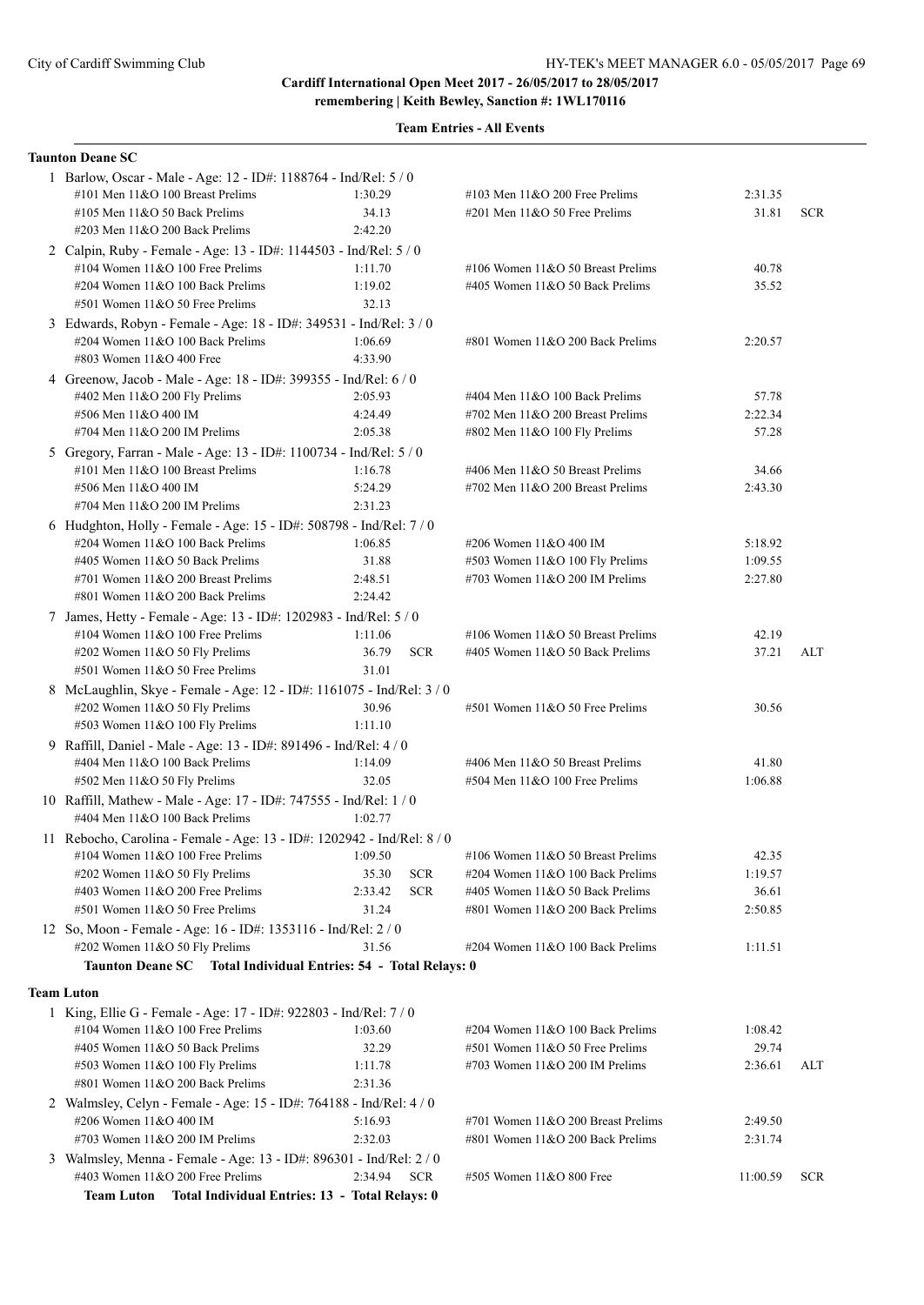**Team Entries - All Events**

### **TeamBath AS-SW**

| 1 Bowen, Rhiannon - Female - Age: 15 - ID#: 867905 - Ind/Rel: 8 / 0    |                       |                                    |         |            |  |  |
|------------------------------------------------------------------------|-----------------------|------------------------------------|---------|------------|--|--|
| #104 Women 11&O 100 Free Prelims                                       | 1:00.10               | $\#202$ Women 11&O 50 Fly Prelims  | 29.41   |            |  |  |
| #206 Women 11&O 400 IM                                                 | 5:09.60               | #403 Women 11&O 200 Free Prelims   | 2:09.84 |            |  |  |
| #501 Women 11&O 50 Free Prelims                                        | 27.76                 | #503 Women $11&O 100$ Fly Prelims  | 1:04.28 |            |  |  |
| #703 Women $11&O$ 200 IM Prelims                                       | 2:25.20               | #803 Women 11&O 400 Free           | 4:33.30 |            |  |  |
| 2 Cookson, Liliana - Female - Age: 14 - ID#: 718313 - Ind/Rel: 8 / 0   |                       |                                    |         |            |  |  |
| #104 Women 11&O 100 Free Prelims                                       | 1:08.60               | #106 Women 11&O 50 Breast Prelims  | 41.71   |            |  |  |
| #202 Women $11&050$ Fly Prelims                                        | 32.26                 | #206 Women 11&O 400 IM             | 5:32.30 |            |  |  |
| #403 Women $11&O$ 200 Free Prelims                                     | 2:25.35<br><b>SCR</b> | #405 Women 11&O 50 Back Prelims    | 37.40   | <b>SCR</b> |  |  |
| #703 Women $11&O$ 200 IM Prelims                                       | 2:41.08               | #801 Women 11&O 200 Back Prelims   | 2:41.80 |            |  |  |
| 3 Cookson, Stella - Female - Age: 16 - ID#: 718310 - Ind/Rel: 3 / 0    |                       |                                    |         |            |  |  |
| #401 Women 11&O 100 Breast Prelims                                     | 1:13.00               | #701 Women 11&O 200 Breast Prelims | 2:43.40 |            |  |  |
| #703 Women 11&O 200 IM Prelims                                         | 2:30.20               |                                    |         |            |  |  |
| 4 Crudgington, Maia - Female - Age: 15 - ID#: 508043 - Ind/Rel: 10 / 0 |                       |                                    |         |            |  |  |
| #102 Women 11&O 200 Fly Prelims                                        | 2:42.10               | #104 Women $11&O$ 100 Free Prelims | 1:06.60 |            |  |  |
| #202 Women 11&O 50 Fly Prelims                                         | 34.10<br><b>SCR</b>   | #206 Women 11&O 400 IM             | 5:28.70 |            |  |  |
| #401 Women 11&O 100 Breast Prelims                                     | 1:24.70               | #403 Women $11&O$ 200 Free Prelims | 2:22.10 | <b>SCR</b> |  |  |
| #505 Women 11&O 800 Free                                               | 9:50.60               | #701 Women 11&O 200 Breast Prelims | 2:58.80 |            |  |  |
| #703 Women 11&O 200 IM Prelims                                         | 2:37.80               | #803 Women 11&O 400 Free           | 4:47.80 |            |  |  |
| 5 Dorsman, Michael - Male - Age: 18 - ID#: 406152 - Ind/Rel: 4/0       |                       |                                    |         |            |  |  |
| #101 Men 11&O 100 Breast Prelims                                       | 1:08.00               | #406 Men 11&O 50 Breast Prelims    | 31.15   |            |  |  |
| #502 Men 11&O 50 Fly Prelims                                           | 26.49                 | #702 Men 11&O 200 Breast Prelims   | 2:28.00 |            |  |  |
| 6 Edmundson, Mark - Male - Age: 16 - ID#: 470133 - Ind/Rel: 3 / 0      |                       |                                    |         |            |  |  |
| #203 Men 11&O 200 Back Prelims                                         | 2:20.44               | #404 Men 11&O 100 Back Prelims     | 1:04.72 |            |  |  |
| #502 Men 11&O 50 Fly Prelims                                           | 29.17                 |                                    |         |            |  |  |
| 7 Gordon, Amy - Female - Age: 15 - ID#: 777897 - Ind/Rel: 6 / 0        |                       |                                    |         |            |  |  |
| #202 Women 11&O 50 Fly Prelims                                         | 30.41                 | #206 Women 11&O 400 IM             | 5:21.76 |            |  |  |
| #403 Women 11&O 200 Free Prelims                                       | 2:12.50               | #501 Women 11&O 50 Free Prelims    | 28.22   |            |  |  |
| #503 Women 11&O 100 Fly Prelims                                        | 1:11.06               | #803 Women 11&O 400 Free           | 4:39.00 |            |  |  |
| 8 Grothier, Isaac - Male - Age: 15 - ID#: 950032 - Ind/Rel: 4 / 0      |                       |                                    |         |            |  |  |
| #402 Men 11&O 200 Fly Prelims                                          | 2:26.52               | #502 Men 11&O 50 Fly Prelims       | 29.58   |            |  |  |
| #504 Men 11&O 100 Free Prelims                                         | 59.58                 | #802 Men 11&O 100 Fly Prelims      | 1:04.10 |            |  |  |
| 9 Hood, Dylan J - Male - Age: 16 - ID#: 884144 - Ind/Rel: 4 / 0        |                       |                                    |         |            |  |  |
| #406 Men 11&O 50 Breast Prelims                                        | 32.52                 | #506 Men 11&O 400 IM               | 4:50.50 |            |  |  |
| #702 Men $11&O$ 200 Breast Prelims                                     | 2:30.50               | #704 Men 11&O 200 IM Prelims       | 2:18.94 |            |  |  |
| 10 Lyne, Freddy - Male - Age: 14 - ID#: 1102617 - Ind/Rel: 6 / 0       |                       |                                    |         |            |  |  |
| #404 Men 11&O 100 Back Prelims                                         | 1:16.40               | #406 Men 11&O 50 Breast Prelims    | 34.80   |            |  |  |
| #506 Men 11&O 400 IM                                                   | 5:27.20               | #702 Men 11&O 200 Breast Prelims   | 2:43.80 |            |  |  |
| #704 Men 11&O 200 IM Prelims                                           | 2:35.90               | #802 Men 11&O 100 Fly Prelims      | 1:16.20 |            |  |  |
| 11 McNeil, Ethan - Male - Age: 15 - ID#: 885826 - Ind/Rel: 4 / 0       |                       |                                    |         |            |  |  |
| #101 Men 11&O 100 Breast Prelims                                       | 1:12.38               | #506 Men 11&O 400 IM               | 4:53.40 |            |  |  |
| #702 Men 11&O 200 Breast Prelims                                       | 2:31.99               | #704 Men 11&O 200 IM Prelims       | 2:20.35 |            |  |  |
| 12 McNeil, Hugo - Male - Age: 15 - ID#: 885825 - Ind/Rel: 5 / 0        |                       |                                    |         |            |  |  |
| #402 Men 11&O 200 Fly Prelims                                          | 2:35.85               | #502 Men 11&O 50 Fly Prelims       | 31.10   |            |  |  |
| #504 Men 11&O 100 Free Prelims                                         | 1:04.80               | #704 Men 11&O 200 IM Prelims       | 2:35.70 |            |  |  |
| #802 Men 11&O 100 Fly Prelims                                          | 1:09.85               |                                    |         |            |  |  |
| 13 Purvis, Charlotte - Female - Age: 13 - ID#: 804566 - Ind/Rel: 3 / 0 |                       |                                    |         |            |  |  |
| #403 Women $11&O$ 200 Free Prelims                                     | 2:22.50               | #703 Women $11&O$ 200 IM Prelims   | 2:42.53 |            |  |  |
| #803 Women 11&O 400 Free                                               | 4:58.51               |                                    |         |            |  |  |
| 14 Sharman, Alex - Male - Age: 14 - ID#: 788922 - Ind/Rel: 8 / 0       |                       |                                    |         |            |  |  |
| #105 Men $11&O$ 50 Back Prelims                                        | 29.50                 | #201 Men 11&O 50 Free Prelims      | 27.00   |            |  |  |
| $\#203$ Men $11&O$ 200 Back Prelims                                    | 2:19.60               | #402 Men 11&O 200 Fly Prelims      | 2:25.65 |            |  |  |
| #404 Men 11&O 100 Back Prelims                                         | 1:05.10               | #502 Men 11&O 50 Fly Prelims       | 28.60   |            |  |  |
| #504 Men 11&O 100 Free Prelims                                         | 58.30                 | #802 Men 11&O 100 Fly Prelims      | 1:03.82 |            |  |  |
| 15 Watts, Megan - Female - Age: 14 - ID#: 1101502 - Ind/Rel: 3 / 0     |                       |                                    |         |            |  |  |
| #104 Women $11&O$ 100 Free Prelims                                     | 1:12.20               | #106 Women 11&O 50 Breast Prelims  | 42.70   |            |  |  |
| #202 Women 11&O 50 Fly Prelims                                         | <b>SCR</b><br>34.60   |                                    |         |            |  |  |
| TeamBath AS-SW Total Individual Entries: 79 - Total Relays: 0          |                       |                                    |         |            |  |  |
|                                                                        |                       |                                    |         |            |  |  |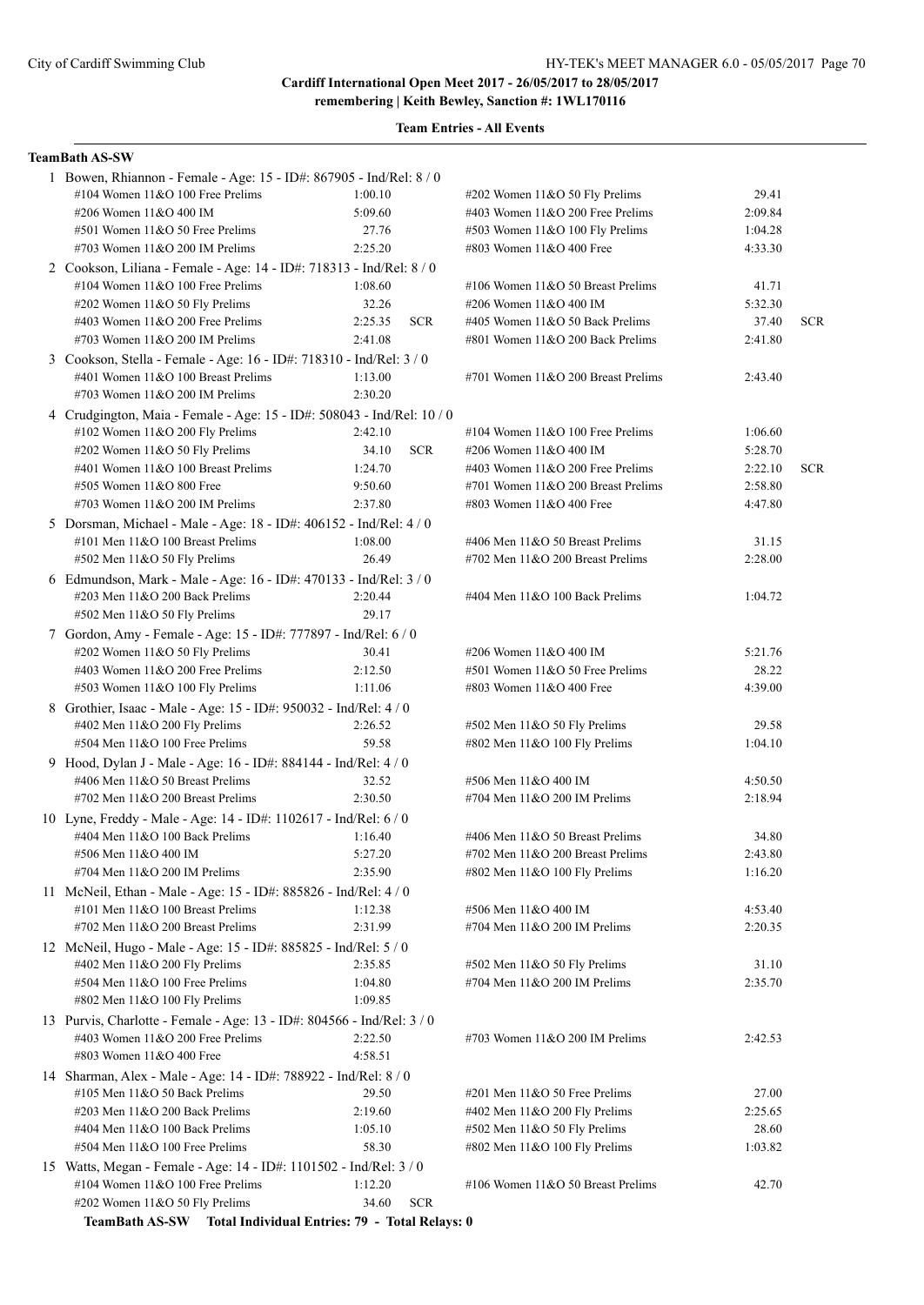#### **Team Entries - All Events**

| <b>Tewkesbury Swimming Club</b>                                        |                     |                                    |         |            |  |
|------------------------------------------------------------------------|---------------------|------------------------------------|---------|------------|--|
| 1 Bethel, Harriet - Female - Age: 11 - ID#: 1202001 - Ind/Rel: 2 / 0   |                     |                                    |         |            |  |
| #405 Women $11&O$ 50 Back Prelims                                      | 42.60<br><b>SCR</b> | #501 Women 11&O 50 Free Prelims    | 36.56   | <b>SCR</b> |  |
| 2 Graffin, Chris - Male - Age: 18 - ID#: 534219 - Ind/Rel: 3/0         |                     |                                    |         |            |  |
| #404 Men 11&O 100 Back Prelims                                         | 1:08.10             | #502 Men 11&O 50 Fly Prelims       | 27.50   |            |  |
| $#504$ Men $11&O$ 100 Free Prelims                                     | 57.90               |                                    |         |            |  |
| 3 Taylor, Tonicha - Female - Age: 13 - ID#: 981054 - Ind/Rel: 1 / 0    |                     |                                    |         |            |  |
| #501 Women 11&O 50 Free Prelims                                        | 35.50 SCR           |                                    |         |            |  |
| Tewkesbury Swimming Club Total Individual Entries: 6 - Total Relays: 0 |                     |                                    |         |            |  |
| <b>Tigersharks Asc</b>                                                 |                     |                                    |         |            |  |
| 1 Doughty, Gaby C - Female - Age: 14 - ID#: 546148 - Ind/Rel: 2 / 0    |                     |                                    |         |            |  |
| #204 Women 11&O 100 Back Prelims                                       | 1:08.97             | #405 Women 11&O 50 Back Prelims    | 32.50   |            |  |
| 2 Fitchett, Marshall J - Male - Age: 14 - ID#: 937944 - Ind/Rel: 1 / 0 |                     |                                    |         |            |  |
| #402 Men 11&O 200 Fly Prelims                                          | 2:26.57             |                                    |         |            |  |
| 3 Nejkic, Dina - Female - Age: 14 - ID#: 531754 - Ind/Rel: 2 / 0       |                     |                                    |         |            |  |
| #106 Women 11&O 50 Breast Prelims                                      | 37.36               | #401 Women 11&O 100 Breast Prelims | 1:21.64 |            |  |
| Tigersharks Asc Total Individual Entries: 5 - Total Relays: 0          |                     |                                    |         |            |  |
| <b>Tiverton Swimming Club</b>                                          |                     |                                    |         |            |  |
| 1 Aldridge, Jack - Male - Age: 14 - ID#: 1149330 - Ind/Rel: 3 / 0      |                     |                                    |         |            |  |
| #101 Men 11&O 100 Breast Prelims                                       | 1:15.69             | #406 Men 11&O 50 Breast Prelims    | 34.60   |            |  |
| $\#702$ Men $11&O$ 200 Breast Prelims                                  | 2:42.90             |                                    |         |            |  |
| 2 Arrowsmith, Samuel - Male - Age: 13 - ID#: 921675 - Ind/Rel: 8/0     |                     |                                    |         |            |  |
| #101 Men $11&O$ 100 Breast Prelims                                     | 1:16.10             | $\#201$ Men $11&O$ 50 Free Prelims | 27.60   |            |  |
| #402 Men 11&O 200 Fly Prelims                                          | 2:25.50             | #406 Men 11&O 50 Breast Prelims    | 35.50   |            |  |
| #502 Men 11&O 50 Fly Prelims                                           | 29.90               | #702 Men 11&O 200 Breast Prelims   | 2:47.05 |            |  |
| #802 Men 11&O 100 Fly Prelims                                          | 1:05.40             | #804 Men 11&O 400 Free             | 4:38.10 |            |  |
| Tiverton Swimming Club Total Individual Entries: 11 - Total Relays: 0  |                     |                                    |         |            |  |
|                                                                        |                     |                                    |         |            |  |

#### **Tonbridge**

 1 Nikhwai, Elle S - Female - Age: 13 - ID#: 1146791 - Ind/Rel: 1 / 0 #401 Women 11&O 100 Breast Prelims 1:29.10

**Tonbridge Total Individual Entries: 1 - Total Relays: 0**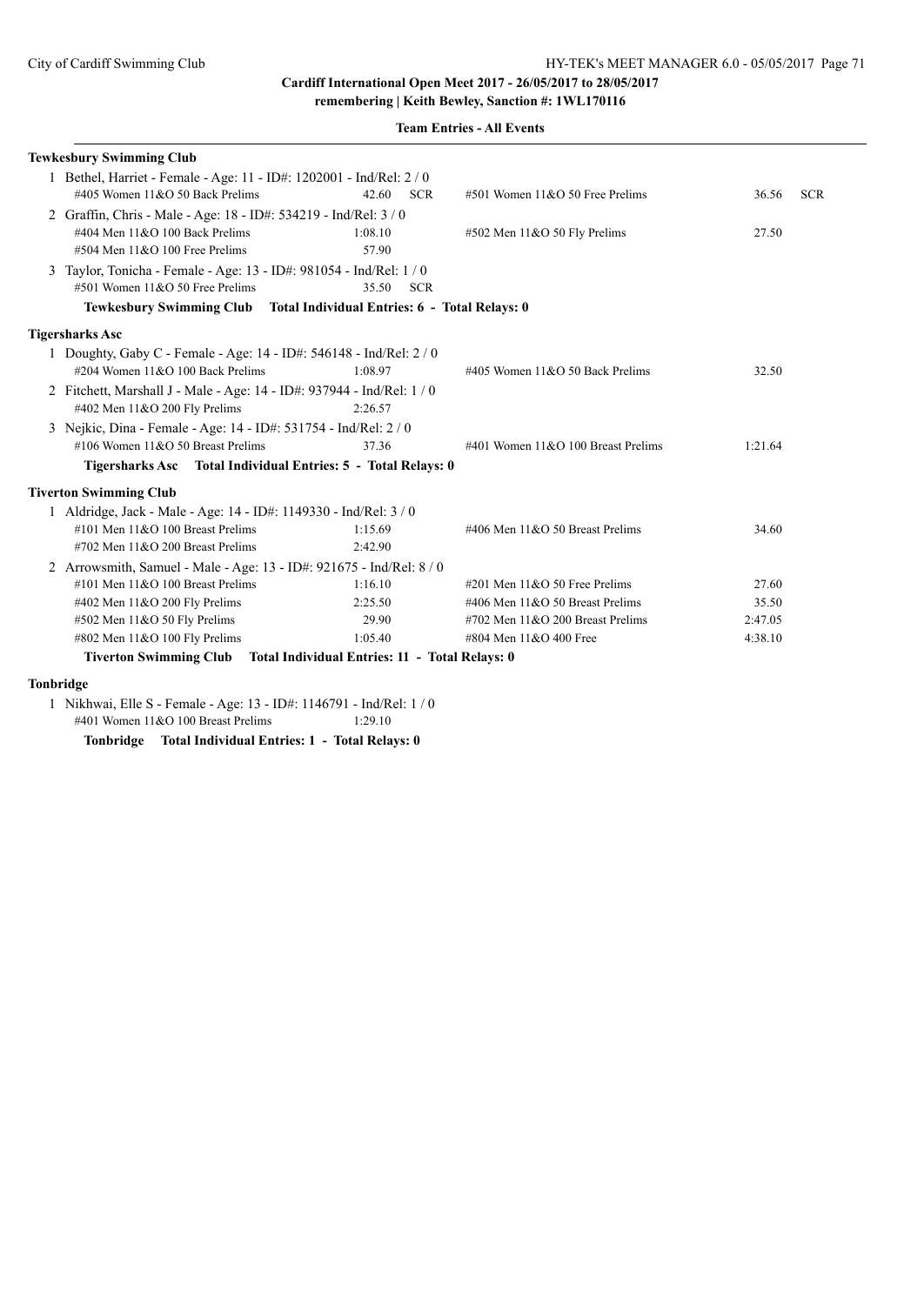### **Team Entries - All Events**

#### **Torfaen Dolphins**

| 1 Bennett, Jack - Male - Age: 15 - ID#: 909331 - Ind/Rel: 6 / 0        |         |            |                                    |          |            |
|------------------------------------------------------------------------|---------|------------|------------------------------------|----------|------------|
| #103 Men 11&O 200 Free Prelims                                         | 2:18.30 |            | #105 Men $11&O$ 50 Back Prelims    | 36.33    |            |
| #402 Men 11&O 200 Fly Prelims                                          | 2:24.00 |            | #504 Men 11&O 100 Free Prelims     | 1:03.00  |            |
| #704 Men 11&O 200 IM Prelims                                           | 2:32.80 |            | #802 Men 11&O 100 Fly Prelims      | 1:05.80  |            |
| 2 Broom, Dylan - Male - Age: 15 - ID#: 1123027 - Ind/Rel: 4 / 0        |         |            |                                    |          |            |
| #103 Men $11&O$ 200 Free Prelims                                       | 2:09.10 |            | #105 Men $11&O$ 50 Back Prelims    | 32.80    |            |
| #201 Men 11&O 50 Free Prelims                                          | 26.80   |            | #504 Men 11&O 100 Free Prelims     | 58.10    |            |
| 3 Elliott, Alex - Male - Age: 18 - ID#: 1105774 - Ind/Rel: 4 / 0       |         |            |                                    |          |            |
| #105 Men 11&O 50 Back Prelims                                          | 33.32   |            | #201 Men 11&O 50 Free Prelims      | 26.49    |            |
| #502 Men 11&O 50 Fly Prelims                                           | 28.97   |            | #504 Men 11&O 100 Free Prelims     | 57.26    |            |
| 4 Emes, Eleanor - Female - Age: 11 - ID#: 1211963 - Ind/Rel: 9 / 0     |         |            |                                    |          |            |
| #104 Women $11&O$ 100 Free Prelims                                     | 1:12.40 |            | #106 Women 11&O 50 Breast Prelims  | 46.20    |            |
| #204 Women 11&O 100 Back Prelims                                       | 1:28.10 |            | #401 Women 11&O 100 Breast Prelims | 1:39.60  |            |
| #403 Women 11&O 200 Free Prelims                                       | 2:42.90 | <b>SCR</b> | #405 Women 11&O 50 Back Prelims    | 39.30    | SCR.       |
| #501 Women 11&O 50 Free Prelims                                        | 32.40   |            | #701 Women 11&O 200 Breast Prelims | 3:38.80  |            |
| #703 Women 11&O 200 IM Prelims                                         | 3:13.00 | <b>SCR</b> |                                    |          |            |
| 5 Geen, Cerys - Female - Age: 14 - ID#: 877781 - Ind/Rel: 4 / 0        |         |            |                                    |          |            |
| #102 Women $11&O$ 200 Fly Prelims                                      | 2:51.00 |            | #202 Women 11&O 50 Fly Prelims     | 34.96    | <b>SCR</b> |
| #501 Women 11&O 50 Free Prelims                                        | 33.90   | <b>SCR</b> | #503 Women 11&O 100 Fly Prelims    | 1:19.70  |            |
| 6 Groves, Chloe - Female - Age: 18 - ID#: 285235 - Ind/Rel: 3 / 0      |         |            |                                    |          |            |
| #405 Women 11&O 50 Back Prelims                                        | 32.70   |            | #501 Women 11&O 50 Free Prelims    | 29.00    |            |
| #503 Women 11&O 100 Fly Prelims                                        | 1:09.50 |            |                                    |          |            |
| 7 Hurcombe, Eve - Female - Age: 12 - ID#: 1148489 - Ind/Rel: 7/0       |         |            |                                    |          |            |
| #202 Women 11&O 50 Fly Prelims                                         | 36.80   | $SCR$      | #204 Women $11&O 100$ Back Prelims | 1:20.40  |            |
| #403 Women 11&O 200 Free Prelims                                       | 2:28.90 |            | #405 Women 11&O 50 Back Prelims    | 37.80    | <b>SCR</b> |
| #503 Women $11&O 100$ Fly Prelims                                      | 1:21.40 |            | #703 Women $11&O$ 200 IM Prelims   | 2:51.60  |            |
| #803 Women 11&O 400 Free                                               | 5:07.30 |            |                                    |          |            |
| 8 Jones, Iwan - - Male - Age: 15 - ID#: 851897 - Ind/Rel: 5 / 0        |         |            |                                    |          |            |
| #201 Men 11&O 50 Free Prelims                                          | 27.56   |            | #205 Men 11&O 1500 Free            | 18:43.16 | <b>SCR</b> |
| #502 Men 11&O 50 Fly Prelims                                           | 30.51   |            | #504 Men 11&O 100 Free Prelims     | 1:00.94  |            |
| #802 Men 11&O 100 Fly Prelims                                          | 1:08.57 |            |                                    |          |            |
| 9 Mason, Teoni - Female - Age: 14 - ID#: 888591 - Ind/Rel: 6 / 0       |         |            |                                    |          |            |
| #104 Women 11&O 100 Free Prelims                                       | 1:08.70 |            | #204 Women 11&O 100 Back Prelims   | 1:14.50  |            |
| #403 Women $11&O$ 200 Free Prelims                                     | 2:27.70 | <b>SCR</b> | #405 Women 11&O 50 Back Prelims    | 34.70    |            |
| #501 Women 11&O 50 Free Prelims                                        | 32.10   |            | #801 Women 11&O 200 Back Prelims   | 2:35.60  |            |
| 10 Mcrae, Mair - Female - Age: 14 - ID#: 862047 - Ind/Rel: 1 / 0       |         |            |                                    |          |            |
| #106 Women 11&O 50 Breast Prelims<br>36.50                             |         |            |                                    |          |            |
| 11 Morgan, Mackenzie - Female - Age: 15 - ID#: 810845 - Ind/Rel: 3 / 0 |         |            |                                    |          |            |
| #102 Women 11&O 200 Fly Prelims                                        | 2:26.50 |            | #503 Women 11&O 100 Fly Prelims    | 1:08.10  |            |
| #801 Women 11&O 200 Back Prelims                                       | 2:39.11 |            |                                    |          |            |
| 12 Porter, Emma L - Female - Age: 13 - ID#: 1110788 - Ind/Rel: 6 / 0   |         |            |                                    |          |            |
| #104 Women 11&O 100 Free Prelims                                       | 1:10.80 |            | #202 Women 11&O 50 Fly Prelims     | 36.90    | <b>SCR</b> |
| #204 Women 11&O 100 Back Prelims                                       | 1:17.60 |            | #405 Women 11&O 50 Back Prelims    | 35.80    |            |
| #501 Women 11&O 50 Free Prelims                                        | 32.80   |            | #801 Women 11&O 200 Back Prelims   | 2:43.90  |            |
| 13 Powell, Matthew - Male - Age: 17 - ID#: 844324 - Ind/Rel: 3 / 0     |         |            |                                    |          |            |
| $\#201$ Men $11&O$ 50 Free Prelims                                     | 28.10   |            | #502 Men 11&O 50 Fly Prelims       | 30.50    |            |
| #504 Men 11&O 100 Free Prelims                                         | 1:02.50 |            |                                    |          |            |
| 14 Price, Dafydd T - Male - Age: 16 - ID#: 51360 - Ind/Rel: 10 / 0     |         |            |                                    |          |            |
| #103 Men $11&O$ 200 Free Prelims                                       | 2:13.32 |            | #105 Men 11&O 50 Back Prelims      | 32.48    |            |
| #201 Men 11&O 50 Free Prelims                                          | 28.40   |            | #203 Men 11&O 200 Back Prelims     | 2:24.50  |            |
| #402 Men 11&O 200 Fly Prelims                                          | 2:22.20 |            | #404 Men 11&O 100 Back Prelims     | 1:09.40  |            |
| #502 Men 11&O 50 Fly Prelims                                           | 30.53   |            | #504 Men 11&O 100 Free Prelims     | 1:00.90  |            |
| #802 Men 11&O 100 Fly Prelims                                          | 1:05.80 |            | #804 Men 11&O 400 Free             | 4:40.38  | ALT        |
| 15 Reed, Shauna - Female - Age: 11 - ID#: 1221144 - Ind/Rel: 7 / 0     |         |            |                                    |          |            |
| #104 Women 11&O 100 Free Prelims                                       | 1:15.90 |            | #204 Women 11&O 100 Back Prelims   | 1:28.40  |            |
| #403 Women 11&O 200 Free Prelims                                       | 2:43.80 | <b>SCR</b> | #405 Women 11&O 50 Back Prelims    | 40.60    | <b>SCR</b> |
| #501 Women 11&O 50 Free Prelims                                        | 35.20   | <b>SCR</b> | #703 Women $11&O$ 200 IM Prelims   | 3:19.22  | <b>SCR</b> |
| #803 Women 11&O 400 Free                                               | 5:49.50 | <b>ALT</b> |                                    |          |            |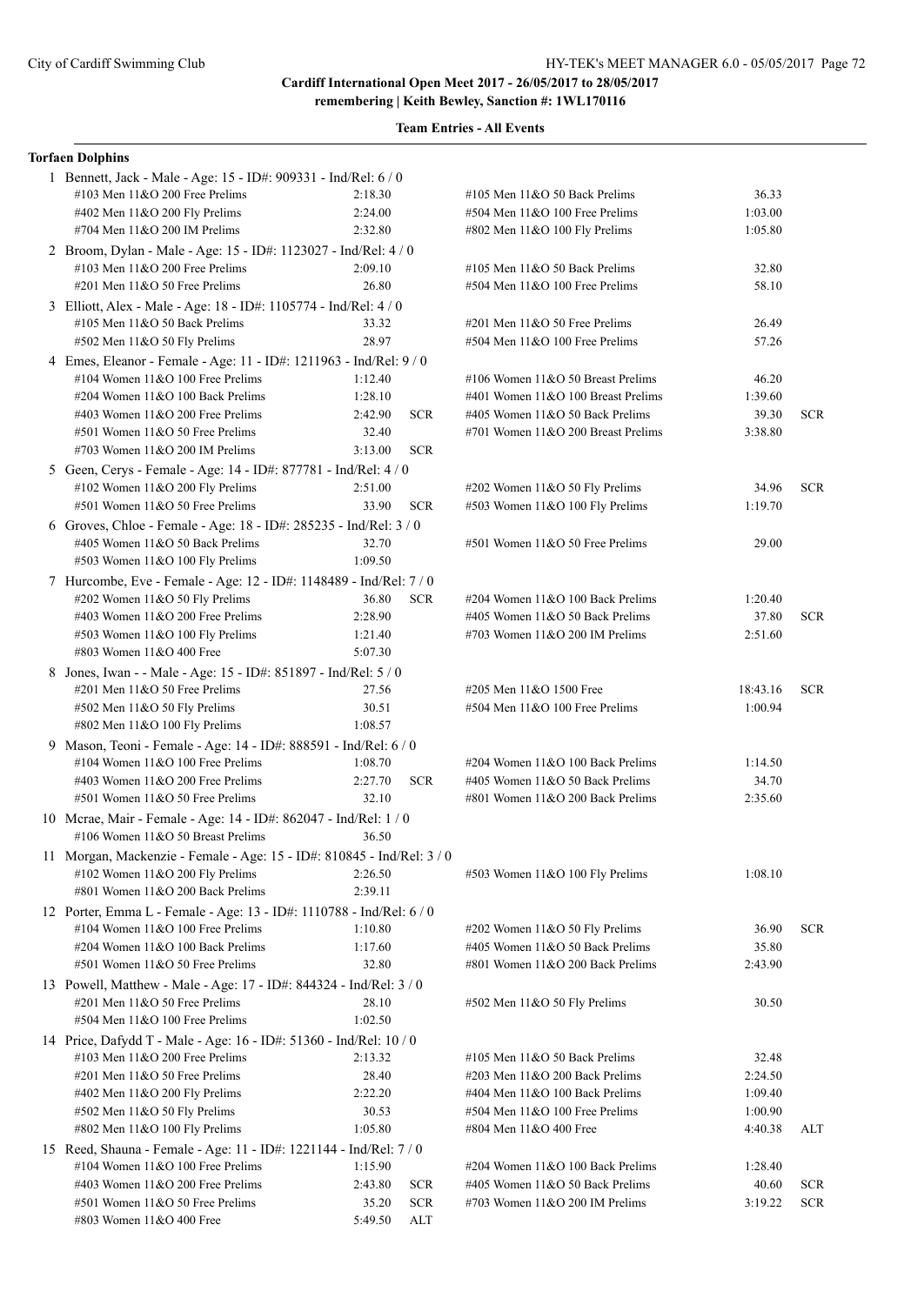| .<br>$\sim$ |  |  |  |  |
|-------------|--|--|--|--|
|             |  |  |  |  |
|             |  |  |  |  |

|           | <b>Torfaen Dolphins</b>                                               |         |            |                                     |          |
|-----------|-----------------------------------------------------------------------|---------|------------|-------------------------------------|----------|
|           | 16 Richards, Owen T - Male - Age: 16 - ID#: 736755 - Ind/Rel: 3/0     |         |            |                                     |          |
|           | #402 Men $11&O$ 200 Fly Prelims                                       | 2:10.00 |            | #802 Men 11&O 100 Fly Prelims       | 1:00.60  |
|           | #804 Men 11&O 400 Free                                                | 4:22.50 |            |                                     |          |
|           | 17 Rosser, Cerys A - Female - Age: 12 - ID#: 950428 - Ind/Rel: 4 / 0  |         |            |                                     |          |
|           | #104 Women $11&O$ 100 Free Prelims                                    | 1:02.80 |            | #403 Women $11&O$ 200 Free Prelims  | 2:13.60  |
|           | $#501$ Women $11&O 50$ Free Prelims                                   | 30.00   |            | #505 Women 11&O 800 Free            | 10:02.50 |
|           | 18 Rowles, Freya - Female - Age: 16 - ID#: 885454 - Ind/Rel: 2 / 0    |         |            |                                     |          |
|           | #703 Women $11&O$ 200 IM Prelims                                      | 2:40.20 | <b>SCR</b> | #801 Women 11&O 200 Back Prelims    | 2:43.40  |
| 19        | Sherman, Ben - Male - Age: 16 - ID#: 748056 - Ind/Rel: 3 / 0          |         |            |                                     |          |
|           | $\#201$ Men $11&O$ 50 Free Prelims                                    | 25.00   |            | #502 Men 11&O 50 Fly Prelims        | 27.60    |
|           | $#504$ Men $11&O$ 100 Free Prelims                                    | 53.80   |            |                                     |          |
| <b>20</b> | Sherman, Owen - Male - Age: 14 - ID#: 914441 - Ind/Rel: 1 / 0         |         |            |                                     |          |
|           | $\#201$ Men $11&O$ 50 Free Prelims                                    | 30.80   | <b>SCR</b> |                                     |          |
|           | 21 Stockley, Lauren - Female - Age: 17 - ID#: 542468 - Ind/Rel: 1 / 0 |         |            |                                     |          |
|           | #206 Women 11&O 400 IM                                                | 5:24.00 |            |                                     |          |
|           | 22 Warrender, Meg - Female - Age: 15 - ID#: 727477 - Ind/Rel: 6 / 0   |         |            |                                     |          |
|           | #104 Women $11&O$ 100 Free Prelims                                    | 1:04.00 |            | #204 Women $11&O$ 100 Back Prelims  | 1:12.90  |
|           | #403 Women $11&O$ 200 Free Prelims                                    | 2:13.90 |            | #503 Women 11&O 100 Fly Prelims     | 1:08.30  |
|           | #703 Women $11&O$ 200 IM Prelims                                      | 2:30.20 |            | #801 Women 11&O 200 Back Prelims    | 2:31.00  |
| 23        | Whitelock, Carys - Female - Age: 12 - ID#: 861932 - Ind/Rel: 4 / 0    |         |            |                                     |          |
|           | #104 Women $11&O$ 100 Free Prelims                                    | 1:09.50 |            | #403 Women $11&O$ 200 Free Prelims  | 2:29.17  |
|           | #405 Women 11&O 50 Back Prelims                                       | 38.80   | <b>SCR</b> | $#501$ Women $11&O$ 50 Free Prelims | 32.40    |
|           | Torfaen Dolphins Total Individual Entries: 102 - Total Relays: 0      |         |            |                                     |          |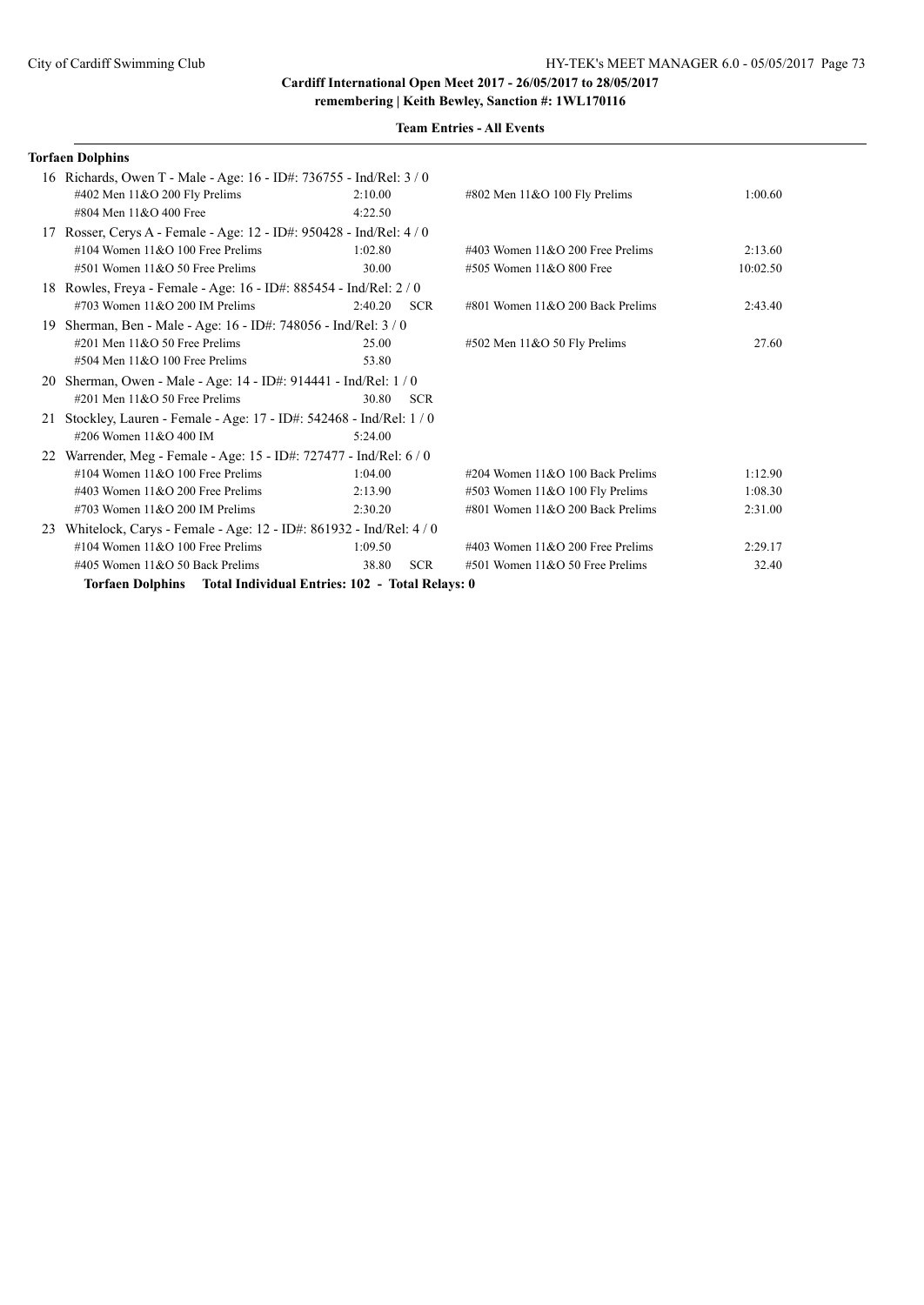| <b>United Bristol Swimming Club</b>                                              |                                                |                                     |         |            |
|----------------------------------------------------------------------------------|------------------------------------------------|-------------------------------------|---------|------------|
| 1 Edmonds, James - Male - Age: 31 - ID#: 4623 - Ind/Rel: 2/0                     |                                                |                                     |         |            |
| #105 Men $11&O$ 50 Back Prelims                                                  | 27.42                                          | #404 Men 11&O 100 Back Prelims      | 57.60   |            |
| 2 Franks, Joe - Male - Age: 15 - ID#: 897691 - Ind/Rel: 1 / 0                    |                                                |                                     |         |            |
| #502 Men 11&O 50 Fly Prelims                                                     | 27.63                                          |                                     |         |            |
| 3 Gilpin, Francesca - Female - Age: 13 - ID#: 932095 - Ind/Rel: 2 / 0            |                                                |                                     |         |            |
| #202 Women 11&O 50 Fly Prelims                                                   | 31.20                                          | #503 Women 11&O 100 Fly Prelims     | 1:08.50 |            |
| 4 Greenwood, Callum - Male - Age: 20 - ID#: 455705 - Ind/Rel: 2 / 0              |                                                |                                     |         |            |
| #105 Men 11&O 50 Back Prelims                                                    | 27.20                                          | #404 Men 11&O 100 Back Prelims      | 59.30   |            |
| 5 Gunawardena, Luca - Male - Age: 13 - ID#: 1147111 - Ind/Rel: 3 / 0             |                                                |                                     |         |            |
| #201 Men 11&O 50 Free Prelims                                                    | 28.30                                          | $#502$ Men 11&O 50 Fly Prelims      | 31.00   |            |
| #504 Men 11&O 100 Free Prelims                                                   | 1:02.20                                        |                                     |         |            |
| 6 Guy, Rebecca - Female - Age: 24 - ID#: 42483 - Ind/Rel: 3/0                    |                                                |                                     |         |            |
| #104 Women 11&O 100 Free Prelims                                                 | 57.50                                          | #202 Women 11&O 50 Fly Prelims      | 27.89   |            |
| #501 Women 11&O 50 Free Prelims                                                  | 26.15                                          |                                     |         |            |
| 7 Halliwell, Will - Male - Age: 15 - ID#: 913260 - Ind/Rel: 5 / 0                |                                                |                                     |         |            |
| #105 Men 11&O 50 Back Prelims                                                    | 29.37                                          | $\#201$ Men $11&O$ 50 Free Prelims  | 26.30   |            |
| #404 Men 11&O 100 Back Prelims                                                   | 1:04.31                                        | #502 Men 11&O 50 Fly Prelims        | 28.42   |            |
| #504 Men 11&O 100 Free Prelims                                                   | 57.20                                          |                                     |         |            |
| 8 Karpisz, Bartek - Male - Age: 24 - ID#: 1121047 - Ind/Rel: 4 / 0               |                                                |                                     |         |            |
| #103 Men 11&O 200 Free Prelims                                                   | 2:13.58                                        | #402 Men 11&O 200 Fly Prelims       | 2:07.00 |            |
| #502 Men 11&O 50 Fly Prelims                                                     | 25.13                                          | #802 Men 11&O 100 Fly Prelims       | 55.80   |            |
| 9 Kotlewski, Michal - Male - Age: 22 - ID#: 1179443 - Ind/Rel: 2 / 0             |                                                |                                     |         |            |
| #506 Men 11&O 400 IM                                                             | 4:46.90                                        | #704 Men 11&O 200 IM Prelims        | 2:12.70 |            |
| 10 Munden, Oriana - Female - Age: 15 - ID#: 525080 - Ind/Rel: 2 / 0              |                                                |                                     |         |            |
| #204 Women 11&O 100 Back Prelims                                                 | 1:05.10                                        | #405 Women 11&O 50 Back Prelims     | 30.00   |            |
| 11 Planteau de Marousse, Olivia - Female - Age: 22 - ID#: 1344560 - Ind/Rel: 3/0 |                                                |                                     |         |            |
| #104 Women $11&O 100$ Free Prelims                                               | 59.79                                          | #403 Women $11&O$ 200 Free Prelims  | 2:13.35 |            |
| #501 Women 11&O 50 Free Prelims                                                  | 27.58                                          |                                     |         |            |
| 12 Short, Oscar - Male - Age: 16 - ID#: 554158 - Ind/Rel: 4/0                    |                                                |                                     |         |            |
| #201 Men $11&0$ 50 Free Prelims                                                  | 25.70                                          | $#502$ Men 11&O 50 Fly Prelims      | 28.50   |            |
| #504 Men 11&O 100 Free Prelims                                                   | 57.90                                          | #802 Men 11&O 100 Fly Prelims       | 1:04.50 |            |
| 13 Slocombe Poole, Charlie - Male - Age: 13 - ID#: 1120877 - Ind/Rel: 2 / 0      |                                                |                                     |         |            |
| #402 Men 11&O 200 Fly Prelims                                                    | 2:44.70                                        | #502 Men 11&O 50 Fly Prelims        | 32.20   |            |
| 14 Smith, Laura - Female - Age: 15 - ID#: 430312 - Ind/Rel: 6 / 0                |                                                |                                     |         |            |
| #106 Women 11&O 50 Breast Prelims                                                | 37.00                                          | #202 Women $11&050$ Fly Prelims     | 32.20   |            |
| #204 Women 11&O 100 Back Prelims                                                 | 1:10.80                                        | #401 Women 11&O 100 Breast Prelims  | 1:20.50 |            |
| #405 Women 11&O 50 Back Prelims                                                  | 32.00                                          | $#501$ Women $11&O 50$ Free Prelims | 29.30   |            |
| 15 Stagg, George - Male - Age: 15 - ID#: 783336 - Ind/Rel: 1 / 0                 |                                                |                                     |         |            |
| #502 Men 11&O 50 Fly Prelims                                                     | 28.06                                          |                                     |         |            |
| 16 West, Reuben - Male - Age: 13 - ID#: 1202114 - Ind/Rel: 3/0                   |                                                |                                     |         |            |
| #105 Men 11&O 50 Back Prelims                                                    | 35.40                                          | #201 Men 11&O 50 Free Prelims       | 33.70   | <b>SCR</b> |
| #404 Men 11&O 100 Back Prelims                                                   | 1:17.40                                        |                                     |         |            |
| <b>United Bristol Swimming Club</b>                                              | Total Individual Entries: 45 - Total Relays: 0 |                                     |         |            |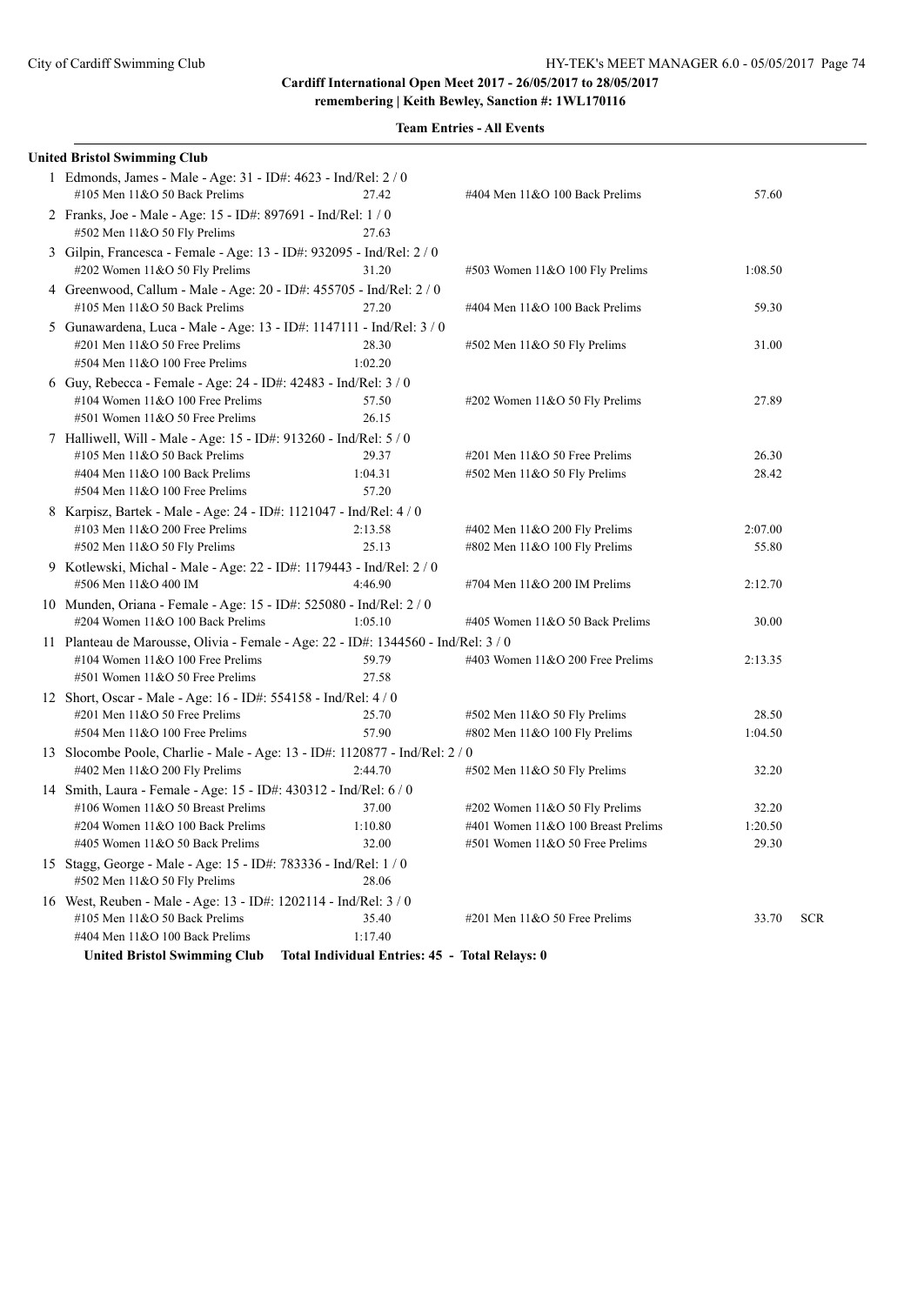| <b>University of Bath</b>                                               |                |                                     |         |
|-------------------------------------------------------------------------|----------------|-------------------------------------|---------|
| 1 Austin, Shauntelle - Female - Age: 19 - ID#: 166697 - Ind/Rel: 5 / 0  |                |                                     |         |
| #102 Women 11&O 200 Fly Prelims                                         | 2:14.29        | #104 Women $11&O$ 100 Free Prelims  | 59.32   |
| #204 Women 11&O 100 Back Prelims                                        | 1:03.47        | #405 Women $11&O$ 50 Back Prelims   | 30.20   |
| #503 Women 11&O 100 Fly Prelims                                         | 1:03.50        |                                     |         |
| 2 Burrin, Joe - Male - Age: 18 - ID#: 273304 - Ind/Rel: 5 / 0           |                |                                     |         |
| #406 Men 11&O 50 Breast Prelims                                         | 29.86          | $#504$ Men $11&O$ 100 Free Prelims  | 55.49   |
| #702 Men 11&O 200 Breast Prelims                                        | 2:20.03        | #704 Men 11&O 200 IM Prelims        | 2:14.16 |
| #804 Men 11&O 400 Free                                                  | 4:20.41        |                                     |         |
| 3 Chen, Jeffery - Male - Age: 20 - ID#: 1230541 - Ind/Rel: 3 / 0        |                |                                     |         |
| #404 Men 11&O 100 Back Prelims                                          | 1:03.40        | #504 Men 11&O 100 Free Prelims      | 52.65   |
| #802 Men 11&O 100 Fly Prelims                                           | 57.60          |                                     |         |
| 4 Davies, Guy - Male - Age: 20 - ID#: 225025 - Ind/Rel: 3 / 0           |                |                                     |         |
| #101 Men 11&O 100 Breast Prelims                                        | 1:05.92        | #103 Men $11&O$ 200 Free Prelims    | 2:08.62 |
| $\#201$ Men $11&O$ 50 Free Prelims                                      | 26.15          |                                     |         |
|                                                                         |                |                                     |         |
| 5 Davies, Mari - Female - Age: 19 - ID#: 459361 - Ind/Rel: 5 / 0        |                |                                     |         |
| #104 Women $11&O$ 100 Free Prelims                                      | 57.54          | #202 Women 11&O 50 Fly Prelims      | 28.43   |
| #403 Women 11&O 200 Free Prelims                                        | 2:02.65        | #501 Women 11&O 50 Free Prelims     | 26.75   |
| #503 Women 11&O 100 Fly Prelims                                         | 1:03.35        |                                     |         |
| 6 Demetri, Luke - Male - Age: 19 - ID#: 438090 - Ind/Rel: 3 / 0         |                |                                     |         |
| #702 Men 11&O 200 Breast Prelims                                        | 2:31.48        | #704 Men $11&O$ 200 IM Prelims      | 2:22.04 |
| #804 Men 11&O 400 Free                                                  | 4:36.46<br>ALT |                                     |         |
| 7 Gavan-McHarg, Ailsa - Female - Age: 18 - ID#: 492818 - Ind/Rel: 5 / 0 |                |                                     |         |
| #104 Women 11&O 100 Free Prelims                                        | 1:00.03        | #202 Women 11&O 50 Fly Prelims      | 31.73   |
| #405 Women 11&O 50 Back Prelims                                         | 34.73          | #501 Women 11&O 50 Free Prelims     | 27.76   |
| #503 Women 11&O 100 Fly Prelims                                         | 1:09.94        |                                     |         |
| 8 Lelliott, Jay - Male - Age: 22 - ID#: 425977 - Ind/Rel: 8 / 0         |                |                                     |         |
| #103 Men $11&O$ 200 Free Prelims                                        | 1:48.72        | $\#203$ Men $11&O$ 200 Back Prelims | 2:02.37 |
| #205 Men 11&O 1500 Free                                                 | 15:04.66       | #402 Men 11&O 200 Fly Prelims       | 1:58.36 |
| #404 Men 11&O 100 Back Prelims                                          | 57.63          | $#504$ Men $11&O$ 100 Free Prelims  | 51.51   |
| #506 Men 11&O 400 IM                                                    | 4:52.36        | #804 Men 11&O 400 Free              | 3:47.50 |
| 9 Lloyd, Jessica - Female - Age: 22 - ID#: 268454 - Ind/Rel: 5 / 0      |                |                                     |         |
| #104 Women $11&O$ 100 Free Prelims                                      | 57.70          | #202 Women 11&O 50 Fly Prelims      | 28.44   |
| #204 Women 11&O 100 Back Prelims                                        | 1:06.46        | #405 Women 11&O 50 Back Prelims     | 30.59   |
| #501 Women 11&O 50 Free Prelims                                         | 26.67          |                                     |         |
| 10 Maltby, Oliver - Male - Age: 19 - ID#: 506178 - Ind/Rel: 3 / 0       |                |                                     |         |
| #404 Men 11&O 100 Back Prelims                                          | 59.25          | #502 Men 11&O 50 Fly Prelims        | 25.12   |
| #504 Men 11&O 100 Free Prelims                                          | 54.22          |                                     |         |
|                                                                         |                |                                     |         |
| 11 Pullan, Charlie - Male - Age: 19 - ID#: 443701 - Ind/Rel: 3 / 0      |                |                                     |         |
| #404 Men 11&O 100 Back Prelims                                          | 1:01.26        | $#502$ Men 11&O 50 Fly Prelims      | 26.89   |
| #504 Men 11&O 100 Free Prelims                                          | 51.48          |                                     |         |
| 12 Roy, Andrew - Male - Age: 18 - ID#: 483347 - Ind/Rel: 2 / 0          |                |                                     |         |
| #201 Men 11&O 50 Free Prelims                                           | 23.59          | #504 Men 11&O 100 Free Prelims      | 52.63   |
| 13 Ryley, Jonathan - Male - Age: 21 - ID#: 287157 - Ind/Rel: 3 / 0      |                |                                     |         |
| #506 Men 11&O 400 IM                                                    | 4:42.62        | #704 Men 11&O 200 IM Prelims        | 2:14.14 |
| #802 Men 11&O 100 Fly Prelims                                           | 1:01.05        |                                     |         |
| 14 Ryley, Will - Male - Age: 18 - ID#: 287155 - Ind/Rel: 4 / 0          |                |                                     |         |
| #404 Men 11&O 100 Back Prelims                                          | 1:01.32        | #506 Men 11&O 400 IM                | 4:55.79 |
| #704 Men 11&O 200 IM Prelims                                            | 2:11.65        | #804 Men 11&O 400 Free              | 4:04.93 |
| 15 Siebrecht, Emily - Female - Age: 20 - ID#: 1291931 - Ind/Rel: 5 / 0  |                |                                     |         |
| #104 Women 11&O 100 Free Prelims                                        | 1:00.40        | #206 Women 11&O 400 IM              | 4:52.60 |
| #401 Women 11&O 100 Breast Prelims                                      | 1:17.00        | #403 Women $11&O$ 200 Free Prelims  | 2:06.05 |
| #503 Women 11&O 100 Fly Prelims                                         | 1:05.00        |                                     |         |
|                                                                         |                |                                     |         |
| 16 Sinclair, Thomas - Male - Age: 19 - ID#: 754424 - Ind/Rel: 3 / 0     |                |                                     |         |
| #404 Men 11&O 100 Back Prelims                                          | 1:03.69        | $\#502$ Men 11&O 50 Fly Prelims     | 24.65   |
| #504 Men 11&O 100 Free Prelims                                          | 52.35          |                                     |         |
| 17 Swales, Becky - Female - Age: 21 - ID#: 272392 - Ind/Rel: 2 / 0      |                |                                     |         |
| #106 Women 11&O 50 Breast Prelims                                       | 32.40          | #401 Women 11&O 100 Breast Prelims  | 1:10.52 |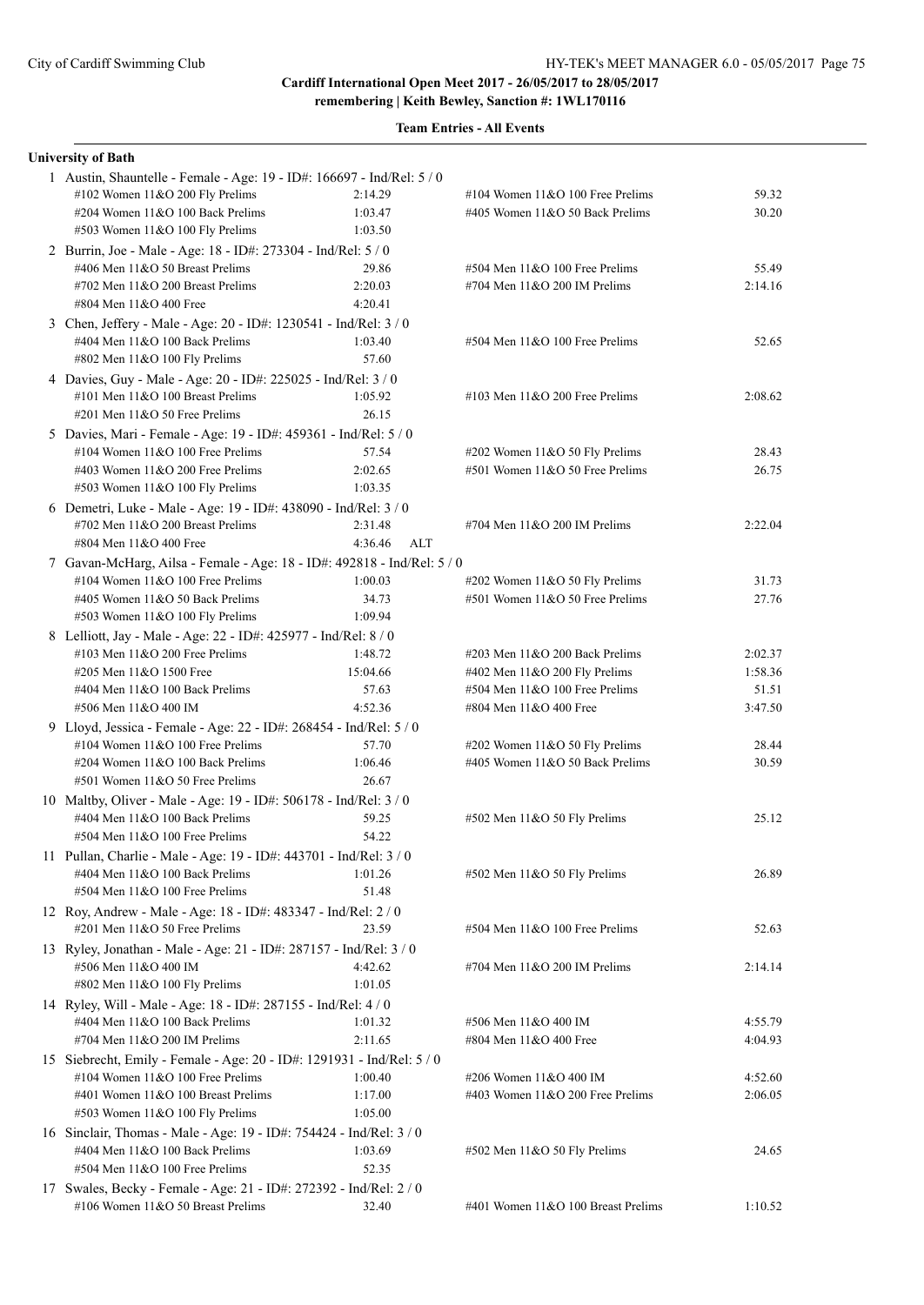**Cardiff International Open Meet 2017 - 26/05/2017 to 28/05/2017**

#### **University of Bath**

### **Team Entries - All Events**

|    | 18 Van Schendel, Bertrand - Male - Age: 21 - ID#: 1350285 - Ind/Rel: 7/0 |                |                                       |         |
|----|--------------------------------------------------------------------------|----------------|---------------------------------------|---------|
|    | $\#103$ Men $11\&O$ 200 Free Prelims                                     | 2:11.08        | $\#402$ Men $11&O$ 200 Fly Prelims    | 2:25.01 |
|    | #404 Men $11\&O$ 100 Back Prelims                                        | 1:08.45        | $\#504$ Men $11\&O$ 100 Free Prelims  | 1:00.56 |
|    | $\#704$ Men $11\&O$ 200 IM Prelims                                       | 2:30.82        | $\#802$ Men $11&O$ 100 Fly Prelims    | 1:05.31 |
|    | #804 Men $11&O$ 400 Free                                                 | 4:39.69<br>ALT |                                       |         |
| 19 | West, Lily - Female - Age: 19 - ID#: 440896 - Ind/Rel: 5 / 0             |                |                                       |         |
|    | #102 Women $11&O$ 200 Fly Prelims                                        | 2:13.54        | $\#104$ Women $11&O$ 100 Free Prelims | 59.36   |
|    | #106 Women $11&O$ 50 Breast Prelims                                      | 35.50          | #401 Women $11&O$ 100 Breast Prelims  | 1:13.11 |
|    | $\#403$ Women 11&O 200 Free Prelims                                      | 2:06.17        |                                       |         |
|    | 20 Wright, Matthew - Male - Age: 19 - ID#: 505557 - Ind/Rel: 5 / 0       |                |                                       |         |
|    | #103 Men $11&O$ 200 Free Prelims                                         | 1:59.83        | $\#201$ Men $11\&O$ 50 Free Prelims   | 25.82   |
|    | #205 Men 11&O 1500 Free                                                  | 16:28.40       | $\#704$ Men $11&O$ 200 IM Prelims     | 2:21.05 |
|    | #804 Men 11&O 400 Free                                                   | 4:10.10        |                                       |         |

**University of Bath Total Individual Entries: 84 - Total Relays: 0**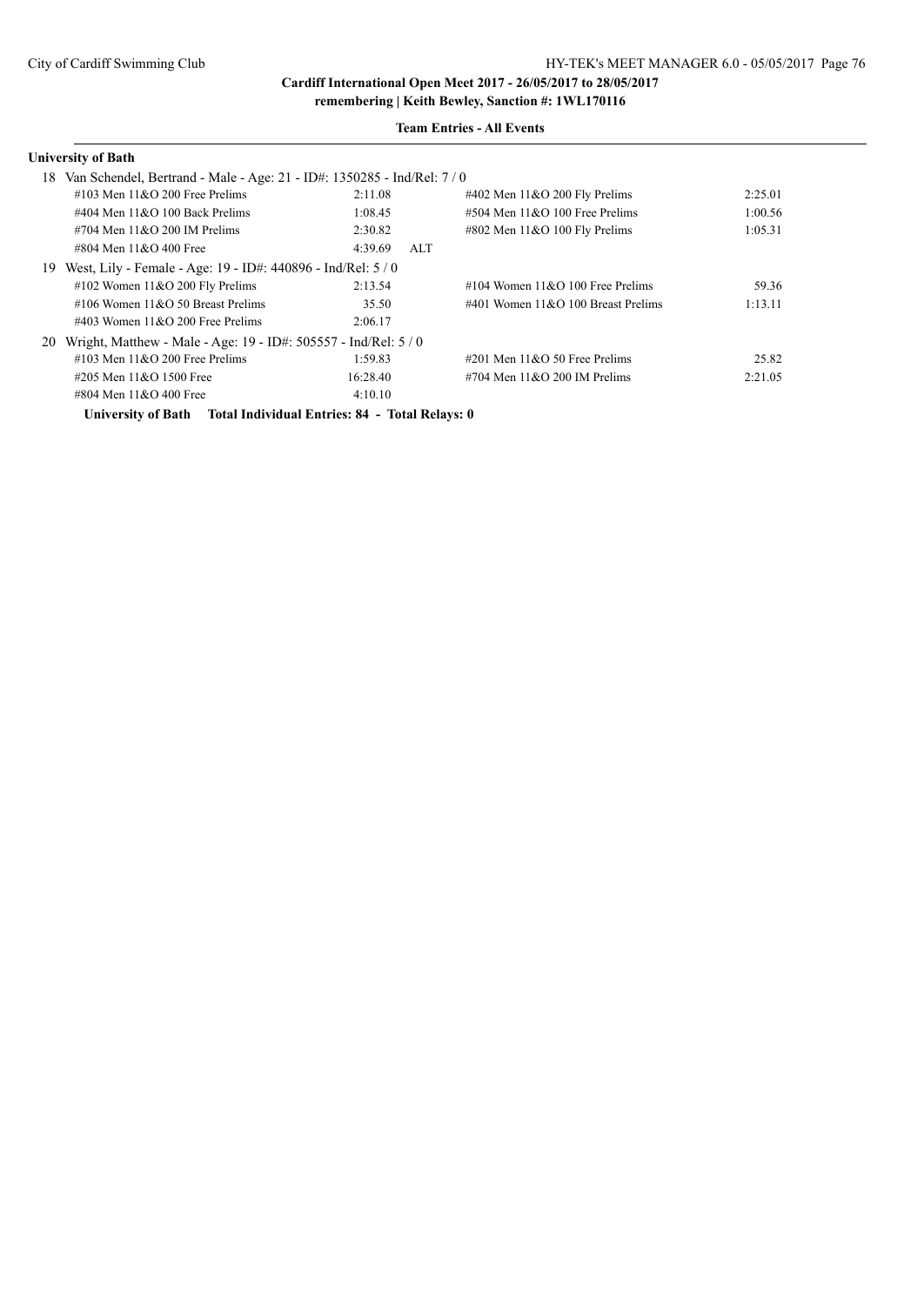**Cardiff International Open Meet 2017 - 26/05/2017 to 28/05/2017**

**remembering | Keith Bewley, Sanction #: 1WL170116**

| <b>Walkers Tigers Swimming Club-SE</b>                                                               |                                               |                                                               |                    |
|------------------------------------------------------------------------------------------------------|-----------------------------------------------|---------------------------------------------------------------|--------------------|
| 1 Atherley, Gemma - Female - Age: 19 - ID#: 445211 - Ind/Rel: 7 / 0                                  |                                               |                                                               |                    |
| #104 Women 11&O 100 Free Prelims                                                                     | 59.52                                         | #204 Women 11&O 100 Back Prelims                              | 1:05.50            |
| #403 Women $11&O$ 200 Free Prelims                                                                   | 2:04.00                                       | #405 Women 11&O 50 Back Prelims                               | 31.20              |
| #501 Women 11&O 50 Free Prelims                                                                      | 27.87                                         | #801 Women 11&O 200 Back Prelims                              | 2:14.90            |
| #803 Women 11&O 400 Free                                                                             | 4:26.70                                       |                                                               |                    |
| 2 Box, Tara - Female - Age: 15 - ID#: 1161620 - Ind/Rel: 7/0                                         |                                               |                                                               |                    |
| #104 Women 11&O 100 Free Prelims                                                                     | 1:03.33                                       | #204 Women 11&O 100 Back Prelims                              | 1:11.77            |
| #403 Women 11&O 200 Free Prelims                                                                     | 2:14.03                                       | #505 Women 11&O 800 Free                                      | 9:38.95            |
| #703 Women 11&O 200 IM Prelims                                                                       | <b>SCR</b><br>2:41.20                         | #801 Women 11&O 200 Back Prelims                              | 2:32.00            |
| #803 Women 11&O 400 Free                                                                             | 4:41.40                                       |                                                               |                    |
| 3 Bressat, Sol - Male - Age: 22 - ID#: 1120290 - Ind/Rel: 7 / 0                                      |                                               |                                                               |                    |
| #101 Men 11&O 100 Breast Prelims                                                                     | 1:14.40                                       | #105 Men $11&O$ 50 Back Prelims                               | 34.70              |
| $\#201$ Men $11&O$ 50 Free Prelims                                                                   | 27.44                                         | #502 Men 11&O 50 Fly Prelims                                  | 31.30              |
| #504 Men 11&O 100 Free Prelims                                                                       | 1:01.10                                       | #704 Men 11&O 200 IM Prelims                                  | 2:32.90            |
| #802 Men 11&O 100 Fly Prelims                                                                        | 1:08.30                                       |                                                               |                    |
| 4 Buttimer, Joseph - Male - Age: 14 - ID#: 1182914 - Ind/Rel: 8 / 0                                  |                                               |                                                               |                    |
| #103 Men $11&O$ 200 Free Prelims                                                                     | 2:19.10                                       | #105 Men $11&O$ 50 Back Prelims                               | 36.90              |
| #201 Men 11&O 50 Free Prelims                                                                        | 29.30                                         | $\#203$ Men $11&O$ 200 Back Prelims                           | 2:45.60            |
| #205 Men 11&O 1500 Free                                                                              | 19:31.50<br><b>SCR</b>                        | #406 Men 11&O 50 Breast Prelims                               | 41.70              |
| #504 Men 11&O 100 Free Prelims                                                                       | 1:04.10                                       | #704 Men 11&O 200 IM Prelims                                  | 2:49.90            |
| 5 Deffains, Tom J - Male - Age: 13 - ID#: 1177573 - Ind/Rel: 9 / 0                                   |                                               |                                                               |                    |
| #103 Men $11&O$ 200 Free Prelims                                                                     | 2:21.50                                       | #105 Men $11&O$ 50 Back Prelims                               | 34.90              |
| #201 Men 11&O 50 Free Prelims                                                                        | <b>SCR</b><br>30.50                           | #404 Men 11&O 100 Back Prelims                                | 1:14.40            |
| #406 Men 11&O 50 Breast Prelims                                                                      | 39.70                                         | #502 Men 11&O 50 Fly Prelims                                  | 34.80              |
| #506 Men 11&O 400 IM                                                                                 | 5:41.59                                       | #704 Men 11&O 200 IM Prelims                                  | 2:39.64            |
| #804 Men 11&O 400 Free                                                                               | 5:01.30                                       |                                                               |                    |
| 6 Hodgson, Will - Male - Age: 15 - ID#: 434960 - Ind/Rel: 6 / 0                                      |                                               |                                                               |                    |
| #105 Men $11&O$ 50 Back Prelims                                                                      | 30.87                                         | #203 Men 11&O 200 Back Prelims                                | 2:21.72            |
| #404 Men 11&O 100 Back Prelims                                                                       | 1:05.74                                       | #504 Men 11&O 100 Free Prelims                                | 1:00.40            |
| #704 Men 11&O 200 IM Prelims                                                                         | 2:32.50                                       | #802 Men 11&O 100 Fly Prelims                                 | 1:10.70            |
| 7 Jones, Robbie - Male - Age: 15 - ID#: 818765 - Ind/Rel: 7 / 0                                      |                                               |                                                               |                    |
| #105 Men $11&O$ 50 Back Prelims                                                                      | 29.39                                         | #201 Men 11&O 50 Free Prelims                                 | 25.83              |
| #203 Men $11&O$ 200 Back Prelims<br>#506 Men 11&O 400 IM                                             | 2:15.50<br>4:40.18                            | #402 Men 11&O 200 Fly Prelims<br>#704 Men 11&O 200 IM Prelims | 2:12.00<br>2:15.40 |
| #802 Men 11&O 100 Fly Prelims                                                                        | 1:00.09                                       |                                                               |                    |
|                                                                                                      |                                               |                                                               |                    |
| 8 Polak, Cameron - Male - Age: 15 - ID#: 924266 - Ind/Rel: 6 / 0<br>#103 Men $11&O$ 200 Free Prelims | 2:10.18                                       | #205 Men 11&O 1500 Free                                       | 17:39.32           |
| #504 Men 11&O 100 Free Prelims                                                                       | 1:00.60                                       | #506 Men 11&O 400 IM                                          | 5:08.54            |
| #704 Men 11&O 200 IM Prelims                                                                         | 2:30.40                                       | #804 Men 11&O 400 Free                                        | 4:32.29            |
| 9 Rouse, Isabella - Female - Age: 14 - ID#: 1182917 - Ind/Rel: 5 / 0                                 |                                               |                                                               |                    |
| #104 Women 11&O 100 Free Prelims                                                                     | 1:05.16                                       | #204 Women 11&O 100 Back Prelims                              | 1:14.70            |
| #403 Women 11&O 200 Free Prelims                                                                     | 2:18.10                                       | #501 Women 11&O 50 Free Prelims                               | 30.74              |
| #803 Women 11&O 400 Free                                                                             | 4:51.47                                       |                                                               |                    |
| 10 Shalamon, Harry - Male - Age: 19 - ID#: 449586 - Ind/Rel: 5 / 0                                   |                                               |                                                               |                    |
| #105 Men 11&O 50 Back Prelims                                                                        | 26.90                                         | #203 Men 11&O 200 Back Prelims                                | 2:13.60            |
| #404 Men 11&O 100 Back Prelims                                                                       | 57.40                                         | #502 Men 11&O 50 Fly Prelims                                  | 26.47              |
| #802 Men 11&O 100 Fly Prelims                                                                        | 58.40                                         |                                                               |                    |
| Walkers Tigers Swimming Club-SE Total Individual Entries: 67 - Total Relays: 0                       |                                               |                                                               |                    |
|                                                                                                      |                                               |                                                               |                    |
| West Suffolk Swim Club                                                                               |                                               |                                                               |                    |
| 1 Ollington, Molly - Female - Age: 18 - ID#: 542464 - Ind/Rel: 7 / 0                                 |                                               |                                                               |                    |
| #104 Women $11&O$ 100 Free Prelims                                                                   | 59.62                                         | #202 Women 11&O 50 Fly Prelims                                | 29.28              |
| #204 Women $11&O 100$ Back Prelims                                                                   | 1:07.59                                       | #403 Women 11&O 200 Free Prelims                              | 2:11.33            |
| #405 Women 11&O 50 Back Prelims<br>#503 Women 11&O 100 Fly Prelims                                   | 31.28<br>1:06.78                              | #501 Women 11&O 50 Free Prelims                               | 27.79              |
| <b>West Suffolk Swim Club</b>                                                                        |                                               |                                                               |                    |
|                                                                                                      | Total Individual Entries: 7 - Total Relays: 0 |                                                               |                    |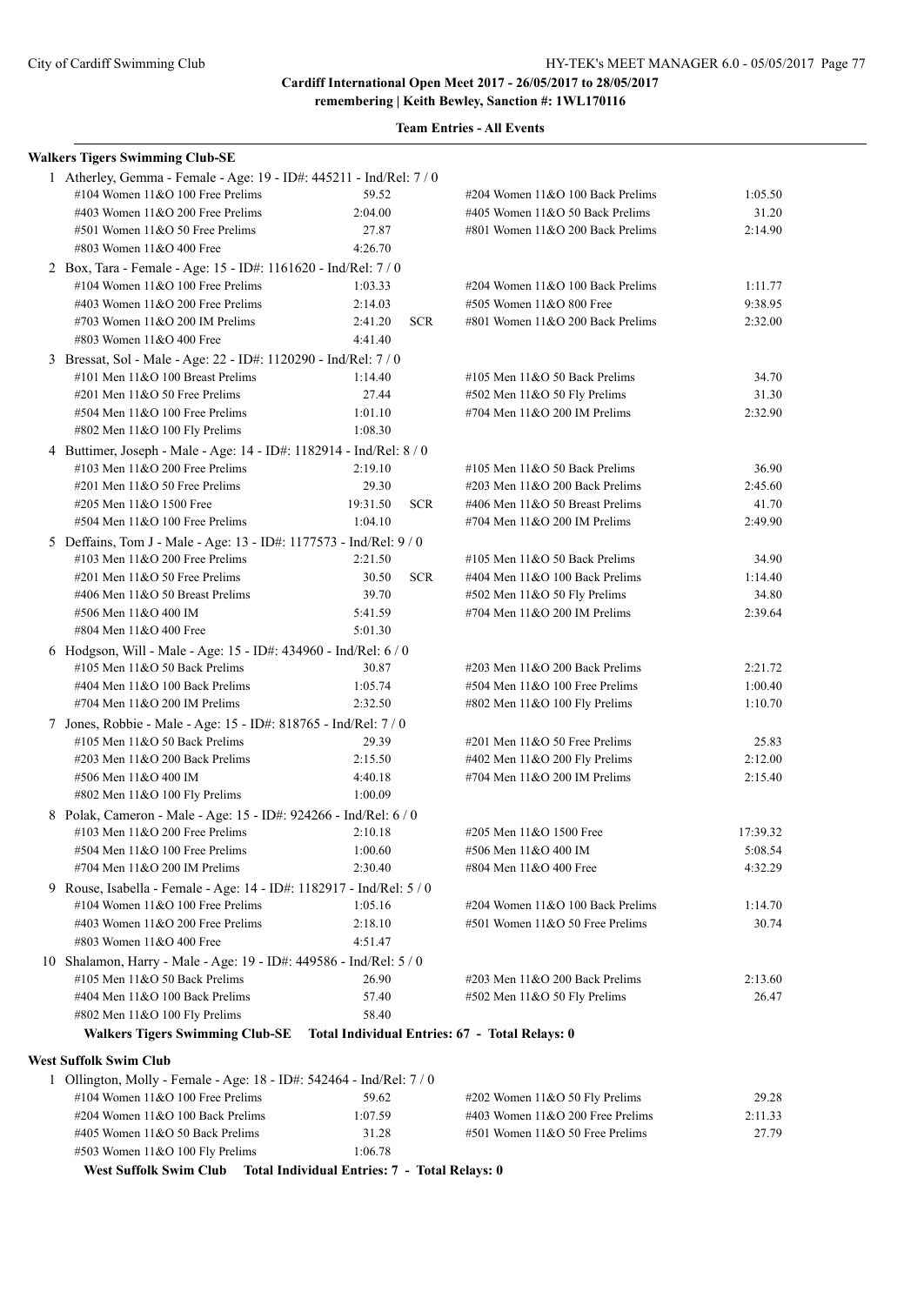| <b>Weston-super-Mare S C</b>                                                                              |                    |                                                                   |          |
|-----------------------------------------------------------------------------------------------------------|--------------------|-------------------------------------------------------------------|----------|
| 1 Brunsdon, Evan - Male - Age: 15 - ID#: 860041 - Ind/Rel: 6 / 0                                          |                    |                                                                   |          |
| #203 Men 11&O 200 Back Prelims                                                                            | 2:22.71            | #404 Men 11&O 100 Back Prelims                                    | 1:07.18  |
| #406 Men 11&O 50 Breast Prelims                                                                           | 33.09              | #506 Men 11&O 400 IM                                              | 5:01.50  |
| #702 Men 11&O 200 Breast Prelims                                                                          | 2:36.02            | #704 Men 11&O 200 IM Prelims                                      | 2:28.09  |
| Weston-super-Mare S C Total Individual Entries: 6 - Total Relays: 0                                       |                    |                                                                   |          |
| <b>Wigan Best</b>                                                                                         |                    |                                                                   |          |
| 1 Beentjes, Harley - Male - Age: 17 - ID#: 708362 - Ind/Rel: 7 / 0                                        |                    |                                                                   |          |
| #103 Men $11&O$ 200 Free Prelims                                                                          | 1:58.00            | #205 Men 11&O 1500 Free                                           | 16:22.39 |
| #402 Men 11&O 200 Fly Prelims                                                                             | 2:13.70            | #502 Men 11&O 50 Fly Prelims                                      | 27.26    |
| #504 Men 11&O 100 Free Prelims                                                                            | 54.07              | #802 Men 11&O 100 Fly Prelims                                     | 1:01.30  |
| #804 Men 11&O 400 Free                                                                                    | 4:05.64            |                                                                   |          |
| 2 Braddock, Melissa - Female - Age: 16 - ID#: 845042 - Ind/Rel: 3 / 0                                     |                    |                                                                   |          |
| #505 Women 11&O 800 Free                                                                                  | 9:10.10            | #703 Women 11&O 200 IM Prelims                                    | 2:32.20  |
| #803 Women 11&O 400 Free                                                                                  | 4:29.60            |                                                                   |          |
| 3 Hall, Declan - Male - Age: 18 - ID#: 358844 - Ind/Rel: 5 / 0                                            |                    |                                                                   |          |
| #103 Men $11&O$ 200 Free Prelims                                                                          | 1:55.93            | #105 Men 11&O 50 Back Prelims                                     | 28.67    |
| #404 Men $11&O$ 100 Back Prelims                                                                          | 1:02.01            | #504 Men 11&O 100 Free Prelims                                    | 53.90    |
| #804 Men 11&O 400 Free                                                                                    | 4:06.90            |                                                                   |          |
| 4 Leese-Weller, James - Male - Age: 15 - ID#: 849124 - Ind/Rel: 7 / 0                                     |                    |                                                                   |          |
| #103 Men 11&O 200 Free Prelims                                                                            | 2:09.20            | #105 Men 11&O 50 Back Prelims                                     | 29.90    |
| $\#201$ Men $11&O$ 50 Free Prelims                                                                        | 27.69              | #203 Men 11&O 200 Back Prelims                                    | 2:21.90  |
| #404 Men 11&O 100 Back Prelims                                                                            | 1:04.60            | #504 Men 11&O 100 Free Prelims                                    | 59.70    |
| #704 Men 11&O 200 IM Prelims                                                                              | 2:26.00            |                                                                   |          |
| 5 Nester, Charlotte - Female - Age: 15 - ID#: 317135 - Ind/Rel: 11 / 0                                    |                    |                                                                   |          |
| #104 Women $11&O$ 100 Free Prelims                                                                        | 1:01.08            | #106 Women 11&O 50 Breast Prelims                                 | 34.65    |
| #204 Women 11&O 100 Back Prelims                                                                          | 1:05.80            | #401 Women 11&O 100 Breast Prelims                                | 1:15.20  |
| #403 Women 11&O 200 Free Prelims                                                                          | 2:11.30            | #405 Women 11&O 50 Back Prelims                                   | 31.54    |
| #501 Women 11&O 50 Free Prelims                                                                           | 28.71              | #503 Women 11&O 100 Fly Prelims                                   | 1:09.71  |
| #701 Women 11&O 200 Breast Prelims<br>#801 Women 11&O 200 Back Prelims                                    | 2:42.74<br>2:21.90 | #703 Women 11&O 200 IM Prelims                                    | 2:22.64  |
|                                                                                                           |                    |                                                                   |          |
| 6 Silvester, Matthew - Male - Age: 17 - ID#: 813587 - Ind/Rel: 5 / 0                                      |                    |                                                                   |          |
| #103 Men $11&O$ 200 Free Prelims                                                                          | 2:01.80            | #402 Men 11&O 200 Fly Prelims                                     | 2:18.55  |
| #504 Men 11&O 100 Free Prelims                                                                            | 56.29              | #802 Men 11&O 100 Fly Prelims                                     | 1:03.10  |
| #804 Men 11&O 400 Free                                                                                    | 4:18.90            |                                                                   |          |
| Wigan Best Total Individual Entries: 38 - Total Relays: 0                                                 |                    |                                                                   |          |
| <b>Witney and District</b>                                                                                |                    |                                                                   |          |
| 1 Browne, Ellie - Female - Age: 15 - ID#: 881067 - Ind/Rel: 5 / 0                                         |                    |                                                                   |          |
| #106 Women 11&O 50 Breast Prelims                                                                         | 36.80              | #202 Women 11&O 50 Fly Prelims<br>#501 Women 11&O 50 Free Prelims | 32.50    |
| #401 Women 11&O 100 Breast Prelims<br>#701 Women 11&O 200 Breast Prelims                                  | 1:18.50            |                                                                   | 30.60    |
|                                                                                                           | 2:48.50            |                                                                   |          |
| 2 Duff, Georgia - Female - Age: 15 - ID#: 1113870 - Ind/Rel: 3 / 0                                        |                    |                                                                   |          |
| #202 Women 11&O 50 Fly Prelims                                                                            | 30.97              | #204 Women 11&O 100 Back Prelims                                  | 1:09.80  |
| #405 Women 11&O 50 Back Prelims                                                                           | 32.10              |                                                                   |          |
| 3 Good, Maddie - Female - Age: 14 - ID#: 820926 - Ind/Rel: 3 / 0                                          |                    |                                                                   |          |
| #401 Women 11&O 100 Breast Prelims                                                                        | 1:19.50            | #501 Women 11&O 50 Free Prelims                                   | 29.79    |
| #701 Women 11&O 200 Breast Prelims                                                                        | 2:54.00            |                                                                   |          |
| 4 Mellings, Lauren - Female - Age: 14 - ID#: 1113856 - Ind/Rel: 2 / 0<br>#703 Women $11&O$ 200 IM Prelims | 2:35.00            | #801 Women 11&O 200 Back Prelims                                  | 2:29.30  |
| Witney and District Total Individual Entries: 13 - Total Relays: 0                                        |                    |                                                                   |          |
| <b>Woking Swimming Club</b>                                                                               |                    |                                                                   |          |
| 1 Burvill, Hannah - Female - Age: 19 - ID#: 142498 - Ind/Rel: 4 / 0                                       |                    |                                                                   |          |
| #104 Women 11&O 100 Free Prelims                                                                          | 55.40              | #204 Women 11&O 100 Back Prelims                                  | 1:01.90  |
| #403 Women 11&O 200 Free Prelims                                                                          | 1:59.40            | #501 Women 11&O 50 Free Prelims                                   | 26.10    |
| Woking Swimming Club Total Individual Entries: 4 - Total Relays: 0                                        |                    |                                                                   |          |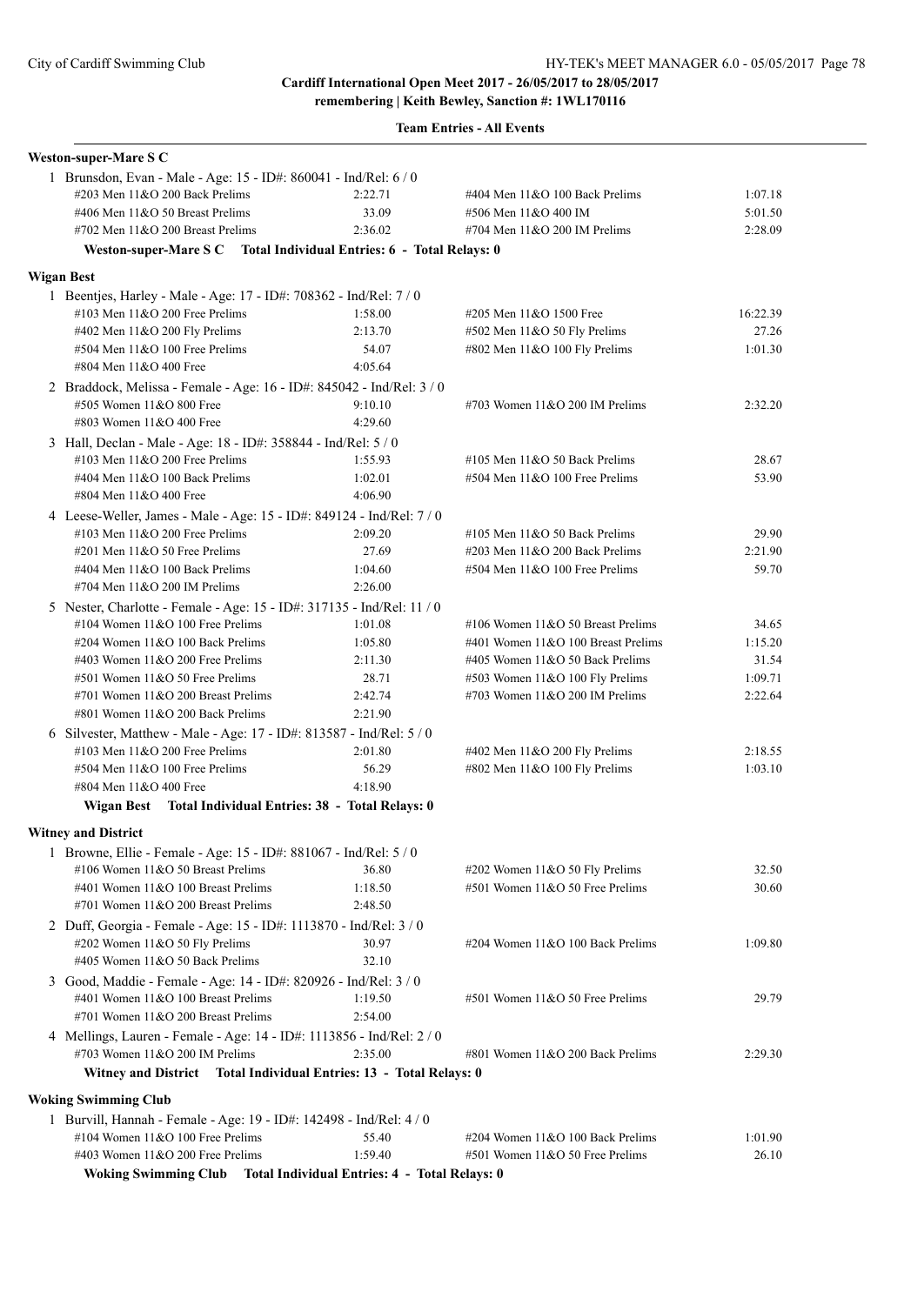| <b>Team Entries - All Events</b> |
|----------------------------------|
|----------------------------------|

|    | <b>Worcester Swimming Club</b>                                         |         |                                     |         |
|----|------------------------------------------------------------------------|---------|-------------------------------------|---------|
|    | 1 Annis, Megan - Female - Age: 14 - ID#: 934275 - Ind/Rel: 5 / 0       |         |                                     |         |
|    | #202 Women $11&O 50$ Fly Prelims                                       | 30.19   | $\#204$ Women 11&O 100 Back Prelims | 1:10.69 |
|    | #405 Women $11&O$ 50 Back Prelims                                      | 32.36   | #501 Women 11&O 50 Free Prelims     | 28.36   |
|    | $#503$ Women $11&O$ 100 Fly Prelims                                    | 1:10.58 |                                     |         |
|    | 2 Clayton, Lucy - Female - Age: 17 - ID#: 731517 - Ind/Rel: 1/0        |         |                                     |         |
|    | #106 Women $11&O$ 50 Breast Prelims                                    | 33.65   |                                     |         |
| 3  | Doyle, Louis - Male - Age: 14 - ID#: 1198220 - Ind/Rel: 2 / 0          |         |                                     |         |
|    | #105 Men $11&O$ 50 Back Prelims                                        | 31.94   | #201 Men $11&0$ 50 Free Prelims     | 27.79   |
|    | 4 Farmer, Alex - Male - Age: 14 - ID#: 1106248 - Ind/Rel: 3 / 0        |         |                                     |         |
|    | #105 Men $11&O$ 50 Back Prelims                                        | 31.20   | #201 Men $11&0$ 50 Free Prelims     | 27.89   |
|    | $\#203$ Men $11&O$ 200 Back Prelims                                    | 2:22.29 |                                     |         |
| 5. | Fletcher, Livi - Female - Age: 14 - ID#: 910564 - Ind/Rel: 4 / 0       |         |                                     |         |
|    | #104 Women $11&O$ 100 Free Prelims                                     | 59.22   | #106 Women $11&O$ 50 Breast Prelims | 34.83   |
|    | $#501$ Women $11&O$ 50 Free Prelims                                    | 27.95   | #703 Women $11&O$ 200 IM Prelims    | 2:26.19 |
|    | 6 Lloyd, Harvey - Male - Age: 15 - ID#: 924700 - Ind/Rel: 1 / 0        |         |                                     |         |
|    | $\#101$ Men $11\&O$ 100 Breast Prelims                                 | 1:12.46 |                                     |         |
|    | Worcester Swimming Club Total Individual Entries: 16 - Total Relays: 0 |         |                                     |         |
|    | Wrekin College SC                                                      |         |                                     |         |
|    | 1 Townson, Holly - Female - Age: 16 - ID#: 820710 - Ind/Rel: 7 / 0     |         |                                     |         |
|    | #104 Women $11&O$ 100 Free Prelims                                     | 1:00.58 | #206 Women 11&O 400 IM              | 5:17.84 |
|    | #403 Women $11&O$ 200 Free Prelims                                     | 2:10.56 | $#501$ Women $11&O$ 50 Free Prelims | 28.43   |
|    | #505 Women 11&O 800 Free                                               | 9:26.54 | #703 Women $11&O$ 200 IM Prelims    | 2:28.50 |
|    | #803 Women 11&O 400 Free                                               | 4:33.84 |                                     |         |

**Wrekin College SC Total Individual Entries: 7 - Total Relays: 0**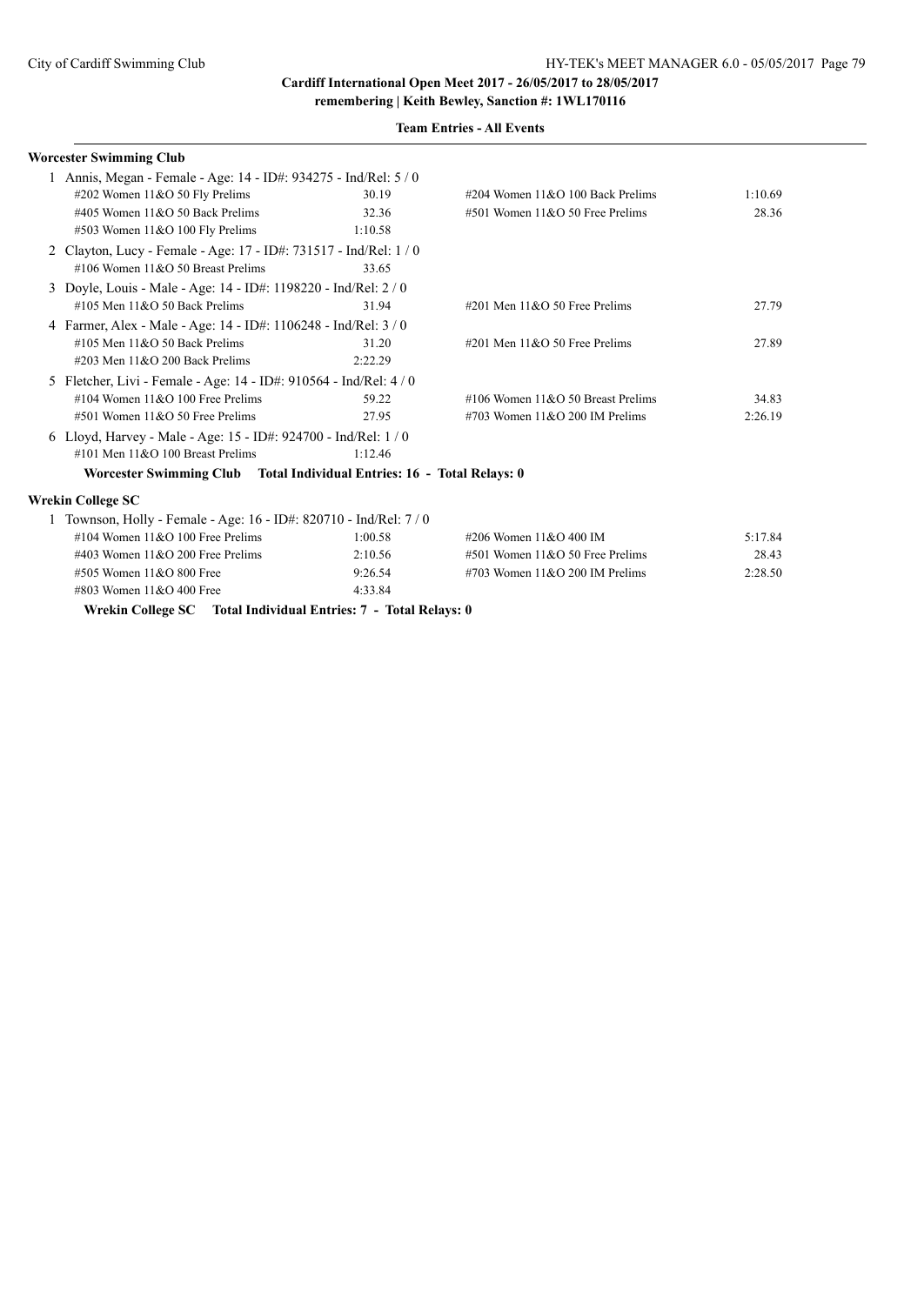**Cardiff International Open Meet 2017 - 26/05/2017 to 28/05/2017**

**remembering | Keith Bewley, Sanction #: 1WL170116**

| Wrexham SC                                                                                             |          |                                                                 |                  |     |  |  |  |
|--------------------------------------------------------------------------------------------------------|----------|-----------------------------------------------------------------|------------------|-----|--|--|--|
| 1 Clayton, William - Male - Age: 14 - ID#: 1153383 - Ind/Rel: 7 / 0                                    |          |                                                                 |                  |     |  |  |  |
| #103 Men 11&O 200 Free Prelims                                                                         | 2:17.28  | #402 Men 11&O 200 Fly Prelims                                   | 2:33.96          |     |  |  |  |
| #404 Men 11&O 100 Back Prelims                                                                         | 1:09.96  | #502 Men 11&O 50 Fly Prelims                                    | 31.17            |     |  |  |  |
| #504 Men 11&O 100 Free Prelims                                                                         | 1:02.88  | #704 Men 11&O 200 IM Prelims                                    | 2:33.64          |     |  |  |  |
| #802 Men 11&O 100 Fly Prelims                                                                          | 1:09.55  |                                                                 |                  |     |  |  |  |
| 2 Evans, Demi - Female - Age: 15 - ID#: 885773 - Ind/Rel: 7 / 0                                        |          |                                                                 |                  |     |  |  |  |
| #104 Women $11&O 100$ Free Prelims                                                                     | 1:06.30  | #106 Women 11&O 50 Breast Prelims                               | 42.49            |     |  |  |  |
| #204 Women 11&O 100 Back Prelims                                                                       | 1:13.94  | #401 Women 11&O 100 Breast Prelims                              | 1:28.50          |     |  |  |  |
| #405 Women 11&O 50 Back Prelims                                                                        | 34.25    | #501 Women 11&O 50 Free Prelims                                 | 30.73            |     |  |  |  |
| #503 Women 11&O 100 Fly Prelims                                                                        | 1:16.58  |                                                                 |                  |     |  |  |  |
| 3 Hardy, Megan - Female - Age: 15 - ID#: 1150591 - Ind/Rel: 1 / 0<br>#106 Women 11&O 50 Breast Prelims | 42.21    |                                                                 |                  |     |  |  |  |
| 4 Hughes, Tyler - Male - Age: 14 - ID#: 1150589 - Ind/Rel: 5 / 0                                       |          |                                                                 |                  |     |  |  |  |
| #103 Men $11&O$ 200 Free Prelims                                                                       | 2:17.50  | $\#201$ Men $11&O$ 50 Free Prelims                              | 28.97            |     |  |  |  |
| #203 Men 11&O 200 Back Prelims                                                                         | 2:35.43  | #404 Men 11&O 100 Back Prelims                                  | 1:12.68          |     |  |  |  |
| #504 Men 11&O 100 Free Prelims                                                                         | 1:02.26  |                                                                 |                  |     |  |  |  |
| 5 Jackson, Sam - Male - Age: 15 - ID#: 972452 - Ind/Rel: 6 / 0                                         |          |                                                                 |                  |     |  |  |  |
| #103 Men $11&O$ 200 Free Prelims                                                                       | 2:12.88  | #203 Men 11&O 200 Back Prelims                                  | 2:28.11          |     |  |  |  |
| #404 Men 11&O 100 Back Prelims                                                                         | 1:10.28  | #504 Men 11&O 100 Free Prelims                                  | 1:02.06          |     |  |  |  |
| #704 Men 11&O 200 IM Prelims                                                                           | 2:36.90  | #804 Men 11&O 400 Free                                          | 4:45.51          | ALT |  |  |  |
| 6 Jones, Ashley N - Female - Age: 14 - ID#: 921308 - Ind/Rel: 7 / 0                                    |          |                                                                 |                  |     |  |  |  |
| #403 Women 11&O 200 Free Prelims                                                                       | 2:20.80  | #405 Women 11&O 50 Back Prelims                                 | 34.95            |     |  |  |  |
| #501 Women 11&O 50 Free Prelims                                                                        | 30.29    | #503 Women 11&O 100 Fly Prelims                                 | 1:12.61          |     |  |  |  |
| #703 Women $11&O$ 200 IM Prelims                                                                       | 2:40.81  | #801 Women 11&O 200 Back Prelims                                | 2:35.31          |     |  |  |  |
| #803 Women 11&O 400 Free                                                                               | 4:59.24  |                                                                 |                  |     |  |  |  |
| 7 Lunt, Joshua O - Male - Age: 11 - ID#: 973789 - Ind/Rel: 1 / 0<br>#504 Men 11&O 100 Free Prelims     | 1:21.29  |                                                                 |                  |     |  |  |  |
| 8 Pierce, Freya N - Female - Age: 12 - ID#: 1292341 - Ind/Rel: 3 / 0                                   |          |                                                                 |                  |     |  |  |  |
| #104 Women $11&O 100$ Free Prelims                                                                     | 1:11.62  | #204 Women 11&O 100 Back Prelims                                | 1:20.47          |     |  |  |  |
| #405 Women 11&O 50 Back Prelims                                                                        | 36.33    |                                                                 |                  |     |  |  |  |
| 9 Price, Evie - Female - Age: 11 - ID#: 1163464 - Ind/Rel: 3 / 0                                       |          |                                                                 |                  |     |  |  |  |
| #401 Women 11&O 100 Breast Prelims                                                                     | 1:39.78  | #503 Women 11&O 100 Fly Prelims                                 | 1:25.54          |     |  |  |  |
| #703 Women $11&O$ 200 IM Prelims                                                                       | 3:02.49  |                                                                 |                  |     |  |  |  |
| 10 Price, Olivia - Female - Age: 14 - ID#: 885769 - Ind/Rel: 5 / 0                                     |          |                                                                 |                  |     |  |  |  |
| #401 Women 11&O 100 Breast Prelims                                                                     | 1:21.97  | #403 Women 11&O 200 Free Prelims                                | 2:23.17          |     |  |  |  |
| #405 Women 11&O 50 Back Prelims                                                                        | 35.93    | #501 Women 11&O 50 Free Prelims                                 | 31.11            |     |  |  |  |
| #701 Women 11&O 200 Breast Prelims                                                                     | 2:58.86  |                                                                 |                  |     |  |  |  |
| 11 Reay, Andy - Male - Age: 23 - ID#: 51394 - Ind/Rel: 6 / 0                                           | 1:07.99  |                                                                 |                  |     |  |  |  |
| #101 Men $11&O$ 100 Breast Prelims<br>#203 Men 11&O 200 Back Prelims                                   | 2:08.32  | #105 Men 11&O 50 Back Prelims<br>#404 Men 11&O 100 Back Prelims | 28.95<br>1:00.37 |     |  |  |  |
| #406 Men 11&O 50 Breast Prelims                                                                        | 31.07    | #704 Men 11&O 200 IM Prelims                                    | 2:09.89          |     |  |  |  |
| 12 Spencer, Sadie - Female - Age: 13 - ID#: 885775 - Ind/Rel: 5 / 0                                    |          |                                                                 |                  |     |  |  |  |
| #204 Women 11&O 100 Back Prelims                                                                       | 1:12.49  | #501 Women 11&O 50 Free Prelims                                 | 30.13            |     |  |  |  |
| #505 Women 11&O 800 Free                                                                               | 10:08.10 | #801 Women 11&O 200 Back Prelims                                | 2:37.96          |     |  |  |  |
| #803 Women 11&O 400 Free                                                                               | 4:51.98  |                                                                 |                  |     |  |  |  |
| 13 Taylor, Adam A - Male - Age: 12 - ID#: 1114086 - Ind/Rel: 7 / 0                                     |          |                                                                 |                  |     |  |  |  |
| $\#105$ Men $11&O 50$ Back Prelims                                                                     | 37.06    | #205 Men 11&O 1500 Free                                         | 19:59.65         |     |  |  |  |
| #404 Men 11&O 100 Back Prelims                                                                         | 1:18.21  | #504 Men 11&O 100 Free Prelims                                  | 1:09.09          |     |  |  |  |
| #506 Men 11&O 400 IM                                                                                   | 6:01.93  | #704 Men 11&O 200 IM Prelims                                    | 2:52.84          |     |  |  |  |
| #804 Men 11&O 400 Free                                                                                 | 5:13.16  |                                                                 |                  |     |  |  |  |
| 14 Thorpe, Charlotte E - Female - Age: 14 - ID#: 885776 - Ind/Rel: 6 / 0                               |          |                                                                 |                  |     |  |  |  |
| #403 Women 11&O 200 Free Prelims                                                                       | 2:22.73  | #405 Women 11&O 50 Back Prelims                                 | 33.42            |     |  |  |  |
| #501 Women 11&O 50 Free Prelims                                                                        | 30.88    | #503 Women 11&O 100 Fly Prelims                                 | 1:11.73          |     |  |  |  |
| #703 Women 11&O 200 IM Prelims                                                                         | 2:40.14  | #801 Women 11&O 200 Back Prelims                                | 2:33.80          |     |  |  |  |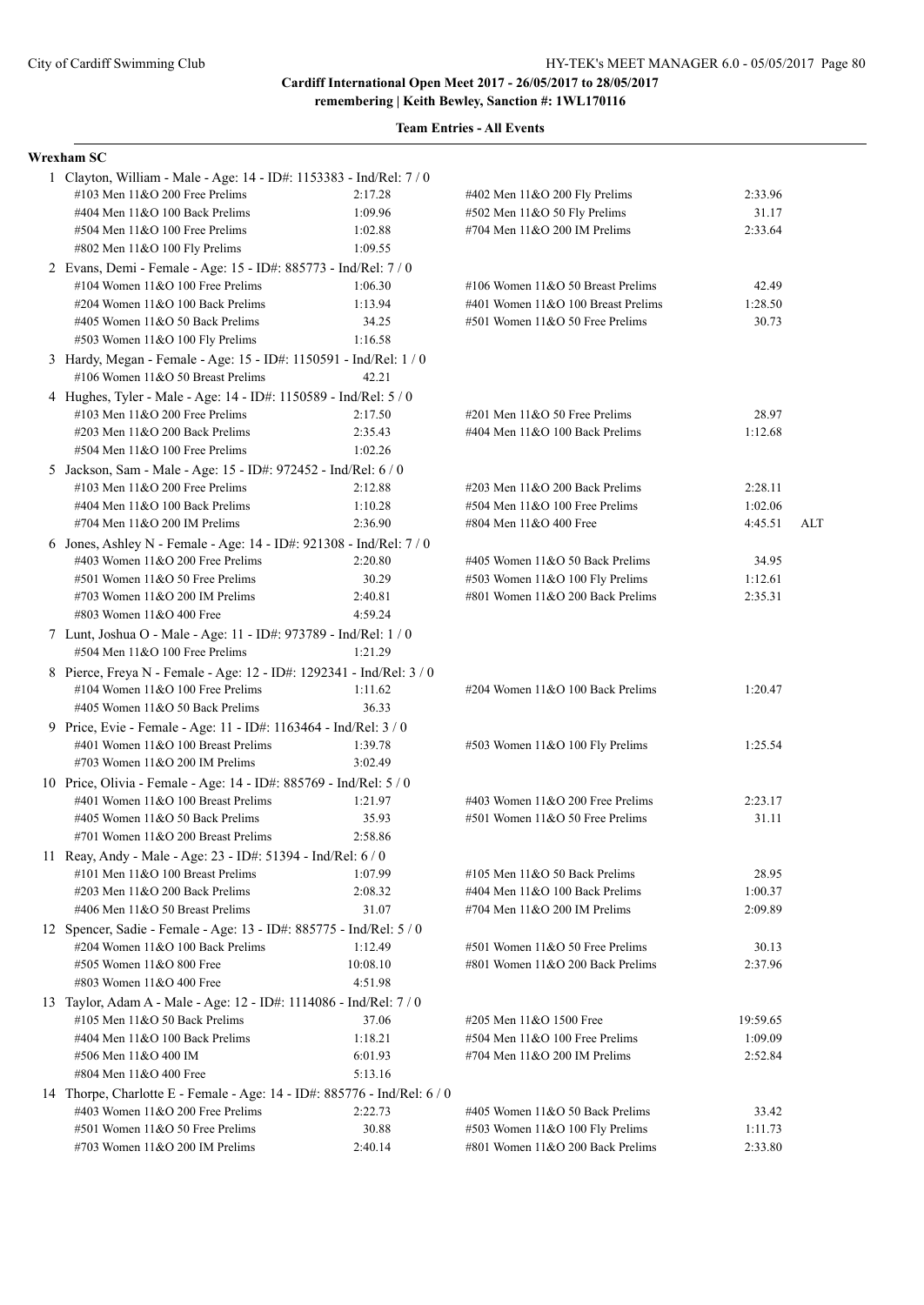#### **Team Entries - All Events**

| Wrexham SC -                                                        |         |                                     |         |
|---------------------------------------------------------------------|---------|-------------------------------------|---------|
| 15 Thorpe, Thomas E - Male - Age: 16 - ID#: 846940 - Ind/Rel: $5/0$ |         |                                     |         |
| #406 Men $11&O$ 50 Breast Prelims                                   | 33.30   | $\#504$ Men $11&O$ 100 Free Prelims | 55.72   |
| $\#702$ Men $11\&O$ 200 Breast Prelims                              | 2:34.62 | $\#704$ Men $11&O$ 200 IM Prelims   | 2:16.57 |
| #804 Men 11&O 400 Free                                              | 4:11.65 |                                     |         |
|                                                                     |         |                                     |         |

**Wrexham SC Total Individual Entries: 74 - Total Relays: 0**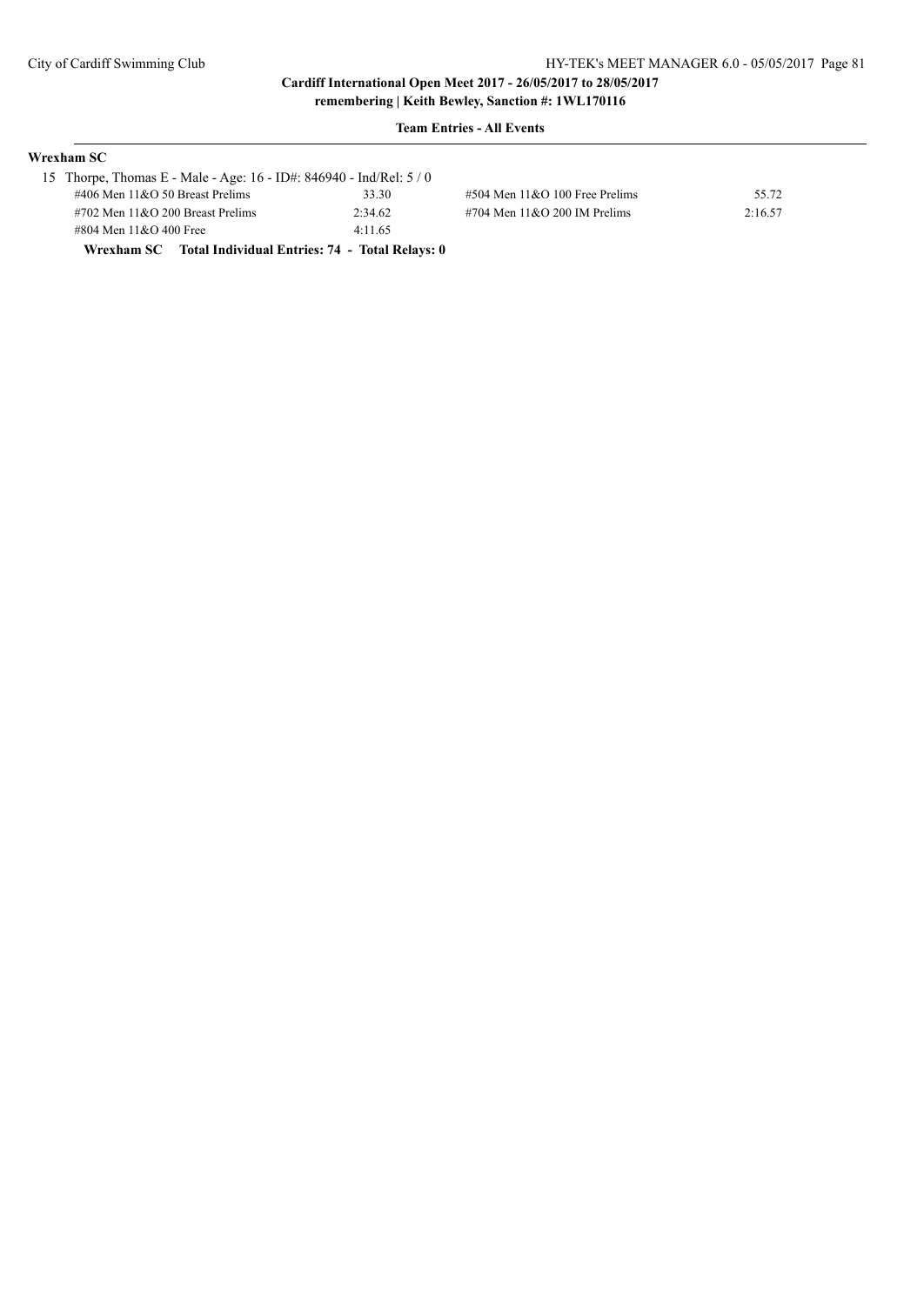|  | <b>Wycombe District Swimming Club-SE</b>                                                           |                        |                                                                     |                    |  |  |  |  |
|--|----------------------------------------------------------------------------------------------------|------------------------|---------------------------------------------------------------------|--------------------|--|--|--|--|
|  | 1 Au, Andrew - Male - Age: 15 - ID#: 1101897 - Ind/Rel: 3 / 0                                      |                        |                                                                     |                    |  |  |  |  |
|  | #406 Men 11&O 50 Breast Prelims                                                                    | 32.41                  | #502 Men 11&O 50 Fly Prelims                                        | 28.61              |  |  |  |  |
|  | #702 Men 11&O 200 Breast Prelims                                                                   | 2:35.71                |                                                                     |                    |  |  |  |  |
|  | 2 Baxter, James - Male - Age: 18 - ID#: 556877 - Ind/Rel: 2 / 0                                    |                        |                                                                     | 52.94              |  |  |  |  |
|  | 26.09<br>#504 Men 11&O 100 Free Prelims<br>#502 Men 11&O 50 Fly Prelims                            |                        |                                                                     |                    |  |  |  |  |
|  | 3 Bird, Kieran J - Male - Age: 17 - ID#: 773723 - Ind/Rel: 6 / 0                                   |                        |                                                                     |                    |  |  |  |  |
|  | #402 Men 11&O 200 Fly Prelims                                                                      | 2:04.12                | #504 Men 11&O 100 Free Prelims                                      | 54.18              |  |  |  |  |
|  | #506 Men 11&O 400 IM                                                                               | 4:37.12<br>57.77       | #704 Men 11&O 200 IM Prelims<br>#804 Men 11&O 400 Free              | 2:12.42<br>3:58.95 |  |  |  |  |
|  | #802 Men 11&O 100 Fly Prelims<br>4 Bowden, Piers A - Male - Age: 16 - ID#: 711513 - Ind/Rel: 7 / 0 |                        |                                                                     |                    |  |  |  |  |
|  | #103 Men 11&O 200 Free Prelims                                                                     | 2:01.04                | #203 Men 11&O 200 Back Prelims                                      | 2:14.80            |  |  |  |  |
|  | #404 Men 11&O 100 Back Prelims                                                                     | 1:02.40                | #504 Men 11&O 100 Free Prelims                                      | 56.35              |  |  |  |  |
|  | #704 Men 11&O 200 IM Prelims                                                                       | 2:18.90                | #802 Men 11&O 100 Fly Prelims                                       | 1:01.10            |  |  |  |  |
|  | #804 Men 11&O 400 Free                                                                             | 4:20.40                |                                                                     |                    |  |  |  |  |
|  | 5 Brooker, Cameron - Male - Age: 15 - ID#: 781025 - Ind/Rel: 8 / 0                                 |                        |                                                                     |                    |  |  |  |  |
|  | #103 Men 11&O 200 Free Prelims                                                                     | 2:06.20                | #203 Men 11&O 200 Back Prelims                                      | 2:16.10            |  |  |  |  |
|  | #205 Men 11&O 1500 Free                                                                            | 17:36.47               | #404 Men 11&O 100 Back Prelims                                      | 1:04.80            |  |  |  |  |
|  | #504 Men 11&O 100 Free Prelims                                                                     | 58.50                  | #506 Men 11&O 400 IM                                                | 5:03.60            |  |  |  |  |
|  | #704 Men 11&O 200 IM Prelims                                                                       | 2:22.90                | #804 Men 11&O 400 Free                                              | 4:25.90            |  |  |  |  |
|  | 6 Cheung, Anthea S - Female - Age: 15 - ID#: 923503 - Ind/Rel: 1 / 0                               |                        |                                                                     |                    |  |  |  |  |
|  | #501 Women 11&O 50 Free Prelims                                                                    | 29.34                  |                                                                     |                    |  |  |  |  |
|  | 7 Cowan, Ellie M - Female - Age: 15 - ID#: 830959 - Ind/Rel: 7 / 0                                 |                        |                                                                     |                    |  |  |  |  |
|  | #104 Women 11&O 100 Free Prelims                                                                   | 1:01.10                | #106 Women $11&O 50$ Breast Prelims                                 | 34.60              |  |  |  |  |
|  | #202 Women 11&O 50 Fly Prelims                                                                     | 29.38                  | #204 Women 11&O 100 Back Prelims                                    | 1:05.40            |  |  |  |  |
|  | #403 Women 11&O 200 Free Prelims                                                                   | 2:10.43                | #405 Women 11&O 50 Back Prelims                                     | 31.20              |  |  |  |  |
|  | #501 Women 11&O 50 Free Prelims                                                                    | 28.69                  |                                                                     |                    |  |  |  |  |
|  | 8 Cox, Rachel - Female - Age: 17 - ID#: 490405 - Ind/Rel: 5 / 0                                    |                        |                                                                     |                    |  |  |  |  |
|  | #104 Women 11&O 100 Free Prelims                                                                   | 58.60                  | #403 Women $11&O$ 200 Free Prelims                                  | 2:05.80            |  |  |  |  |
|  | #501 Women 11&O 50 Free Prelims                                                                    | 27.80                  | #503 Women 11&O 100 Fly Prelims                                     | 1:09.60            |  |  |  |  |
|  | #803 Women 11&O 400 Free                                                                           | 4:28.60                |                                                                     |                    |  |  |  |  |
|  | 9 Dean, Noah G - Male - Age: 17 - ID#: 735591 - Ind/Rel: 6 / 0                                     |                        |                                                                     |                    |  |  |  |  |
|  | #205 Men 11&O 1500 Free                                                                            | 17:38.91<br><b>SCR</b> | #402 Men 11&O 200 Fly Prelims                                       | 2:13.66            |  |  |  |  |
|  | #502 Men 11&O 50 Fly Prelims                                                                       | 29.08                  | $#504$ Men $11&O$ 100 Free Prelims                                  | 58.60              |  |  |  |  |
|  | #802 Men 11&O 100 Fly Prelims                                                                      | 1:02.42                | #804 Men 11&O 400 Free                                              | 4:25.20            |  |  |  |  |
|  | 10 Goldfinch, Benjamin - Male - Age: 18 - ID#: 735026 - Ind/Rel: 8 / 0                             |                        |                                                                     |                    |  |  |  |  |
|  | #103 Men 11&O 200 Free Prelims                                                                     | 1:59.30                | #201 Men 11&O 50 Free Prelims                                       | 25.46              |  |  |  |  |
|  | #402 Men 11&O 200 Fly Prelims                                                                      | 2:12.30                | #502 Men 11&O 50 Fly Prelims                                        | 27.94              |  |  |  |  |
|  | #506 Men 11&O 400 IM                                                                               | 4:45.50                | #704 Men 11&O 200 IM Prelims                                        | 2:13.40            |  |  |  |  |
|  | #802 Men 11&O 100 Fly Prelims                                                                      | 1:00.60                | #804 Men 11&O 400 Free                                              | 4:13.50            |  |  |  |  |
|  | 11 Horstead, Joseph - Male - Age: 14 - ID#: 842620 - Ind/Rel: 7 / 0                                |                        |                                                                     |                    |  |  |  |  |
|  | #103 Men 11&O 200 Free Prelims                                                                     | 2:11.30                | #105 Men 11&O 50 Back Prelims                                       | 31.30              |  |  |  |  |
|  | #201 Men 11&O 50 Free Prelims                                                                      | 27.84                  | #203 Men 11&O 200 Back Prelims                                      | 2:23.60            |  |  |  |  |
|  | #404 Men 11&O 100 Back Prelims                                                                     | 1:07.20                | $#502$ Men $11&O 50$ Fly Prelims                                    | 33.40              |  |  |  |  |
|  | #504 Men 11&O 100 Free Prelims                                                                     | 1:00.10                |                                                                     |                    |  |  |  |  |
|  | 12 Hoyland, Maya - Female - Age: 17 - ID#: 796115 - Ind/Rel: 3 / 0                                 |                        |                                                                     |                    |  |  |  |  |
|  | #405 Women 11&O 50 Back Prelims                                                                    | 30.95                  | #501 Women 11&O 50 Free Prelims                                     | 28.37              |  |  |  |  |
|  | #503 Women 11&O 100 Fly Prelims                                                                    | 1:09.39                |                                                                     |                    |  |  |  |  |
|  | 13 Inness, Olly G - Male - Age: 16 - ID#: 857082 - Ind/Rel: 4 / 0                                  |                        |                                                                     |                    |  |  |  |  |
|  | #402 Men 11&O 200 Fly Prelims                                                                      | 2:21.10                | #506 Men 11&O 400 IM                                                | 4:58.95            |  |  |  |  |
|  | #704 Men 11&O 200 IM Prelims                                                                       | 2:22.00                | #804 Men 11&O 400 Free                                              | 4:18.91            |  |  |  |  |
|  | 14 Jones, Liam - Male - Age: 20 - ID#: 303519 - Ind/Rel: 4 / 0                                     |                        |                                                                     |                    |  |  |  |  |
|  | #105 Men 11&O 50 Back Prelims                                                                      | 26.90                  | #203 Men 11&O 200 Back Prelims                                      | 2:08.30            |  |  |  |  |
|  | #404 Men 11&O 100 Back Prelims                                                                     | 57.80                  | #504 Men 11&O 100 Free Prelims                                      | 54.70              |  |  |  |  |
|  | 15 Karunanayaka, Naveesha - Female - Age: 15 - ID#: 906828 - Ind/Rel: 5 / 0                        |                        |                                                                     |                    |  |  |  |  |
|  | #104 Women 11&O 100 Free Prelims<br>#405 Women 11&O 50 Back Prelims                                | 1:02.64                | #204 Women 11&O 100 Back Prelims<br>#501 Women 11&O 50 Free Prelims | 1:10.70<br>29.53   |  |  |  |  |
|  | #505 Women 11&O 800 Free                                                                           | 32.40<br>10:54.36      |                                                                     |                    |  |  |  |  |
|  |                                                                                                    | <b>SCR</b>             |                                                                     |                    |  |  |  |  |